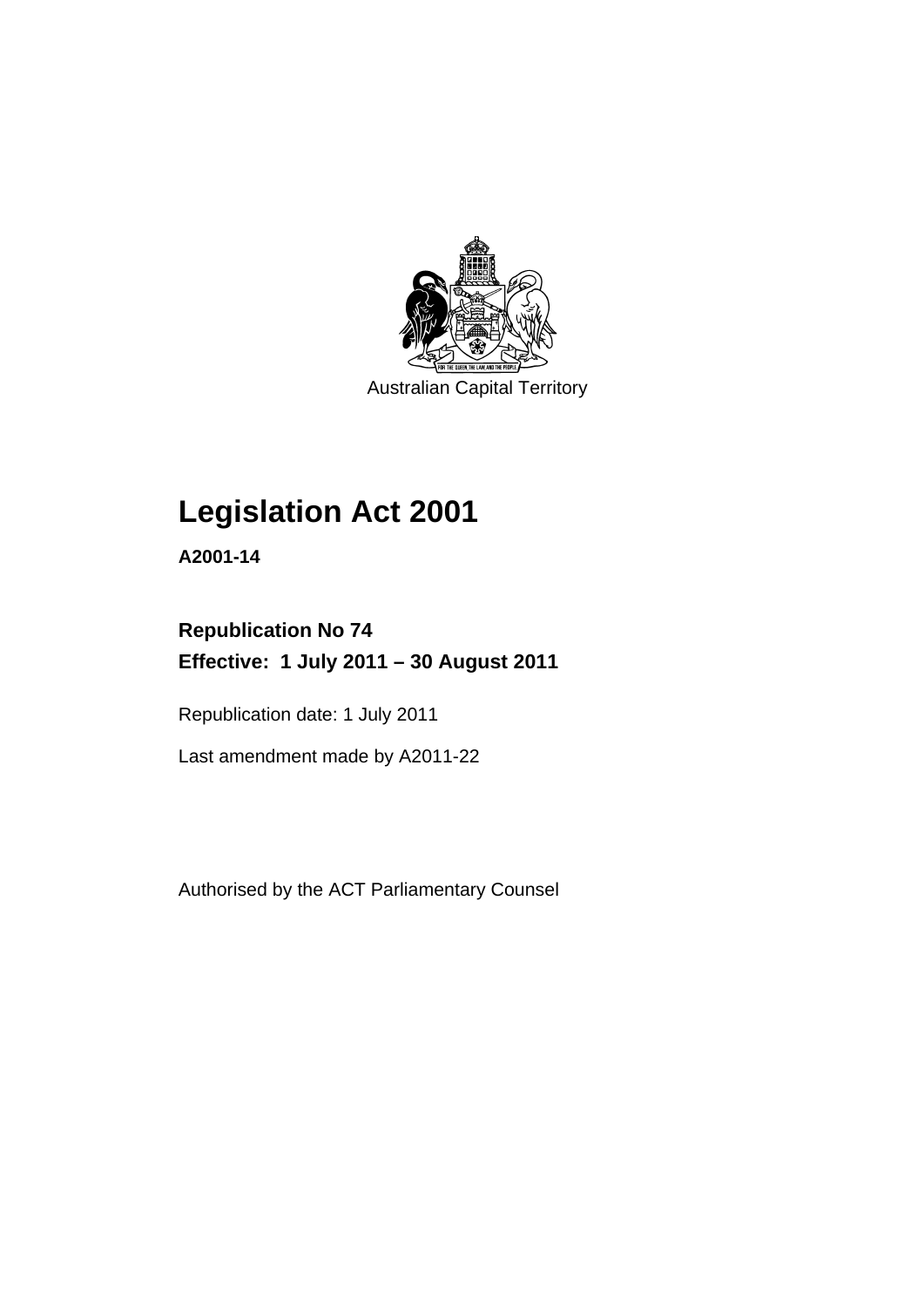### **About this republication**

### **The republished law**

This is a republication of the *Legislation Act 2001* (including any amendment made under the *Legislation Act 2001*, part 11.3 (Editorial changes)) as in force on 1 July 2011*.* It also includes any commencement, amendment, repeal or expiry affecting this republished law to 1 July 2011.

The legislation history and amendment history of the republished law are set out in endnotes 3 and 4.

### **Kinds of republications**

The Parliamentary Counsel's Office prepares 2 kinds of republications of ACT laws (see the ACT legislation register at www.legislation.act.gov.au):

- authorised republications to which the *Legislation Act 2001* applies
- unauthorised republications.

The status of this republication appears on the bottom of each page.

### **Editorial changes**

The *Legislation Act 2001*, part 11.3 authorises the Parliamentary Counsel to make editorial amendments and other changes of a formal nature when preparing a law for republication. Editorial changes do not change the effect of the law, but have effect as if they had been made by an Act commencing on the republication date (see *Legislation Act 2001*, s 115 and s 117). The changes are made if the Parliamentary Counsel considers they are desirable to bring the law into line, or more closely into line, with current legislative drafting practice.

This republication does not include amendments made under part 11.3 (see endnote 1).

### **Uncommenced provisions and amendments**

If a provision of the republished law has not commenced, the symbol  $\mathbf{U}$  appears immediately before the provision heading. Any uncommenced amendments that affect this republished law are accessible on the ACT legislation register (www.legislation.act.gov.au). For more information, see the home page for this law on the register.

### **Modifications**

If a provision of the republished law is affected by a current modification, the symbol  $\mathbf{M}$ appears immediately before the provision heading. The text of the modifying provision appears in the endnotes. For the legal status of modifications, see the *Legislation Act 2001*, section 95.

#### **Penalties**

At the republication date, the value of a penalty unit for an offence against this law is \$110 for an individual and \$550 for a corporation (see *Legislation Act 2001*, s 133).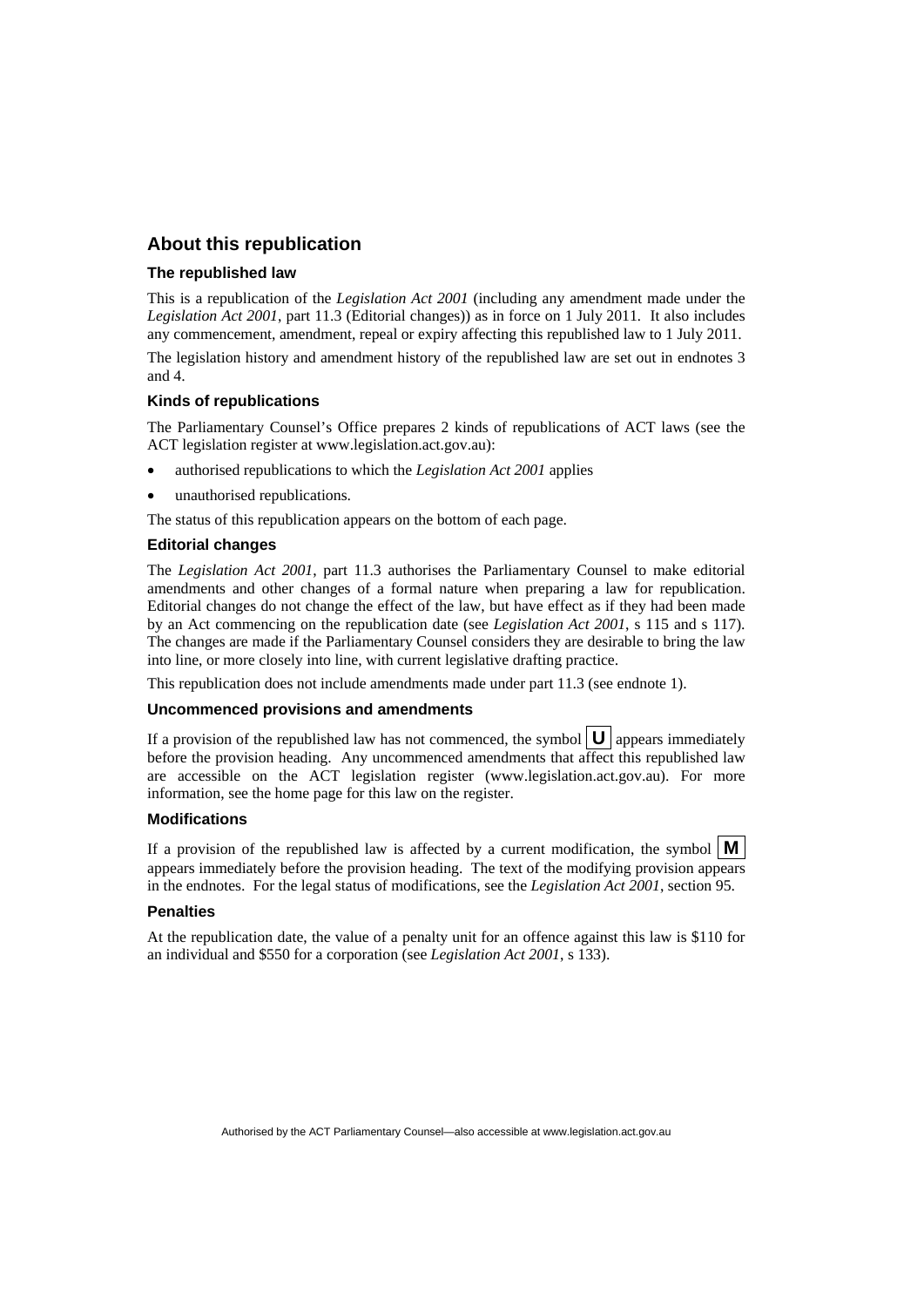

## **Legislation Act 2001**

### **Contents**

Page

### **Chapter 1 [Preliminary](#page-17-0)**

| <b>Part 1.1</b> | General                                        |   |
|-----------------|------------------------------------------------|---|
|                 | Name of Act                                    | 2 |
| 2               | Dictionary                                     | 2 |
| 2A              | <b>Notes</b>                                   | 2 |
| 3               | Objects                                        | 3 |
| 4               | Application of Act                             | 4 |
| 5               | Determinative and non-determinative provisions | 5 |
| 6               | Legislation Act provisions must be applied     | 5 |

| R74      | Legislation Act 2001         | contents 1 |
|----------|------------------------------|------------|
| 01/07/11 | Effective: 01/07/11-30/08/11 |            |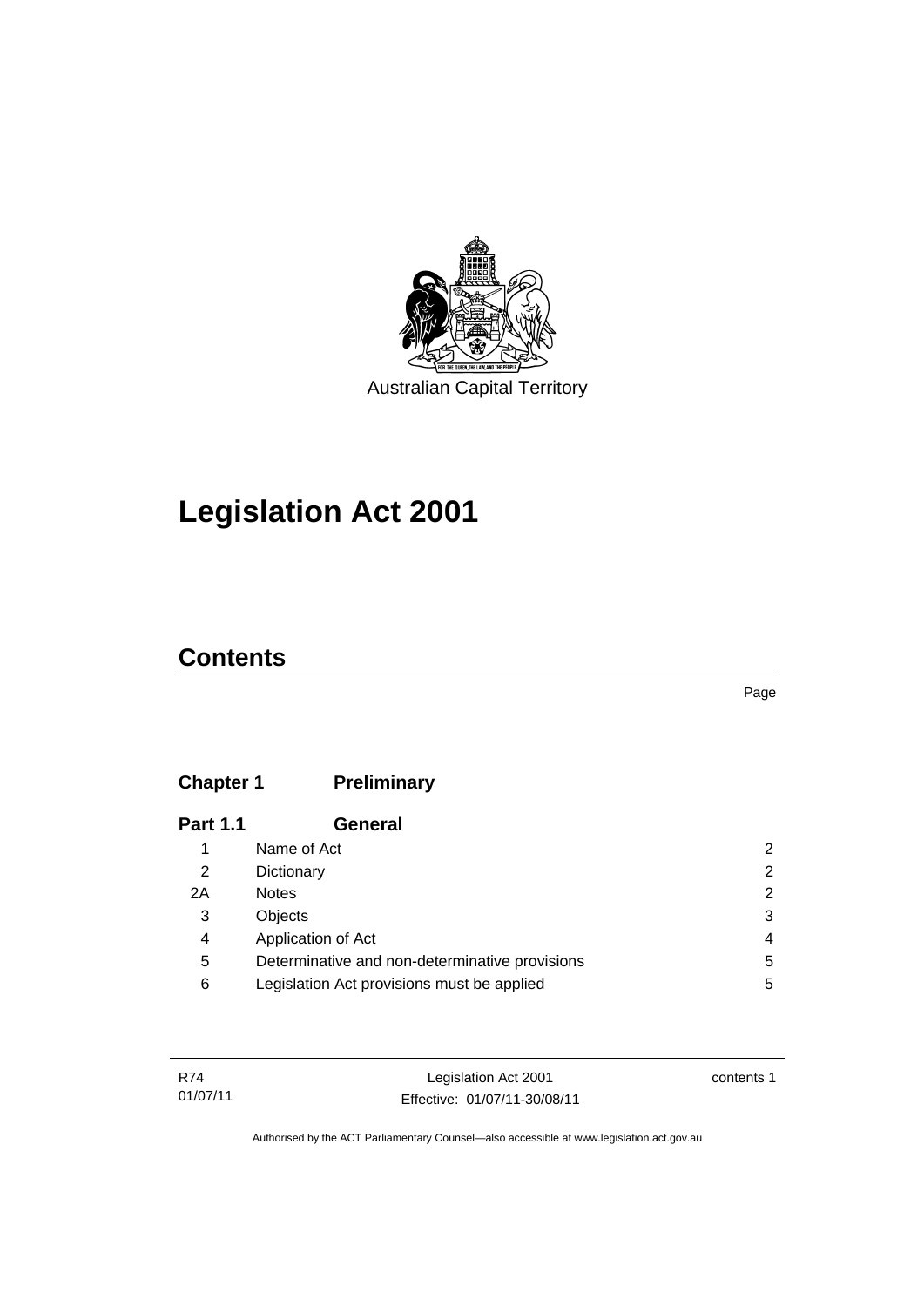### **Contents**

|                  |                                                                      | Page |
|------------------|----------------------------------------------------------------------|------|
| <b>Part 1.2</b>  | <b>Basic concepts</b>                                                |      |
| $\overline{7}$   | Meaning of Act generally                                             | 8    |
| 8                | Meaning of subordinate law                                           | 8    |
| 9                | Meaning of disallowable instrument                                   | 9    |
| 10               | Meaning of <i>notifiable instrument</i>                              | 9    |
| 11               | Meaning of commencement notice                                       | 9    |
| 12               | Meaning of <i>legislative</i> instrument                             | 10   |
| 13               | Meaning of statutory instrument                                      | 10   |
| 14               | Meaning of <i>instrument</i>                                         | 10   |
| 15               | Meaning of authorised republication                                  | 11   |
| 16               | Meaning of provision                                                 | 11   |
| <b>Part 1.3</b>  | Sources of law in the ACT                                            |      |
| 17               | References to Acts include references to former Cwlth enactments etc | 13   |
|                  |                                                                      |      |
| <b>Chapter 2</b> | <b>ACT legislation register and website</b>                          |      |
| 18               | <b>ACT</b> legislation register                                      | 14   |
| 19               | Contents of register                                                 | 14   |
| 20               | Prompt registration                                                  | 18   |
| 21               | Approved website                                                     | 19   |
| 22               | Access to registered material at approved website                    | 19   |
| <b>Chapter 3</b> | Authorised versions and evidence of laws                             |      |
|                  | and legislative material                                             |      |
| 22A              | Definitions-ch 3                                                     | 20   |
| 23               | Authorisation of versions by parliamentary counsel                   | 21   |
| 24               | Authorised electronic versions                                       | 21   |
| 25               | Authorised written versions                                          | 22   |
| 26               | Judicial notice of certain matters                                   | 24   |
|                  |                                                                      |      |

### **Chapter 4 [Numbering and notification of Acts](#page-41-0)**

| 27         | Numbering of Acts            | 26         |
|------------|------------------------------|------------|
|            |                              |            |
| contents 2 | Legislation Act 2001         | <b>R74</b> |
|            | Effective: 01/07/11-30/08/11 | 01/07/11   |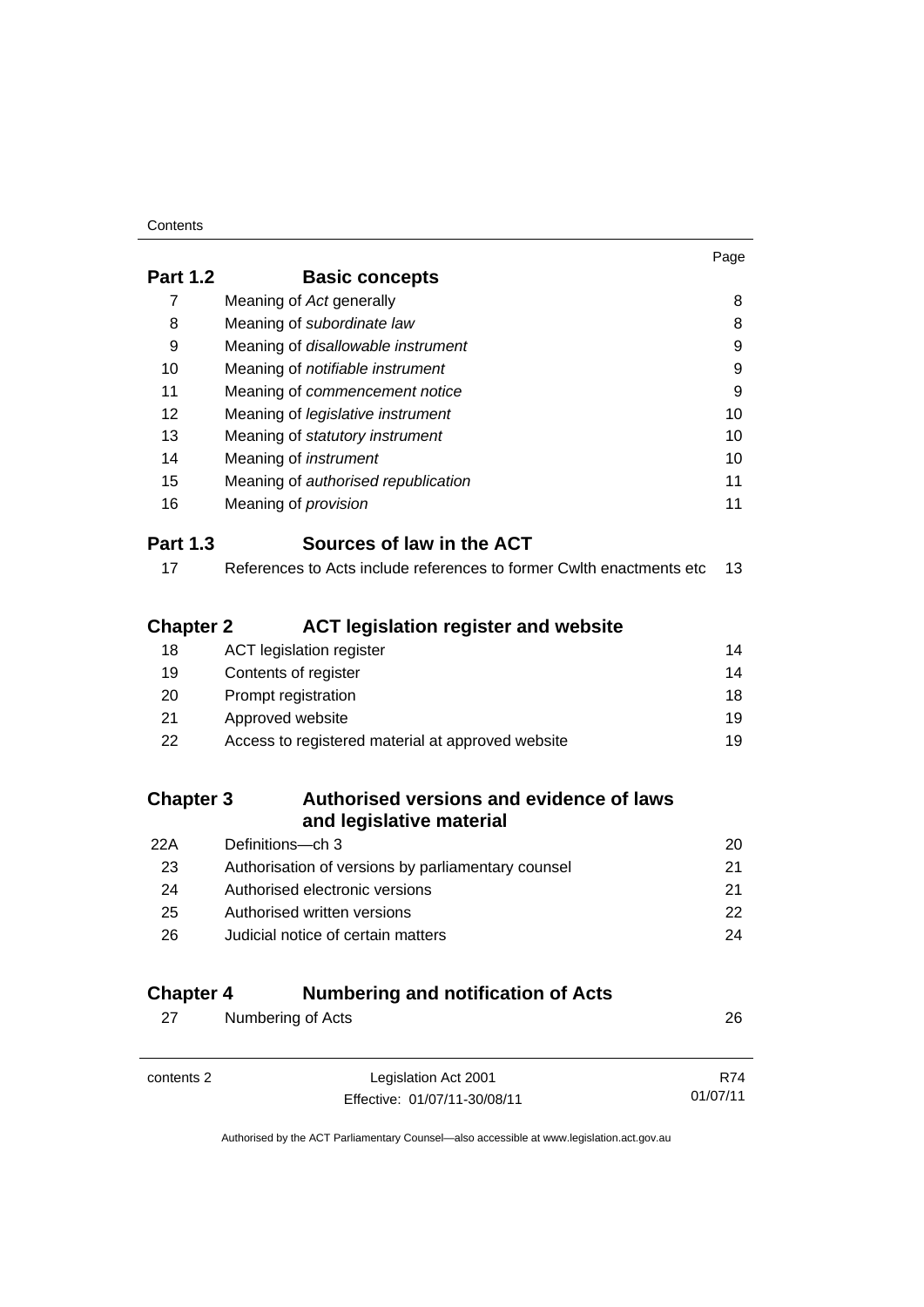**Contents** 

|     |                                            | Page |
|-----|--------------------------------------------|------|
| -28 | Notification of Acts                       | 26   |
| -29 | References to enactment or passing of Acts | 28   |
| -30 | References to <i>notification</i> of Acts  | 28   |

### **Chapter 5 [Regulatory impact statements for subordinate](#page-44-0)  [laws and disallowable instruments](#page-44-0)**

| <b>Part 5.1</b>        | <b>Preliminary</b>                                                                  |            |
|------------------------|-------------------------------------------------------------------------------------|------------|
| 31                     | Definitions-ch 5                                                                    | 29         |
| 32                     | Other publication or consultation requirements not affected                         | 30         |
| 33                     | Guidelines about costs of proposed subordinate laws and disallowable<br>instruments | 30         |
| <b>Part 5.2</b>        | <b>Requirements for regulatory impact</b><br><b>statements</b>                      |            |
| 34                     | Preparation of regulatory impact statements                                         | 31         |
| 35                     | Content of regulatory impact statements                                             | 32         |
| 36                     | When is preparation of regulatory impact statement unnecessary?                     | 33         |
| 37                     | When must regulatory impact statement be presented?                                 | 34         |
| <b>Part 5.3</b>        | Failure to comply with requirements for<br>regulatory impact statements             |            |
| 38                     | Effect of failure to comply with pt 5.2                                             | 35         |
| <b>Chapter 6</b>       | Making, notification and numbering of<br>statutory instruments                      |            |
| <b>Part 6.1</b>        | General                                                                             |            |
| 39                     | Meaning of <i>matter</i> -ch 6                                                      | 36         |
| 40                     | Presumption of validity                                                             | 36         |
| 41                     | Making of certain statutory instruments by Executive                                | 36         |
| <b>Part 6.2</b>        | Making of statutory instruments generally                                           |            |
| 42                     | Power to make statutory instruments                                                 | 38         |
| <b>R74</b><br>01/07/11 | Legislation Act 2001<br>Effective: 01/07/11-30/08/11                                | contents 3 |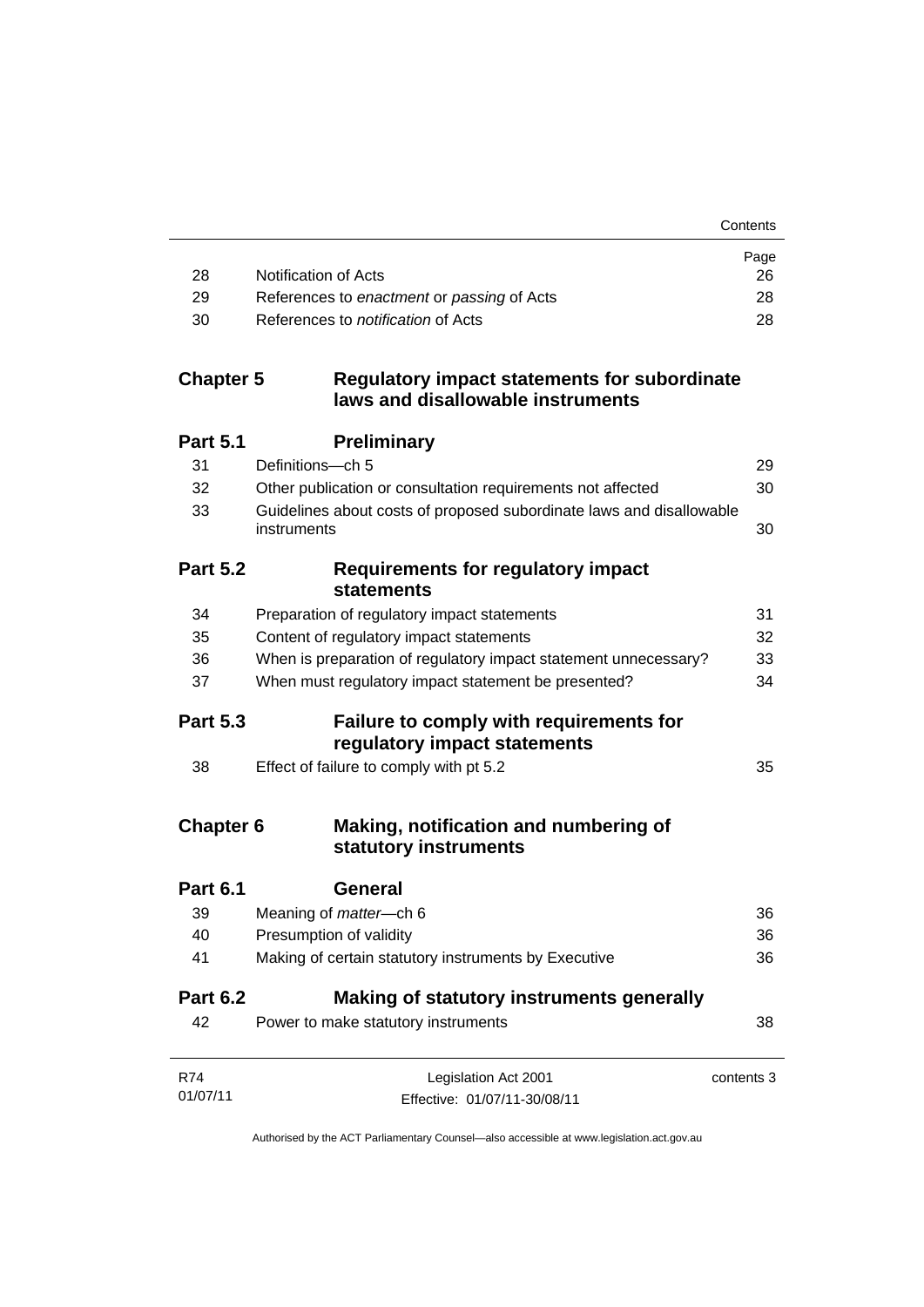|                 |                                                                                                     | Page |
|-----------------|-----------------------------------------------------------------------------------------------------|------|
| 43              | Statutory instruments to be interpreted not to exceed powers under<br>authorising law               | 39   |
| 44              | Power to make statutory instruments for Act etc                                                     | 41   |
| 45              | Power to make court rules                                                                           | 42   |
| 46              | Power to make instrument includes power to amend or repeal                                          | 43   |
| 47              | Statutory instrument may make provision by applying law or<br>instrument                            | 43   |
| 48              | Power to make instrument includes power to make different provision<br>for different categories etc | 48   |
| 49              | Single instrument may exercise several powers or satisfy several<br>requirements                    | 48   |
| 50              | Relationship between authorising law and instrument dealing with<br>same matter                     | 49   |
| 51              | Instrument may make provision in relation to land by reference to map<br>etc                        | 49   |
| 52              | Instrument may authorise determination of matter etc                                                | 50   |
| 53              | Instrument may prohibit                                                                             | 51   |
| 54              | Instrument may require making of statutory declaration                                              | 51   |
| <b>Part 6.3</b> | Making of certain statutory instruments about<br>fees                                               |      |
| 55              | Definitions-pt 6.3                                                                                  | 52   |
| 56              | Determination of fees by disallowable instrument                                                    | 52   |
| 57              | Fees payable in accordance with determination etc                                                   | 54   |
| 58              | Regulations may make provision about fees                                                           | 55   |
| <b>Part 6.4</b> | Numbering and notification of legislative<br>instruments                                            |      |
| 59              | Numbering                                                                                           | 58   |
| 60              | Correction etc of name of instrument                                                                | 59   |
| 60A             | Correction of name of explanatory statement etc                                                     | 60   |
| 61              | Notification of legislative instruments                                                             | 61   |
| 62              | Effect of failure to notify legislative instrument                                                  | 64   |

| -63 | References to <i>notification</i> of legislative instruments | 64 |
|-----|--------------------------------------------------------------|----|
|     |                                                              |    |

contents 4 Legislation Act 2001 Effective: 01/07/11-30/08/11

R74 01/07/11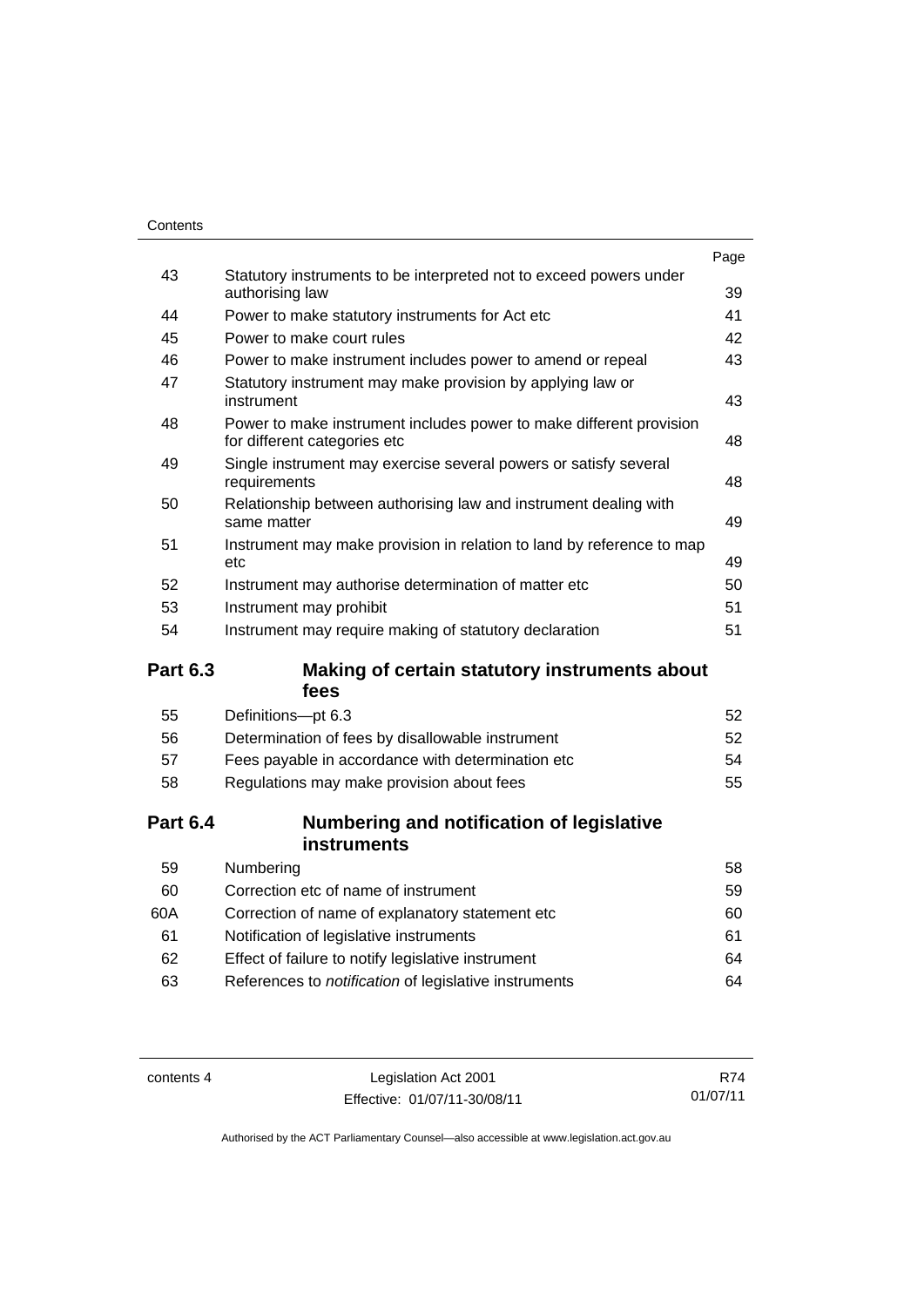| Contents |
|----------|
|----------|

|                  |                                                                                                        | Page |
|------------------|--------------------------------------------------------------------------------------------------------|------|
| <b>Chapter 7</b> | <b>Presentation, amendment and disallowance</b><br>of subordinate laws and disallowable<br>instruments |      |
| 64               | Presentation of subordinate laws and disallowable instruments                                          | 65   |
| 65               | Disallowance by resolution of Assembly                                                                 | 65   |
| 65A              | Notification of disallowance by resolution of Assembly                                                 | 66   |
| 66               | Revival of affected laws                                                                               | 68   |
| 67               | Making of instrument same in substance within 6 months after<br>disallowance                           | 69   |
| 68               | Amendment by resolution of Assembly                                                                    | 69   |
| 69               | Notification of amendments made by resolution of Assembly                                              | 71   |
| 70               | Making of amendment restoring effect of law within 6 months after<br>amendment                         | 72   |
| 71               | Effect of dissolution or expiry of Assembly on notice of motion                                        | 73   |
| <b>Chapter 8</b> | <b>Commencement and exercise of powers</b><br>before commencement                                      |      |
| 72               | Meaning of law-ch 8                                                                                    | 75   |
| 73               | General rules about commencement                                                                       | 75   |
| 74               | Time of commencement                                                                                   | 77   |
| 75               | Commencement of naming and commencement provisions                                                     | 78   |
| <b>75AA</b>      | Commencement of provisions identifying amended laws                                                    | 79   |
| 75A              | Meaning of commences retrospectively                                                                   | 80   |
| 75B              | Retrospective commencement requires clear indication                                                   | 80   |
| 76               | Non-prejudicial provision may commence retrospectively                                                 | 81   |
| 77               | Commencement by commencement notice                                                                    | 82   |
| 78               | Separate commencement of amendments                                                                    | 83   |

| - 79 | Automatic commencement of postponed law                  | 84  |
|------|----------------------------------------------------------|-----|
| 79A  | Commencement of amendment of uncommenced law             | 85. |
| 80   | References to <i>commencement</i> of law                 | 85  |
| -81  | Exercise of powers between notification and commencement | 86  |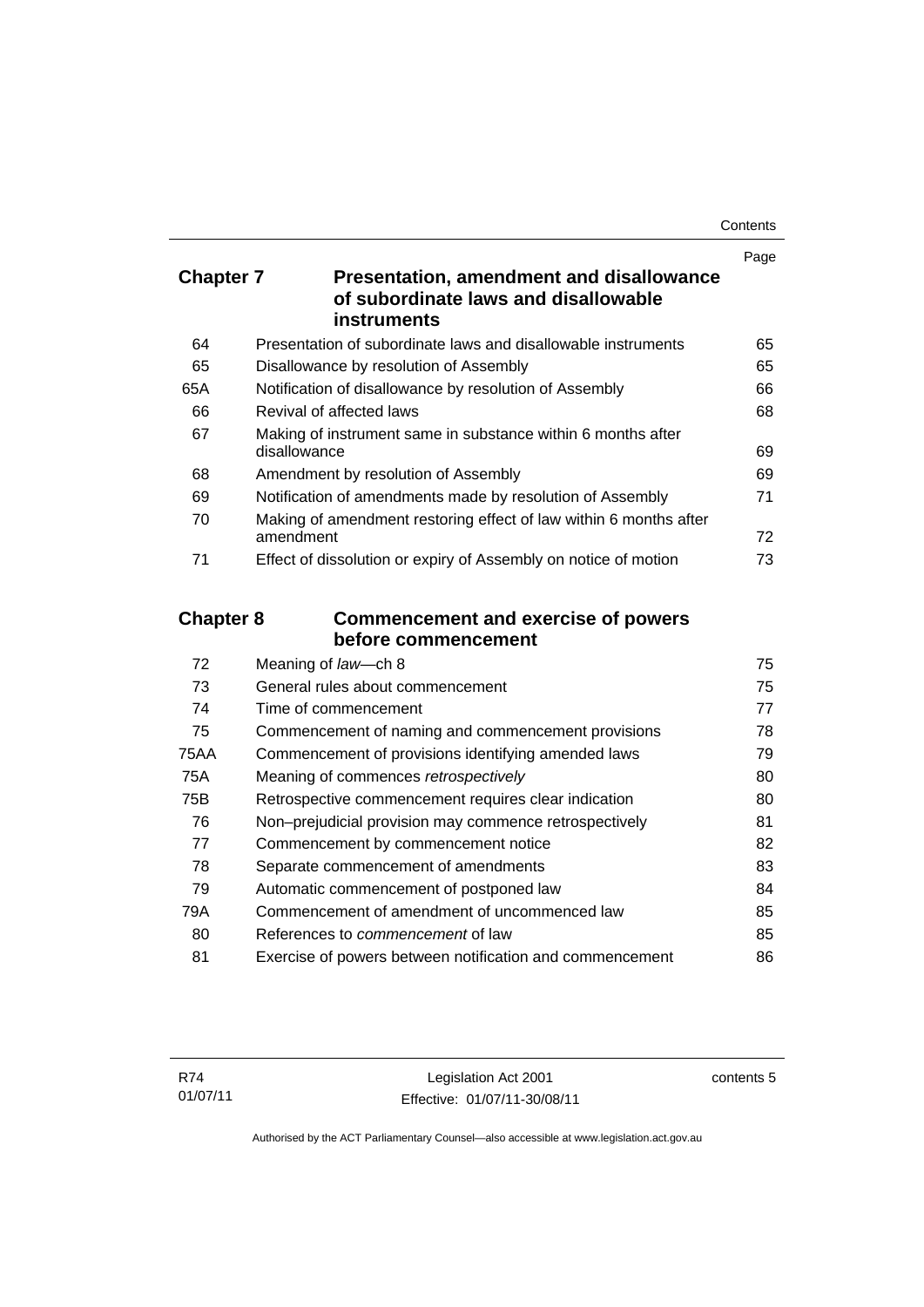|                   |                                                                                   | Page |
|-------------------|-----------------------------------------------------------------------------------|------|
| <b>Chapter 9</b>  | <b>Repeal and amendment of laws</b>                                               |      |
| <b>Part 9.1</b>   | General                                                                           |      |
| 82                | Definitions-ch 9                                                                  | 89   |
| 83                | Consequences of amendment of statutory instrument by Act                          | 89   |
| 84                | Saving of operation of repealed and amended laws                                  | 89   |
| 84A               | Creation of offences and changes in penalties                                     | 90   |
| <b>Part 9.2</b>   | <b>Repeal</b>                                                                     |      |
| 85                | When repeal takes effect                                                          | 92   |
| 86                | Repealed and amended laws not revived on repeal of repealing and<br>amending laws | 92   |
| 87                | Commencement not undone if repealed                                               | 94   |
| 88                | Repeal does not end effect of transitional laws etc                               | 94   |
| 89                | Automatic repeal of certain laws and provisions                                   | 96   |
| <b>Part 9.3</b>   | <b>Amendment</b>                                                                  |      |
| 90                | Law and amending laws to be read as one                                           | 101  |
| 91                | Insertion of provisions by amending law                                           | 101  |
| 92                | Amendment to be made wherever possible                                            | 103  |
| 93                | Provisions included in another provision for amendment purposes                   | 104  |
| 94                | Continuance of appointments etc made under amended provisions                     | 105  |
| 95                | Status of modifications                                                           | 106  |
| 96                | Relocated provisions                                                              | 107  |
| <b>Chapter 10</b> | <b>Referring to laws</b>                                                          |      |
| 97                | Definitions-ch 10                                                                 | 108  |
| 98                | References to ACT law include law containing reference                            | 109  |
| 99                | References in ACT statutory instruments to the Act                                | 109  |
| 100               | Referring to particular ACT laws                                                  | 109  |
| 101               | Referring to particular laws of other jurisdictions etc                           | 111  |
| 102               | References to laws include references to laws as in force from time to            |      |
|                   | time                                                                              | 111  |
| 103               | References to repealed laws                                                       | 113  |

| contents 6 | Legislation Act 2001         | R74      |
|------------|------------------------------|----------|
|            | Effective: 01/07/11-30/08/11 | 01/07/11 |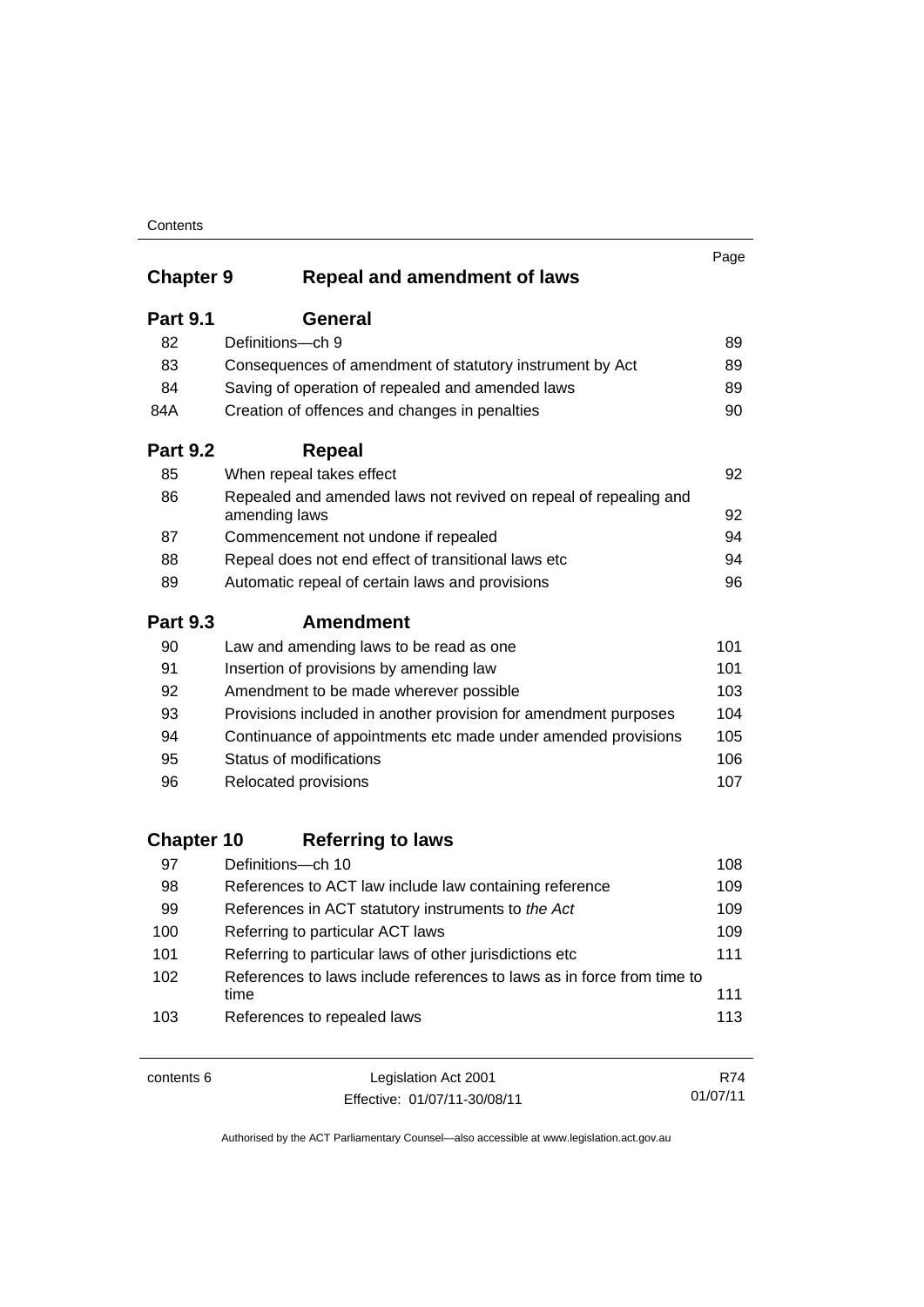|                   |                                                                    | Contents |
|-------------------|--------------------------------------------------------------------|----------|
|                   |                                                                    | Page     |
| 104               | References to laws include references to instruments under laws    | 113      |
| 105               | Referring to provisions of laws                                    | 114      |
| 106               | References to provisions of laws are inclusive                     | 114      |
| 106A              | References to paragraphs etc of laws                               | 115      |
| <b>Chapter 11</b> | <b>Republication of Acts and statutory</b><br>instruments          |          |
| <b>Part 11.1</b>  | General                                                            |          |
| 107               | Definitions-ch 11                                                  | 116      |
| 108               | Republication in register                                          | 116      |
| 109               | Republications may be published with other information             | 116      |
| 110               | Collections of laws                                                | 117      |
| <b>Part 11.2</b>  | Substantive amendments made by laws                                |          |
| 111               | Incorporation of amendments                                        | 118      |
| 112               | Reference to amending laws                                         | 118      |
| 113               | Provisions not republished or relocated                            | 118      |
| <b>Part 11.3</b>  | <b>Editorial changes</b>                                           |          |
| 114               | Authorisation for parliamentary counsel                            | 120      |
| 115               | Amendments not to change effect                                    | 120      |
| 116               | Ambit of editorial amendments                                      | 120      |
| 117               | Legal effect of editorial changes                                  | 123      |
| 118               | Reference to editorial amendments                                  | 123      |
| <b>Chapter 12</b> | Scope of Acts and statutory instruments                            |          |
| 120               | Act to be interpreted not to exceed legislative powers of Assembly | 124      |

121 Binding effect of Acts 122 Application to Territory **126** 

J.

contents 7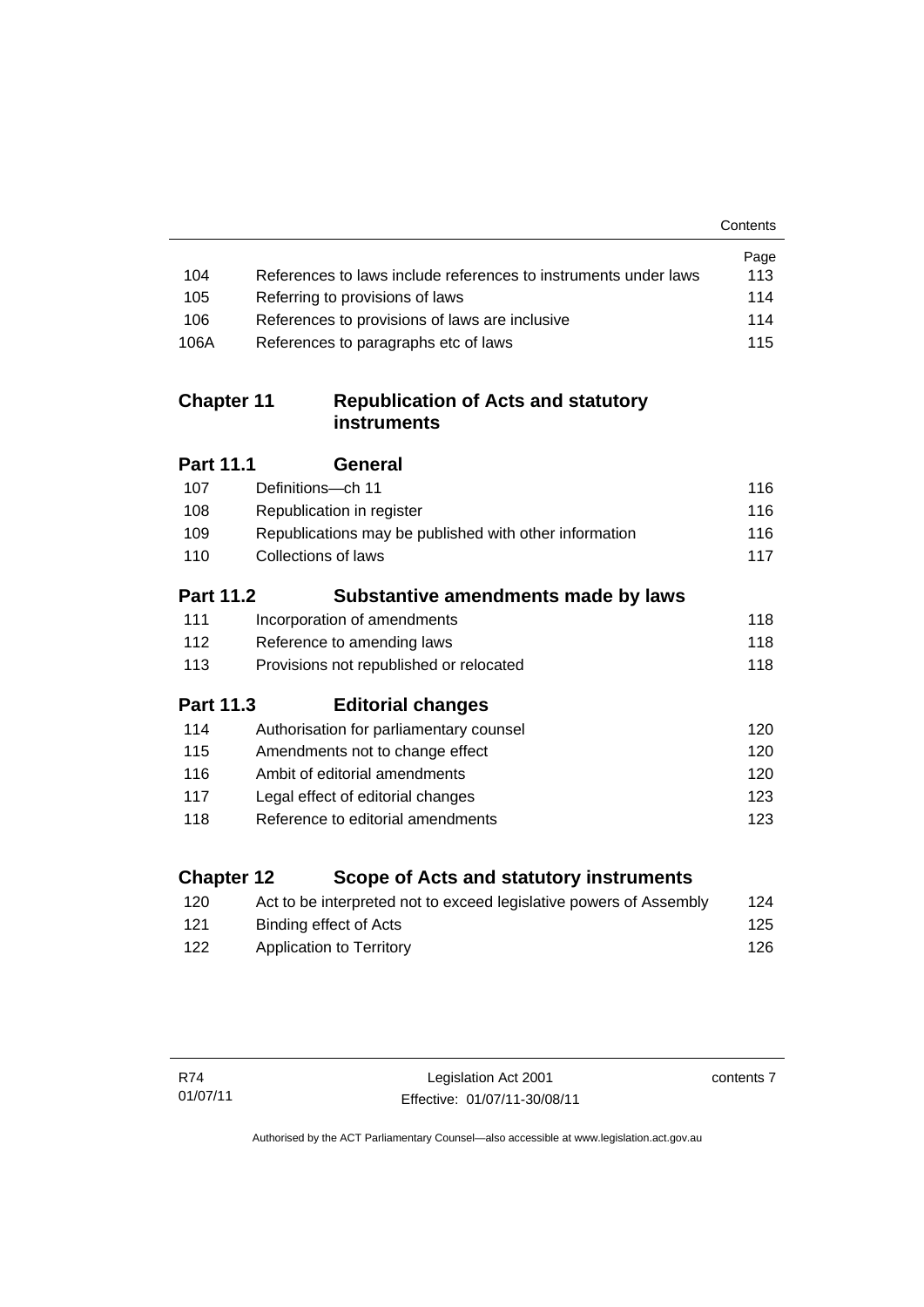| Contents |
|----------|
|----------|

| <b>Chapter 13</b> | <b>Structure of Acts and statutory instruments</b>            | Page |
|-------------------|---------------------------------------------------------------|------|
|                   |                                                               |      |
| <b>Part 13.1</b>  | <b>General</b>                                                |      |
| 125               | Meaning of law-ch 13                                          | 127  |
| 126               | Material that is part of Act or statutory instrument          | 127  |
| 127               | Material that is not part of Act or statutory instrument      | 128  |
| <b>Part 13.2</b>  | <b>Particular kinds of provisions</b>                         |      |
| 130               | What is a definition?                                         | 130  |
| 131               | Signpost definitions                                          | 131  |
| 132               | Examples                                                      | 132  |
| 133               | Penalty units                                                 | 133  |
| 134               | Penalties at end of sections and subsections                  | 133  |
| 135               | Penalties not at end of sections and subsections              | 136  |
| <b>Chapter 14</b> | Interpretation of Acts and statutory                          |      |
|                   | instruments                                                   |      |
| <b>Part 14.1</b>  | <b>Purpose and scope</b>                                      |      |
| 136               | Meaning of Act-ch 14                                          | 138  |
| 137               | Purpose and scope-ch 14                                       | 138  |
| <b>Part 14.2</b>  | Key principles of interpretation                              |      |
| 138               | Meaning of working out the meaning of an Act-pt 14.2          | 139  |
| 139               | Interpretation best achieving Act's purpose                   | 139  |
| 140               | Legislative context                                           | 140  |
| 141               | Non-legislative context generally                             | 141  |
| 142               | Non-legislative context-material that may be considered       | 142  |
| 143               | Law stating material for consideration in working out meaning | 143  |
| <b>Chapter 15</b> | Aids to interpretation                                        |      |
| <b>Part 15.1</b>  | General                                                       |      |
| 144               | Meaning of commonly-used terms                                | 145  |
| contents 8        | Legislation Act 2001                                          | R74  |

Authorised by the ACT Parliamentary Counsel—also accessible at www.legislation.act.gov.au

01/07/11

Effective: 01/07/11-30/08/11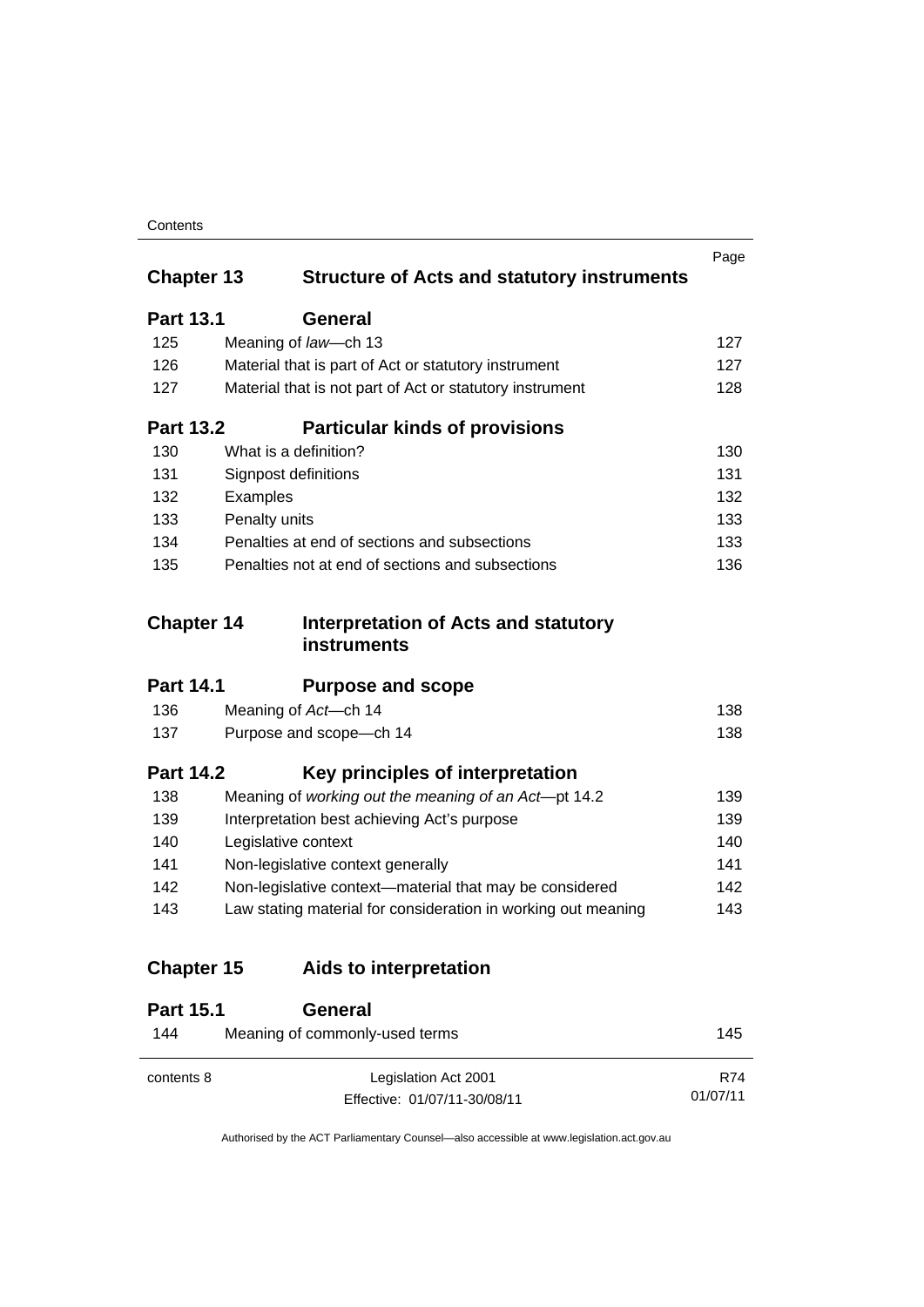|                  |                                                                                   | Contents   |
|------------------|-----------------------------------------------------------------------------------|------------|
|                  |                                                                                   | Page       |
| 145              | Gender and number                                                                 | 145        |
| 146              | Meaning of may and must                                                           | 145        |
| 147              | Changes of drafting practice not to affect meaning                                | 146        |
| 148              | Terms used in instruments have same meanings as in authorising<br>laws            | 147        |
| 149              | Age in years                                                                      | 147        |
| 150              | Measurement of distance                                                           | 147        |
| 151              | Working out periods of time generally                                             | 148        |
| 151A             | Periods of time ending on non-working days                                        | 150        |
| 151B             | Doing things for which no time is fixed                                           | 151        |
| 151C             | Power to extend time                                                              | 152        |
| 152              | Continuing effect of obligations                                                  | 153        |
| <b>Part 15.2</b> | <b>Definitions</b>                                                                |            |
| 155              | Definitions apply subject to contrary intention                                   | 154        |
| 156              | Application of definitions in dictionaries and sections                           | 154        |
| 157              | Defined terms-other parts of speech and grammatical forms                         | 156        |
| <b>Part 15.3</b> | References to various entities and things                                         |            |
| 160              | References to people generally                                                    | 157        |
| 161              | Corporations liable to offences                                                   | 158        |
| 162              | References to a Minister or the Minister                                          | 159        |
| 163              | References to a director-general or the director-general                          | 160        |
| 164              | References to Australian Standards etc                                            | 161        |
| 165              | References to Assembly committees that no longer exist                            | 162        |
| 168              | References to person with interest in land include personal<br>representative etc | 162        |
| 169              | References to domestic partner and domestic partnership                           | 162        |
| 169A             | References to transgender people                                                  | 163        |
| 169B             | References to intersex people                                                     | 164        |
| <b>Part 15.4</b> | Preservation of certain common law<br>privileges                                  |            |
| 170              | Privileges against selfincrimination and exposure to civil penalty                | 165        |
| 171              | Client legal privilege                                                            | 165        |
| <b>R74</b>       | Legislation Act 2001                                                              | contents 9 |
| 01/07/11         | Effective: 01/07/11-30/08/11                                                      |            |

Authorised by the ACT Parliamentary Counsel—also accessible at www.legislation.act.gov.au

Effective: 01/07/11-30/08/11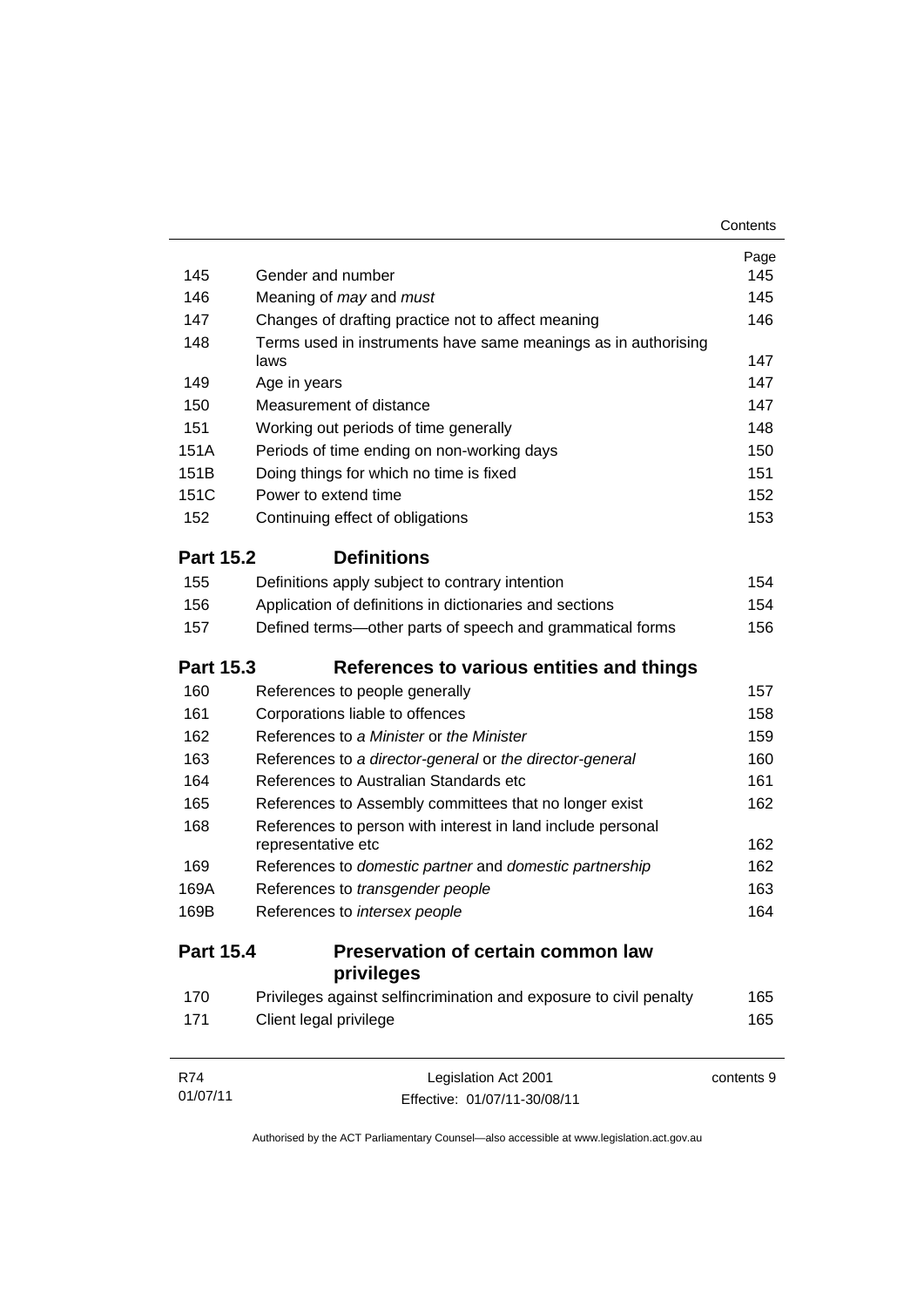| Contents |
|----------|
|----------|

| <b>Chapter 16</b> | <b>Courts, tribunals and other decision-makers</b>         | Page |
|-------------------|------------------------------------------------------------|------|
| 175               | Meaning of law-ch 16                                       | 166  |
| 176               | Jurisdiction of courts and tribunals                       | 166  |
| 177               | Recovery of amounts owing under laws                       | 166  |
| 178               | Power to decide includes power to take evidence etc        | 167  |
| 179               | Content of statements of reasons for decisions             | 167  |
| 180               | Power to make decision includes power to reverse or change | 168  |
|                   |                                                            |      |

### **Chapter 17 [Entities and positions](#page-184-0)**

| 182  | Meaning of law-ch 17               | 169 |
|------|------------------------------------|-----|
| 183  | Change of name of entity           | 169 |
| 184  | Change in constitution of entity   | 169 |
| 184A | References to entity               | 170 |
| 185  | References to occupant of position | 170 |
| 186  | Change of name of position         | 171 |
| 187  | Chair and deputy chair etc         | 171 |

### **[Chapter 18](#page-187-0) Offences**

| 188 | Meaning of ACT law—ch 18                                              | 172  |
|-----|-----------------------------------------------------------------------|------|
| 189 | Reference to offence includes reference to related ancillary offences | 172  |
| 190 | Indictable and summary offences                                       | 173. |
| 191 | Offences against 2 or more laws                                       | 173  |
| 192 | When must prosecutions begin?                                         | 174  |
| 193 | Continuing offences                                                   | 175  |

### **Chapter 19 [Administrative and machinery provisions](#page-191-0)**

| <b>Part 19.1</b>        | <b>Introductory</b>                                                            |            |
|-------------------------|--------------------------------------------------------------------------------|------------|
| 195                     | Meaning of law-ch 19                                                           | 176        |
| <b>Part 19.2</b><br>196 | <b>Functions</b><br>Provision giving function gives power to exercise function | 177        |
| contents 10             | Legislation Act 2001                                                           | <b>R74</b> |
|                         | Effective: 01/07/11-30/08/11                                                   | 01/07/11   |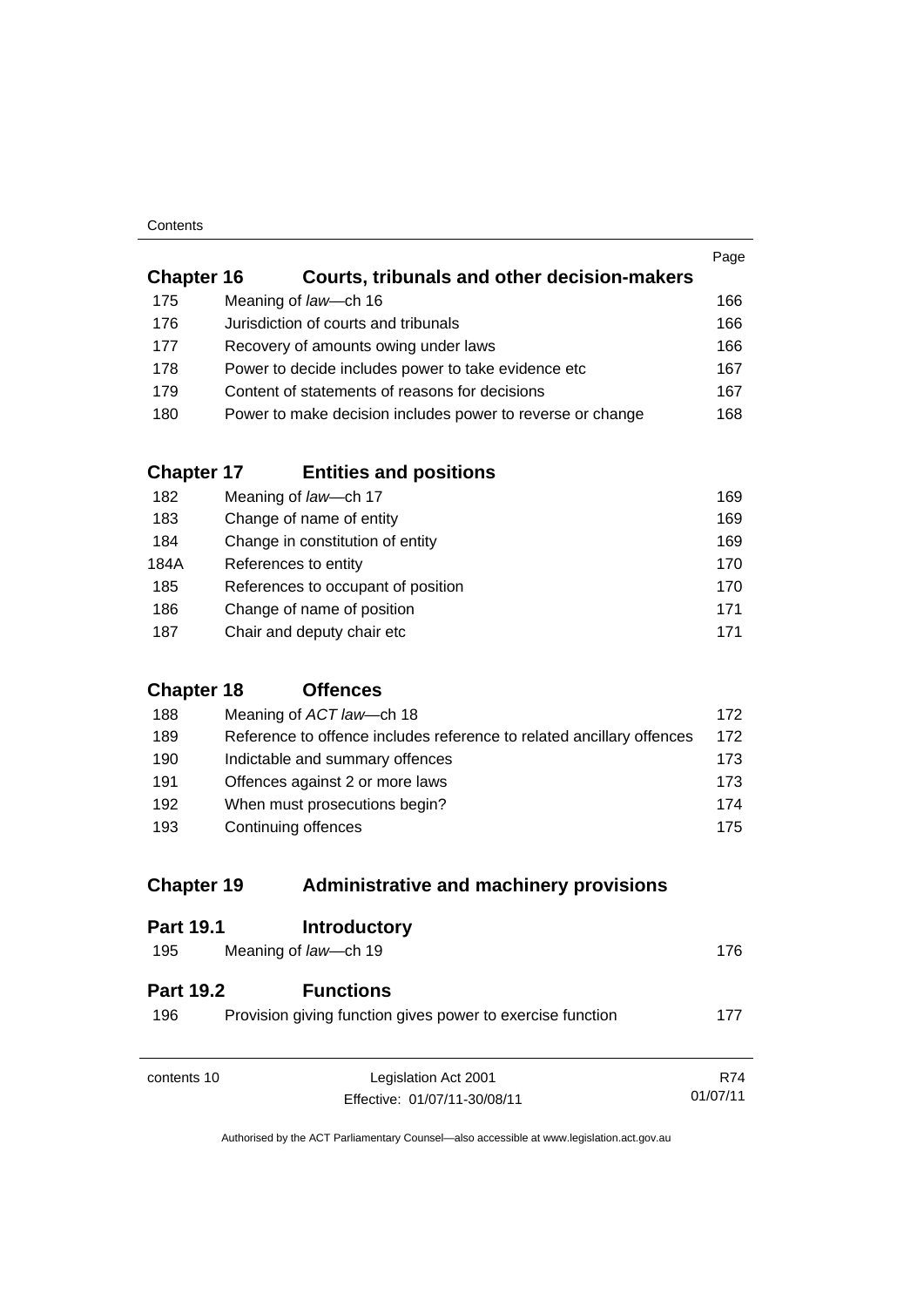|     |                                                        | Page |
|-----|--------------------------------------------------------|------|
| 197 | Statutory functions may be exercised from time to time | 177  |
| 199 | <b>Functions of bodies</b>                             | 177  |
| 200 | Functions of occupants of positions                    | 179  |

**Contents** 

### **Part 19.3 [Appointments](#page-195-0)**

| Division 19.3.1 | Appointments-general                                                                 |     |  |  |  |  |  |
|-----------------|--------------------------------------------------------------------------------------|-----|--|--|--|--|--|
| 205             | Application-div 19.3.1                                                               |     |  |  |  |  |  |
| 206             | Appointments must be in writing etc                                                  |     |  |  |  |  |  |
| 207             | Appointment may be by name or position                                               |     |  |  |  |  |  |
| 208             | Power of appointment includes power to suspend etc                                   |     |  |  |  |  |  |
| 209             | Power of appointment includes power to make acting appointment                       |     |  |  |  |  |  |
| 210             | Resignation of appointment                                                           | 183 |  |  |  |  |  |
| 211             | Appointment not affected by appointer changes                                        |     |  |  |  |  |  |
| 212             | Appointment not affected by defect etc                                               |     |  |  |  |  |  |
| Division 19.3.2 | <b>Acting appointments</b>                                                           |     |  |  |  |  |  |
| 215             | Application-div 19.3.2                                                               | 184 |  |  |  |  |  |
| 216             | Acting appointments must be in writing etc                                           | 184 |  |  |  |  |  |
| 217             | Acting appointment may be made by name or position                                   | 185 |  |  |  |  |  |
| 218             | Instrument may provide when acting appointment has effect etc                        |     |  |  |  |  |  |
| 219             | Appointer may decide terms of acting appointment etc                                 |     |  |  |  |  |  |
| 220             | Appointee may exercise functions under acting appointment etc                        | 186 |  |  |  |  |  |
| 221             | How long does an acting appointment operate?                                         | 187 |  |  |  |  |  |
| 222             | Resignation of acting appointment                                                    | 187 |  |  |  |  |  |
| 223             | Effect of acting appointment on substantive appointment etc                          | 188 |  |  |  |  |  |
| 224             | Acting appointment not affected by appointer changes                                 |     |  |  |  |  |  |
| 225             | Acting appointment not affected by defect etc                                        |     |  |  |  |  |  |
|                 | Division 19.3.2A<br><b>Standing acting arrangements</b>                              |     |  |  |  |  |  |
| 225A            | Application-div 19.3.2A                                                              | 189 |  |  |  |  |  |
| 225B            | Person acting under standing acting arrangement may exercise<br>functions etc<br>189 |     |  |  |  |  |  |
| Division 19.3.3 | <b>Appointments-Assembly consultation</b>                                            |     |  |  |  |  |  |
| 226             | Meaning of statutory position-div 19.3.3                                             | 189 |  |  |  |  |  |
| 227             | Application-div 19.3.3                                                               | 190 |  |  |  |  |  |
|                 |                                                                                      |     |  |  |  |  |  |

| R74      | Legislation Act 2001         | contents 11 |
|----------|------------------------------|-------------|
| 01/07/11 | Effective: 01/07/11-30/08/11 |             |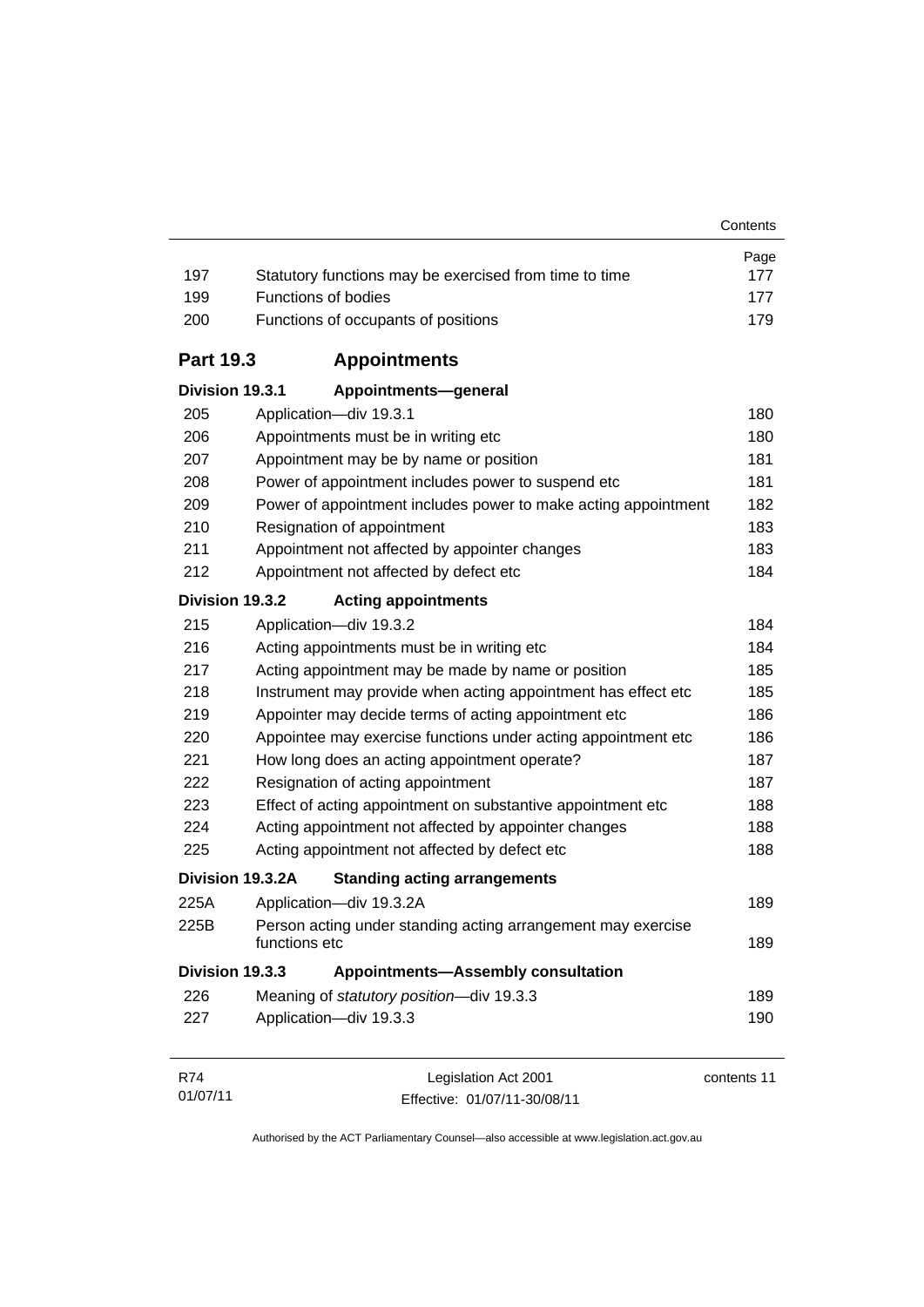| 228              | Consultation with appropriate Assembly committee                                                             | Page<br>190              |  |  |  |  |
|------------------|--------------------------------------------------------------------------------------------------------------|--------------------------|--|--|--|--|
|                  | 229<br>Appointment is disallowable instrument                                                                |                          |  |  |  |  |
|                  |                                                                                                              | 191                      |  |  |  |  |
| <b>Part 19.4</b> | <b>Delegations</b>                                                                                           |                          |  |  |  |  |
| 230              | Application-pt 19.4 generally                                                                                | 192                      |  |  |  |  |
| 231              | Application-pt 19.4 to subdelegations                                                                        | 192                      |  |  |  |  |
| 232              | Delegation must be in writing etc                                                                            | 193                      |  |  |  |  |
| 233              | Delegation may be made by name or position                                                                   | 193<br>193               |  |  |  |  |
| 234              | Instrument may provide when delegation has effect etc                                                        |                          |  |  |  |  |
| 235              | Delegation may be made to 2 or more delegates                                                                | 194                      |  |  |  |  |
| 236              | Power to delegate may not be delegated                                                                       | 194                      |  |  |  |  |
| 237              | Delegation may be amended or revoked                                                                         | 194                      |  |  |  |  |
| 238              | Appointer responsible for delegated function                                                                 | 195                      |  |  |  |  |
| 239              | Exercise of delegation by delegate                                                                           | 195<br>196               |  |  |  |  |
| 240              | Appointer may exercise delegated function                                                                    |                          |  |  |  |  |
| 241              | Delegation not affected by appointer changes                                                                 | 196                      |  |  |  |  |
| 242              | Delegation not affected by defect etc                                                                        | 196                      |  |  |  |  |
| <b>Part 19.5</b> | <b>Service of documents</b>                                                                                  |                          |  |  |  |  |
| 245              | Application-pt 19.5                                                                                          | 197                      |  |  |  |  |
| 246              | Definitions-pt 19.5                                                                                          | 197                      |  |  |  |  |
| 247              | Service of documents on individuals                                                                          | 199                      |  |  |  |  |
| 248              | Service of documents on corporations<br>Service of documents on agencies<br>When document taken to be served | 199<br>200<br>201<br>202 |  |  |  |  |
| 249              |                                                                                                              |                          |  |  |  |  |
| 250              |                                                                                                              |                          |  |  |  |  |
| 251              | Other laws not affected etc                                                                                  |                          |  |  |  |  |
| 252              | Powers of courts and tribunals not affected                                                                  | 202                      |  |  |  |  |
| <b>Part 19.6</b> | <b>Functions of Executive and Ministers</b>                                                                  |                          |  |  |  |  |
| 253              | <b>Exercise of functions of Executive</b>                                                                    | 203                      |  |  |  |  |
| 254              | Administration of matters not allocated                                                                      | 204<br>204               |  |  |  |  |
| 254A             | Delegation by Minister                                                                                       |                          |  |  |  |  |
| <b>Part 19.7</b> | <b>Other matters</b>                                                                                         |                          |  |  |  |  |
| 255              | Forms                                                                                                        | 205                      |  |  |  |  |
| contents 12      | Legislation Act 2001                                                                                         | R74                      |  |  |  |  |
|                  | Effective: 01/07/11-30/08/11                                                                                 | 01/07/11                 |  |  |  |  |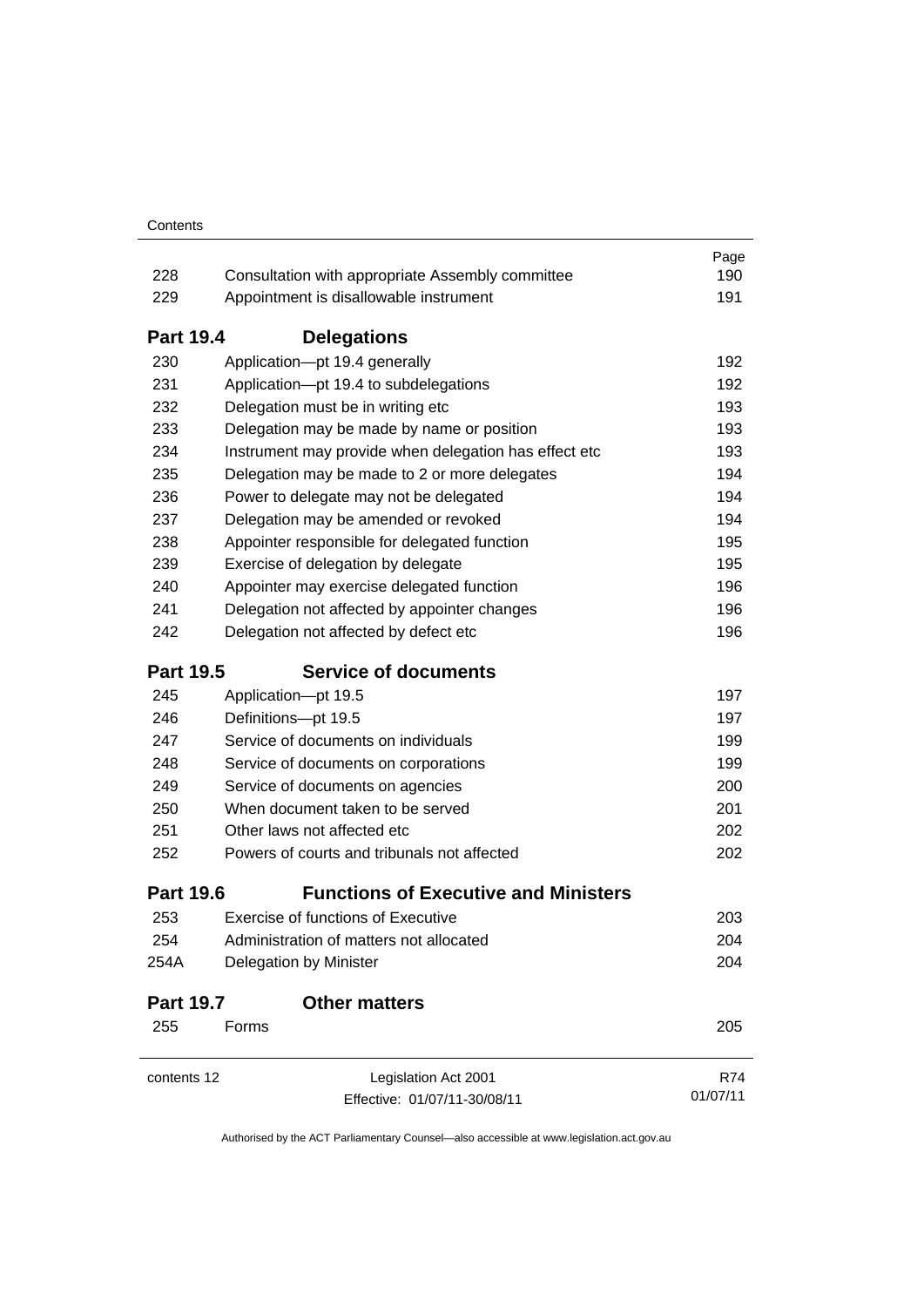|                   |                                              |                                                                      | Contents    |
|-------------------|----------------------------------------------|----------------------------------------------------------------------|-------------|
| 256               | Production of records kept in computers etc. |                                                                      | Page<br>207 |
| <b>Chapter 20</b> |                                              | <b>Miscellaneous</b>                                                 |             |
| 300               | Delegation by parliamentary counsel          |                                                                      | 208         |
| 301               | References to Administration Act 1989 etc    |                                                                      | 208         |
| 302               |                                              | Regulation-making power                                              | 209         |
| <b>Schedule 1</b> |                                              | Acts included in sources of law in the ACT                           | 210         |
|                   |                                              |                                                                      |             |
| <b>Part 1.1</b>   |                                              | Former NSW and UK Acts in force before<br>establishment of Territory | 210         |
| <b>Part 1.2</b>   |                                              | Former NSW Acts applied after establishment of<br><b>Territory</b>   | 211         |
| <b>Dictionary</b> |                                              |                                                                      | 212         |
| Part 1            |                                              | <b>Meaning of commonly-used terms</b>                                | 212         |
| Part 2            |                                              | <b>Terms for Legislation Act 2001 only</b>                           | 242         |
| <b>Endnotes</b>   |                                              |                                                                      |             |
| 1                 | About the endnotes                           |                                                                      | 246         |
| 2                 | Abbreviation key                             |                                                                      | 246         |
| 3                 | Legislation history                          |                                                                      | 247         |
| 4                 | Amendment history                            |                                                                      | 257         |

5 [Earlier republications 294](#page-309-0)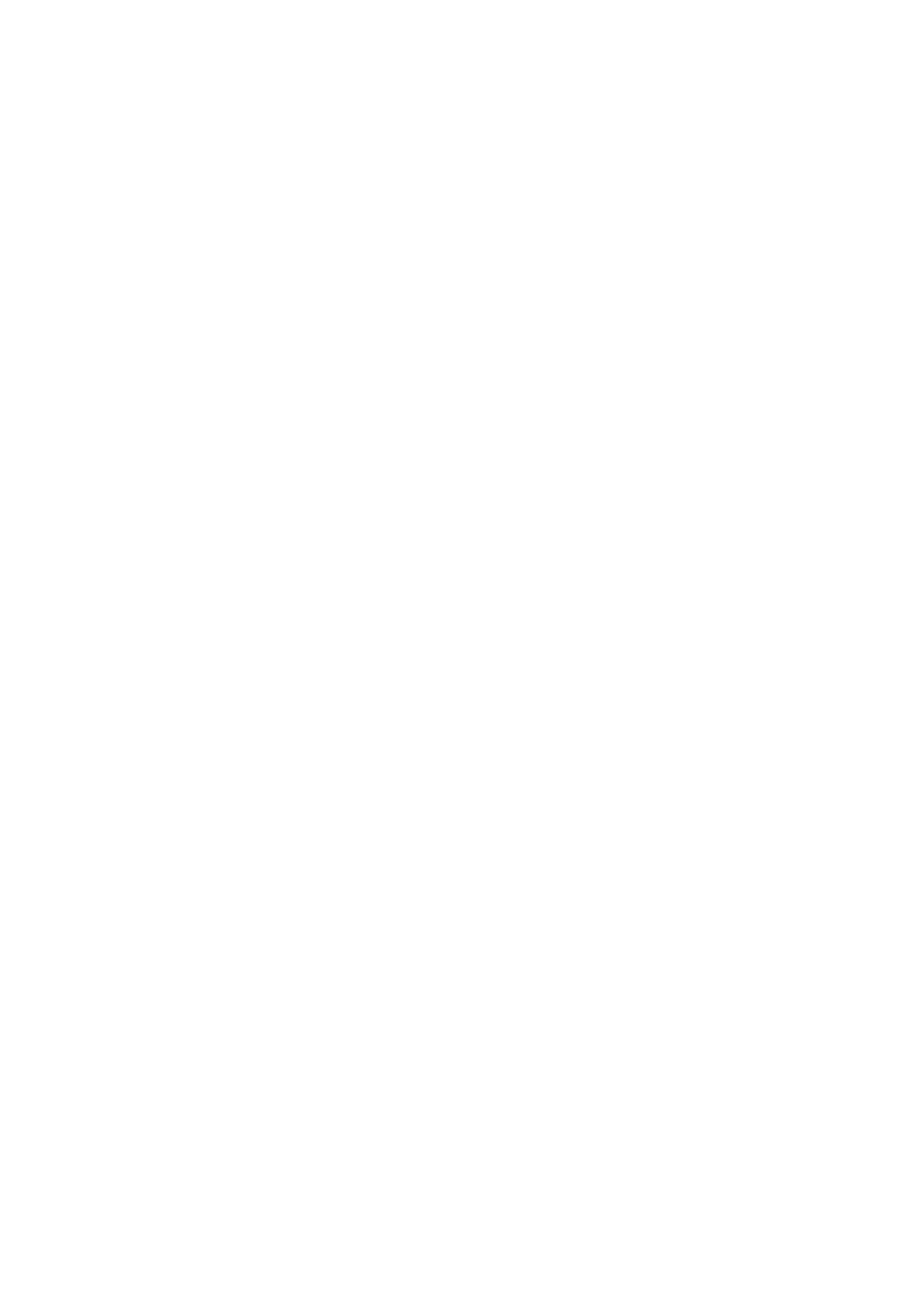

# **Legislation Act 2001**

An Act about legislation

R74 01/07/11

l

Legislation Act 2001 Effective: 01/07/11-30/08/11 page 1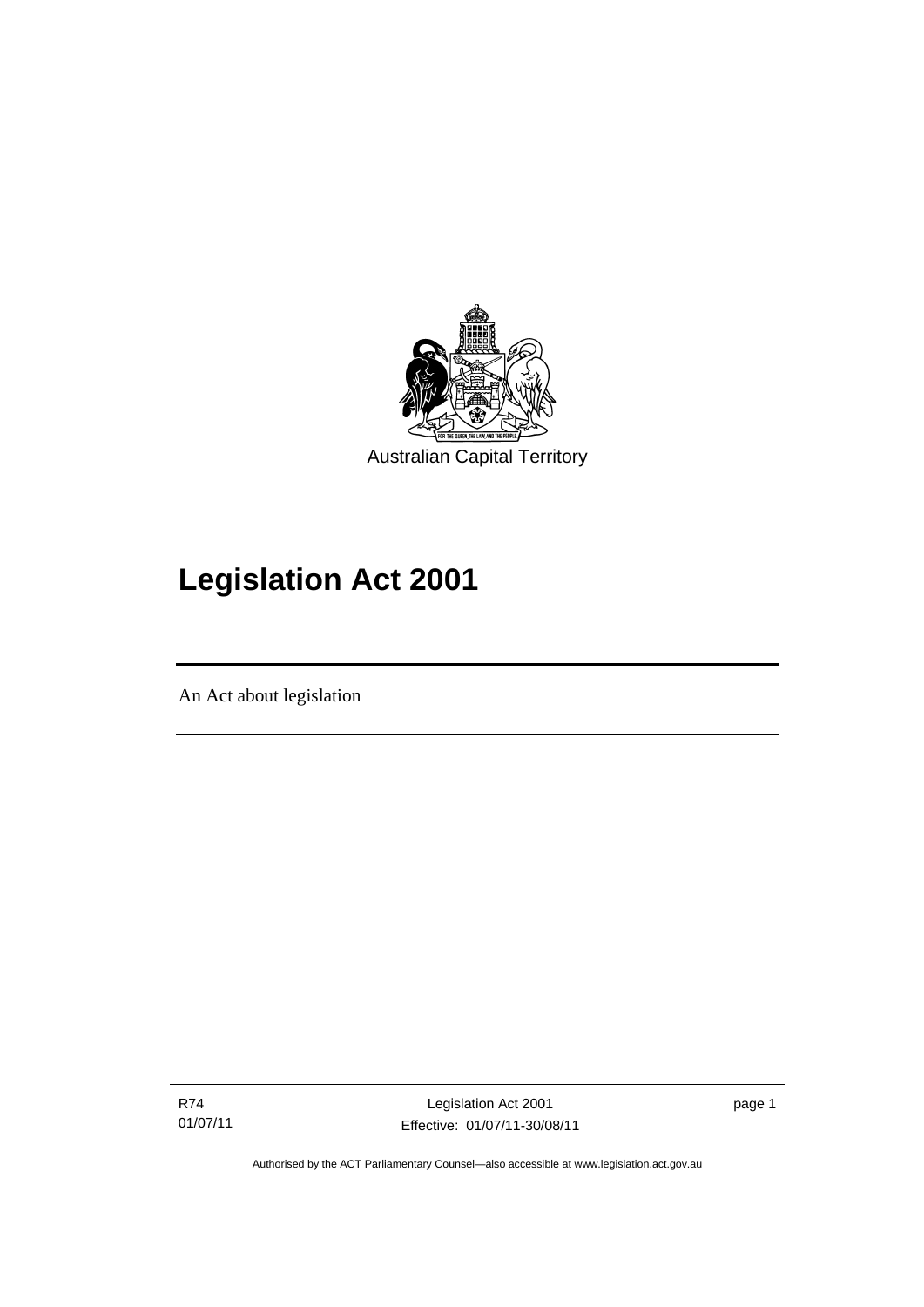**Chapter 1** Preliminary<br>**Part 1.1** General General

Section 1

## <span id="page-17-0"></span>**Chapter 1 Preliminary**

### <span id="page-17-1"></span>**Part 1.1 General**

### <span id="page-17-2"></span>**1 Name of Act**

This Act is the *Legislation Act 2001.* 

### <span id="page-17-3"></span>**2 Dictionary**

The dictionary at the end of this Act is part of this Act.

- *Note 1* The dictionary at the end of an Act usually defines certain terms used in the Act, and includes references (*signpost definitions*) to other terms defined elsewhere in the Act. However, in this Act the dictionary is divided into 2 parts.
- *Note 2* Pt 1 defines terms commonly used in Acts (including this Act) and statutory instruments. For example, because of the definition '*month* means calendar month.', the term 'month' has the defined meaning wherever the term is used in an Act or statutory instrument unless the Act or instrument provides otherwise or the contrary intention otherwise appears (see s 144 and s 155).
- *Note 3* Pt 2 defines certain terms used in this Act. For example, the signpost definition '*administrator*, for part 19.5 (Service of documents)—see section 246.' means that the term 'administrator' is defined in s 246 for this Act, pt 19.5. A definition in pt 2 applies to all of this Act unless the definition, or another provision of this Act, provides otherwise or the contrary intention otherwise appears (see s 155 and s 156 (1)).

### <span id="page-17-4"></span>**2A Notes**

A note included in this Act is explanatory and is not part of this Act.

*Note* See s 127 (1), (4) and (5) for the legal status of notes.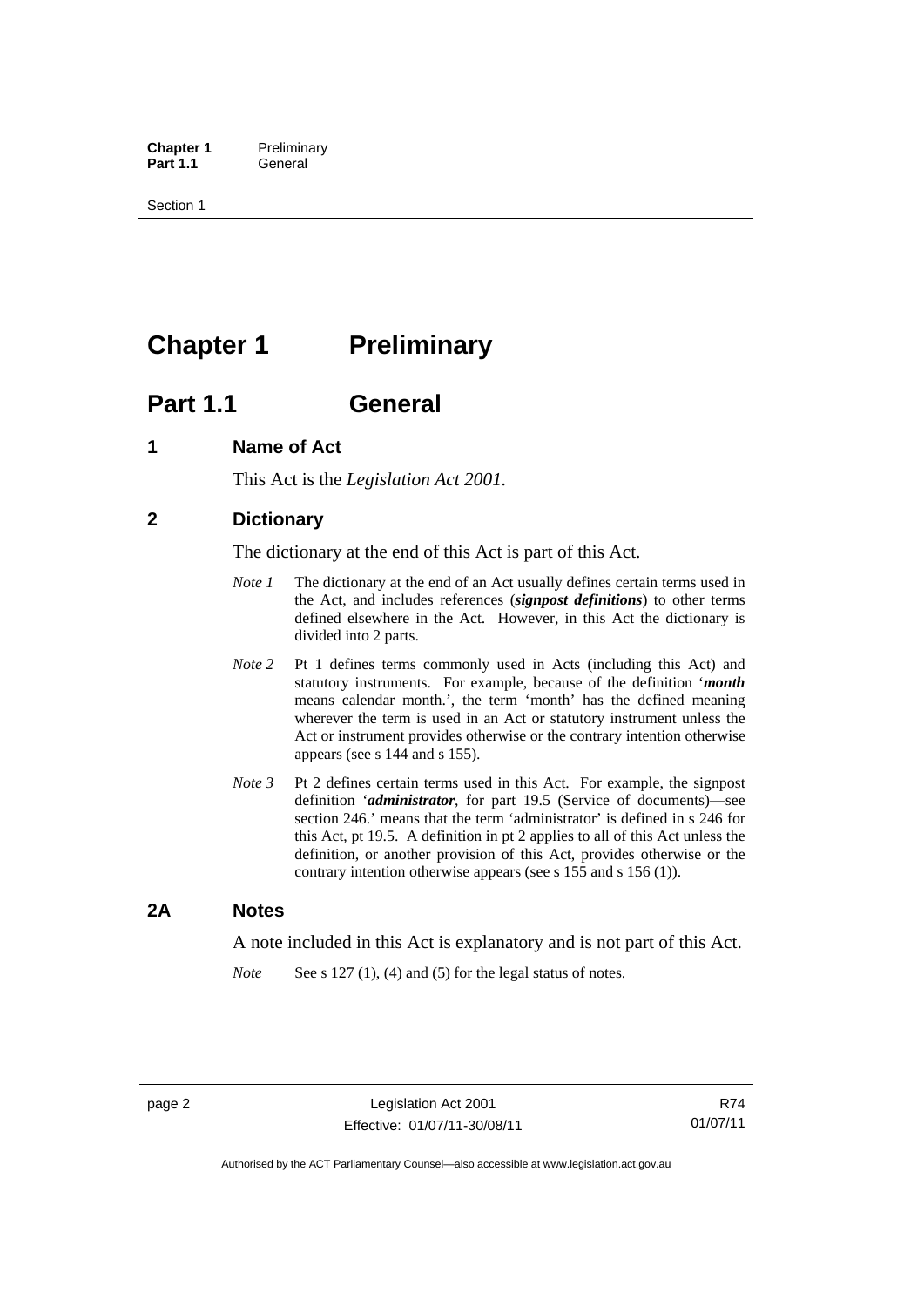### <span id="page-18-0"></span>**3 Objects**

- (1) The main object of this Act is to make legislation more accessible.
- (2) This is to be achieved particularly by—
	- (a) encouraging access to legislation through the internet, while maintaining access to printed legislation; and
	- (b) restating the law dealing with the 'life cycle' of legislation, improving its structure and content, and simplifying its provisions where practicable; and
	- (c) assisting users of legislation to find, read, understand and use legislation by—
		- (i) facilitating the shortening and simplification of legislation; and
		- (ii) promoting consistency in the form and language of legislation; and
		- (iii) providing rules about the interpretation of legislation; and
		- (iv) facilitating the updating and republication of legislation to ensure its ready availability.
- (3) For this section, the '*life cycle*' of legislation includes the making (where relevant), notification, commencement, presentation and disallowance (where relevant), operation, interpretation, proof, republication, amendment and repeal of legislation and instruments made under legislation.

page 3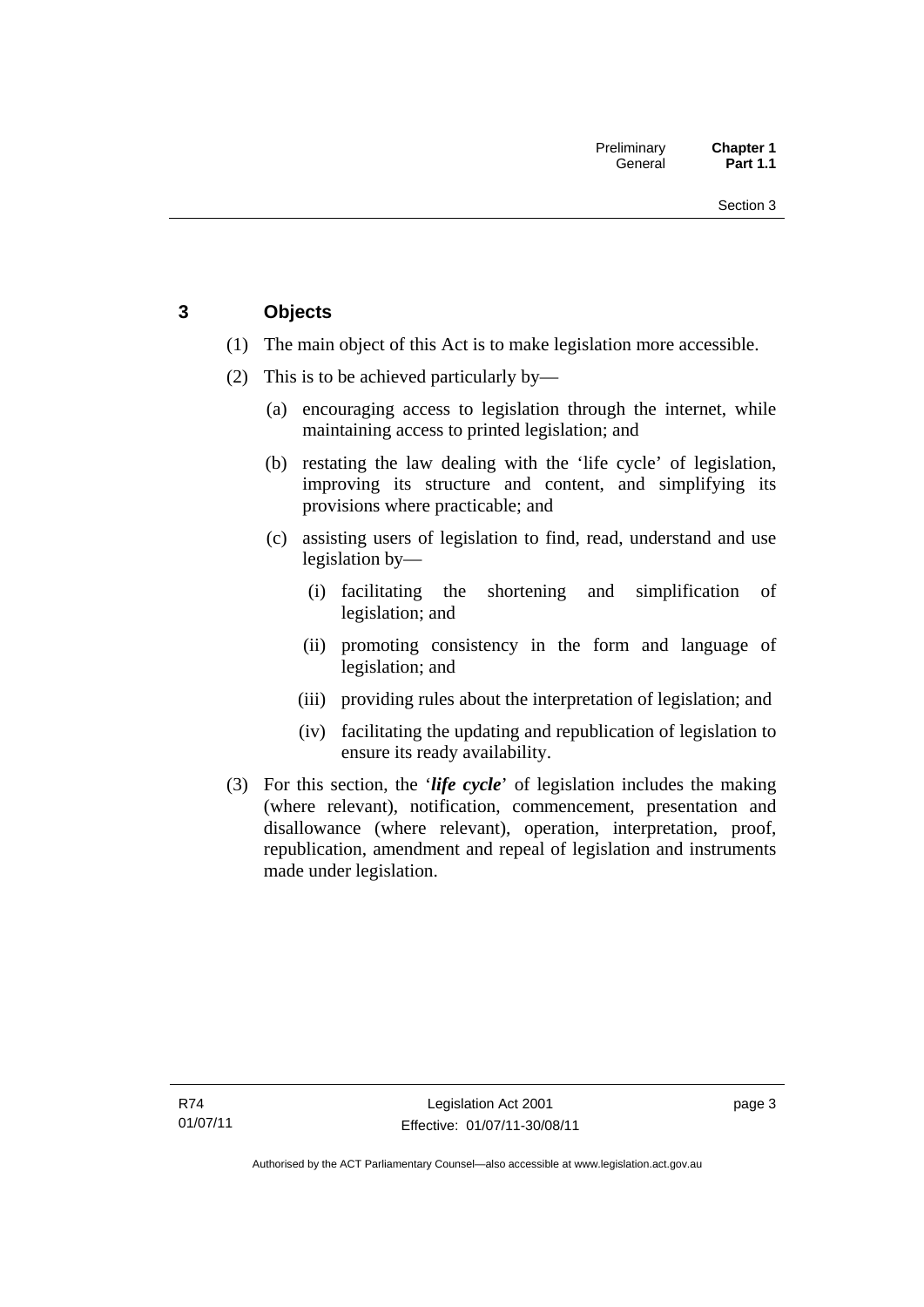### <span id="page-19-0"></span>**4 Application of Act**

- (1) This Act applies to all Acts (including this Act) and statutory instruments.
- (2) In particular, Acts and statutory instruments are taken to be made on the basis that they will operate in conjunction with this Act.

#### **Examples**

- 1 An Act imposes an obligation and provides that people who 'fail' to carry out the obligation are liable to the penalty. The Act does not, however, define 'fail' or indicate that the word is used in a special way. In accordance with this Act, dictionary, pt 1 (see s 144), the word 'fail' includes 'refuse'. In other words, a person who refuses to carry out the obligation will be subject to the penalty in the same way as someone who only neglects the obligation. In this case, the presence in an Act of a word that is defined in this Act attracts the operation of the definition in the dictionary.
- 2 The *XYZ Act 2001* contains the following provision:

The Minister may determine fees for this Act.

Because the XYZ Act authorises a fee to be determined 'for this Act', this Act, s 56 applies and therefore the provisions of pt 6.3 (Making of certain statutory instruments about fees) apply to the determination of fees under the provision. In this case, the operation of provisions of this Act is attracted because the *XYZ Act 2001* contains a provision that triggers the application of the part.

- *Note 1* The determination of a fee by a Minister under an Act is a disallowable instrument and must be in writing (see s 9 (1) (b) and s 42 (2)).
- *Note 2* An example is part of the Act, is not exhaustive and may extend, but does not limit, the meaning of the provision in which it appears (see s 126 and s 132).
- (3) This section is a determinative provision.
	- *Note* See s 5 for the meaning of determinative provisions, and s 6 for their displacement.

R74 01/07/11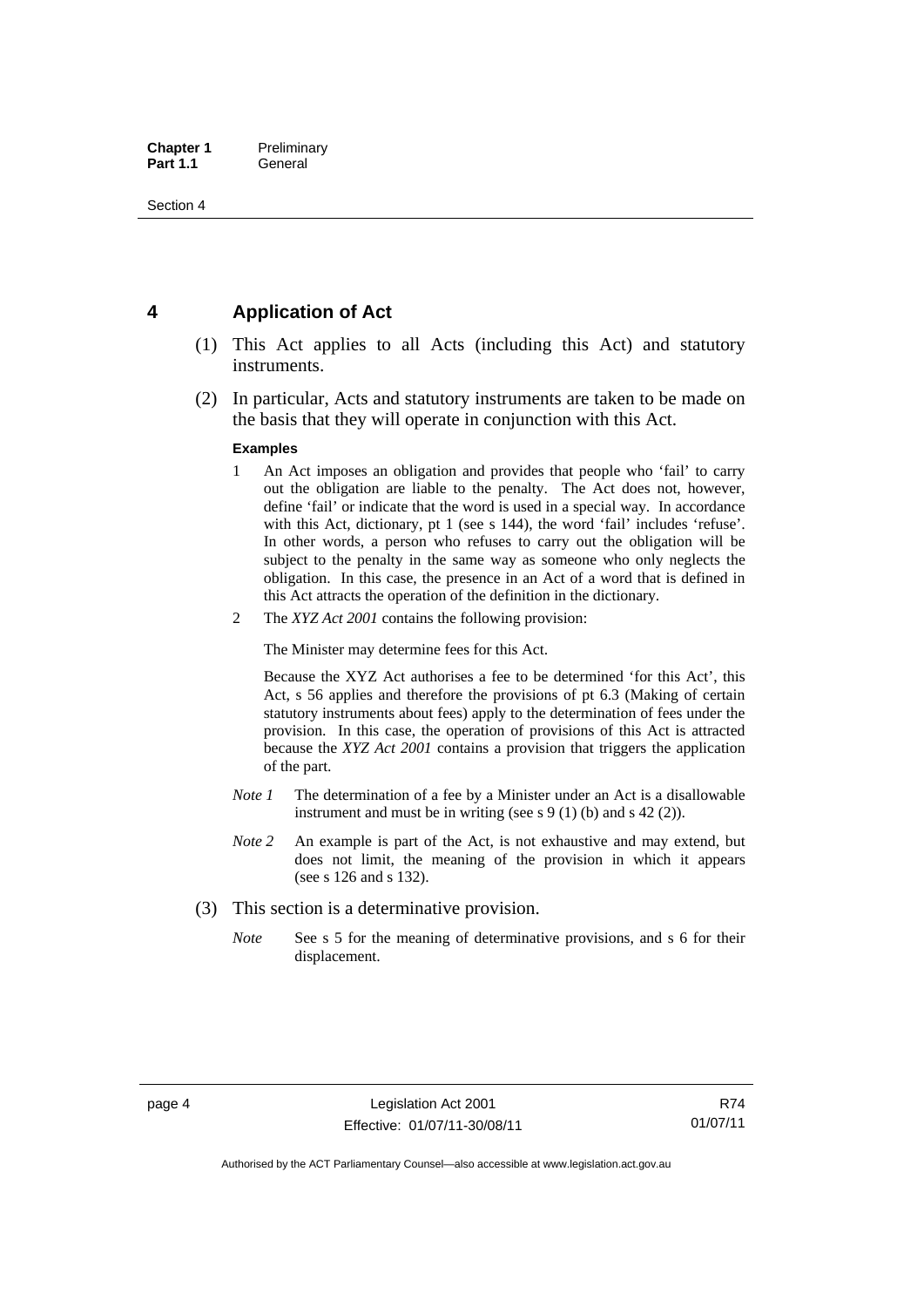### <span id="page-20-0"></span>**5 Determinative and non-determinative provisions**

- (1) This Act consists of determinative and non-determinative provisions.
- (2) A *determinative provision* is a provision of this Act that is declared to be a determinative provision.

### **Example**

Section 4 (3) provides that s 4 is a determinative provision.

(3) A *non-determinative provision* is any other provision of this Act.

### **Example**

Section 3 does not contain a provision corresponding to s 4 (3). Therefore, s 3 is not a determinative provision.

*Note* An example is part of the Act, is not exhaustive and may extend, but does not limit, the meaning of the provision in which it appears (see s 126 and s 132).

### <span id="page-20-1"></span>**6 Legislation Act provisions must be applied**

- (1) A provision of this Act must be applied to an Act or statutory instrument, in accordance with the terms of the provision, except so far as it is displaced.
- (2) A determinative provision may be displaced expressly or by a manifest contrary intention.
- (3) A non-determinative provision may be displaced expressly or by a contrary intention.
	- *Note* For the distinction between a 'manifest contrary intention' (see s (2)) and 'contrary intention' (see s (3)), see the examples in this section.
- (4) The declaration of a provision as 'determinative' indicates that it is the intention of the Legislative Assembly that, if the provision is to be displaced at all in a particular case, a more deliberate displacement is required than if the provision were a non-determinative provision.

page 5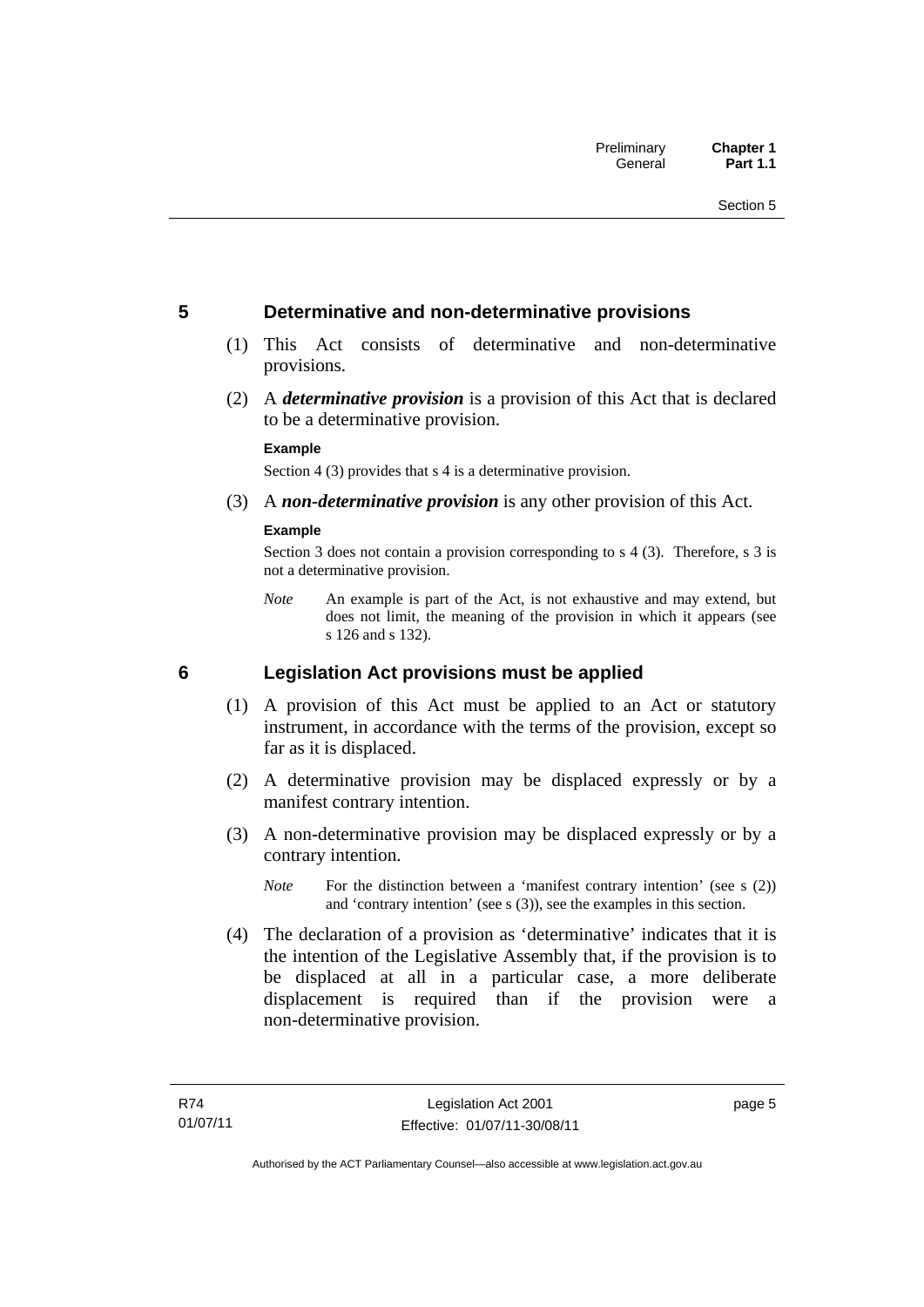- (5) This section applies despite any presumption or rule of interpretation.
- (6) A provision of this Act must not be taken to be displaced by a provision of an Act or statutory instrument so far as the provisions can operate concurrently.
- (7) In particular and without limiting subsection (5), a provision of this Act is not displaced by a provision of an Act or statutory instrument because the provisions deal with the same or a similar subject matter.
- (8) This section is a determinative provision.

#### **Examples—different kinds of displacement**

- 1 *Determinative provision—express displacement* The *Collections Regulation Act 1999* (hypothetical), s 83 contains the following provision:
	- (2) The Legislation Act, section 47 (3) does not apply to a regulation under this Act.

Section 83 (2) illustrates a provision expressly displacing this Act, s 47 (3), a determinative provision.

2 *Determinative provision—manifest contrary intention*

The *Motor Repairers Act 2001* (hypothetical) does not contain a provision like the *Collections Regulation Act 1999*, s 83, but s 79 contains the following provision:

(3) A regulation may apply, adopt or incorporate an instrument or provision of an instrument as in force from time to time.

Section 79 (3) illustrates a provision displacing this Act, s 47 (3), a determinative provision, by a manifest contrary intention because s 79 (3) clearly contradicts s 47 (3).

3 *Non-determinative provision—contrary intention*

The master of a vessel is charged with contravening the *Liquor Act 2001* (hypothetical), s 126 by selling liquor on or from 'licensed premises' otherwise than at a time authorised by the Act. It is claimed that the sale

R74 01/07/11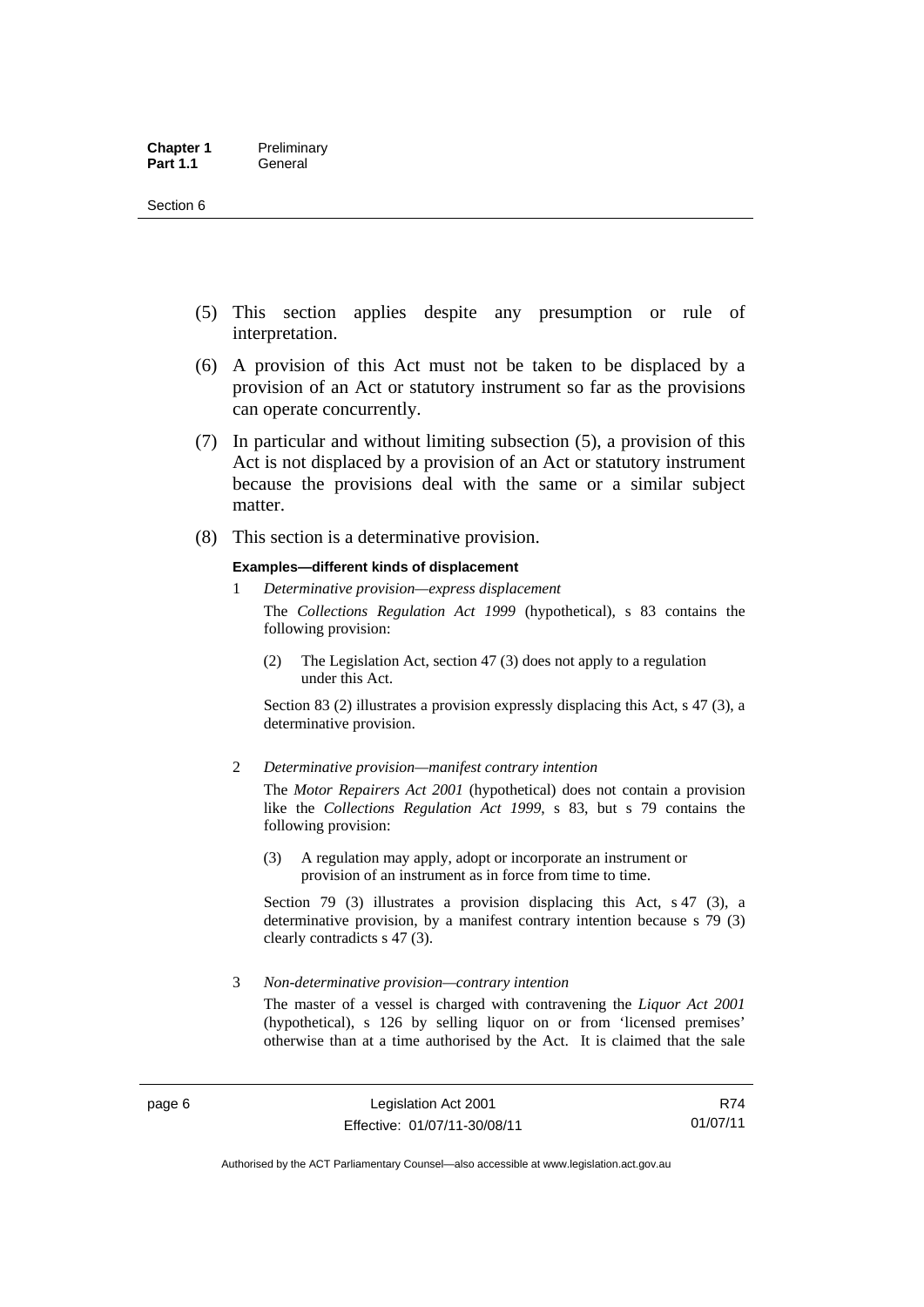took place on the vessel. The Act defines 'licensed premises' to mean that part or those parts of a building or buildings and of the land adjoining it or them as defined by the licensing court. It is argued that the complaint is defective in that a vessel cannot be 'licensed premises'. However, s 126 is expressed to apply to 'a licensee, servant, agent or master who sells liquor on or from licensed premises'. In this case, the reference to 'master' indicates a contrary intention indicating that the section is intended to apply to liquor sold on or from vessels.

#### **Example—concurrent operation (no displacement)**

The *Small Clubs Act 2002* (hypothetical) contains the following provision about how notice of the club's annual general meeting may be served on members of a registered small club:

#### **60 Serving notice of annual general meeting**

The executive committee of a registered small club may serve notice of the annual general meeting of the club on members by pinning the notice to a noticeboard in the club house.

This Act, s 247, a non-determinative provision, allows a document to be served on an individual under an Act in a number of ways (by giving the document to the individual, by sending it by prepaid post etc), but does not mention pinning the document to a noticeboard as a method of giving the notice.

Section 247 is not displaced by the *Small Clubs Act 2002*, s 60, because—

- s 60 does not expressly displace section 247 nor does it indicate a contrary intention (see s 6 (1) and (3)) and, in particular, s 60 does not indicate an intention that the method of service it authorises is to be the only method of serving notice of annual general meetings on members of small clubs; and
- the application of s 247 is not displaced by any presumption or rule of interpretation (see s 6 (5)); and
- s 60 and s 247 can operate concurrently (see s 6 (6)) by allowing complementary methods of service; and
- the fact that s 60 and s 247 deal with the same (or a similar) subject matter does not of itself displace s 247 (see s 6 (7) and also s 6 (5)).

It follows, therefore, that the executive committee is free to serve notice of the annual general meeting under s 60 or s 247.

*Note* An example is part of the Act, is not exhaustive and may extend, but does not limit, the meaning of the provision in which it appears (see s 126 and s 132).

page 7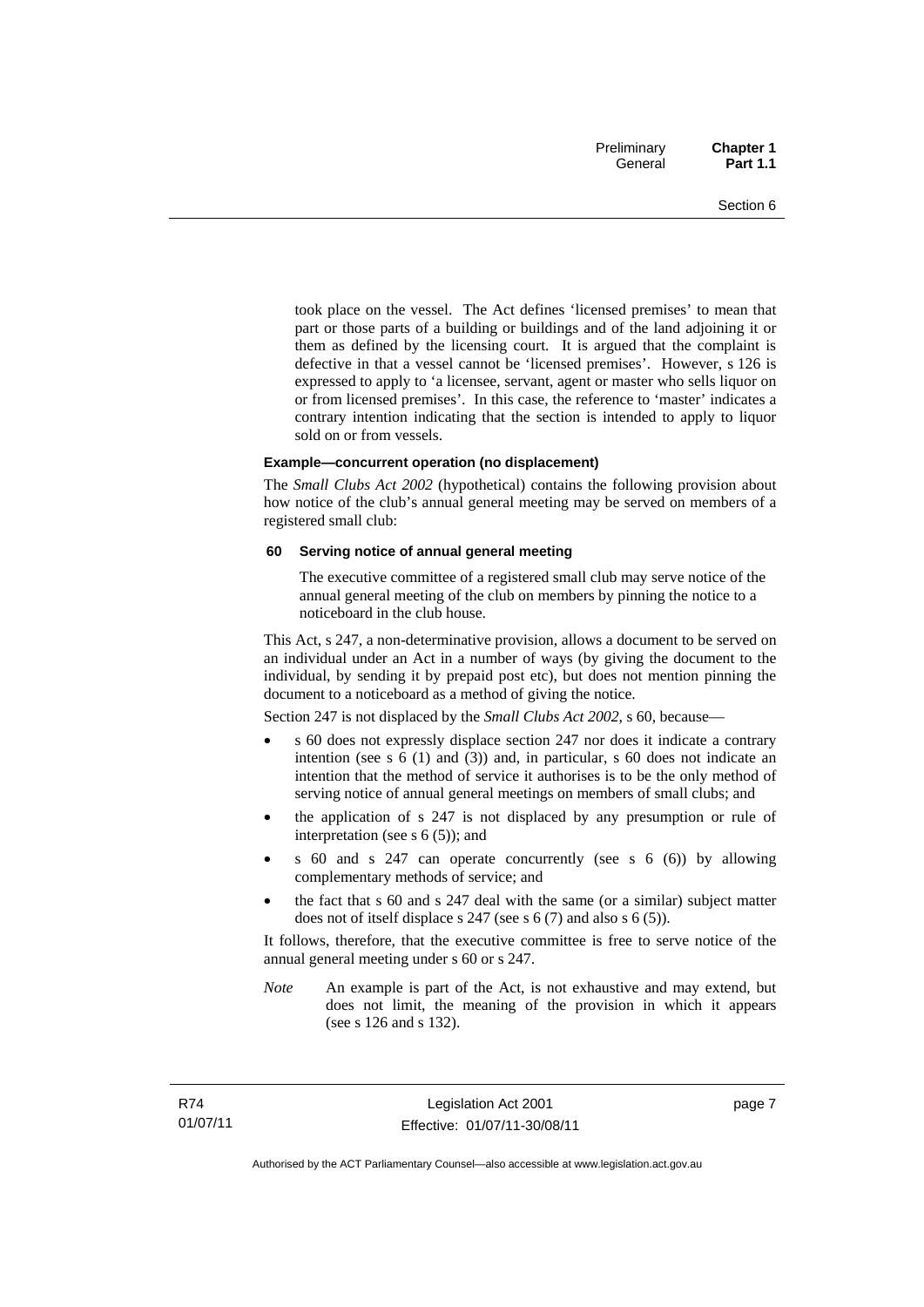### <span id="page-23-0"></span>**Part 1.2 Basic concepts**

### <span id="page-23-1"></span>**7 Meaning of** *Act* **generally**

- (1) An *Act* is an Act of the Legislative Assembly.
- (2) An *Act of the Legislative Assembly* is a law (however described or named) made by the Legislative Assembly under the Self-Government Act.
- (3) A reference to an *Act* includes a reference to a provision of an Act.
	- *Note 1* Section 17 deals with former Commonwealth enactments, and former NSW and UK Acts, that have become ACT Acts.
	- *Note 2* Section 100 (1) deals with references to particular Acts.

### <span id="page-23-2"></span>**8 Meaning of** *subordinate law*

- (1) A *subordinate law* is a regulation, rule or by-law (whether or not legislative in nature) made under—
	- (a) an Act; or
	- (b) another subordinate law; or
	- (c) power given by an Act or subordinate law and also power given otherwise by law.
- (2) A reference to a *subordinate law* includes a reference to a provision of a subordinate law.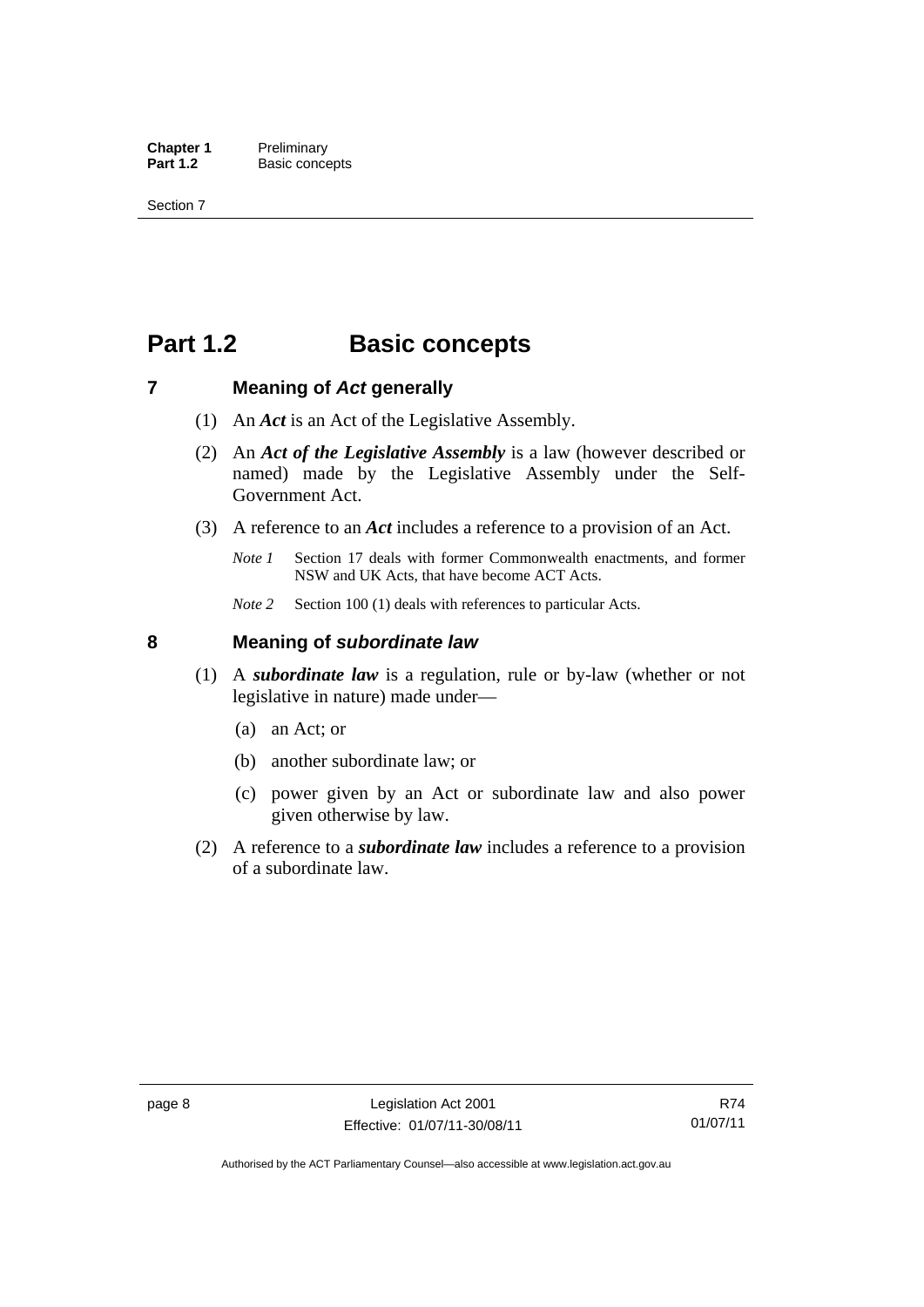### <span id="page-24-0"></span>**9 Meaning of** *disallowable instrument*

### (1) A *disallowable instrument* is—

- (a) a statutory instrument (whether or not legislative in nature) that is declared to be a disallowable instrument by an Act, subordinate law or another disallowable instrument; or
- (b) a determination of fees or charges by a Minister under an Act or subordinate law.

*Note Statutory instrument* is defined in s 13.

 (2) A reference to a *disallowable instrument* includes a reference to a provision of a disallowable instrument.

### <span id="page-24-1"></span>**10 Meaning of** *notifiable instrument*

- (1) A *notifiable instrument* is a statutory instrument (whether or not legislative in nature) that is declared to be a notifiable instrument by an Act, subordinate law, disallowable instrument or another notifiable instrument.
- (2) A reference to a *notifiable instrument* includes a reference to a provision of a notifiable instrument.

### <span id="page-24-2"></span>**11 Meaning of** *commencement notice*

- (1) A *commencement notice* is a statutory instrument that fixes or otherwise determines the commencement of an Act, subordinate law, disallowable instrument or notifiable instrument.
- (2) A reference to a *commencement notice* includes a reference to a provision of a commencement notice.

page 9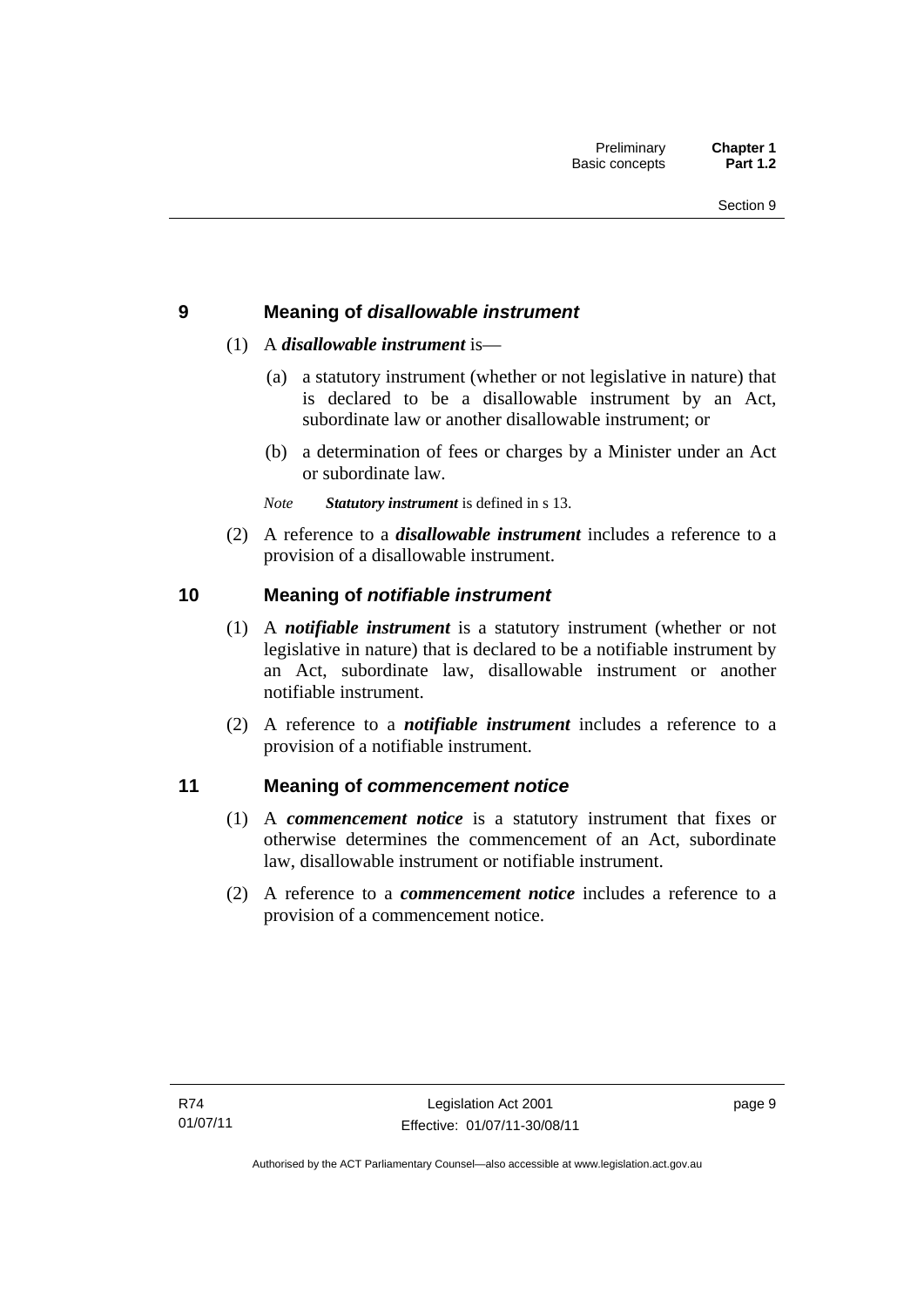### <span id="page-25-0"></span>**12 Meaning of** *legislative instrument*

### (1) A *legislative instrument* is—

- (a) a subordinate law; or
- (b) a disallowable instrument; or
- (c) a notifiable instrument; or
- (d) a commencement notice.
- (2) A reference to a *legislative instrument* includes a reference to a provision of a legislative instrument.

### <span id="page-25-1"></span>**13 Meaning of** *statutory instrument*

- (1) A *statutory instrument* is an instrument (whether or not legislative in nature) made under—
	- (a) an Act; or
	- (b) another statutory instrument; or
	- (c) power given by an Act or statutory instrument and also power given otherwise by law.
- (2) A *statutory instrument* includes a subordinate law, disallowable instrument, notifiable instrument and commencement notice.
- (3) A reference to a *statutory instrument* includes a reference to a provision of a statutory instrument.

### <span id="page-25-2"></span>**14 Meaning of** *instrument*

(1) An *instrument* is any writing or other document.

*Note Writing* is defined in the dictionary, pt 1.

 (2) A reference to an *instrument* includes a reference to a provision of an instrument.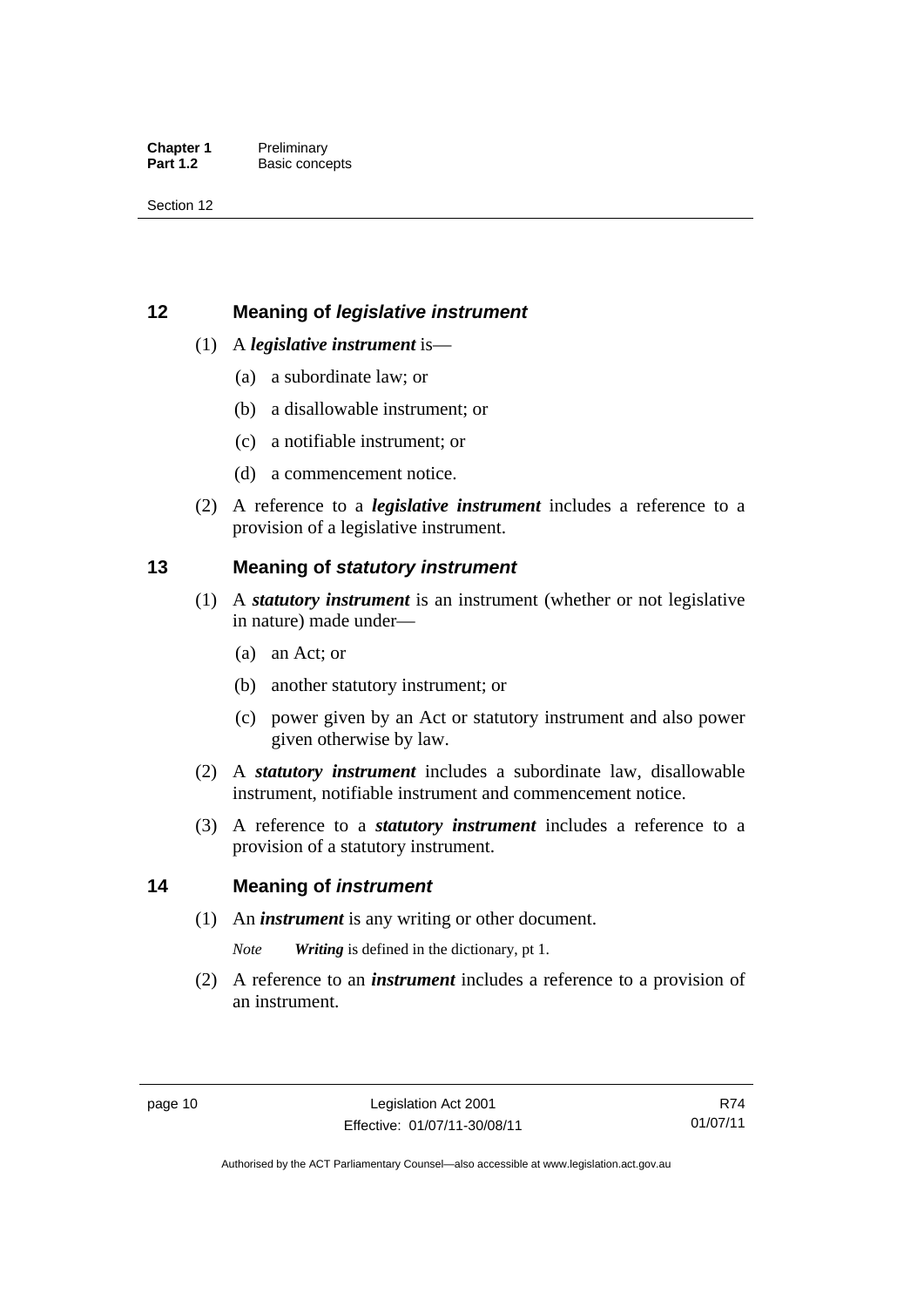### <span id="page-26-0"></span>**15 Meaning of** *authorised republication*

- (1) An *authorised republication* is a republication of a law authorised by the parliamentary counsel under this Act.
- (2) A reference to an *authorised republication* includes a reference to a provision of an authorised republication.
- (3) In this section:

*law*—see section 107 (Definitions—ch 11).

### <span id="page-26-1"></span>**16 Meaning of** *provision*

A *provision* of an Act or instrument is any words or anything else that forms part of the Act or instrument.

### **Examples—provisions consisting of groups of words**

sections, subsections, paragraphs, subparagraphs, sub-subparagraphs, examples

### **Examples—provisions consisting of groups of other provisions**

chapters, parts, divisions, subdivisions, schedules

- *Note 1* An example is part of the Act, is not exhaustive and may extend, but does not limit, the meaning of the provision in which it appears (see s 126 and s 132).
- *Note 2* See s 126 and s 127 for material that is, or is not, part of an Act or statutory instrument.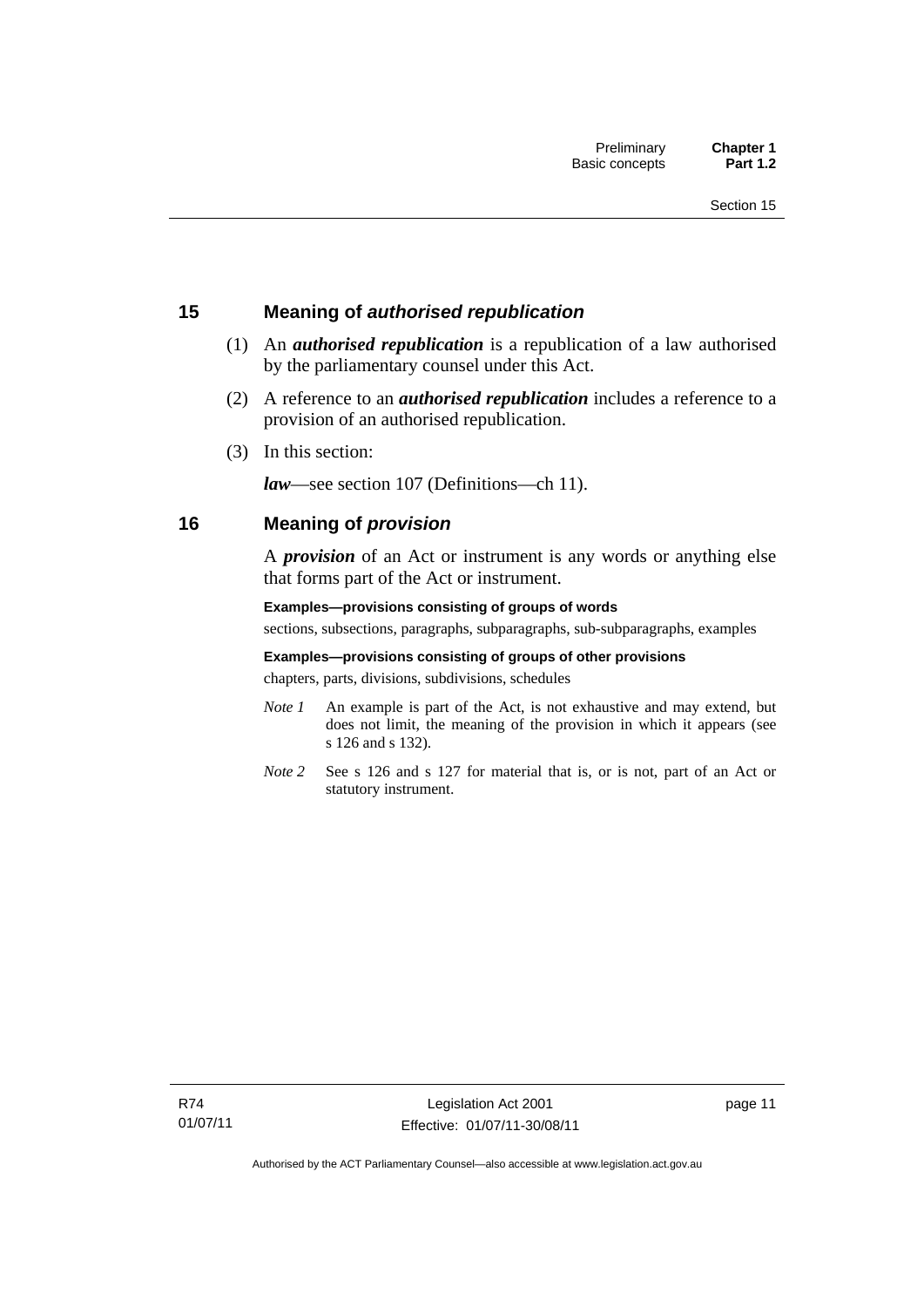### <span id="page-27-0"></span>**Part 1.3 Sources of law in the ACT**

#### **Notes on sources of law**

- *Note 1* The laws in force in the ACT consist of the written law and various unwritten laws known as the principles and rules of common law and equity.
- *Note* 2 The written law of the Territory consists primarily of laws, known as Acts, made by the Legislative Assembly. It also includes regulations, rules of court and other legislative instruments made under specific powers given by Acts. (Written laws made under an Act are commonly called 'subordinate' or 'delegated' legislation.)
- *Note 3* Before self-government, ordinances made by the Governor-General under the *Seat of Government* (*Administration*) *Act 1910* (Cwlth) were the main form of legislation made for the ACT. Most of the ordinances in force at self-government have been converted into Acts (see the Self-Government Act, s 34). However, the Governor-General has power to make ordinances for the ACT on a limited number of topics (see *Seat of Government (Administration) Act 1910* (Cwlth), s 12).
- *Note 4* The written laws in force in the ACT also include the Commonwealth Constitution, Commonwealth Acts, and regulations and other legislative instruments made under Commonwealth Acts. As a general rule, Commonwealth Acts and legislative instruments apply in the ACT in the same way as they apply in other parts of Australia. Commonwealth Acts and instruments prevail over the Acts made by the Legislative Assembly to the extent to which they are inconsistent (see Self-Government Act, s 28).
- *Note 5* Certain Acts of New South Wales and the United Kingdom also formed part of the written laws in force in the ACT. Because of the *Interpretation Act 1967*, s 65, these are now taken to be laws made by the Legislative Assembly as if they had been enacted by the Assembly. (Section 65 has expired, but its previous operation was saved–see s 65 (3)). These Acts are listed in sch 1.

R74 01/07/11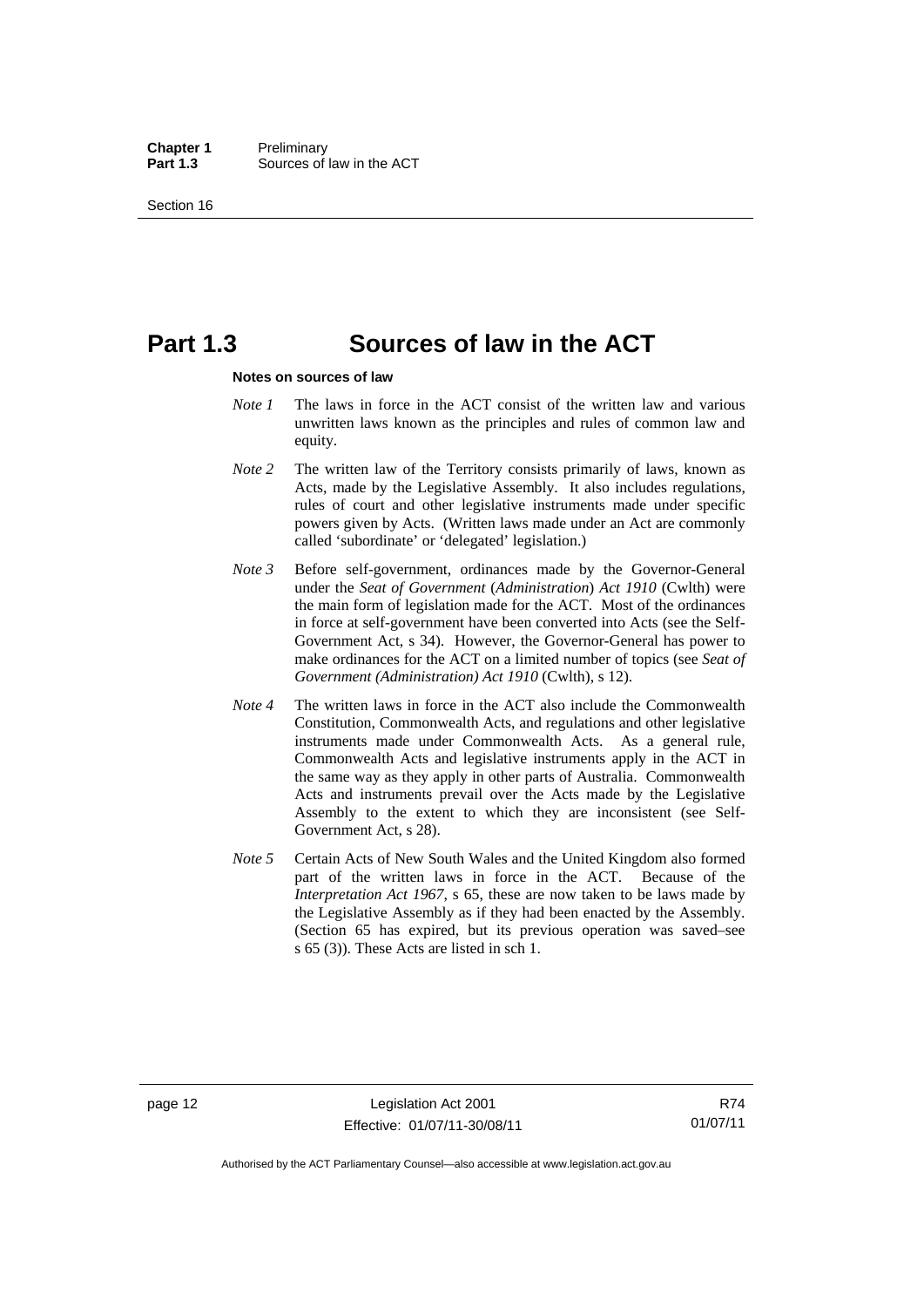### <span id="page-28-0"></span>**17 References to Acts include references to former Cwlth enactments etc**

- (1) A reference to an *Act* includes a reference to a former Commonwealth enactment.
- (2) Without limiting subsection (1), a reference to an *Act* includes a reference to a former NSW Act or former UK Act mentioned in schedule 1.
- (3) In this section:

*former Commonwealth enactment* means a Commonwealth Act or ordinance, a New South Wales Act or Imperial Act that is—

- (a) an enactment within the meaning of the Self-Government Act because of that Act, section 34; or
- (b) an enactment because of the *A.C.T*. *Self-Government (Consequential Provisions) Act 1988* (Cwlth), section 10 (3) or section 12 (2) or (3).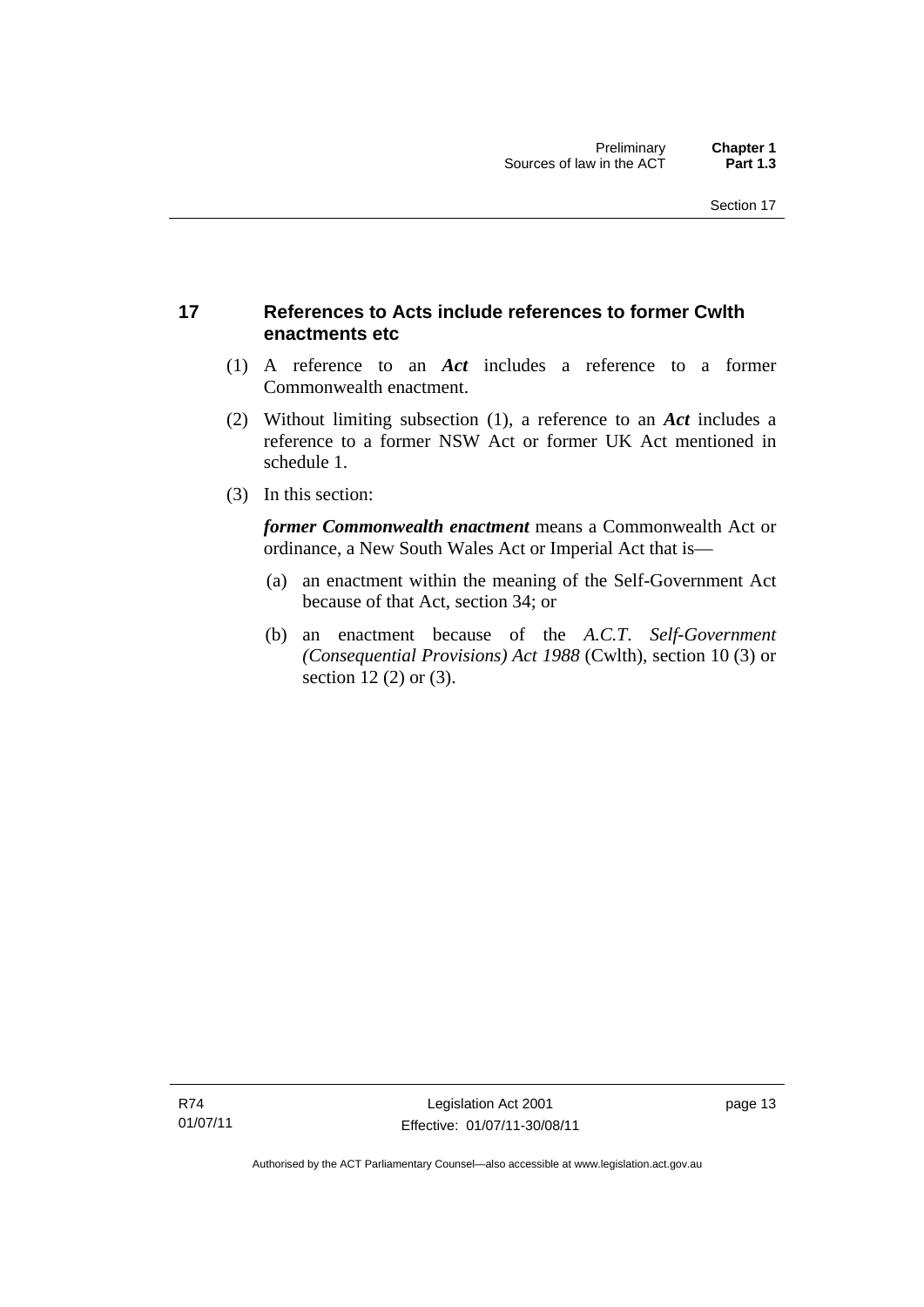### <span id="page-29-0"></span>**Chapter 2 ACT legislation register and website**

### <span id="page-29-1"></span>**18 ACT legislation register**

- (1) The parliamentary counsel must establish and maintain a register of Acts and statutory instruments (the *ACT legislation register*).
- (2) The register must be kept electronically.

#### **Example—how register may be kept**

The register may be kept in the form of, or as part of, 1 or more computer databases, and may include data compiled electronically from the databases.

*Note* An example is part of the Act, is not exhaustive and may extend, but does not limit, the meaning of the provision in which it appears (see s 126 and s 132).

### <span id="page-29-2"></span>**19 Contents of register**

- (1) The ACT legislation register must contain the following:
	- (a) authorised republications of laws currently in force;
	- (b) Acts as made;
	- (c) subordinate laws as made;
	- (d) disallowable instruments as made;
	- (e) notifiable instruments as made;
	- (f) commencement notices as made;
	- (g) resolutions passed, or taken to have been passed, by the Legislative Assembly to disallow a subordinate law or disallowable instrument;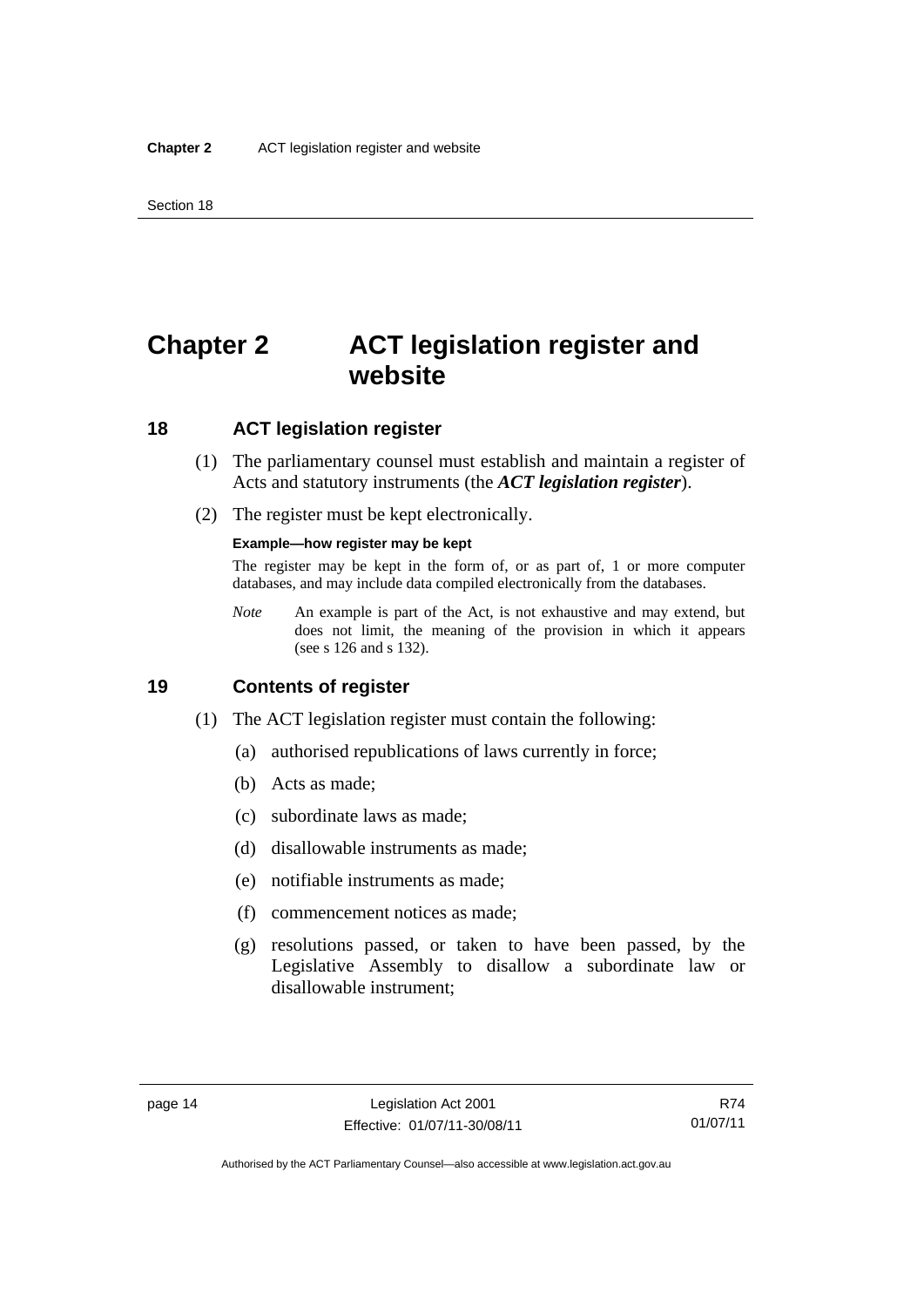- (h) resolutions passed, or taken to have been passed, by the Legislative Assembly to amend a subordinate law or disallowable instrument;
- (i) bills presented to the Legislative Assembly;
- (j) explanatory statements for bills, and amendments of bills, presented to the Legislative Assembly;
- (k) explanatory statements, and regulatory impact statements under chapter 5, for subordinate laws and disallowable instruments.
- (2) The ACT legislation register must also contain the following:
	- (a) notifications of the making of Acts;
	- (b) notifications of the making of subordinate laws;
	- (c) notifications of the making of disallowable instruments;
	- (d) notifications of the making of notifiable instruments;
	- (e) notifications of the making of commencement notices;
	- (f) notifications of the disallowance of subordinate laws or disallowable instruments under section 65 (Disallowance by resolution of Assembly);
	- (g) notifications of the amendment of subordinate laws or disallowable instruments under section 68 (Amendment by resolution of Assembly).
- (3) The parliamentary counsel may enter additional material in the register if the parliamentary counsel considers that it is likely to be useful to users of the register.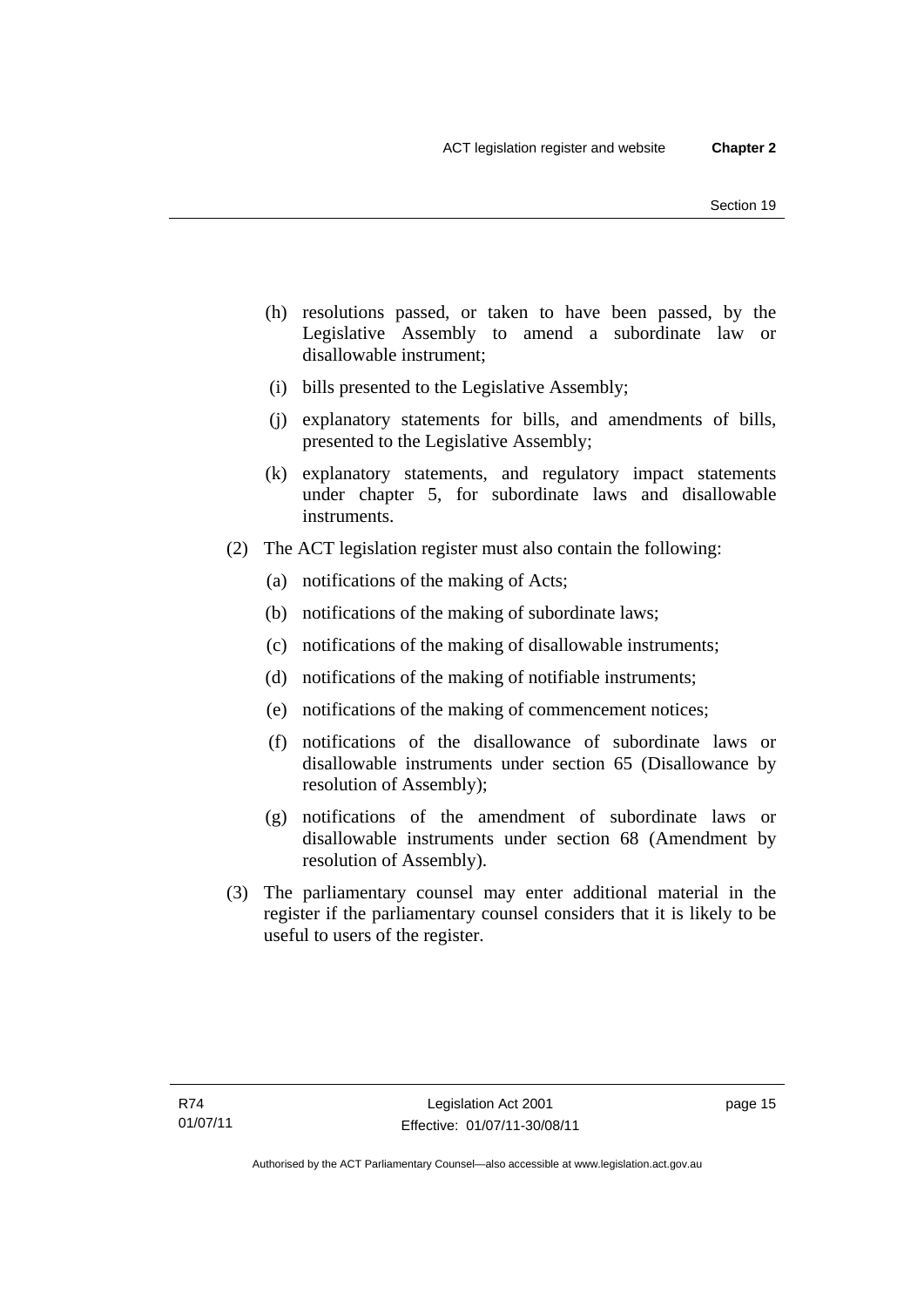- (4) Without limiting subsection (3), the additional material may include the following:
	- (a) unauthorised republications of laws currently in force;
	- (b) past versions of unauthorised republications;
	- (c) past versions of authorised republications;
	- (d) statutory instruments that are not legislative instruments;
	- (e) repealed Acts and statutory instruments;
	- (f) Commonwealth laws that apply in or in relation to the ACT;
	- (g) material relevant to interpreting the rights set out in the *Human Rights Act 2004*, including documents mentioned in that Act, dictionary, definition of *international law*.
	- *Note* The following sections deal with the entry of material in the register:
		- s 28 (Notification of Acts)
		- s 61 (Notification of legislative instruments)
		- s 65A (Notification of disallowance by resolution of Assembly)
		- s 69 (Notification of amendments made by resolution of Assembly)
		- s 108 (Republication in register).
- (5) The parliamentary counsel may enter additional material in the register in any way the parliamentary counsel considers is likely to be helpful to users of the register.

### **Examples**

1 A uniform legislative scheme is entered into under heads of agreement signed on behalf of the Commonwealth, States and Territories. The Legislative Assembly later passes an Act to implement the scheme on behalf of the ACT and the Act is notified and entered in the register. The agreement is also entered in the register as a notifiable instrument with a notifiable instrument number even though the instrument is not taken to be a notifiable instrument under s 10 (Meaning of *notifiable instrument*). The page of the register for the Act contains the heading 'Legislative instruments' and the agreement is listed underneath. The page of the register for the agreement gives particulars for the agreement and mentions that it is not a notifiable instrument but is included in the register for information.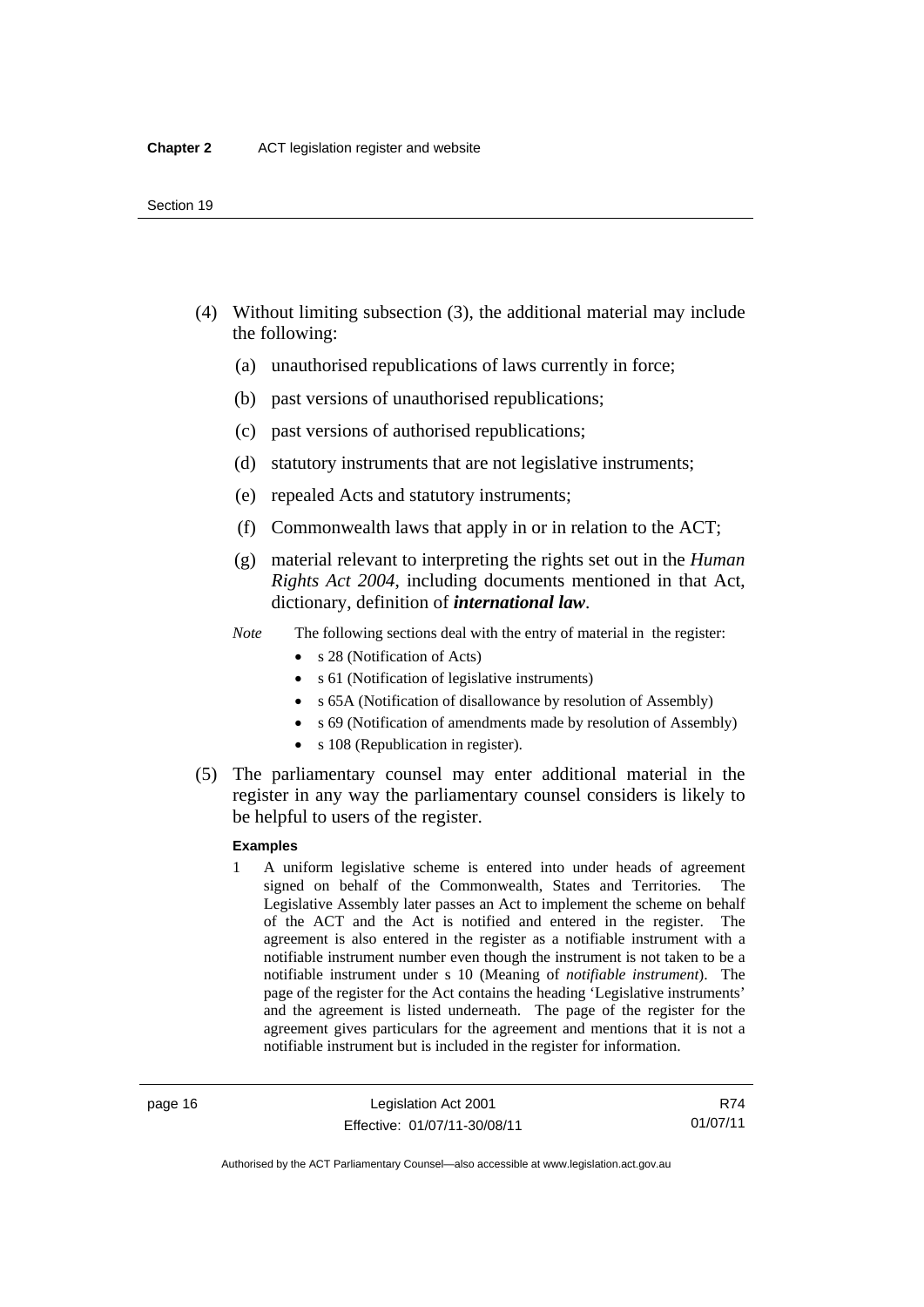- 2 An instrument under the Self-Government Act notifying the appointment of Ministers is entered in the register as a notifiable instrument even though the instrument is not taken to be a notifiable instrument under s 10 (Meaning of *notifiable instrument*). The instrument is also numbered as a notifiable instrument. The page of the register for the notification mentions that it is made under the Self-Government Act and is not a notifiable instrument but is included in the register for information.
- *Note* An example is part of the Act, is not exhaustive and may extend, but does not limit, the meaning of the provision in which it appears (see s 126 and s 132).
- (6) Without limiting subsection (3) or (5), a regulation may prescribe requirements to be satisfied for additional material to be entered in the register under this section, including, for example, requirements about—
	- (a) the form of the material; and
	- (b) the making of requests for its entry in the register.
- (7) A regulation may also make provision about the following in relation to instruments (other than legislative instruments) to be entered in the register under this section:
	- (a) the numbering of the instruments by the parliamentary counsel, whether in a series of numbers allocated under section 59 (Numbering) or otherwise;
	- (b) the identification of the instruments, including, for example, authorising the parliamentary counsel to—
		- (i) add a name to an unnamed instrument; or
		- (ii) amend an instrument's name; or
		- (iii) add notes to an instrument to assist in its identification; or
		- (iv) do anything else in relation to an instrument to assist users of the register to identify or refer to the instrument.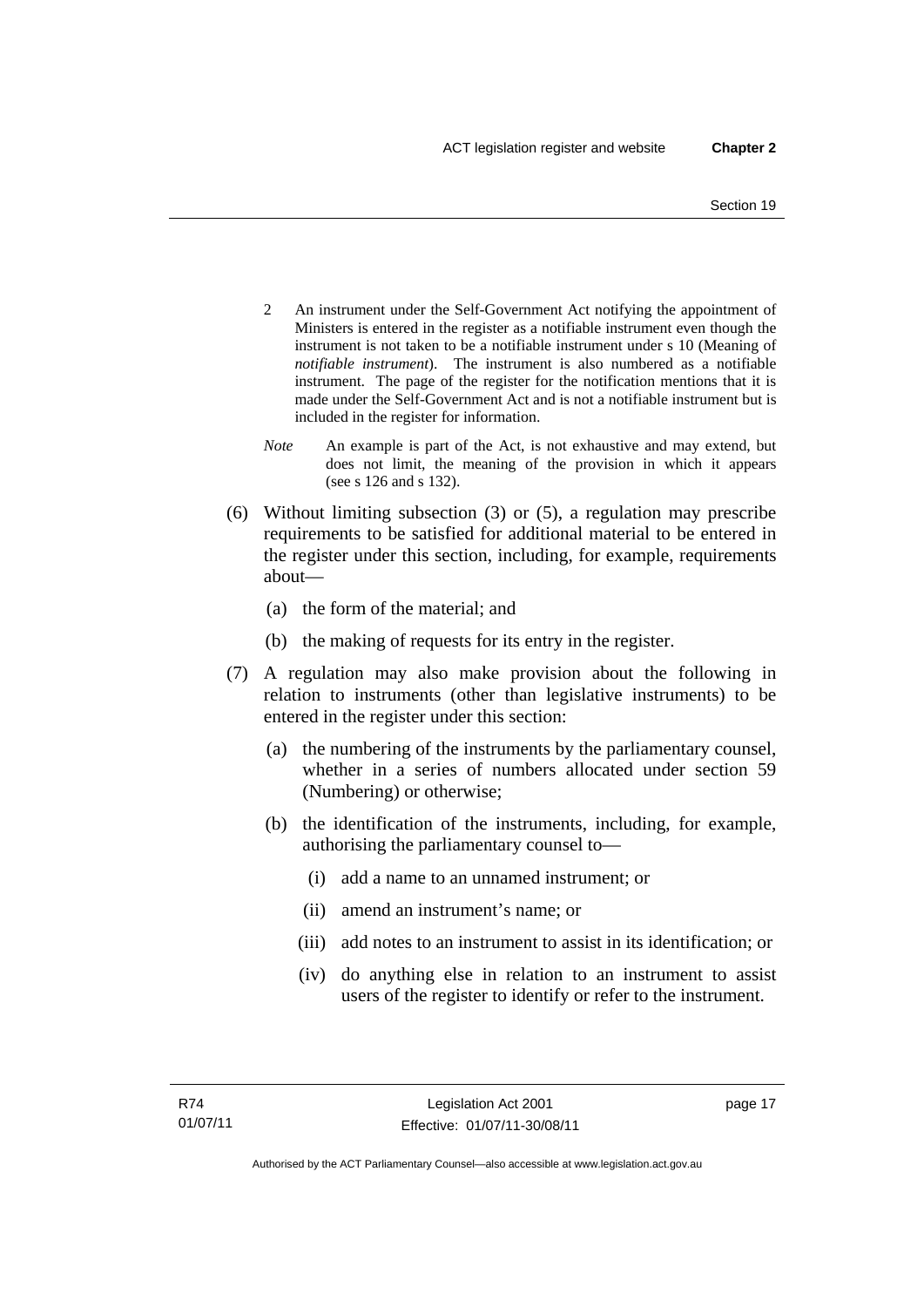- (8) If the register contains an authorised republication of a law currently in force, and the law is amended, the parliamentary counsel must replace the republication with an authorised republication of the law as amended.
- (9) If the register contains an authorised republication of a law, and the law is repealed, expires or, for a subordinate law or disallowable instrument, is disallowed by the Legislative Assembly, the parliamentary counsel must ensure that the republication is no longer shown as a republication of law currently in force.
- (10) If the parliamentary counsel considers it likely to be useful to users of the register to enter information (in any form) in the register, the parliamentary counsel may enter the information at any time.

### **Example**

guides and indexes to the register

- (11) If an Act passed by the Legislative Assembly, or a legislative instrument made, before the commencement of this Act need not be notified under this Act, the parliamentary counsel may enter the text of the Act or instrument in the register.
- (12) The parliamentary counsel may correct any mistake, error or omission in the register subject to the requirements (if any) of the regulations.
- (13) In this section:

*amended* includes modified.

*law*—see section 107 (Definitions—ch 11).

*repealed* includes lapsed and expired.

### <span id="page-33-0"></span>**20 Prompt registration**

The parliamentary counsel must ensure that anything the parliamentary counsel is required to do in relation to the register is done promptly.

R74 01/07/11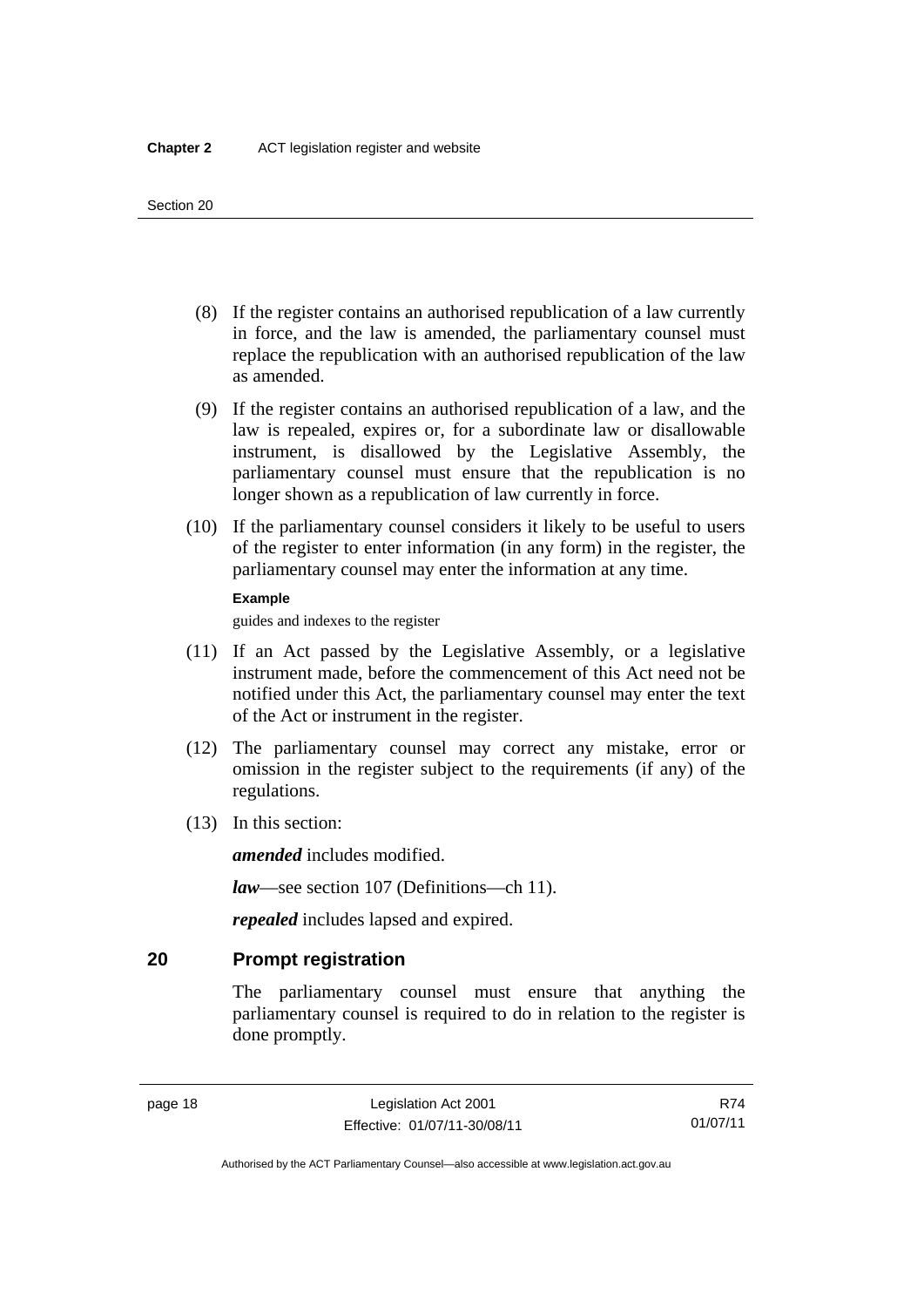### <span id="page-34-0"></span>**21 Approved website**

- (1) The parliamentary counsel must approve an internet site, and may approve additional internet sites, for this Act.
- (2) The parliamentary counsel may enter into agreements or arrangements to ensure that users can authenticate an approved web site or the material accessible on an approved website.

### <span id="page-34-1"></span>**22 Access to registered material at approved website**

- (1) The parliamentary counsel must ensure, as far as practicable, that a copy of the material mentioned in section 19 (1) and (2) (Contents of register) is accessible at all times on an approved website.
- (2) Access is to be provided without charge by the Territory.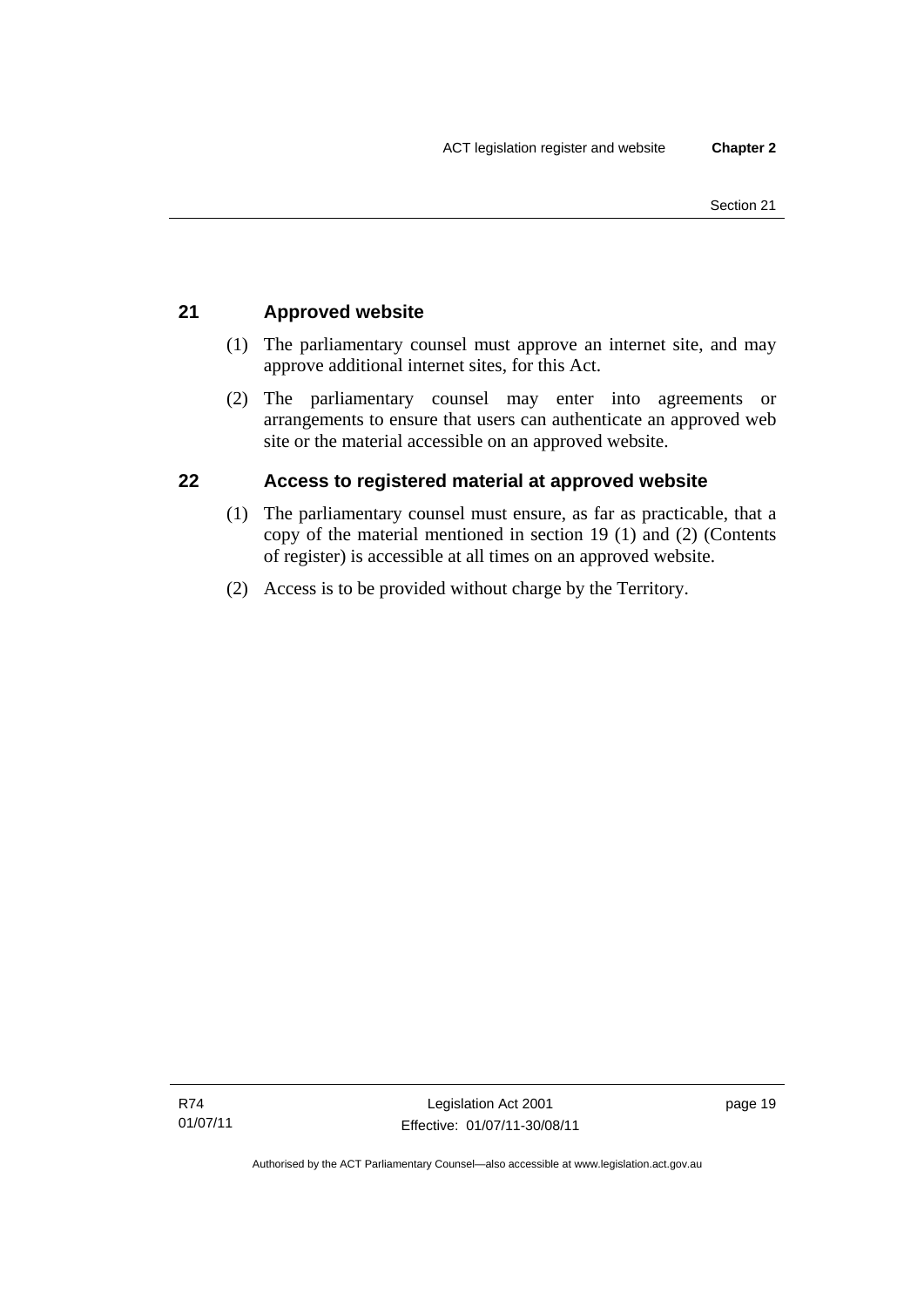### <span id="page-35-0"></span>**Chapter 3 Authorised versions and evidence of laws and legislative material**

### <span id="page-35-1"></span>**22A Definitions—ch 3**

In this chapter:

*law* means an Act or statutory instrument, whether or not it has been amended, and includes, in relation to a republication—

- (a) a collection of 2 or more Acts or statutory instruments; or
- (b) all or part of an agreement or other instrument that has the force of law or is in, or attached to, an Act or statutory instrument.
- *Note* A reference to an Act or statutory instrument includes a reference to a provision of the Act or instrument (see s 7 and s 13).

*legislative material* means material (other than a law or provision of a law) relating to an Act or statutory instrument.

#### **Examples—legislative material**

- 1 Additional material entered in the register under s 19 (3) (Contents of register) that is not an Act or statutory instrument, for example, appointments of Ministers. Ministers are appointed by the Chief Minister under the Self-Government Act, s 41. An instrument notifying an appointment may be entered in the register even though the instrument is not a statutory instrument.
- 2 Material that may be considered under ch 14 in working out the meaning of an Act or statutory instrument, for example, an explanatory statement for the bill that became the relevant Act that was presented to the Legislative Assembly before the Act was passed.
- *Note* An example is part of the Act, is not exhaustive and may extend, but does not limit, the meaning of the provision in which it appears (see s 126 and s 132).

*republication* includes part of a republication.

page 20 Legislation Act 2001 Effective: 01/07/11-30/08/11

R74 01/07/11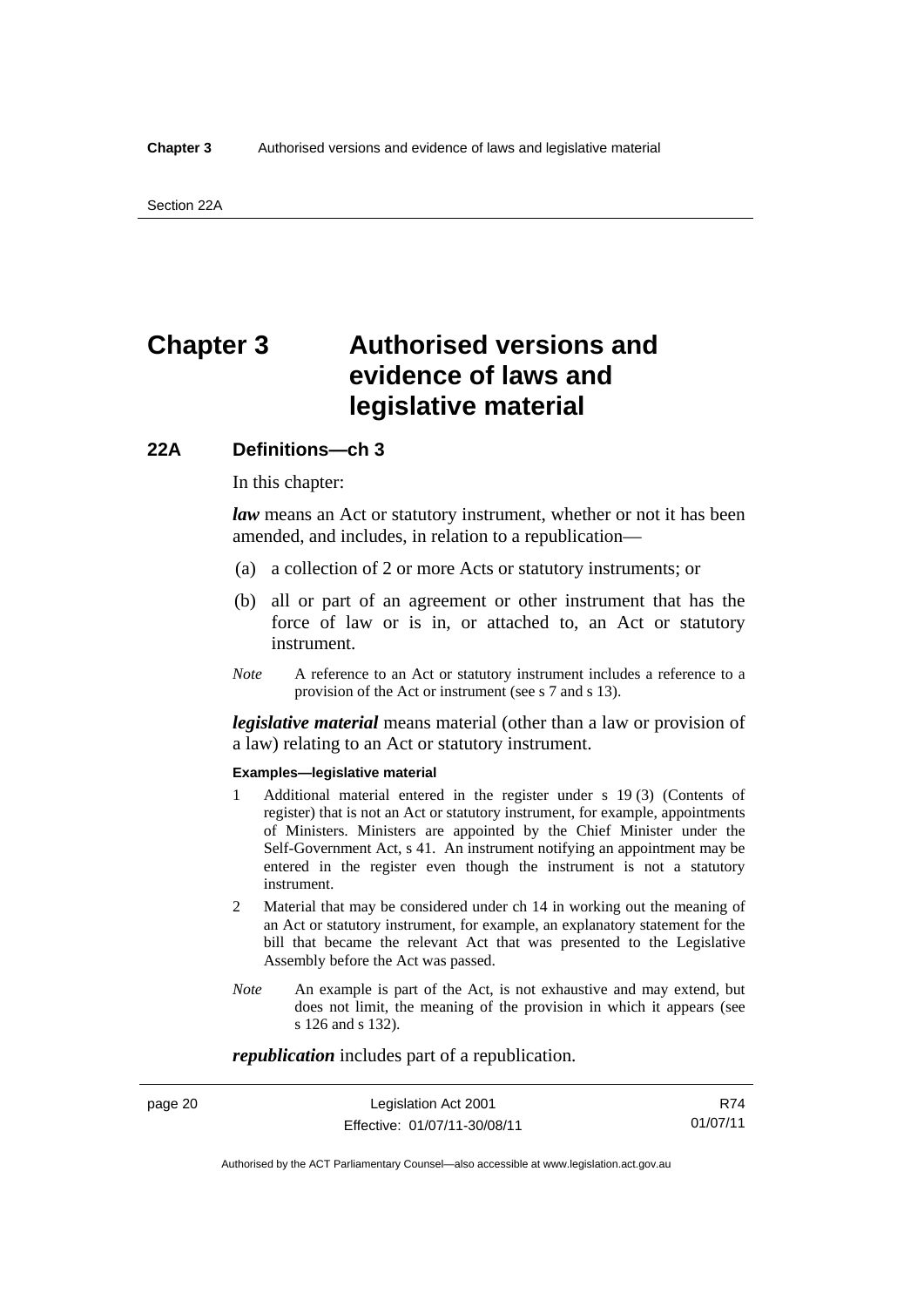# **23 Authorisation of versions by parliamentary counsel**

The parliamentary counsel may authorise written or electronic versions of a law, republication or legislative material.

*Note Written* includes printed (see dict, pt 1, def *writing*).

# **24 Authorised electronic versions**

- (1) An electronic copy of a law, republication or legislative material is an authorised version if—
	- (a) it is accessed at, or downloaded from, an approved web site in a format authorised by the parliamentary counsel; or
	- (b) it is authorised by the parliamentary counsel and is in the format in which it is authorised by the parliamentary counsel.

**Example—authorised electronic format** 

a locked pdf file

- *Note* An example is part of the Act, is not exhaustive and may extend, but does not limit, the meaning of the provision in which it appears (see s 126 and s 132).
- (2) It is presumed, unless the contrary is proved—
	- (a) that an internet site purporting to be an approved web site is an approved web site; and
	- (b) that an electronic copy of a law, republication or legislative material accessed at, or downloaded from, an approved web site and purporting to be authorised by the parliamentary counsel (however expressed) is an authorised version of the law, republication or legislative material; and
	- (c) that any other electronic copy of a law, republication or legislative material purporting to be authorised by the parliamentary counsel (however expressed) is an authorised version of the law, republication or legislative material; and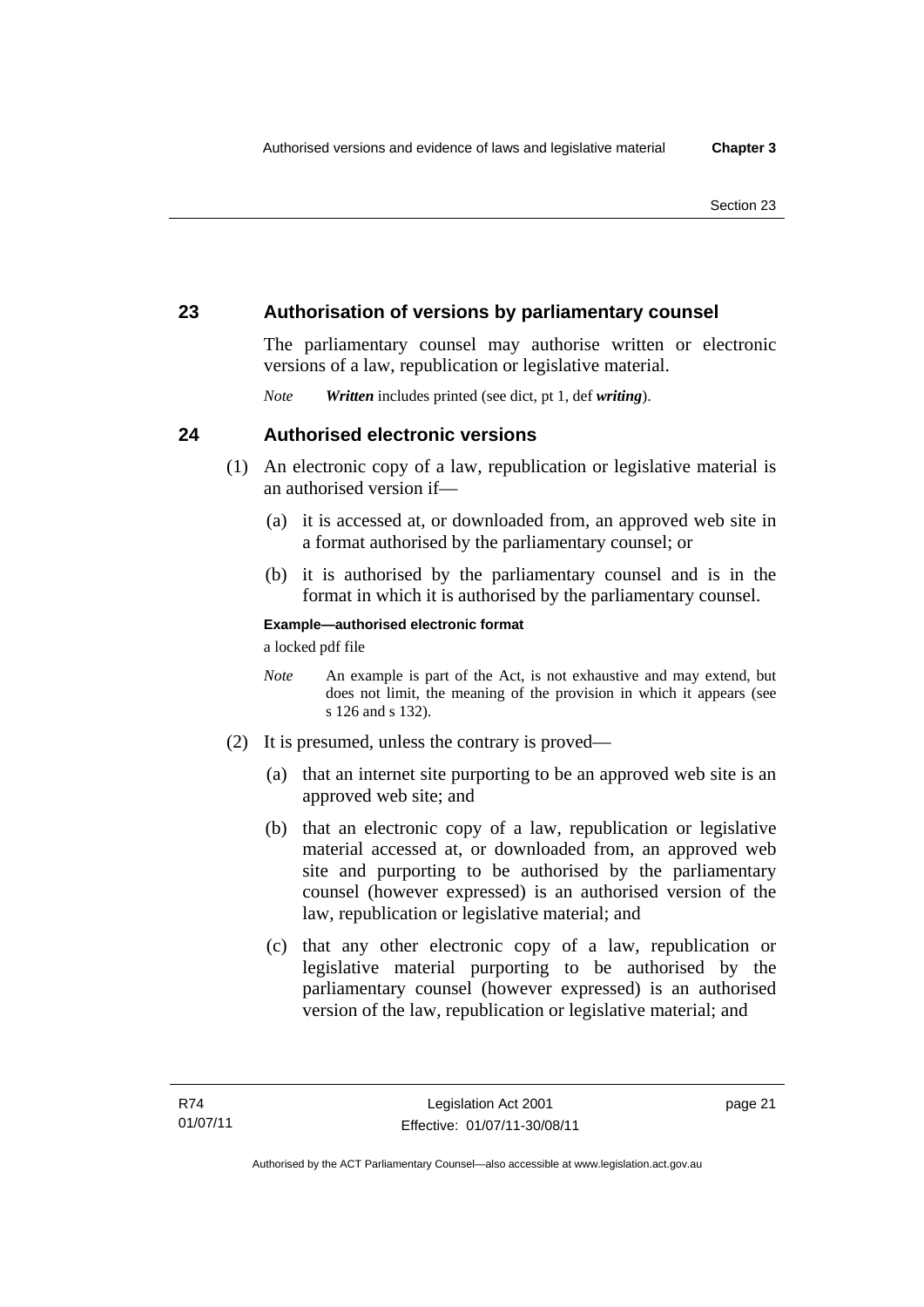- (d) that an authorised electronic version of an Act or statutory instrument correctly shows the Act or instrument; and
- (e) that an authorised electronic version of a republication of a law correctly shows the law as at the republication date; and
- (f) that an authorised electronic version of legislative material correctly shows the material.

#### **Examples—electronic copy of republication purporting to be authorised by parliamentary counsel**

- 1 The republication has the words 'Authorised by the ACT Parliamentary Counsel' on the front cover and the words 'Authorised when accessed at www.legislation.act.gov.au or in authorised printed form' at the foot of each page of the republication.
- 2 The republication has the words 'Authorised by the ACT Parliamentary Counsel' on the front cover and the words 'Authorised by the ACT Parliamentary Counsel—also accessible at www.legislation.act.gov.au' at the foot of each page of the republication.
- *Note* A reference to an Act or statutory instrument includes a reference to a provision of the Act or instrument (see s 7 (3) and s 13 (3)). A reference to a republication includes a reference to part of a republication (see s 22A def *republication*).

## **25 Authorised written versions**

- (1) A written copy of a law, republication or legislative material is an authorised version if—
	- (a) it is a written copy produced directly from an authorised electronic version of the law, republication or legislative material; or
	- (b) it is a written copy of another version of the law, republication or legislative material authorised by the parliamentary counsel.

#### **Example—par (a)**

An authorised electronic version of an Act is downloaded from an approved website and printed. The printed copy is an authorised written version of the Act.

*Note* An example is part of the Act, is not exhaustive and may extend, but does not limit, the meaning of the provision in which it appears (see s 126 and s 132).

page 22 Legislation Act 2001 Effective: 01/07/11-30/08/11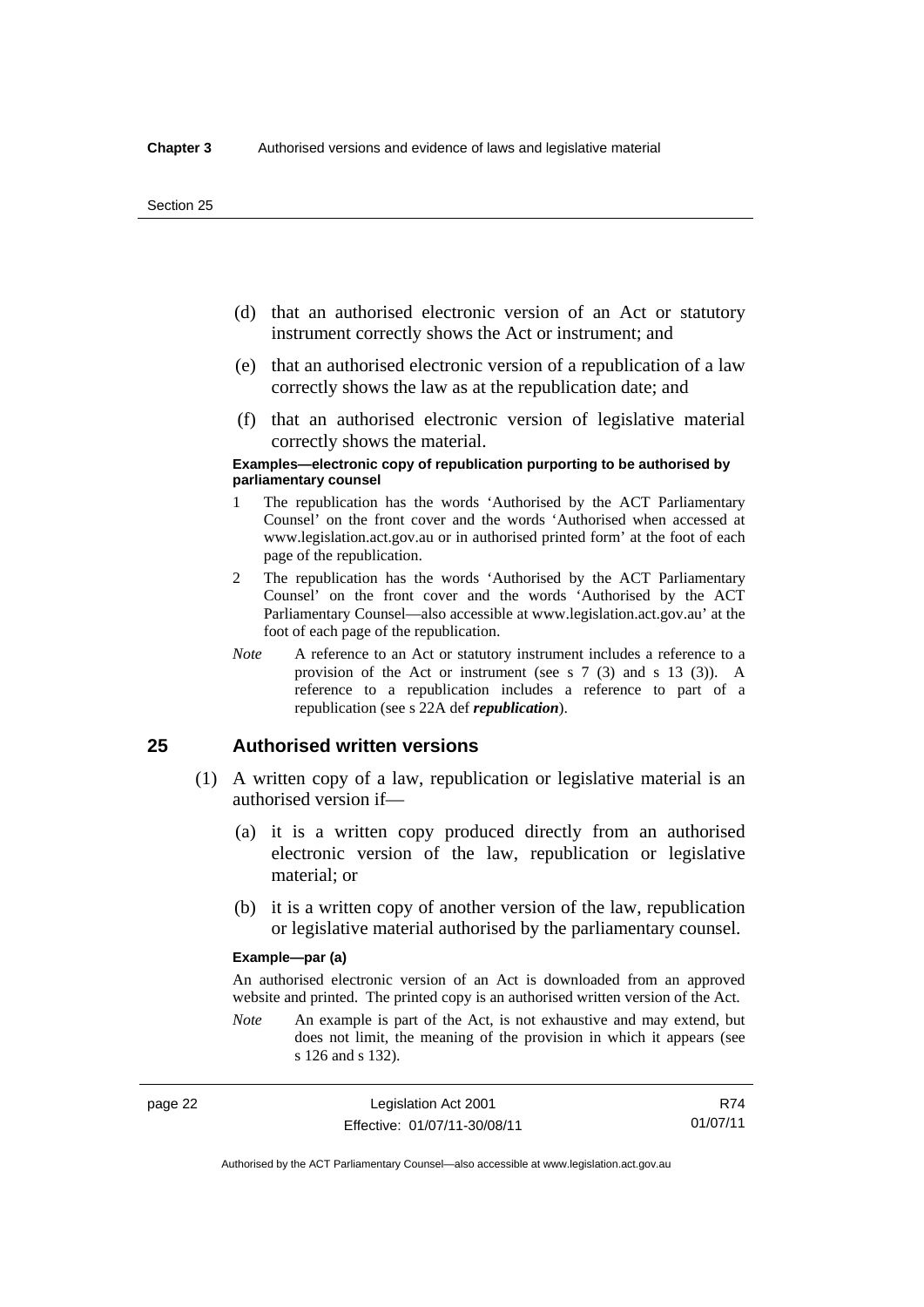- (2) It is presumed, unless the contrary is proved—
	- (a) that a written copy of a law, republication or legislative material purporting to be authorised by the parliamentary counsel (however expressed) is an authorised version of the law, republication or legislative material; and
	- (b) that an authorised written version of an Act or statutory instrument correctly shows the Act or instrument; and
	- (c) that an authorised written version of a republication of a law correctly shows the law as at the republication date; and
	- (d) that an authorised written version of legislative material correctly shows the material.

#### **Examples—written copy of republication purporting to be authorised by parliamentary counsel**

- 1 The republication has the words 'Authorised by the ACT Parliamentary Counsel' on the front cover and the words 'Authorised by the parliamentary counsel and printed by authority of the ACT Government' at the foot of each page of the republication.
- 2 The republication has the words 'Authorised by the ACT Parliamentary Counsel and printed by authority of the ACT Government' on the front cover and the words 'Authorised by the ACT Parliamentary Counsel—also accessible at www.legislation.act.gov.au' at the foot of each page of the republication.
- 3 The republication has the words 'Authorised by the ACT Parliamentary Counsel' on the front cover and the words 'Authorised by the ACT Parliamentary Counsel—also accessible at www.legislation.act.gov.au' at the foot of each page of the republication.
- *Note* A reference to an Act or statutory instrument includes a reference to a provision of the Act or instrument (see s 7 (3) and s 13 (3)). A reference to a republication includes a reference to part of a republication (see s 22A def *republication*).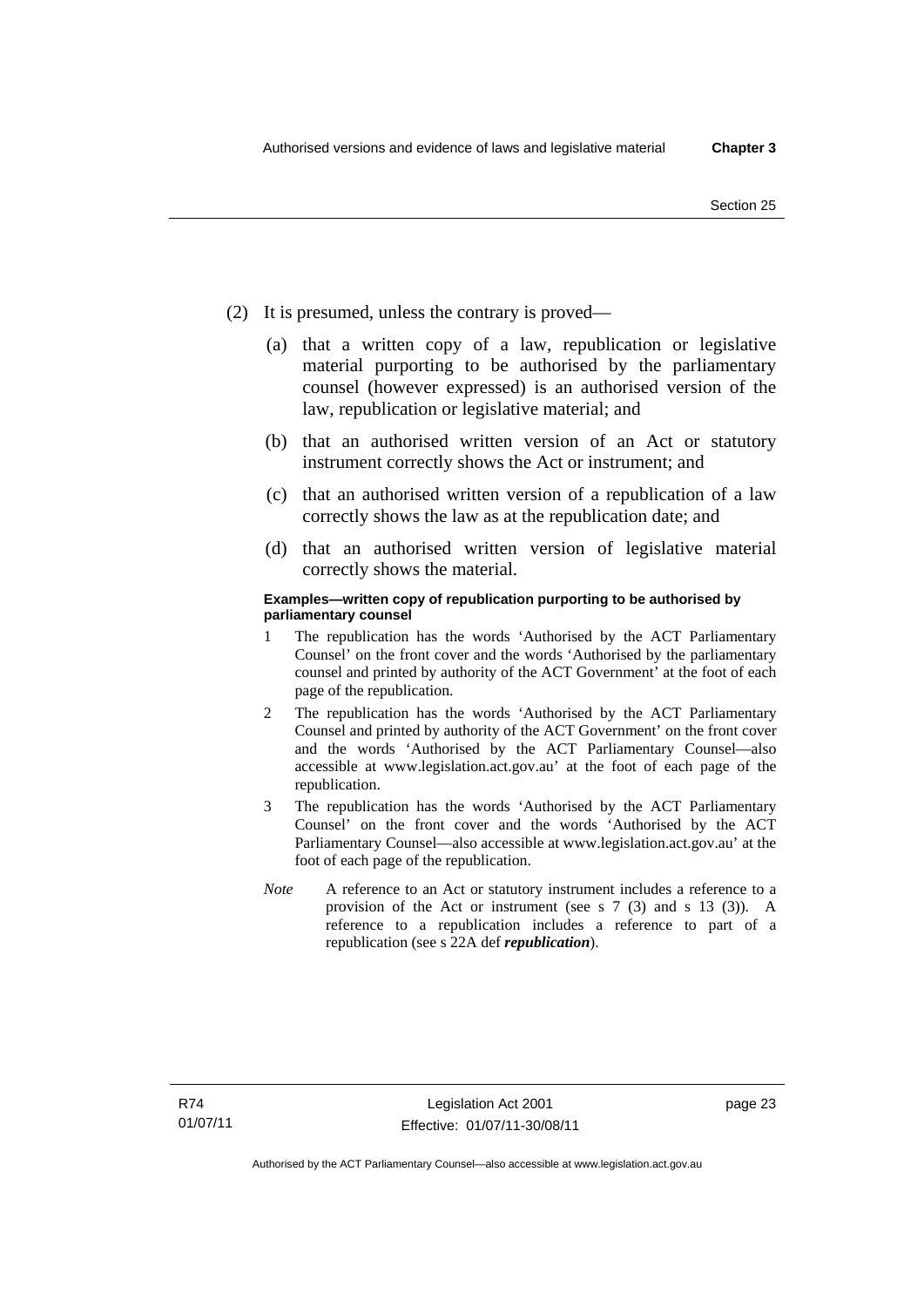# **26 Judicial notice of certain matters**

- (1) Proof is not required about—
	- (a) the passing of a proposed law by the Legislative Assembly or its notification in the register or the gazette; or
	- (b) the making, or notification or publication in the register or the gazette, of a subordinate law, disallowable instrument, notifiable instrument, commencement notice or any other statutory instrument; or
	- (c) the approval (however described) of a statutory instrument by the Executive, a Minister or any other entity; or
	- (d) the provisions of an Act, subordinate law, disallowable instrument, notifiable instrument, commencement notice or any other statutory instrument; or
	- (e) the commencement of an Act, subordinate law, disallowable instrument, notifiable instrument, or any other statutory instrument; or
	- (f) the presentation of a subordinate law, disallowable instrument or any other statutory instrument to the Legislative Assembly; or
	- (g) anything done or not done by or in the Legislative Assembly in relation to a subordinate law, disallowable instrument or any other statutory instrument; or
	- (h) amendments or other changes made under chapter 11 (Republication of Acts and statutory instruments); or
	- (i) the authorisation of a republication under this Act, the provisions of an authorised republication or the republication date of an authorised republication.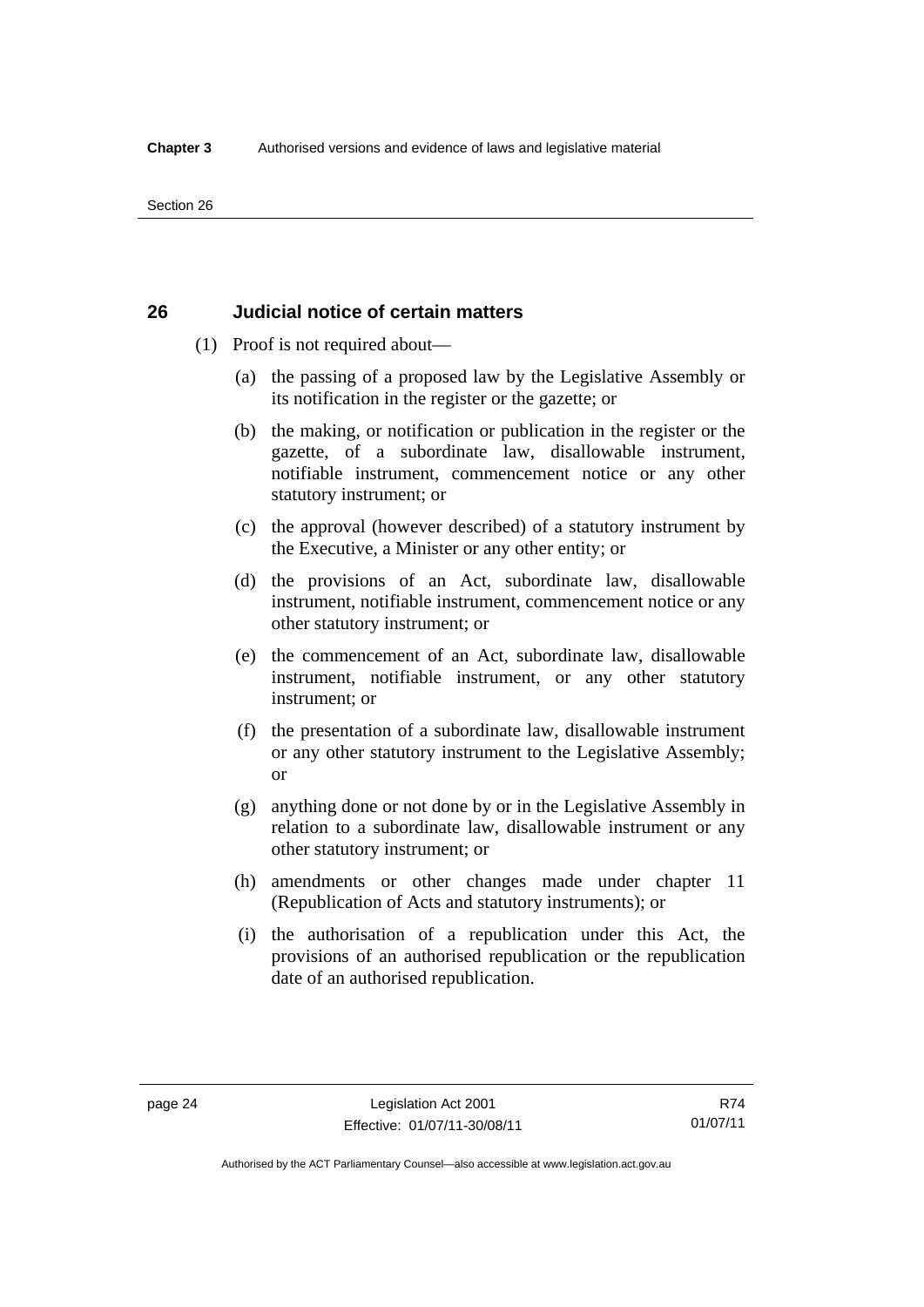(2) A court or tribunal may inform itself of anything mentioned in subsection (1) in any way it considers appropriate.

#### **Examples—ways that may be appropriate**

- 1 using a version of an Act downloaded from an approved website using the internet
- 2 using information obtained from an approved website using the internet
- 3 using an authorised written version of a republication
- *Note* An example is part of the Act, is not exhaustive and may extend, but does not limit, the meaning of the provision in which it appears (see s 126 and s 132).
- (3) However, the court or tribunal must consider whether the source it intends to use appears to be a reliable source of information.
- (4) For subsection (3), an authorised version of a law, republication or legislative material is a reliable source of information.
- (5) This section does not limit any other law providing how a court or tribunal may be informed about a matter mentioned in subsection  $(1)$ .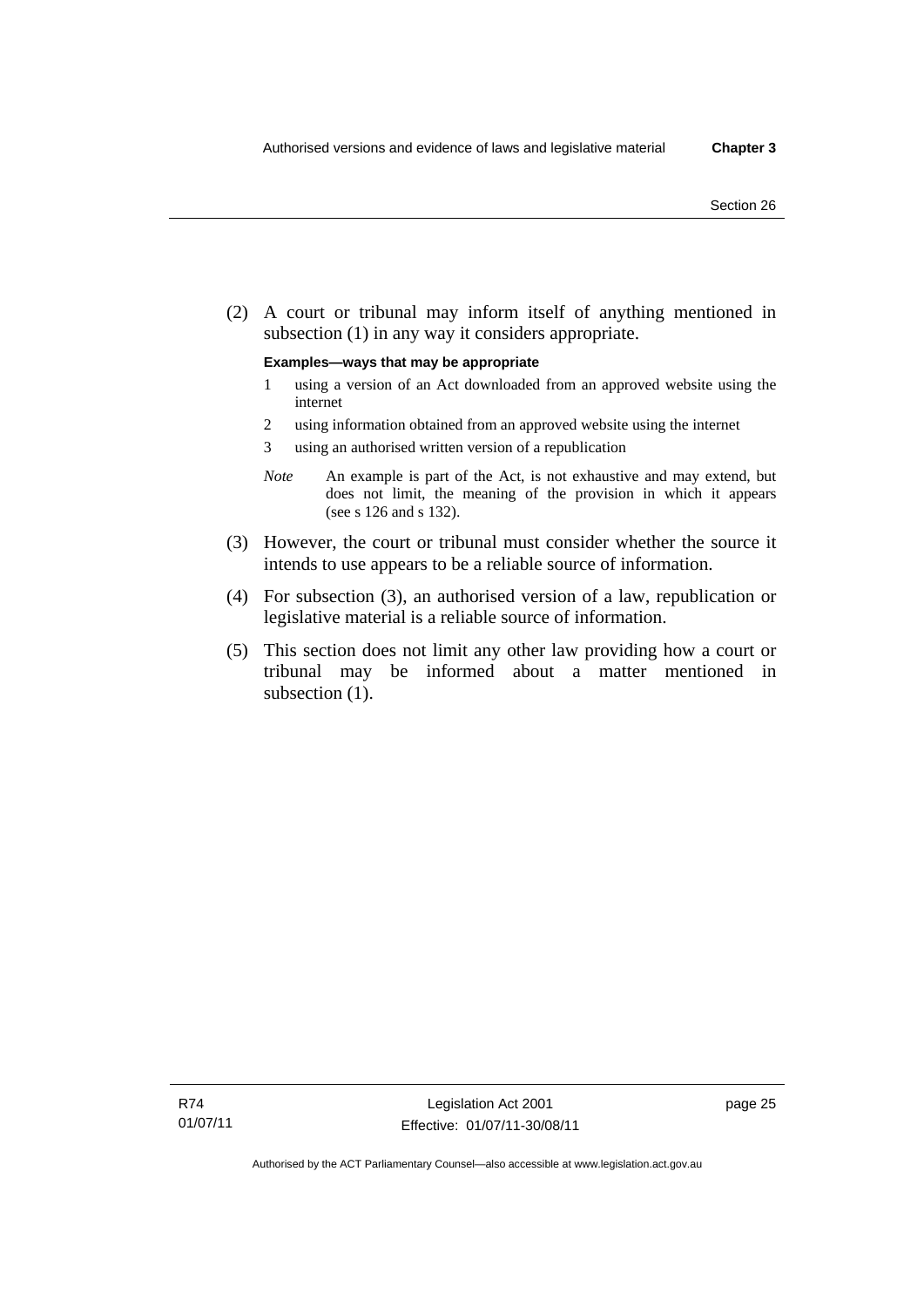# **Chapter 4 Numbering and notification of Acts**

# **27 Numbering of Acts**

The Acts passed in each year are to be numbered as nearly as practicable in the order in which they are passed.

# **28 Notification of Acts**

- (1) If a proposed law is passed by the Legislative Assembly, the Speaker must ask the parliamentary counsel to notify the making of the law.
- (2) If the Speaker asks the parliamentary counsel to notify the making of the proposed law, the parliamentary counsel must—
	- (a) notify the making of the law in the register; or
	- (b) if it is not practicable to notify the making of the proposed law in the register—notify the making of the law in the gazette.
- (3) If the Speaker asks the parliamentary counsel to notify the making of the proposed law on a particular day, the parliamentary counsel must notify the making of the law on that day unless it is impracticable to do so.
- (4) The making of the proposed law is notified in the register by entering in the register—
	- (a) a statement that the law has been passed by the Legislative Assembly; and
	- (b) the text of the law.
- (5) The making of the proposed law is notified in the gazette by—
	- (a) publishing the text of the law in the gazette; or

R74 01/07/11

Authorised by the ACT Parliamentary Counsel—also accessible at www.legislation.act.gov.au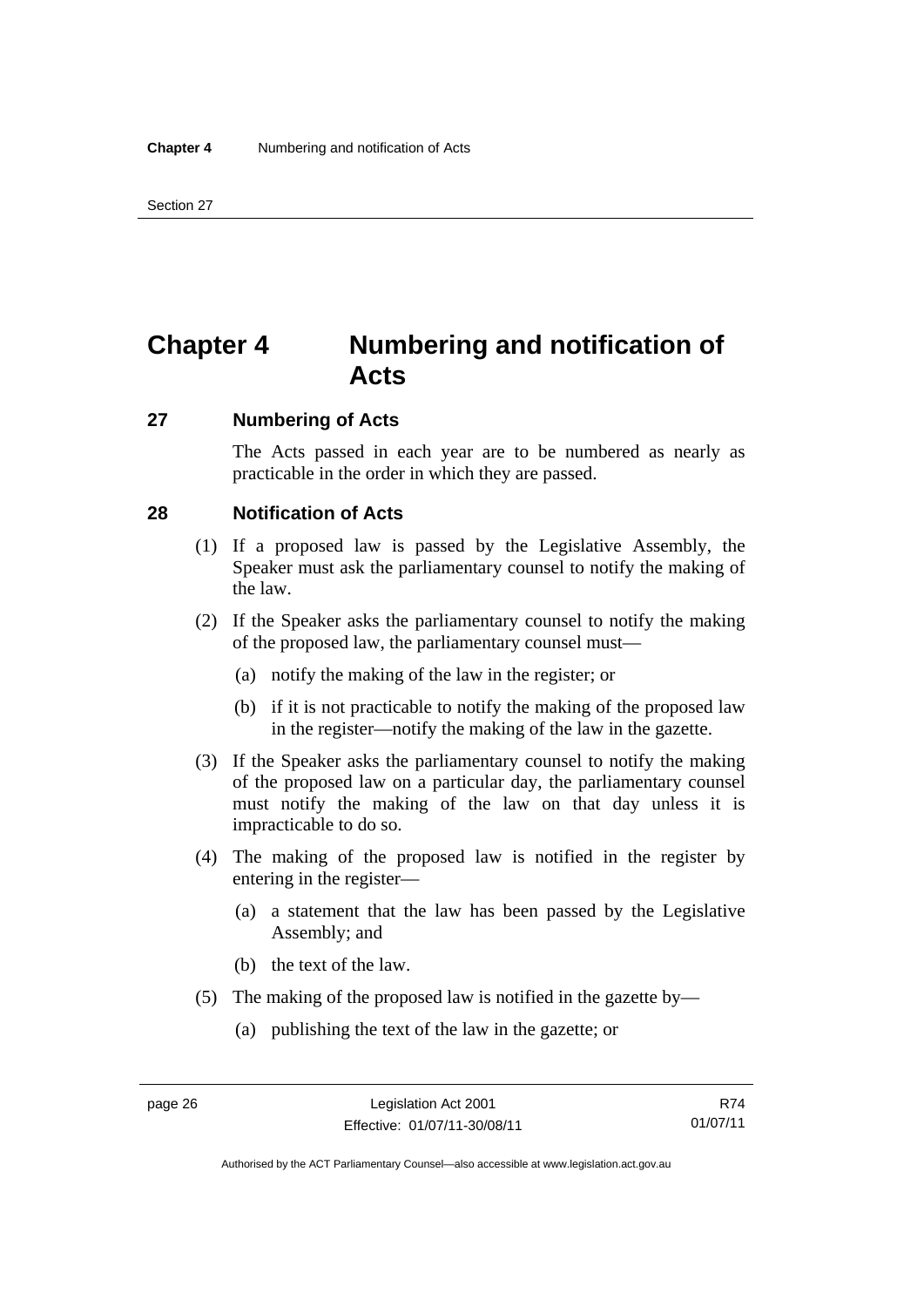- (b) publishing in the gazette a statement—
	- (i) that the law has been passed by the Legislative Assembly; and
	- (ii) of the place or places where copies of the law can be obtained (whether by purchase or otherwise).
- (6) If the making of the proposed law is notified in the gazette, the parliamentary counsel must enter in the register—
	- (a) a statement that the law has been passed by the Legislative Assembly; and
	- (b) a statement that the law was notified in the gazette on a stated date; and
	- (c) the text of the law.
- (7) If the making of the proposed law is notified in the gazette by publishing the statement mentioned in subsection (5) (b), copies of the law must be available on the day of publication (the *gazette date*), or as soon as practicable after the gazette date, at the place, or each of the places, stated in the gazette.
- (8) If on the gazette date no copies of the law are available at the place, or any of the places, stated in the gazette, the parliamentary counsel must give the Minister a statement—
	- (a) that copies of the law were not available; and
	- (b) explaining why they were not available.
- (9) The Minister must present the statement to the Legislative Assembly not later than 6 sitting days after the gazette date.
- (10) This section is a determinative provision.
	- *Note* See s 5 for the meaning of determinative provisions, and s 6 for their displacement.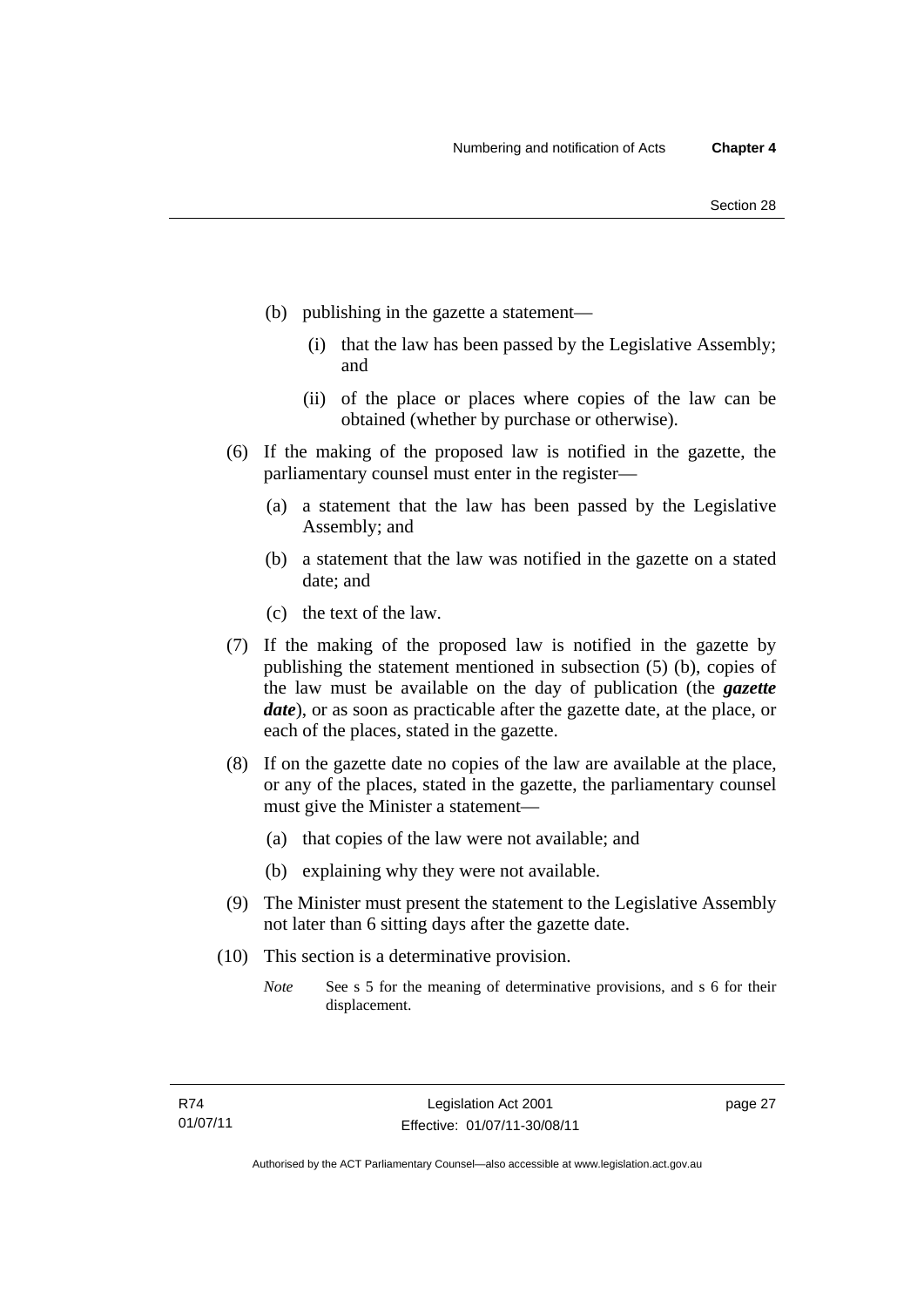Section 29

# **29 References to** *enactment* **or** *passing* **of Acts**

In an Act or statutory instrument, a reference to the *enactment* or *passing* of an Act is a reference to the making of the Act having been notified in the register or the gazette.

# **30 References to** *notification* **of Acts**

In an Act or statutory instrument, a reference to the *notification* of an Act is a reference to the making of the Act having been notified in the register or the gazette.

Authorised by the ACT Parliamentary Counsel—also accessible at www.legislation.act.gov.au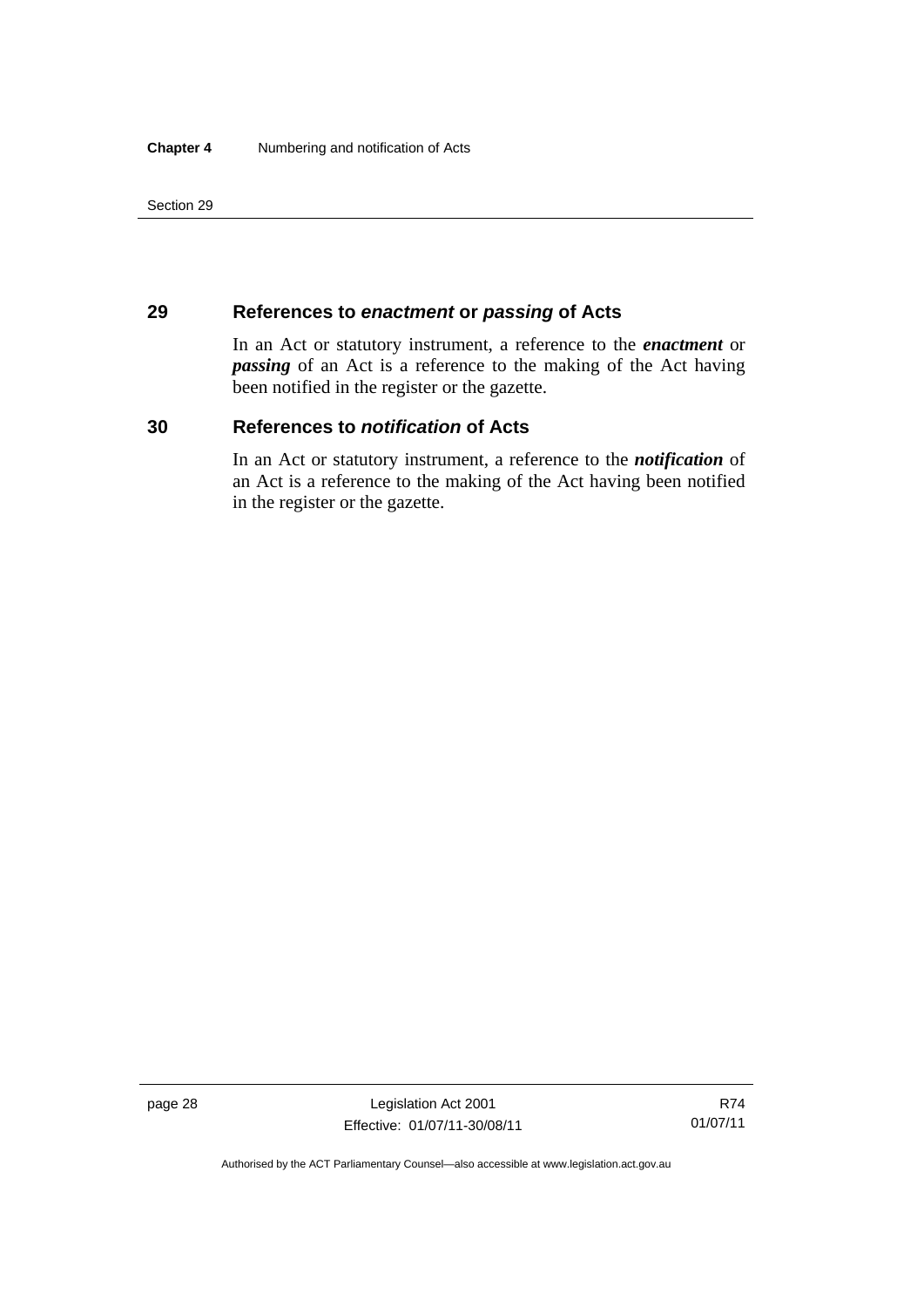# **Chapter 5 Regulatory impact statements for subordinate laws and disallowable instruments**

# **Part 5.1** Preliminary

# **31 Definitions—ch 5**

In this chapter:

*authorising law*, in relation to a proposed subordinate law or disallowable instrument (the *proposed law*), means the Act or statutory instrument (and, if appropriate, the provision of the Act or statutory instrument) under which the proposed law will be made.

*benefits* includes—

- (a) advantages; and
- (b) direct and indirect economic, environmental and social benefits.

*costs* includes—

- (a) burdens and disadvantages; and
- (b) direct and indirect economic, environmental and social costs.

*scrutiny committee principles* means the terms of reference of the Legislative Assembly's Standing Committee on Legal Affairs that apply to subordinate laws and disallowable instruments.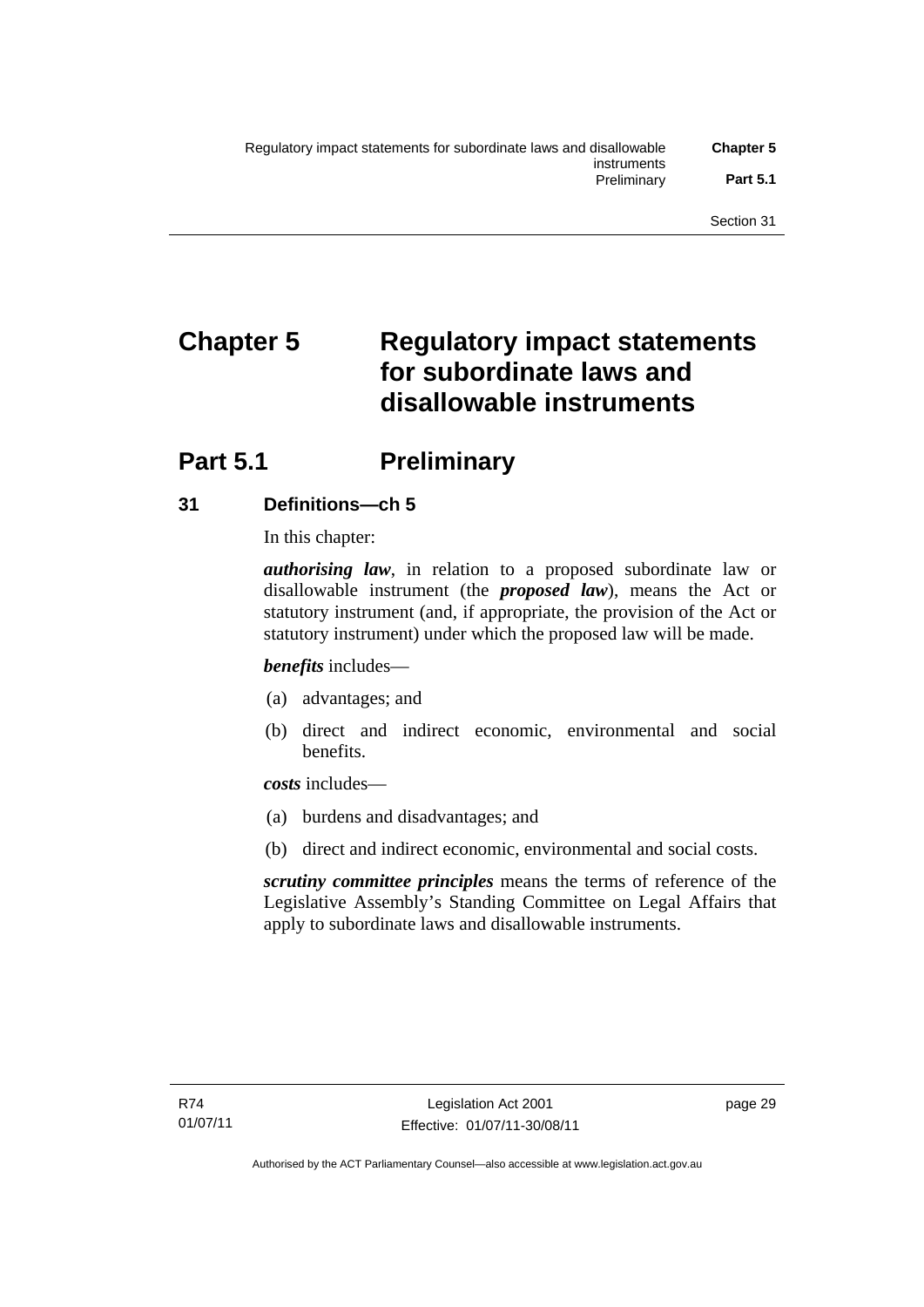# **32 Other publication or consultation requirements not affected**

- (1) Part 5.2 (Requirements for regulatory impact statements) does not affect any requirements in any other territory law for publication or consultation about a proposal to make a subordinate law or disallowable instrument.
- (2) Part 5.2 does not apply to the subordinate law or disallowable instrument if the requirements are of a comparable level to publication and consultation under the part.

# **33 Guidelines about costs of proposed subordinate laws and disallowable instruments**

- (1) The Minister may issue guidelines to be applied in deciding whether a proposed subordinate law or disallowable instrument is, or is not, likely to impose appreciable costs on the community or a part of the community.
- (2) A guideline is a disallowable instrument.
	- *Note* A disallowable instrument must be notified, and presented to the Legislative Assembly, under this Act.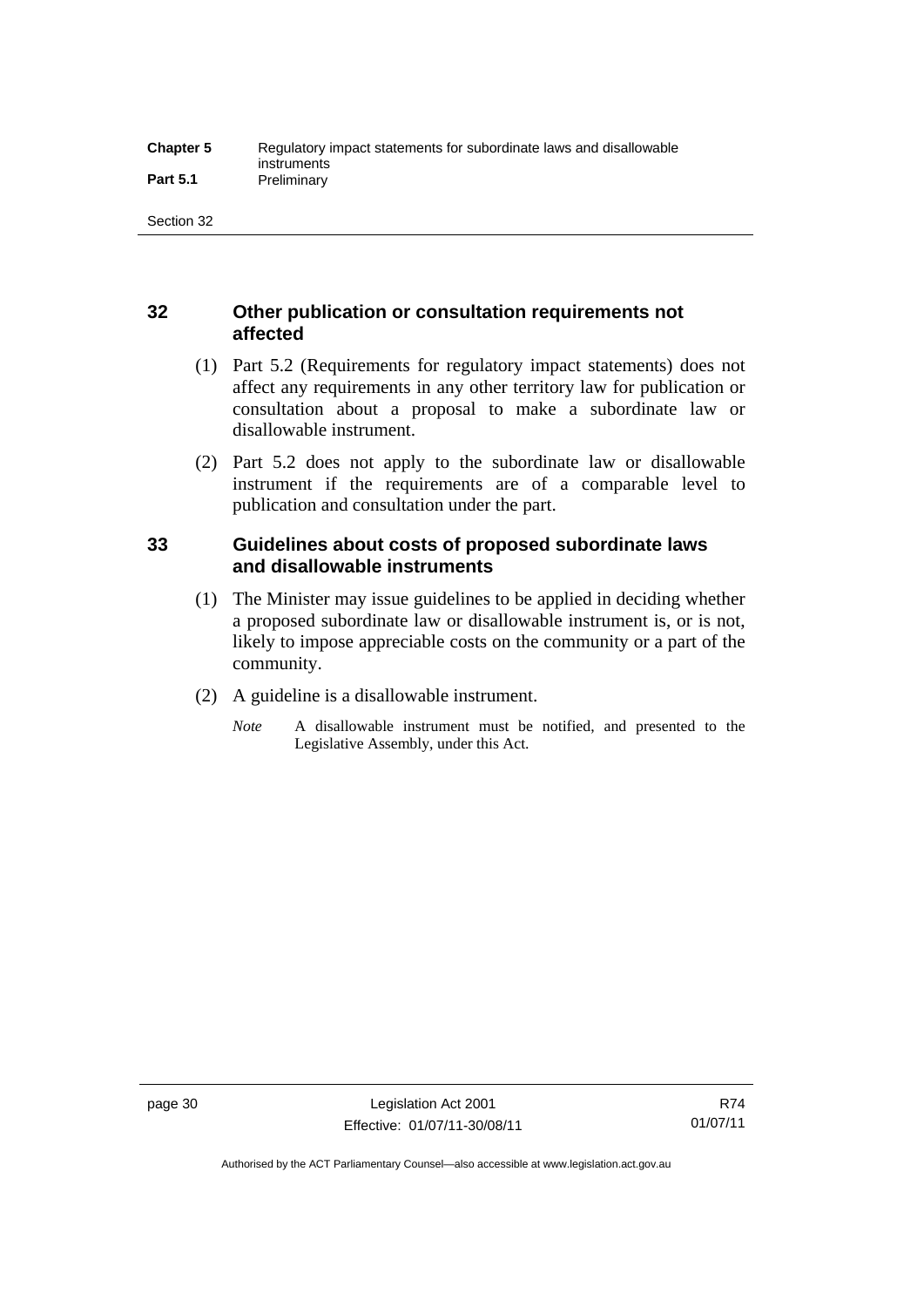# **Part 5.2 Requirements for regulatory impact statements**

# **34 Preparation of regulatory impact statements**

- (1) If a proposed subordinate law or disallowable instrument (the *proposed law*) is likely to impose appreciable costs on the community, or a part of the community, then, before the proposed law is made, the Minister administering the authorising law (the *administering Minister*) must arrange for a regulatory impact statement to be prepared for the proposed law.
- (2) However, this section does not apply to the proposed law if the administering Minister exempts the proposed law from subsection  $(1)$ .
	- *Note* Section 32 and s 36 also state other circumstances when a regulatory impact statement is not required.
- (3) An exemption under subsection (2) (the *RIS exemption*) is a disallowable instrument.
	- *Note* A disallowable instrument must be notified, and presented to the Legislative Assembly, under this Act.
- (4) If the RIS exemption is disallowed under this Act after the proposed law has been made, the administering Minister must arrange for a regulatory impact statement to be prepared for the subordinate law or disallowable instrument.
- (5) The regulatory impact statement prepared under subsection (4) must be presented to the Legislative Assembly not later than 5 sitting days after the day the RIS exemption is disallowed.
- (6) This chapter (other than section 37 (When must regulatory impact statement be presented?)) applies to the law as if the law were a proposed subordinate law or disallowable instrument.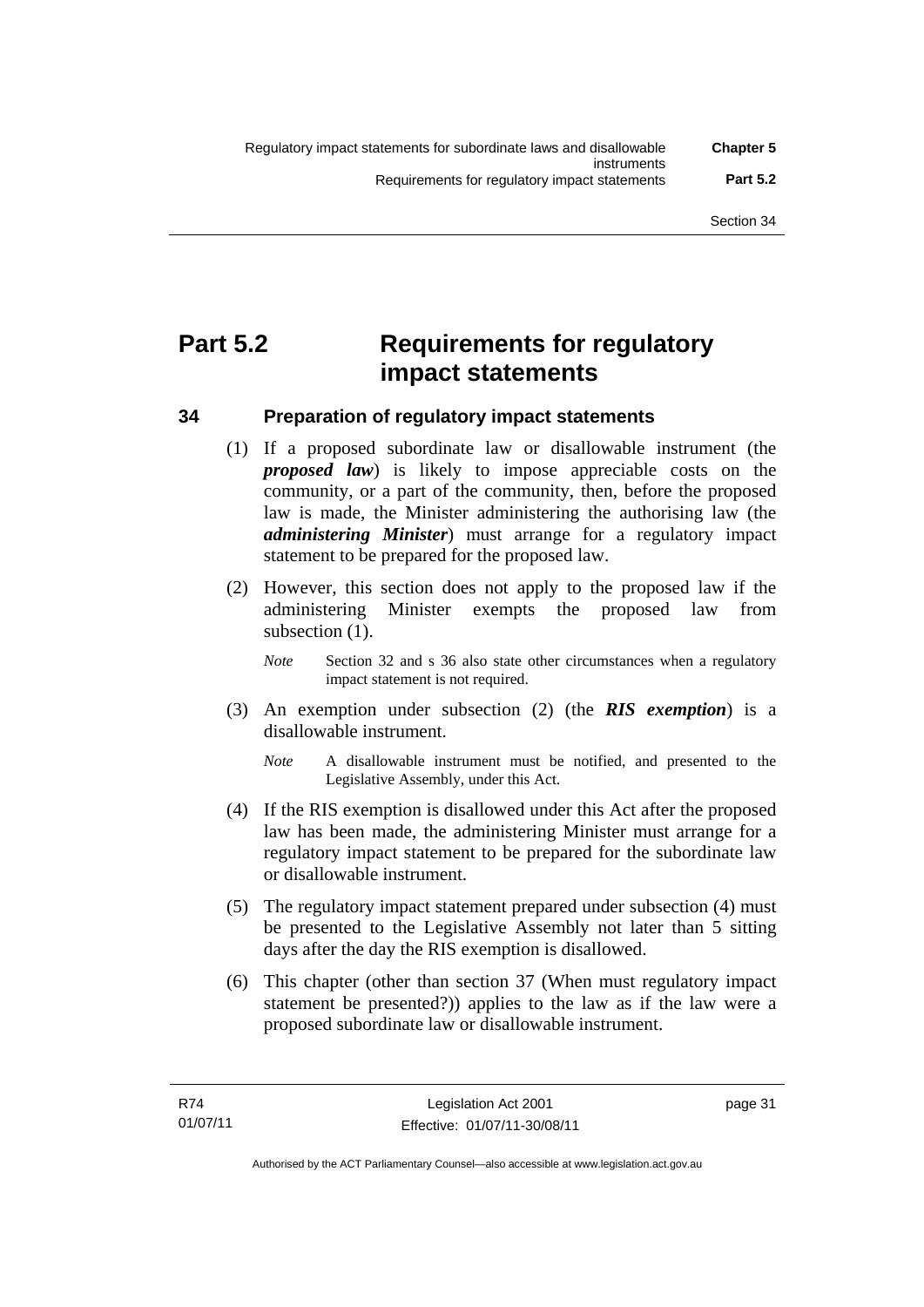Section 35

# **35 Content of regulatory impact statements**

A regulatory impact statement for a proposed subordinate law or disallowable instrument (the *proposed law*) must include the following information about the proposed law in clear and precise language:

- (a) the authorising law;
- (b) a brief statement of the policy objectives of the proposed law and the reasons for them;
- (c) a brief statement of the way the policy objectives will be achieved by the proposed law and why this way of achieving them is reasonable and appropriate;
- (d) a brief explanation of how the proposed law is consistent with the policy objectives of the authorising law;
- (e) if the proposed law is inconsistent with the policy objectives of another territory law—
	- (i) a brief explanation of the relationship with the other law; and
	- (ii) a brief explanation for the inconsistency;
- (f) if appropriate, a brief statement of any reasonable alternative way of achieving the policy objectives (including the option of not making a subordinate law or disallowable instrument) and why the alternative was rejected;
- (g) a brief assessment of the benefits and costs of implementing the proposed law that—
	- (i) if practicable and appropriate, quantifies the benefits and costs; and
	- (ii) includes a comparison of the benefits and costs with the benefits and costs of any reasonable alternative way of achieving the policy objectives stated under paragraph (f);

R74 01/07/11

Authorised by the ACT Parliamentary Counsel—also accessible at www.legislation.act.gov.au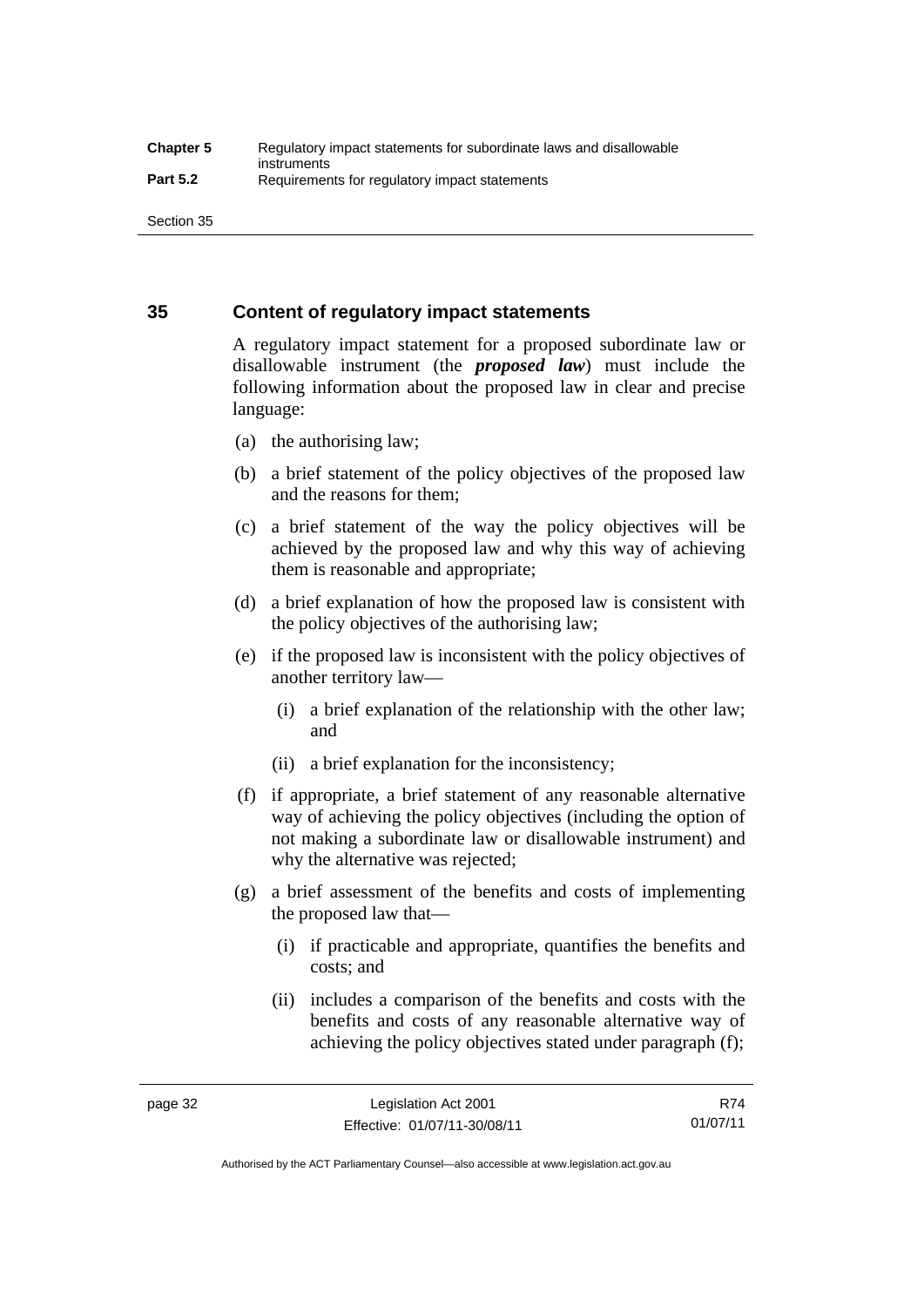(h) a brief assessment of the consistency of the proposed law with the scrutiny committee principles and, if it is inconsistent with the principles, the reasons for the inconsistency.

# **36 When is preparation of regulatory impact statement unnecessary?**

- (1) A regulatory impact statement need not be prepared for a proposed subordinate law or disallowable instrument (the *proposed law*) if the proposed law only provides for, or to the extent it only provides for, any of the following:
	- (a) a matter that is not of a legislative nature, including, for example, a matter of a machinery, administrative, drafting or formal nature;
	- (b) a matter that does not operate to the disadvantage of anyone (other than the Territory or a territory authority or instrumentality) by—
		- (i) adversely affecting the person's rights; or
		- (ii) imposing liabilities on the person;
	- (c) an amendment of a territory law to take account of current legislative drafting practice;
	- (d) the commencement of an Act or statutory instrument;
		- *Note* A reference to an Act or statutory instrument includes a reference to a provision of the Act or instrument (see s 7 and s 13).
	- (e) an amendment of a territory law that does not fundamentally affect the law's application or operation;
	- (f) a matter of a transitional character;
	- (g) a matter arising under a territory law that is part of a uniform scheme of legislation or complementary with legislation of the Commonwealth, a State or New Zealand;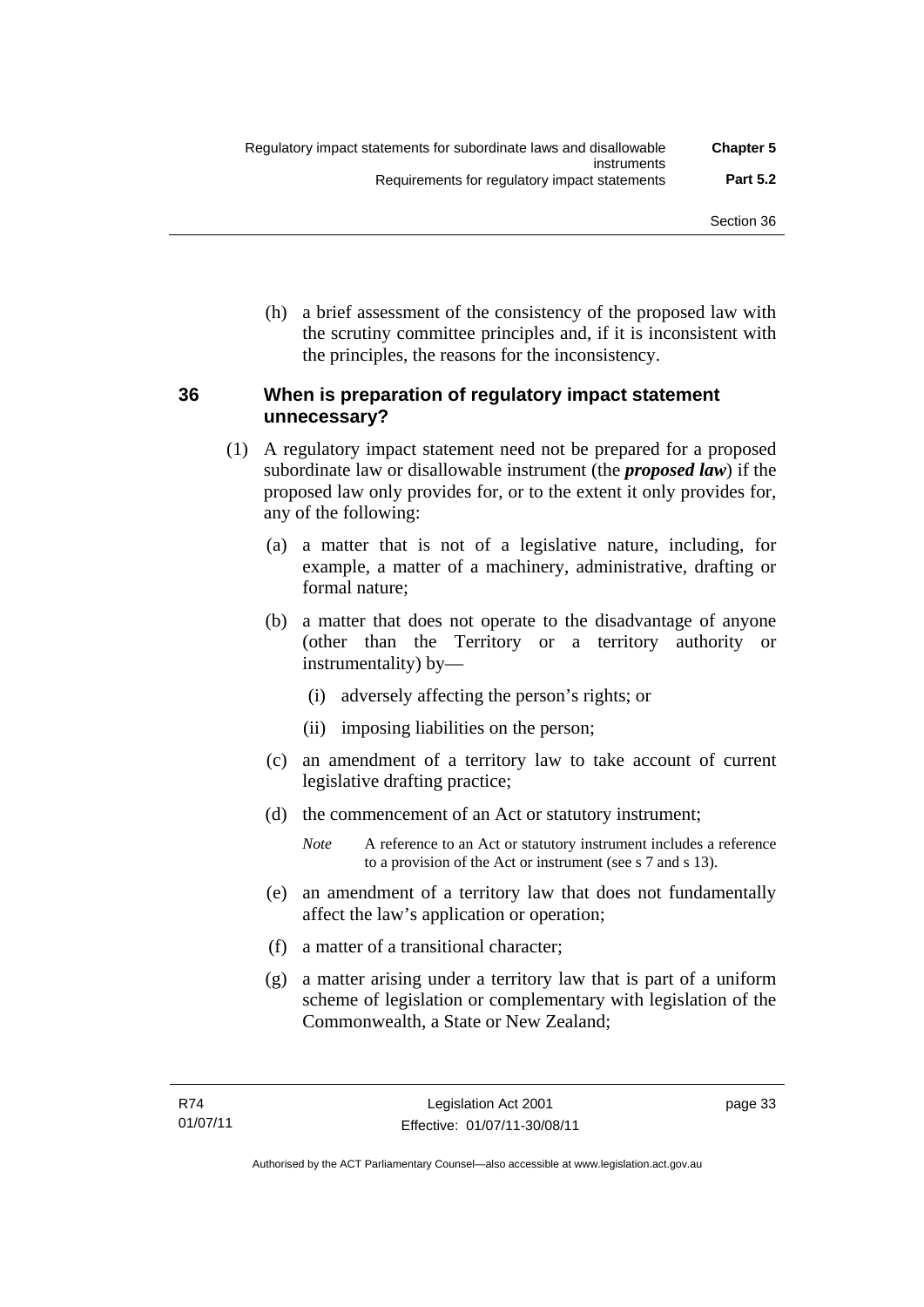Section 37

- (h) a matter involving the adoption of an Australian or international protocol, standard, code, or intergovernmental agreement or instrument, if an assessment of the benefits and costs has already been made and the assessment was made for, or is relevant to, the ACT;
- (i) a proposal to make, amend or repeal rules of court;
- (j) a matter advance notice of which would enable someone to gain unfair advantage;
- (k) an amendment of a fee, charge or tax consistent with announced government policy.
- (2) A regulatory impact statement also need not be prepared for the proposed law if, or to the extent that, it would be against the public interest because of the nature of the proposed law or the circumstances in which it is made.

#### **Example**

A law may need to be made urgently for controlling the spread of a disease or dealing with another urgent situation.

- *Note 1* An example is part of the Act, is not exhaustive and may extend, but does not limit, the meaning of the provision in which it appears (see this Act, s 126 and s 132).
- *Note* 2 Section 32 and s 34 also state other circumstances when a regulatory impact statement is not required.

# **37 When must regulatory impact statement be presented?**

- (1) This section applies if a regulatory impact statement for a proposed subordinate law or disallowable instrument (the *proposed law*) has been prepared and the proposed law is made.
- (2) The statement must be presented to the Legislative Assembly with the subordinate law or disallowable instrument.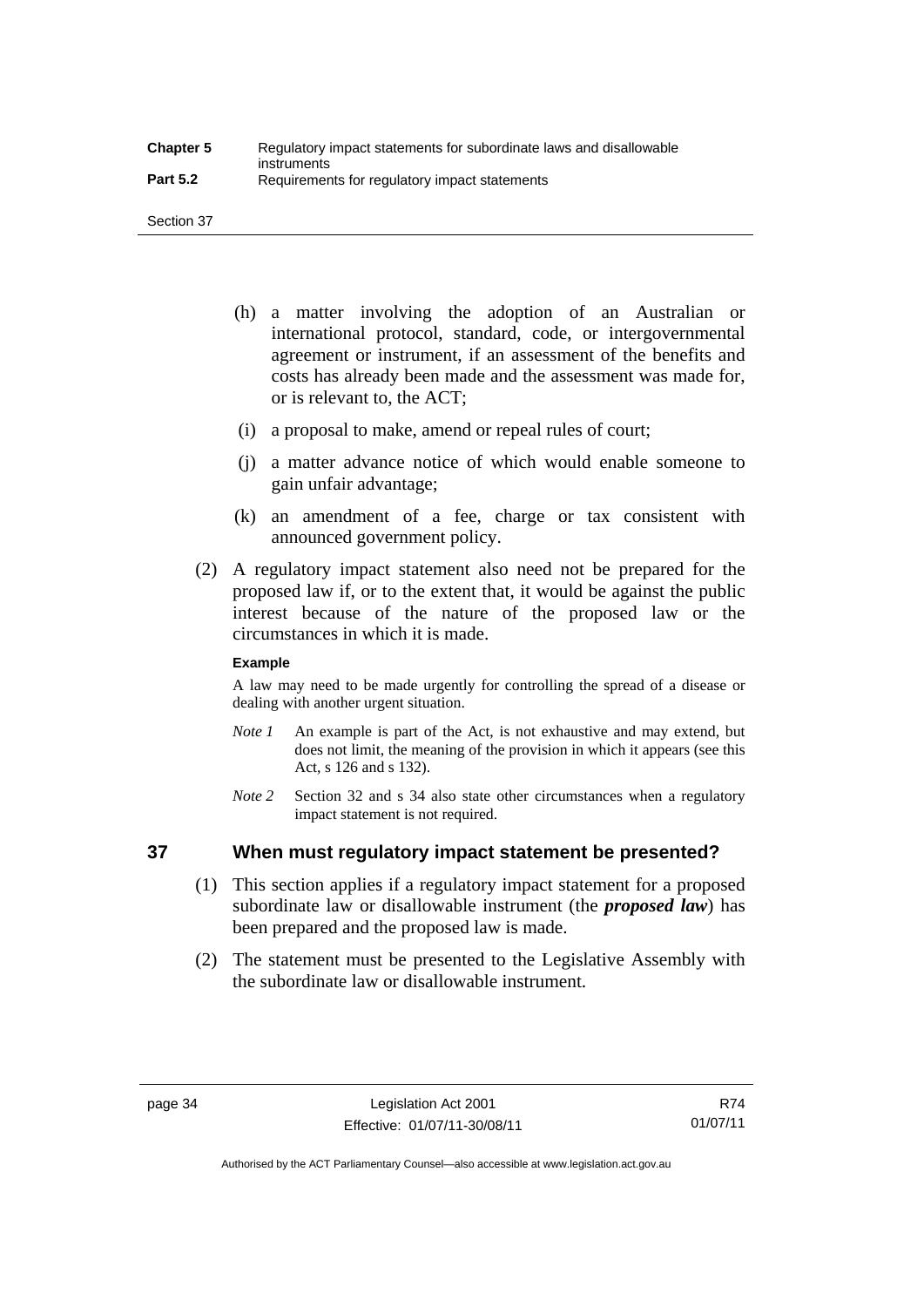| Regulatory impact statements for subordinate laws and disallowable   | <b>Chapter 5</b> |
|----------------------------------------------------------------------|------------------|
| instruments                                                          |                  |
| Failure to comply with requirements for regulatory impact statements | <b>Part 5.3</b>  |

# **Part 5.3 Failure to comply with requirements for regulatory impact statements**

# **38 Effect of failure to comply with pt 5.2**

- (1) Failure to comply with part 5.2 (Requirements for regulatory impact statements) in relation to a subordinate law or disallowable instrument (the *law*) does not—
	- (a) affect the law's validity; or
	- (b) create rights or impose legally enforceable obligations on the Territory, a Minister or anyone else.
- (2) In addition, a decision made, or appearing to be made, under part 5.2 is final and conclusive.
- (3) In this section:

*decision* includes—

- (a) conduct engaged in to make a decision; and
- (b) conduct related to making a decision; and
- (c) failure to make a decision.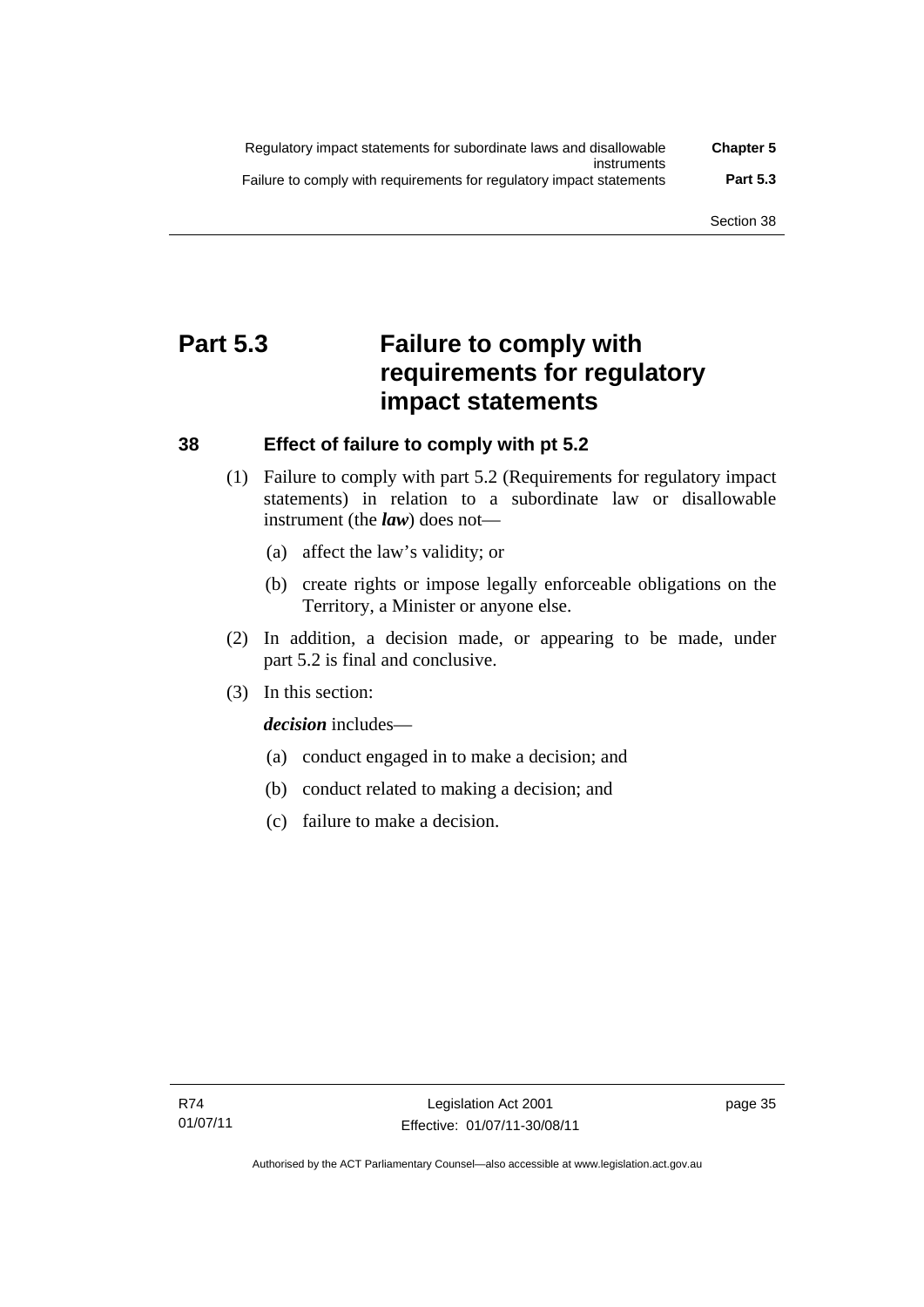# **Chapter 6 Making, notification and numbering of statutory instruments**

# **Part 6.1 General**

# **39 Meaning of** *matter***—ch 6**

In this chapter:

*matter*, in relation to a statutory instrument, includes circumstance, person, place and purpose.

# **40 Presumption of validity**

It is presumed, unless the contrary is proved, that all conditions and steps required for the making of a statutory instrument have been satisfied and carried out.

# **41 Making of certain statutory instruments by Executive**

- (1) This section applies if an Act authorises or requires the Executive to make a subordinate law or disallowable instrument.
- (2) The subordinate law or disallowable instrument is taken to be made by the Executive if—
	- (a) it is signed by 2 or more Ministers who are members of the Executive; and
	- (b) 1 of the signing Ministers is the responsible Minister.
- (3) A subordinate law or disallowable instrument made in accordance with subsection (2) is taken to be made when it is signed by the second Minister signing.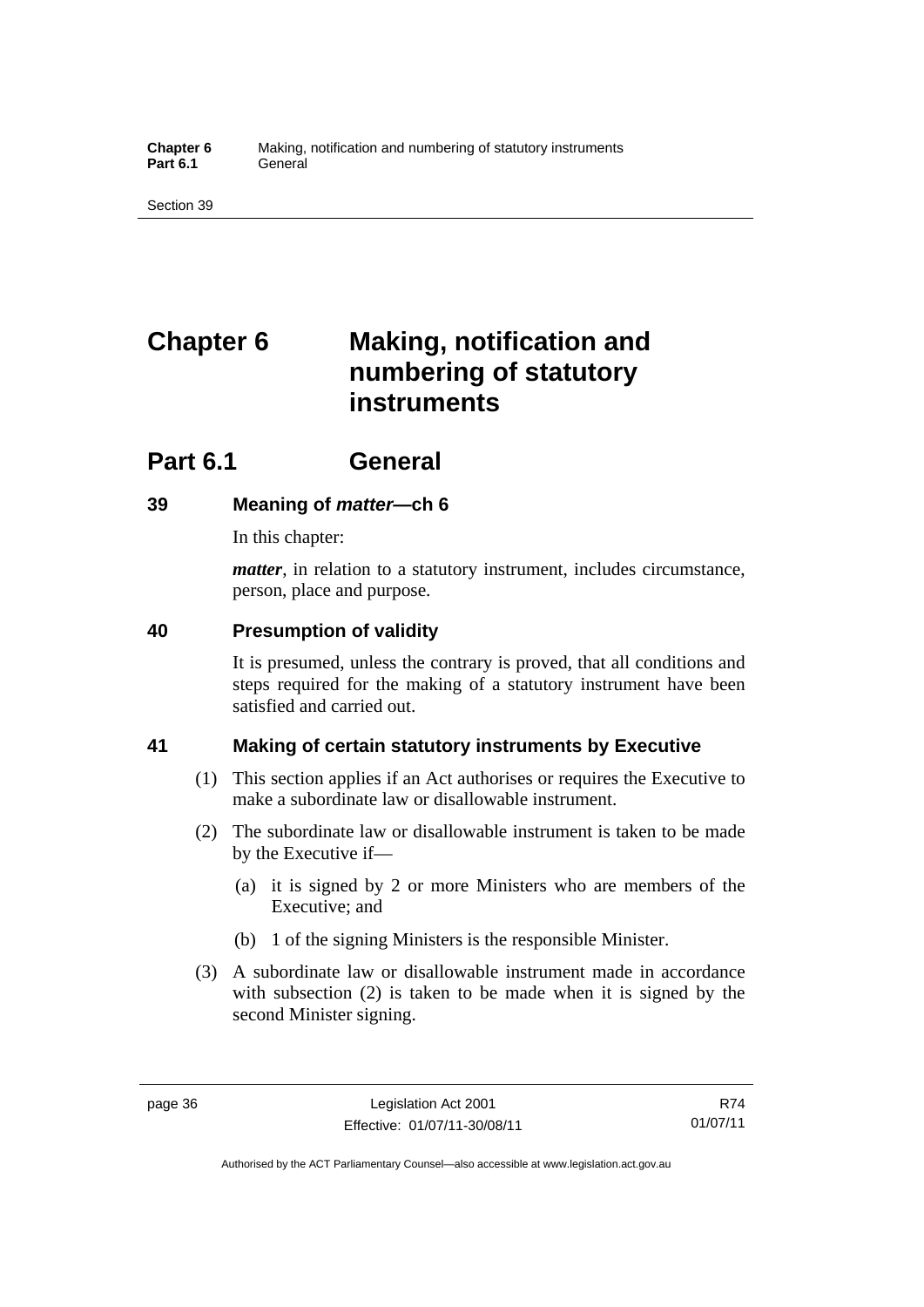- (4) Subsection (2) (b) does not apply if the responsible Minister cannot sign because he or she is absent from the ACT, ill or on leave.
- (5) In this section:

*responsible Minister* means—

- (a) the Minister for the time being administering the Act; or
- (b) if, for the time being, different Ministers administer the Act in relation to different matters—
	- (i) if only 1 Minister administers the Act in relation to the relevant matter—that Minister; or
	- (ii) if 2 or more Ministers administer the Act in relation to the relevant matter—any of the Ministers; or
	- (iii) if subparagraph (ii) does not apply and, for the time being, 2 or more Ministers administer the Act—any of the Ministers;

but does not include a Minister for the time being acting on behalf of the Minister or 2 or more Ministers.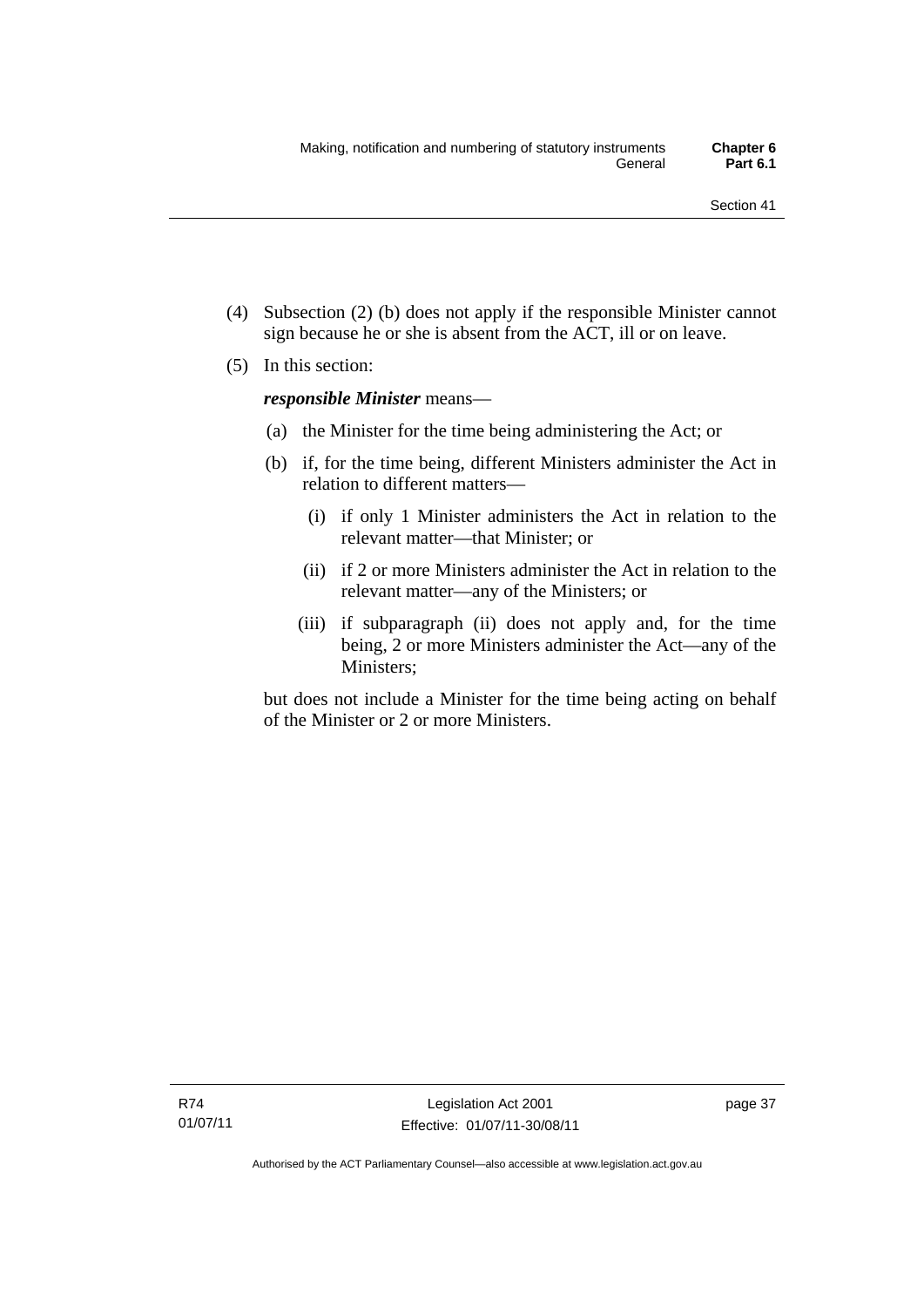# **Part 6.2 Making of statutory instruments generally**

### **42 Power to make statutory instruments**

 (1) If an Act or statutory instrument gives a power that can be exercised by making an instrument, the Act or statutory instrument gives power to make the instrument.

#### **Example**

An Act gives a Minister power to approve codes of practice, but does not require the approval to be in writing or to be given by a particular instrument. The power can be exercised by giving a written approval. The Act, therefore, gives power to make an instrument, namely, a written approval.

- *Note* An example is part of the Act, is not exhaustive and may extend, but does not limit, the meaning of the provision in which it appears (see s 126 and s 132).
- (2) If an Act or statutory instrument gives power to make an instrument that would be a legislative instrument, the power can only be exercised by making an instrument.

#### **Examples**

See examples to s 56 (3) and s 255 (3).

- (3) If an Act or statutory instrument gives power to make an instrument, the power may be exercised from time to time.
- (4) This section is a determinative provision.
	- *Note* See s 5 for the meaning of determinative provisions, and s 6 for their displacement.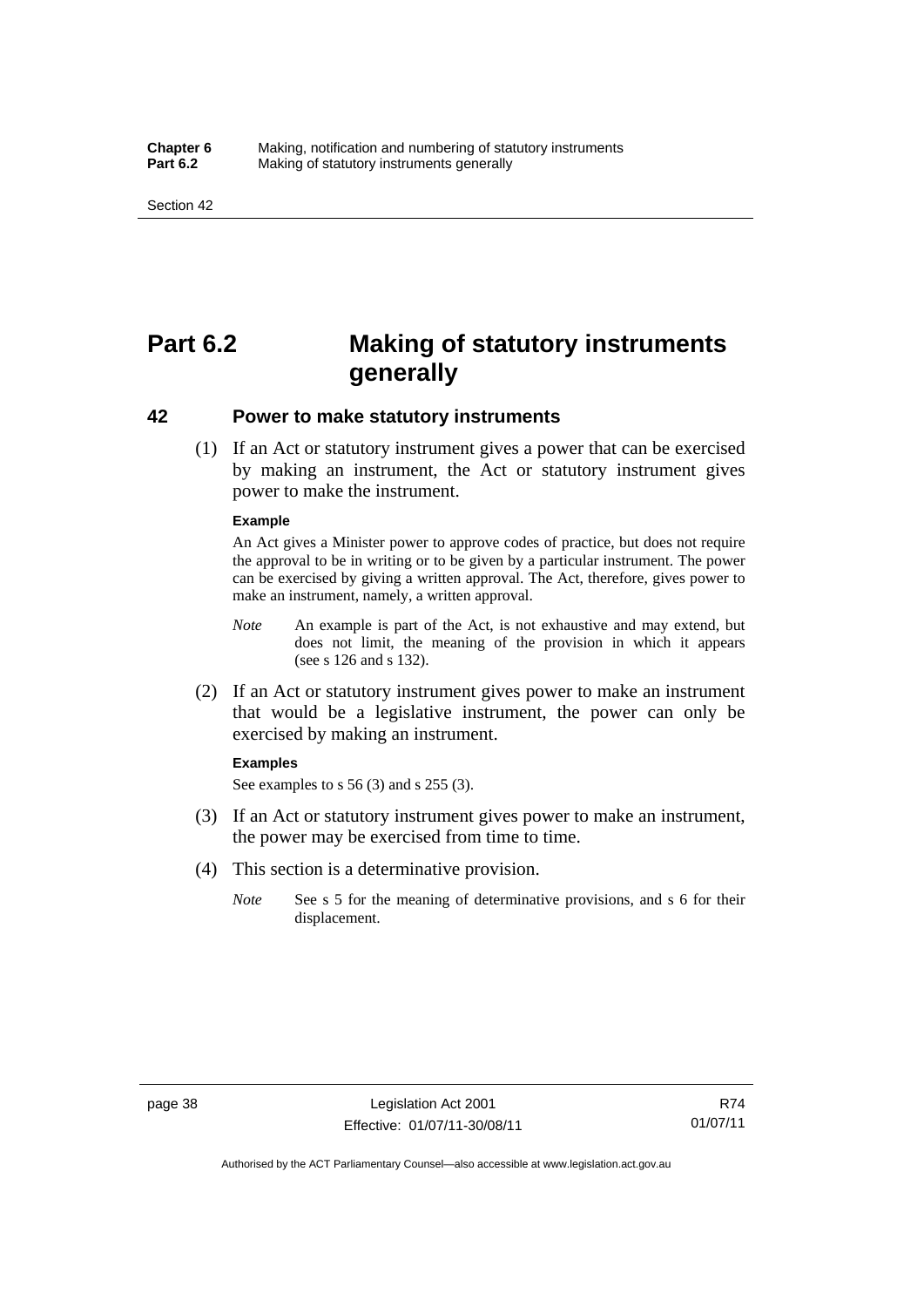# **43 Statutory instruments to be interpreted not to exceed powers under authorising law**

- (1) A statutory instrument is to be interpreted as operating to the full extent of, but not to exceed, the power given by the Act or statutory instrument under which it is made (the *authorising law*).
- (2) Without limiting subsection (1), if a provision of a statutory instrument would, apart from this section, be interpreted as exceeding power—
	- (a) the provision is valid to the extent to which it does not exceed power; and
	- (b) the remainder of the instrument is not affected.

### **Example 1**

The *Agriculture Services Determination* 2001, pt 4 exceeds the determination– making power given by the *Agriculture Services Act 2000* (hypothetical). The other provisions of the determination are within power.

The determination (apart from pt 4) operates effectively. Pt 4 is treated as if it did not form part of the determination and is disregarded.

*Note* The kind of interpretation indicated in example 1 is known as a divisible interpretation of the determination.

#### **Example 2**

The *Goats Regulation 2001* (hypothetical) is made under the *Goats Act 2001*. The *Goats Regulation 2001*, s 39 seeks to impose rules about the care of 'animals', but the Act only gives power to make regulations about goats.

Section 39 is read restrictively ('read down') as if it mentioned goats. In other words, the section is effective but treated as if it applied only to goats.

*Note* The kind of interpretation indicated in example 2 is known as a distributive interpretation of the regulation.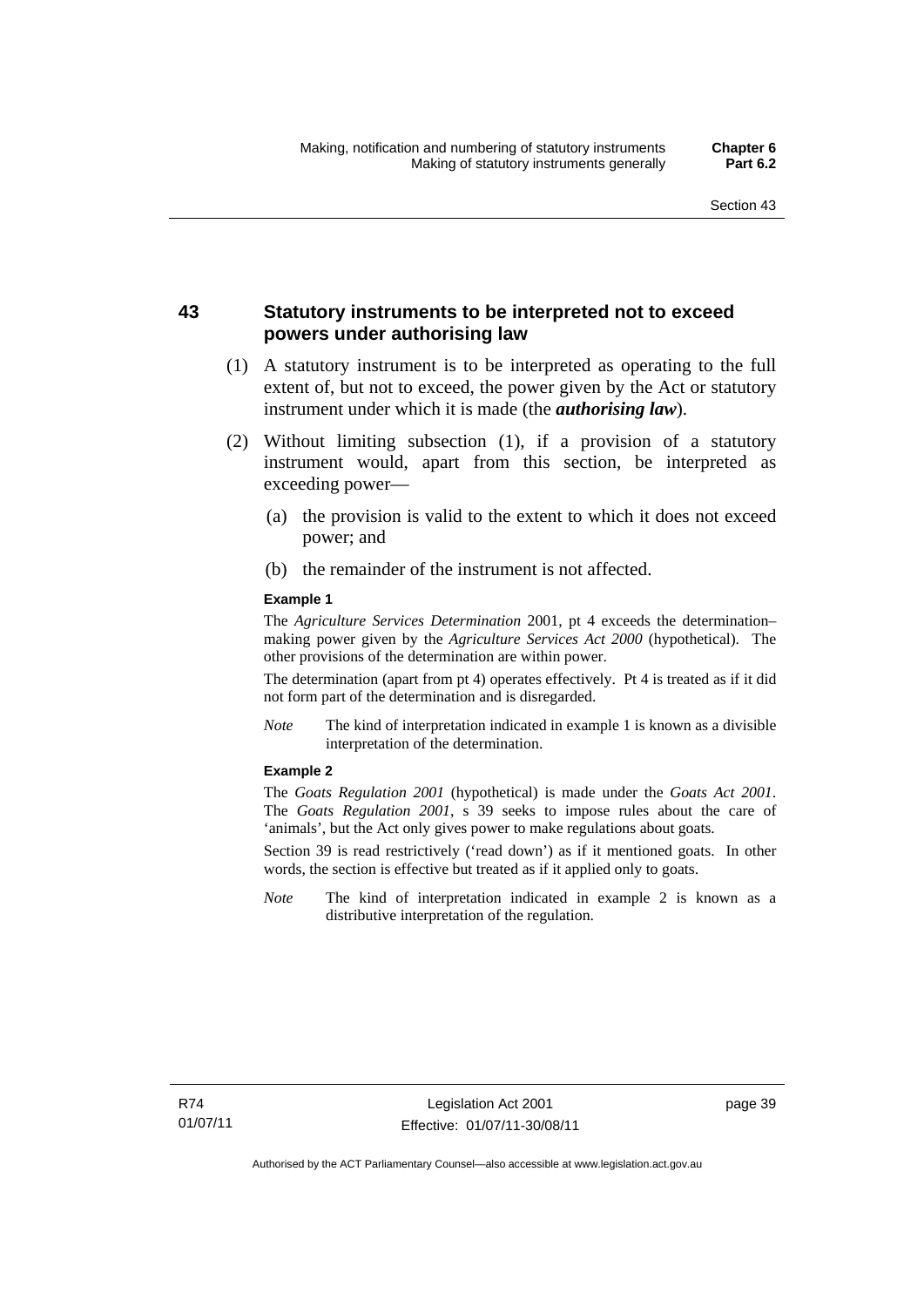Section 43

#### **Example 3**

The *Wombat Protection Act 2003* (hypothetical) provides that the Minister may appoint a Wombat Advocate. The instrument making the appointment states that the appointment is for 5 years, but the maximum term of appointment authorised under the Act is 4 years.

The instrument is read restrictively ('read down') as if it referred to 4 years. In other words, the instrument is effective but the appointment is only valid for 4 years.

- *Note 1* The kind of interpretation indicated in example 3 is known as a distributive interpretation of the instrument.
- *Note 2* An example is part of the Act, is not exhaustive and may extend, but does not limit, the meaning of the provision in which it appears (see s 126 and s 132).
- (3) Without limiting subsection (1), if the application of a provision of a statutory instrument to a matter would, apart from this section, be interpreted as exceeding power, the provision's application to other matters is not affected.

#### **Example**

The *Community Safety Order 2001* is expressed to apply to all members of the community without qualification although it is in fact made under the *Building Industry (Safety) Act 2000* (hypothetical). That Act is restricted in its operation to the building industry. The order is cast in such wide terms that it cannot be interpreted divisibly or distributively. However, the order applies to entities such as XYZ Constructions Pty Ltd because it is a company in the construction industry.

- (4) This section is in addition to any provision of the statutory instrument or authorising law.
- (5) This section is a determinative provision.
	- *Note* See s 5 for the meaning of determinative provisions, and s 6 for their displacement.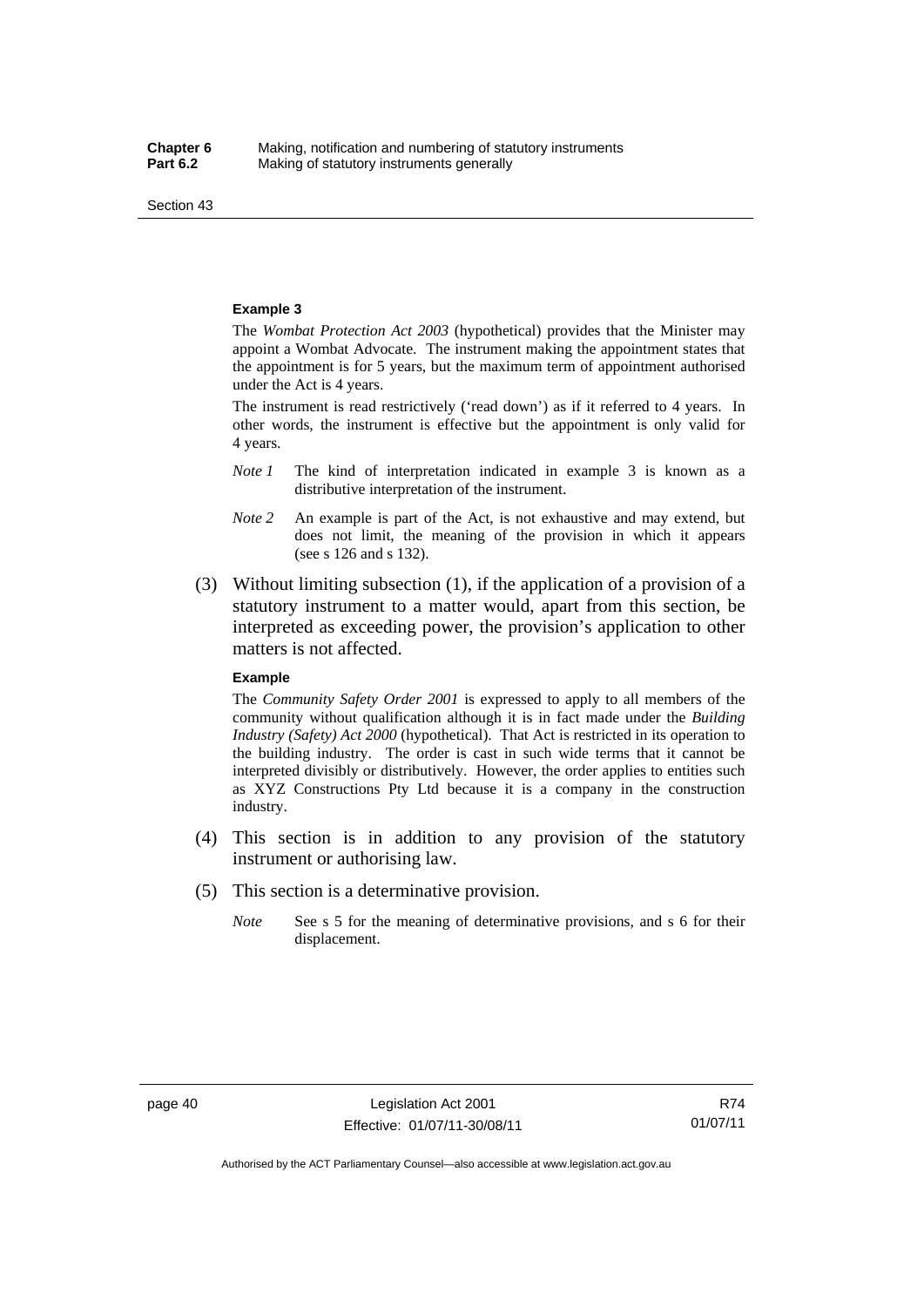# **44 Power to make statutory instruments for Act etc**

- (1) If an Act or statutory instrument (the *authorising law*) authorises or requires the making of a statutory instrument for the authorising law or another Act or statutory instrument (the *other law*), the power authorises a statutory instrument to be made in relation to any matter that—
	- (a) is required or permitted to be prescribed by the authorising law or other law; or
	- (b) is necessary or convenient to be prescribed for carrying out or giving effect to the authorising law or other law.
- (2) Subsection (1) applies to the authorising law even though the authorising law—
	- (a) only authorises the making of a statutory instrument for the authorising law; or
	- (b) also authorises or requires the making of a statutory instrument about a particular matter.
- (3) Power given by the authorising law to make a statutory instrument about a particular matter does not limit power given by the authorising law or other law to make a statutory instrument (whether or not of the same kind) about any other matter.
- (4) This section is a determinative provision.
	- *Note* See s 5 for the meaning of determinative provisions, and s 6 for their displacement.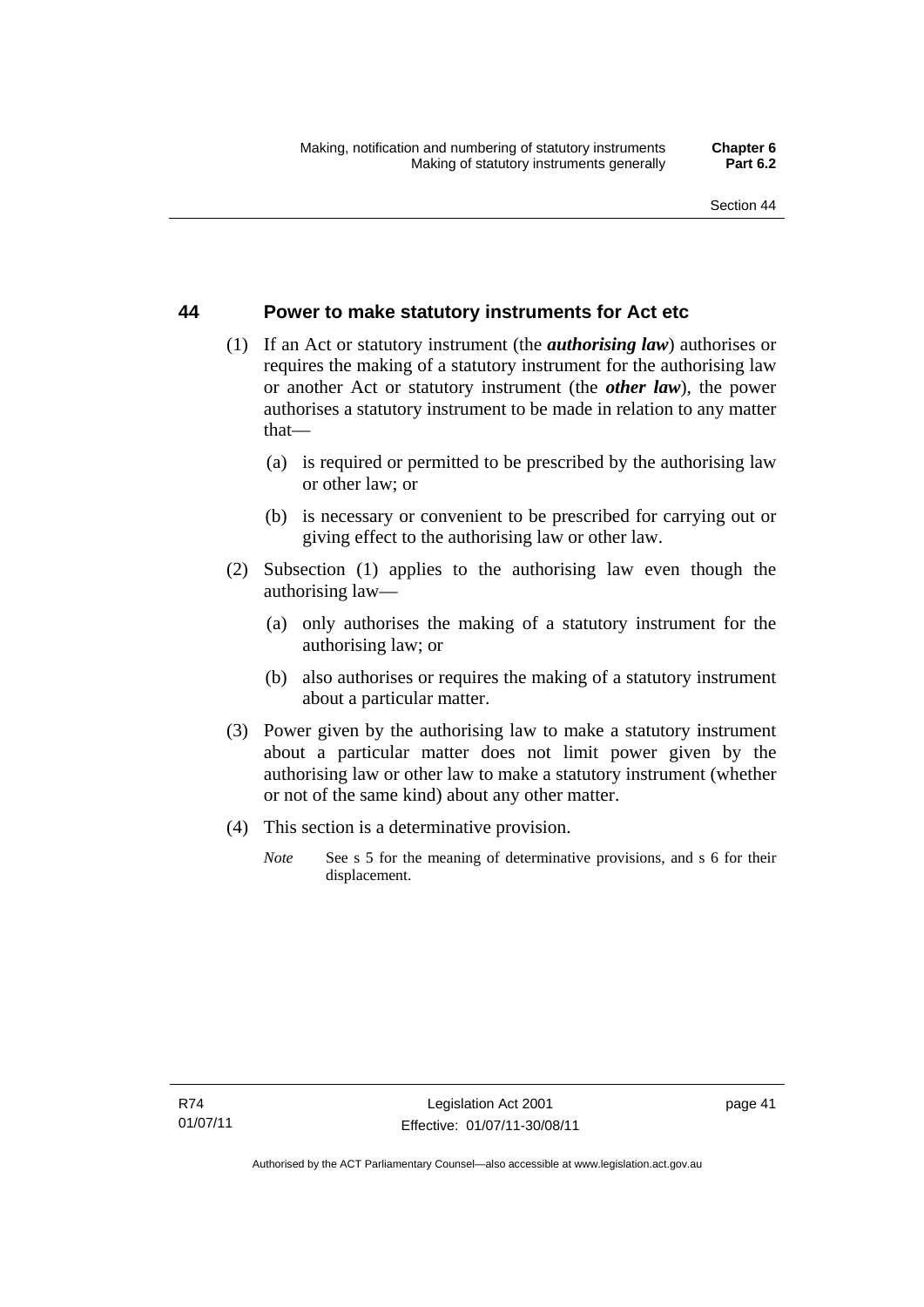## **45 Power to make court rules**

- (1) The power of an entity to make rules for a court includes power to make rules in relation to any matter necessary or convenient to be prescribed for carrying out or giving effect to the court's jurisdiction under any law that authorises or requires anything to be done in or in relation to the court.
- (2) This section is additional to section 44.
- (3) This section is a determinative provision.

*Note* See s 5 for the meaning of determinative provisions, and s 6 for their displacement.

(4) In this section:

*court* includes a tribunal*.*

*disallowable instrument*, for a Commonwealth Act, means an instrument that can be disallowed under the *Legislative Instruments Act 2003* (Cwlth), part 5 (Parliamentary scrutiny of legislative instruments), including that part, or provisions of that part, applied by another Commonwealth law.

*law* means—

- (a) an Act, subordinate law or disallowable instrument; or
	- *Note* A reference to an Act, subordinate law or disallowable instrument includes a reference to a provision of the Act, law or instrument (see s 7, s 8 and s 9).
- (b) a Commonwealth Act or a disallowable instrument under a Commonwealth Act (or a provision of such an Act or instrument).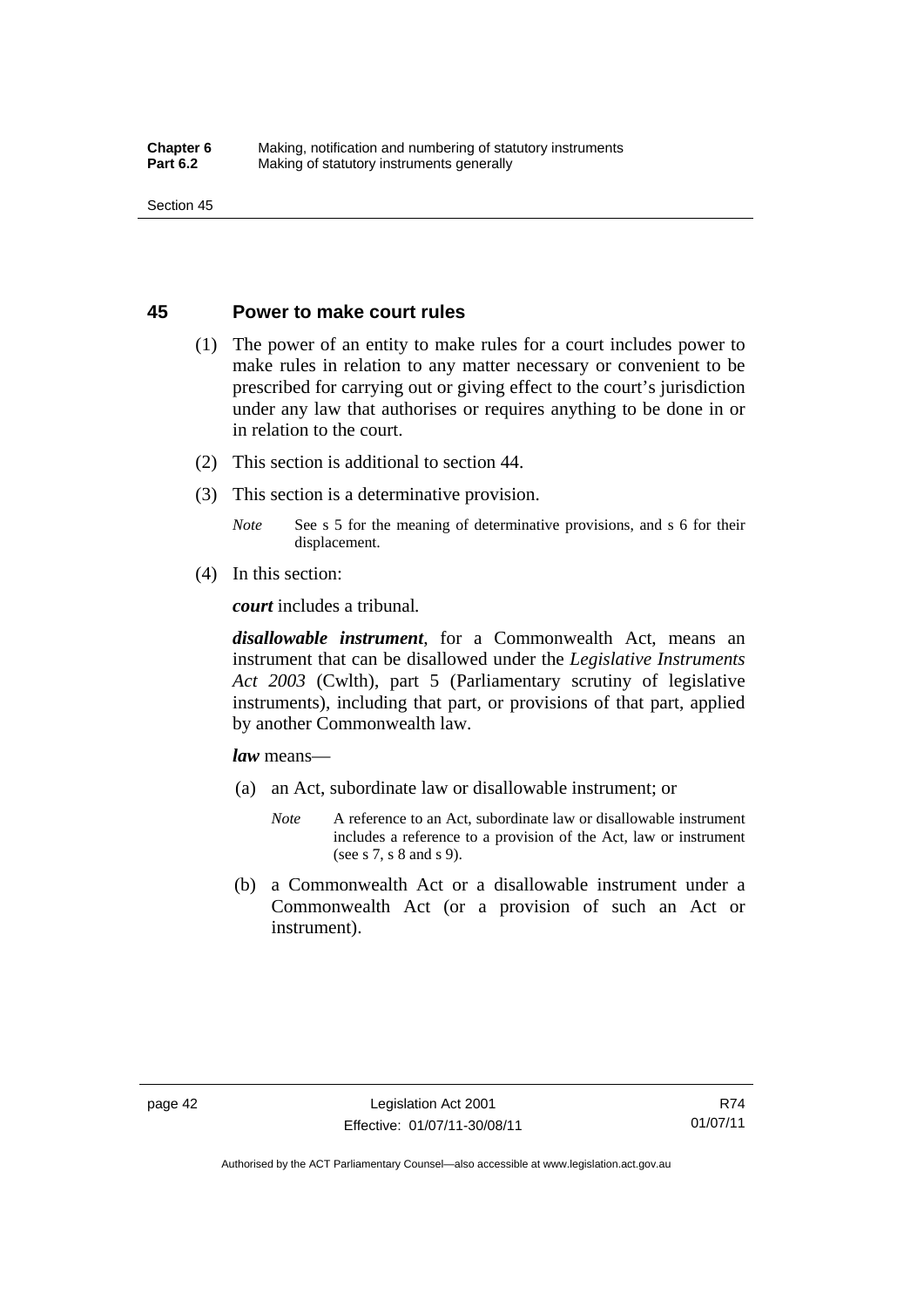# **46 Power to make instrument includes power to amend or repeal**

- (1) Power given under an Act or statutory instrument (the *authorising law*) to make a statutory instrument includes power to amend or repeal the instrument.
- (2) The power to amend or repeal the instrument is exercisable in the same way, and subject to the same conditions, as the power to make the instrument.

### **Examples**

- 1 If the instrument is a disallowable instrument, an amendment or repeal of the instrument is also a disallowable instrument.
- 2 If the instrument is a notifiable instrument, an amendment or repeal of the instrument is also a notifiable instrument.
- 3 If notice of the making of the instrument must be published in a newspaper, notice of an amendment or repeal of the instrument must also be published in the newspaper.
- *Note* An example is part of the Act, is not exhaustive and may extend, but does not limit, the meaning of the provision in which it appears (see s 126 and s 132).
- (3) Despite subsection (1), a form that is a legislative instrument may be repealed or repealed and remade (with or without changes), but may not be amended.
- (4) This section is a determinative provision.
	- *Note* See s 5 for the meaning of determinative provisions, and s 6 for their displacement.

# **47 Statutory instrument may make provision by applying law or instrument**

 (1) This section applies if an Act, subordinate law or disallowable instrument (the *authorising law*) authorises or requires the making of a statutory instrument (the *relevant instrument*) about a matter.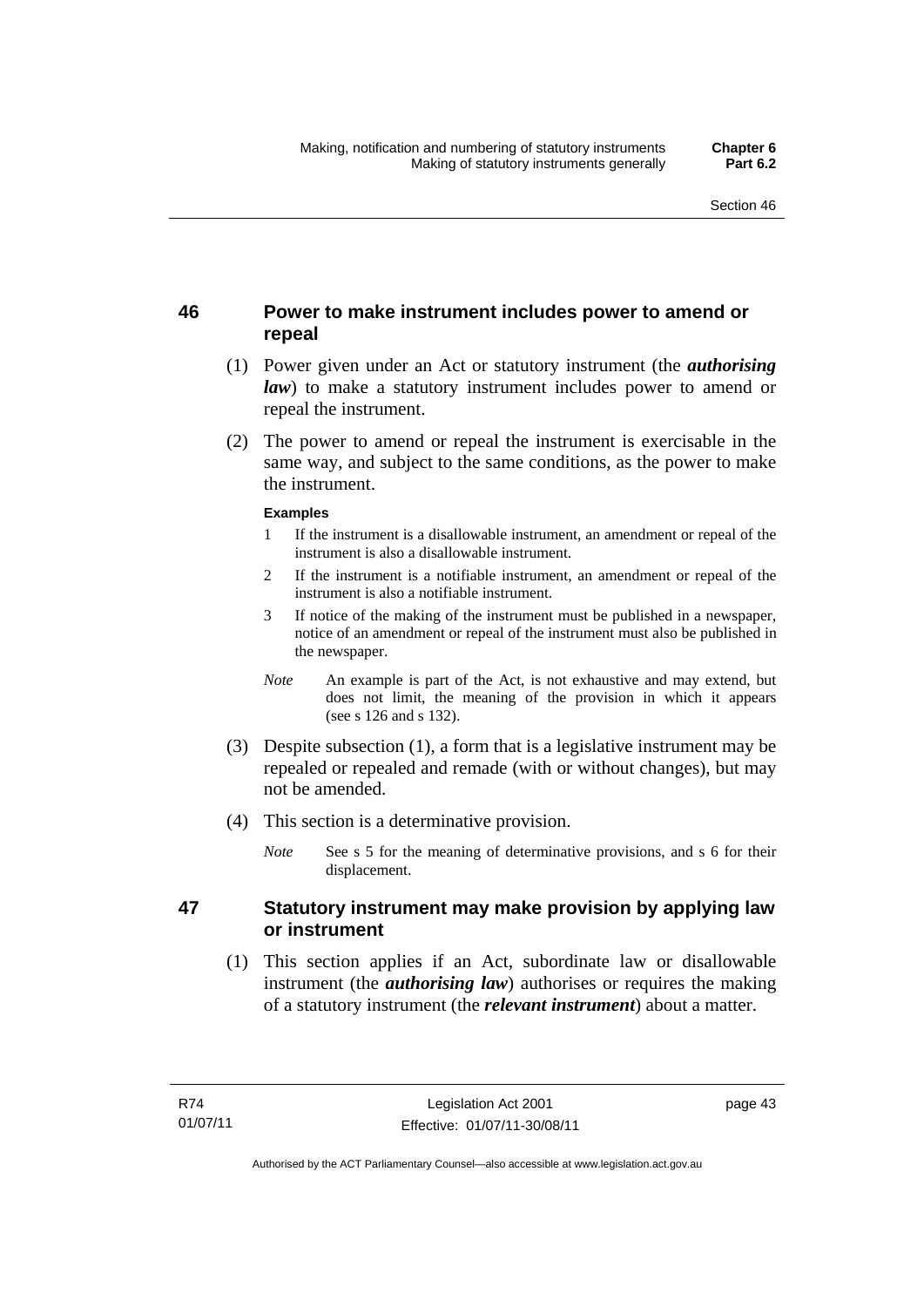- (2) The relevant instrument may make provision about the matter by applying an ACT law—
	- (a) as in force at a particular time; or
	- (b) as in force from time to time.
- (3) The relevant instrument may make provision about the matter by applying a law of another jurisdiction, or an instrument, as in force only at a particular time.

*Note* For information on the operation of s (3), see the examples to s (9).

- (4) If the relevant instrument makes provision about the matter by applying a law of another jurisdiction or an instrument, the following provisions apply:
	- (a) if subsection (3) is displaced by, or under authority given by, an Act or the authorising law—the law of the other jurisdiction or instrument is applied as in force from time to time;

*Note* For the displacement of s (3), see s 6, examples 1 and 2.

 (b) if subsection (3) is not so displaced and the relevant instrument does not provide that the law of the other jurisdiction or instrument is applied as in force at a particular time—the law or instrument is taken to be applied as in force when the relevant instrument is made.

### **Examples—s (4) (b)**

1 The *Locust Damage Compensation Determination 2003* (a hypothetical disallowable instrument) provides for the making of claims against a compensation fund. Section 43 states that disputes about claims must be decided in accordance with the *Commercial Arbitration Act 1984* (NSW) (the *NSW Act*) as in force from time to time. The determination is made on 1 August 2003. The Act under which the determination is made does not displace s (3). Therefore, even though s 43 purports to apply the NSW Act as in force from time to time, the NSW Act as in force on 1 August 2003 is applied by the determination.

Authorised by the ACT Parliamentary Counsel—also accessible at www.legislation.act.gov.au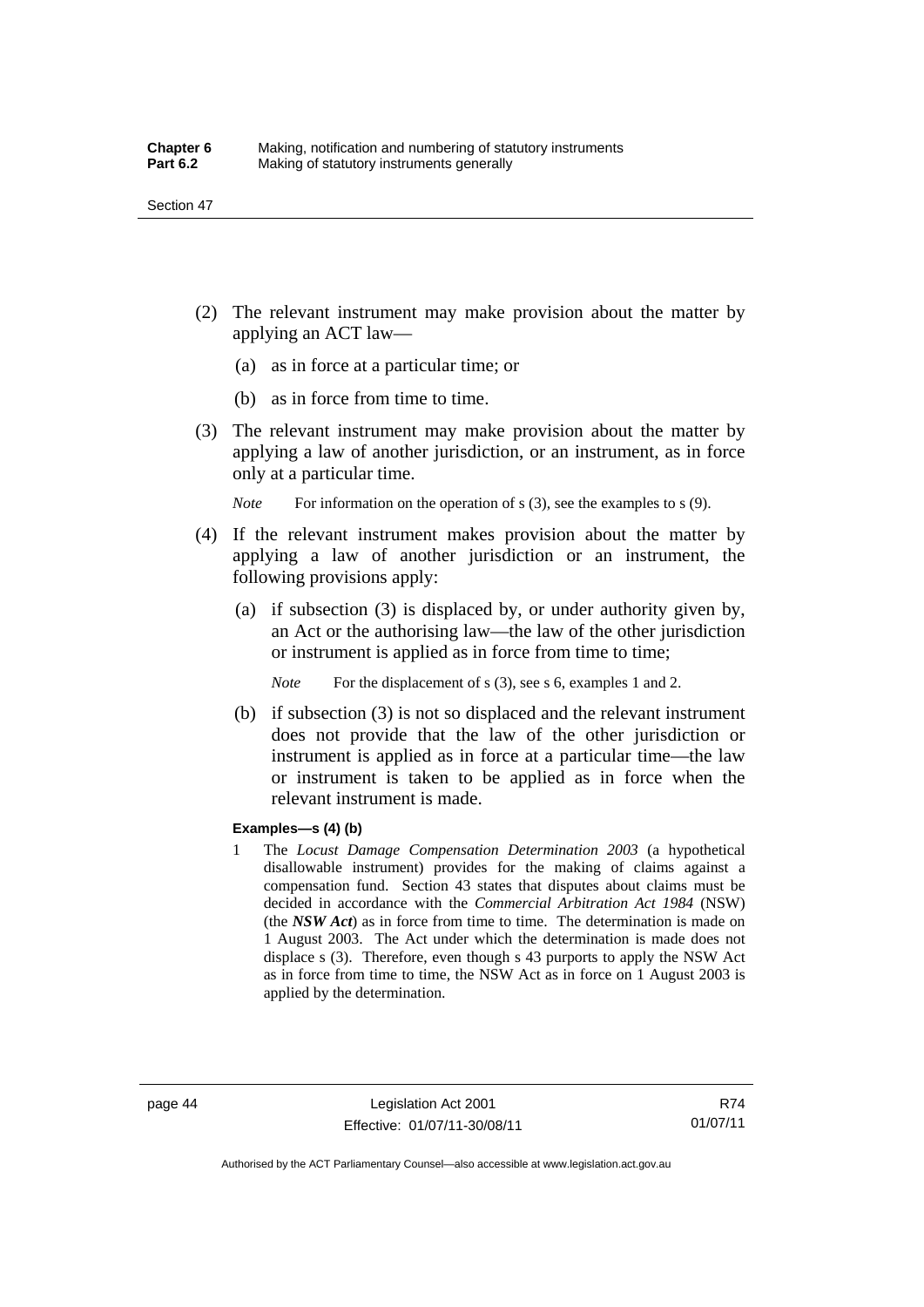- 2 The *Locust Damage Compensation Determination 2003* (mentioned in example 1), s 43 states that disputes about claims must be decided in accordance with the *Commercial Arbitration Act 1984* (NSW) (the *NSW Act*), but does not state that the NSW Act is to be applied as in force from time to time or at a particular time. The determination is made on 1 August 2003. The Act under which the determination is made does not displace s (3). Therefore, the NSW Act as in force on 1 August 2003 is applied by the determination.
- *Note* An example is part of the Act, is not exhaustive and may extend, but does not limit, the meaning of the provision in which it appears (see s 126 and s 132).
- (5) If a law of another jurisdiction or an instrument is applied as in force at a particular time, the text of the law or instrument (as in force at that time) is taken to be a notifiable instrument made under the relevant instrument by the entity authorised or required to make the relevant instrument.
- (6) If subsection (3) is displaced and a law of another jurisdiction or an instrument is applied as in force from time to time, the text of each of the following is taken to be a notifiable instrument made under the relevant instrument by the entity authorised or required to make the relevant instrument:
	- (a) the law or instrument as in force at the time the relevant instrument is made;
	- (b) each subsequent amendment of the law or instrument;
	- (c) if the law or instrument is repealed and remade (with or without changes)—the law or instrument as remade and each subsequent amendment of the law or instrument;
	- (d) if a provision of the law or instrument is omitted and remade (with or without changes) in another law or instrument—the provision as remade and each subsequent amendment of the provision.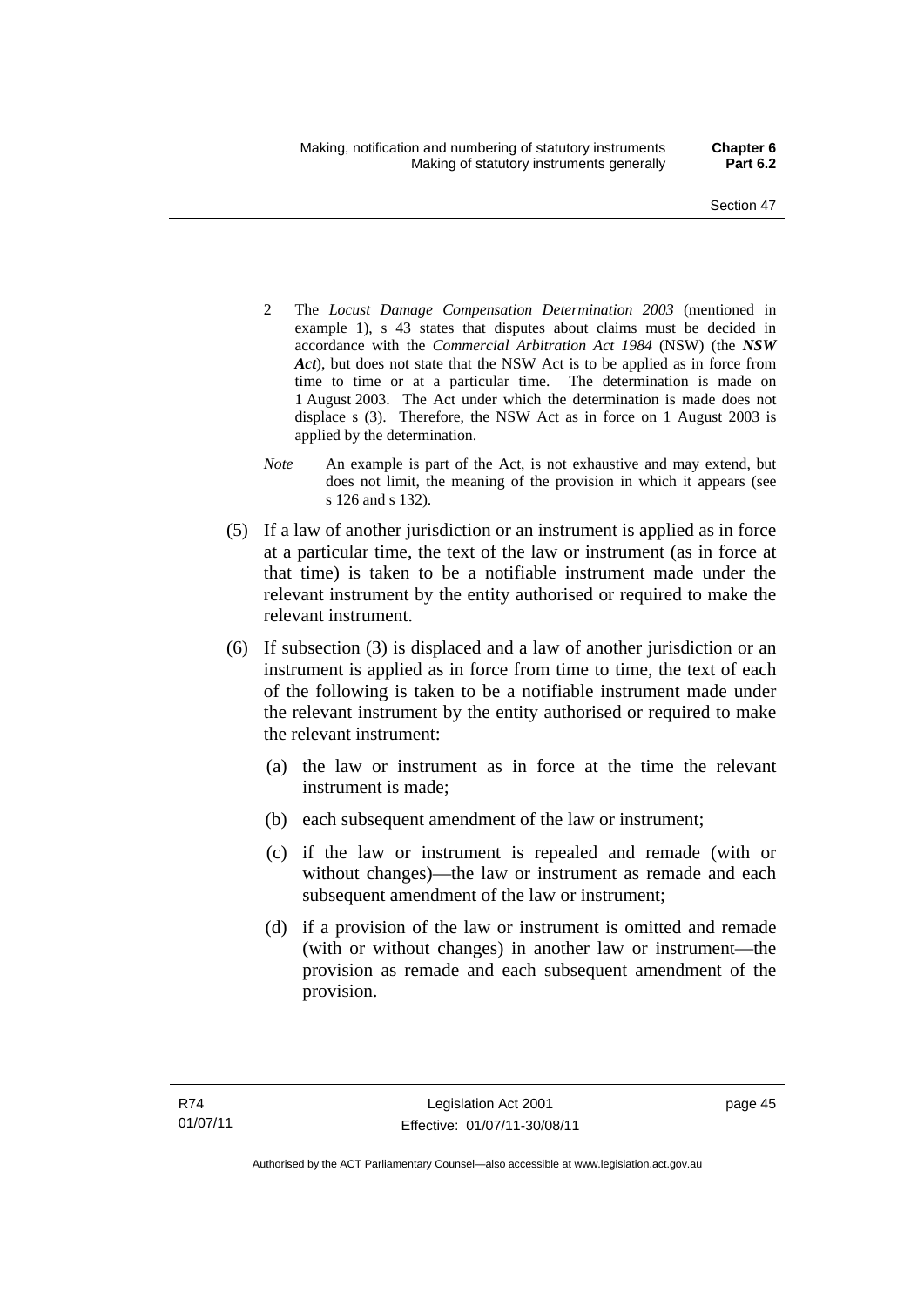- (7) The authorising law or, if the relevant instrument is a subordinate law or disallowable instrument, the relevant instrument may provide that—
	- (a) subsection (5) or (6) does not apply to the relevant instrument; or
	- (b) subsection (5) or (6) applies with the modifications stated in the authorising law or relevant instrument.
- (8) If a provision of an Act, subordinate law or disallowable instrument authorises or requires the application of a law or instrument, the provision authorises the making of changes or modifications to the law or instrument for that application.
- (9) This section is a determinative provision.

#### **Examples—s (3) and s (9)**

Here are 2 examples about the operation of s (3) and (9): the first illustrates how s (3) might be displaced and the second illustrates how a law of another jurisdiction that applies as in force from time to time would operate—

- 1 The effect of s (3) and s (9), and s (10), def *applying*, is that if it is intended to apply, adopt or incorporate a law or instrument as in force from time to time, the authorising law would need to expressly displace s (3) (as illustrated in s 6, examples of different kinds of displacement, example 1) *or* indicate a manifest contrary intention (as illustrated in example 2 in those examples).
- 2 The *ABC Regulation 2001* (made under a provision like those illustrated in s 6, examples of different kinds of displacement, examples 1 and 2) provides that noise measurements are to be taken in accordance with the NSW noise control manual as in force from time to time. The effect of the *ABC Regulation 2001* is that whenever the NSW noise control manual is amended in future, the noise measurements must be taken in accordance with the manual as last amended.
- *Note* See s 5 for the meaning of determinative provisions, and s 6 for their displacement.

R74 01/07/11

Authorised by the ACT Parliamentary Counsel—also accessible at www.legislation.act.gov.au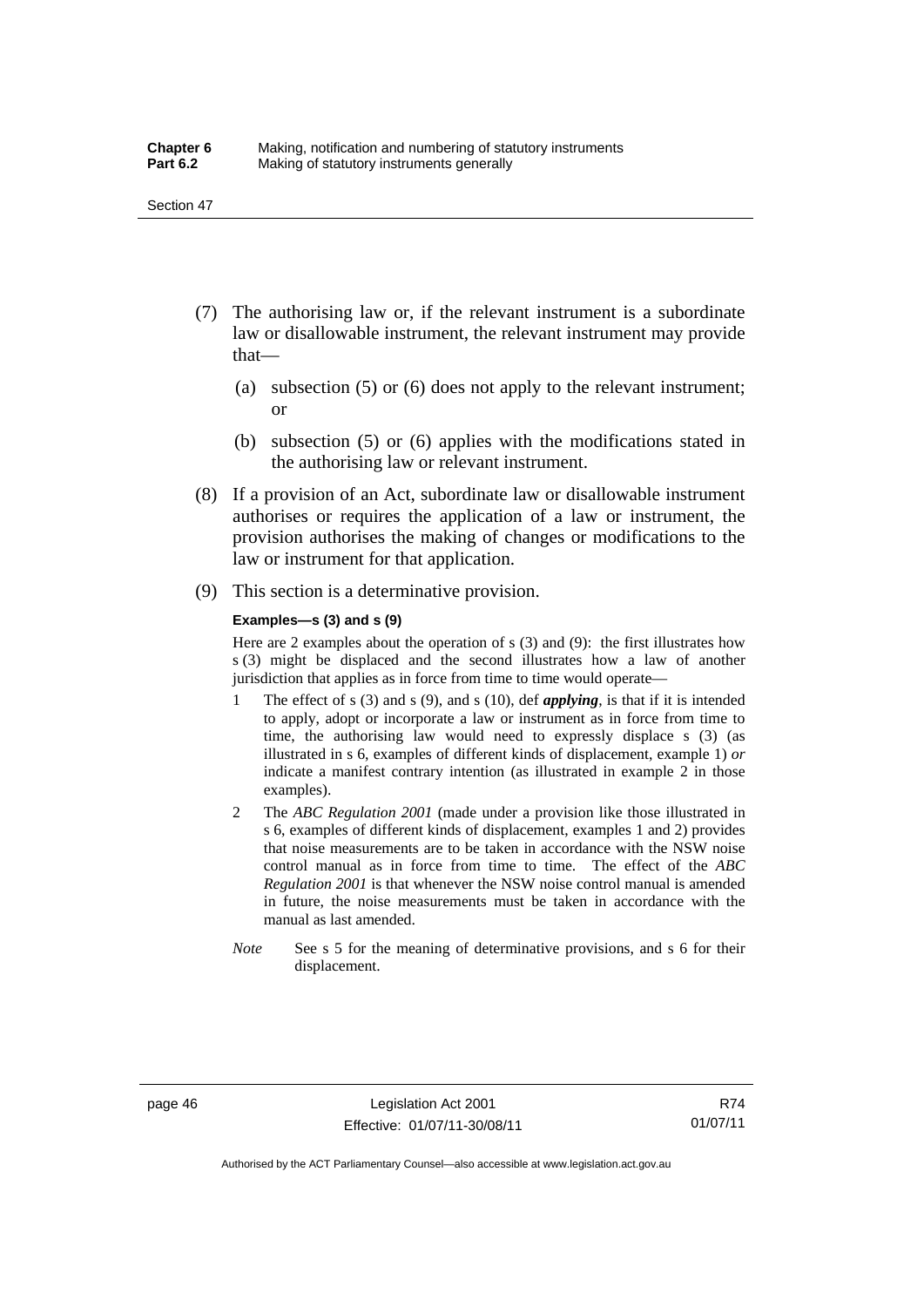(10) In this section:

*ACT law* means an Act, subordinate law or disallowable instrument.

*Note* A reference to an Act, subordinate law or disallowable instrument includes a reference to a provision of the Act, law or instrument (see s 7, s 8 and s 9).

*applying* includes adopting or incorporating.

*Note* See also s 157 (Defined terms–other parts of speech and grammatical forms).

*disallowable instrument*, for a Commonwealth Act, means an instrument that can be disallowed under the *Legislative Instruments Act 2003* (Cwlth), part 5 (Parliamentary scrutiny of legislative instruments), including that part, or provisions of that part, applied by another Commonwealth law.

*instrument* includes a provision of an instrument, but does not include an ACT law or a law of another jurisdiction.

### *law of another jurisdiction* means—

- (a) a Commonwealth Act or a disallowable instrument under a Commonwealth Act; or
- (b) a State Act, or any regulation or rule under a State Act; or
- (c) a New Zealand or Norfolk Island Act, or any regulation or rule under a New Zealand or Norfolk Island Act; or
- (d) a provision of a law mentioned in paragraphs (a) to (c).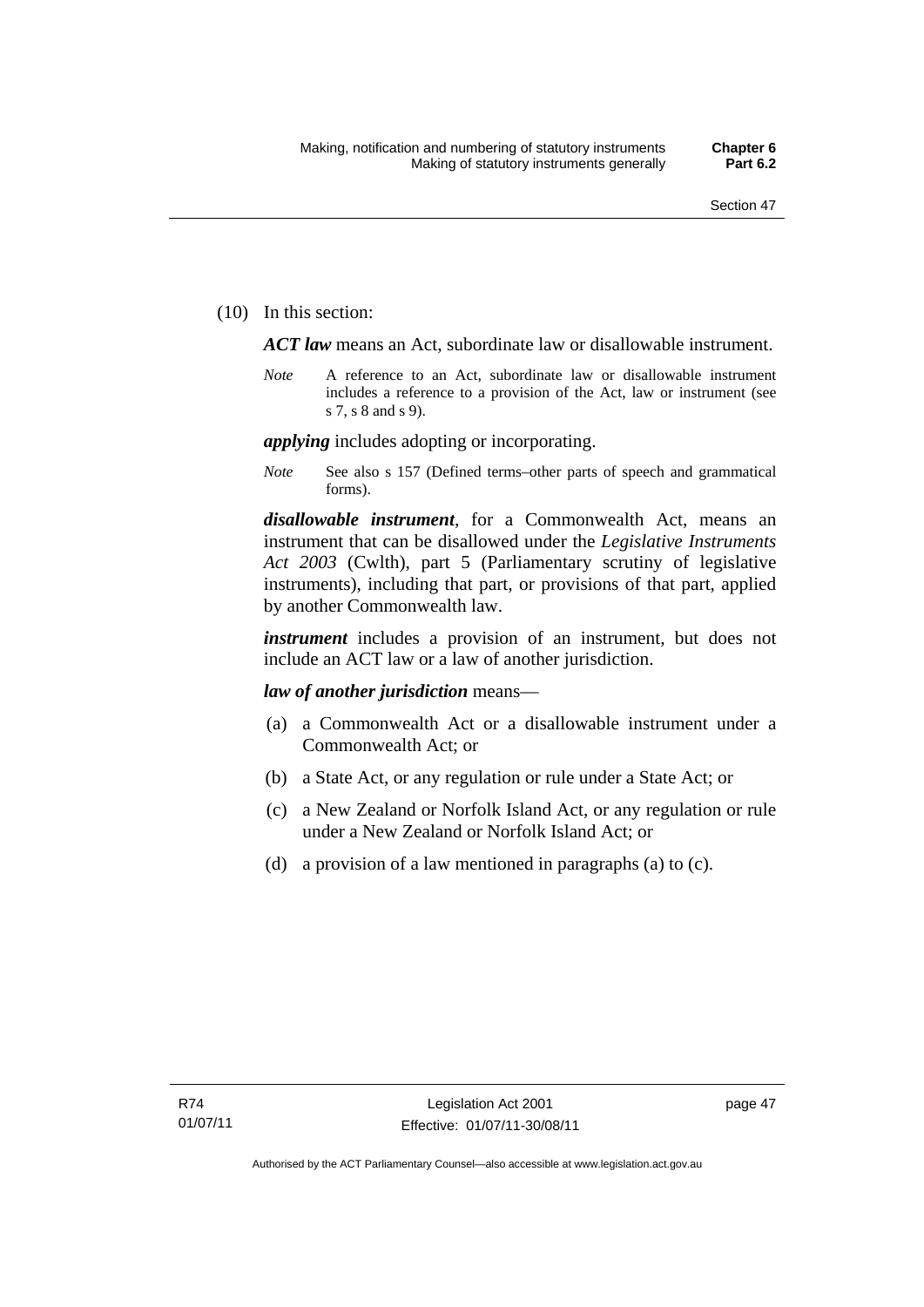# **48 Power to make instrument includes power to make different provision for different categories etc**

- (1) Power given under an Act or statutory instrument to make a statutory instrument includes power—
	- (a) to make different provision in relation to different matters or different classes of matters; or
	- (b) to make an instrument that applies differently by reference to stated exceptions or factors.
- (2) Without limiting subsection (1), power given under an Act or statutory instrument to make a statutory instrument about particular matters includes power to make a statutory instrument about any 1 or more of the matters or a particular class of the matters.
- (3) For this section, a class may consist of a single matter.
- (4) This section is a determinative provision.
	- *Note* See s 5 for the meaning of determinative provisions, and s 6 for their displacement.

# **49 Single instrument may exercise several powers or satisfy several requirements**

- (1) Power given under an Act or statutory instrument may be exercised with any other power to make a single instrument—
	- (a) whether or not the powers are exercised in relation to separate provisions, some of the same provisions, or all of the provisions, of the instrument; or
	- (b) whether or not the other powers are given under the same Act or statutory instrument, another Act or statutory instrument or any other territory law.
- (2) A statutory instrument is taken—
	- (a) to be made under each power given under territory law under which it could be made; and

R74 01/07/11

Authorised by the ACT Parliamentary Counsel—also accessible at www.legislation.act.gov.au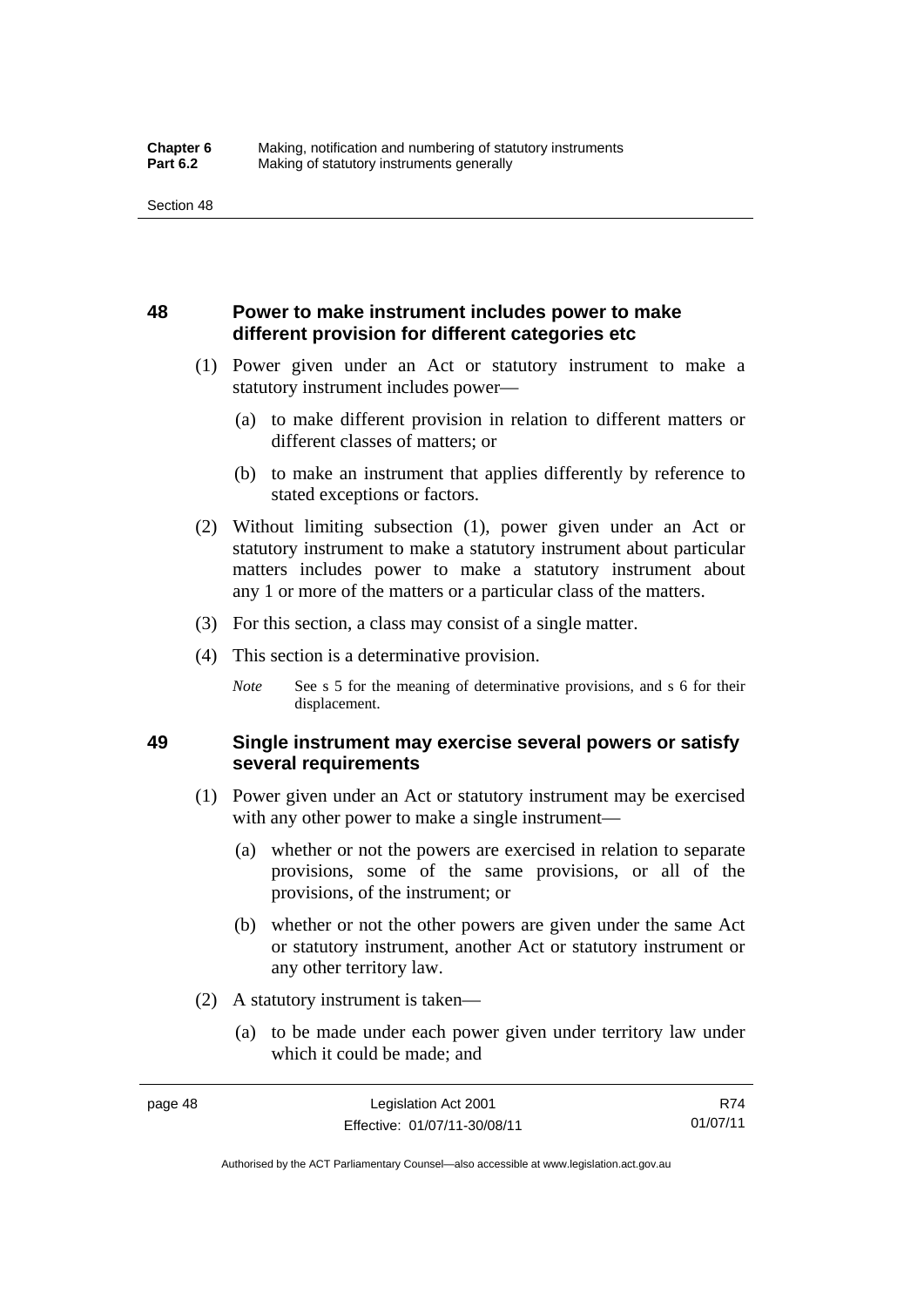- (b) to satisfy each requirement under territory law that it could satisfy.
- (3) Without limiting subsection (2), that subsection applies to an instrument even though—
	- (a) it is stated to be made under a particular territory law (the *authorising law*) or a particular provision of the authorising law; and
	- (b) it is stated to be made for a particular territory law (the *requiring law*) or a particular provision of the requiring law.
- (4) This section is a determinative provision.
	- *Note* See s 5 for the meaning of determinative provisions, and s 6 for their displacement.

# **50 Relationship between authorising law and instrument dealing with same matter**

- (1) If an Act or statutory instrument (the *authorising law*) gives power to make a statutory instrument about a matter, the instrument may make provision in relation to a particular aspect of the matter even though provision is made by the authorising law in relation to another aspect of the matter or in relation to another matter.
- (2) This section is a determinative provision.
	- *Note* See s 5 for the meaning of determinative provisions, and s 6 for their displacement.

# **51 Instrument may make provision in relation to land by reference to map etc**

- (1) This section applies if an Act or statutory instrument authorises or requires provision to be made by statutory instrument in relation to land or waters.
- (2) Provision may be made by reference to—
	- (a) a particular map or plan held by an entity; or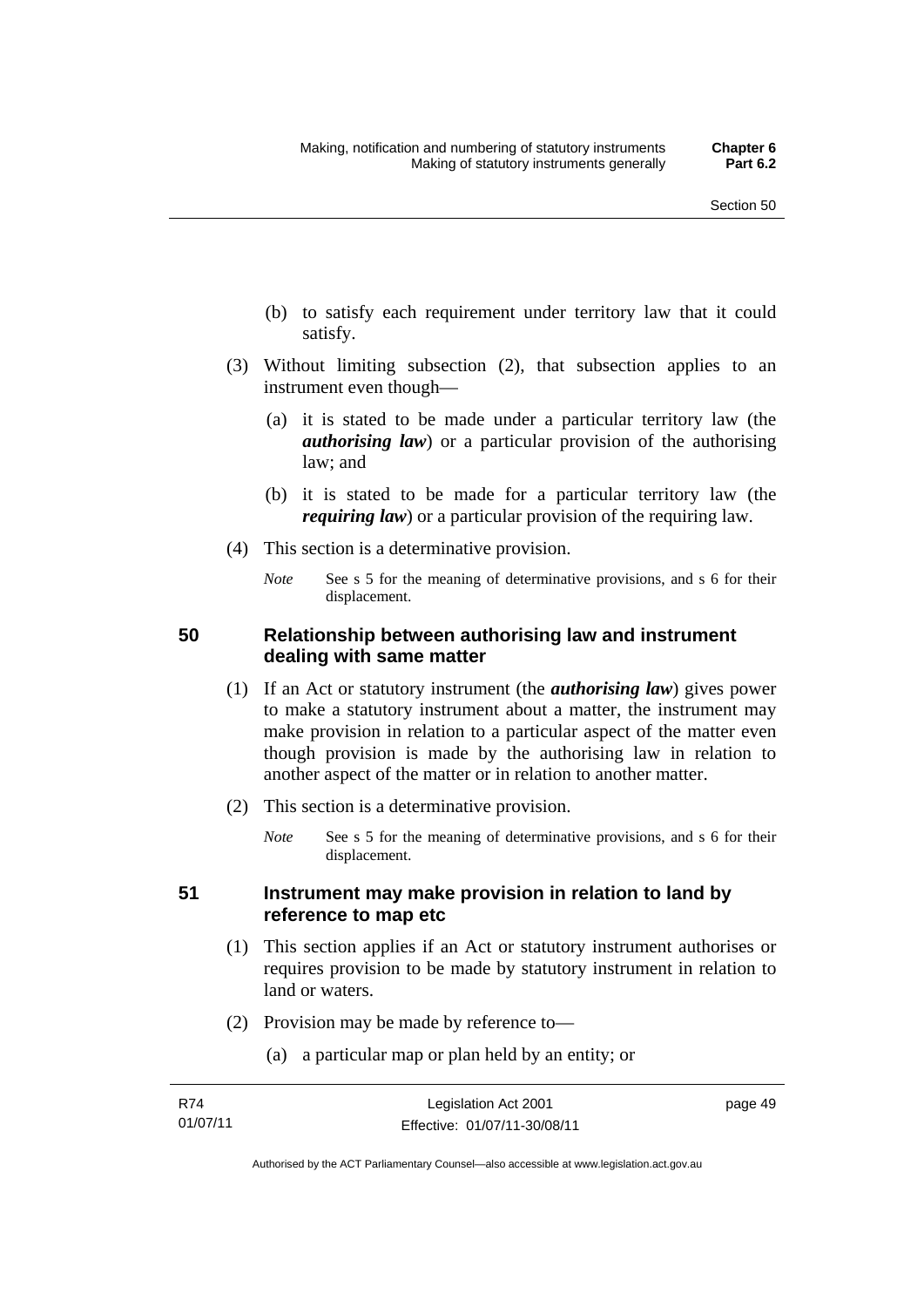(b) a particular entry in a register kept by an entity;

if the map, plan or register is available for inspection (on the internet or otherwise) by members of the public, whether or not on payment of a fee.

### **52 Instrument may authorise determination of matter etc**

- (1) This section applies if an Act or statutory instrument (the *authorising law*) authorises or requires provision to be made about a matter by statutory instrument.
- (2) A statutory instrument made under the authorising law may make provision about the matter by authorising or requiring a stated entity to make provision about the matter, or any aspect of the matter, whether or not from time to time.
- (3) This section is a determinative provision.

*Note* See s 5 for the meaning of determinative provisions, and s 6 for their displacement.

(4) In this section:

*provision*, for a matter, includes determining or regulating the matter, applying the instrument to the matter, being satisfied or forming an opinion about anything relating to the matter, or doing anything else in relation to the matter.

#### **Example**

If an Act provides that an application is to be in a prescribed form, a regulation made under the Act may provide that the form is to be a form approved by the Minister.

*Note* An example is part of the Act, is not exhaustive and may extend, but does not limit, the meaning of the provision in which it appears (see s 126 and s 132).

R74 01/07/11

Authorised by the ACT Parliamentary Counsel—also accessible at www.legislation.act.gov.au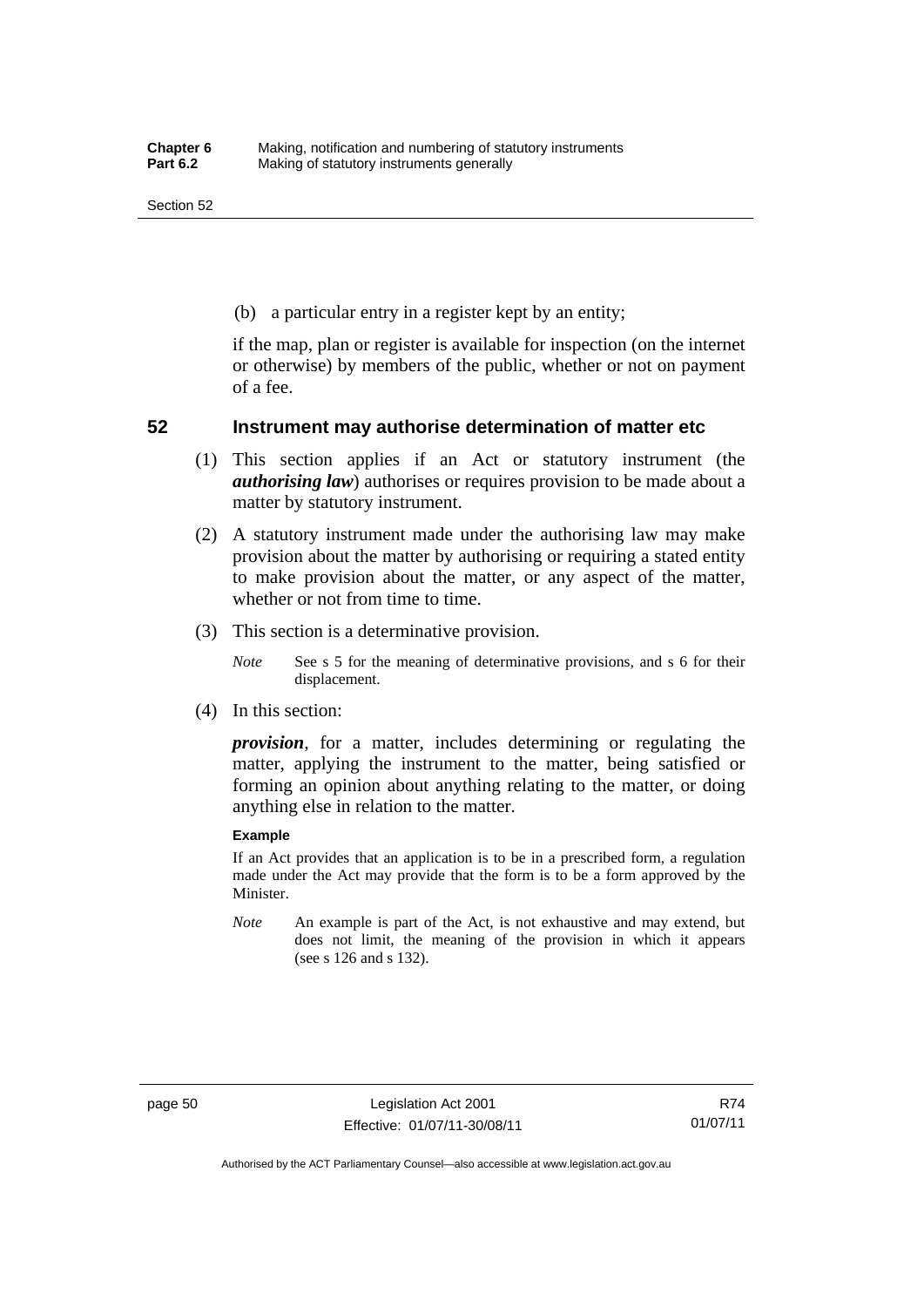# **53 Instrument may prohibit**

- (1) If an Act or statutory instrument authorises or requires a matter to be regulated (however described) by statutory instrument, the power may be exercised by prohibiting by statutory instrument the matter or any aspect of the matter.
- (2) This section is a determinative provision.
	- *Note* See s 5 for the meaning of determinative provisions, and s 6 for their displacement.

### **54 Instrument may require making of statutory declaration**

- (1) If an Act or statutory instrument (the *authorising law*) gives power to make a statutory instrument, the instrument may require the making of a statutory declaration.
	- *Note* The *Statutory Declarations Act 1959* (Cwlth) applies to the making of statutory declarations under territory laws (see that Act, s 5).
- (2) Subsection (1) applies—
	- (a) whether or not the authorising law authorises or requires penalties to be prescribed by instrument; and
	- (b) if the authorising law authorises or requires penalties to be prescribed by instrument—irrespective of the level of penalties that may be prescribed.
- (3) This section is a determinative provision.
	- *Note* See s 5 for the meaning of determinative provisions, and s 6 for their displacement.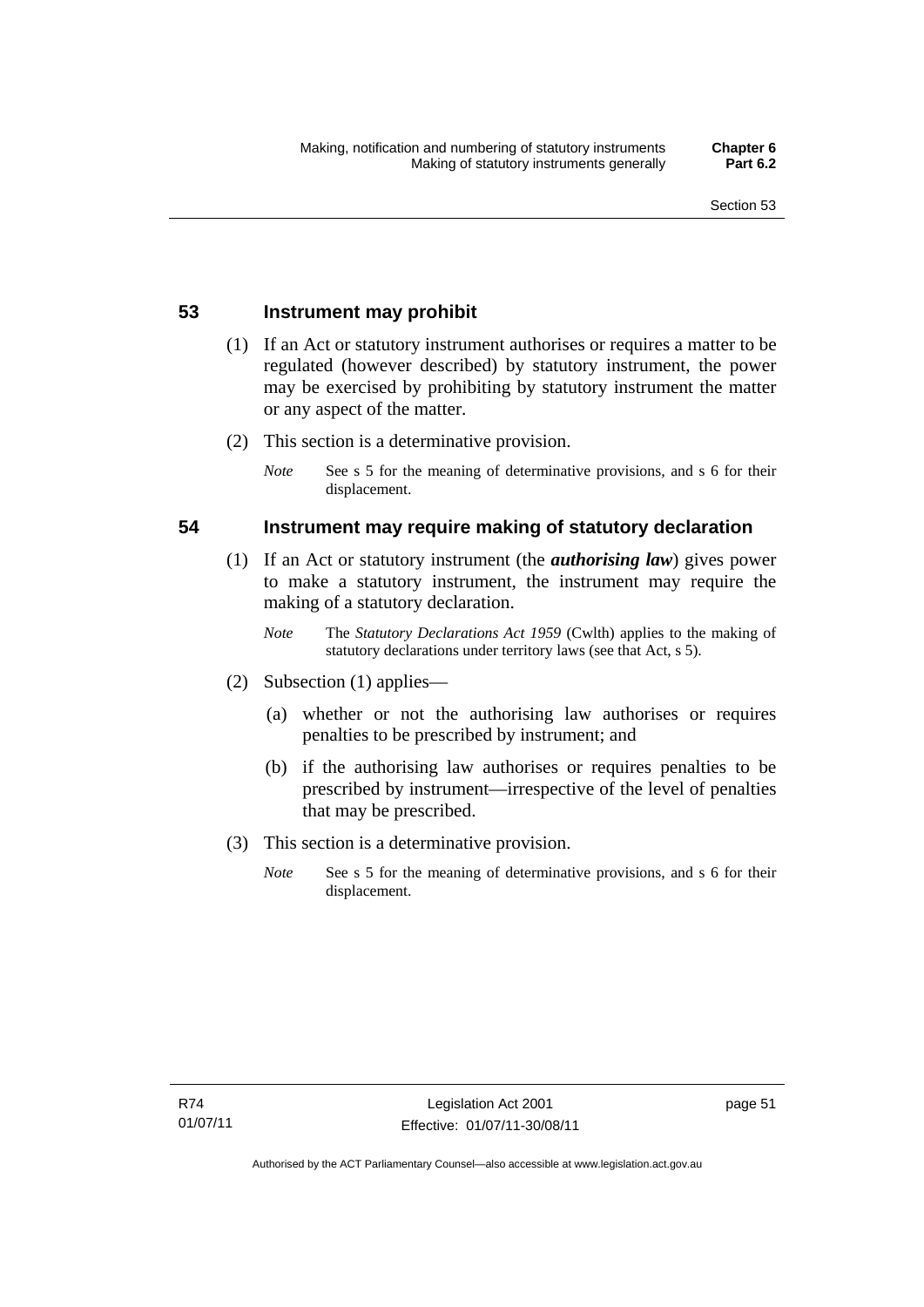# **Part 6.3 Making of certain statutory instruments about fees**

## **55 Definitions—pt 6.3**

In this part:

*fee* includes a charge or other amount.

*provide* a service includes exercise a function.

*service* includes a function or facility.

### **56 Determination of fees by disallowable instrument**

- (1) This section applies if an Act (the *authorising law*) authorises fees to be determined for an Act or statutory instrument (the *relevant law*).
- (2) The authorising law authorises a fee to be determined in relation to any matter under or related to the relevant law.
- (3) To remove any doubt, a fee may be determined for a provision of the relevant law even though the provision does not mention a fee.

#### **Example**

The X Act, s 15 provides for a person to apply for an approval but makes no mention of a fee for the approval. However, the Act, s 79 (1) provides:

(1) The Minister may determine fees for this Act.

Because s 79 (1) permits a fee to be determined 'for this Act', this Act, s 56 applies in relation to s 15 and the Minister may, in writing, determine an application fee for the approval.

- *Note 1* The determination of a fee by a Minister under an Act is a disallowable instrument and must be in writing (see s 9 (1) (b) and s 42 (2)).
- *Note 2* An example is part of the Act, is not exhaustive and may extend, but does not limit, the meaning of the provision in which it appears (see s 126 and s 132).

page 52 Legislation Act 2001 Effective: 01/07/11-30/08/11

R74 01/07/11

Authorised by the ACT Parliamentary Counsel—also accessible at www.legislation.act.gov.au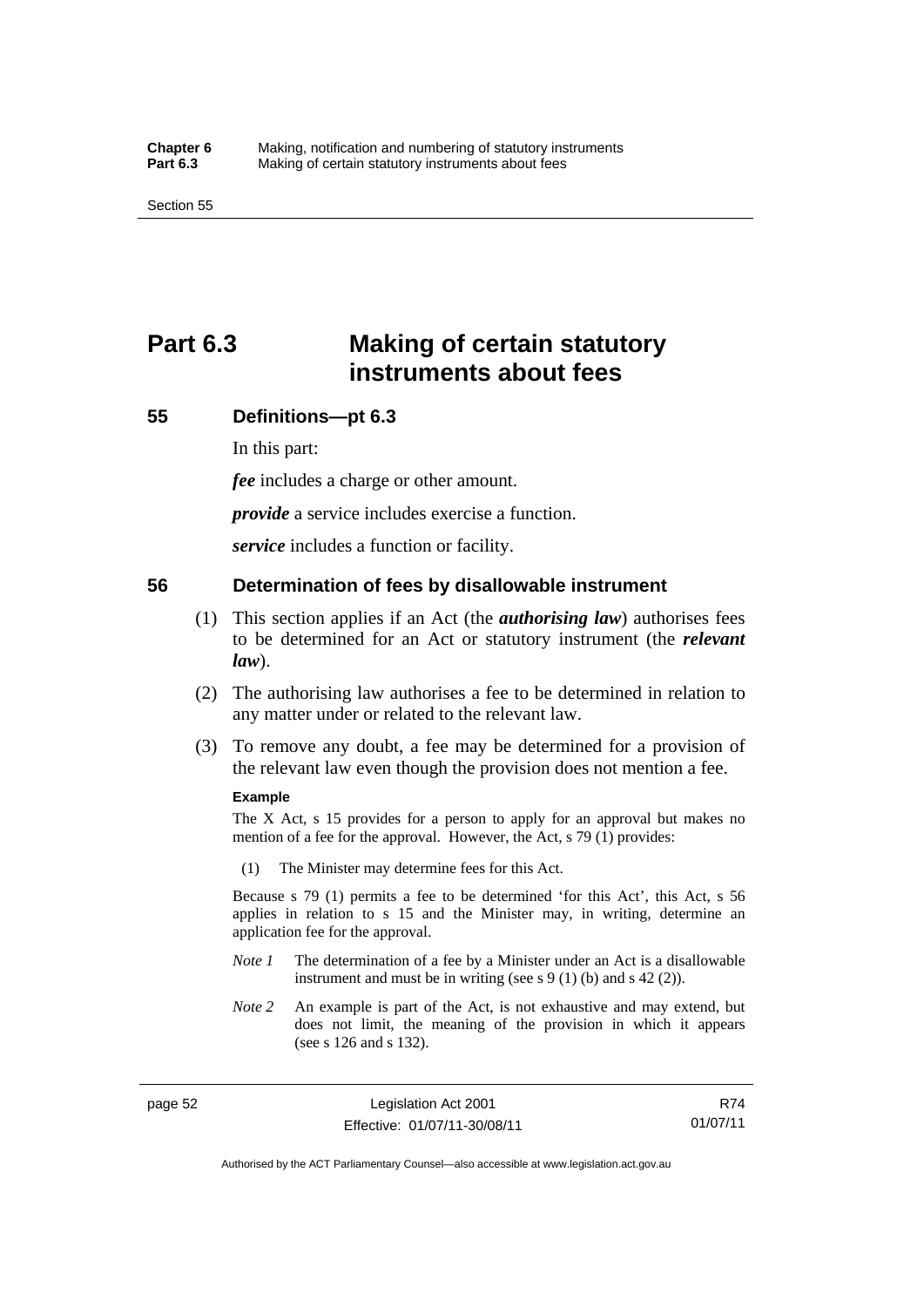- (4) A fee may be determined—
	- (a) by stating the fee; or
	- (b) by setting a rate, or providing a formula or other method, by which the fee is to be worked out; or
	- (c) by a combination of a stated fee and a rate, formula or other method.

#### **Examples—different methods of determining fees**

An instrument may determine a fee by stating an amount (eg \$250), or a rate (eg \$7.50 per kilogram). An instrument may also determine a fee by providing a formula. For example, the fee for a licence issued for part of a year could be worked out using the following formula:

annual fee 
$$
\times
$$
 whole and part months for which licence issued  
12

- (5) The determination—
	- (a) must provide by whom the fee is payable; and
	- (b) must provide to whom the fee is to be paid; and
	- (c) may make provision about the circumstances in which the fee is payable; and
	- (d) may make provision about exempting a person from payment of the fee; and
	- (e) may make provision about when the fee is payable and how it is to be paid (for example, as a lump sum or by instalments); and
	- (f) may mention the service for which the fee is payable; and
	- (g) may make provision about waiving, postponing or refunding the fee (completely or partly); and
	- (h) may make provision about anything else relating to the fee.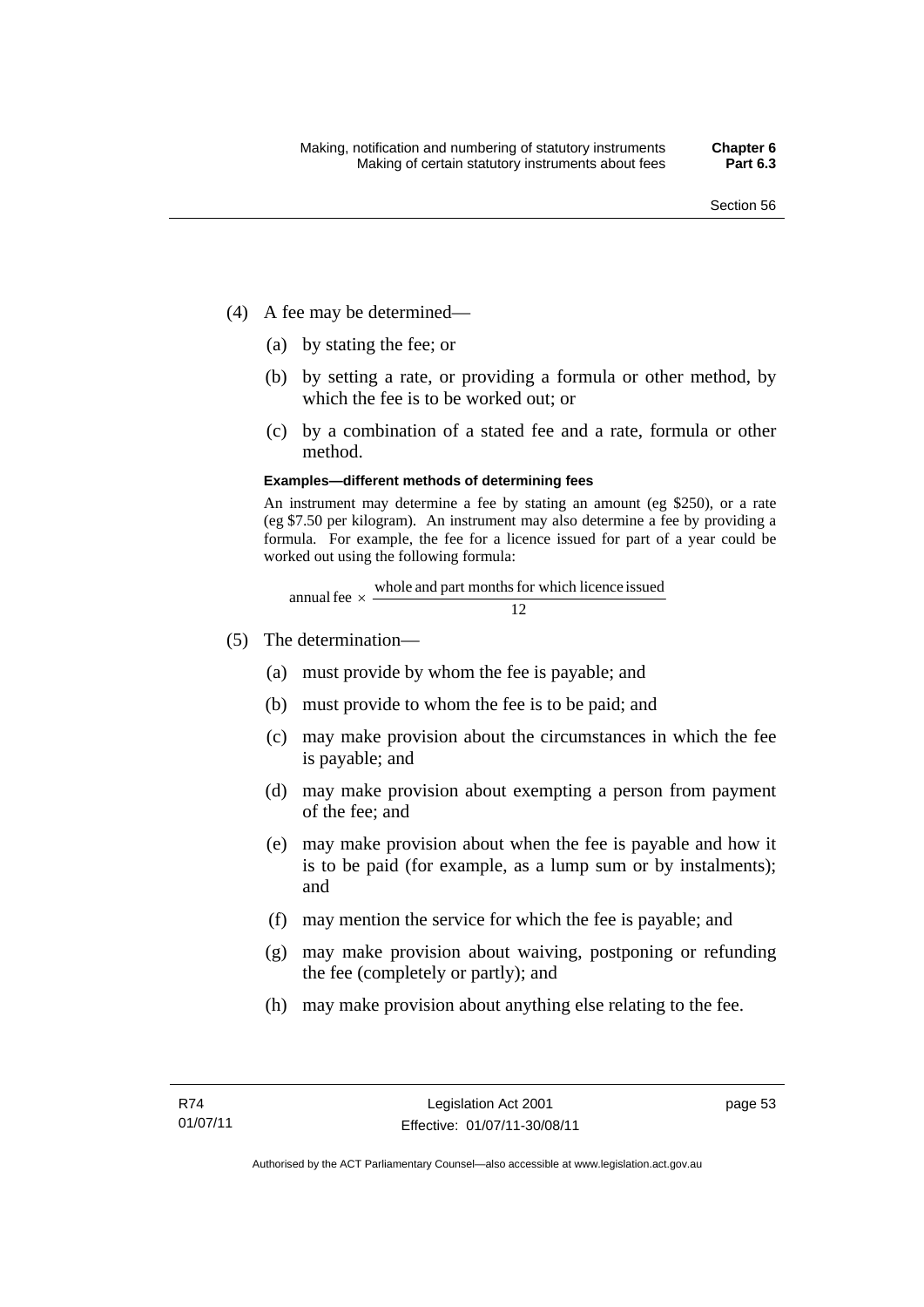Section 57

#### **Example—par (a)**

a provision that the owner for the time being of a vehicle is liable for any unpaid registration fee

#### **Examples—par (c)**

- 1 a provision that a document prepared and submitted in accordance with a condition imposed under the Act be accompanied by a fee
- 2 a provision that royalty ceases to be payable if the percentage of recoverable minerals is less than the prescribed limit

#### **Examples—par (e)**

- 1 a provision that a levy is payable within 30 days after the day goods are sold
- 2 a provision that, if a licensee fails to pay an instalment payable in the financial year within 14 days after the day it is payable, all remaining instalments payable in the financial year become payable

#### **Example—par (g)**

a provision that a stated official may waive all or part of a charge in stated circumstances, including if the official is satisfied about a stated circumstance

- (6) This section is a determinative provision.
	- *Note* See s 5 for the meaning of determinative provisions, and s 6 for their displacement.

### **57 Fees payable in accordance with determination etc**

- (1) A fee determined by a disallowable instrument is payable by the person by whom the fee is payable under the determination, in relation to the service (if any) mentioned in the determination and in accordance with the determination, to the person to whom the fee is payable under the determination.
- (2) If a service is mentioned in the determination, the fee is payable before the service is provided unless the determination provides otherwise.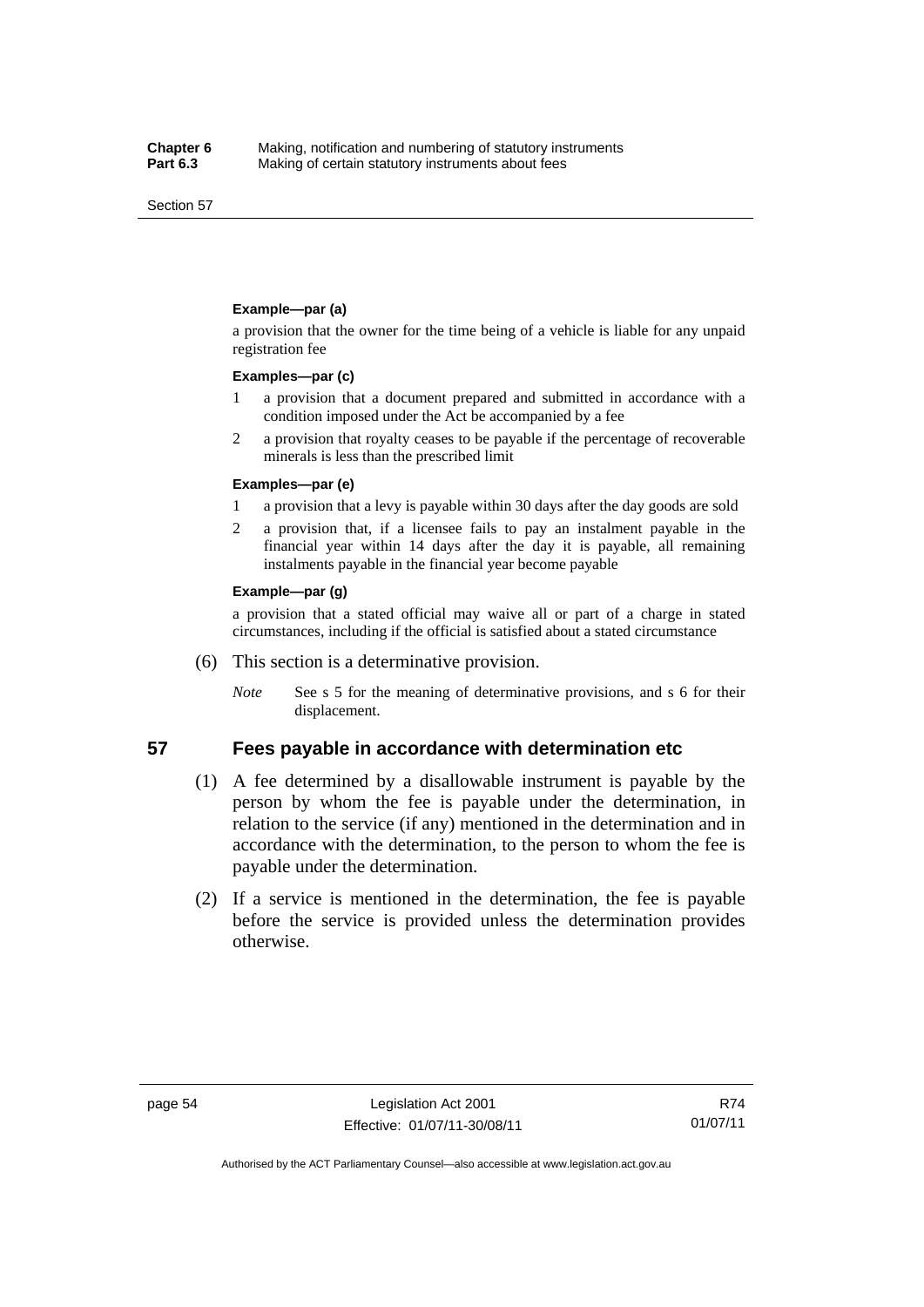(3) If the fee is payable in relation to a service mentioned in the determination and the fee has not been paid in accordance with the determination, no-one is obliged to provide the service.

### **Examples**

- 1 If a fee for a service is payable in advance under a disallowable instrument and the fee is not paid, there is no obligation to provide the service.
- 2 If fees for services over a period of time are payable by instalment under a disallowable instrument and the person paying the fees falls behind in payments on the instalments, there is no obligation to provide further services for the person.
- *Note* An example is part of the Act, is not exhaustive and may extend, but does not limit, the meaning of the provision in which it appears (see s 126 and s 132).
- (4) Subsection (3) applies to a service even though, apart from that subsection, someone is under a duty to provide the service.

#### **Example**

A provision of an Act provides that a registrar 'must' renew a licence if the holder of the licence applies to the registrar for its renewal before the end of the licence term. If a fee is determined for renewal of the licence, the registrar is not required to renew the licence unless the fee is paid.

- (5) This section is a determinative provision.
	- *Note* See s 5 for the meaning of determinative provisions, and s 6 for their displacement.

# **58 Regulations may make provision about fees**

- (1) This section applies if an Act (the *authorising law*)—
	- (a) authorises or requires fees to be determined for the authorising law, or another Act or a statutory instrument (the *fees law*); and
	- (b) the authorising law authorises the making of regulations by the Executive.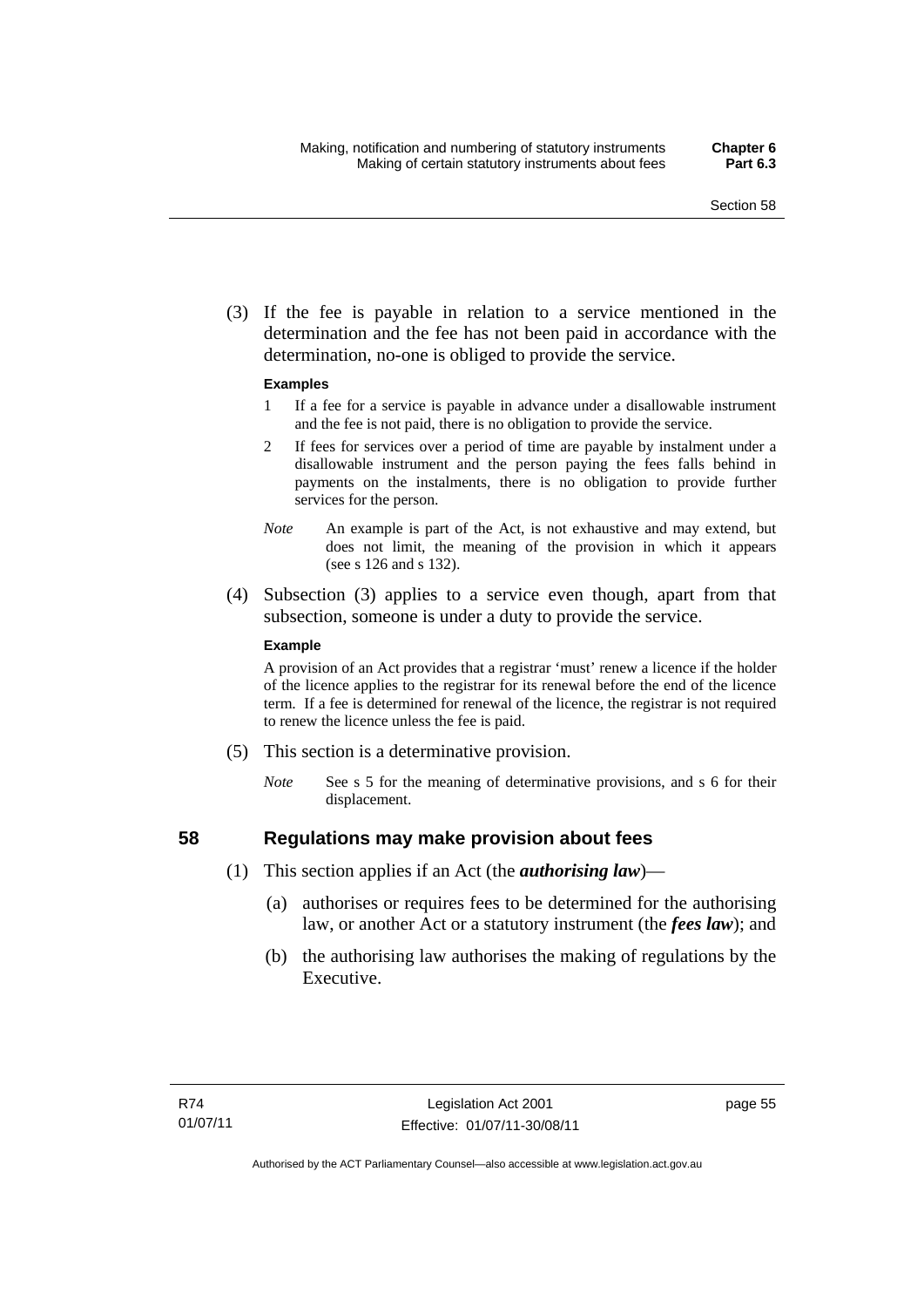- (2) A regulation under the authorising law may make provision in relation to—
	- (a) the payment, collection and recovery of determined fees; and
	- (b) the waiver, postponement or refund of the fees (completely or partly); and
	- (c) anything else about which provision may, under section 56 (Determination of fees by disallowable instrument), be made by determination in relation to determined fees.
- (3) The power mentioned in subsection (2) (b) includes power to make provision in relation to an entitlement to a waiver, postponement or refund of determined fees in circumstances prescribed by regulation (including the removal of a statutory capacity).
- (4) A regulation or the authorising law may make provision in relation to the payment of determined fees by cheque or credit card, including, for example, the consequences of a cheque not being honoured on presentation or a credit card transaction not being honoured.
- (5) A regulation or the authorising law may make provision in relation to the removal of a statutory capacity if any determined fee—
	- (a) is not paid when it is required to be paid; or
	- (b) is paid by cheque and the cheque is not honoured on presentation; or
	- (c) is paid by credit card and the credit card transaction is not honoured.
- (6) A regulation or the authorising law may make provision in relation to the restoration of a statutory capacity (whether prospectively or during any past period).
- (7) This section is in addition to any provision of the authorising law or fees law.

Authorised by the ACT Parliamentary Counsel—also accessible at www.legislation.act.gov.au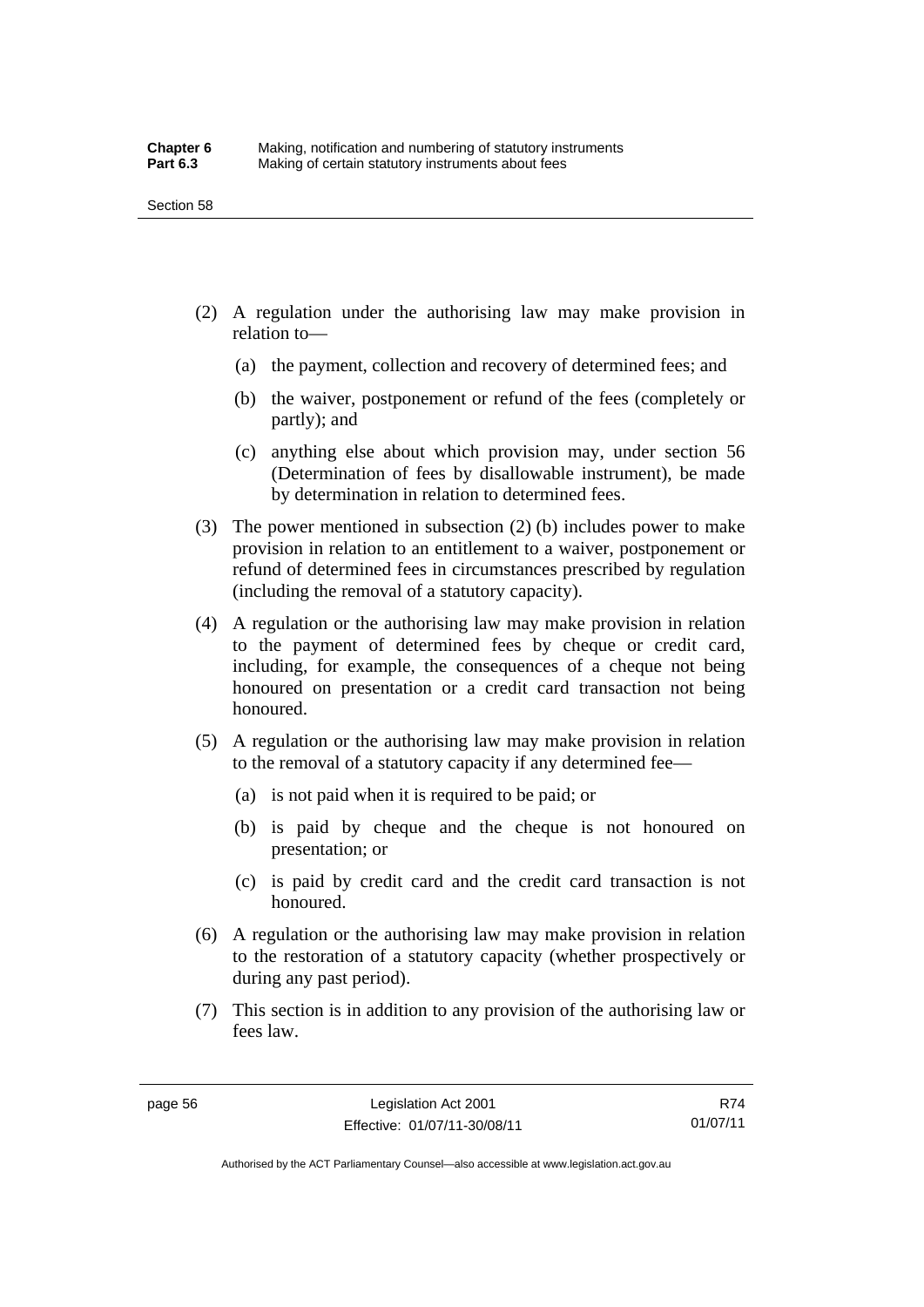- (8) This section is a determinative provision.
	- *Note* See s 5 for the meaning of determinative provisions, and s 6 for their displacement.
- (9) In this section:

*credit card* includes debit card.

*removal*, of a statutory capacity, includes suspension, cancellation, revocation, withdrawal, surrender or other prescribed restriction or termination of a statutory capacity under the fees law or authorising law.

*statutory capacity* includes an accreditation, approval, assessment, authority, certificate, condition, decision, determination, exemption, licence, permission, permit, registration or other prescribed thing giving a status, privilege or benefit under the fees law or authorising law (whether or not required under either law for doing anything).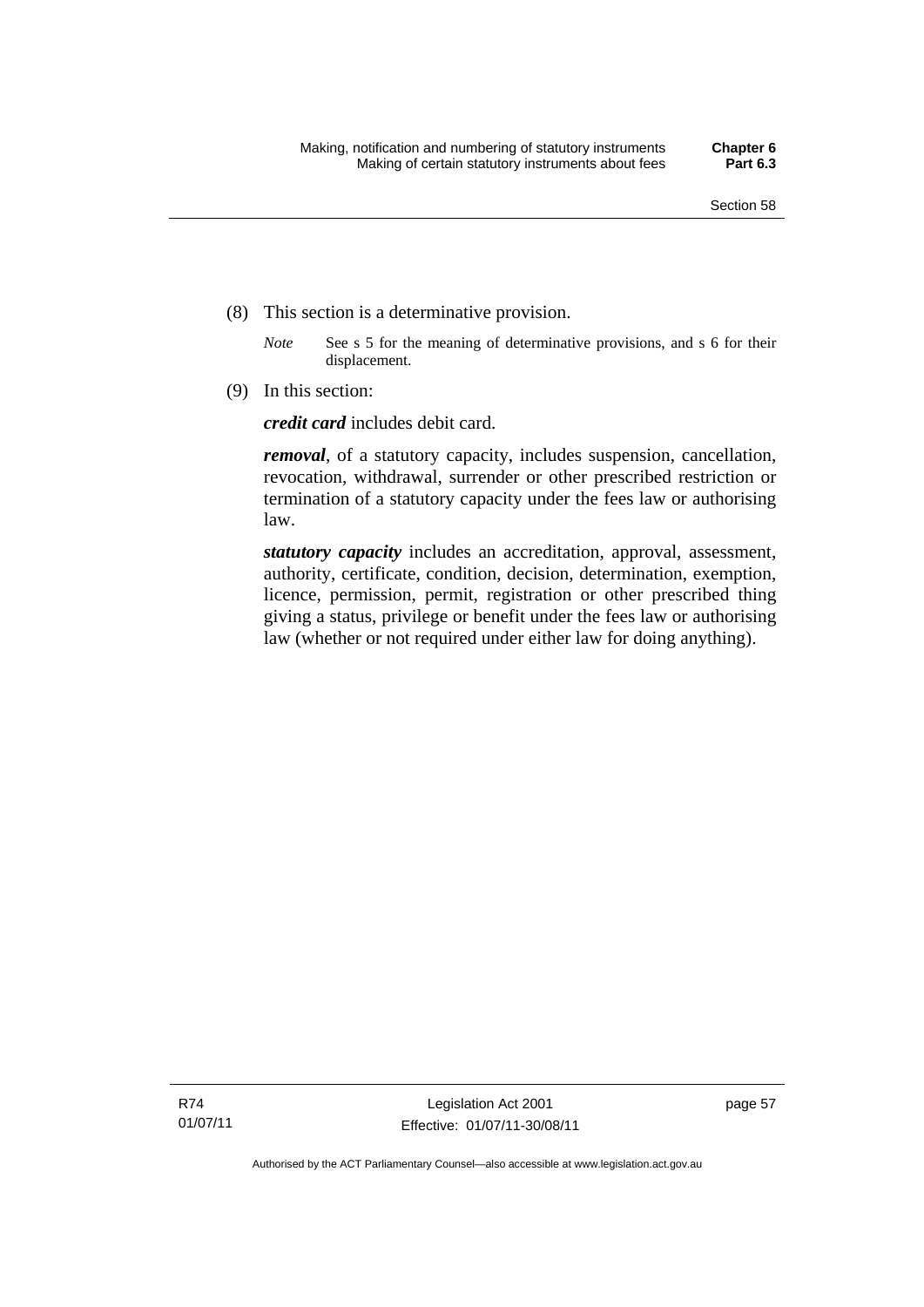# **Part 6.4 Numbering and notification of legislative instruments**

## **59 Numbering**

- (1) The legislative instruments registered in each year must be numbered by the parliamentary counsel as nearly as practicable in the order in which they are notified.
- (2) However, the parliamentary counsel may—
	- (a) allocate different kinds of legislative instruments to different series for numbering purposes; or
	- (b) add distinguishing letters to numbers to indicate the kind of legislative instrument.

#### **Examples**

- 1 The parliamentary counsel may number subordinate laws, disallowable instruments, commencement notices and other legislative instruments in different series.
- 2 The parliamentary counsel may add the letters 'SL' to the numbers of registered subordinate laws, the letters 'DI' to the numbers of registered disallowable instruments and the letters 'CN' to the numbers of registered commencement notices.
- *Note* An example is part of the Act, is not exhaustive and may extend, but does not limit, the meaning of the provision in which it appears (see s 126 and s 132).
- (3) Also, a regulation may provide that this section does not apply to a notifiable instrument of a kind prescribed by regulation.

R74 01/07/11

Authorised by the ACT Parliamentary Counsel—also accessible at www.legislation.act.gov.au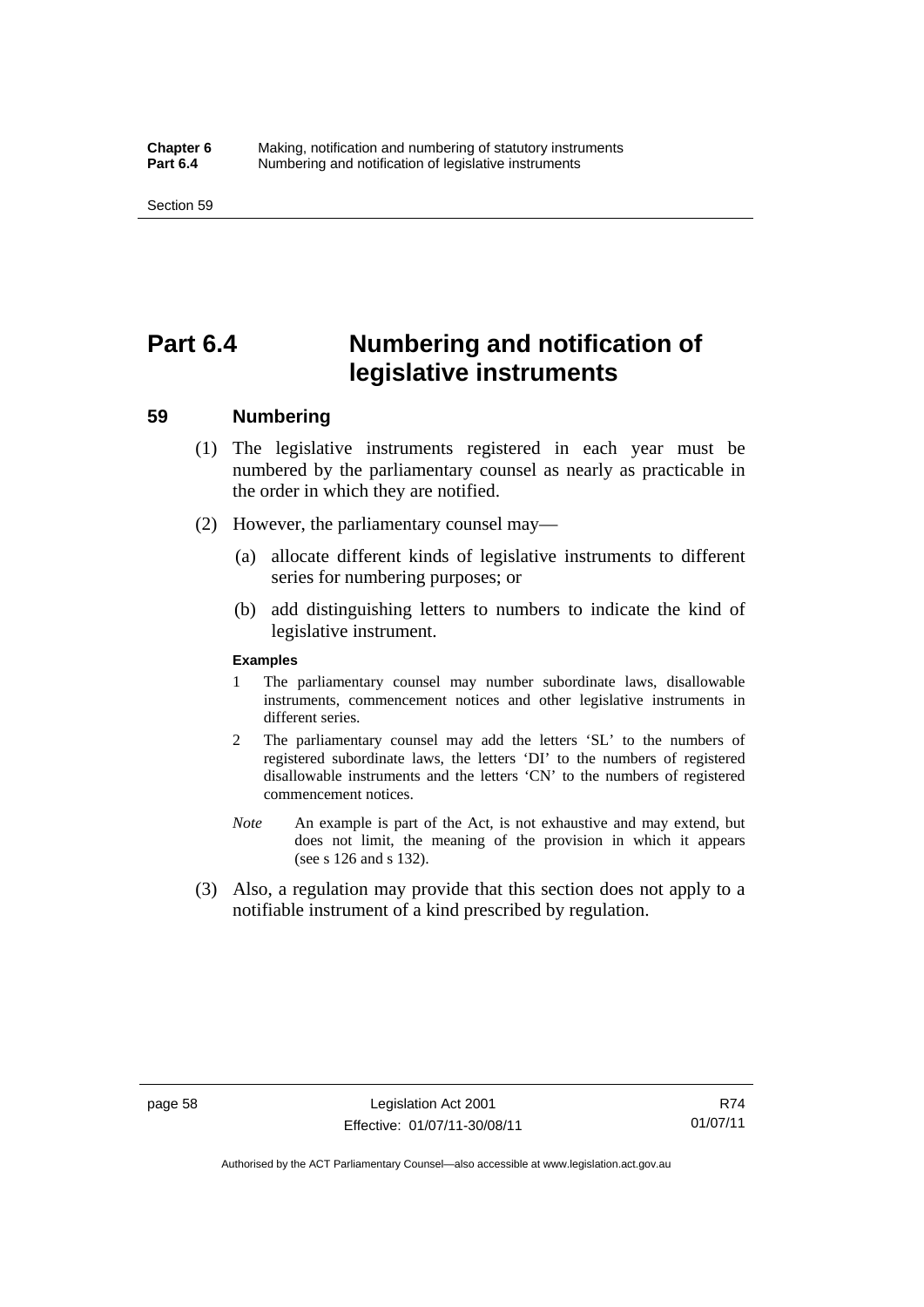## **60 Correction etc of name of instrument**

- (1) This section applies if a legislative instrument, or a statutory instrument entered on the register under section 19 (3), is unnamed or the name it gives to itself—
	- (a) includes a year that is not the year in which the instrument was notified; or
	- (b) is the same as another instrument that has been, or is to be, notified under this Act; or
	- (c) includes a number that is not consecutive with other instruments that have been notified under this Act; or
	- (d) does not include a number that would give the instrument a unique name; or
	- (e) is otherwise not in accordance with current legislative drafting practice.

### **Example—par (c)**

A legislative instrument has the name '*XYZ Amendment Rule 2000* (*No 5*)'. Legislative instruments with the names '*XYZ Amendment Rule 2000 (No 1)*', '*XYZ Amendment Rule 2000 (No 2)*' and '*XYZ Amendment Rule 2000 (No 3)*' have already been notified under the Act

### **Example—par (d)**

A legislative instrument has the name '*XYZ Amendment Rule 2000 (No )*'.

### **Example—par (e)**

A legislative instrument has the name '*XYY Amendment Order 2002 (No 1)*'. The instrument was made under the *XYZ Act 2000* (the *authorising Act*). The name of the instrument does not correctly reflect the name of the authorising Act.

*Note* An example is part of the Act, is not exhaustive and may extend, but does not limit, the meaning of the provision in which it appears (see s 126 and s 132).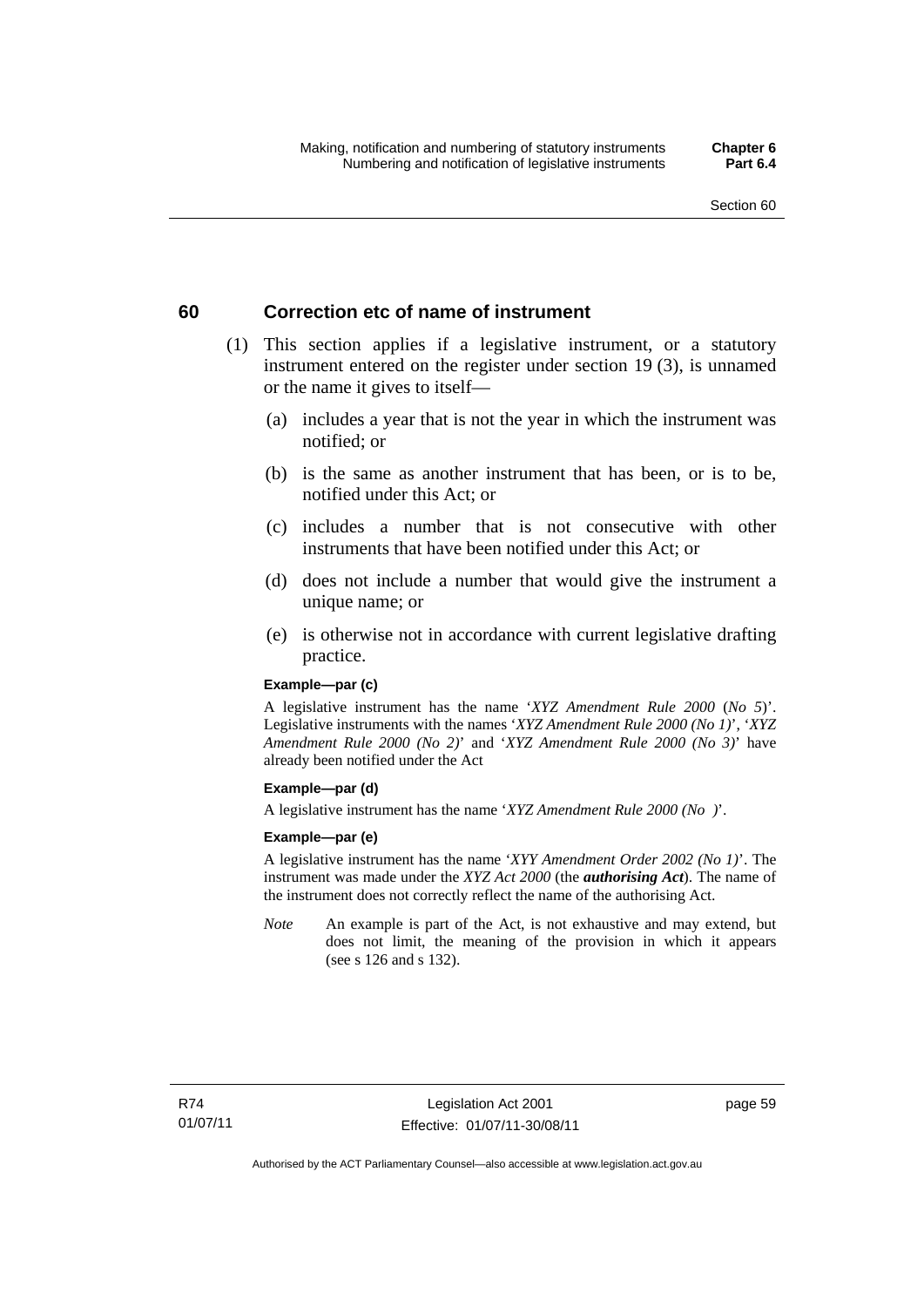- (2) The parliamentary counsel may, before notifying the instrument under this Act—
	- (a) add a name to an unnamed instrument; or
	- (b) amend the instrument's name to bring it into line with current legislative drafting practice.
- (3) If the name of an instrument is added or amended under this section, the instrument has effect for all purposes as if the instrument were made with the name as added or amended.
- (4) If the name of an instrument is added or amended under this section, the parliamentary counsel may make a corresponding change to any explanatory statement or regulatory impact statement for the instrument.

## **60A Correction of name of explanatory statement etc**

- (1) This section applies if an explanatory statement or regulatory impact statement for a legislative instrument—
	- (a) does not include the instrument's number or name in an appropriate place; or
	- (b) includes a reference to the instrument's number or name that is incorrect.
- (2) The parliamentary counsel may, before entering the statement in the register—
	- (a) include the instrument's number or name in an appropriate place in the statement; or
	- (b) correct the reference to the instrument's number or name.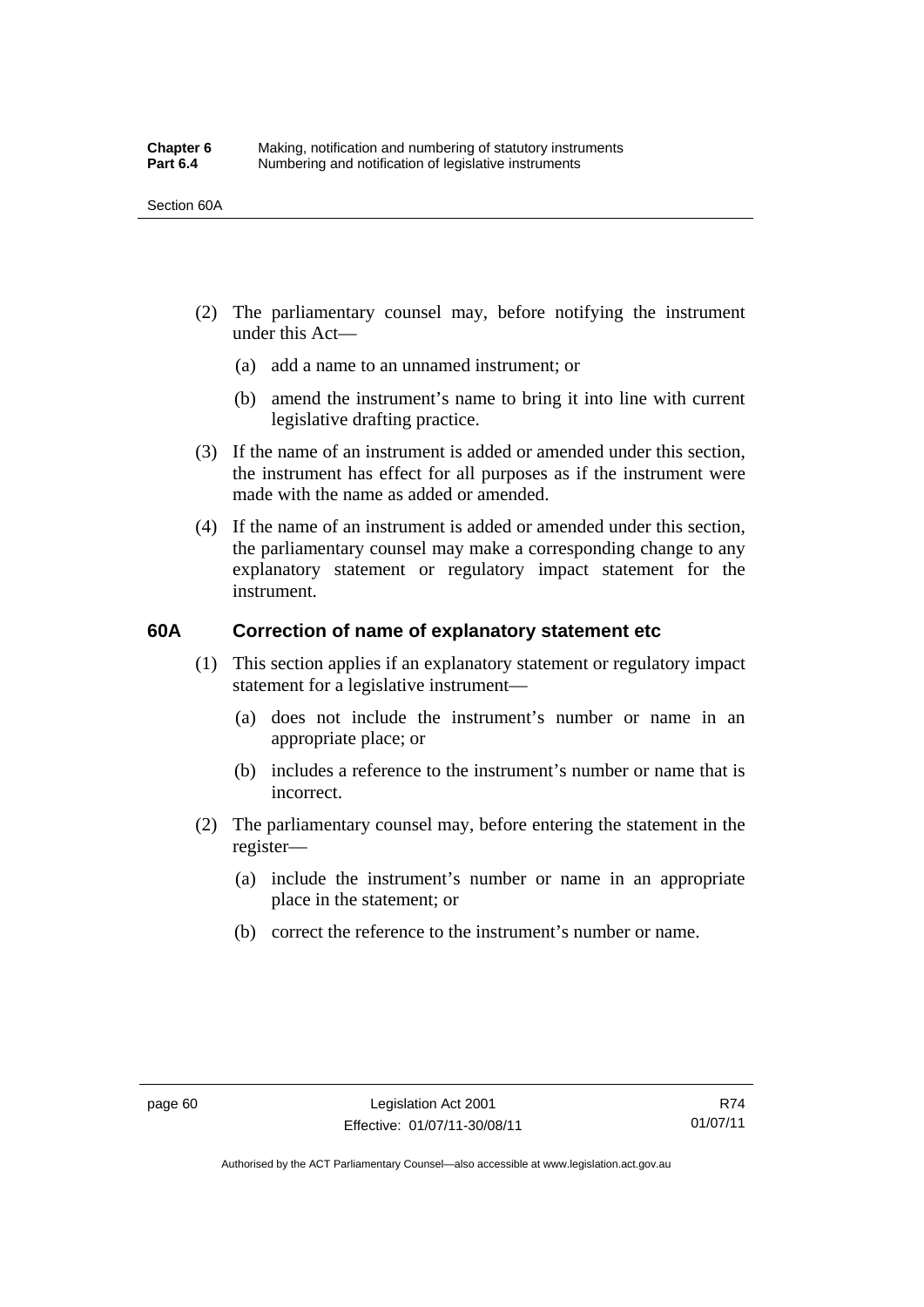## Section 61

## **61 Notification of legislative instruments**

- (1) If a legislative instrument is made, an authorised person for making a notification request for the instrument may ask the parliamentary counsel to notify the making of the instrument.
- (2) If an authorised person for making a notification request for a legislative instrument asks the parliamentary counsel to notify the making of the instrument and complies with the requirements (if any) prescribed by regulation (whether in relation to the form of the instrument, in relation to the making of the request or otherwise), the parliamentary counsel must—
	- (a) notify the making of the instrument in the register; or
	- (b) if it is not practicable to notify the making of the instrument in the register—notify the making of the instrument in the gazette.
- (3) The making of the legislative instrument is notified in the register by entering in the register—
	- (a) a statement that the instrument has been made; and
	- (b) the text of the instrument.
- (4) The making of the legislative instrument is notified in the gazette  $by-$ 
	- (a) publishing the text of the instrument in the gazette; or
	- (b) publishing in the gazette a statement—
		- (i) that the instrument has been made; and
		- (ii) of the place or places where copies of the instrument can be obtained (whether by purchase or otherwise).
- (5) If the making of the legislative instrument is notified in the gazette, the parliamentary counsel must enter in the register—
	- (a) a statement that the instrument has been made; and

page 61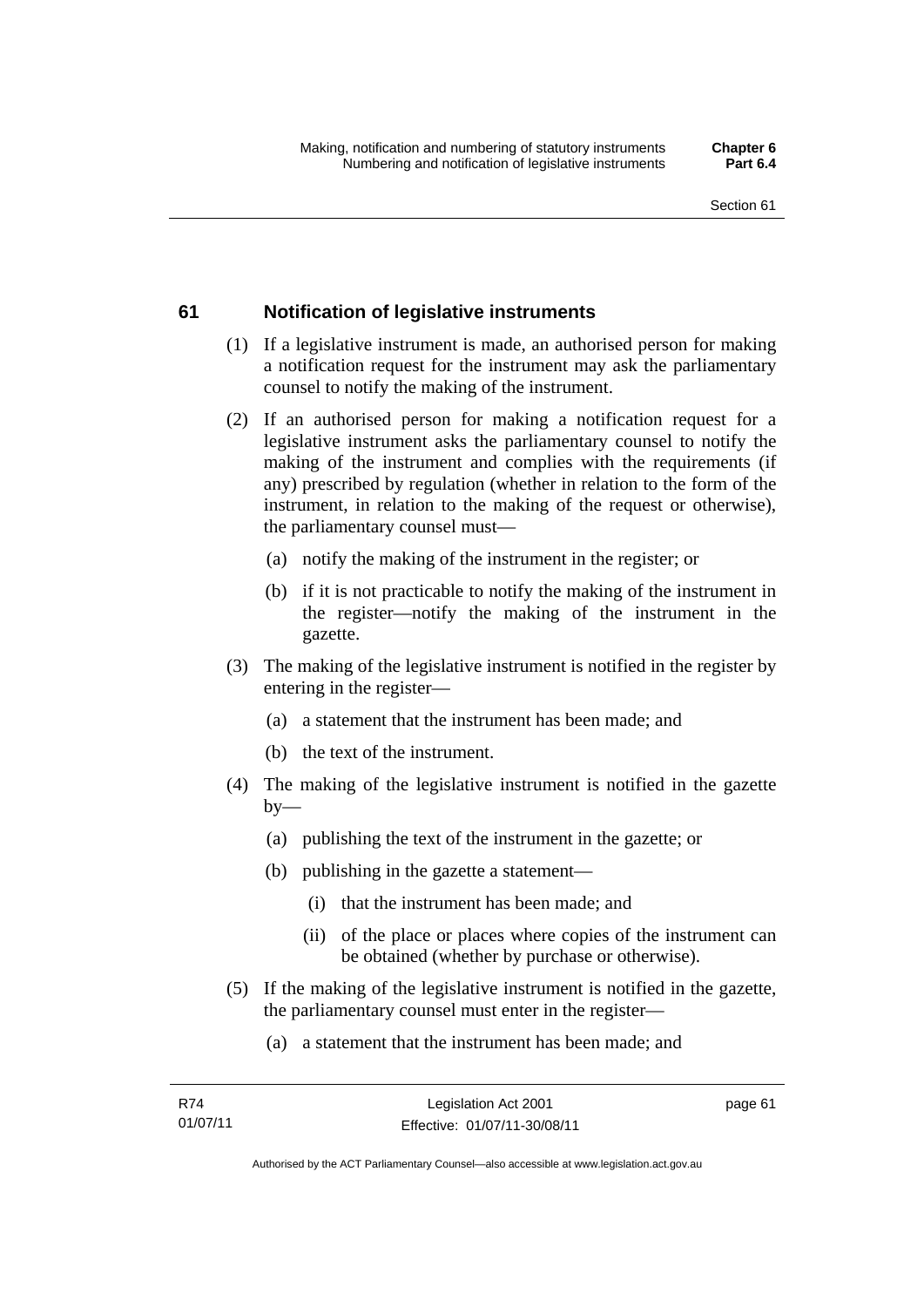#### Section 61

- (b) a statement that the instrument was notified in the gazette on a stated date; and
- (c) the text of the instrument.
- (6) If the making of the legislative instrument is notified in the gazette by publishing the statement mentioned in subsection (4) (b), copies of the instrument must be available on the day of the publication (the *gazette date*), or as soon as practicable after the gazette date, at the place, or each of the places, stated in the gazette.
- (7) If on the gazette date no copies of the legislative instrument are available at the place, or any of the places, stated in the gazette, the parliamentary counsel must give the Minister a statement—
	- (a) that copies of the law were not available; and
	- (b) explaining why they were not available.
- (8) The Minister must present the statement to the Legislative Assembly not later than 6 sitting days after the gazette date.
- (9) Despite subsection (2), the parliamentary counsel may notify the making of a legislative instrument even though a requirement prescribed by regulation for subsection (2) (a *prescribed requirement*) is not complied with.
- (10) The notification of a legislative instrument is valid even if—
	- (a) a prescribed requirement was not complied with; or
	- (b) the notification was made on the request of a person who was not, or was no longer, a delegate of an authorised person for making a notification request for the instrument.
- (11) This section is a determinative provision.
	- *Note* See s 5 for the meaning of determinative provisions, and s 6 for their displacement.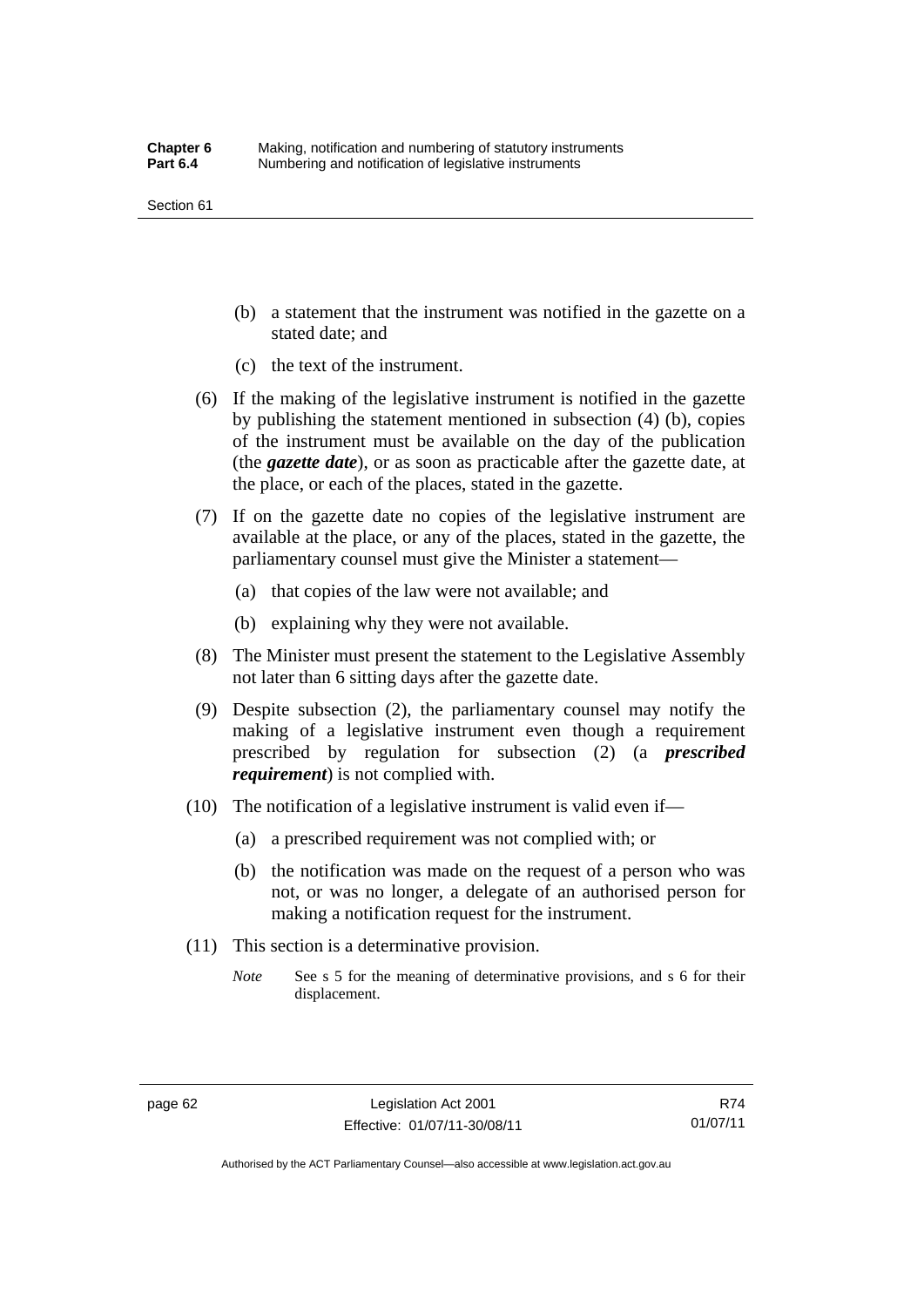(12) In this section:

*authorised person*, for making a notification request for a legislative instrument, means—

- (a) the maker of the instrument; or
- (b) for a legislative instrument made by the Executive—a Minister or director-general; or
- (c) for a legislative instrument made by a Minister—a director-general; or
- (d) for a legislative instrument made by the rule-making committee—
	- (i) the secretary of the committee; or
	- (ii) the registrar of a court or tribunal in relation to which the instrument applies; or
- (e) for any other legislative instrument made by a court or tribunal, or by a member (however described) of a court or tribunal the registrar of the court or tribunal; or
- (f) for any other legislative instrument (other than an instrument prescribed by regulation for this paragraph)—a director-general; or
- (g) for a legislative instrument prescribed by regulation for this paragraph—a person prescribed by regulation as an authorised person for making a notification request for the instrument.

*rule-making committee* means the rule-making committee established under the *Court Procedures Act 2004*.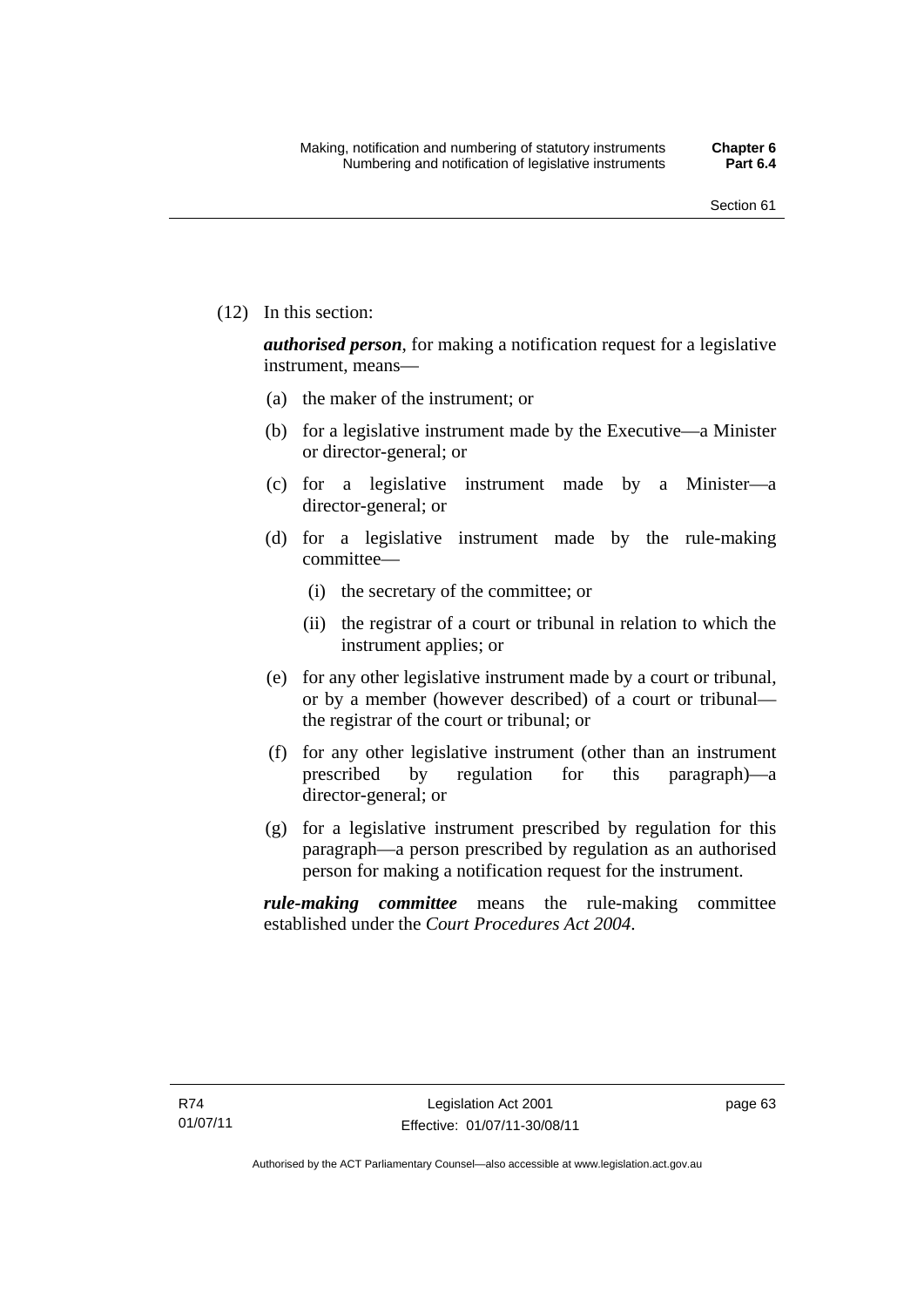## **62 Effect of failure to notify legislative instrument**

- (1) A legislative instrument is not enforceable by or against the Territory or anyone else unless it is notified.
- (2) This section is a determinative provision.
	- *Note* See s 5 for the meaning of determinative provisions, and s 6 for their displacement.

## **63 References to** *notification* **of legislative instruments**

In an Act or statutory instrument, a reference to the *notification* of a legislative instrument is a reference to the instrument having been notified in the register or gazette.

page 64 Legislation Act 2001 Effective: 01/07/11-30/08/11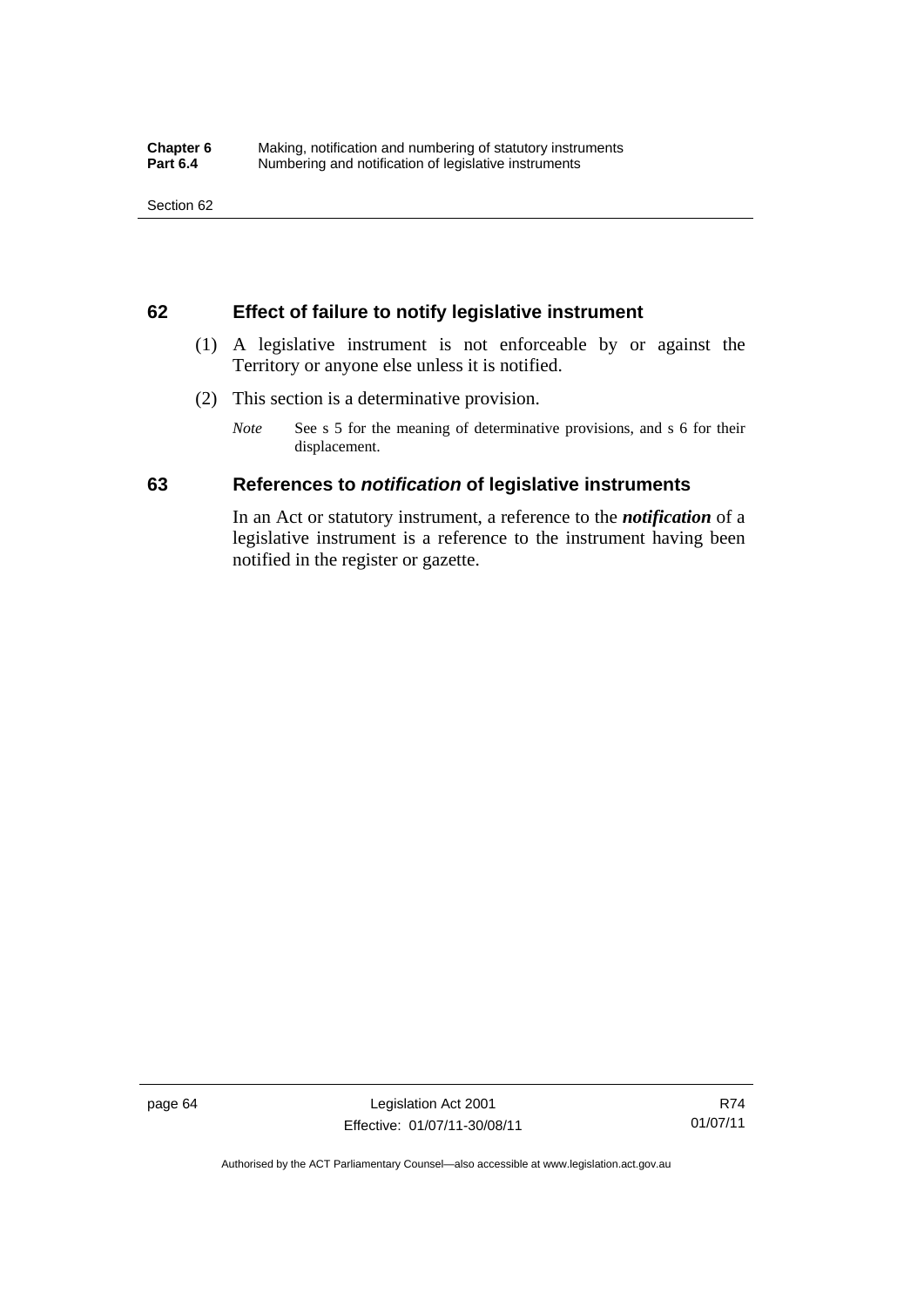# **Chapter 7** Presentation, amendment and **disallowance of subordinate laws and disallowable instruments**

*Note* In this chapter, a reference to a subordinate law or disallowable instrument includes a reference to a provision of a subordinate law or disallowable instrument (see s 8 (2) and s 9 (2)).

## **64 Presentation of subordinate laws and disallowable instruments**

- (1) A subordinate law or disallowable instrument must be presented to the Legislative Assembly not later than 6 sitting days after its notification day.
- (2) If a subordinate law or disallowable instrument is not presented in accordance with subsection (1), it is taken to be repealed.
- (3) This section is a determinative provision.
	- *Note* See s 5 for the meaning of determinative provisions, and s 6 for their displacement.

## **65 Disallowance by resolution of Assembly**

- (1) This section applies if notice of a motion to disallow a subordinate law or disallowable instrument is given in the Legislative Assembly not later than 6 sitting days after the day it is presented to the Assembly.
- (2) If the Legislative Assembly passes a resolution to disallow the subordinate law or disallowable instrument, it is taken to be repealed—
	- (a) on the day after the day the disallowance is notified; or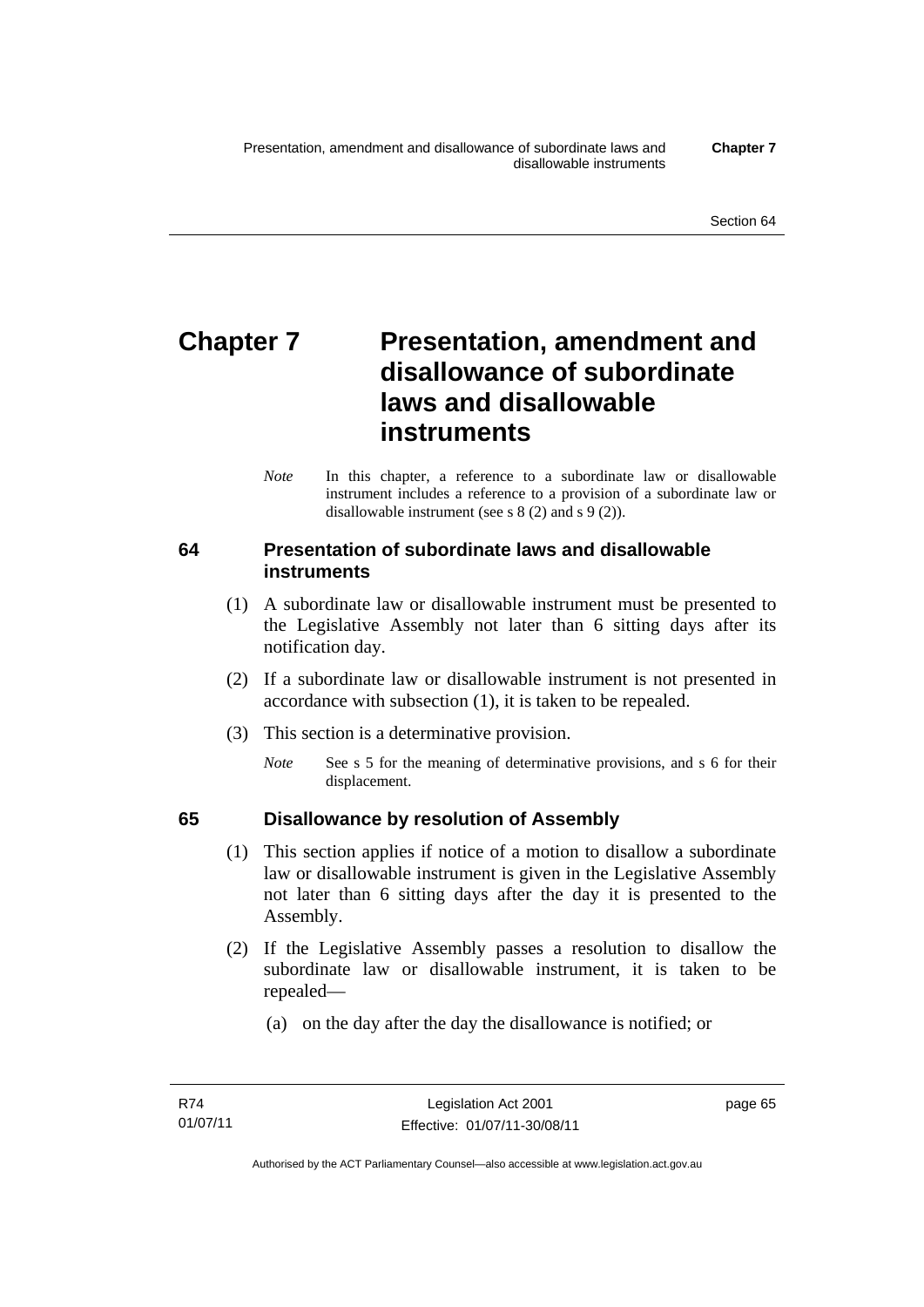#### **Chapter 7** Presentation, amendment and disallowance of subordinate laws and disallowable instruments

#### Section 65A

- (b) if the resolution provides that it takes effect on the day the resolution is passed—that day.
- (3) For this chapter, the Legislative Assembly is taken to have passed a resolution to disallow the subordinate law or disallowable instrument if, at the end of 6 sitting days after the day the notice is given—
	- (a) the notice has not been withdrawn and the motion has not been called on; or
	- (b) the motion has been called on and moved, but has not been withdrawn or otherwise disposed of.
- (4) If subsection (3) applies, the resolution is taken to be the resolution set out in the motion for the resolution.
- (5) A disallowance under this section has effect for all purposes as if it were a repeal made by an Act.
- (6) This section is a determinative provision.
	- *Note* See s 5 for the meaning of determinative provisions, and s 6 for their displacement.

## **65A Notification of disallowance by resolution of Assembly**

- (1) If a subordinate law or disallowable instrument is disallowed, or taken to have been disallowed, under section 65, the Speaker must ask the parliamentary counsel to notify the disallowance.
- (2) If the Speaker asks the parliamentary counsel to notify the disallowance, the parliamentary counsel must—
	- (a) notify the disallowance in the register; or
	- (b) if it is not practicable to notify the disallowance in the register—notify the disallowance in the gazette.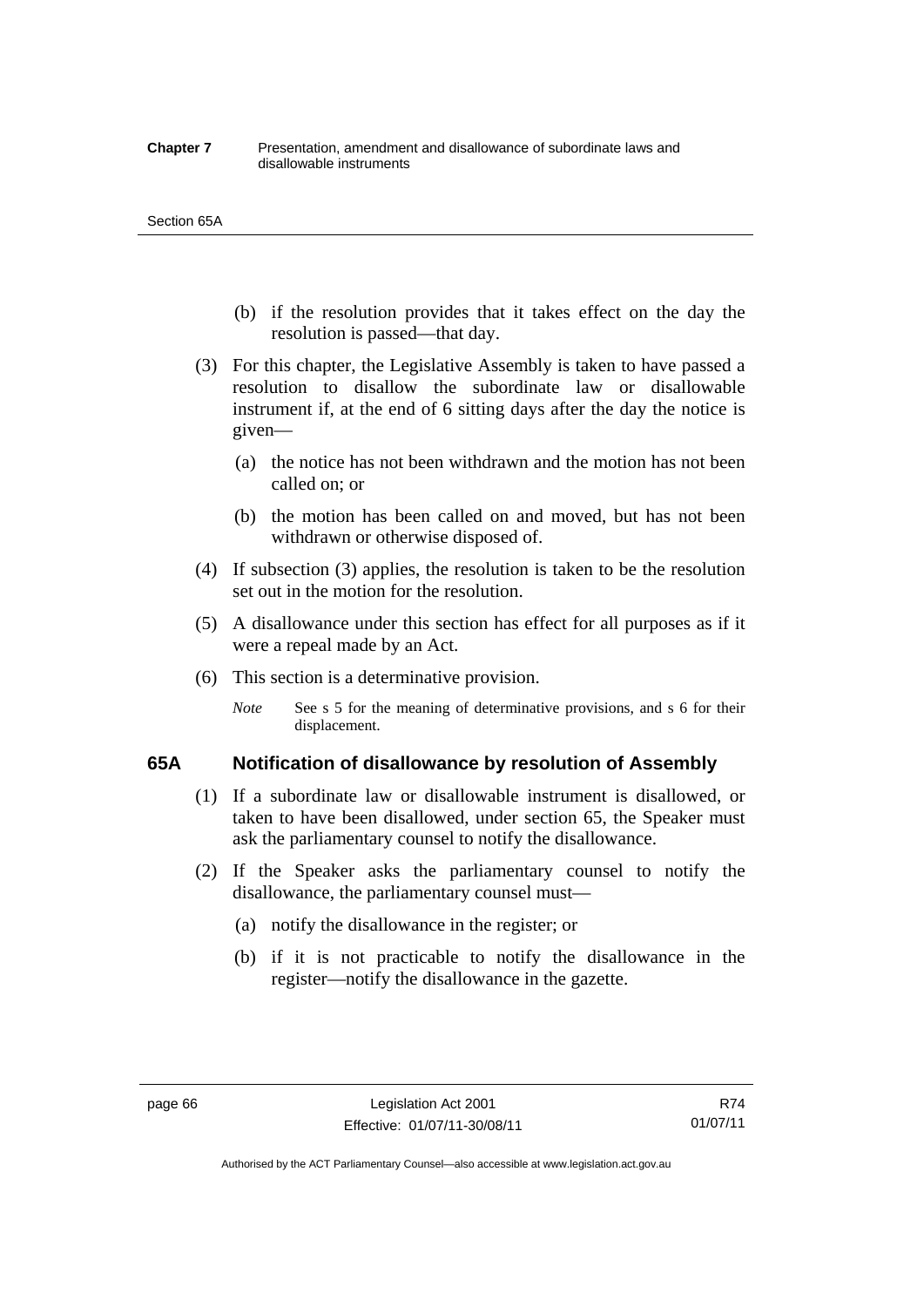- (3) If the Speaker asks the parliamentary counsel to notify the disallowance on a particular day, the parliamentary counsel must notify the disallowance on that day unless it is impracticable to do so.
- (4) The disallowance is notified in the register by entering in the register—
	- (a) a statement that the subordinate law or disallowable instrument has been disallowed under section 65; and
	- (b) the text of the resolution passed, or taken to have been passed, by the Legislative Assembly under section 65; and
	- (c) the day when the resolution was passed or taken to have been passed; and
	- (d) the day when the subordinate law or disallowable instrument is taken to be repealed because of the resolution.
- (5) The disallowance is notified in the gazette by publishing in the gazette—
	- (a) a statement that the subordinate law or disallowable instrument has been disallowed under section 65; and
	- (b) the text of the resolution passed, or taken to have been passed, by the Legislative Assembly under section 65; and
	- (c) the day when the resolution was passed or taken to have been passed; and
	- (d) the day when the subordinate law or disallowable instrument is taken to be repealed because of the resolution.
- (6) If the disallowance is notified in the gazette, the parliamentary counsel must enter in the register—
	- (a) a statement that the subordinate law or disallowable instrument has been disallowed under section 65; and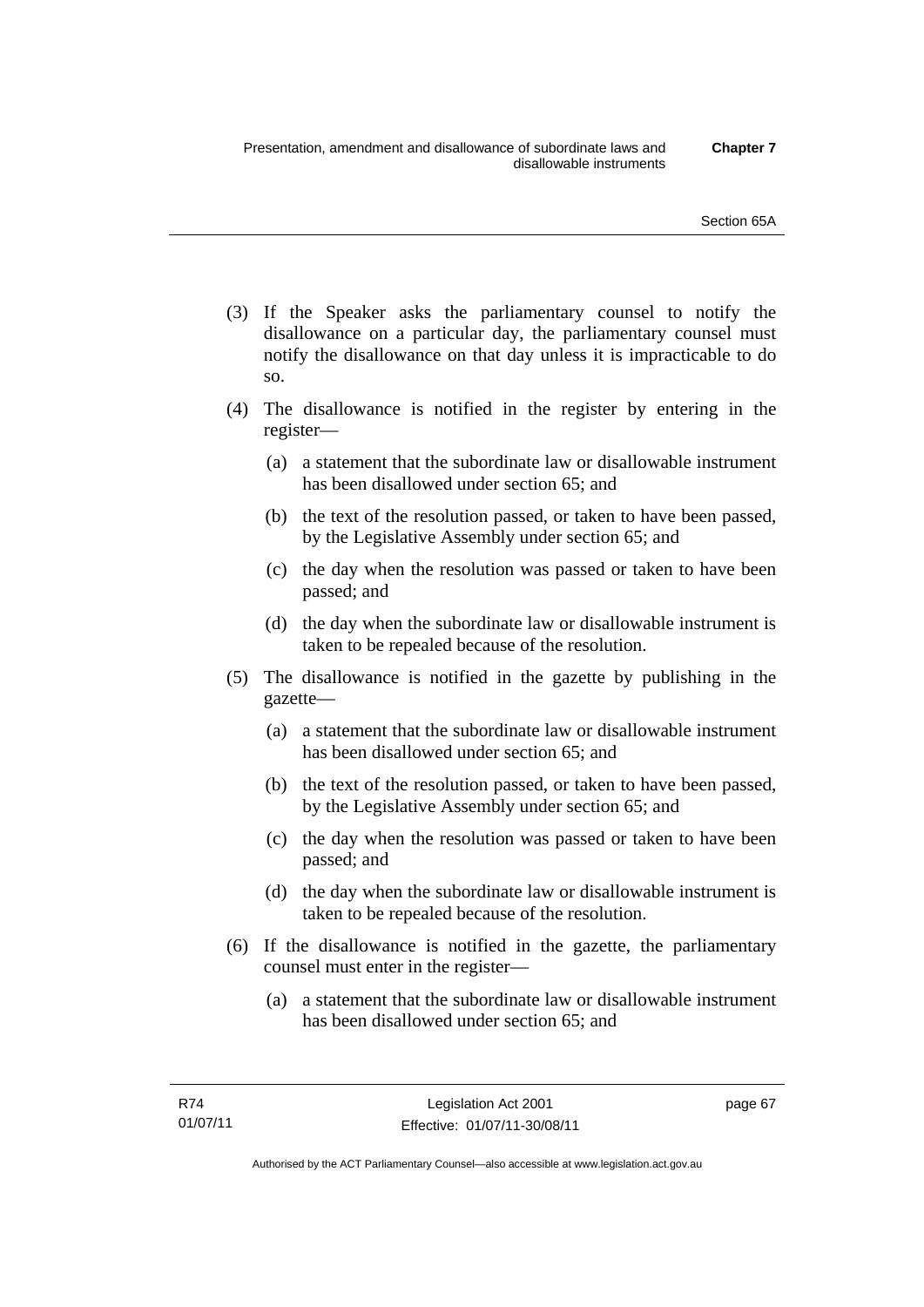#### **Chapter 7** Presentation, amendment and disallowance of subordinate laws and disallowable instruments

#### Section 66

- (b) a statement that the disallowance was notified in the gazette on a stated date; and
- (c) the text of the resolution passed, or taken to have been passed, under section 65; and
- (d) the day when the resolution was passed or taken to have been passed; and
- (e) the day when the subordinate law or disallowable instrument is taken to be repealed because of the resolution.
- (7) This section is a determinative provision.
	- *Note* See s 5 for the meaning of determinative provisions, and s 6 for their displacement.

## **66 Revival of affected laws**

- (1) This section applies if—
	- (a) a subordinate law or disallowable instrument (the *disallowed law*) is taken to be repealed under section 64 (Presentation of subordinate laws and disallowable instruments) or section 65 (Disallowance by resolution of Assembly); and
	- (b) the disallowed law repealed or amended an Act or statutory instrument (the *affected law*); and
	- (c) the repeal or amendment has commenced.
- (2) The affected law is revived, from the beginning of the day after the disallowed law is taken to have been repealed, as if the disallowed law had never been made.
- (3) This section is a determinative provision.
	- *Note* See s 5 for the meaning of determinative provisions, and s 6 for their displacement.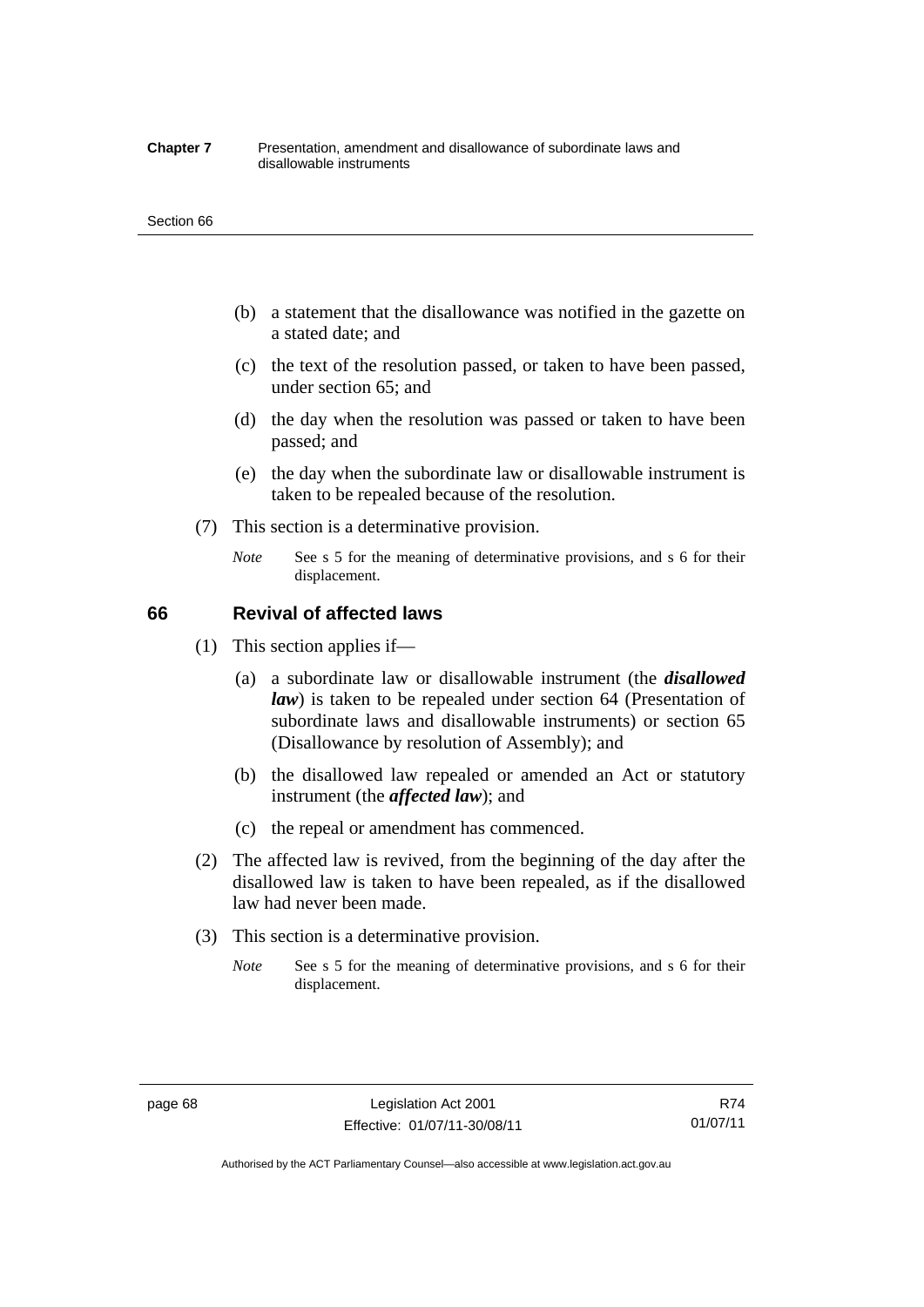## **67 Making of instrument same in substance within 6 months after disallowance**

- (1) This section applies if a subordinate law or disallowable instrument (the *disallowed law*) is disallowed under section 65 (Disallowance by resolution of Assembly).
- (2) A subordinate law or disallowable instrument the same in substance must not be made within 6 months beginning on the day of the disallowance unless the Legislative Assembly has—
	- (a) rescinded the resolution that disallowed the disallowed law; or
	- (b) by resolution, approved the making of—
		- (i) a subordinate law or disallowable instrument in those terms; or
		- (ii) a subordinate law or disallowable instrument the same in substance as the disallowed law.
- (3) A subordinate law or disallowable instrument made in contravention of this section is void.
- (4) This section is a determinative provision.
	- *Note* See s 5 for the meaning of determinative provisions, and s 6 for their displacement.

## **68 Amendment by resolution of Assembly**

(1) In this section:

*amendment* does not include an amendment that would have the effect of waiving or changing any fee, charge, penalty or other amount payable to the Territory.

*disallowable instrument* does not include a determination of fees or charges by a Minister under an Act or subordinate law.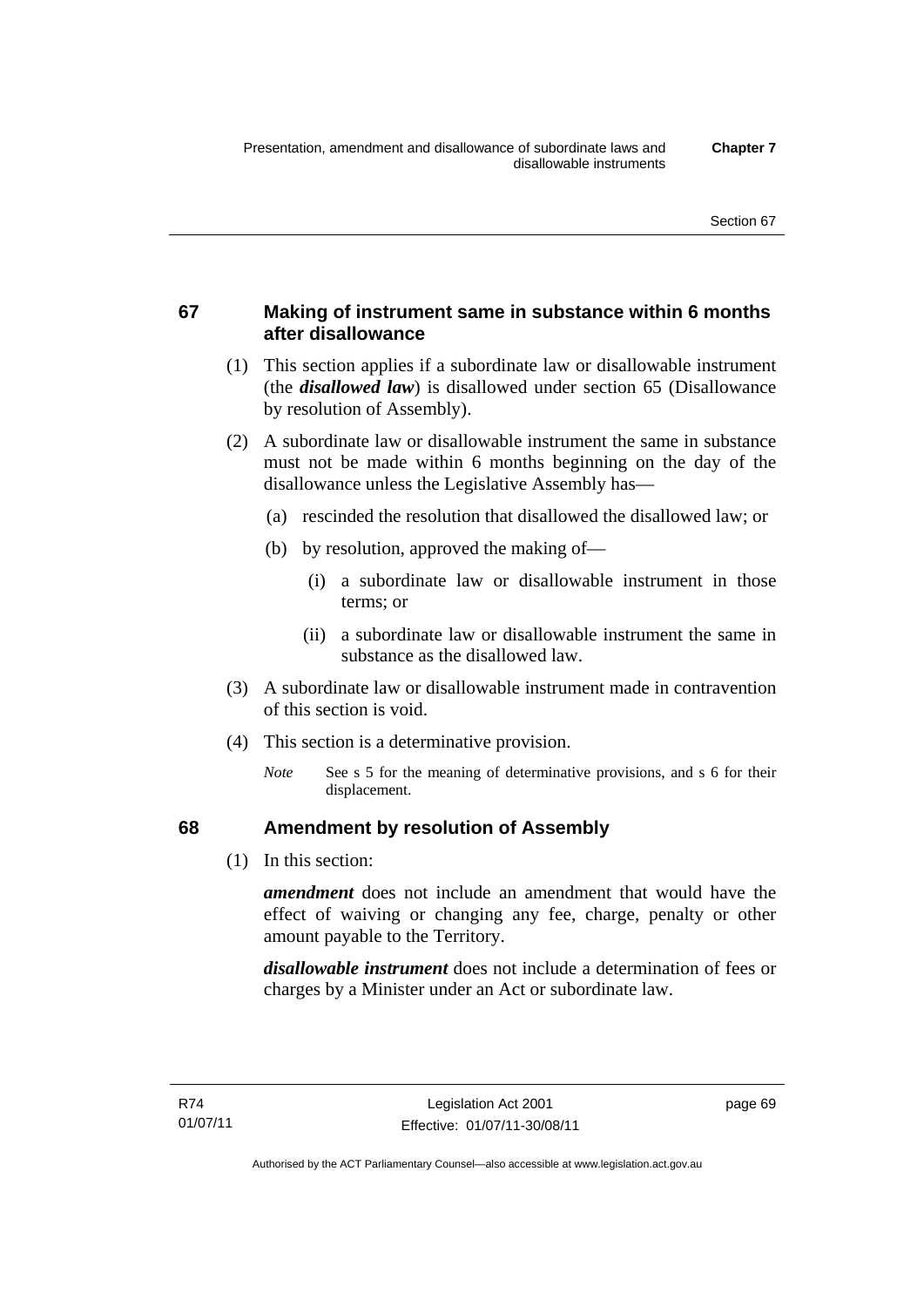#### **Chapter 7** Presentation, amendment and disallowance of subordinate laws and disallowable instruments

#### Section 68

- (2) This section applies if notice of a motion to amend a subordinate law or disallowable instrument is given in the Legislative Assembly not later than 6 sitting days after the day it is presented to the Assembly.
- (3) If the Legislative Assembly passes a resolution to amend the subordinate law or disallowable instrument, it is amended accordingly—
	- (a) on the day after the day the amendment is notified; or
	- (b) if the resolution provides that it takes effect on the day the resolution is passed—that day.
- (4) For this chapter, the Legislative Assembly is taken to have passed a resolution to amend the subordinate law or disallowable instrument if, at the end of 6 sitting days after the day the notice is given—
	- (a) the notice has not been withdrawn and the motion has not been called on; or
	- (b) the motion has been called on and moved, but has not been withdrawn or otherwise disposed of.
- (5) If subsection (4) applies, the resolution is taken to be the resolution set out in the motion for the resolution.
- (6) An amendment under this section has effect for all purposes as if it had been made by an Act.
- (7) Without limiting subsection (6), section 83 (Consequences of amendment of statutory instrument by Act) applies to the amendment as if it had been made by an Act.
- (8) This section is a determinative provision.
	- *Note* See s 5 for the meaning of determinative provisions, and s 6 for their displacement.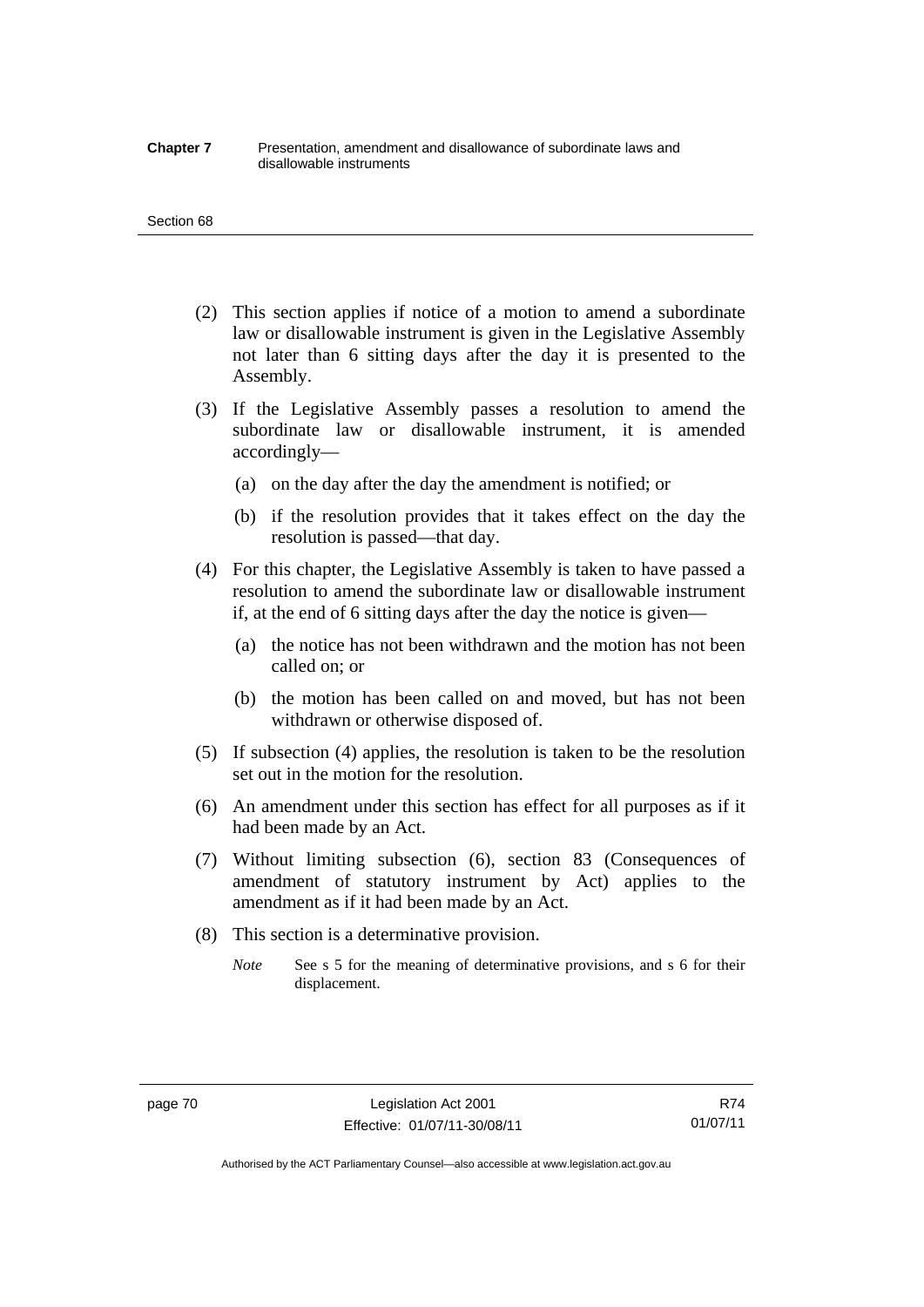## **69 Notification of amendments made by resolution of Assembly**

- (1) If a subordinate law or disallowable instrument (the *amended law*) is amended under section 68, the Speaker must ask the parliamentary counsel to notify the amendment.
- (2) If the Speaker asks the parliamentary counsel to notify the amendment, the parliamentary counsel must—
	- (a) notify the amendment in the register; or
	- (b) if it is not practicable to notify the amendment in the register notify the amendment in the gazette.
- (3) If the Speaker asks the parliamentary counsel to notify the amendment on a particular day, the parliamentary counsel must notify the amendment on that day unless it is impracticable to do so.
- (4) The amendment is notified in the register by entering in the register—
	- (a) a statement that the amendment of the amended law has been made under section 68; and
	- (b) the text of the resolution passed, or taken to have been passed, by the Legislative Assembly under section 68; and
	- (c) the day when the resolution was passed or taken to have been passed; and
	- (d) the day when the subordinate law or disallowable instrument is taken to be amended because of the resolution.
- (5) The amendment is notified in the gazette by publishing in the gazette—
	- (a) a statement that the amendment of the amended law has been made under section 68; and
	- (b) the text of the resolution passed, or taken to have been passed, by the Legislative Assembly under section 68; and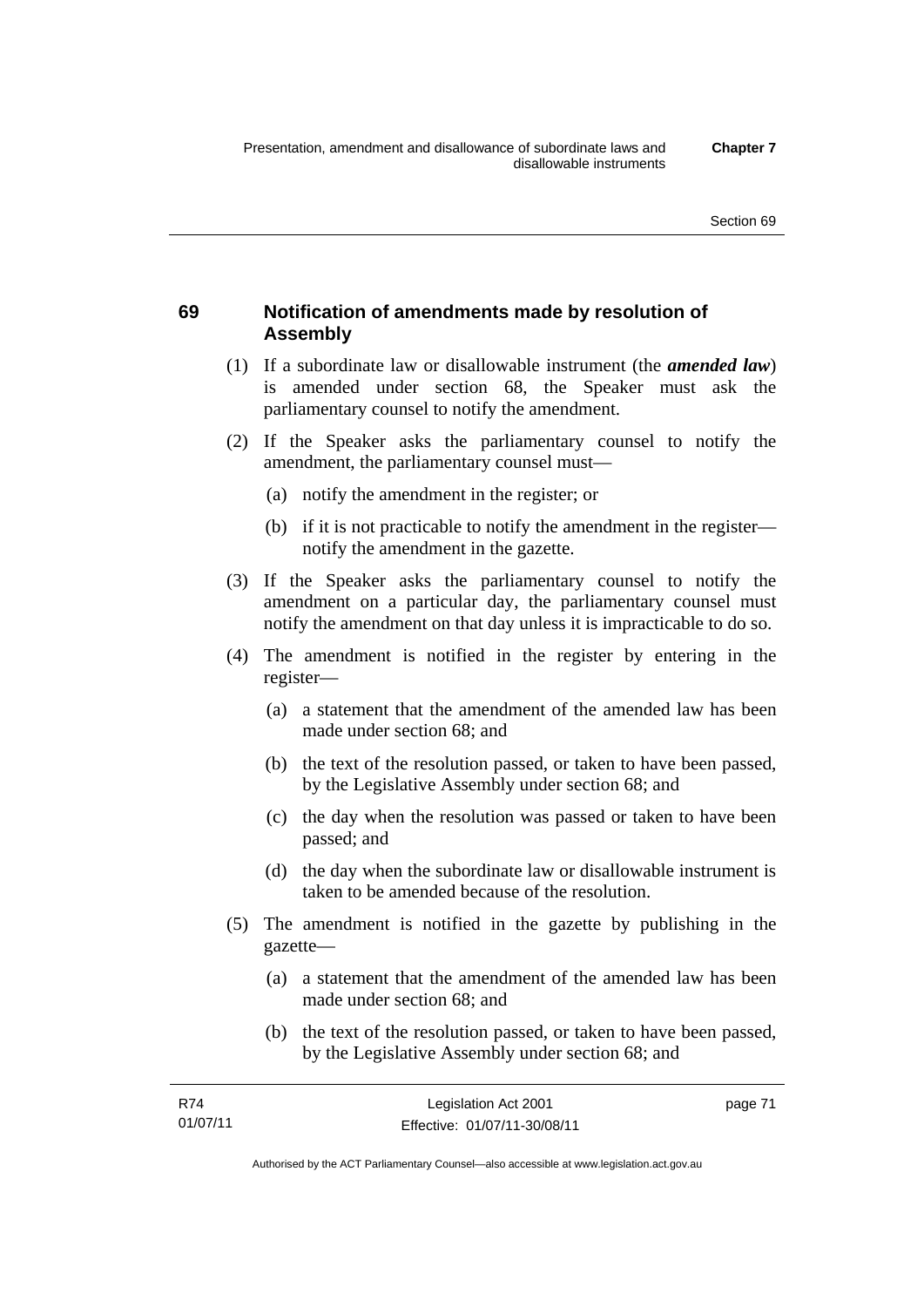#### **Chapter 7** Presentation, amendment and disallowance of subordinate laws and disallowable instruments

#### Section 70

- (c) the day when the resolution was passed or taken to have been passed; and
- (d) the day when the subordinate law or disallowable instrument is taken to be amended because of the resolution.
- (6) If the amendment is notified in the gazette, the parliamentary counsel must enter in the register—
	- (a) a statement that the amendment of the amended law has been made under section 68; and
	- (b) a statement that the amendment was notified in the gazette on a stated date; and
	- (c) the text of the resolution passed, or taken to have been passed, by the Legislative Assembly under section 68; and
	- (d) the day when the resolution was passed or taken to have been passed; and
	- (e) the day when the subordinate law or disallowable instrument is taken to be amended because of the resolution.
- (7) This section is a determinative provision.
	- *Note* See s 5 for the meaning of determinative provisions, and s 6 for their displacement.

## **70 Making of amendment restoring effect of law within 6 months after amendment**

- (1) This section applies if a subordinate law or disallowable instrument (the *amended law*) is amended under section 68 (Amendment by resolution of Assembly).
- (2) A subordinate law or disallowable instrument the same in substance as the amended law before the amendment (the *earlier law*) must not be made within 6 months beginning on the day the amendment is made unless the Legislative Assembly has—
	- (a) rescinded the resolution that made the amendment; or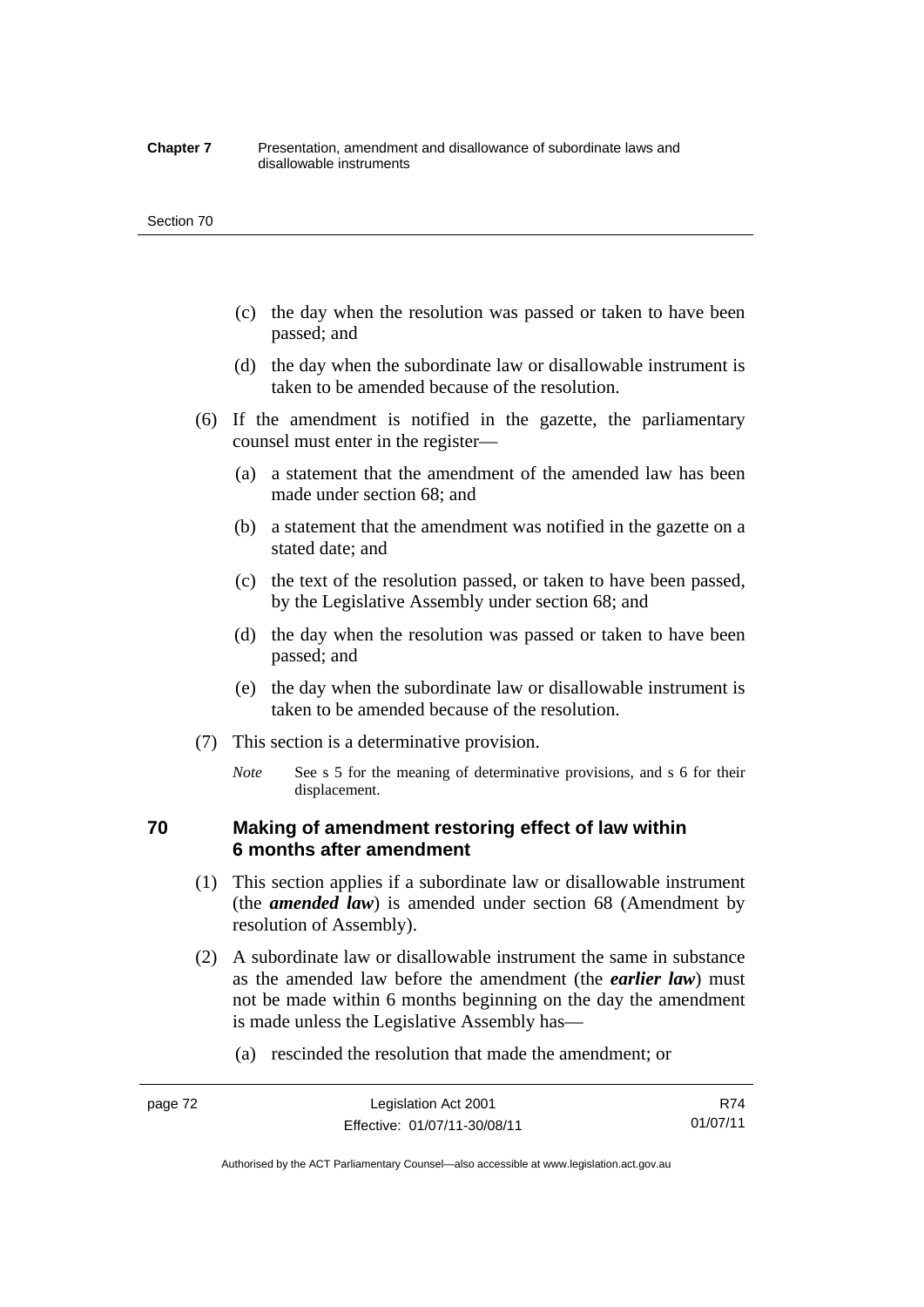- (b) by resolution approved the making of—
	- (i) a subordinate law or disallowable instrument in those terms; or
	- (ii) a subordinate law or disallowable instrument the same in substance as the earlier law.
- (3) A subordinate law or disallowable instrument made in contravention of this section is void.
- (4) This section is a determinative provision.
	- *Note* See s 5 for the meaning of determinative provisions, and s 6 for their displacement.

## **71 Effect of dissolution or expiry of Assembly on notice of motion**

- (1) This section applies if—
	- (a) notice of motion to disallow or amend a subordinate law or disallowable instrument is given in the Legislative Assembly not later than 6 sitting days after the day the instrument is presented to the Assembly; and
	- (b) not later than 6 sitting days after the day the notice is given, the Assembly is dissolved or expires; and
	- (c) at the time of the dissolution or expiry—
		- (i) the notice has not been withdrawn and the motion has not been called on; or
		- (ii) the motion has been called on and moved, but has not been withdrawn or otherwise disposed of.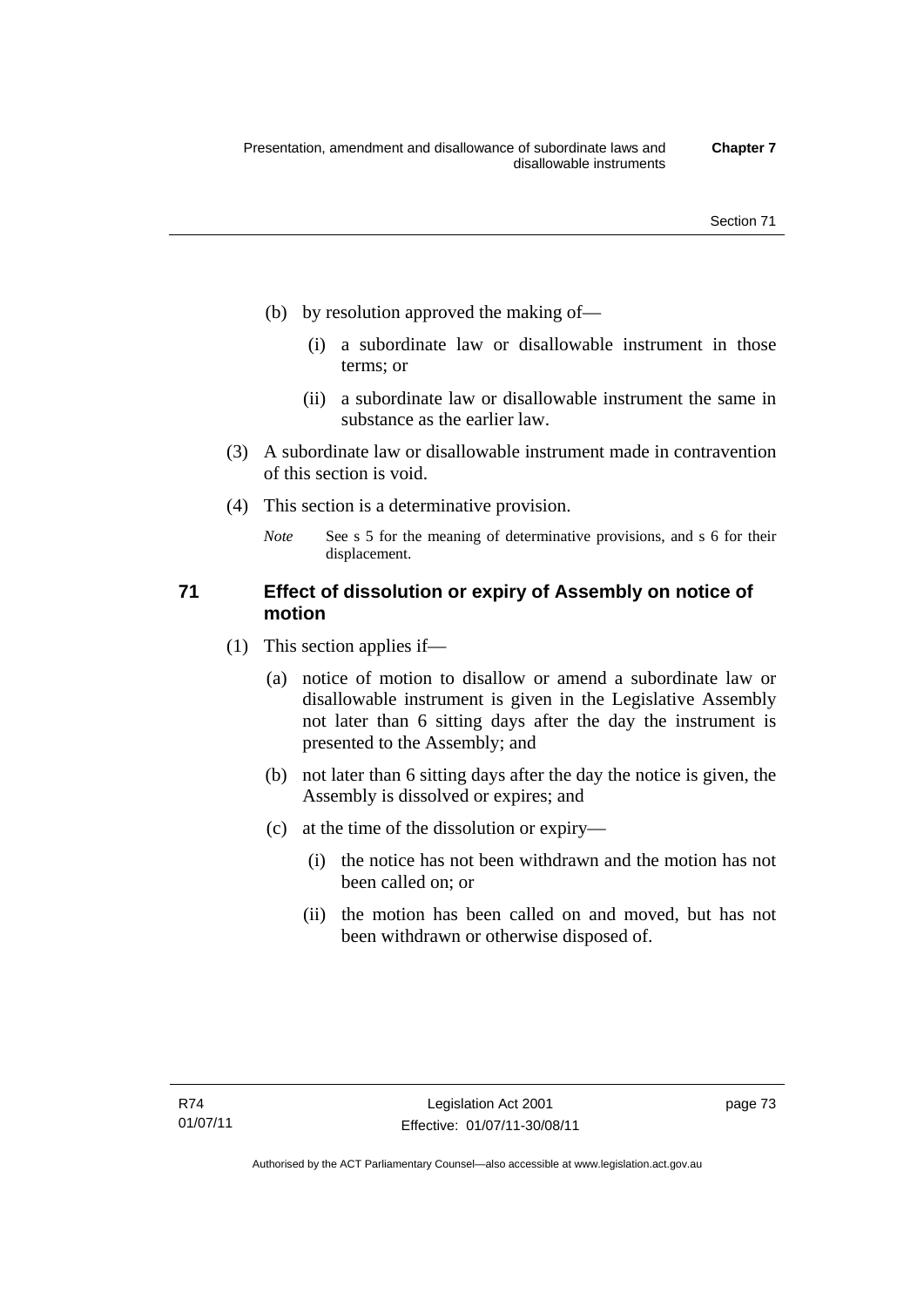#### **Chapter 7** Presentation, amendment and disallowance of subordinate laws and disallowable instruments

#### Section 71

- (2) For this chapter, the subordinate law or disallowable instrument is taken to have been presented to the Legislative Assembly on the first sitting day of the Assembly after the next general election of members of the Assembly.
- (3) This section is a determinative provision.
	- *Note* See s 5 for the meaning of determinative provisions, and s 6 for their displacement.

page 74 Legislation Act 2001 Effective: 01/07/11-30/08/11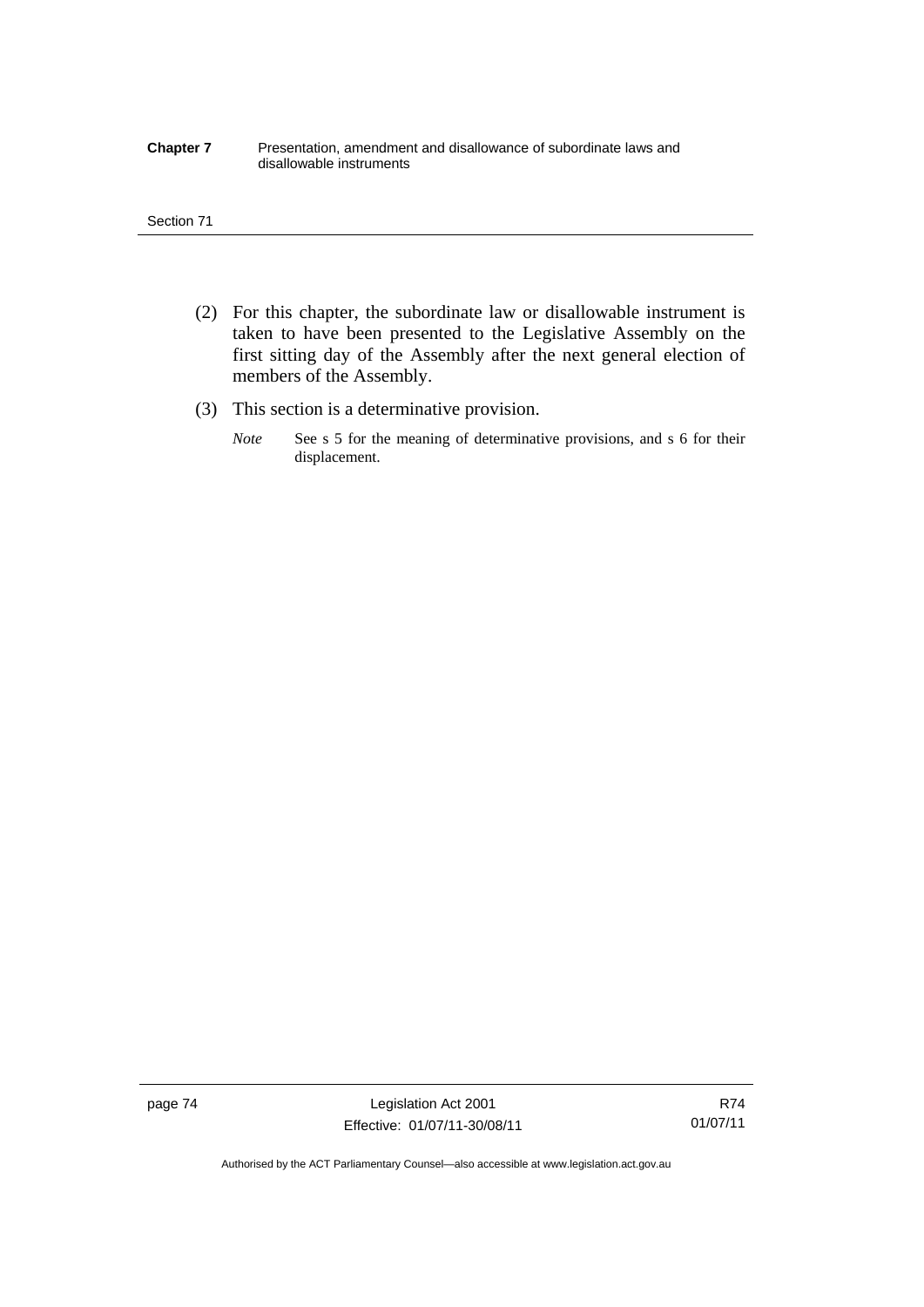# **Chapter 8 Commencement and exercise of powers before commencement**

## **72 Meaning of** *law***—ch 8**

In this chapter:

*law* means an Act or statutory instrument.

*Note* A reference to an Act or statutory instrument includes a reference to a provision of the Act or instrument (see s 7 and s 13).

## **73 General rules about commencement**

- (1) An Act commences—
	- (a) on the day after its notification day; or
	- (b) if the Act or another Act provides for a different date or time of commencement—on that date or at that time.
- (2) A legislative instrument commences—
	- (a) on the day after its notification day; or
	- (b) if an Act or the instrument provides for a later date or time of commencement—on that date or at that time; or
	- (c) if an Act provides for an earlier date or time of commencement—on that date or at that time; or
	- (d) if the instrument, under authority given by an Act, provides for an earlier date or time—on that date or at that time.

### **Examples—par (b)**

- 1 A subordinate law may provide that it commences on a stated future date or at a stated time on a stated future date.
- 2 A disallowable instrument may provide that it commences on the commencement of a stated law or a stated provision of a stated law.

page 75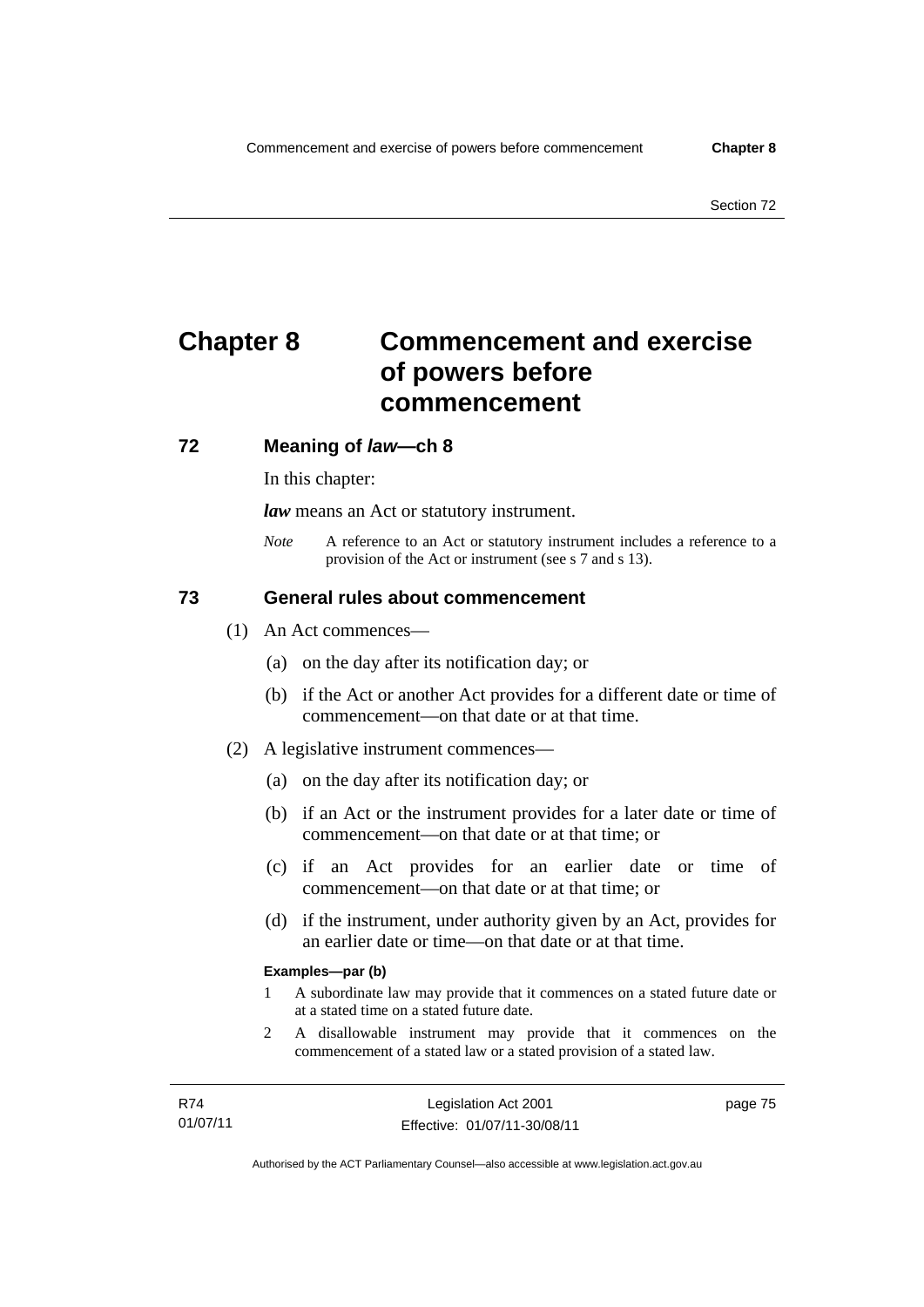- 3 A notifiable instrument may provide that it commences on the expiry of a stated statutory instrument.
- 4 A notifiable instrument may provide that it commences on the date fixed by a Commonwealth Minister, by notice in the Commonwealth gazette, under a stated Commonwealth Act.
- *Note* An example is part of the Act, is not exhaustive and may extend, but does not limit, the meaning of the provision in which it appears (see s 126 and s 132).
- (3) Without limiting subsection (2), if a legislative instrument is notified on a day after the day or time provided by the instrument for its commencement, and subsection (2) (c) or (d) does not apply to the instrument—
	- (a) the instrument is valid; but
	- (b) the instrument commences on the day after its notification day.
- (4) A statutory instrument that is not a legislative instrument commences—
	- (a) on the day after the day it is made or, if it is required under an Act or statutory instrument to be approved (however described) by the Executive, a Minister or any other entity, the day after the day it is approved; or
	- (b) if an Act or the instrument provides for a later date or time of commencement—on that date or at that time; or
	- (c) if an Act provides for an earlier date or time of commencement—on that date or at that time; or
	- (d) if the instrument, under authority given by an Act, provides for an earlier date or time—on that date or at that time.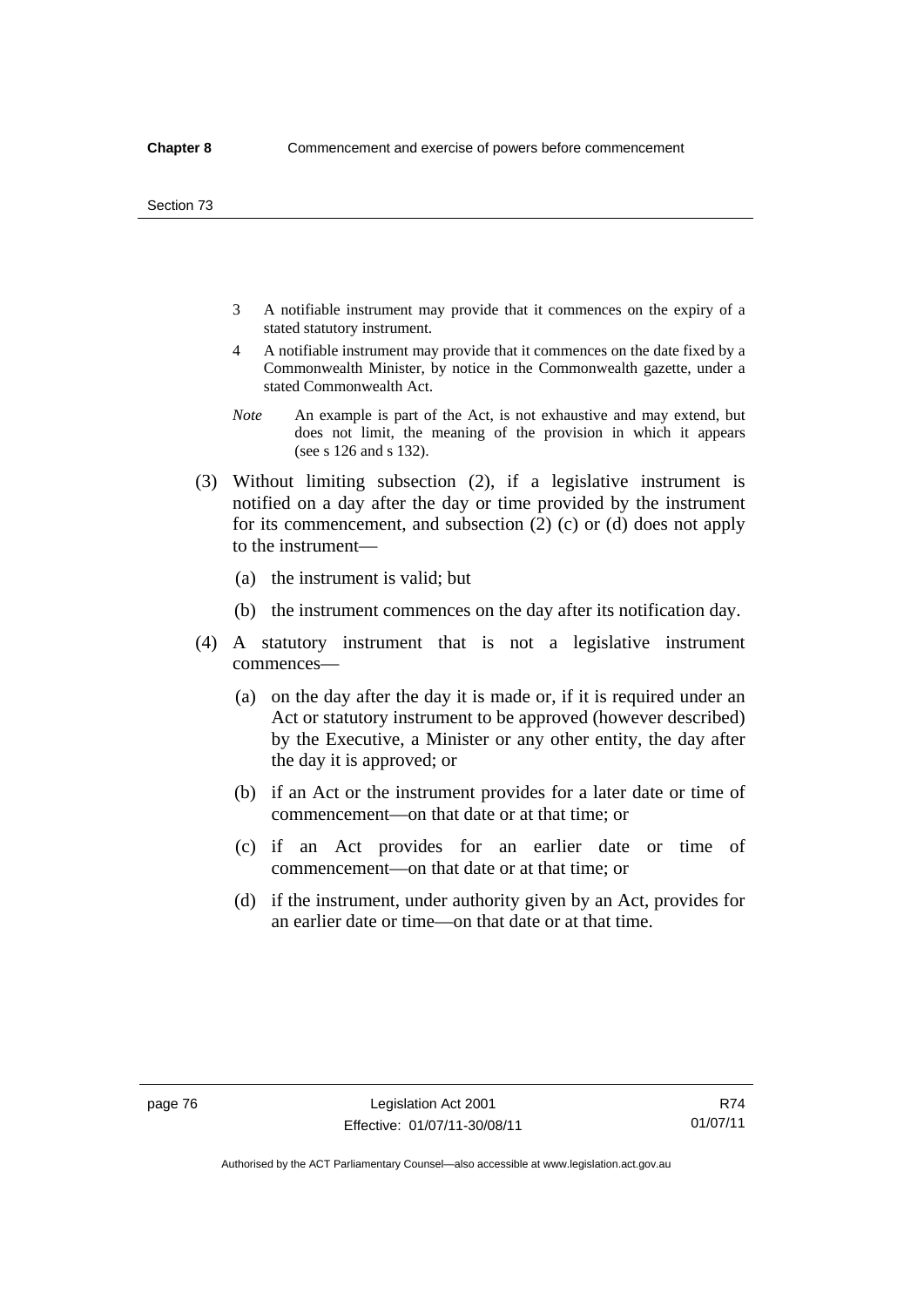- Section 74
- (5) This section is subject to the following sections:
	- (a) section 75 (Commencement of naming and commencement provisions);
	- (b) section 76 (Non-prejudicial provision may commence retrospectively);
	- (c) section 79 (Automatic commencement of postponed law);
	- (d) section 79A (Commencement of amendment of uncommenced law);
	- (e) section 81 (Exercise of powers between notification and commencement).
- (6) This section is a determinative provision.
	- *Note* See s 5 for the meaning of determinative provisions, and s 6 for their displacement.

## **74 Time of commencement**

- (1) If an Act commences on a day, it commences at the beginning of the day unless a different time of commencement is provided by the Act, another Act, or a commencement notice providing for the commencement of the Act.
- (2) If a statutory instrument commences on a day, it commences at the beginning of the day unless a different time of commencement is provided by the instrument, an Act, or a commencement notice providing for the commencement of the instrument.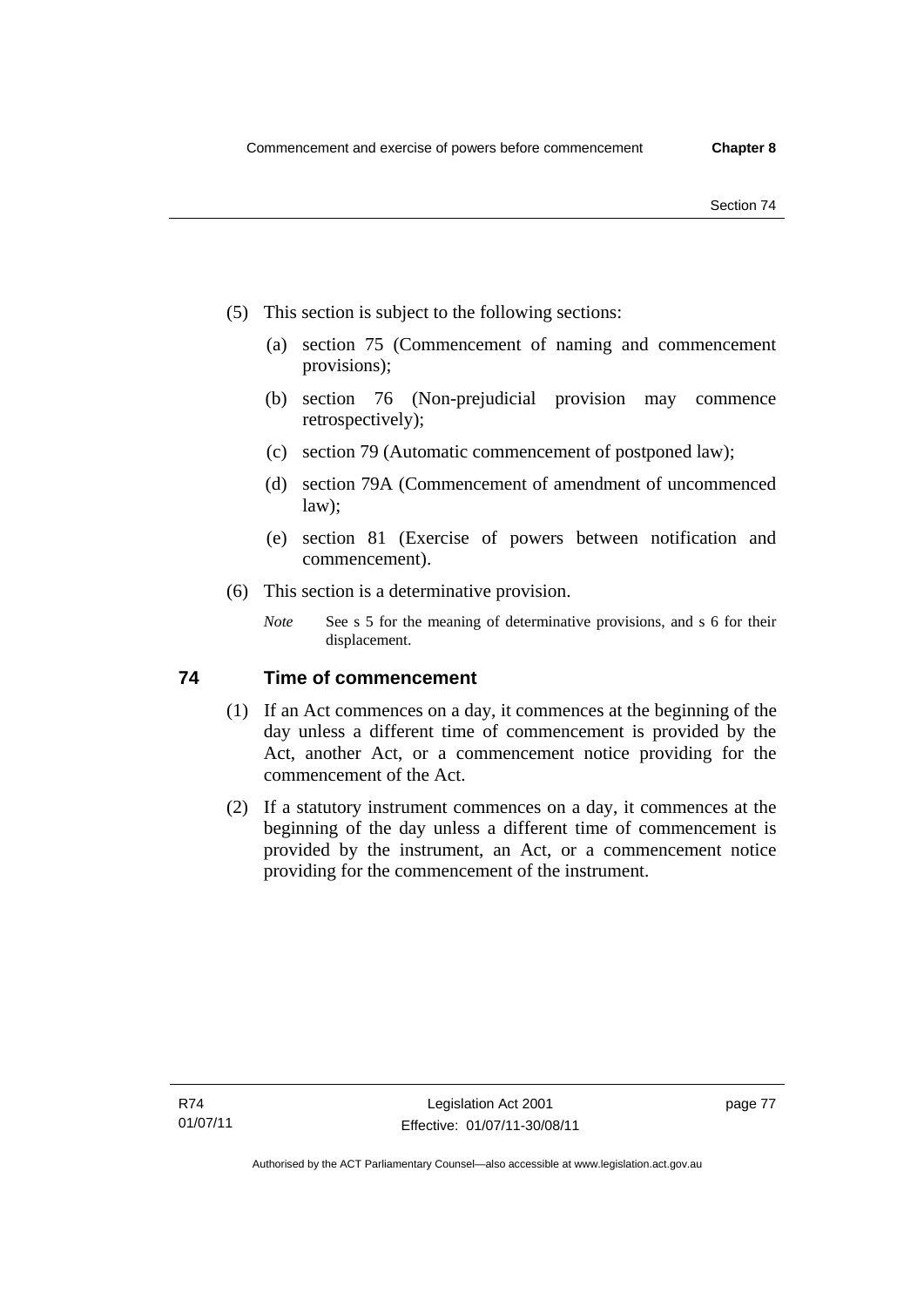## **75 Commencement of naming and commencement provisions**

 (1) The provisions of a law providing for its name and commencement automatically commence on its notification day.

#### **Example**

The *XYZ Act 2002* was notified on 1 October 2002. It contains the following provision:

#### **2 Commencement**

This Act commences on 1 December 2002.

The provisions of the *XYZ Act 2002* providing for its name and commencement commence on 1 October 2002.

- *Note* An example is part of the Act, is not exhaustive and may extend, but does not limit, the meaning of the provision in which it appears (see s 126 and s 132).
- (2) However, if a provision of the law commences before the law's notification day, the naming and commencement provisions are taken to have automatically commenced—
	- (a) on that commencement; or
	- (b) if 2 or more provisions of the law commence at different times before the notification day—on the earlier or earliest of the commencements.

### **Example**

#### **2 Commencement**

- (1) This Act, other than section 9 and section 10, commences on a day fixed by the Minister by written notice.
- (2) Section 9 is taken to have commenced on 1 July 2001.
- (3) Section 10 is taken to have commenced on 1 August 2001.

The provisions of the *XYZ Act 2001* providing for its name and commencement are taken to have commenced on 1 July 2001.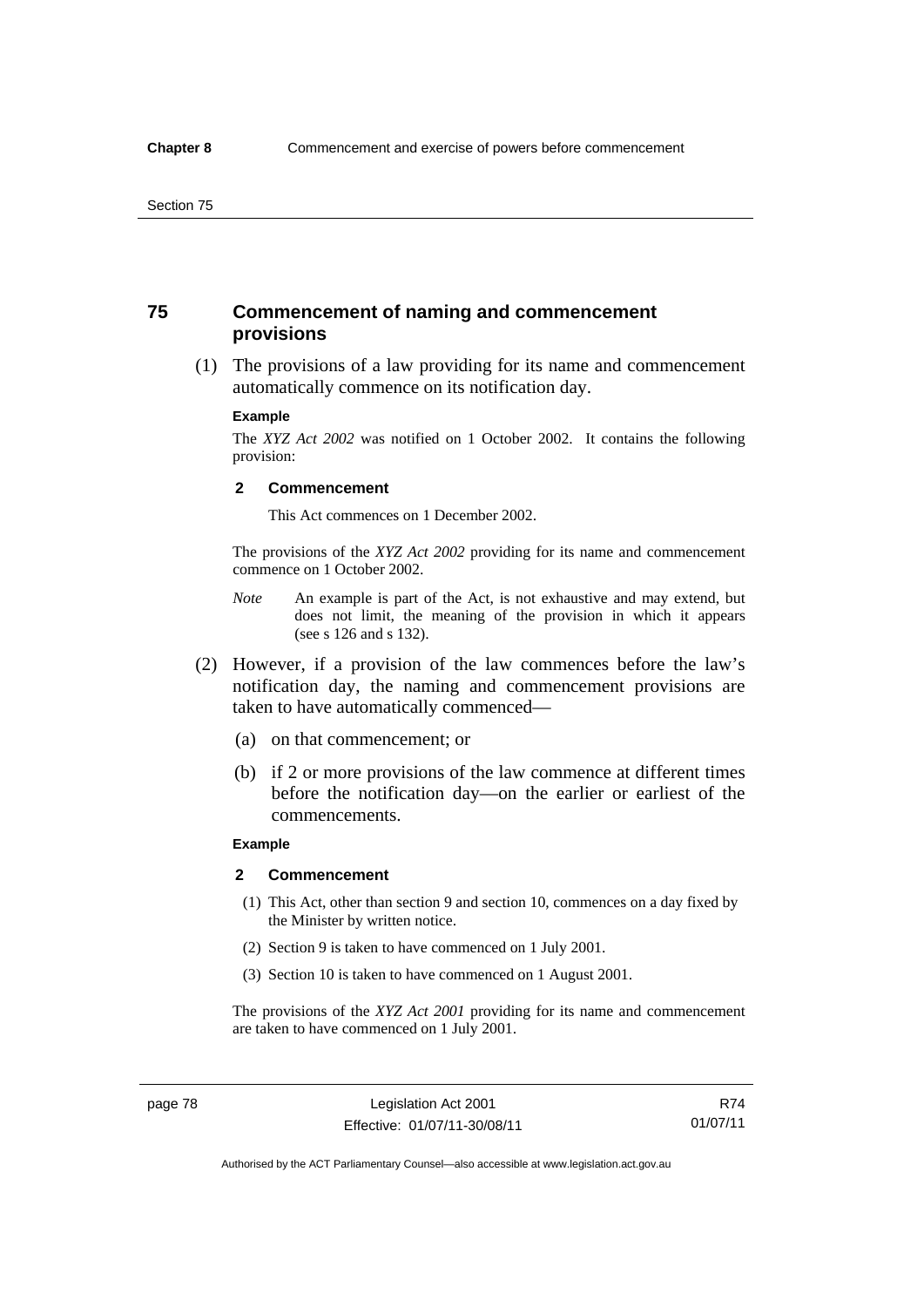- (3) In the application of this section to a statutory instrument that is not a legislative instrument, a reference to the instrument's *notification*  day is a reference to the day after the day it is made or, if it is required under an Act or statutory instrument to be approved (however described) by the Executive, a Minister or any other entity, the day after the day it is approved.
- (4) This section is a determinative provision.
	- *Note* See s 5 for the meaning of determinative provisions, and s 6 for their displacement.

## **75AA Commencement of provisions identifying amended laws**

- (1) This section applies if a law amends another law and includes a provision (a *legislation amended provision*) identifying the amended law.
- (2) The legislation amended provision automatically commences (or is taken to have automatically commenced)—
	- (a) on the commencement of the amendments; or
	- (b) if the amendments commence at different times—on the commencement of the earlier or earliest of the amendments.
- (3) This section is a determinative provision.
	- *Note* See s 5 for the meaning of determinative provision, and s 6 for their displacement.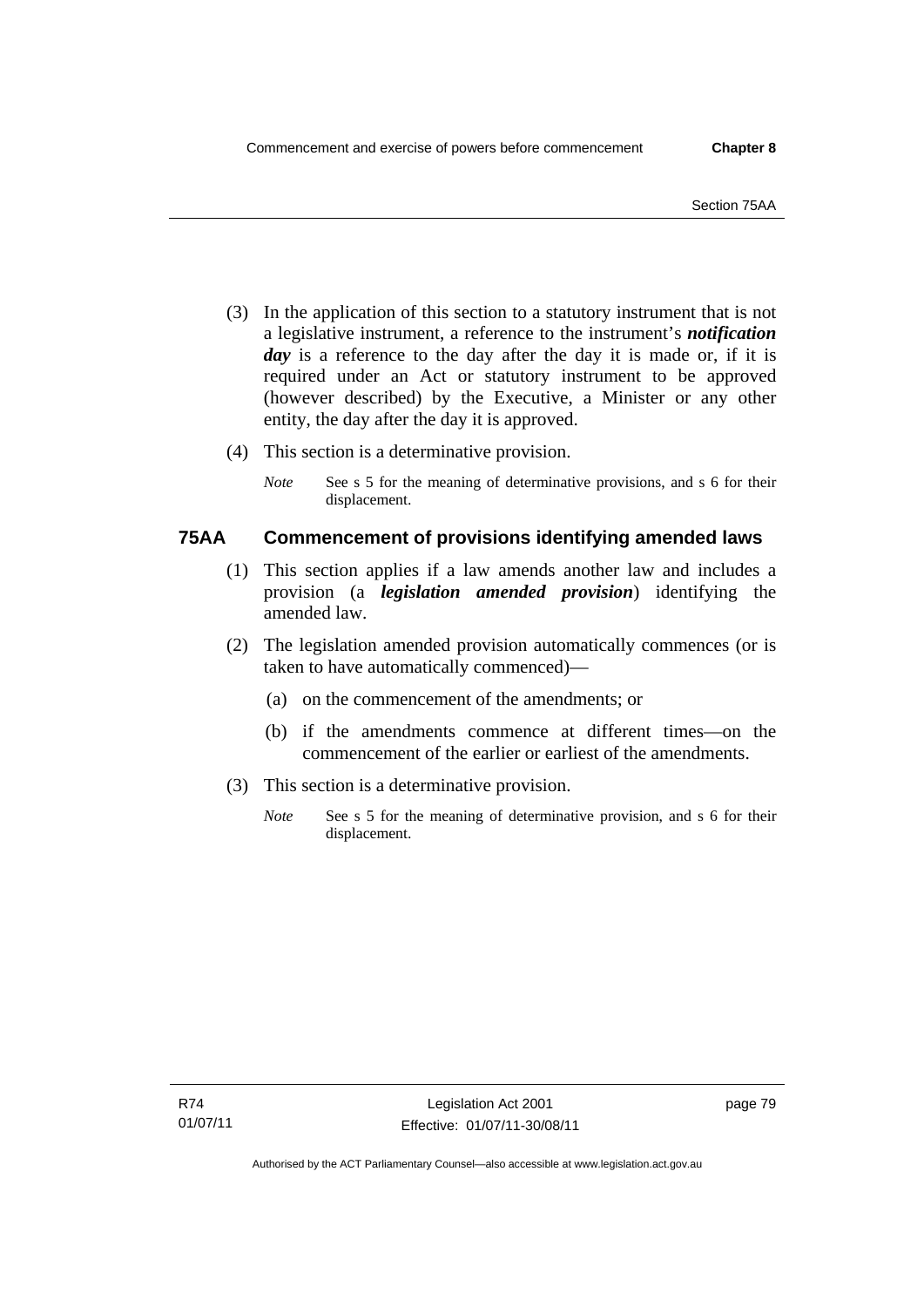## **75A Meaning of commences** *retrospectively*

- (1) An Act or legislative instrument commences *retrospectively* if it commences on a day or at a time earlier than the day after its notification day.
	- *Note* A reference to an Act or legislative instrument includes a reference to a provision of an Act or legislative instrument (see s 7 (3) and s 12 (2)).
- (2) A statutory instrument that is not a legislative instrument commences *retrospectively* if it commences on a day or at a time earlier than the day after the day it is made or, if it is required under an Act or statutory instrument to be approved (however described) by the Executive, a Minister or any other entity, the day after the day it is approved.

## **75B Retrospective commencement requires clear indication**

(1) A law must not be taken to provide for the law (or another law) to commence retrospectively unless the law clearly indicates that it is to commence retrospectively.

#### **Example**

The *XYZ Act 2003* was notified on 1 July 2003. It contains the following provision:

#### **2 Commencement**

This Act is taken to have commenced on 17 October 2001.

Section 2 clearly indicates that the Act is to commence retrospectively.

- *Note* An example is part of the Act, is not exhaustive and may extend, but does not limit, the meaning of the provision in which it appears (see s 126 and s 132).
- (2) This section is a determinative provision.
	- *Note* See s 5 for the meaning of determinative provisions, and s 6 for their displacement.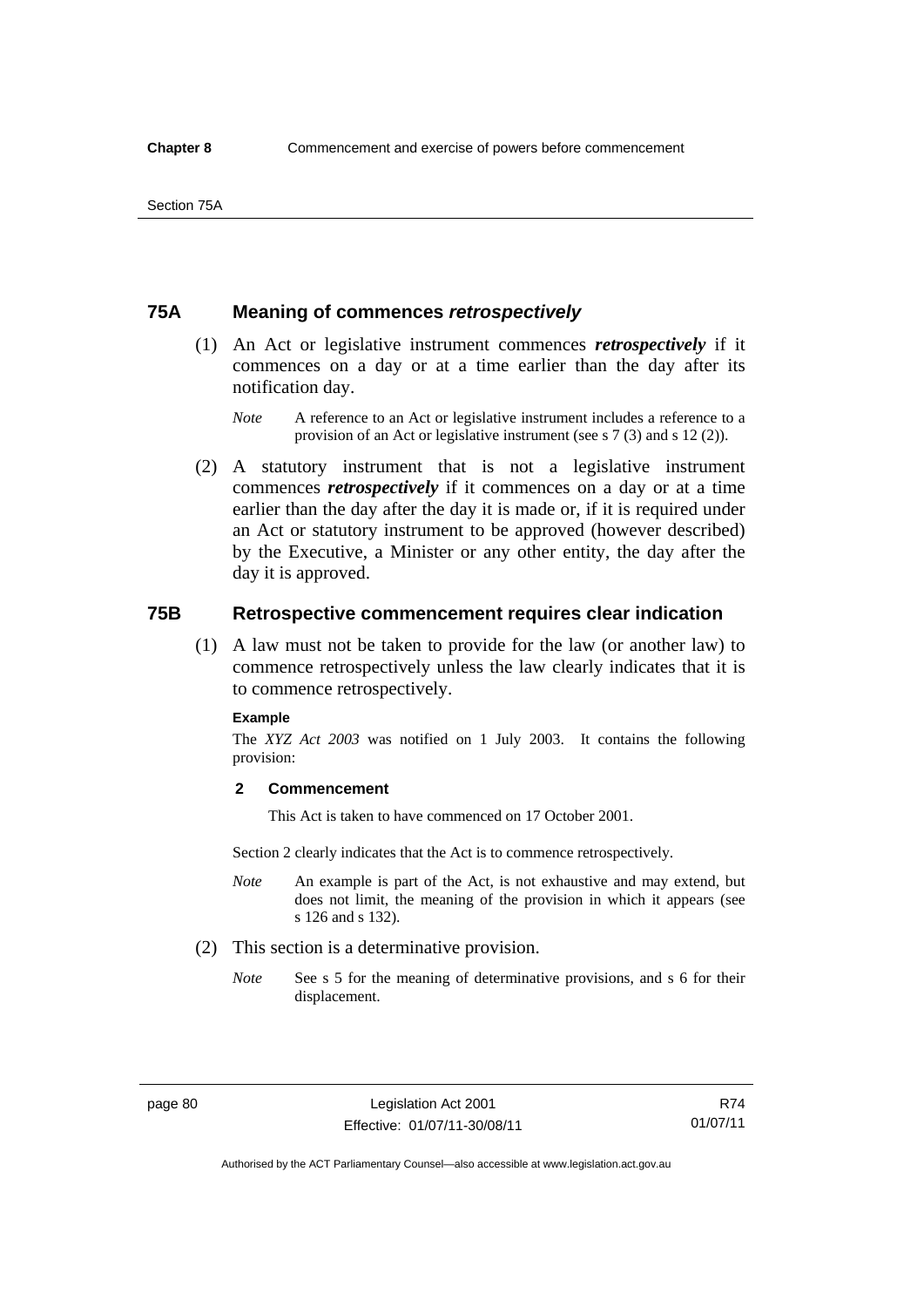## **76 Non–prejudicial provision may commence retrospectively**

- (1) A statutory instrument may provide that a non-prejudicial provision of the instrument commences retrospectively.
- (2) Unless this subsection is displaced by, or under authority given by, an Act, a statutory instrument cannot provide that a prejudicial provision of the instrument commences retrospectively.

### **Example**

The *Locust Damage Compensation Determination 2003* (a hypothetical disallowable instrument) sets out (among other things) the people who are eligible for compensation under a compensation fund. Previously, there was no restriction on who was eligible. The determination provides that it is taken to have commenced on 1 July 2003, but it is not notified until 15 August 2003. There is nothing in the Act under which the determination is made (or any other Act) that authorises the retrospective commencement.

The provision of the determination that limits who can apply for compensation is a prejudicial provision (ie it adversely affects some people's right to receive compensation) and cannot commence retrospectively. Instead, it would commence on the day after the determination's notification day (see s 73 (3)).

- (3) This section is a determinative provision.
	- *Note* See s 5 for the meaning of determinative provisions, and s 6 for their displacement.
- (4) In this section:

*non-prejudicial provision* means a provision that is not a prejudicial provision.

*prejudicial provision* means a provision that operates to the disadvantage of a person (other than the Territory or a territory authority or instrumentality) by—

- (a) adversely affecting the person's rights; or
- (b) imposing liabilities on the person.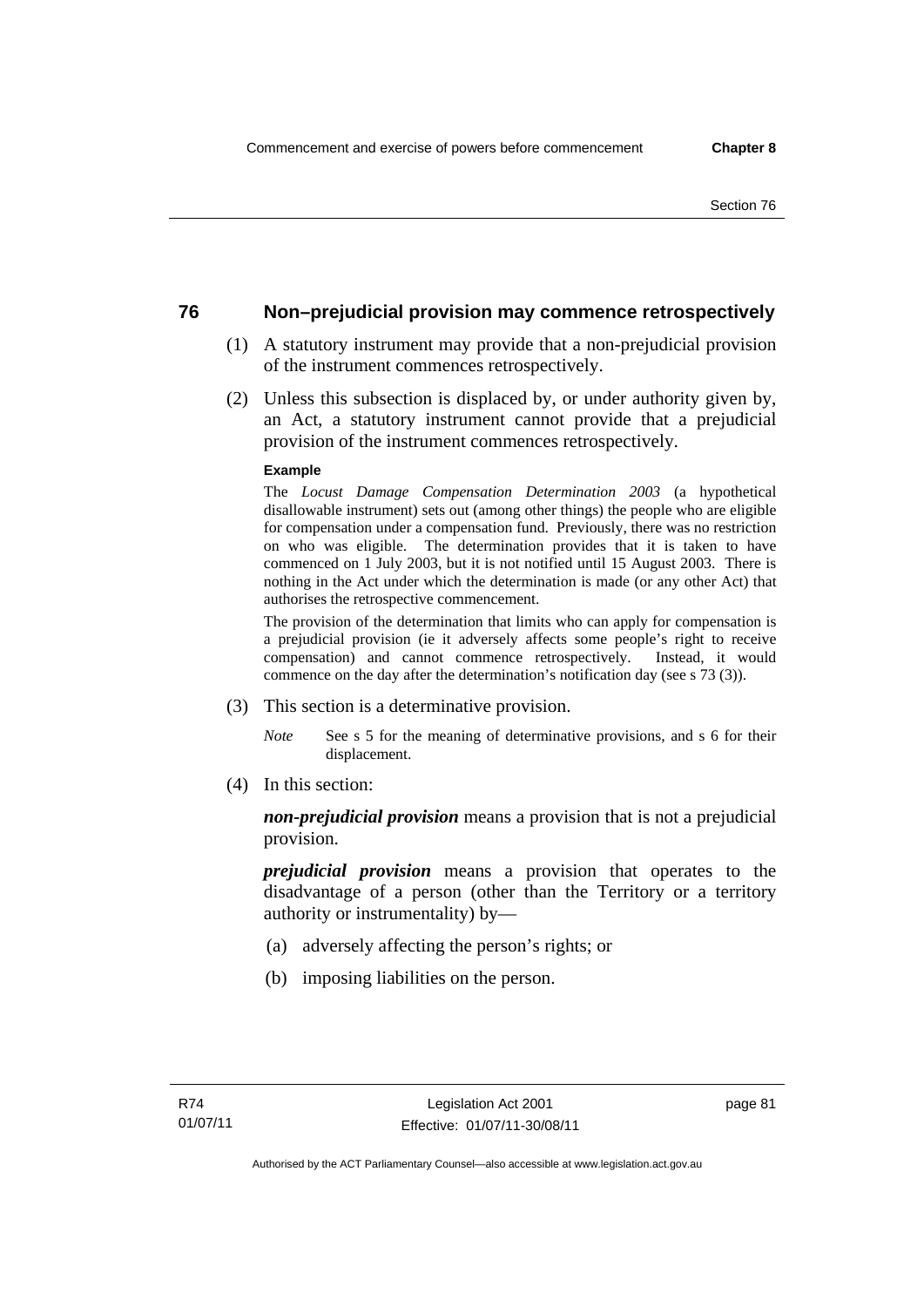## **77 Commencement by commencement notice**

- (1) If a law is expressed to commence on a day fixed or otherwise determined by a notice—
	- (a) a single day, or a time on a single day, may be fixed or determined; or
	- (b) different days or times may be fixed or determined for different provisions.

### **Example**

The *Hypothetical Act 2001* is expressed to commence on a day to be fixed by the Minister by written notice. Unless the Act has commenced automatically in accordance with s 79 (Automatic commencement of postponed law), any of the following arrangements for commencement would be possible:

- (a) a notice could fix a single day (eg 5 June 2001) for the entire Act to commence;
- (b) a notice could fix a time on a single day (eg 8 pm on 5 June 2001) for the entire Act to commence;
- (c) a notice could fix different days or times for the different provisions of the Act to commence (eg pt 7, pt 9 and sch 4 commence on 5 June 2001, pt 11 commences at 5 pm on 30 June 2001, and the remaining provisions of the Act commence on 1 July 2001);
- (d) a notice could fix a single day (eg 5 June 2001) or a time on a single day (eg 8 pm on 5 June 2001) for the provisions of the Act not already commenced to come into operation.
- *Note* An example is part of the Act, is not exhaustive and may extend, but does not limit, the meaning of the provision in which it appears (see s 126 and s 132).
- (2) A commencement notice for a law is valid even if the day or time fixed or otherwise determined by the notice happens before the notice's notification day.
- (3) If the day or time fixed or otherwise determined by a commencement notice for a law happens on or before the notice's notification day, the law commences on the day after the notice's notification day.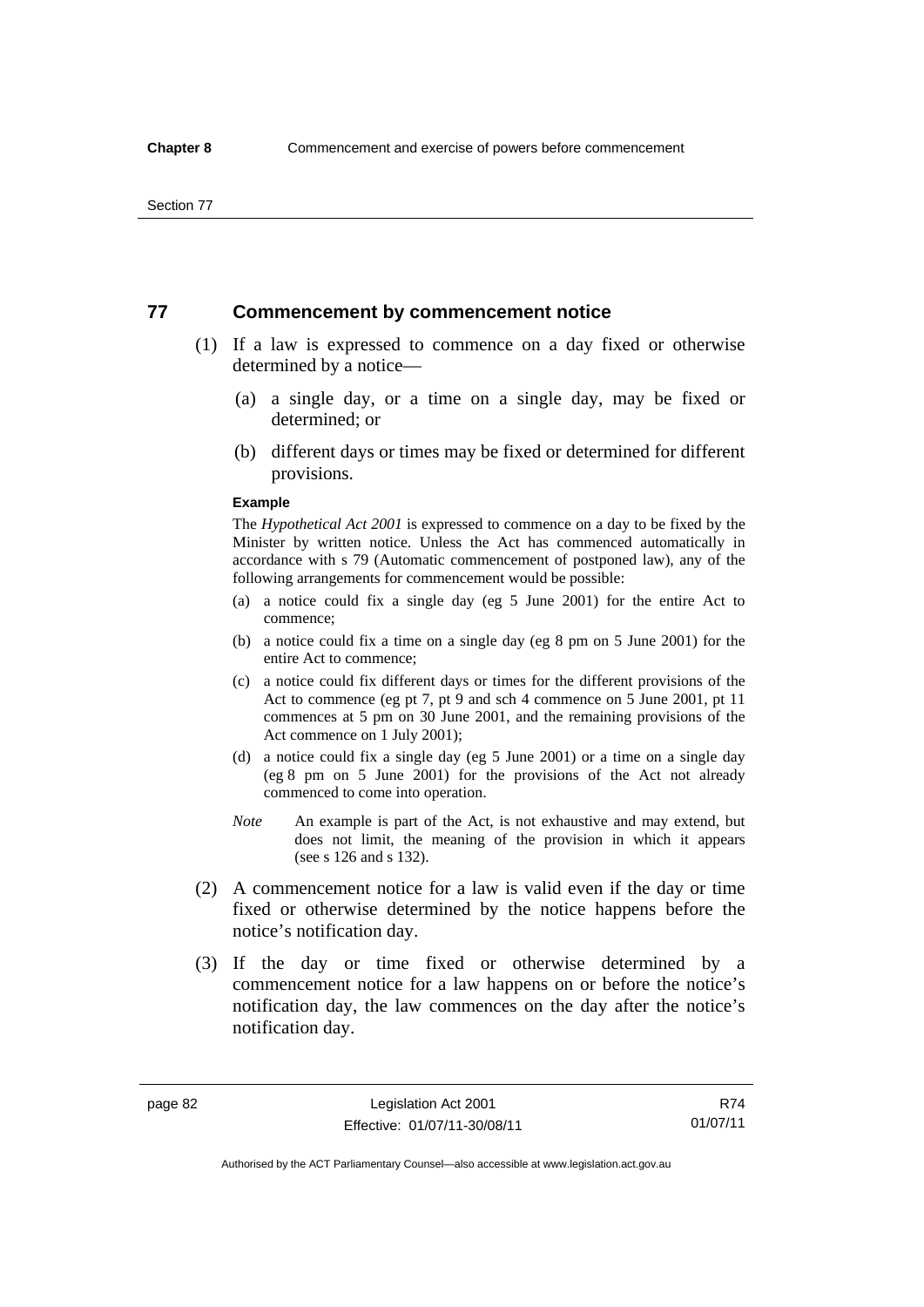- (4) However, subsection (3) does not apply to the commencement notice if—
	- (a) the notice clearly indicates that the law is to commence at an earlier date or time; and
	- (b) the notice provides for the earlier date or time under authority given by an Act.

### **Example—par (a)**

the commencement notice provides that the law or statutory instrument is 'taken to have commenced' at the earlier date or time

- (5) This section is a determinative provision.
	- *Note* See s 5 for the meaning of determinative provisions, and s 6 for their displacement.

## **78 Separate commencement of amendments**

 (1) Amendments made by a provision of a law may be given separate commencements, whether or not the provision is self-contained.

#### **Examples**

- 1 A provision of an amending law inserts 2 sections. The sections may be given separate commencements.
- 2 A provision of an amending law inserts a section that is divided into paragraphs. The paragraphs may be given separate commencements.
- *Note* An example is part of the Act, is not exhaustive and may extend, but does not limit, the meaning of the provision in which it appears (see s 126 and s 132).
- (2) This section is a determinative provision.
	- *Note* See s 5 for the meaning of determinative provisions, and s 6 for their displacement.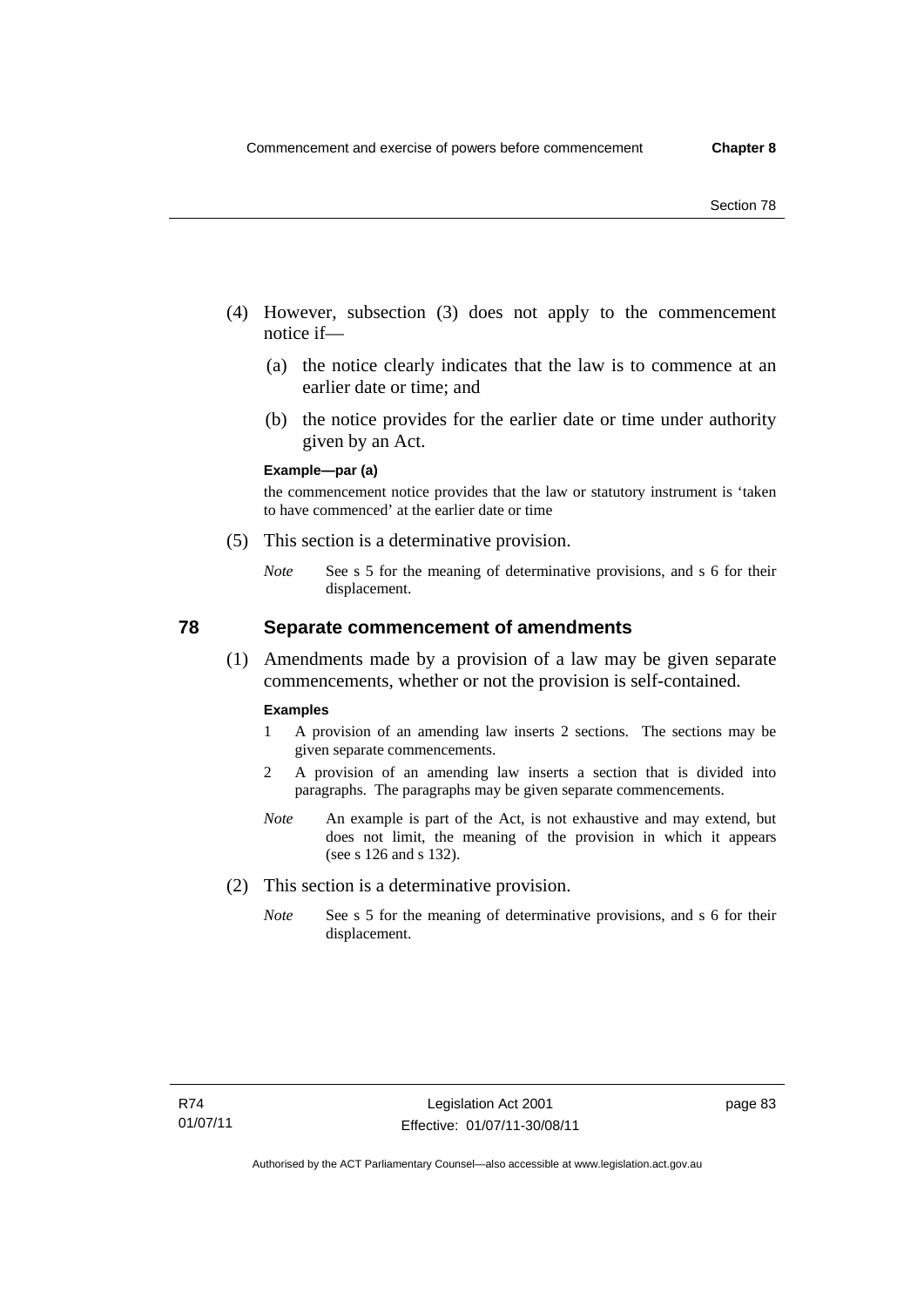Section 79

## **79 Automatic commencement of postponed law**

 (1) If a postponed law has not commenced within 6 months beginning on its notification day, it automatically commences on the first day after that period.

### **Example**

The *Hypothetical Act 2001* was notified on 5 July 2001 and was expressed to commence on a day to be fixed by the Minister by written notice. If the Act had not commenced by notice on or before 4 January 2002, it would automatically commence on 5 January 2002.

- *Note* An example is part of the Act, is not exhaustive and may extend, but does not limit, the meaning of the provision in which it appears (see s 126 and s 132).
- (2) This section applies to a law unless it is displaced by, or under authority given by, an Act or, if the postponed law is a subordinate law or disallowable instrument, the postponed law.
- (3) This section is a determinative provision.
	- *Note* See s 5 for the meaning of determinative provisions, and s 6 for their displacement.
- (4) In this section:

*enact* includes make.

*law* means an Act, subordinate law, disallowable instrument or notifiable instrument.

*Note* A reference to an Act, subordinate law, disallowable instrument or notifiable instrument includes a reference to a provision of the Act, law or instrument (see s 7, s 8, s 9 and s 10).

*notification day*, for a postponed law, means the notification day of—

- (a) if the postponed law is a law—the law; or
- (b) if the postponed law is a provision of a law—the law that enacts the provision.

R74 01/07/11

Authorised by the ACT Parliamentary Counsel—also accessible at www.legislation.act.gov.au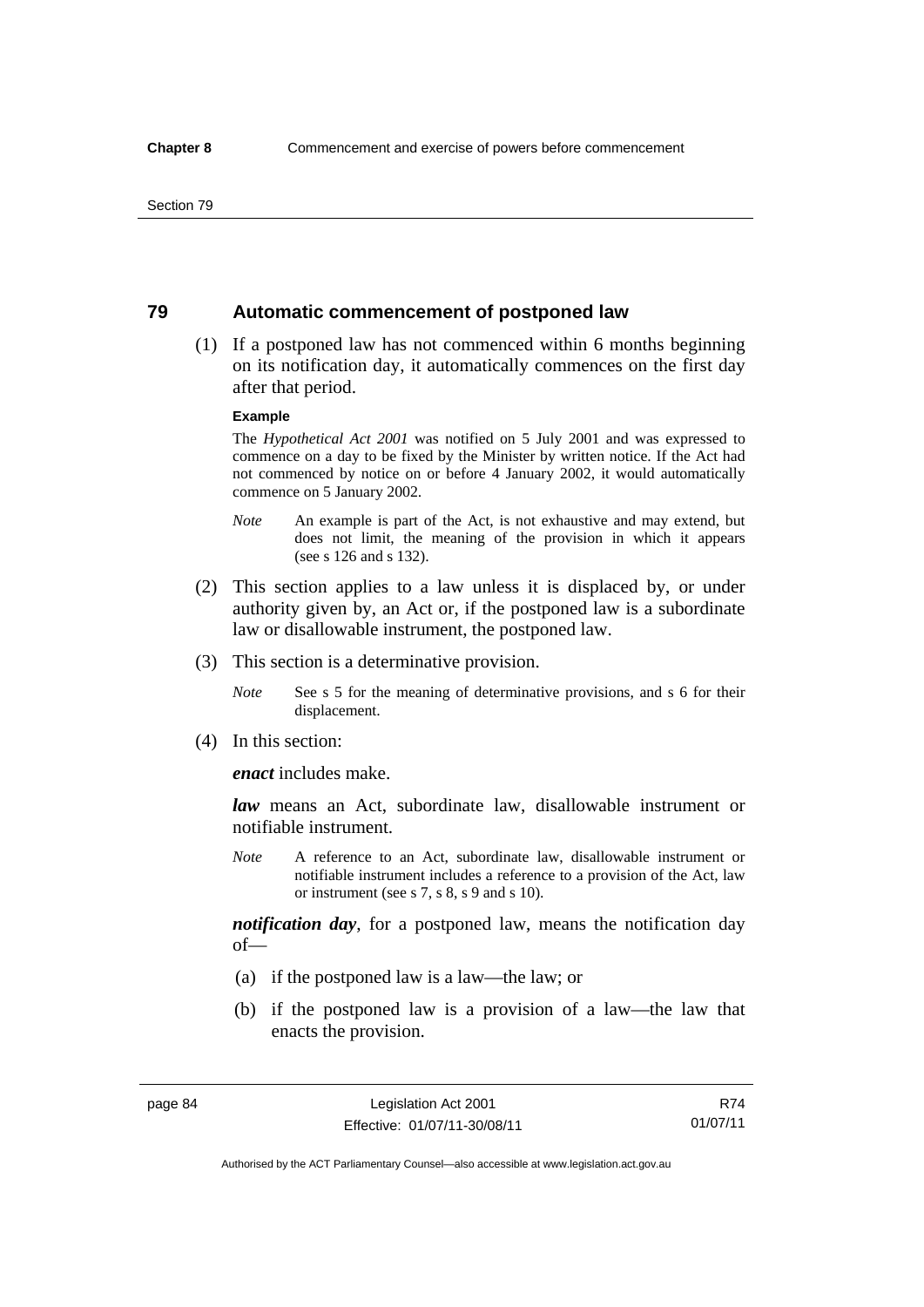*postponed law* means a law that does not commence on its notification day because a law postpones its commencement until a day or time fixed or determined by a commencement notice.

## **79A Commencement of amendment of uncommenced law**

- (1) This section applies if a law (the *amending law*) amends a law that has not commenced (the *uncommenced law*).
- (2) The amendment of the uncommenced law does not of itself commence that law.
- (3) The amendment made by the amending law commences on the commencement of the uncommenced law.
- (4) This section is a determinative provision.
	- *Note* See s 5 for the meaning of determinative provisions, and s 6 for their displacement.

## **80 References to** *commencement* **of law**

In a law, a reference to the *commencement* of the law, or another law, (the *law concerned*) is a reference to—

- (a) if the provisions of the law concerned (other than those providing for its name and commencement) commence, or are required to commence, on a single day or at a single time—the commencement of the remaining provisions; or
- (b) if paragraph (a) does not apply and the reference is in a provision of the law concerned—the commencement of the provision; or
- (c) in any other case—the commencement of the relevant provision of the law concerned.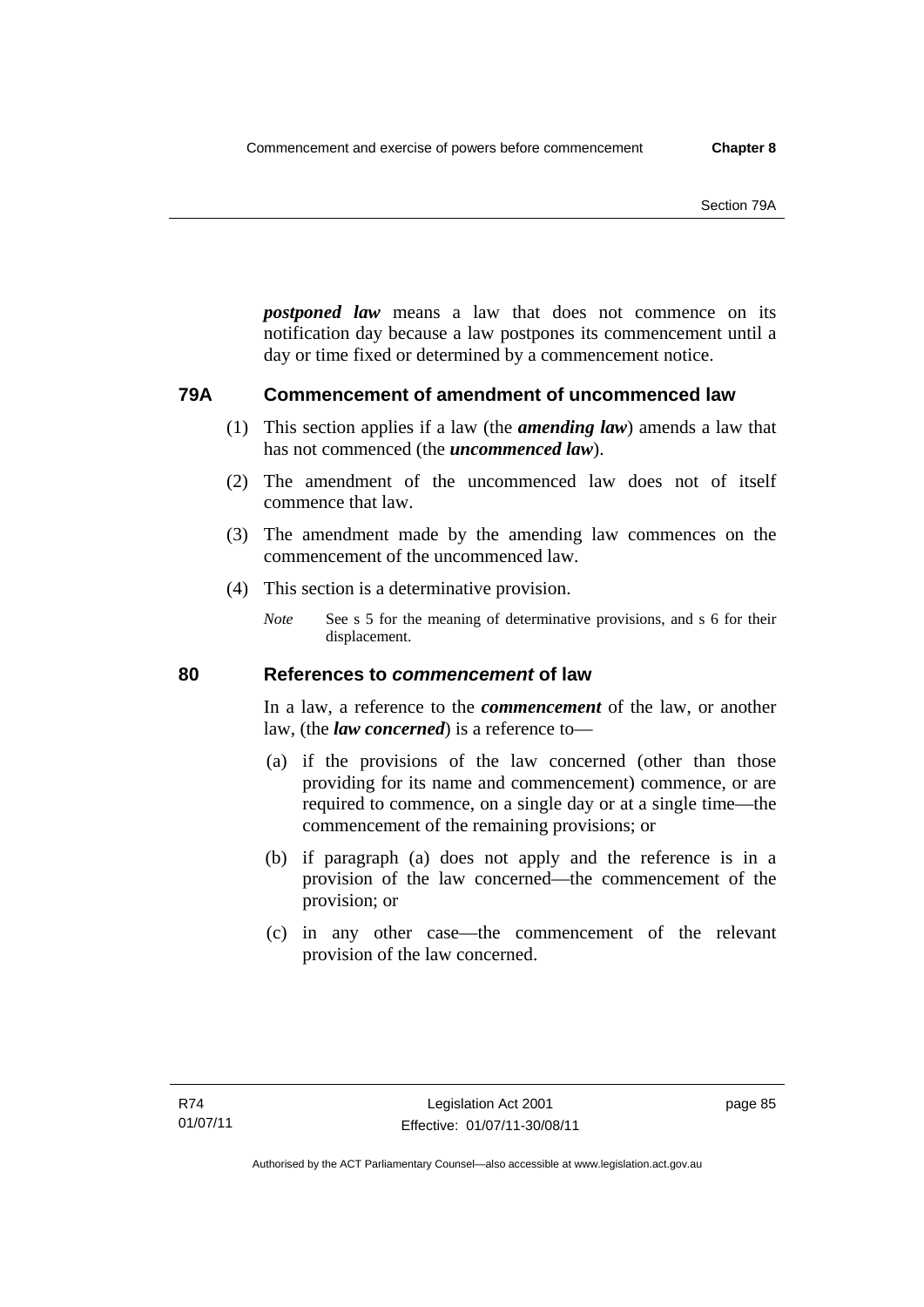## **81 Exercise of powers between notification and commencement**

- (1) This section applies to a power to make an appointment or statutory instrument, or to do anything else, in the following situations:
	- (a) the power is given by a law (the *authorising law*) that has been notified but has not commenced;
	- (b) the power is given by a law (the *authorising law*) as amended by another law (the *amending law*) and the laws have been notified, but all or any of them have not commenced.

#### **Examples—powers to which section applies**

- 1 power to delegate a function
- 2 power to give or issue an approval, consent, licence, permit or other authority (however described)
- 3 power to make an acting appointment
- 4 power to issue guidelines
- *Note* An example is part of the Act, is not exhaustive and may extend, but does not limit, the meaning of the provision in which it appears (see s 126 and s 132).
- (2) To remove any doubt and without limiting subsection (1), this section applies to any of the following powers if the power is to be exercised in relation to an entity to be established by the authorising law or the authorising law as amended by the amending law:
	- (a) a power to make an appointment to the entity;
	- (b) a power to make a statutory instrument for the purposes of the entity;
	- (c) a power to do anything else in relation to the entity.

### **Example**

This section applies to powers under an authorising law to be exercised in relation to the conduct of an election for members of a board to be established as a corporation by the authorising law.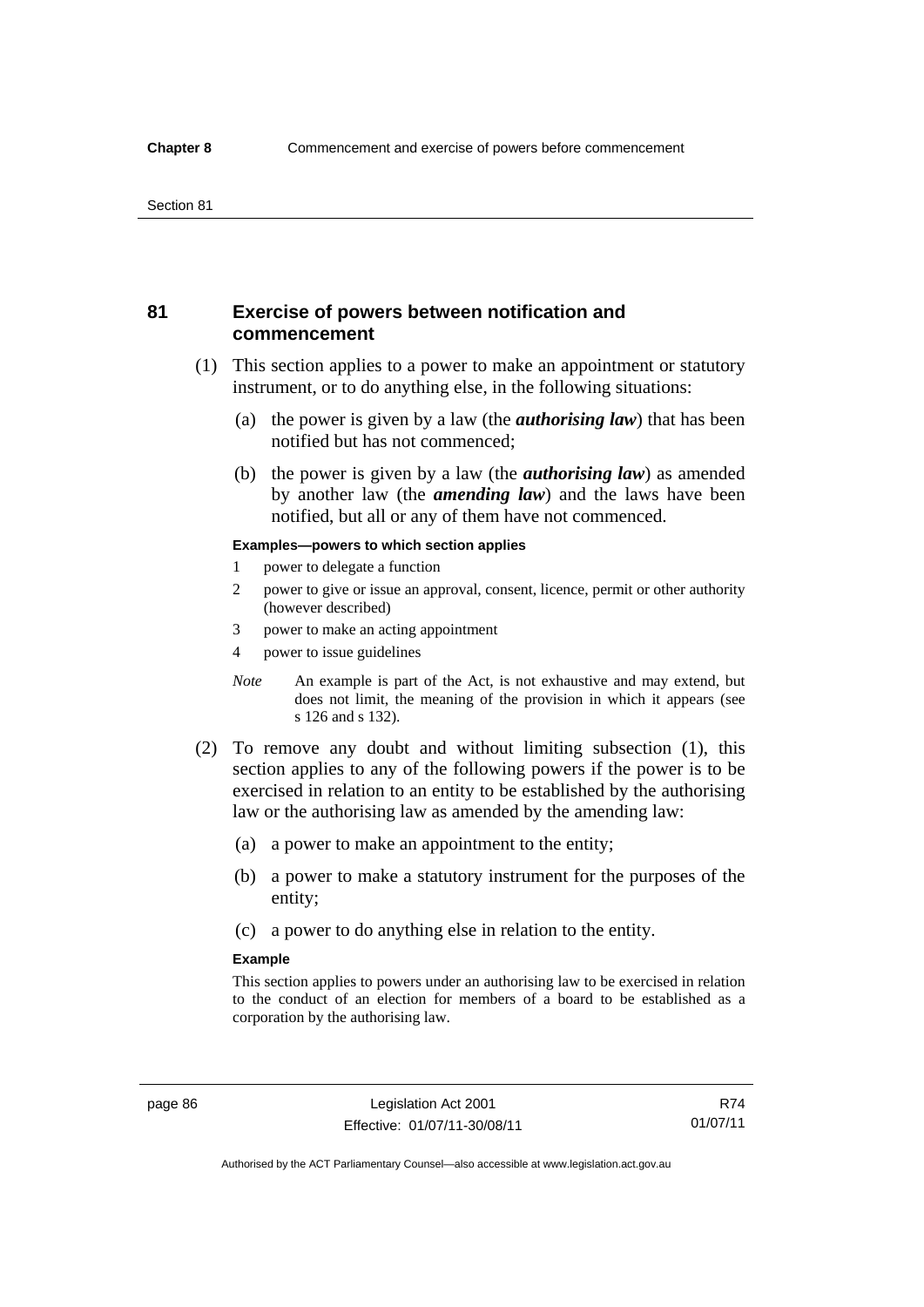- (3) The power may be exercised at any time even though the authorising law, or the authorising law and amending law (or either of them), is not in force at the time.
- (4) For the exercise of the power, the authorising law, or the authorising law and amending law, are taken to be in force at the time of the exercise of the power.
- (5) Also, anything else may be done under the power at any time for the purpose of bringing, or in relation to bringing, the authorising law, or the authorising law as amended by the amending law, into operation.
- (6) If an appointment or statutory instrument made under this section declares that this subsection applies to it, then, unless the appointment or instrument commences on a different date or at a different time under another provision of this chapter, the appointment or instrument commences on—
	- (a) for an appointment or statutory instrument that is a legislative instrument—the day after its notification day; or
	- (b) for any other appointment or statutory instrument—the day after the day it is made or, if it is required under an Act or statutory instrument to be approved (however described) by the Executive, a Minister or any other entity, the day after the day it is approved.
- (7) In any other case, an appointment or statutory instrument made under this section commences on the latest of the following:
	- (a) the commencement of the authorising law or, if subsection  $(1)$  (b) applies and the amending law commences after the authorising law, the commencement of the amending law;
	- (b) on the day or at the time the appointment or instrument would have commenced if it had not been made under this section.

page 87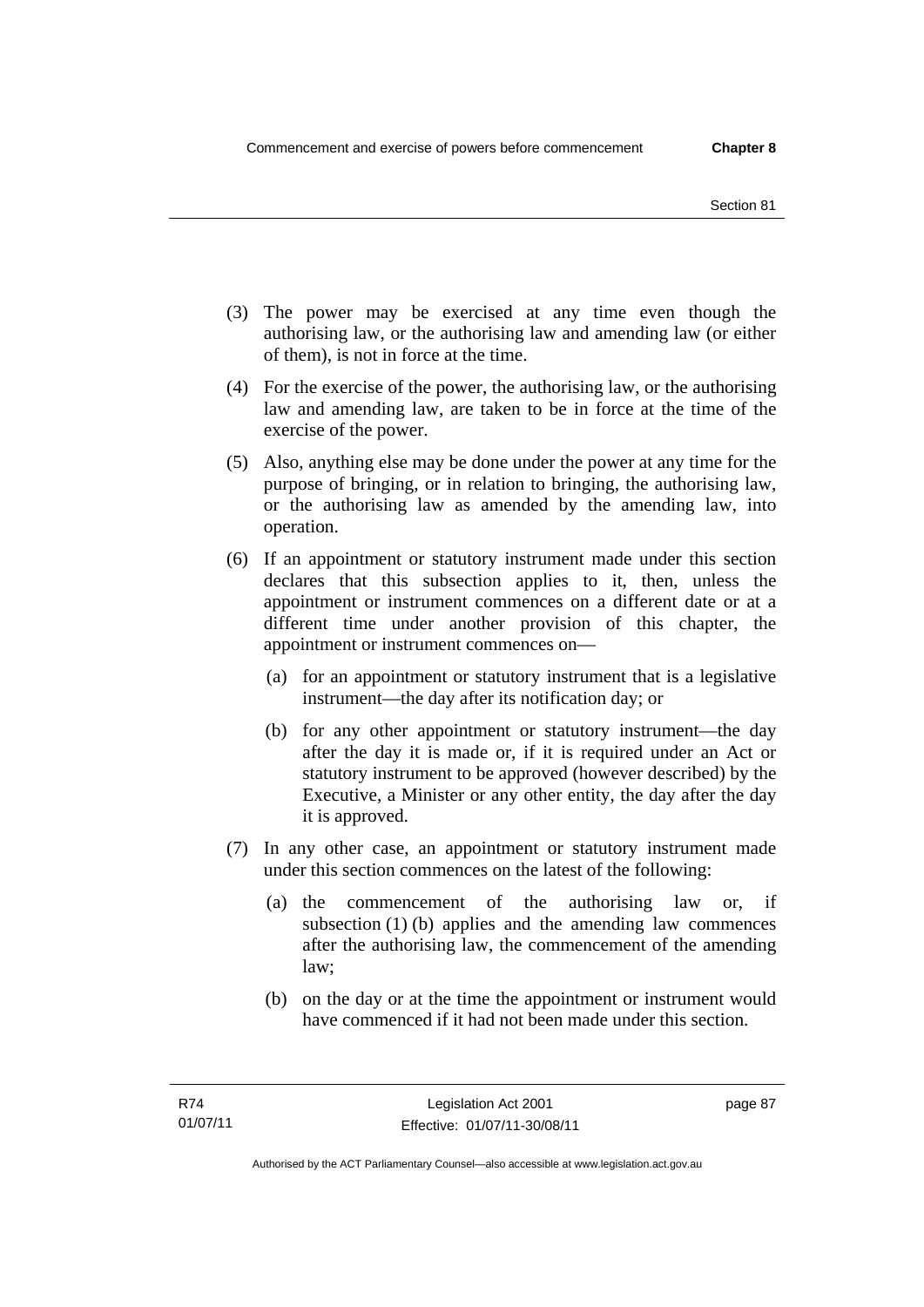#### **Chapter 8** Commencement and exercise of powers before commencement

| Section 81 |  |
|------------|--|

- (8) In the application of this section to a statutory instrument that is not a legislative instrument, a reference to the instrument being *notified*  is a reference to the instrument being made or, if it is required under an Act or statutory instrument to be approved (however described) by the Executive, a Minister or any other entity, to the instrument being approved.
- (9) This section is a determinative provision.
	- *Note* See s 5 for the meaning of determinative provisions, and s 6 for their displacement.

Authorised by the ACT Parliamentary Counsel—also accessible at www.legislation.act.gov.au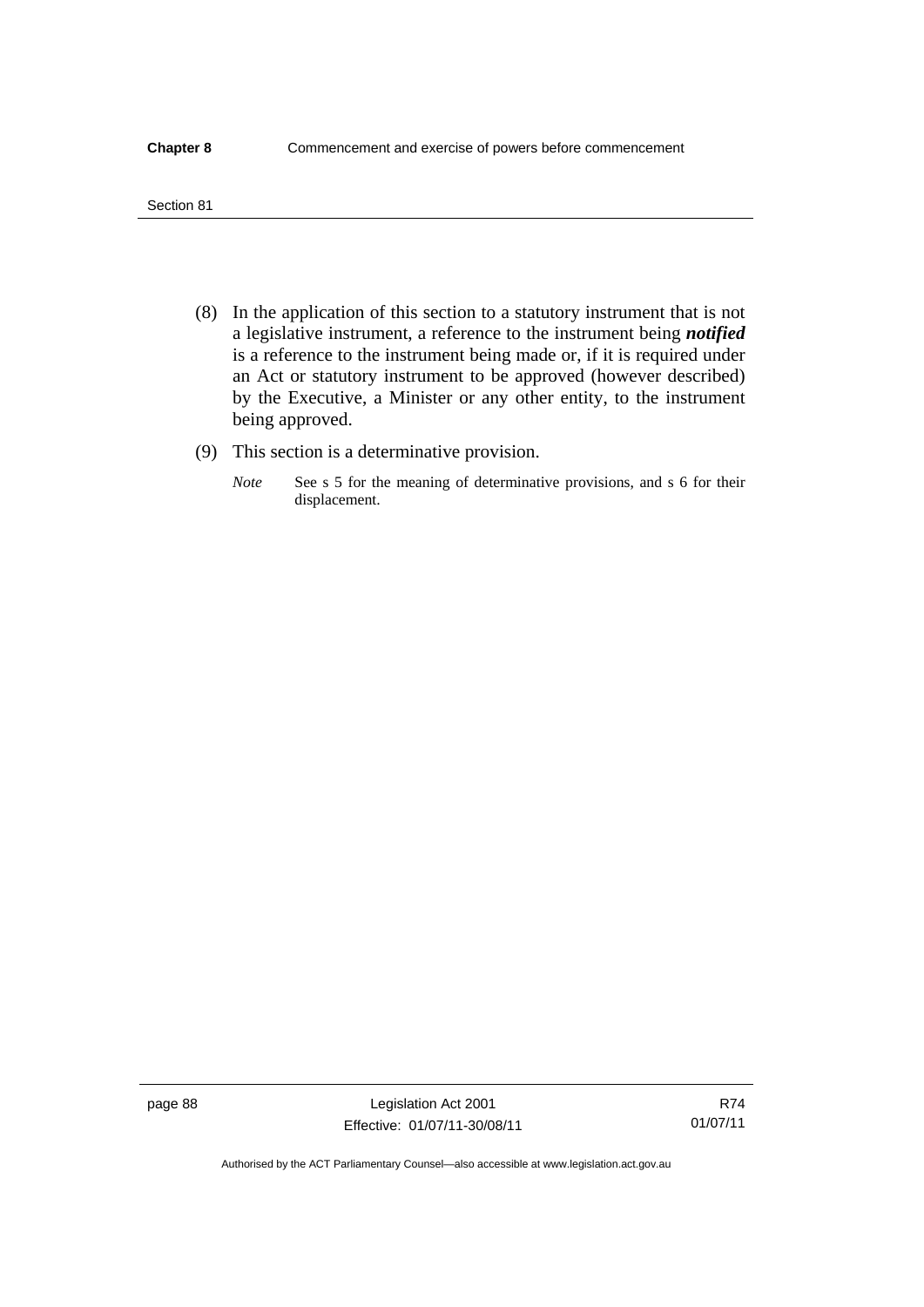# **Chapter 9 Repeal and amendment of laws**

# **Part 9.1 General**

## **82 Definitions—ch 9**

In this chapter:

*amend* includes modify.

*law* means an Act or statutory instrument.

*Note* A reference to an Act or statutory instrument includes a reference to a provision of the Act or instrument (see s 7 and s 13).

*repeal* includes lapse and expire.

## **83 Consequences of amendment of statutory instrument by Act**

- (1) If an Act amends a statutory instrument, the instrument may be amended or repealed as if the amendment had been made by another statutory instrument of that kind.
- (2) This section is a determinative provision.
	- *Note* See s 5 for the meaning of determinative provisions, and s 6 for their displacement.

## **84 Saving of operation of repealed and amended laws**

- (1) The repeal or amendment of a law does not—
	- (a) revive anything not in force or existing when the repeal or amendment takes effect; or
	- (b) affect the previous operation of the law or anything done, begun or suffered under the law; or

page 89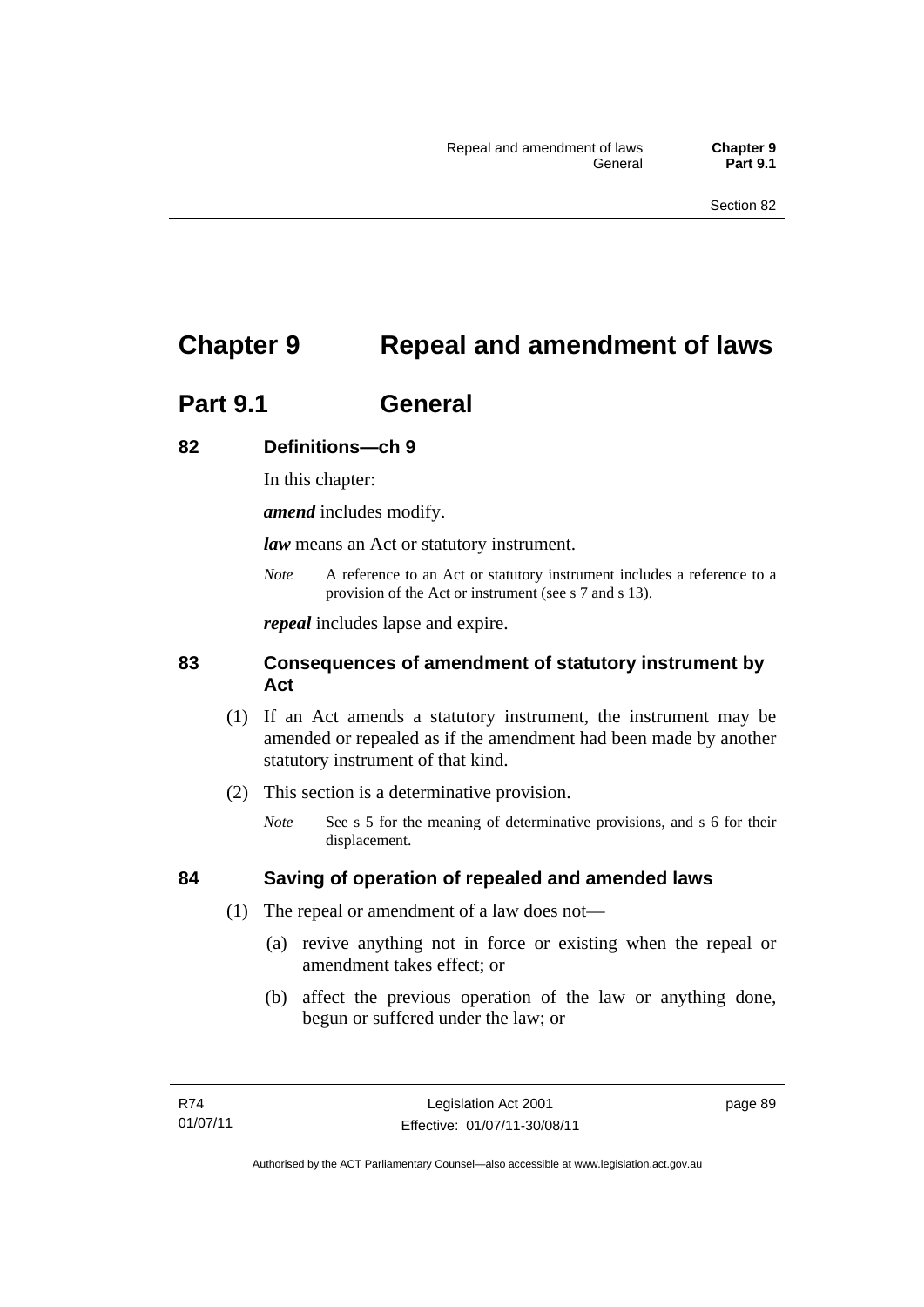Section 84A

- (c) affect an existing right, privilege or liability acquired, accrued or incurred under the law.
- (2) An investigation, proceeding or remedy in relation to an existing right, privilege or liability under the law may be started, exercised, continued or completed, and the right, privilege or liability may be enforced and any penalty imposed, as if the repeal or amendment had not happened.
- (3) Without limiting subsections (1) and (2), the repeal or amendment of a law does not affect—
	- (a) the proof of anything that has happened; or
	- (b) any right, privilege or liability saved by the law.
- (4) This section does not limit any other provision of this chapter and is in addition to any provision of the law by which the repeal or amendment is made.
- (5) This section is a determinative provision.
	- *Note* See s 5 for the meaning of determinative provisions, and s 6 for their displacement.
- (6) In this section:

*liability* includes liability to penalty for an offence against the law.

*penalty* includes punishment and forfeiture.

*privilege* includes immunity.

*right* includes capacity, interest, status and title.

## **84A Creation of offences and changes in penalties**

- (1) If a law makes an act or omission an offence, the act or omission is only an offence if done or not done after the law commences.
- (2) If a law increases the maximum or minimum penalty, or the penalty, for an offence, the increase applies only to an offence committed after the law commences.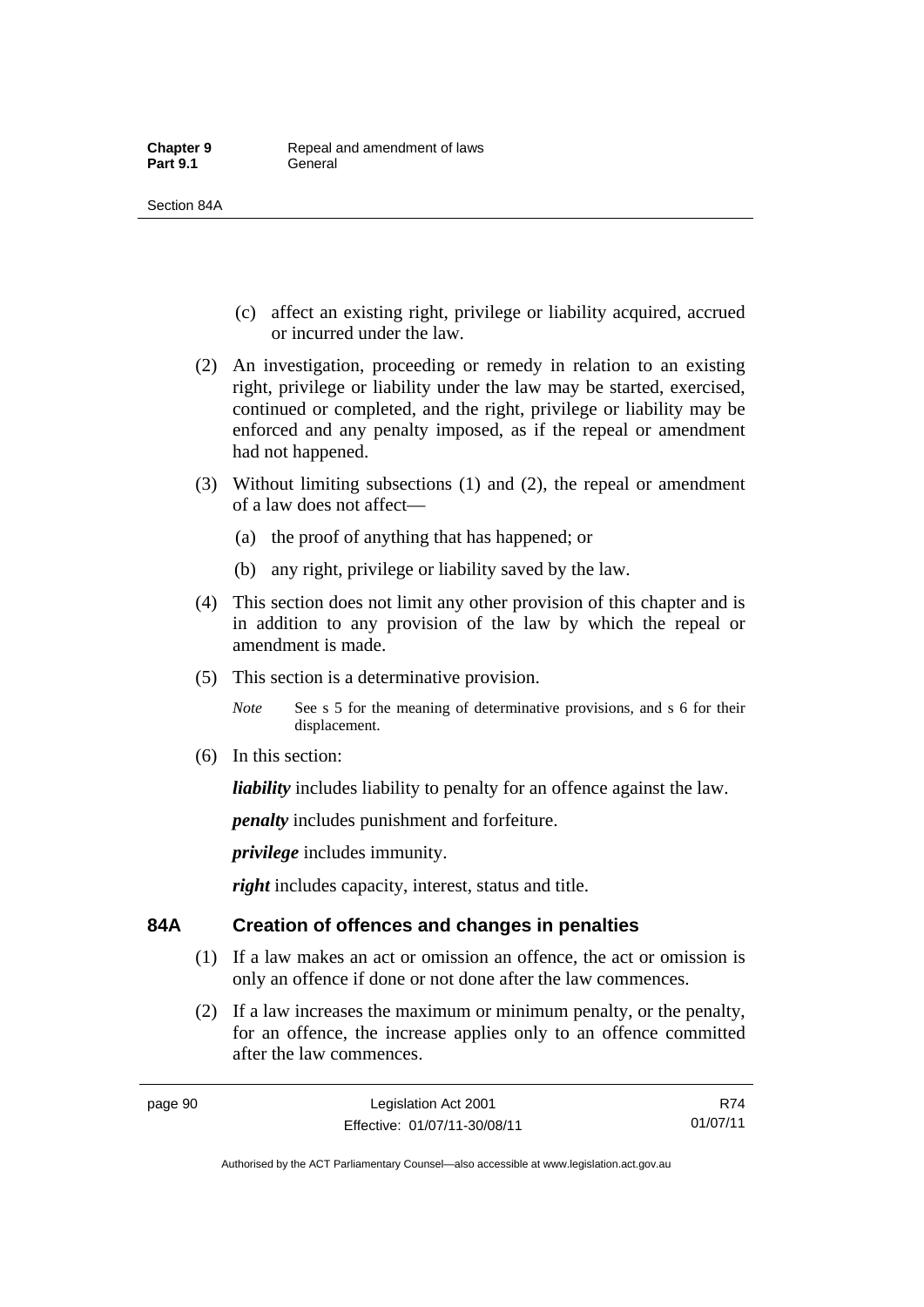- (3) If a law reduces the maximum or minimum penalty, or the penalty, for an offence, the reduction applies to an offence committed before or after the law commences, but does not affect any penalty imposed before the law commences.
- (4) In this section:

*law* means an Act or subordinate law.

- *Note* A reference to an Act or statutory instrument includes a reference to a provision of the Act or instrument (see s 7 and s 8).
- (5) This section is a determinative provision.
	- *Note* See s 5 for the meaning of determinative provisions, and s 6 for their displacement.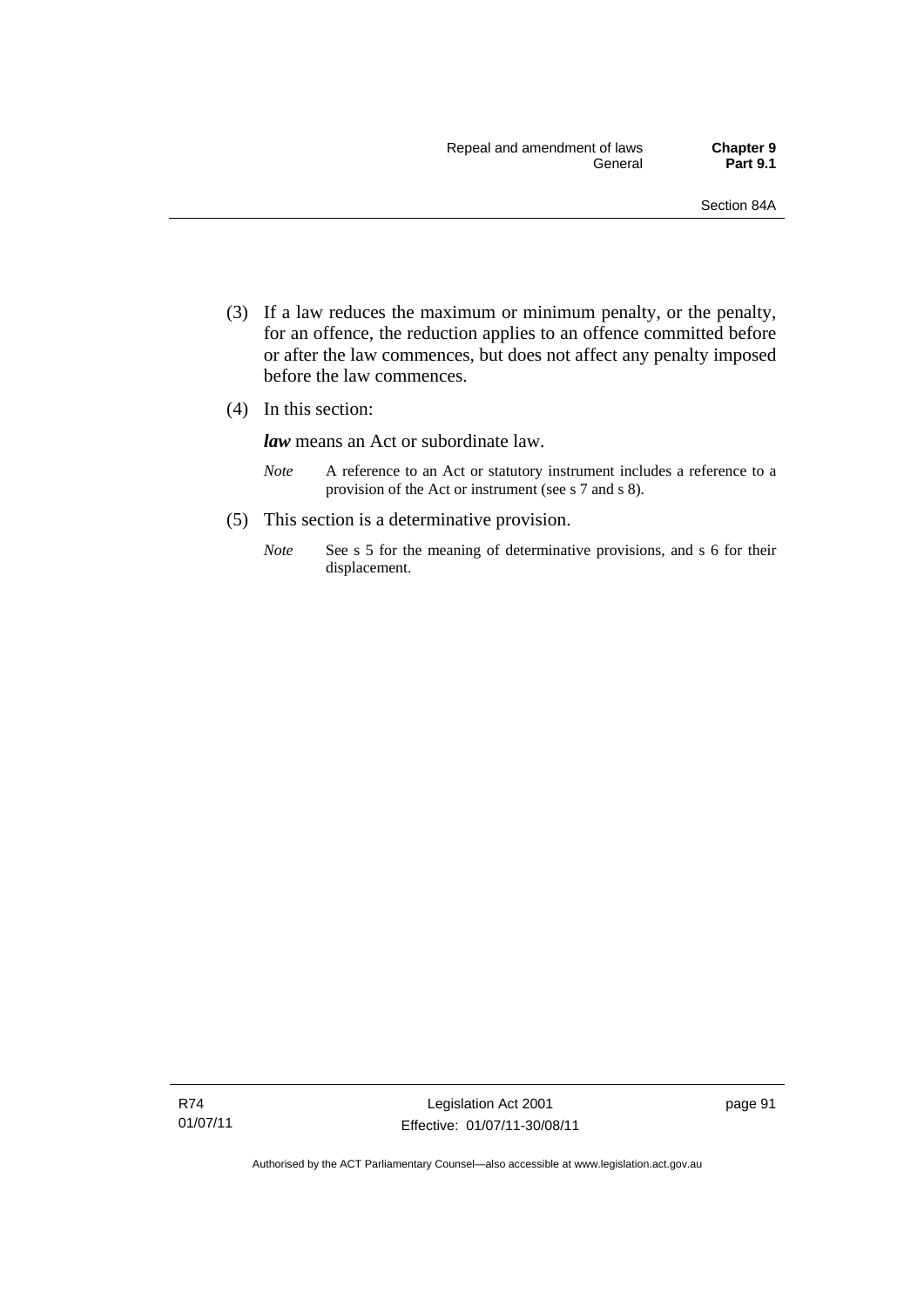# **Part 9.2 Repeal**

## **85 When repeal takes effect**

- (1) This section applies if a law is repealed on a day.
- (2) If the law is remade on that day (with or without changes), the repeal takes effect when the remade law commences.
	- *Note* Under s 74, if a law commences on a day, it commences at the beginning of the day unless otherwise provided.
- (3) If the law is not remade on that day (with or without changes), the law continues in force until the end of the day and the repeal takes effect at midnight on the day.

## **86 Repealed and amended laws not revived on repeal of repealing and amending laws**

 (1) If a law (the *first law*) is repealed by another law (the *other law*), the first law is not revived only because the other law is repealed.

### **Examples**

- 1 Act A repeals Act B. Act A is repealed. The repeal of Act A does not revive Act B.
- 2 Act A repeals Act B. Act A is automatically repealed under this Act, section 89 (Automatic repeal of certain laws and provisions). The repeal of Act A does not revive Act B.
- *Note* An example is part of the Act, is not exhaustive and may extend, but does not limit, the meaning of the provision in which it appears (see s 126 and s 132).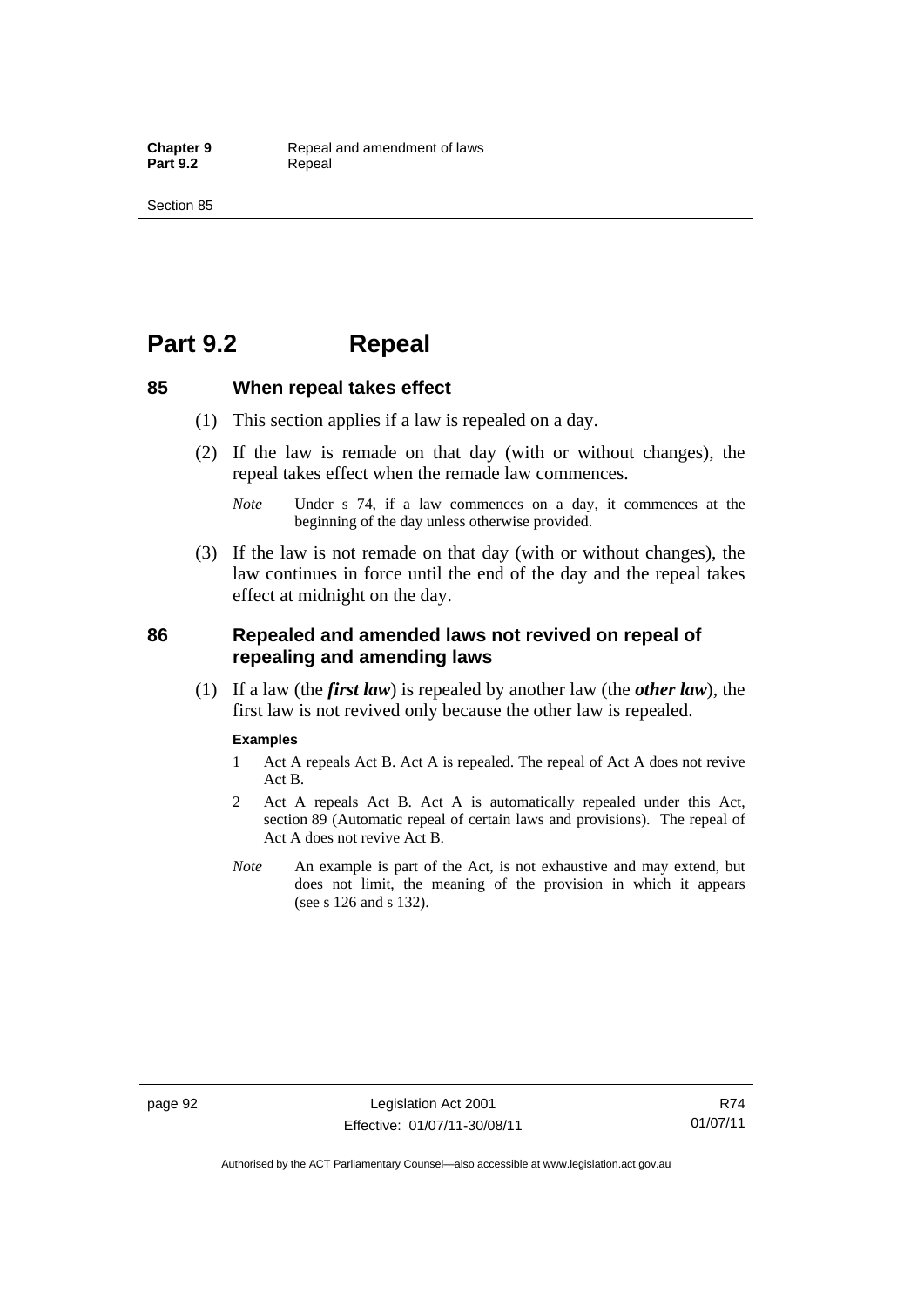(2) If a law (the *first law*) is amended by another law (the *other law*), the continuing operation of the amendments made by the other law is not affected only because the other law is repealed and, in particular, the first law is not revived in the form in which it was in before the amendments took effect only because of the repeal.

#### **Examples**

- 1 Act A amends Act B. Act A is repealed after it has commenced by a later Act C. The amendments made by Act A continue to operate, even though Act A has been repealed.
- 2 Act A amends Act B. Act A is automatically repealed under this Act, section 89. The amendments made by Act A continue to operate, even though Act A has been repealed.
- (3) This section does not limit any other provision of this chapter and is in addition to any provision of the law by which the repeal is made.
- (4) This section is a determinative provision.
	- *Note* See s 5 for the meaning of determinative provisions, and s 6 for their displacement.
- (5) In this section:

*amended* does not include modified.

*law* includes a rule of the common law (including equity).

#### **Examples**

- 1 a common law offence
- 2 a common law rule of practice or procedure
- 3 a right to equitable relief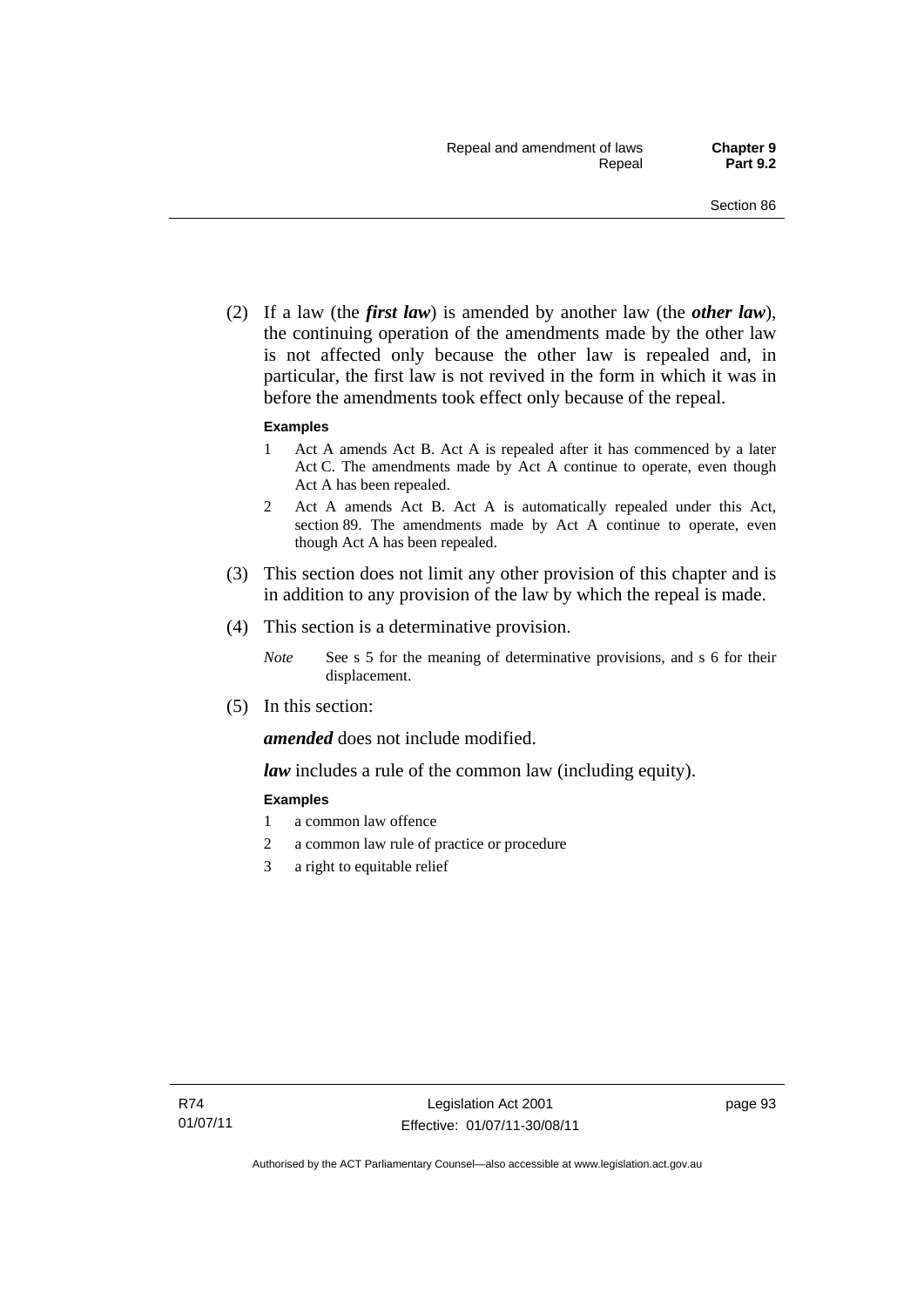# **87 Commencement not undone if repealed**

- (1) If a provision of a law providing for the commencement of the law is repealed after the law has commenced, the repeal of the provision does not affect the continuing operation of the law.
- (2) If a commencement notice providing for the commencement of a law is repealed after the law has commenced, the repeal of the notice does not affect the continuing operation of the law.
- (3) This section does not limit any other provision of this chapter and is in addition to any provision of the law by which the repeal is made.
- (4) This section is a determinative provision.
	- *Note* See s 5 for the meaning of determinative provisions, and s 6 for their displacement.

### **88 Repeal does not end effect of transitional laws etc**

- (1) The continuing operation of a transitional law or validating law is not affected only because the law is repealed.
- (2) Subsection (1) does not apply to a law that is a transitional law or validating law because of modifications that it makes to another law.
- (3) If a law (the *savings law*) declares a law (the *declared law*) to be a law to which this section applies—
	- (a) the effect of the declared law does not end only because of its repeal; and
	- (b) the effect of the savings law does not end only because of its repeal.
- (4) A declaration may be made for subsection (3) about a law whether or not the Act is a law to which subsection (1) applies.
- (5) A declaration made for subsection (3) about a law does not imply that, in the absence of a declaration about it, another law is not a law to which this section applies.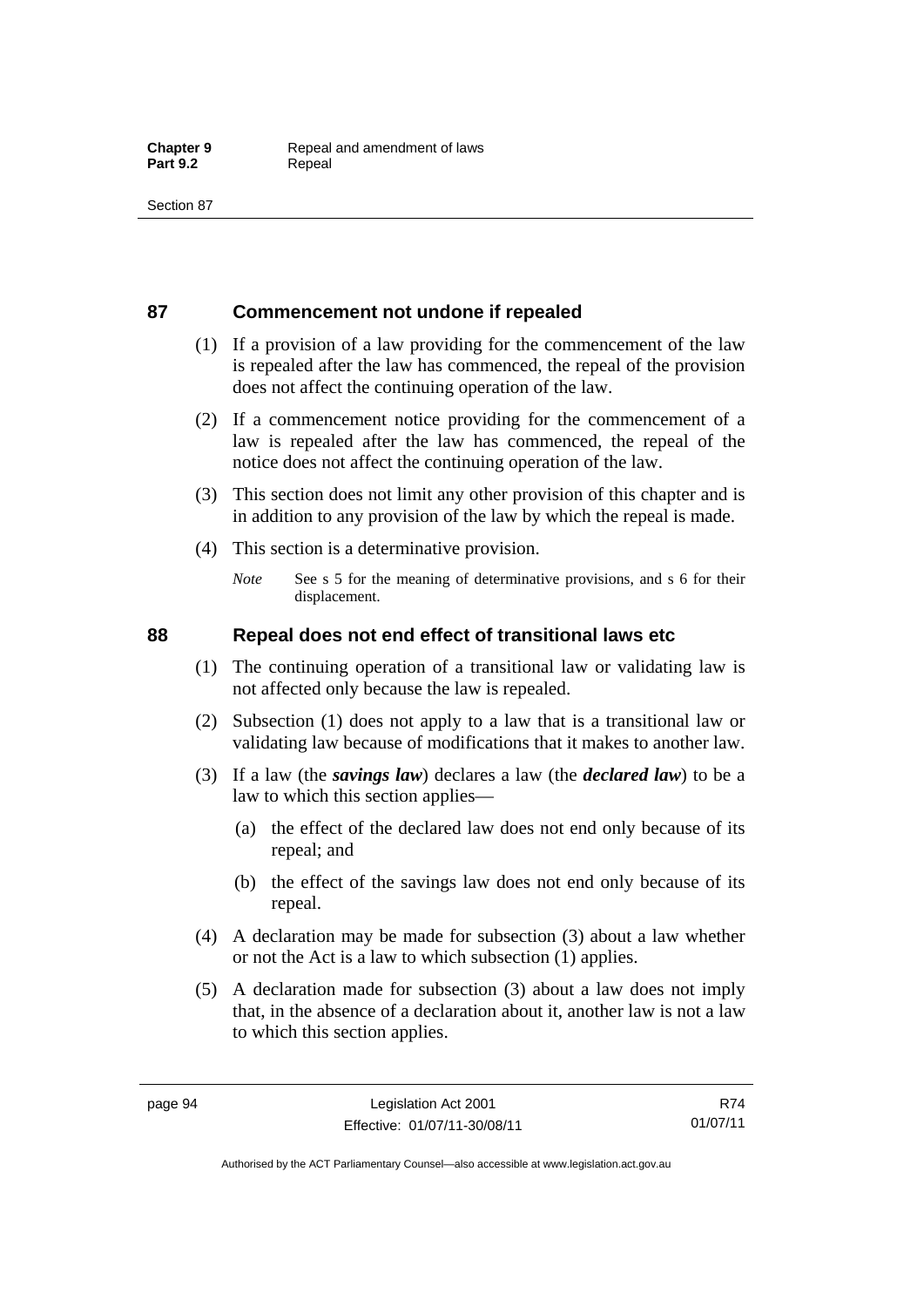- (6) This section does not limit any other provision of this chapter and is in addition to any provision of the law by which the repeal is made.
- (7) This section is a determinative provision.
	- *Note* See s 5 for the meaning of determinative provisions, and s 6 for their displacement.
- (8) To remove any doubt and without limiting section 6 (Legislation Act provisions must be applied), the application of this section to a law is not displaced only because the law is repealed and, in particular, the repeal of the law does not of itself imply an intention to displace the application of this section to the law.
- (9) In this section:

### *transitional law* means—

- (a) a law made or expressed to be made for a transitional purpose; or
- (b) a law that makes provision consequential on a law mentioned in paragraph (a).

#### **Examples**

- 1 a provision stating that an existing licence under a repealed Act is taken to be a licence of a particular kind under another Act and authorising the imposition of conditions under the other Act
- 2 a provision stating that a provision applies to certain applications made before the commencement of an amendment or only to applications made after the commencement of an amendment
- 3 a declaration made for s (3)
- *Note 1 Transitional* is defined in the dictionary to include application and savings.
- *Note 2* An example is part of the Act, is not exhaustive and may extend, but does not limit, the meaning of the provision in which it appears (see s 126 and s 132).

page 95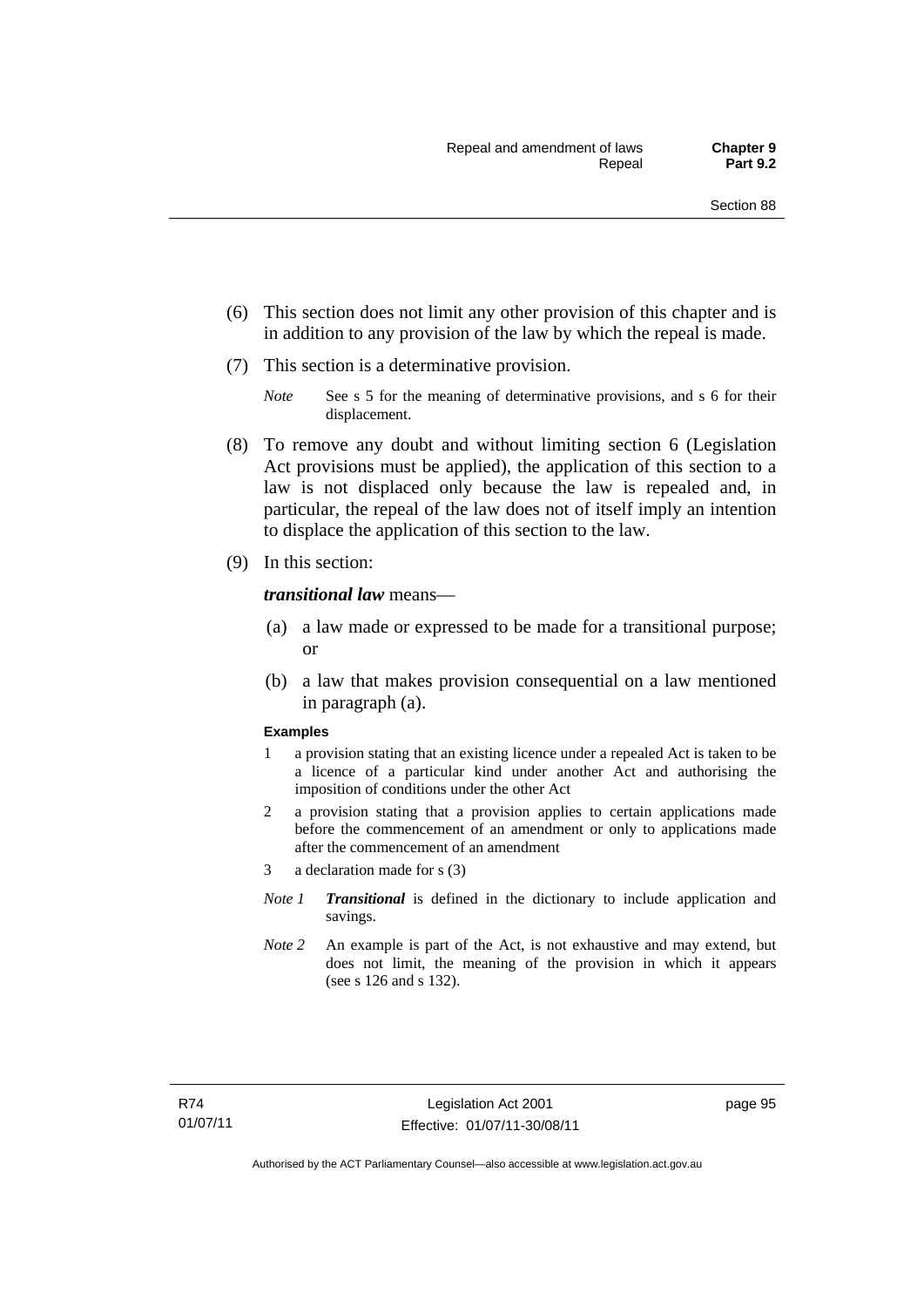### *validating law* means—

- (a) a law that validates something that is or may be invalid; or
- (b) a law that makes provision consequential on a law mentioned in paragraph (a).

#### **Examples**

- 1 a provision declaring an instrument to have been validly made and acts done in reliance on the instrument to have been validly done
- 2 a provision stating that an instrument that is declared valid is taken to have been amended in a particular way

### **89 Automatic repeal of certain laws and provisions**

- (1) An amending law is automatically repealed on the day after—
	- (a) all of its provisions have commenced; or
	- (b) the last of its provisions that have not commenced are omitted or cannot commence.

#### **Example—provision that can no longer commence**

The *ABC Act 2005* includes a provision that amends the *XYZ Act 2000*. Before the provision commences, the *XYZ Act 2000* is repealed. The provision can, therefore, no longer commence.

- *Note* An example is part of the Act, is not exhaustive and may extend, but does not limit, the meaning of the provision in which it appears (see s 126 and s 132).
- (2) An appropriation Act is automatically repealed on the last day of the financial year for which it makes appropriations.
- (3) An amending provision of a law is automatically repealed immediately after all of the amendments and repeals made by it (or to which it relates) have commenced.
- (4) A commencement provision of a law is automatically repealed immediately after all of the provisions of the law have commenced.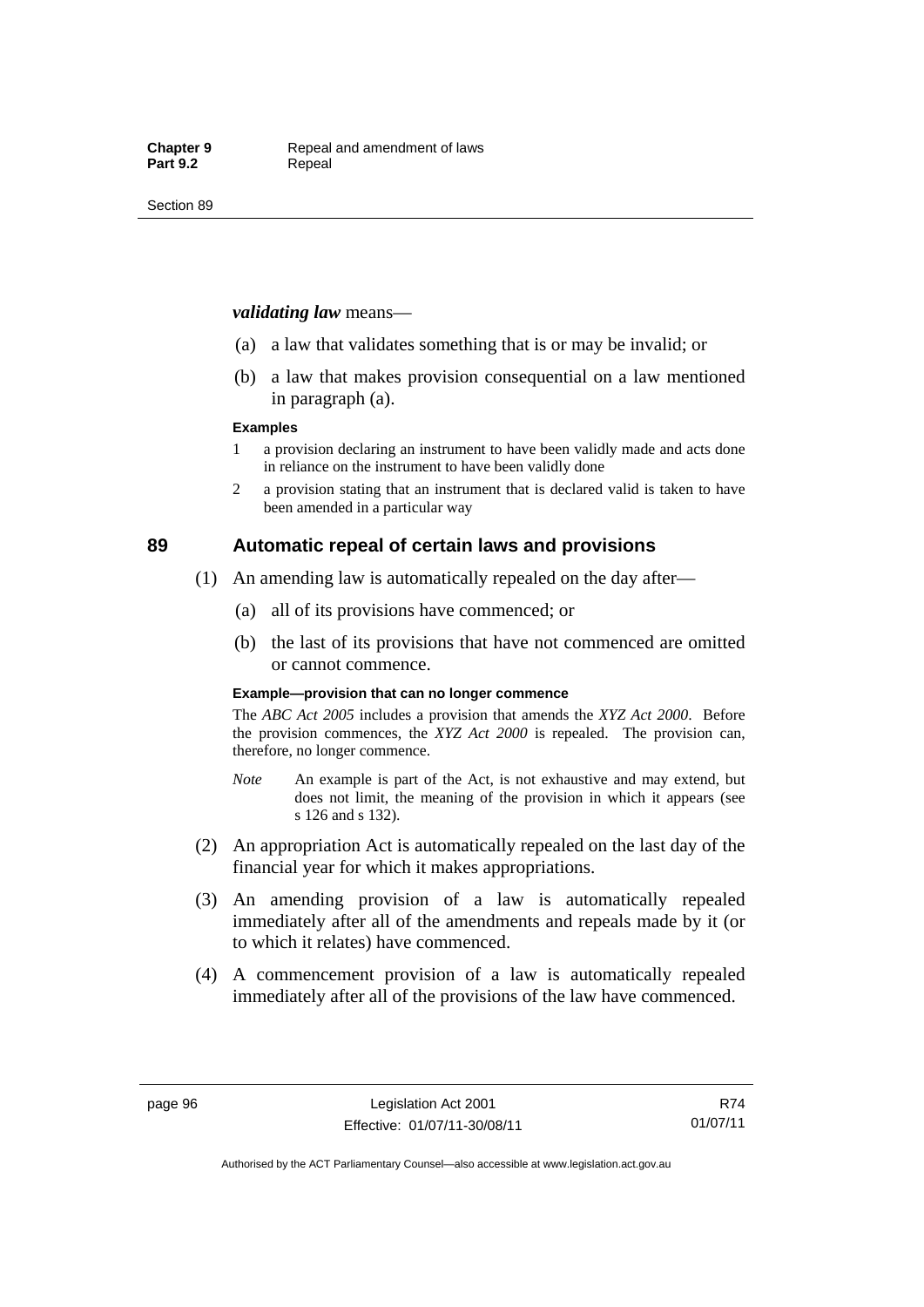- (5) A commencement notice is automatically repealed on the day after the day, or the last of the days, fixed or otherwise determined by the notice for the commencement of a law.
- (6) If an instrument making, or evidencing, an appointment (including an acting appointment) is a legislative instrument, the instrument is automatically repealed—
	- (a) on the day the appointment ends; or
	- (b) if the instrument makes 2 or more appointments that end on different days—on the day the last-ending appointment ends.
- (7) A repeal under this section has effect for all purposes, including, for example, any other provisions of this chapter about repeals.
- (8) If apart from this subsection a law would be automatically repealed on a day that is earlier than its notification day, the law is instead automatically repealed on the day after its notification day.
- (9) In the application of subsection (8) to a statutory instrument that is not a legislative instrument, a reference to the instrument's *notification day* is a reference to the day after the day it is made or, if it is required under an Act or statutory instrument to be approved (however described) by the Executive, a Minister or any other entity, the day after the day it is approved.
- (10) This section does not limit any other provision of this chapter.
- (11) This section is a determinative provision.
	- *Note* See s 5 for the meaning of determinative provisions, and s 6 for their displacement.
- (12) In this section:

*amend* does not include modify.

*amending law* means a law that consists only of provisions of the following kinds:

(a) for an Act—the Act's long title;

page 97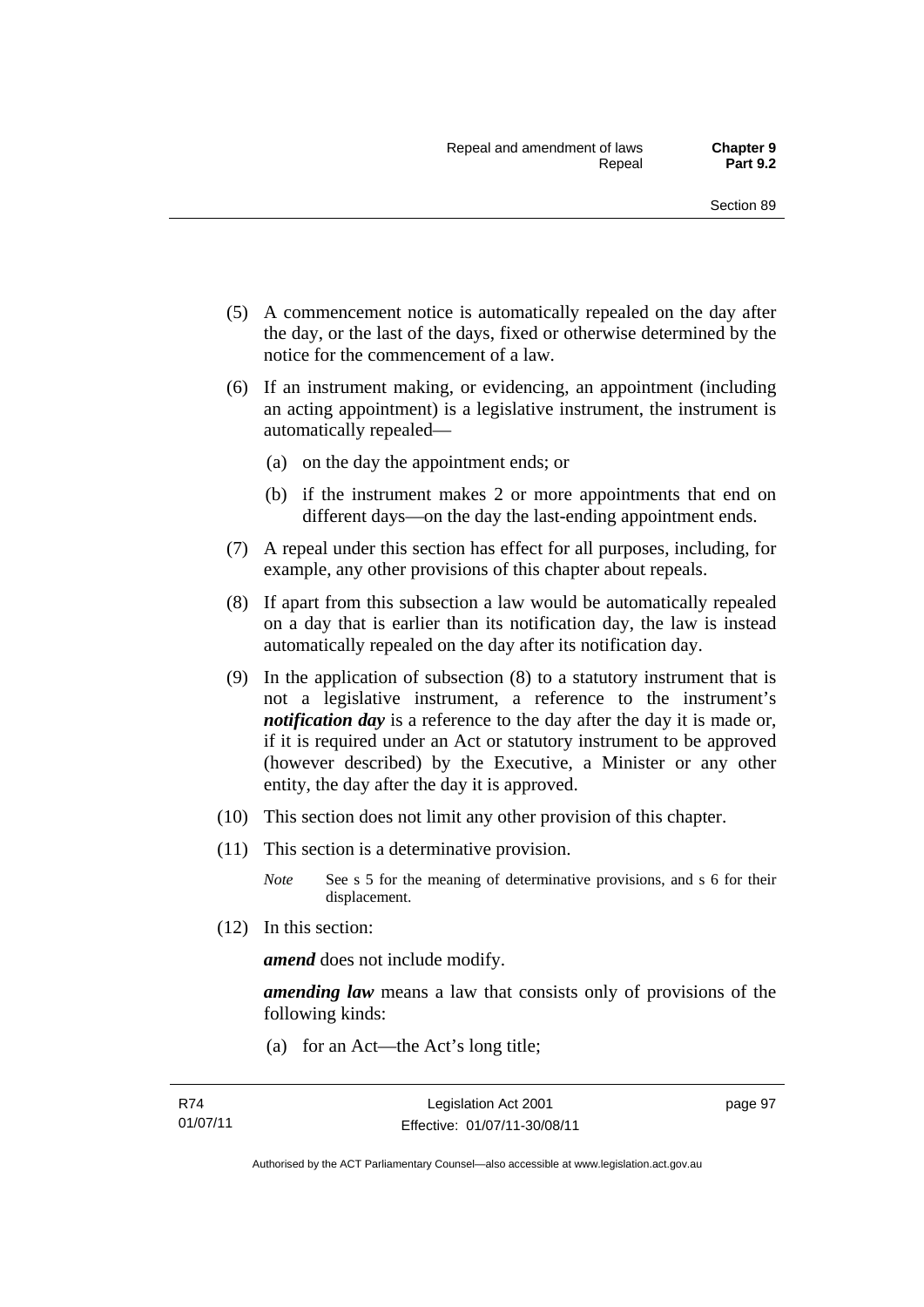- (b) a preamble or recital (however described);
- (c) a provision about the law's name;
- (d) a provision about the law's commencement;
- (e) a provision about the purposes of the law or any of its provisions;

**Example** 

an objects provision

- (f) a provision about the effect of notes;
	- *Note* A note itself is not part of an Act or statutory instrument (see s 127).
- (g) a provision providing for the amendment or repeal of a law (including a provision identifying the amended or repealed law);
- (h) a provision declaring a law to be a law to which section 88 (Repeal does not end effect of transitional laws etc) applies;
- (i) a provision about the renumbering of a law;
- (j) a provision authorising or requiring something to be done under chapter 11 (Republication of Acts and statutory instruments).

*amending provision*, of a law, means a provision of the law that only amends or repeals a law, and includes—

- (a) any other provision (for example, a schedule) of the law that only identifies the law amended or repealed; and
- (b) any other provision (for example, a part heading) of the law that only identifies (or groups) provisions that are amended or repealed.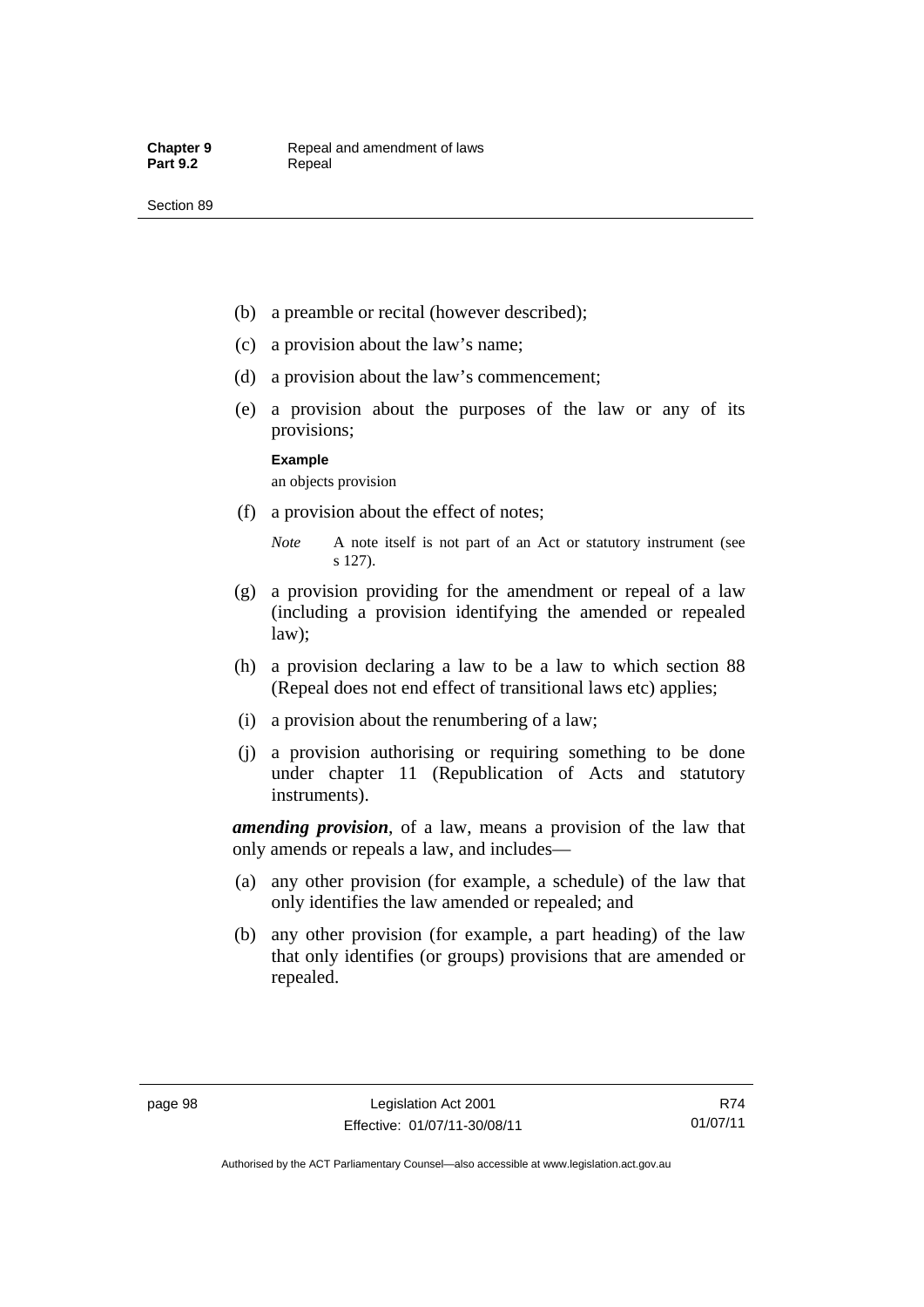# *appropriation Act*—see the *Financial Management Act 1996*, dictionary.

*commencement provision*, of a law, means a provision of the law that only provides for the commencement of the law.

#### **Example 1—s 89**

The *Hypothetical Amending Act 2002* repeals and amends a number of Acts. The Act contains the following provisions:

- a long title
- a provision about the Act's name
- a provision about the Act's commencement
- repealing provisions (that is, a provision stating that the Act repeals the Acts mentioned in sch 1 and a schedule (sch 1) setting out the names of the repealed Acts)
- amending provisions (that is, a provision stating that the Act amends the Acts mentioned in sch 2 and a schedule (sch 2) setting out the amended Acts and the amendments of them)
- a provision about the application of this Act, s 88 (Repeal does not end effect of transitional laws etc) to a provision being repealed
- a provision requiring an amended Act (the *XYZ Act 1990*), or a provision of the *XYZ Act 1990*, to be renumbered in the next republication of the Act under this Act.

The Act contains no other provisions. Its repealing provisions, and its other provisions apart from the naming provision, the commencement provision and the amending provisions, commence on the day after its notification day, 22 March 2002. Its amending provisions commence on a date fixed by the Minister by written notice, 12 April 2002. The Act is automatically repealed under s 89 on the day after all of its provisions have commenced, 13 April 2002.

#### **Example 2—s 89**

The *Example Act 2001* contains provisions establishing a new licensing scheme. It also amends several Acts and repeals others. Because it contains the scheme provisions, it is not an amending law covered by s (1). It is, therefore, not automatically repealed under s 89.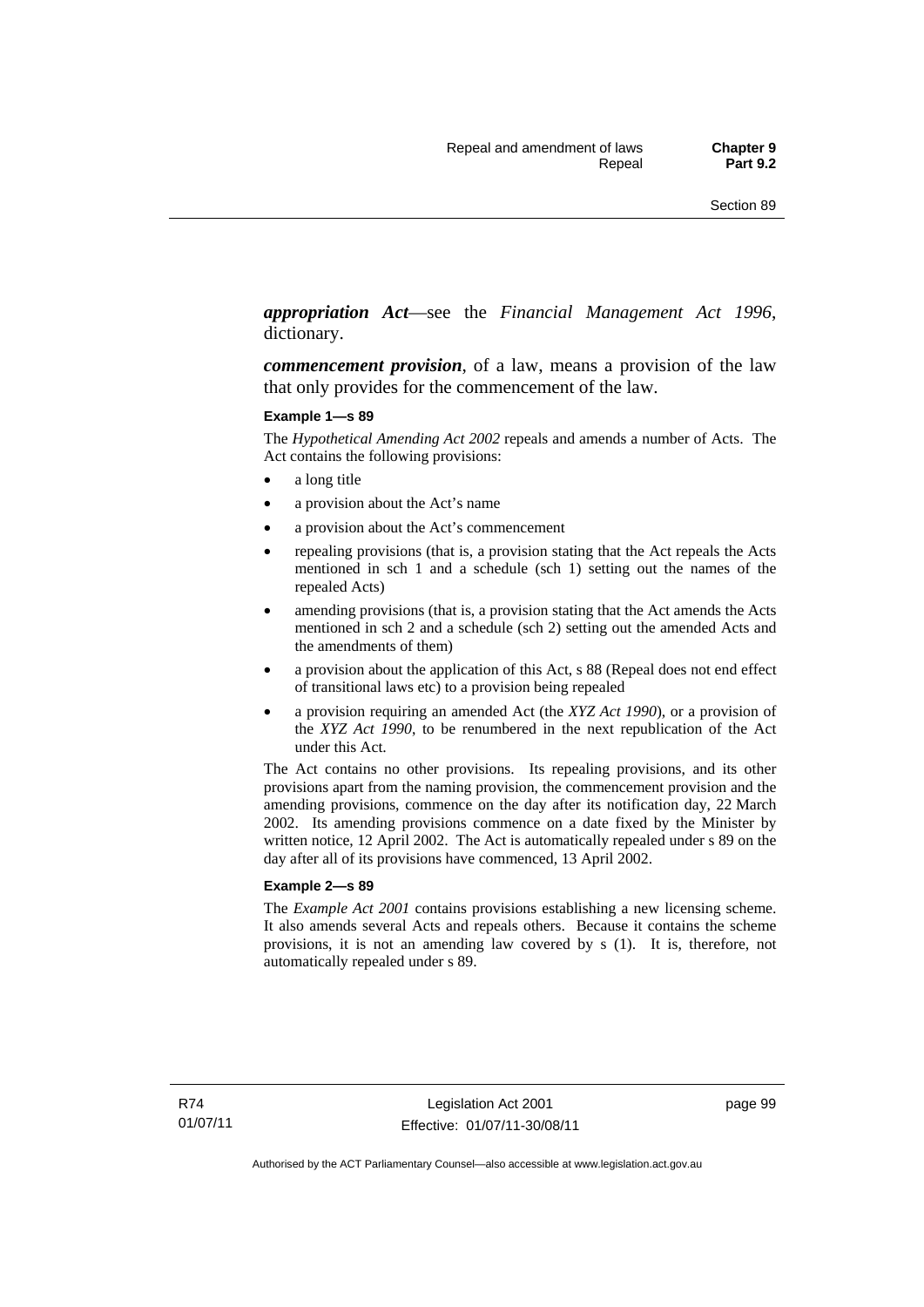Section 89

#### **Example 3—s 89—see s (12), def** *amending provision*

The *Plant Diseases Act 2003* (hypothetical), pt 6 is as follows:

#### **Part 6 Repeals and consequential amendment**

#### **42 Repeal of Plant Diseases Act 1934**

The *Plant Diseases Act 1934* A1934-21 is repealed.

#### **43 Repeal of Plant Diseases Regulation 1938**

The *Plant Diseases Regulation 1938* (made on 11 February 1938) is repealed.

### **44 Administrative Decisions (Judicial Review) Act 1989, schedule 1, new item 6**

*insert* 

6 This Act does not apply to decisions of the Minister under the *Plant Diseases Act 2003*, part 3 (Measures for the control of diseases and pests).

Under the definition of *amending provision*, the heading to pt 6, as well as the contents of pt 6, are automatically repealed under s 89.

*Note* An example is part of the Act, is not exhaustive and may extend, but does not limit, the meaning of the provision in which it appears (see s 126 and s 132).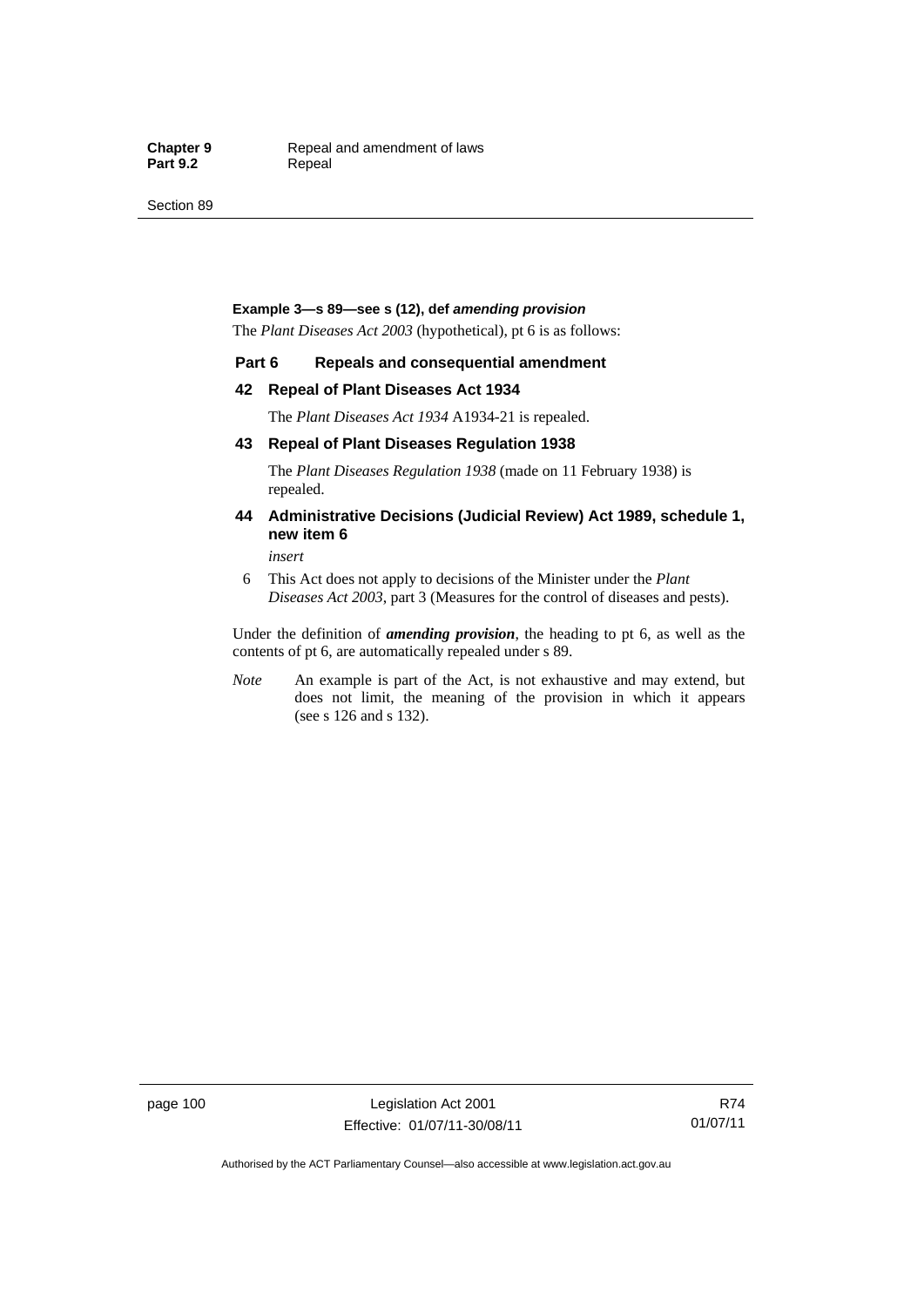# **Part 9.3 Amendment**

# **90 Law and amending laws to be read as one**

A law and all laws amending it are to be read as one.

# **91 Insertion of provisions by amending law**

- (1) This section applies if a law (the *amending law*) amends another law (the *amended law*) by inserting any of the following provisions, and does not exactly specify the position in the amended law where it is to be inserted:
	- (a) a chapter, part, division, subdivision, section or subsection (an *inserted chapter, part, division, subdivision, section* or *subsection*);
	- (b) a paragraph (an *inserted paragraph*);
	- (c) a subparagraph (an *inserted subparagraph*);
	- (d) a sub-subparagraph (an *inserted sub-subparagraph*);
	- (e) a definition (an *inserted definition*);
	- (f) any other provision (a *miscellaneous inserted provision*).
- (2) An inserted chapter, part, division, subdivision, section or subsection is inserted in the appropriate numerical or alphanumerical position in the amended law.
- (3) An inserted paragraph is inserted in the appropriate alphabetical position in the amended law.
- (4) An inserted subparagraph is inserted in the appropriate numerical or alphanumerical position in the amended law.
- (5) An inserted sub-subparagraph is inserted in the appropriate alphabetical position in the amended law.

page 101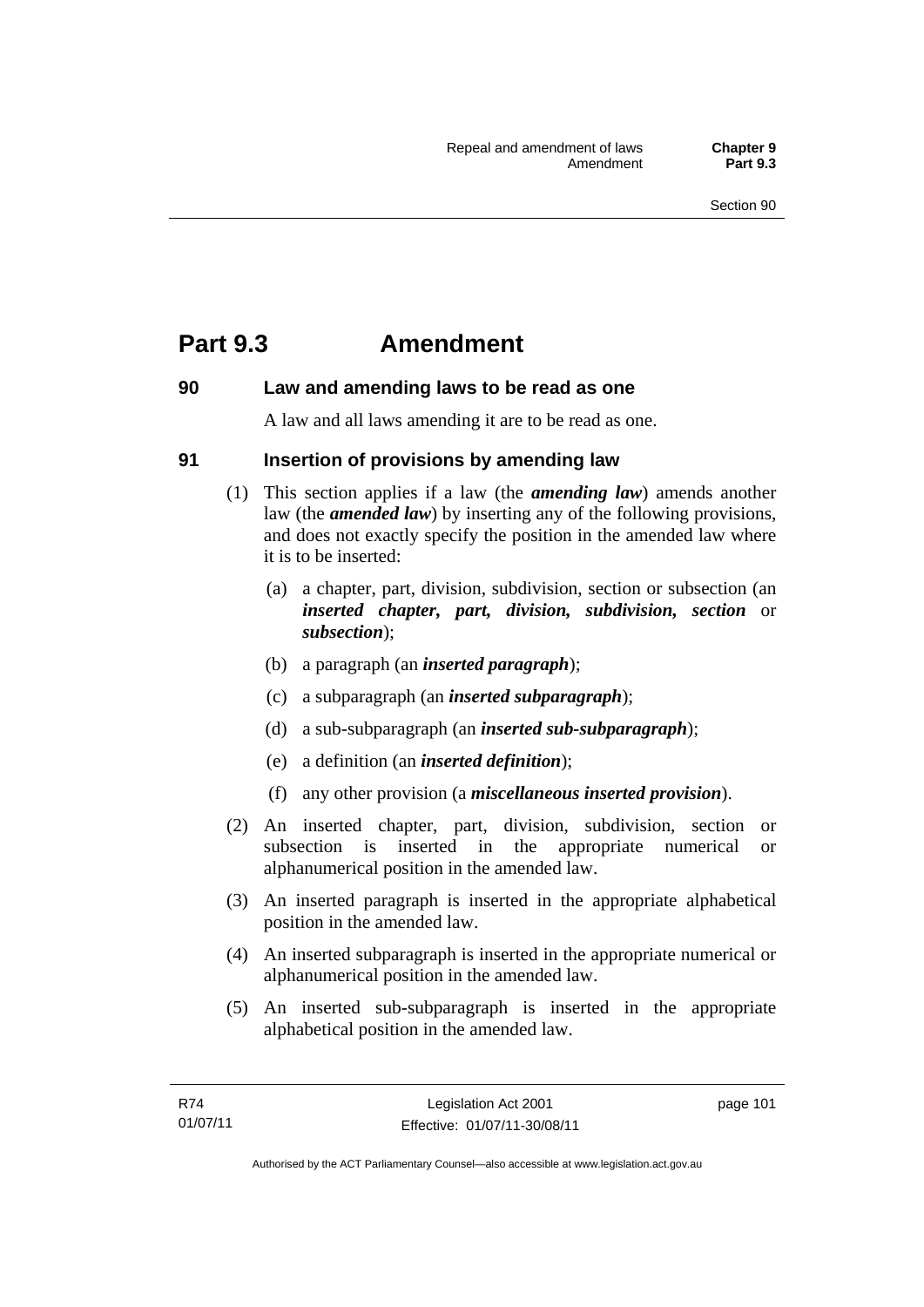- (6) An inserted definition is inserted in the appropriate alphabetical position (worked out on a letter-by-letter basis) in a series of definitions in the amended law.
- (7) A miscellaneous inserted provision is inserted in the appropriate position in the amended law.
- (8) In applying this section to a law that is divided otherwise than into sections, a reference to a section or subsection is a reference to a corresponding provision of the law.
- (9) In working out the appropriate position where a provision is to be inserted in the amended law, regard may be had to the following:
	- (a) the provision number or letter;
	- (b) the heading of the relevant amending provision of the amending law;
	- (c) any other amendments in the amending law including the order of amendments;
	- (d) anything else in the amending law or amended law;
	- (e) current legislative drafting practice.

#### **Examples**

- 1 If a part numbered '3' is to be inserted into an amended law with an existing sequence of parts 'part 1—part 2—part 4', inserted part 3 is inserted between parts 2 and 4.
- 2 If a division numbered '2.2A' is to be inserted into an amended law with an existing sequence of divisions in part 2 'division 2.1—division 2.2 division 2.3', inserted division 2.2A is inserted between divisions 2.2 and 2.3.
- 3 If a section numbered '6AA' is to be inserted into an amended law with an existing sequence of sections 'section 6—section 6A—section 6B', inserted section 6AA is inserted between sections 6A and 6B.
- 4 If a section numbered '7A' is to be inserted (by an amending section headed 'New section 7A', with the command '*in division 2.2, insert*') into an amended law with an existing sequence 'section 7 [in division 2.2] division 2.3 heading—section 8', inserted section 7A is inserted between section 7 and the division 2.3 heading (that is, at the end of division 2.2).

Authorised by the ACT Parliamentary Counsel—also accessible at www.legislation.act.gov.au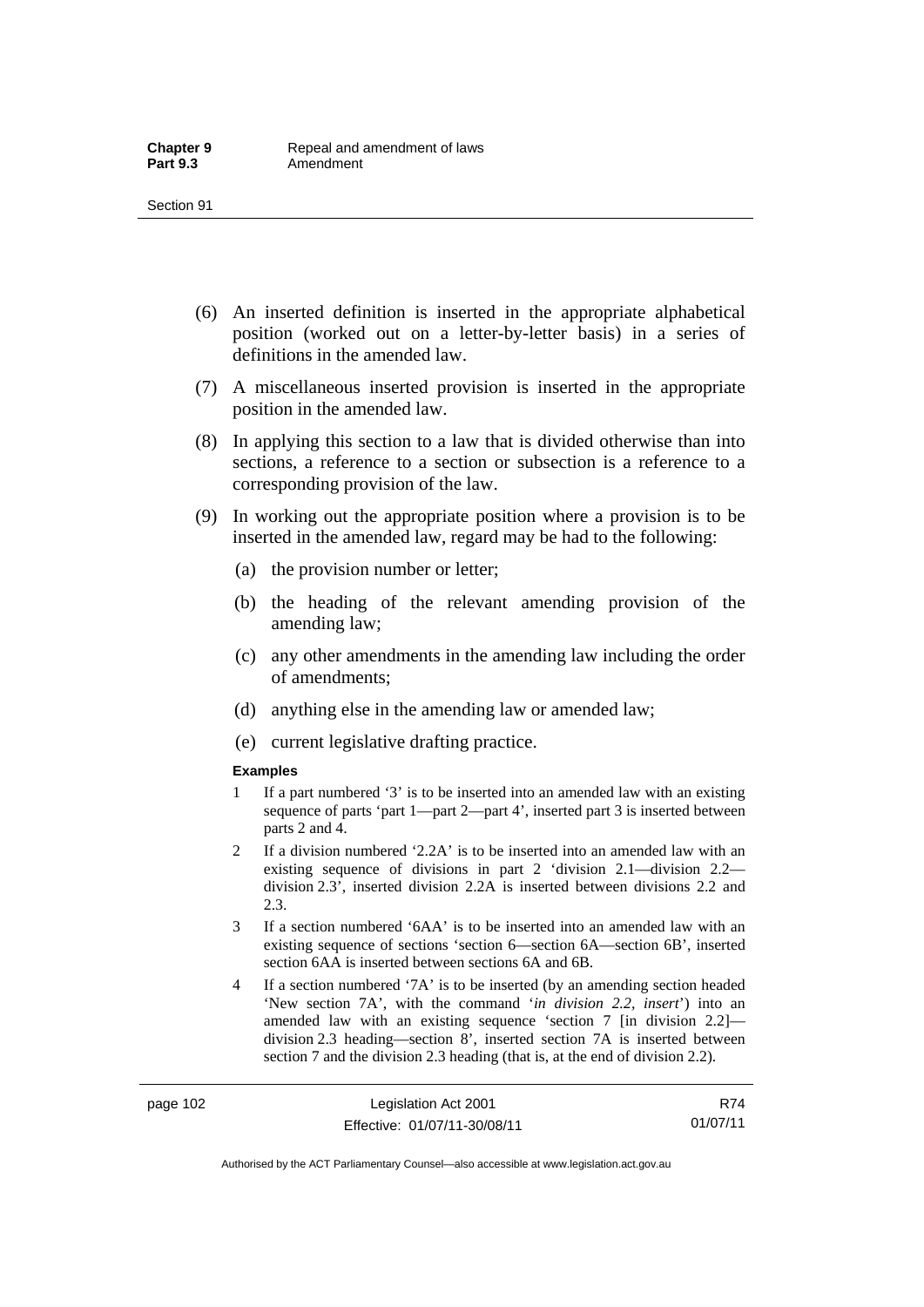- 5 If a section numbered '7A' is to be inserted (by an amending section headed 'New section 7A', with the command '*in division 2.3, insert*') into an amended law with an existing sequence 'section 7 [in division 2.2] division 2.3 heading—section 8', inserted section 7A is inserted between the division 2.3 heading and section 8 (that is, at the beginning of division 2.3).
- *Note* An example is part of the Act, is not exhaustive and may extend, but does not limit, the meaning of the provision in which it appears (see s 126 and s 132).
- (10) This section is a determinative provision.
	- *Note* See s 5 for the meaning of determinative provisions, and s 6 for their displacement.
- (11) In this section:

*insert* includes relocate.

### **92 Amendment to be made wherever possible**

- (1) If a law amends another law—
	- (a) by omitting a word; or
	- (b) by substituting a word for another word; or
	- (c) by inserting a word before or after a particular word;

the amendment is to be made wherever possible in the other law.

#### **Example**

The *XYZ Amendment Act 2002* is expressed to omit the word 'authorised' from the *ABC Act 1998*, s 20. The word 'authorised' is used once in the heading to s 20, 3 times in s 20 (1), twice in s 20 (3), once in an example to s 20 (4) and twice in a note to s 20 (5). The amendment omits each of those references to the word 'authorised'.

- *Note* An example is part of the Act, is not exhaustive and may extend, but does not limit, the meaning of the provision in which it appears (see s 126 and s 132).
- (2) This section is a determinative provision.
	- *Note* See s 5 for the meaning of determinative provisions, and s 6 for their displacement.

| R74      | Legislation Act 2001         | page 103 |
|----------|------------------------------|----------|
| 01/07/11 | Effective: 01/07/11-30/08/11 |          |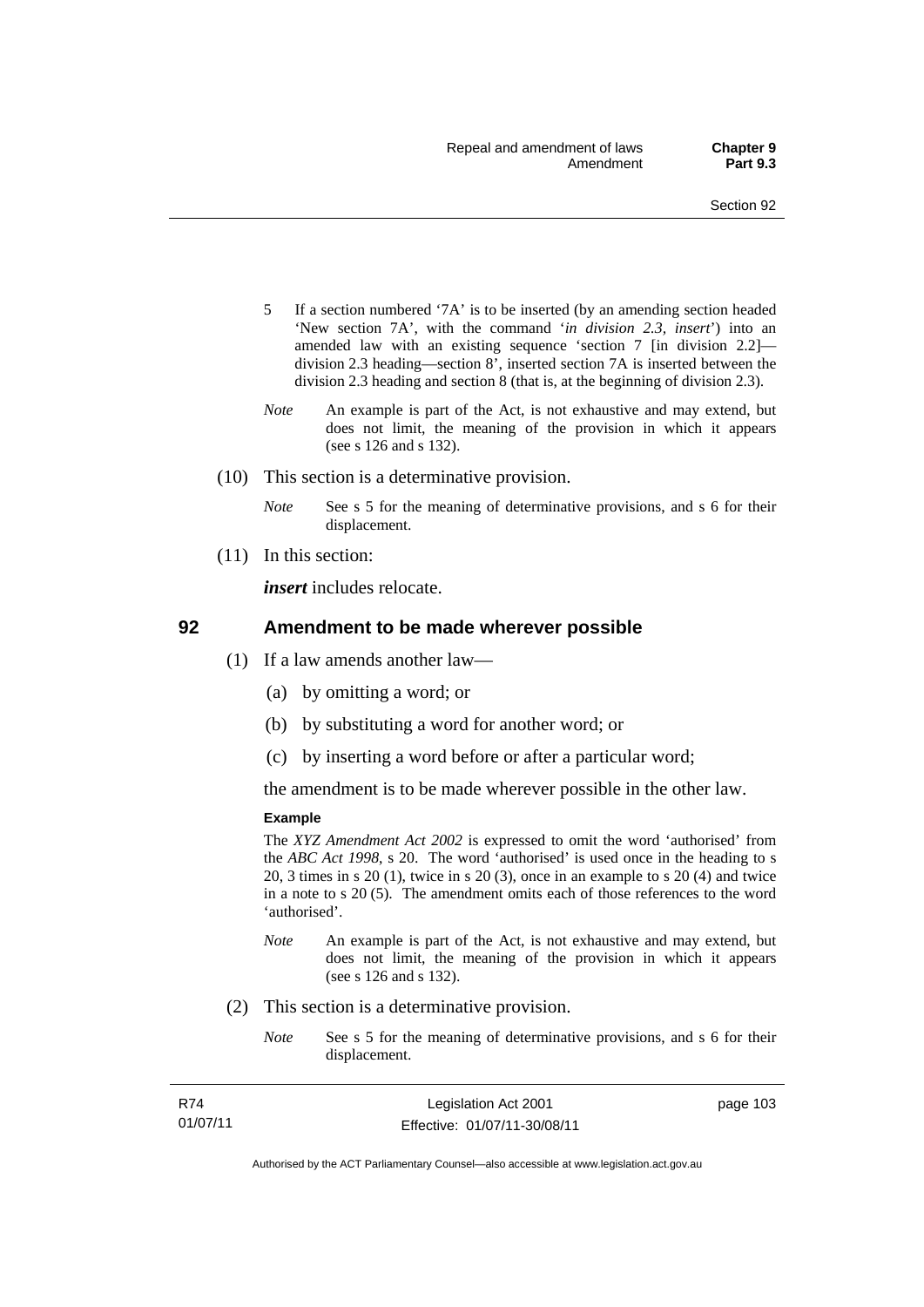# **93 Provisions included in another provision for amendment purposes**

- (1) This section applies for the purpose of amending a law.
- (2) The heading to a chapter, part, division, subdivision, schedule, dictionary, section or any other provision of the law forms part of the provision to which it is a heading.
- (3) An example at the end of a provision of the law is part of the provision unless the example is expressed in a way that indicates that it applies only to another provision.
- (4) A note at the end of a provision of the law is taken, for this section, to be part of the provision unless the note is expressed in a way that indicates that it applies only to another provision.
- (5) However, a note in a law is not, for any other purpose, part of the law.
	- *Note* Section 127 (Material that is not part of Act or statutory instrument) deals with the status of notes.
- (6) A penalty at the end of a subsection of the law—
	- (a) is part of the subsection unless the penalty is expressed in a way that indicates that it applies only to other subsections of the section; or
	- (b) if the penalty is expressed in a way that indicates that it applies only to other subsections—is part of the section.
- (7) A penalty at the end of a section of the law that is not divided into subsections is part of the section.
- (8) The word 'and', 'or' or 'but', or a similar word, at the end of a paragraph, subparagraph, sub-subparagraph or another provision of the law is part of the provision.

R74 01/07/11

Authorised by the ACT Parliamentary Counsel—also accessible at www.legislation.act.gov.au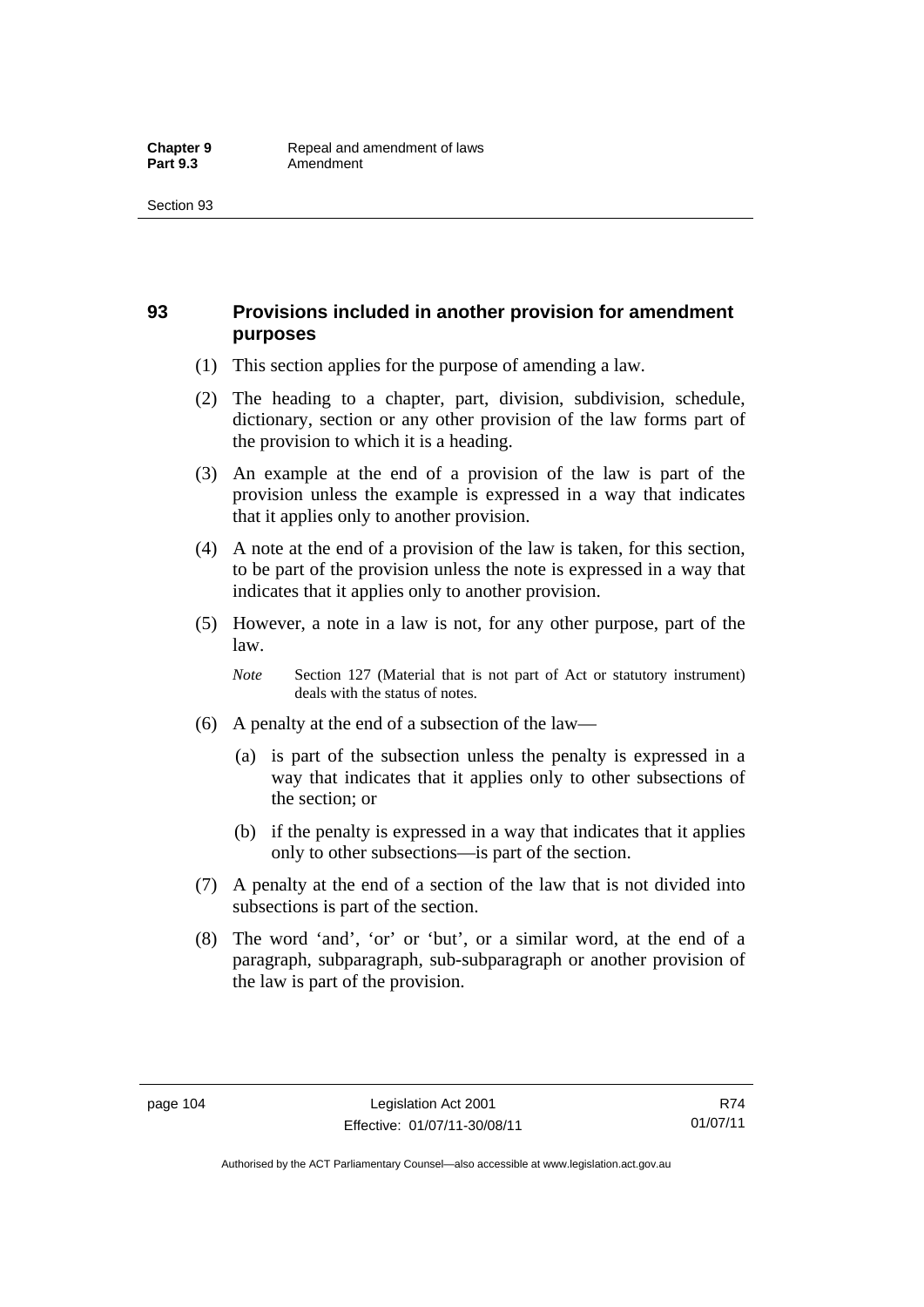- (9) In working out whether an example or note is at the end of a provision of the law, any penalty is to be disregarded, and, for an example, any note is to be disregarded.
	- *Note* According to current legislative drafting practice, examples, notes and penalties to a provision are arranged in the following order at the end of provisions:
		- 1 penalty (first)
		- 2 examples
		- 3 notes (last).
- (10) In applying this section to a law that is divided otherwise than into sections, a reference to a section or subsection is a reference to a corresponding provision of the law.
- (11) This section is a determinative provision.
	- *Note* See s 5 for the meaning of determinative provisions, and s 6 for their displacement.

# **94 Continuance of appointments etc made under amended provisions**

- (1) This section applies if—
	- (a) a law expressly or impliedly authorises or requires—
		- (i) the making of an appointment or statutory instrument; or
		- (ii) the delegation of a function; or
		- (iii) the issue of a licence or permit (however described); or
		- (iv) the doing (however described) of anything else; and
	- (b) the law is amended by another law; and
	- (c) under the amended law—
		- (i) the appointment or statutory instrument may be made; or
		- (ii) the function may be delegated; or
		- (iii) the licence or permit may be issued; or

Authorised by the ACT Parliamentary Counsel—also accessible at www.legislation.act.gov.au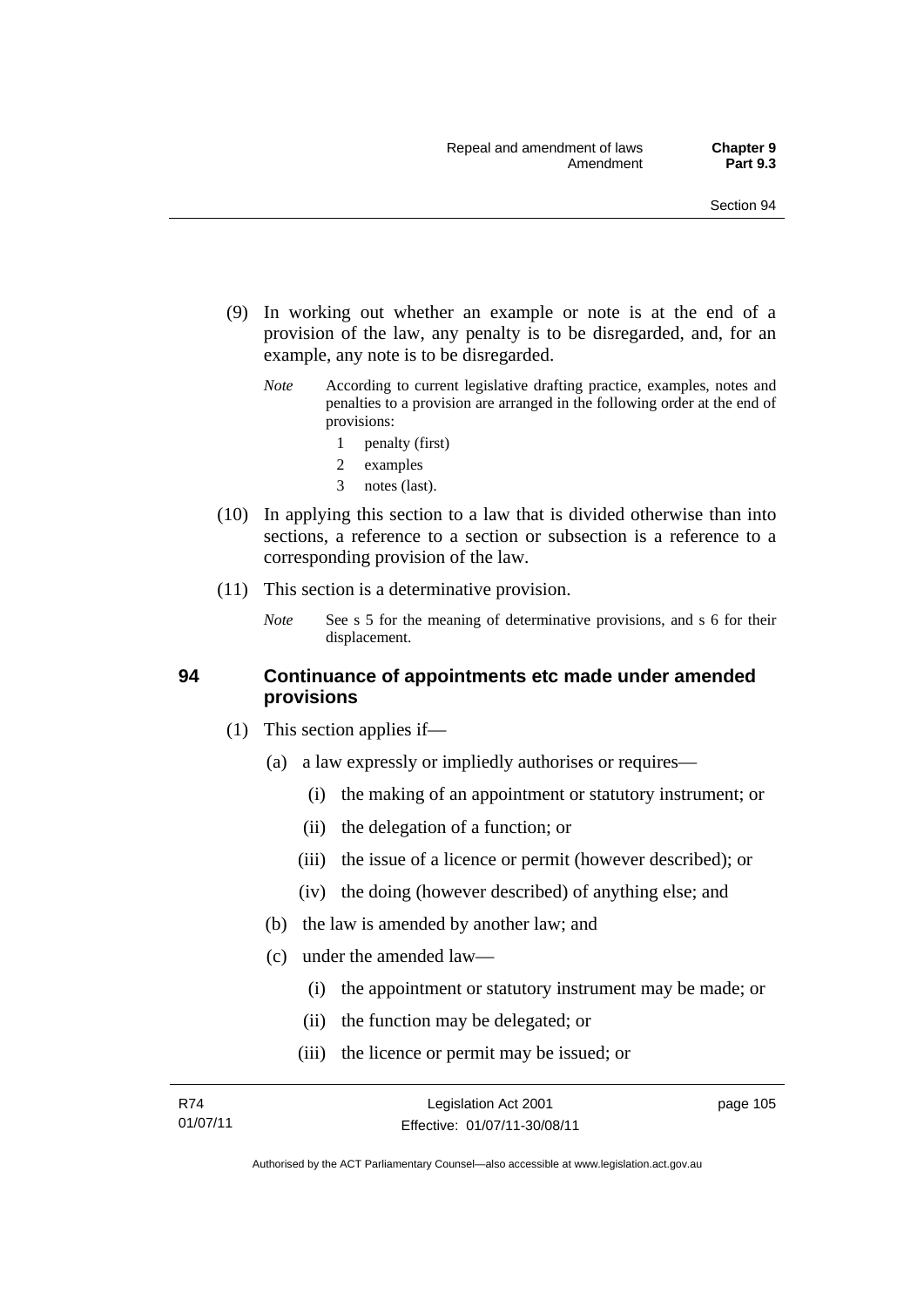Section 95

(iv) the thing may be done;

whether by the same or a different entity.

#### **Examples—par (a) (iv)**

- 1 the giving of an approval, consent or permission
- 2 the making of a recommendation
- *Note* An example is part of the Act, is not exhaustive and may extend, but does not limit, the meaning of the provision in which it appears (see s 126 and s 132).
- (2) An appointment, statutory instrument, delegation, licence, permit or anything else mentioned in subsection (1) that was in force immediately before the commencement of the amendment continues to have effect as if it had been made, issued or done (however described) under the amended law.
- (3) This section is a determinative provision.

*Note* See s 5 for the meaning of determinative provisions, and s 6 for their displacement.

(4) In this section:

*amend* includes omit and re-enact in the same law (with or without changes), but does not include omit and re-enact in another law.

*appointment* includes acting appointment.

# **95 Status of modifications**

- (1) If a law is modified by another law, the law operates as modified but the modification does not amend the text of the law.
- (2) This section is a determinative provision.
	- *Note* See s 5 for the meaning of determinative provisions, and s 6 for their displacement.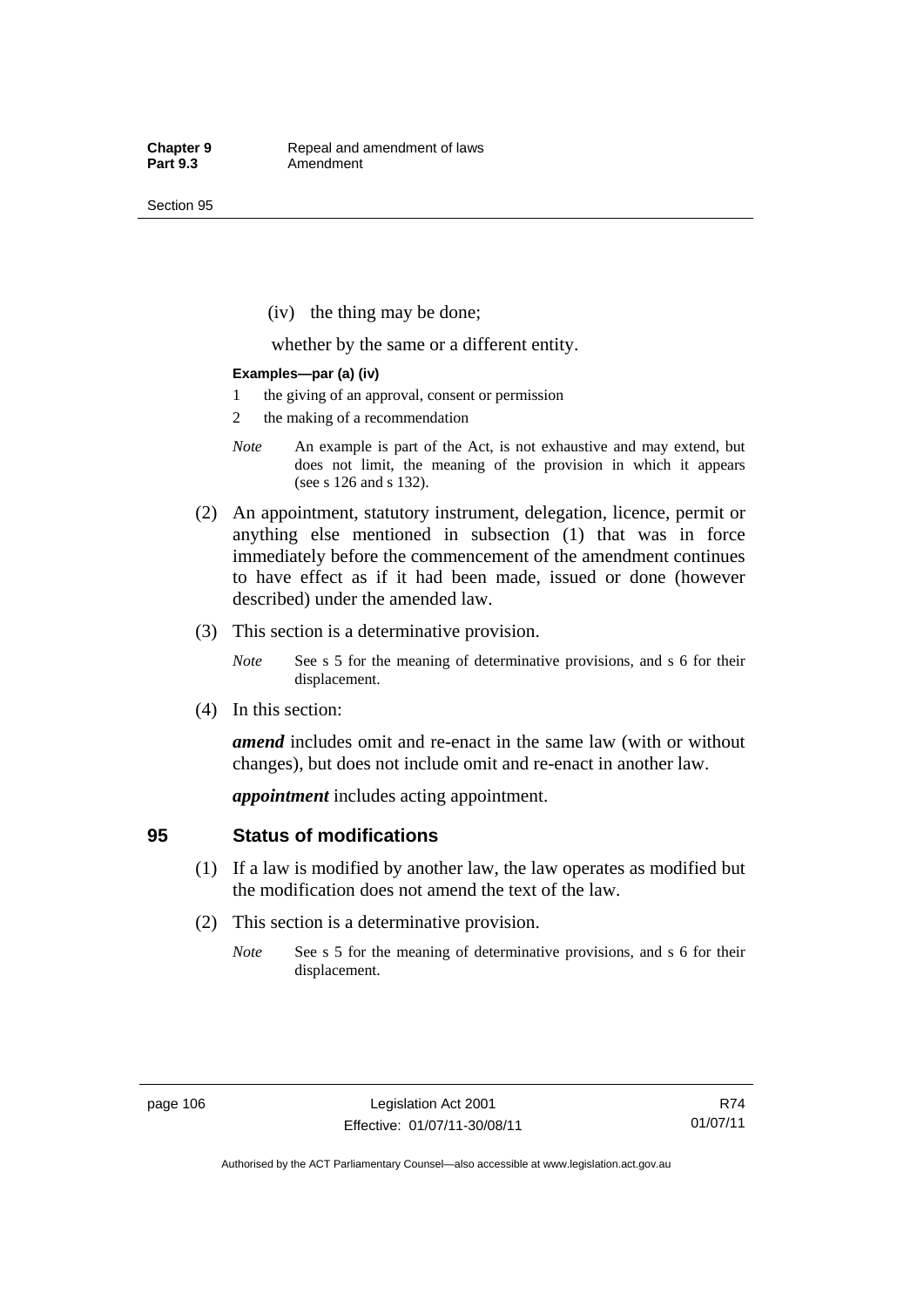# **96 Relocated provisions**

- (1) This section applies if a provision of a law is relocated (with or without changes) to a different place in the same law or to a different law.
- (2) The operation or meaning of the provision is not affected only because of the provision's relocation.
- (3) Without limiting subsection (2), if before its relocation the provision was to be interpreted in a particular way, it is to be interpreted in that way in its new location.

### **Example**

If a provision of an Act is to be interpreted as if it were a law consolidating the provisions of other laws and it is relocated into another Act, it is to be interpreted in the same way in its new location.

- *Note* An example is part of the Act, is not exhaustive and may extend, but does not limit, the meaning of the provision in which it appears (see s 126 and s 132).
- (4) However, the provision has effect subject to any changes made to, or in relation to, it.
- (5) This section is a determinative provision.
	- *Note* See s 5 for the meaning of determinative provisions, and s 6 for their displacement.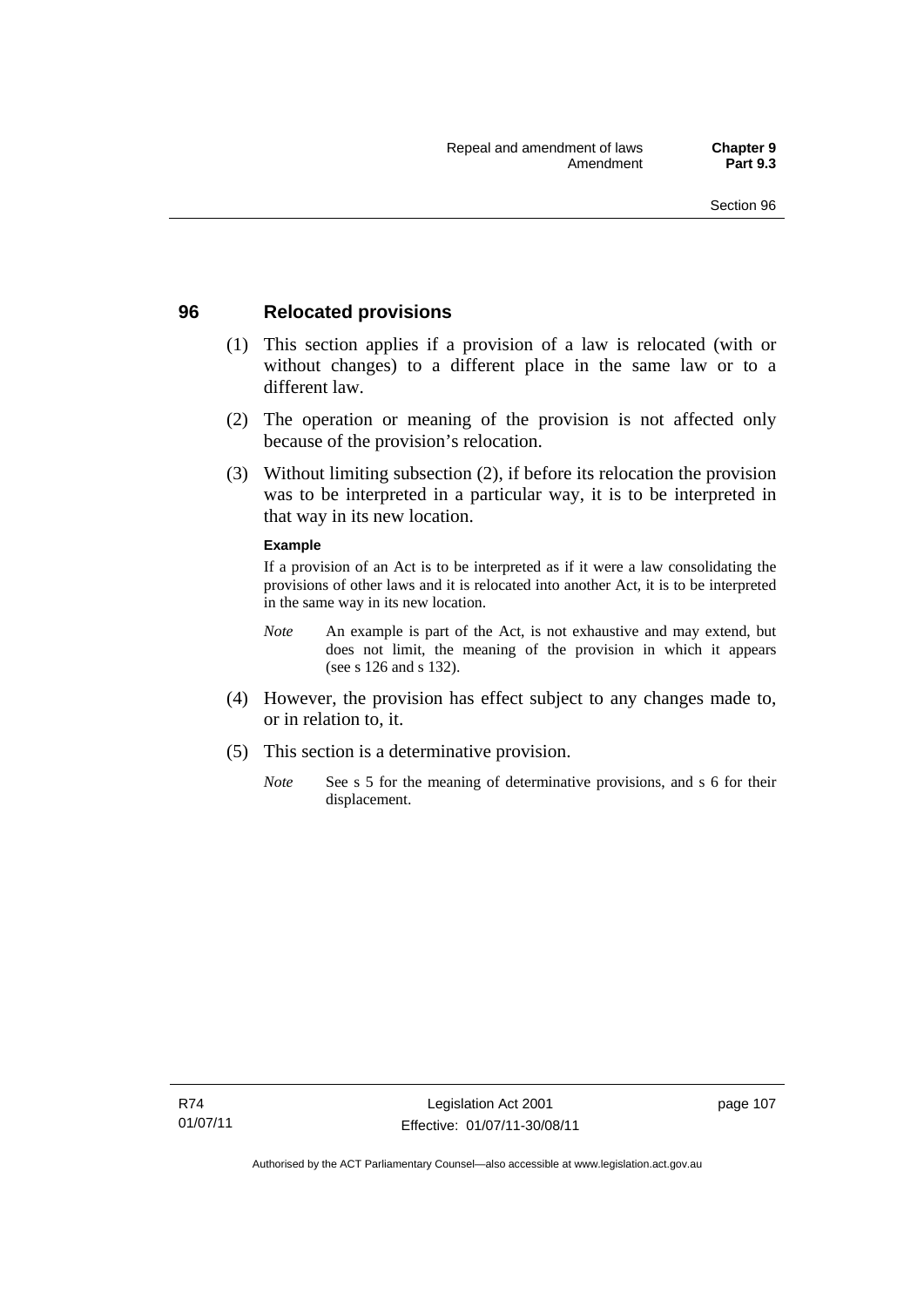# **Chapter 10 Referring to laws**

# **97 Definitions—ch 10**

(1) In this chapter:

*ACT law* means an Act or statutory instrument.

*Note* A reference to an Act or statutory instrument includes a reference to a provision of the Act or instrument (see s 7 and s 13).

*law* means an ACT law or a law of another jurisdiction.

*law of another jurisdiction* means an Act or statutory instrument of another jurisdiction, and includes a provision of an Act or statutory instrument of another jurisdiction.

- *Note Another jurisdiction* means the Commonwealth, a State, another Territory, the United Kingdom or New Zealand (see dict, pt 2).
- (2) In this section:

*Act*, in relation to another Territory, includes ordinance.

*statutory instrument*, of another jurisdiction, means an instrument (whether or not legislative in nature) made under—

- (a) an Act of the other jurisdiction; or
- (b) another statutory instrument of the other jurisdiction; or
- (c) power given by an Act or statutory instrument of the other jurisdiction and also power given otherwise by law.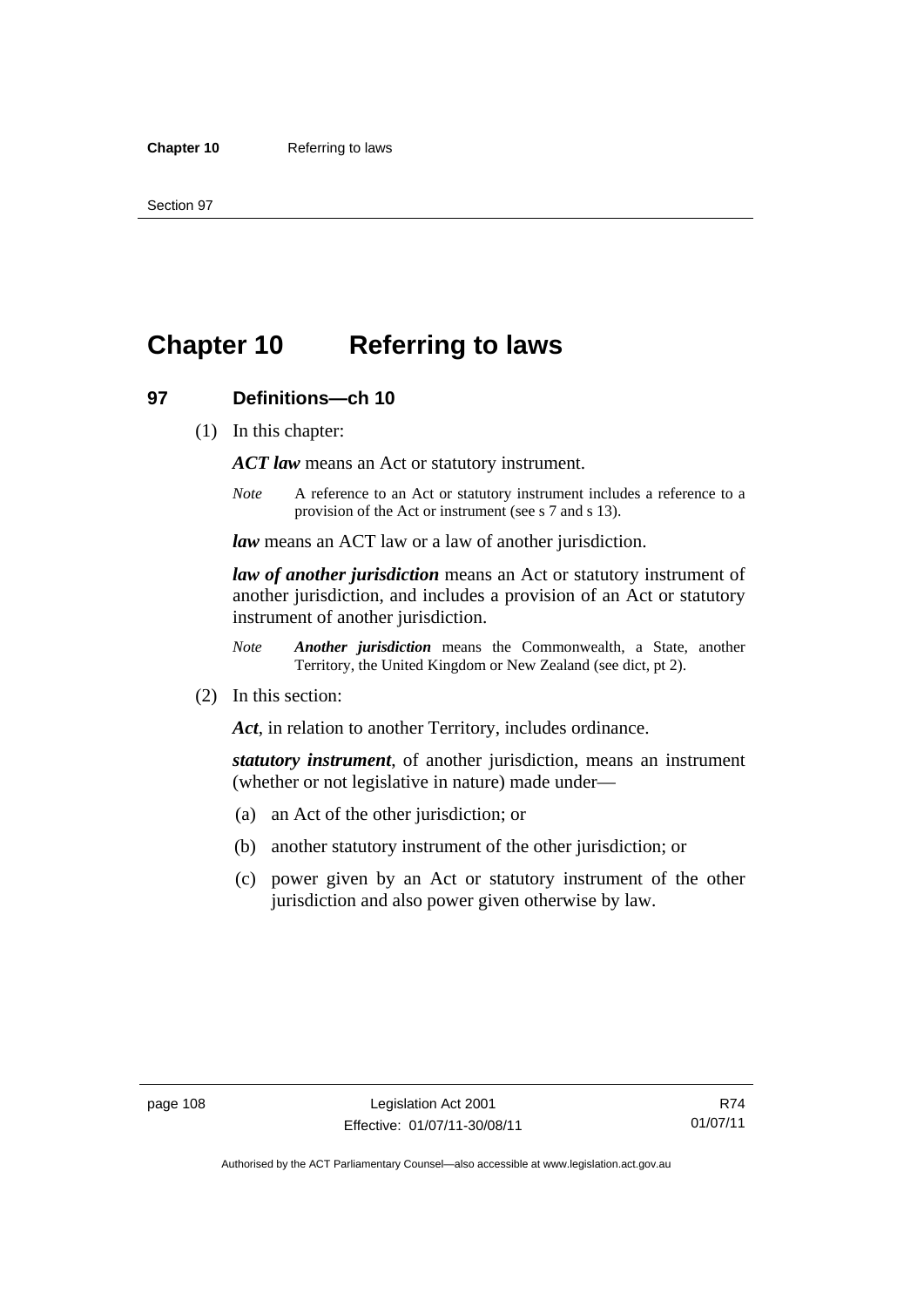# **98 References to ACT law include law containing reference**

In an ACT law, a reference in general terms to an ACT law of the same kind includes a reference to the law itself.

### **Example**

The *ABC Act 2001*, s 27 gives a power to confiscate property under certain circumstances. Section 93 of the same Act provides 'If an Act authorises the confiscation of property, the owner of the property has a right of appeal to the Magistrates Court.' The right of appeal under s 93 also applies to the power given by s 27 because the reference to 'an Act' in s 93 includes a reference to the *ABC Act 2001*.

*Note* An example is part of the Act, is not exhaustive and may extend, but does not limit, the meaning of the provision in which it appears (see s 126 and s 132).

### **99 References in ACT statutory instruments to** *the Act*

In a statutory instrument, a reference to *Act* or *the Act*, without mentioning a particular Act, is a reference to the Act under which the instrument is made or in force.

# **100 Referring to particular ACT laws**

- (1) An Act may be referred to by—
	- (a) the name the Act gives to itself; or
	- (b) the year it was passed and its number, together with a reference (if necessary) to indicate that it is an Act.

#### **Example—reference to indicate Act**

An Act may be referred to using the word Act or the letter 'A' (eg 'A1993-1' is a reference to Act No 1 of 1993).

*Note* An example is part of the Act, is not exhaustive and may extend, but does not limit, the meaning of the provision in which it appears (see s 126 and s 132).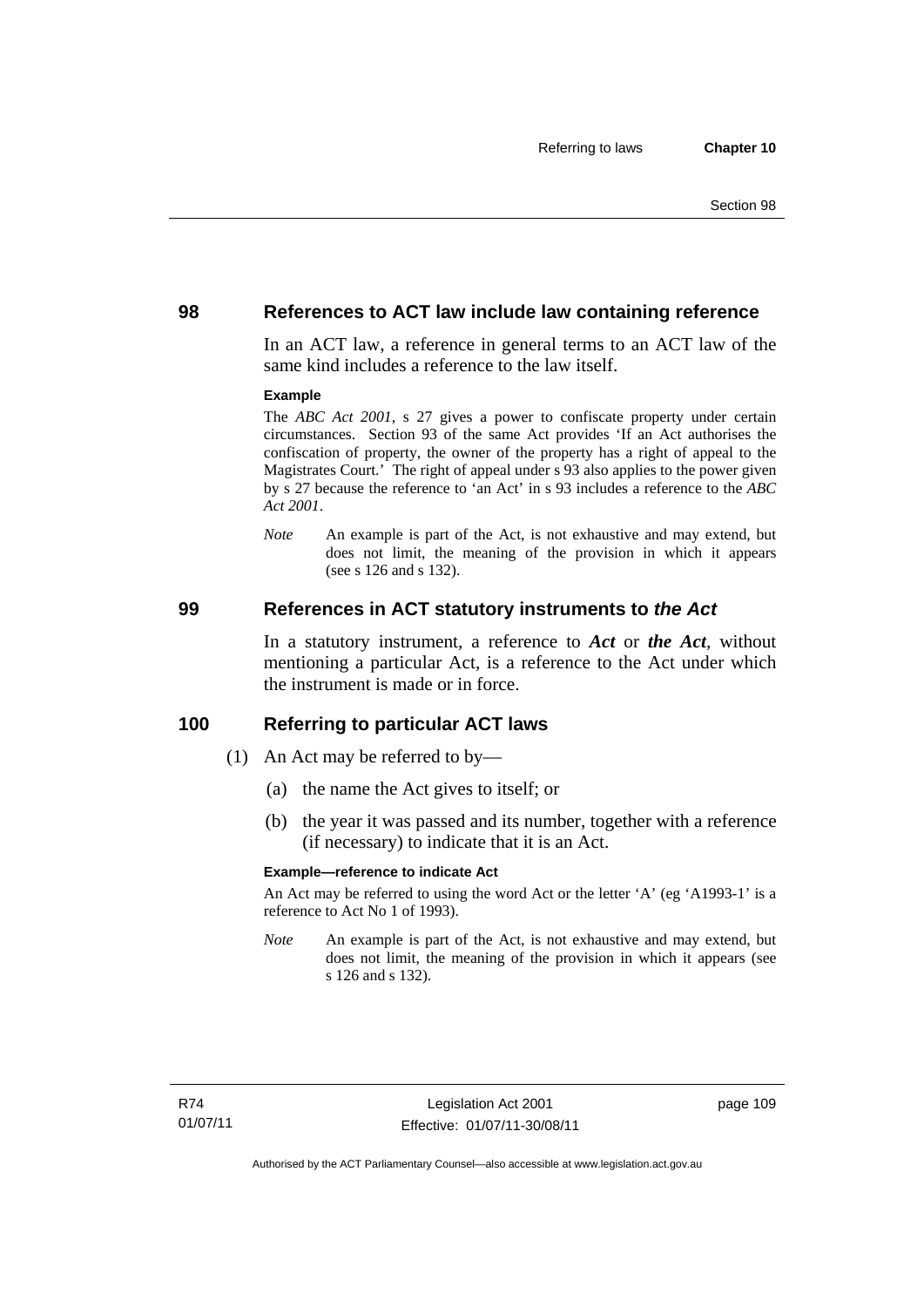- (2) A statutory instrument may be referred to by—
	- (a) any name the instrument gives to itself; or
	- (b) if the instrument was notified in the register or gazette and was numbered under this Act or another territory law—the year it was notified and its number, together with a reference (if necessary) to the kind of instrument; or
	- (c) if the instrument was not notified but was numbered under a territory law—the year it was made and its number, together with a reference (if necessary) to the kind of instrument; or
	- (d) if the instrument was notified in the gazette before the commencement of this Act—the number, date and page of the gazette where it was notified; or
	- (e) the date it was made, together with a reference to the Act or statutory instrument under which it was made.

#### **Examples—references to kind of instrument—par (b)**

- 1 A subordinate law may be referred to using the letters 'SL' (eg 'SL2000-11' is a reference to subordinate law No 11 of 2000).
- 2 A disallowable instrument may be referred to using the letters 'DI' (eg 'DI1997-101' is a reference to disallowable instrument No 101 of 1997).
- 3 A notifiable instrument that is not an approved form may be referred to using the letters 'NI' (eg 'NI2002-226' is a reference to notifiable instrument No 226 of 2002).
- 4 An approved form may be referred to using the letters 'AF' (eg 'AF2003-1' is a reference to approved form No 1 of 2003).
- 5 A commencement notice may be referred to using the letters 'CN' (eg 'CN2002-3' is a reference to commencement notice No 3 of 2002).

R74 01/07/11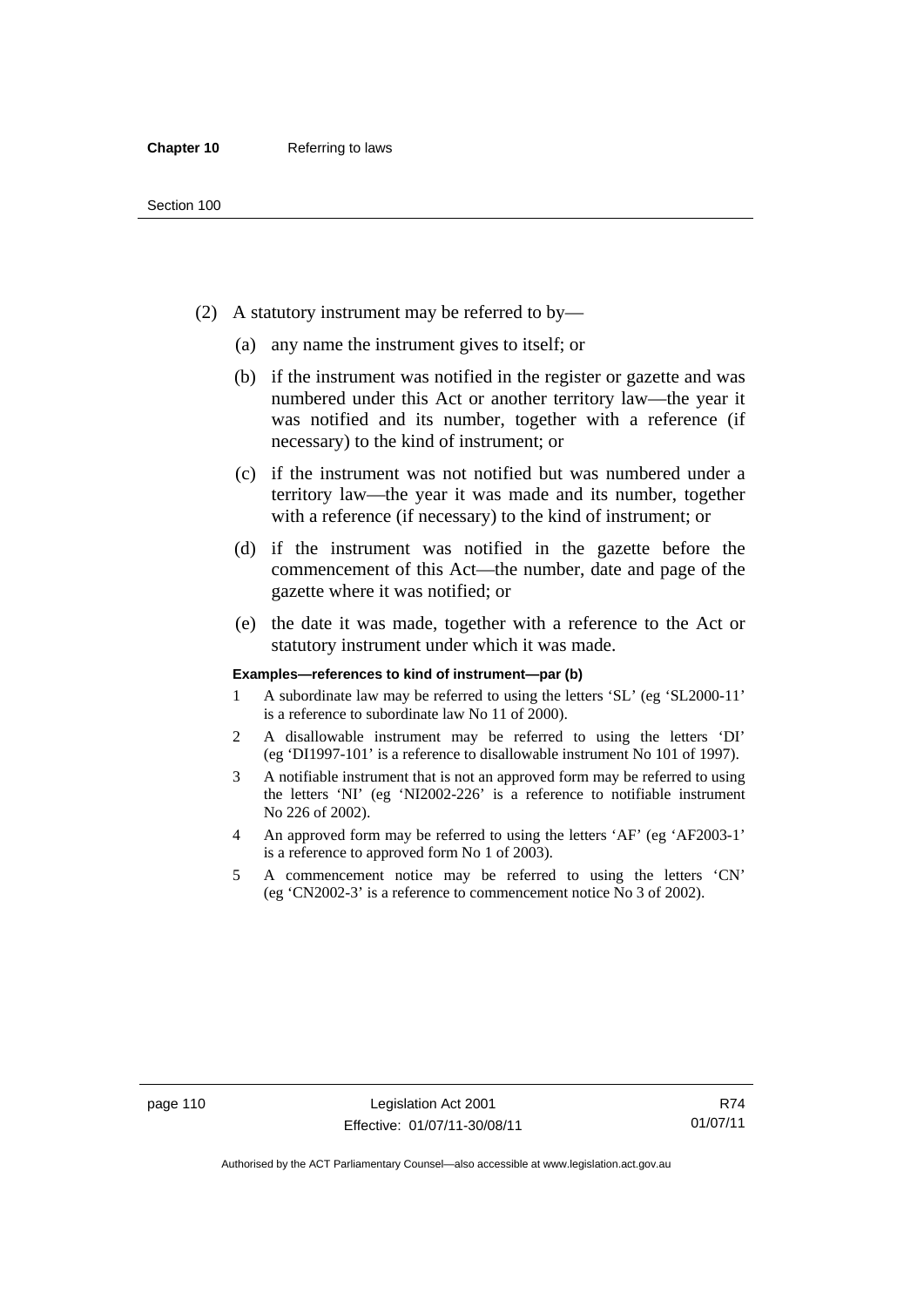# **101 Referring to particular laws of other jurisdictions etc**

- (1) In an ACT law, a law of another jurisdiction (the *relevant law*) may be referred to—
	- (a) by the name the relevant law gives to itself; or
	- (b) in any other way sufficient in a law of the other jurisdiction for referring to the relevant law; or
	- (c) in any way that, under current legislative drafting practice, would be sufficient for referring to the relevant law if it were an ACT law;

together with a reference to the jurisdiction (or an abbreviation of the jurisdiction).

- (2) In an ACT law, a provision of a law of another jurisdiction may be referred to—
	- (a) in a way sufficient in a law of the other jurisdiction for referring to the provision; or
	- (b) in any way that, under current legislative drafting practice, would be sufficient for referring to the provision if it were a provision of an ACT law.
- (3) Subsection (2) does not limit any other provision of this chapter.

# **102 References to laws include references to laws as in force from time to time**

- (1) In an ACT law, a reference to a law includes a reference to the following:
	- (a) the law as originally made, and as amended from time to time since it was originally made;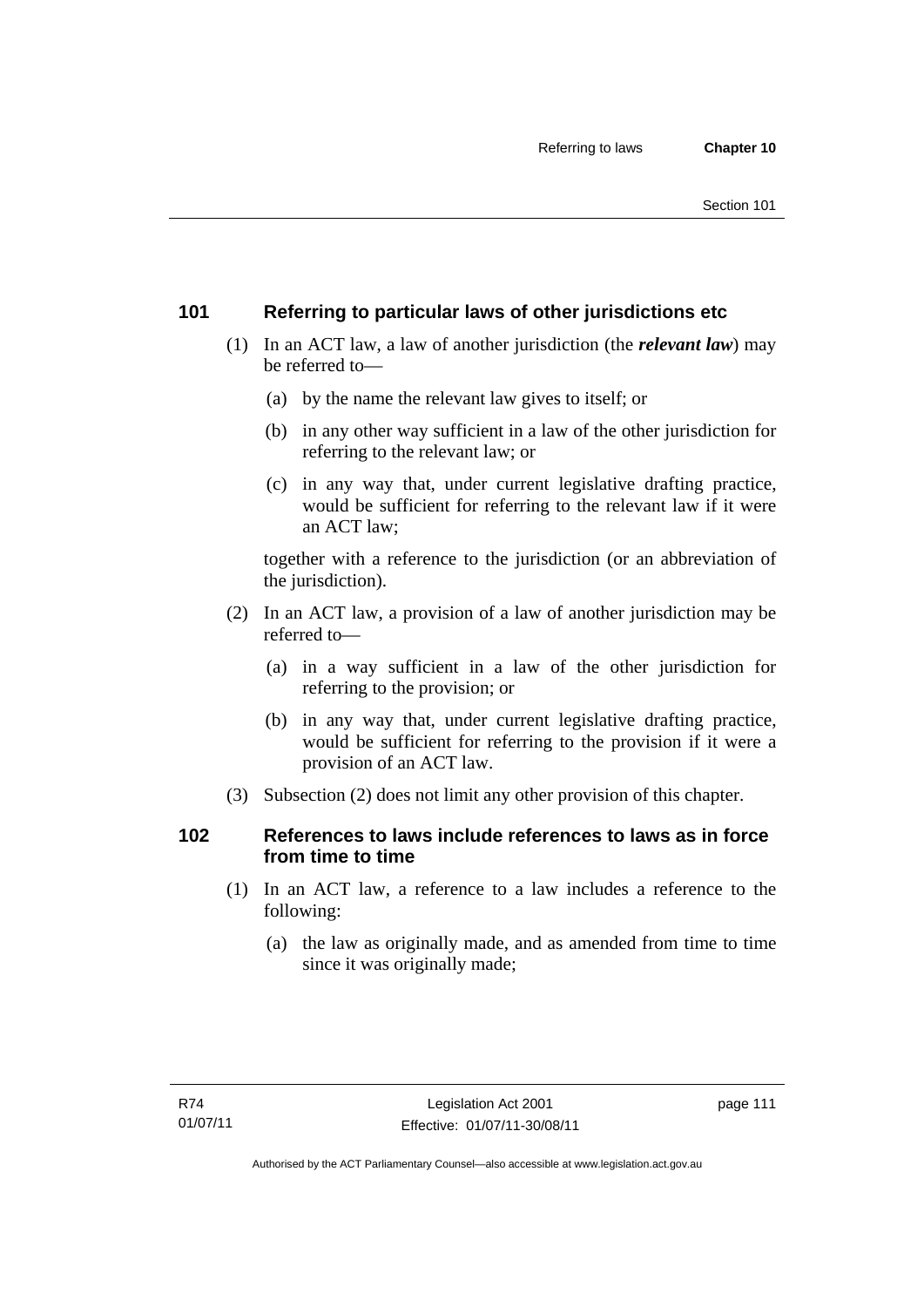#### Section 102

- (b) if the law has been repealed and remade (with or without changes) since the reference was made—the law as remade (or last remade), and as amended from time to time since it was remade (or last remade);
- (c) if a relevant provision of the law has been omitted and remade (with or without changes) in another law since the reference was made—the law in which the provision was remade (or last remade), as in force when the provision was remade (or last remade), and as amended from time to time since the provision was remade (or last remade).
- (2) In an ACT law, a reference to a provision of a law includes a reference to the following:
	- (a) the provision as originally made, and as amended from time to time since it was originally made;
	- (b) if the provision has been omitted and remade (with or without changes and whether in the law or another law) since the reference was made—the provision as remade (or last remade), and as amended from time to time since it was remade (or last remade).
- (3) To remove any doubt, if the name of a law is amended, a reference in an ACT law to the law by its name before the amendment includes a reference to the law by its name as amended.
- (4) This section is subject to section 47 (Statutory instrument may make provision by applying law or instrument).
- (5) In this section:

*made* includes enacted.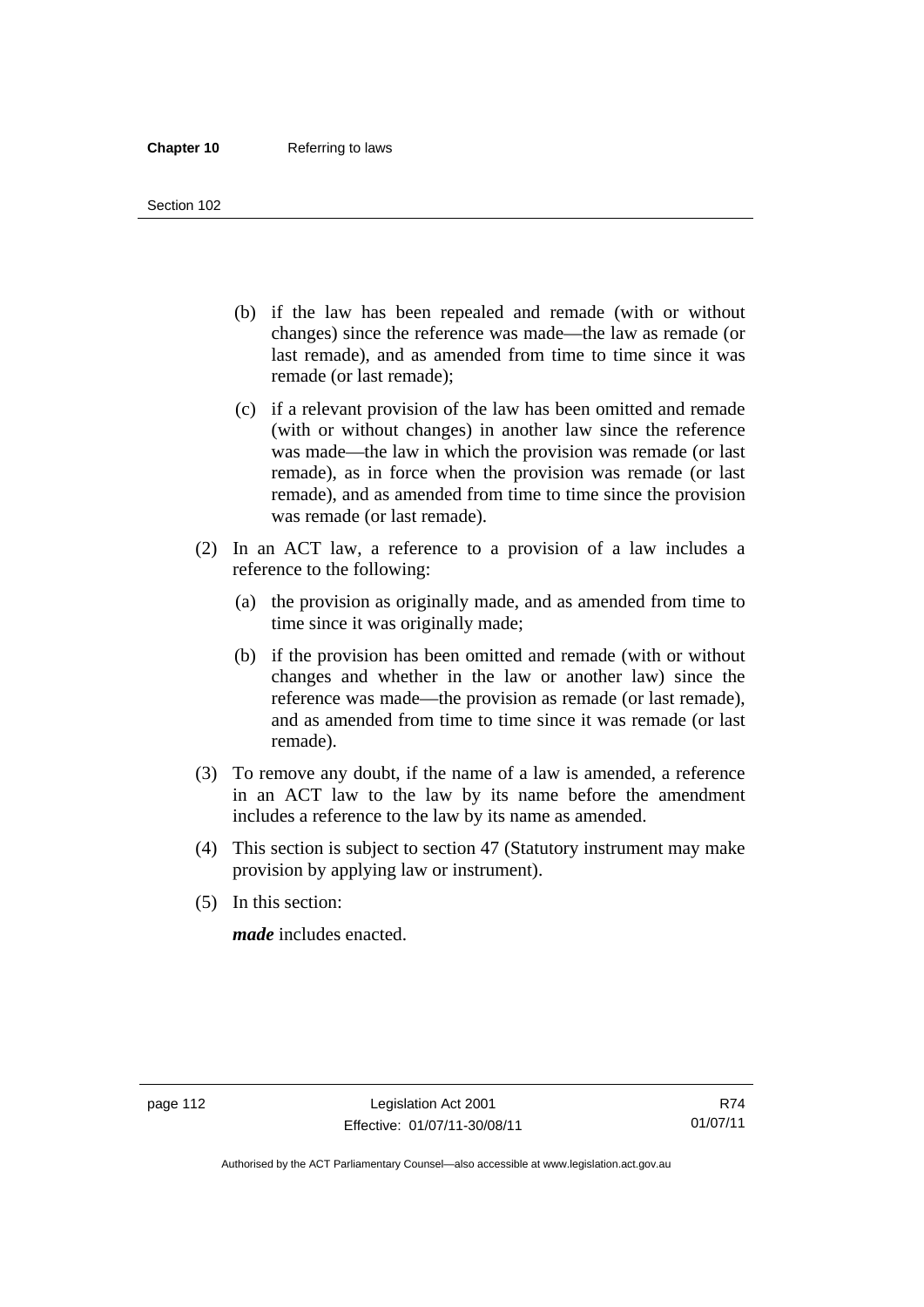# **103 References to repealed laws**

In an ACT law, a reference to a law as repealed is a reference to the law as in force immediately before it was repealed.

### **Example**

A reference to the '*XYZ Act 2000* (repealed)' is a reference to the *XYZ Act 2000* immediately before it was repealed.

*Note* An example is part of the Act, is not exhaustive and may extend, but does not limit, the meaning of the provision in which it appears (see s 126 and s 132).

# **104 References to laws include references to instruments under laws**

- (1) In an ACT law, a reference (either generally or specifically) to a law includes a reference to the statutory instruments made or in force under the law.
- (2) In subsection (1), a reference to the statutory instruments made or in force under the law includes a reference to any law or instrument applied, adopted or incorporated (with or without change) under the law.
- (3) This chapter applies to an instrument applied, adopted or incorporated under a law as if—
	- (a) the instrument were a law; and
	- (b) any other necessary changes were made.
- (4) In this section:

*statutory instrument*, of another jurisdiction—see section 97 (2).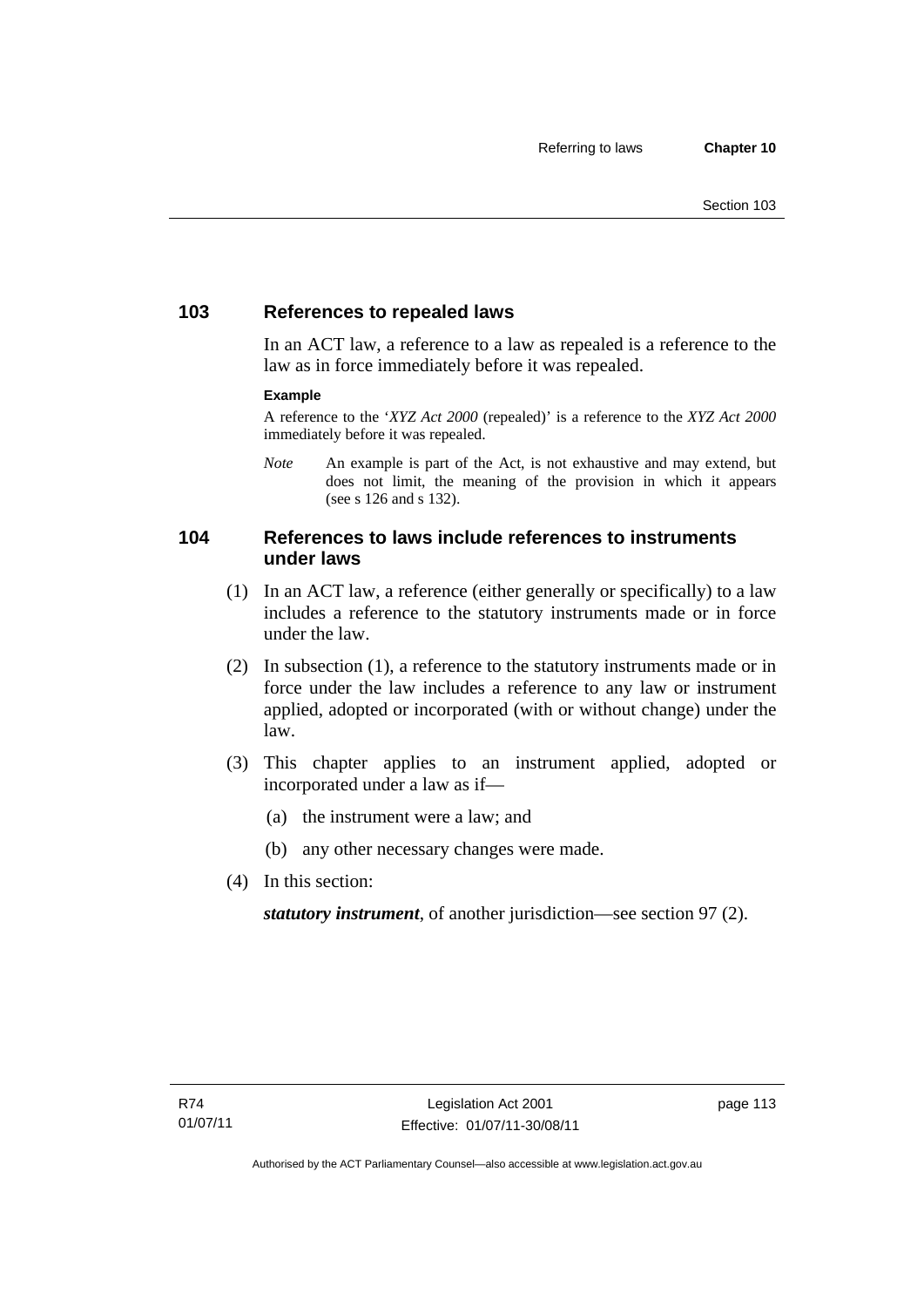# **105 Referring to provisions of laws**

In an ACT law, a provision of a law may be referred to by reference to the provision of the law in which it is contained.

#### **Example**

Paragraph (b) of subsection (2) of section 10 of an Act may be referred to by reference to the section, subsection and paragraph, that is, as section 10 (2) (b).

*Note* An example is part of the Act, is not exhaustive and may extend, but does not limit, the meaning of the provision in which it appears (see s 126 and s 132).

### **106 References to provisions of laws are inclusive**

In an ACT law, a reference to any part of a law is a reference to the following:

- (a) the provision of the law that begins the part;
- (b) the provision of the law that ends the part;
- (c) any provision of the law between the beginning and end of the part.

#### **Examples**

- 1 A reference to 'sections 5 to 9' includes both section 5 and section 9.
- 2 A reference to 'sections 260 to 264' includes a provision such as a part heading between section 260 and section 261.
- 3 A reference to '*from* child *to* adult' includes both the word 'child' and the word 'adult'.
- *Note* An example is part of the Act, is not exhaustive and may extend, but does not limit, the meaning of the provision in which it appears (see s 126 and s 132).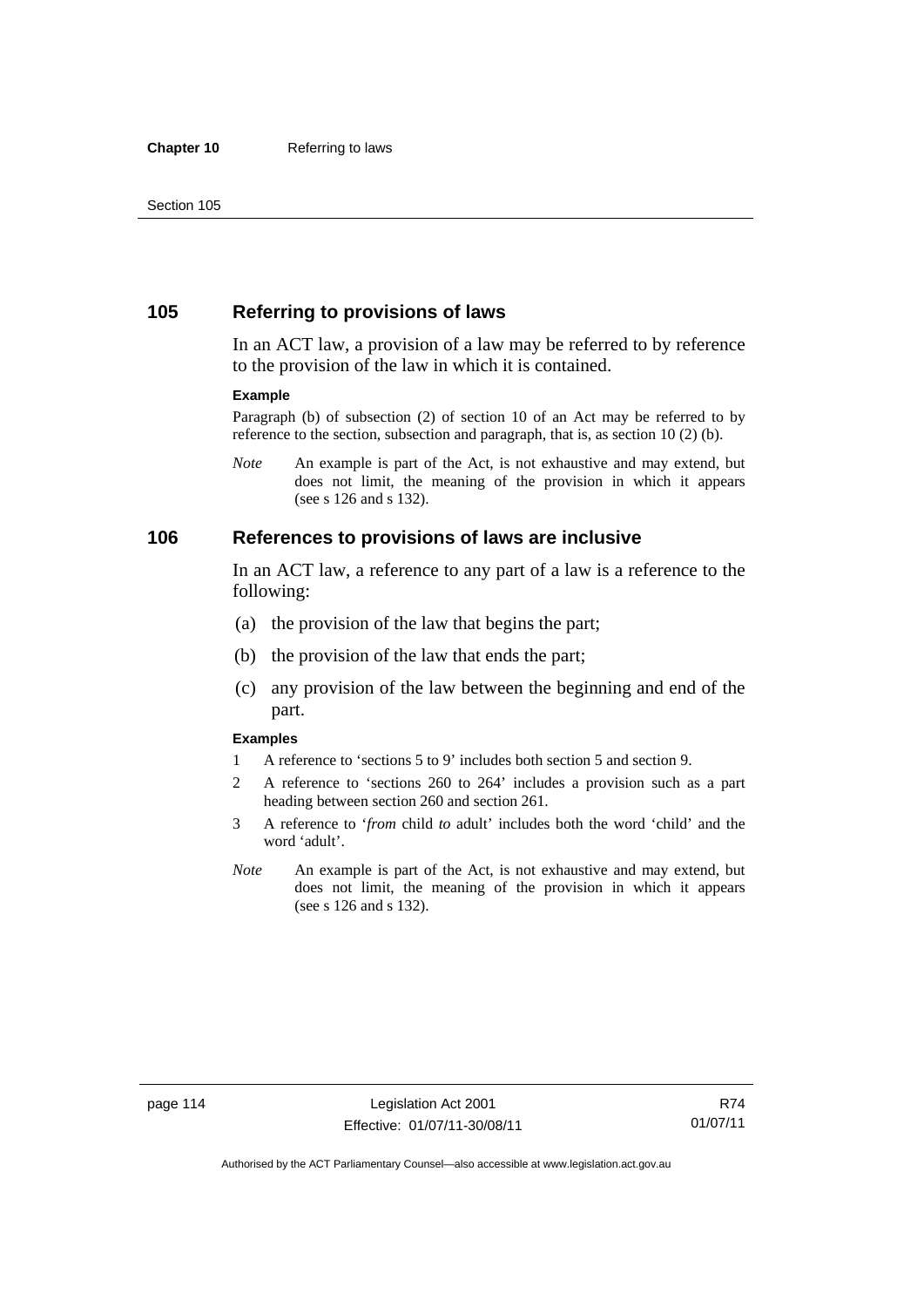# **106A References to paragraphs etc of laws**

 (1) In an ACT law, a reference to a paragraph of a provision of a law includes any words in the provision before or after the paragraph that are necessary or desirable to make the reference meaningful.

### **Example**

A subsection may be divided into paragraphs as follows:

- '(2) An application must be—
	- (a) in writing; and
	- (b) accompanied by a copy of the advertisement of the applicant's intention to apply.'

Paragraphs form part of the sentence in which they are contained. A reference to paragraph (a) in this example that did not include the preceding words 'An application must be' would be meaningless. Section 106A therefore allows the paragraph to be read with those words so that it makes sense.

- *Note 1* Although this section contains a reference to an ACT law and a reference to a law, s 98 makes it clear that the references can be to the same law.
- *Note 2* An example is part of the Act, is not exhaustive and may extend, but does not limit, the meaning of the provision in which it appears (see s 126 and s 132).
- (2) In this section:

*paragraph* includes a subparagraph and a sub-subparagraph.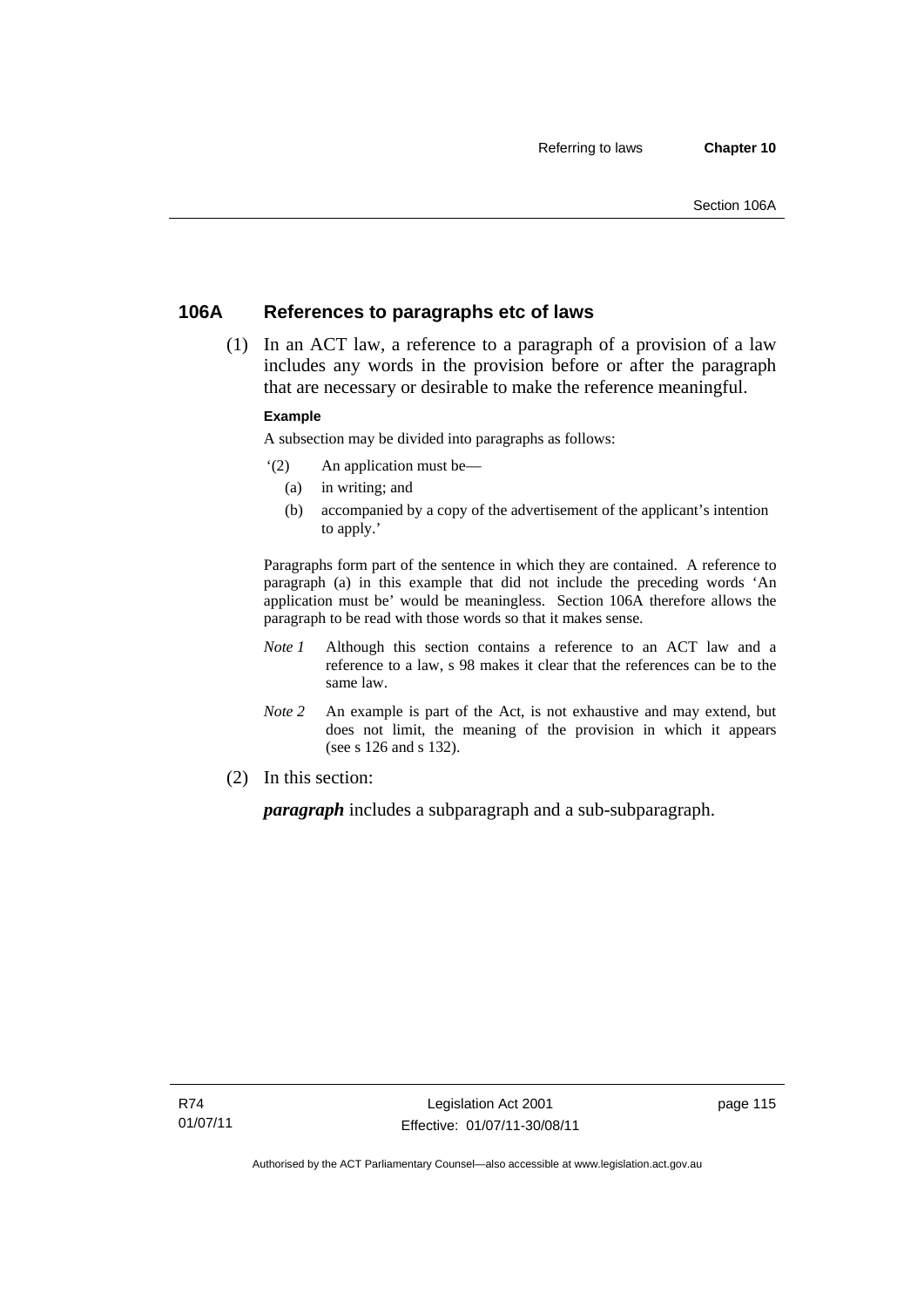Part 11.1 **General** 

Section 107

# **Chapter 11 Republication of Acts and statutory instruments**

# **Part 11.1 General**

# **107 Definitions—ch 11**

In this chapter:

*law* means an Act or statutory instrument, whether or not it has been amended, and includes—

- (a) a collection of 2 or more Acts or statutory instruments; or
- (b) all or part of an agreement or other instrument that has the force of law or is in, or attached to, an Act or statutory instrument.
- *Note* A reference to an Act or statutory instrument includes a reference to a provision of the Act or instrument (see s 7 and s 13).

*republication* means a republication of a law.

# **108 Republication in register**

- (1) The parliamentary counsel may republish a law by entering the text of the law in the register.
- (2) This section does not limit the ways in which the parliamentary counsel may republish a law.

# **109 Republications may be published with other information**

The parliamentary counsel may publish information not required by this chapter with a written or electronic version of an authorised republication if the parliamentary counsel considers that the information is likely to be useful to users of the republication.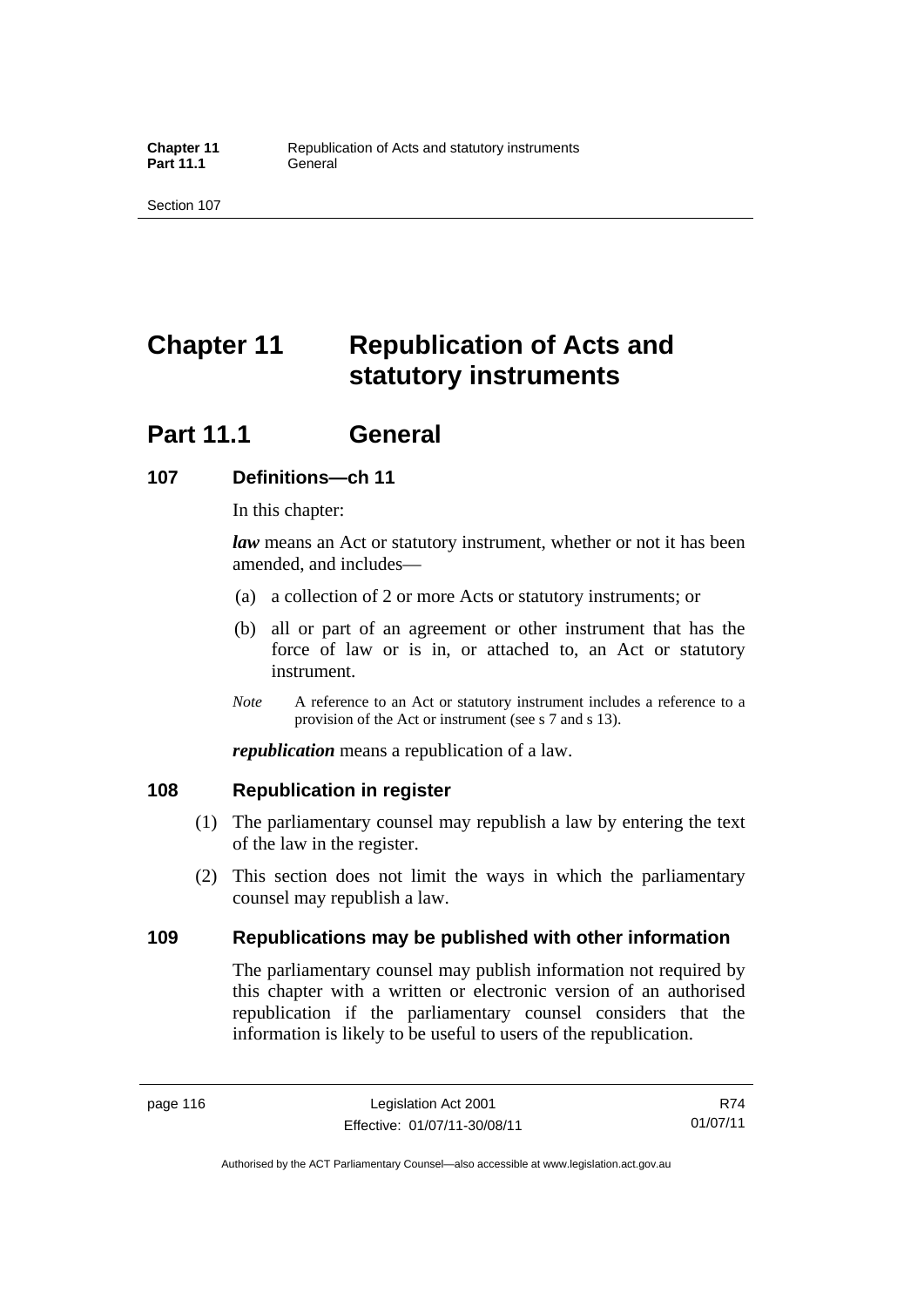# **110 Collections of laws**

- (1) If the parliamentary counsel authorises under this Act the republication of 2 or more laws in a collection, this chapter applies to each of the laws in the collection as if it were republished separately.
- (2) This section does not prevent the use of—
	- (a) a single contents for the collection; or
	- (b) information applying to 2 or more laws in the collection.

Authorised by the ACT Parliamentary Counsel—also accessible at www.legislation.act.gov.au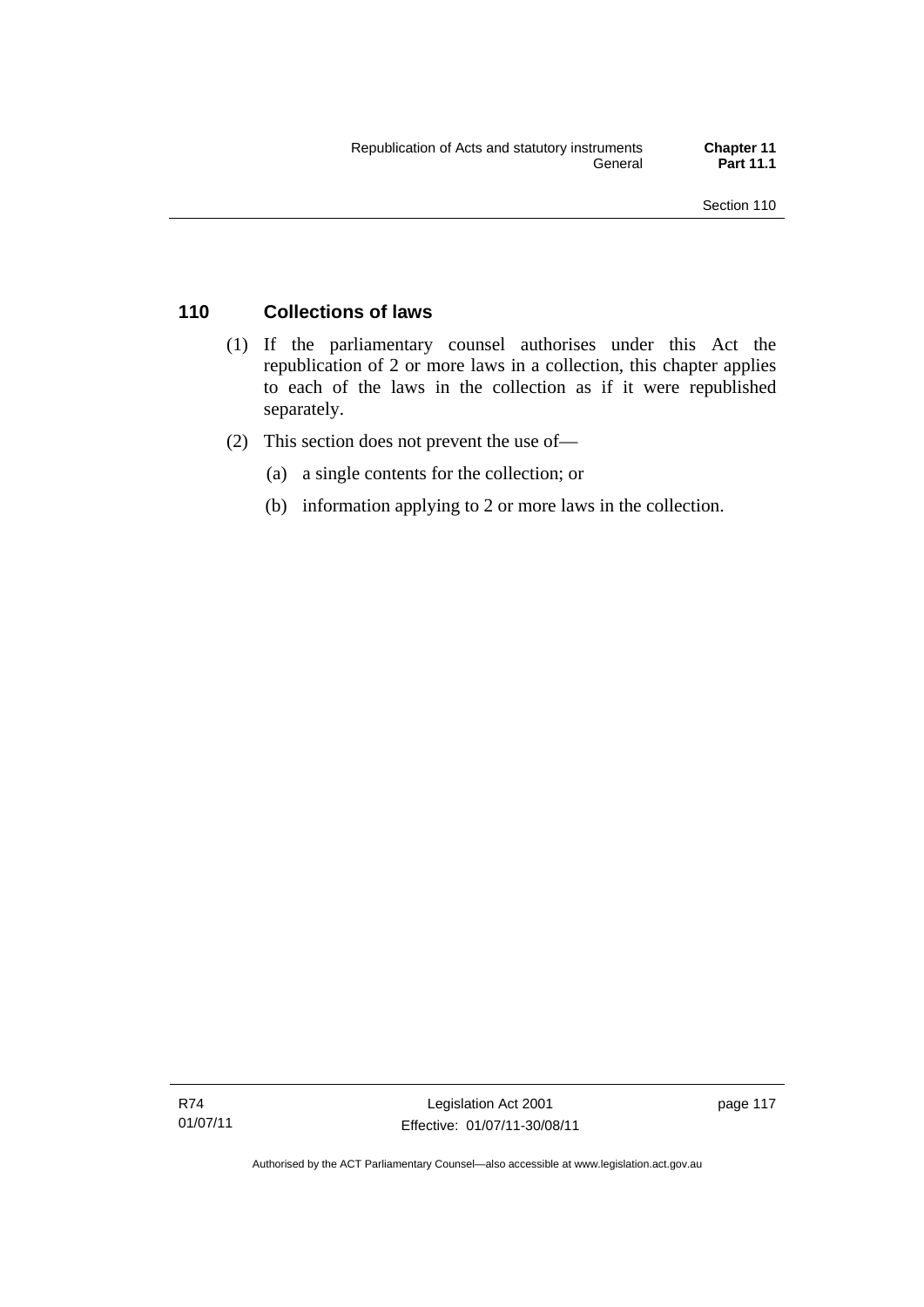# **Part 11.2 Substantive amendments made by laws**

# **111 Incorporation of amendments**

- (1) This section applies to a law if the law has been amended by another law by the omission, insertion, substitution, renumbering or relocation of provisions.
- (2) An authorised republication of the law must show the law as amended by all amendments that commenced on or before the day stated in the republication as the republication date.
- (3) This section does not prevent an authorised republication of the law showing the law as it would be amended by amendments that have not commenced on or before the republication date if the republication indicates, in a suitable place, that the amendments have not commenced.

# **112 Reference to amending laws**

An authorised republication of a law that shows the law as amended must include, in a suitable place, a reference to the law by which each amendment was made.

# **113 Provisions not republished or relocated**

- (1) This part does not require—
	- (a) every provision of a law to be shown in an authorised republication of the law; or
	- (b) each provision of a law to be shown in an authorised republication of the law in the place in the law where it was located when the provision was made.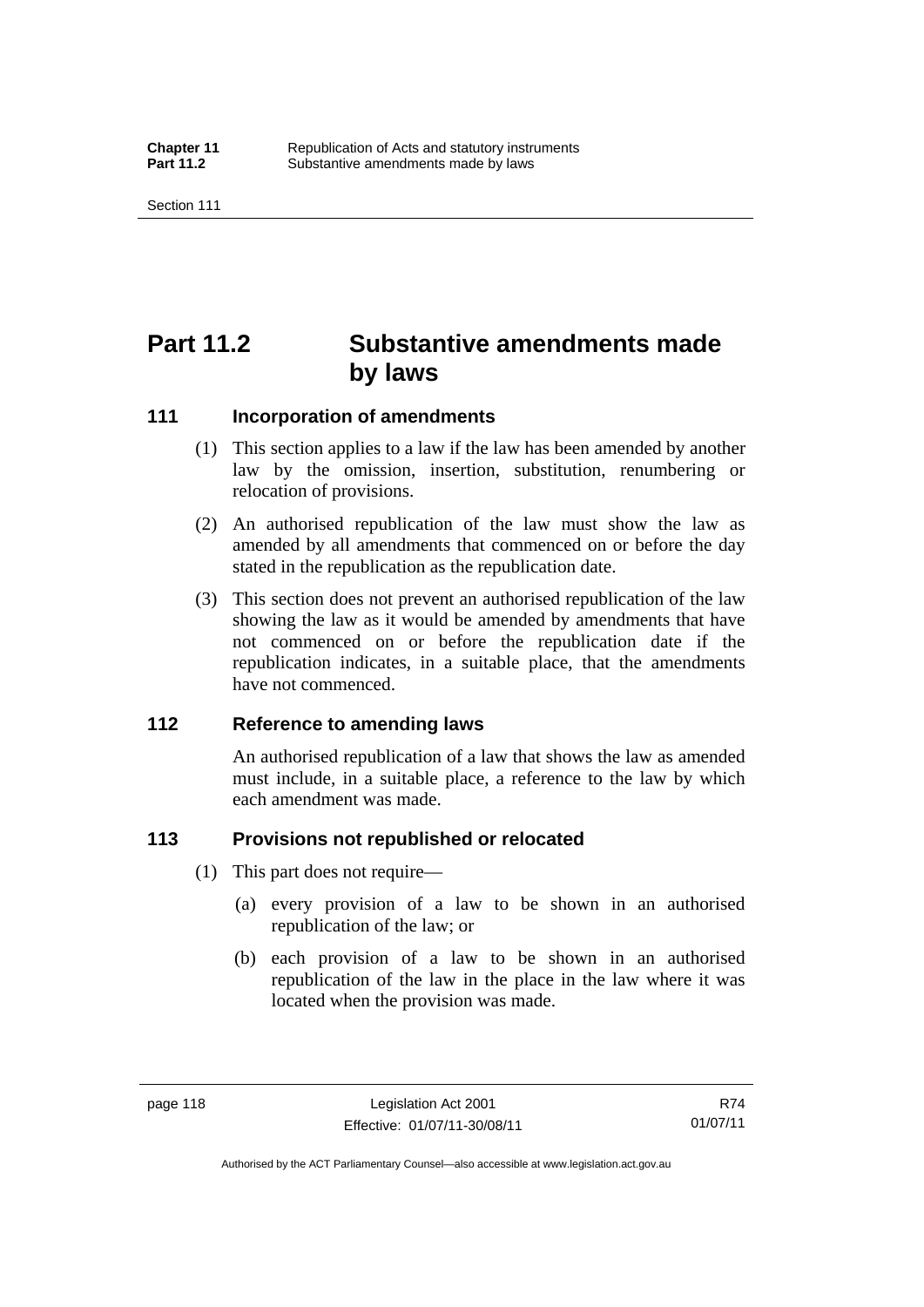- (2) If a provision of a law is not shown in an authorised republication, the republication must indicate that fact in a suitable place.
- (3) If a provision of a law is shown in an authorised republication in a different place in the law to the place where it was located when the provision was made, the republication must indicate that fact in a suitable place.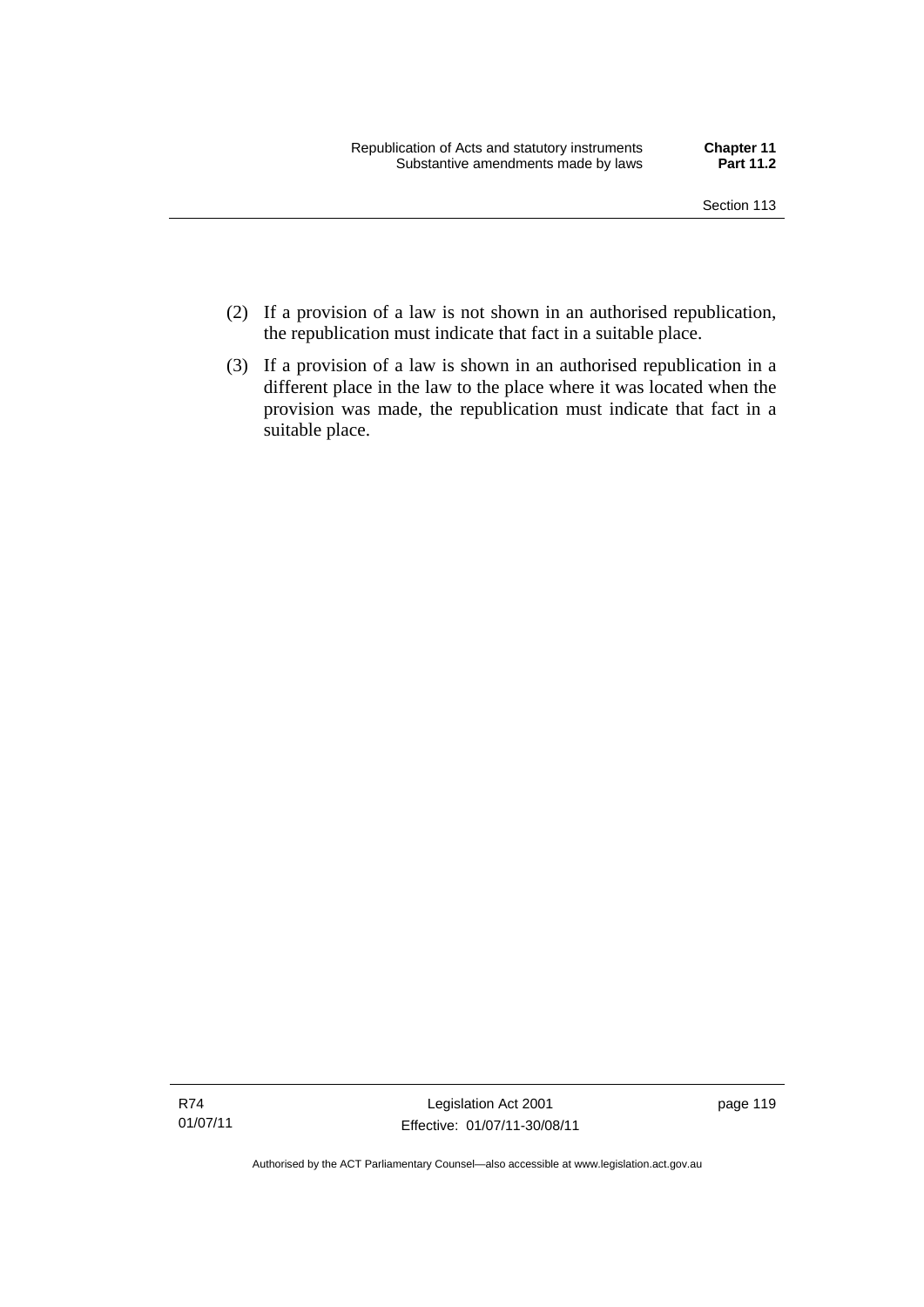# **Part 11.3 Editorial changes**

### **114 Authorisation for parliamentary counsel**

In preparing a law for republication, the parliamentary counsel is authorised—

- (a) to make editorial amendments and other textual amendments of a formal nature that the parliamentary counsel considers desirable to bring the law into line, or more closely into line, with current legislative drafting practice; and
- (b) to make other editorial changes by way of format, layout or printing style, or in any other presentational respect, that the parliamentary counsel considers desirable to bring the law into line, or more closely into line, with current legislative drafting practice.

# **115 Amendments not to change effect**

This part does not permit the making of an amendment of a law that would change the effect of the law.

# **116 Ambit of editorial amendments**

- (1) An *editorial amendment* of a law is an amendment that—
	- (a) corrects a typographical error; or
	- (b) corrects or updates a reference to a law, position, entity, place or thing; or
	- (c) goes only to a matter of spelling, punctuation, grammar or syntax or the use of conjunctives and disjunctives; or
	- (d) changes the name of the law or a provision of the law; or
	- (e) numbers or renumbers a provision of the law; or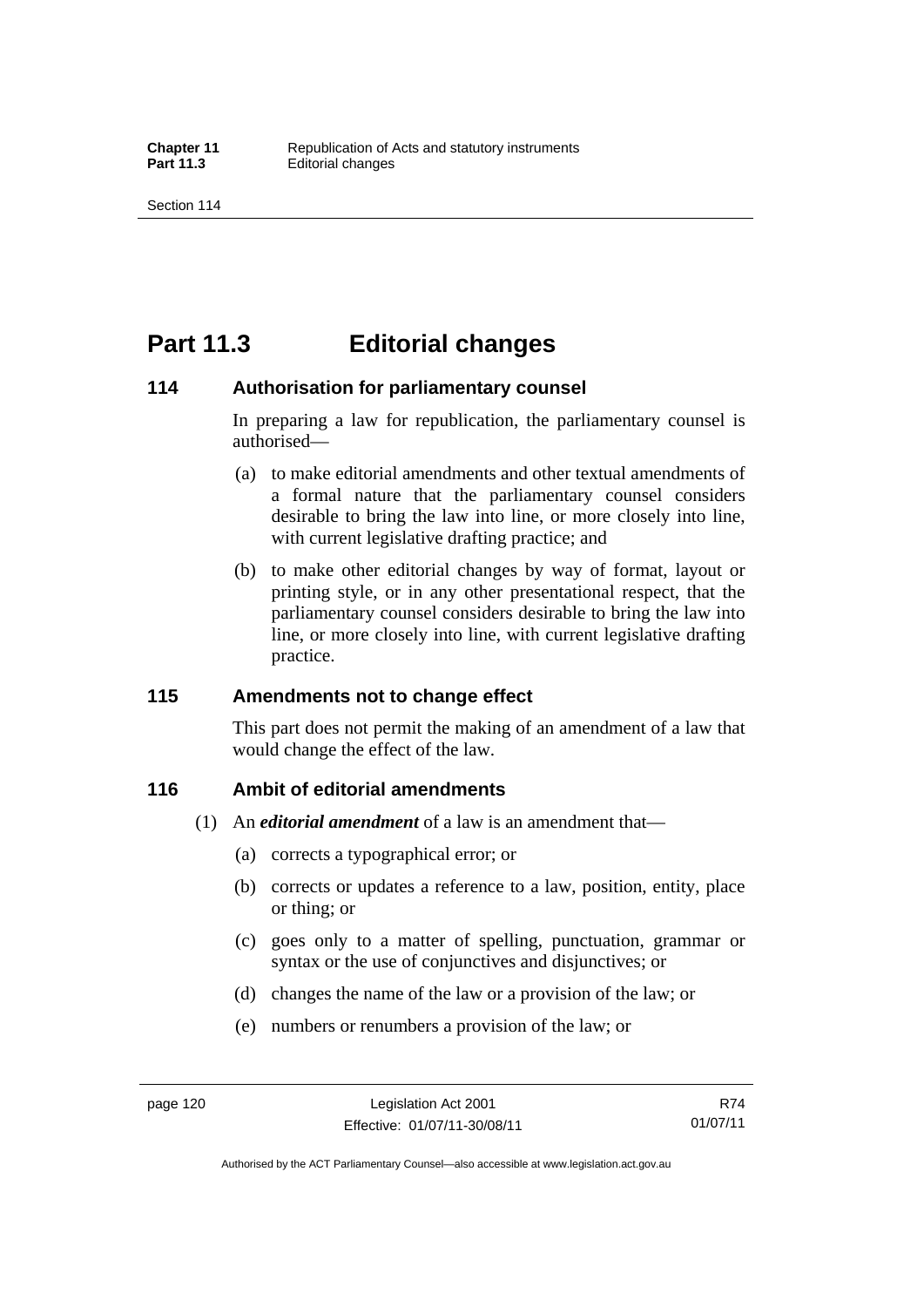- (f) changes the order of definitions or other provisions of the law; or
- (g) replaces a reference to a provision of a law with a different form of reference to the provision; or
- (h) changes the way of referring to or expressing a number, year, date, time, amount of money, penalty, quantity, measurement, or other matter, idea or concept; or
- (i) replaces a word indicating gender or that could be taken to indicate gender in accordance with current legislative drafting practice; or
- (j) replaces a reference to the Queen, the King or the Crown with a reference to the Sovereign or the Territory; or
- (k) omits—
	- (i) the enacting words or the law-making words (including any signatures); or
	- (ii) a provision that consists only of a description of how the law is arranged into groups of provisions; or
	- (iii) a provision that has expired, the operation of which is exhausted or spent or that is otherwise obsolete or redundant; or
- (l) omits, inserts or changes a referential term; or
- (m) inserts, omits or changes a note; or
- (n) updates a reference to the heading to a provision; or
- (o) is consequential on any amendment made to the law by another law; or
- (p) is consequential on any other editorial amendment (whether made to that law or another law).

page 121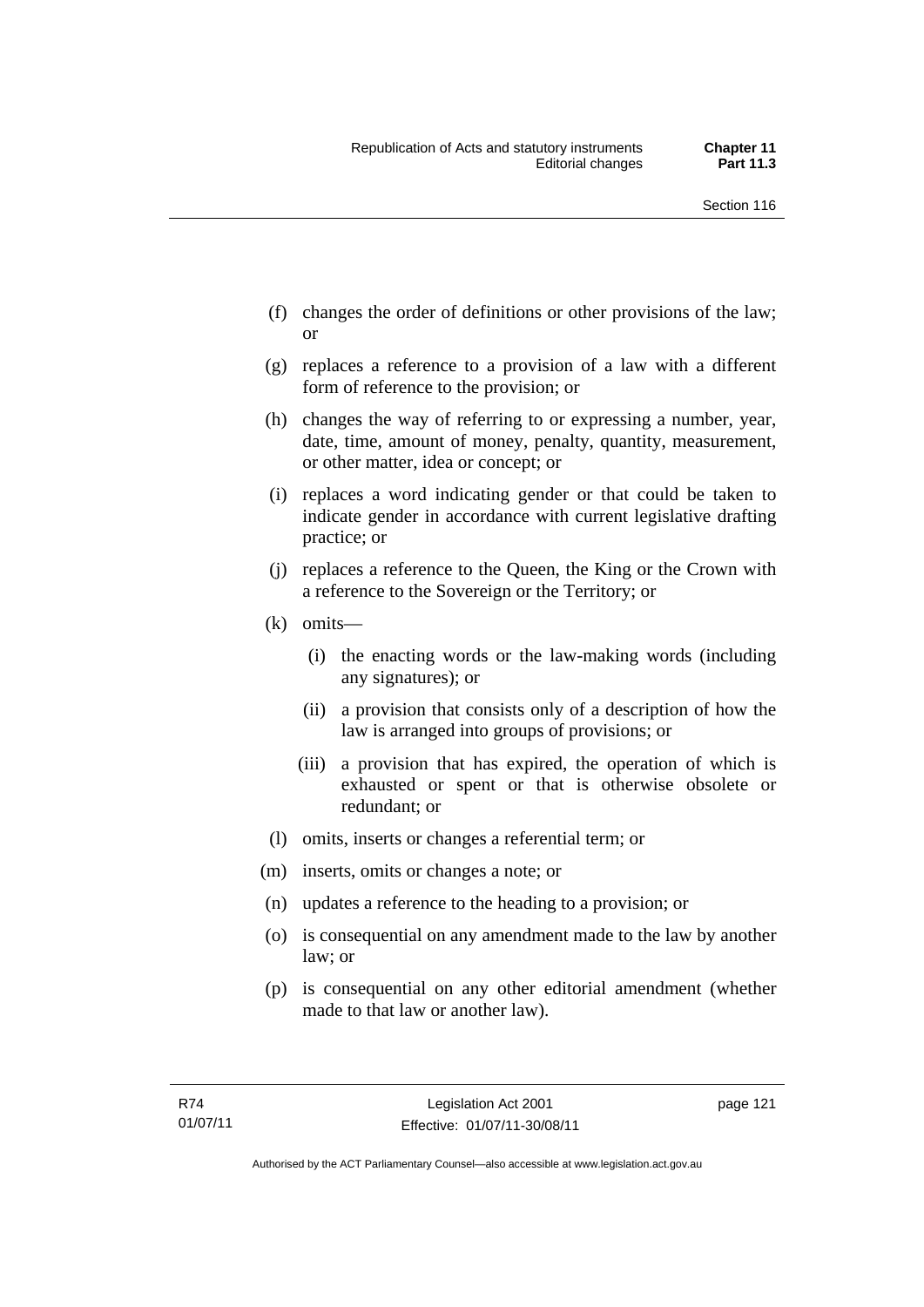Section 116

#### **Examples—consequential amendments—par (o)**

- 1 If an amendment adds 1 or more subsections to a section that is not already divided into subsections, the subsection number (1) may be inserted.
- 2 If an amendment omits subsection (1) from a section with 2 subsections, the subsection number (2) may be omitted.
- 3 If an amendment omits subsection (2) from a series of 4 subsections (subsections  $(1)$  to  $(4)$ ), subsections  $(3)$  and  $(4)$  may be renumbered as subsections (2) and (3).
- 4 If an amendment adds a new subsection (3A) to a series of 5 subsections (subsections  $(1)$  to  $(5)$ ), the new subsection and subsections  $(4)$  and  $(5)$  may be renumbered as subsections (4), (5), and (6).
- 5 If an amendment omits paragraph (b) from a series of 4 paragraphs (paragraphs (a) to (d)), paragraphs (c) and (d) may be renumbered as paragraphs (b) and (c).
- 6 If an amendment adds a new paragraph (aa) to a series of 3 paragraphs (paragraphs (a) to (c)), the paragraphs may be renumbered as paragraphs (a), (b), (c) and (d).
- 7 If an amendment makes a change mentioned in any of examples 1 to 6, a cross-reference in any law to any of the provisions that have been renumbered may be correspondingly renumbered.
- 8 If an amendment adds a paragraph as the last paragraph in a series of paragraphs that end in a full stop, the full stop may be changed to a semicolon and, if the series of paragraphs is joined by a conjunction (eg 'and'), the conjunction may be added after the semicolon.
- 9 If an amendment omits a section example from a section that has 2 section examples, the number of the remaining example may be omitted.
- 10 If an amendment adds a subsection note to a subsection that already has a subsection note, the notes may be numbered.
- *Note* An example is part of the Act, is not exhaustive and may extend, but does not limit, the meaning of the provision in which it appears (see s 126 and s 132).
- (2) In this section:

*law* includes a law of another jurisdiction.

*law of another jurisdiction*—see section 97 (1).

Authorised by the ACT Parliamentary Counsel—also accessible at www.legislation.act.gov.au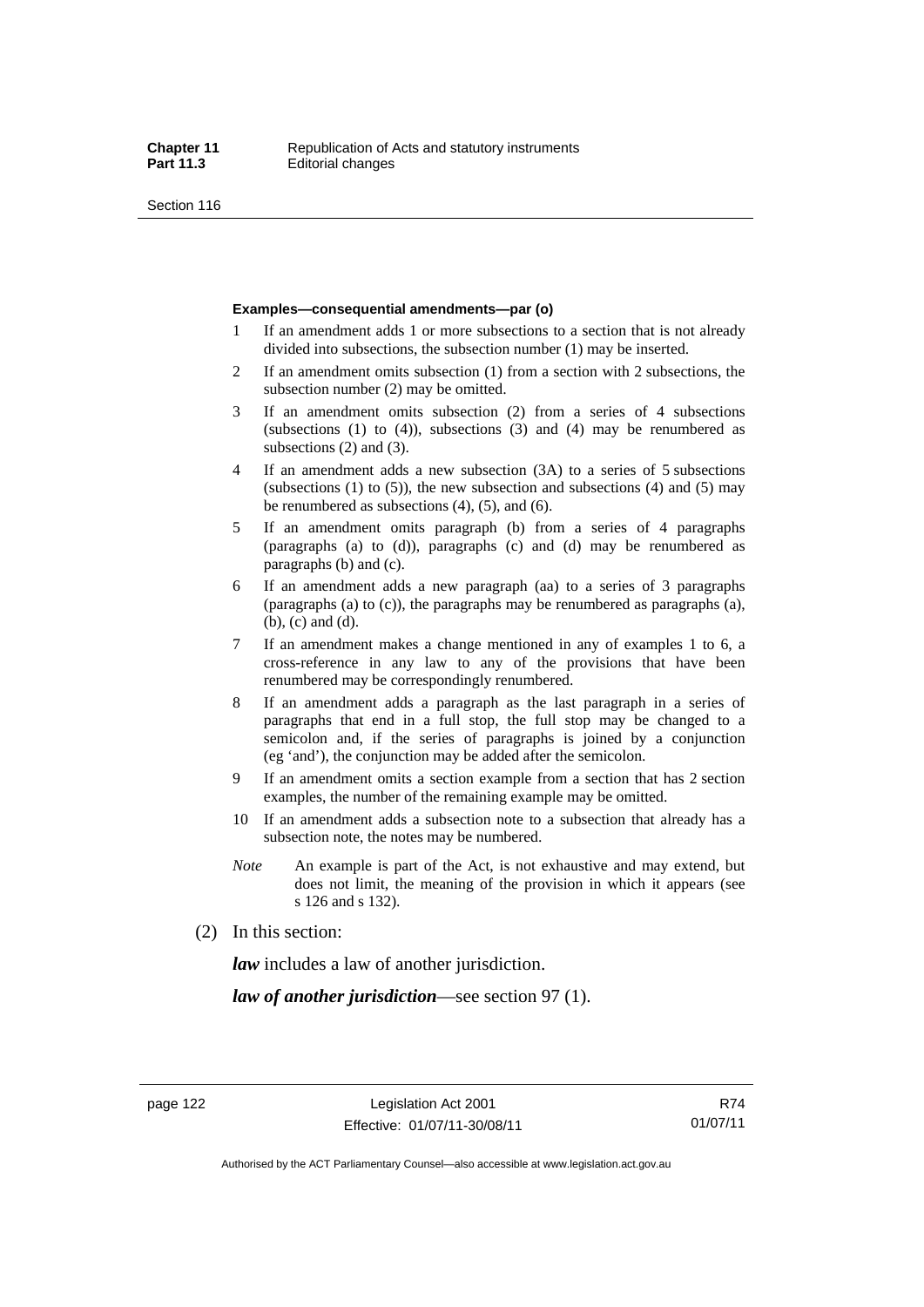*referential term* means a term that identifies a provision as a provision, or part of a provision, of the Act, statutory instrument or provision in which it appears.

### **Examples**

- 1 of this Act
- 2 of this section
- 3 hereof
- 4 said
- *Note* An example is part of the Act, is not exhaustive and may extend, but does not limit, the meaning of the provision in which it appears (see s 126 and s 132).

# **117 Legal effect of editorial changes**

- (1) A law that is amended or otherwise changed under this part in preparing an authorised republication of the law has effect for all purposes, on and after the republication date, as if the changes had been made by an Act that commenced on the republication date.
- (2) Without limiting subsection (1), section 83 (Consequences of amendment of statutory instrument by Act) applies to an amendment made under this part as if the amendment had been made by an Act.
- (3) This section is subject to section 115 (Amendments not to change effect).

# **118 Reference to editorial amendments**

If a law is amended under this part in preparing an authorised republication of the law, the republication must indicate that fact in a suitable place.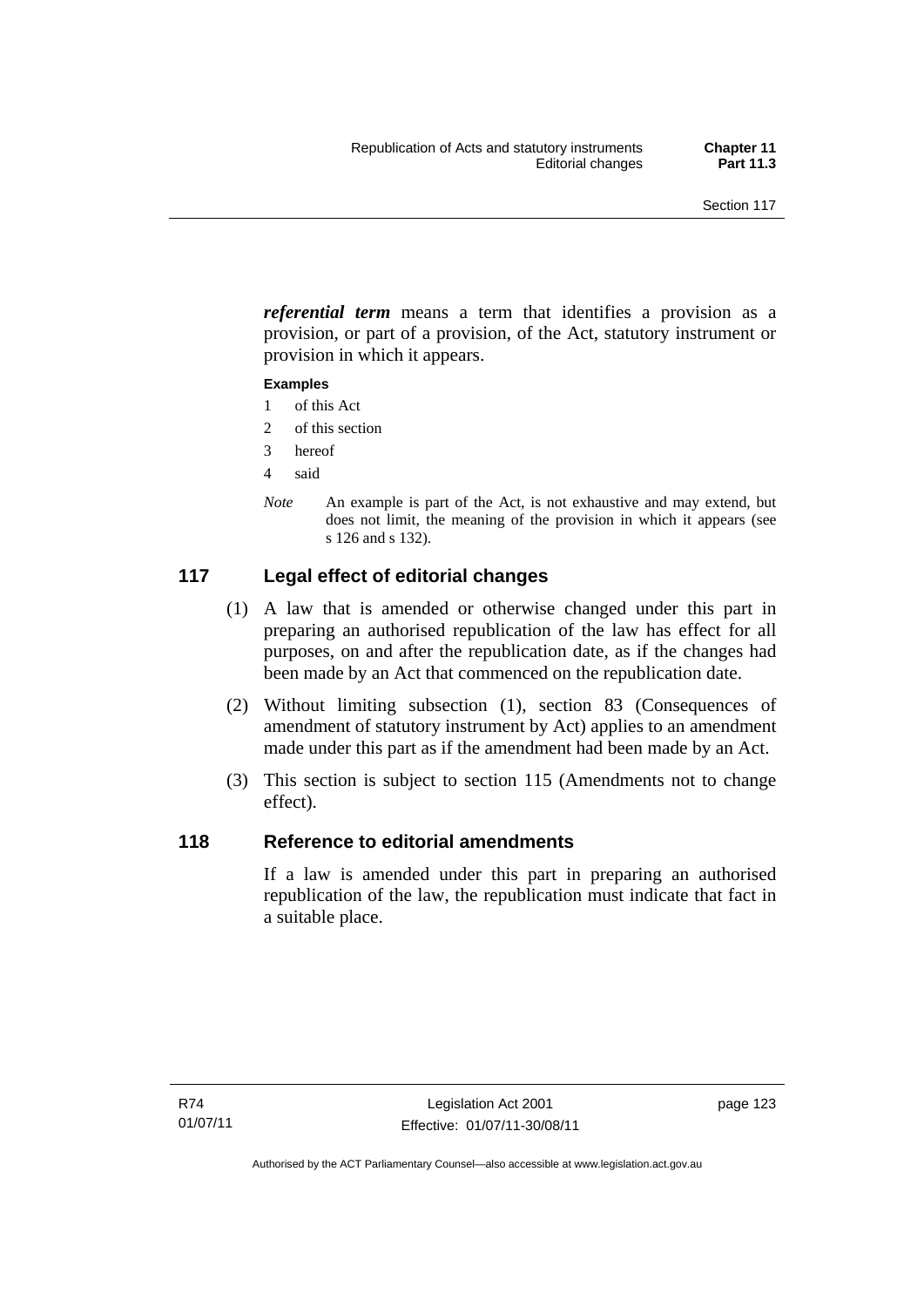# **Chapter 12 Scope of Acts and statutory instruments**

# **120 Act to be interpreted not to exceed legislative powers of Assembly**

- (1) An Act is to be interpreted as operating to the full extent of, but not to exceed, the legislative power of the Legislative Assembly.
- (2) Without limiting subsection (1), if a provision of an Act would, apart from this section, be interpreted as exceeding the legislative power of the Legislative Assembly—
	- (a) the provision is valid to the extent to which it does not exceed power; and
	- (b) the remainder of the Act is not affected.
- (3) Without limiting subsection (1), if the application of a provision of an Act to a matter would, apart from this section, be interpreted as exceeding power, the provision's application to other matters is not affected.
- (4) This section is in addition to any provision of the Act itself.
	- *Note* For the equivalent provision for statutory instruments, see s 43.
- (5) This section is a determinative provision.
	- *Note* See s 5 for the meaning of determinative provisions, and s 6 for their displacement.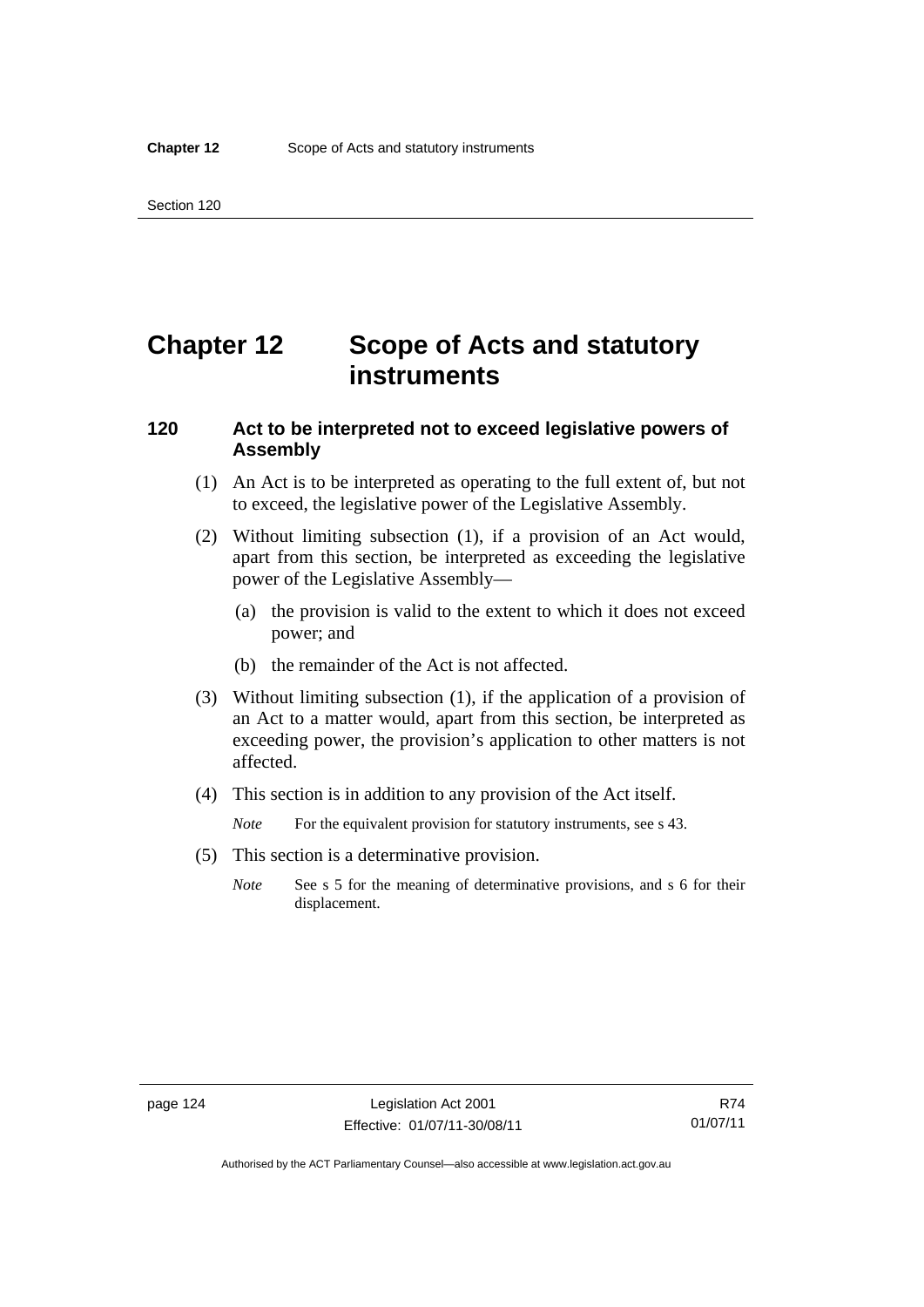# **121 Binding effect of Acts**

- (1) An Act binds everyone, including people who are not Australian citizens and all governments.
	- *Note* See the Self-Government Act, s 27 which provides that, except as provided by the regulations under that Act, an ACT enactment does not bind the Crown in right of the Commonwealth. See also s 120.
- (2) However, an Act does not bind the Territory to the extent that it requires or otherwise provides for the payment of money that, on payment, would form part of the public money of the Territory.
- (3) Also, subsection (1) does not make a government liable to be prosecuted for an offence.
- (4) To the extent that an Act does not bind a government, the same degree of immunity extends to a government entity in relation to an authorised act or omission of the entity.
- (5) This section is a determinative provision.
	- *Note* See s 5 for the meaning of determinative provisions, and s 6 for their displacement.
- (6) In this section:

*authorised*—an act or omission of a government entity is *authorised* if—

- (a) for an instrumentality—the act or omission relates to a matter within the scope of the instrumentality's functions; and
- (b) for an officer or employee of the government—the act or omission relates to a matter within the scope of the duties of the officer or employee; and
- (c) for a contractor who exercises a function on behalf of the government—the act or omission relates to a matter within the scope of the contract; and

page 125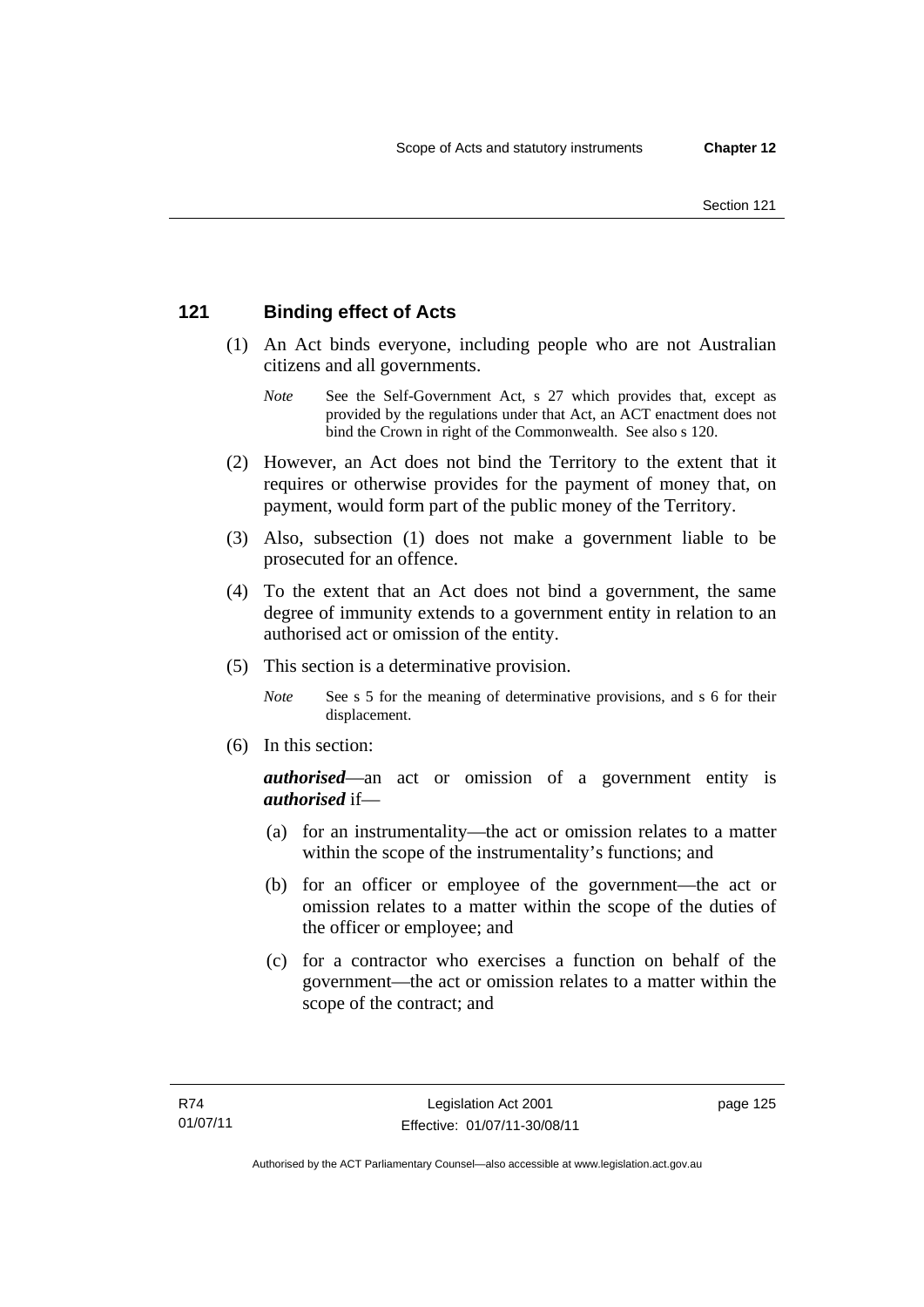#### Section 122

 (d) for anyone else who exercises a function on behalf of the government—the act or omission relates to a matter within the scope of the person's engagement.

*government* includes the Territory, the Commonwealth, a State, another Territory or New Zealand.

*government entity* includes—

- (a) an instrumentality, officer or employee of the government; and
- (b) a contractor or anyone else who exercises a function on behalf of the government.

# **122 Application to Territory**

- (1) In an Act or statutory instrument—
	- (a) a reference to an entity or position by name or description is a reference to the entity or position of that name or description in or for the Territory; and
	- (b) a reference to a place, jurisdiction or anything else by name or description is a reference to the place, jurisdiction or thing of that name or description in or for the Territory.
- (2) If the name of an entity or position established under an Act or statutory instrument includes the words 'of the Australian Capital Territory', 'for the Australian Capital Territory', '(ACT)', or words having a similar effect, a reference in an Act or statutory instrument to the entity or position need not include the words.

Authorised by the ACT Parliamentary Counsel—also accessible at www.legislation.act.gov.au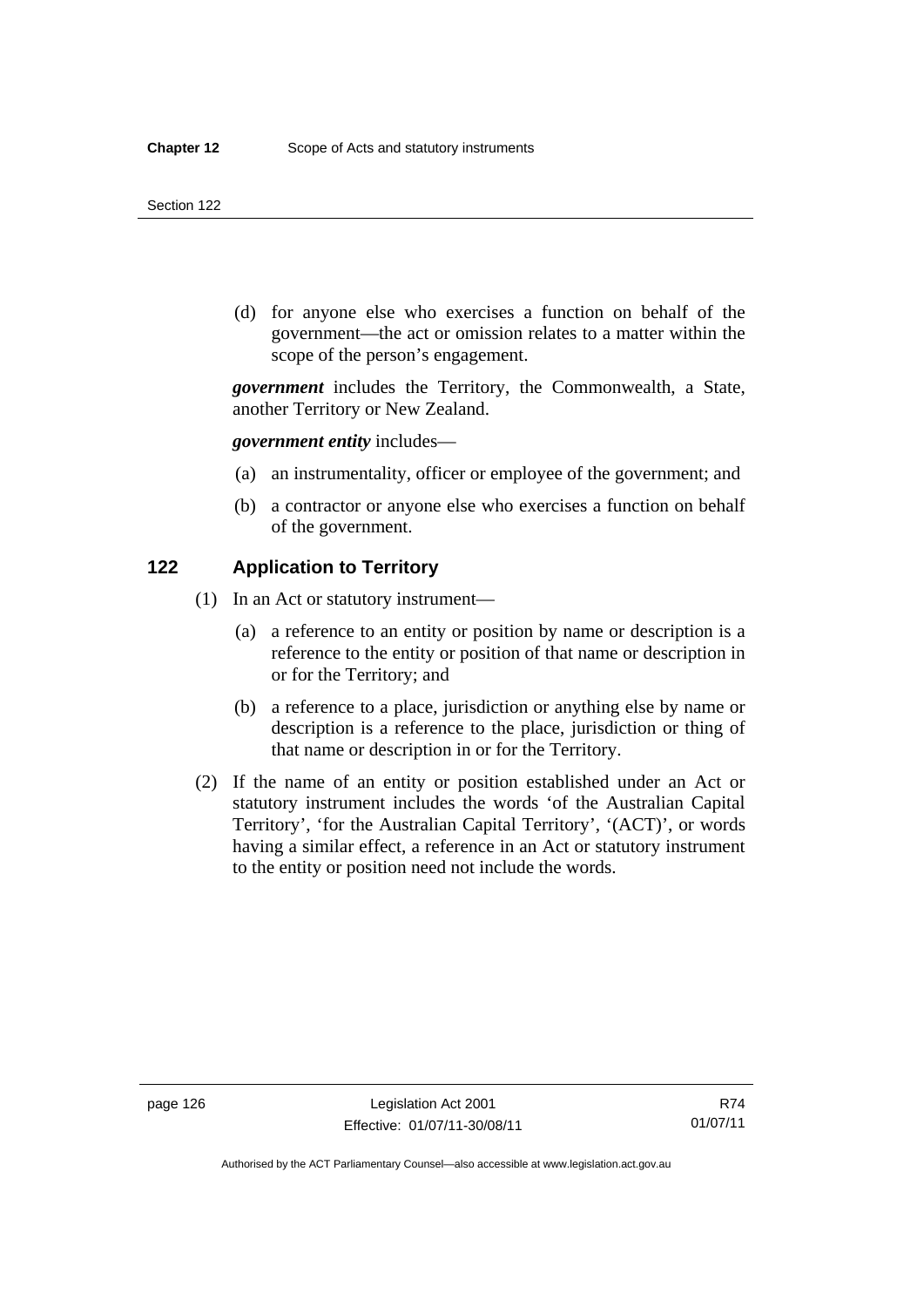# **Chapter 13 Structure of Acts and statutory instruments**

# **Part 13.1 General**

# **125 Meaning of** *law***—ch 13**

In this chapter:

*law* means an Act, subordinate law or disallowable instrument.

*Note* A reference to an Act, subordinate law or disallowable instrument includes a reference to a provision of the Act, law or instrument (see s 7, s 8 and s 9).

# **126 Material that is part of Act or statutory instrument**

- (1) A heading to a chapter, part, division, subdivision, schedule, or another provision (other than a section or subsection), of or to an Act or statutory instrument is part of the Act or instrument.
- (2) A heading to a section or subsection of an Act or statutory instrument is part of the Act or instrument if—
	- (a) the Act was enacted, or the instrument was made, after 1 January 2000; or
	- (b) the heading was amended or inserted into the Act or instrument after 1 January 2000.
- (3) A preamble or other recital to an Act or statutory instrument is part of the Act or instrument.
- (4) An example or diagram in an Act or statutory instrument is part of the Act or instrument.
- (5) A schedule, dictionary or appendix to an Act or statutory instrument is part of the Act or instrument.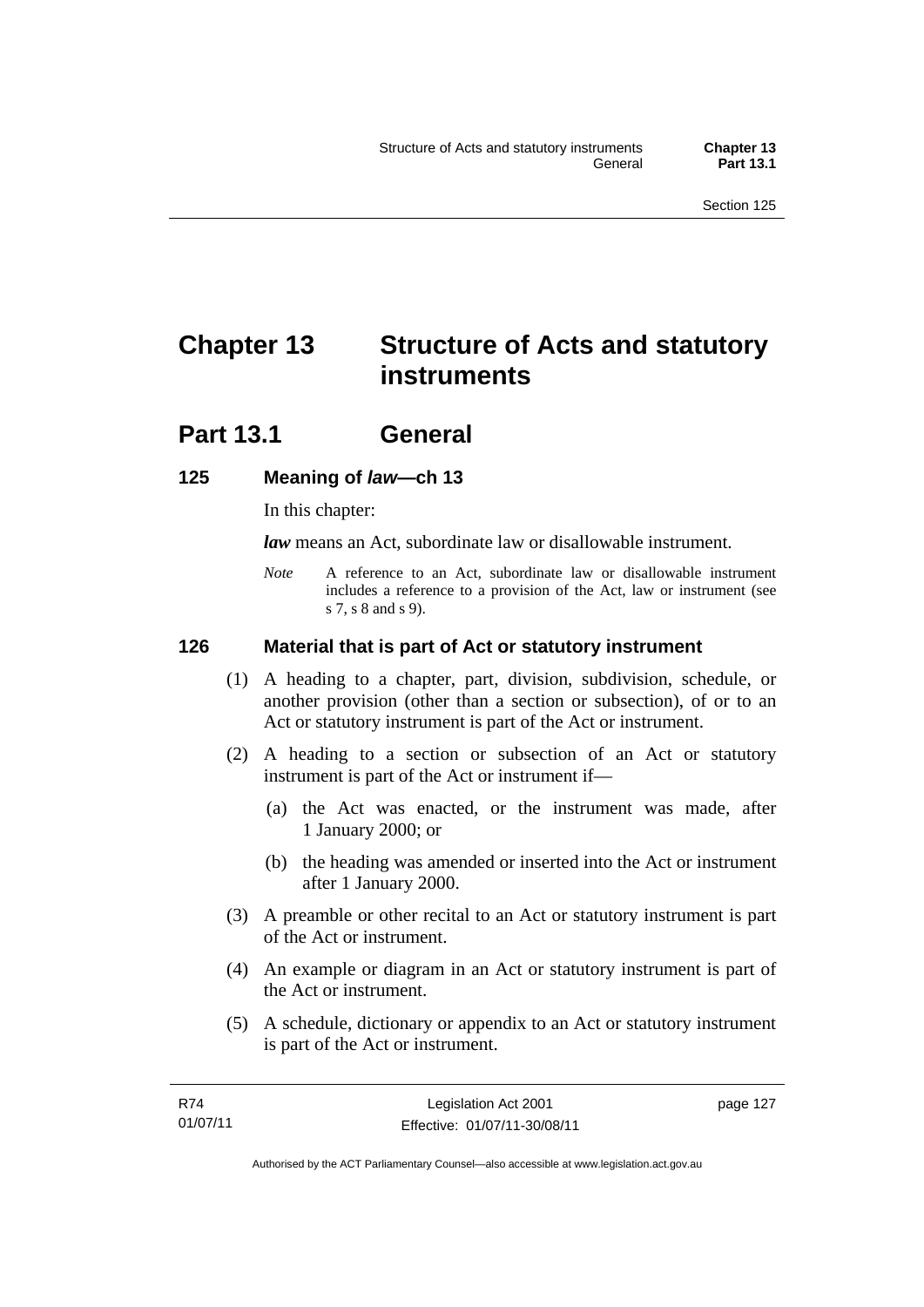- (6) Punctuation in an Act or statutory instrument is part of the Act or instrument.
- (7) A provision number in an Act or statutory instrument is part of the Act or instrument.
- (8) In applying this section to an Act or statutory instrument that is divided otherwise than into sections, a reference to a section or subsection is a reference to a corresponding provision of the Act or instrument.
	- *Note* A reference to an Act or statutory instrument includes a reference to a provision of the Act or instrument (see s 7 and s 13).
- (9) This section is a determinative provision.
	- *Note* See s 5 for the meaning of determinative provisions, and s 6 for their displacement.

### **127 Material that is not part of Act or statutory instrument**

- (1) A footnote, endnote, or other note, in or to an Act or statutory instrument is not part of the Act or instrument.
- (2) A table of contents (however described), or reader's guide or index, in or to an Act or statutory instrument is not part of the Act or instrument.
- (3) A heading to a section or subsection of an Act or statutory instrument is not part of the Act or instrument if section 126 (2) does not apply to the heading.
- (4) This section does not prevent the amendment of a note, table, guide, index or heading mentioned in subsection (1), (2) or (3).
- (5) However, such a note, table, guide or index does not become part of the Act or statutory instrument because it is amended or inserted by an Act or instrument.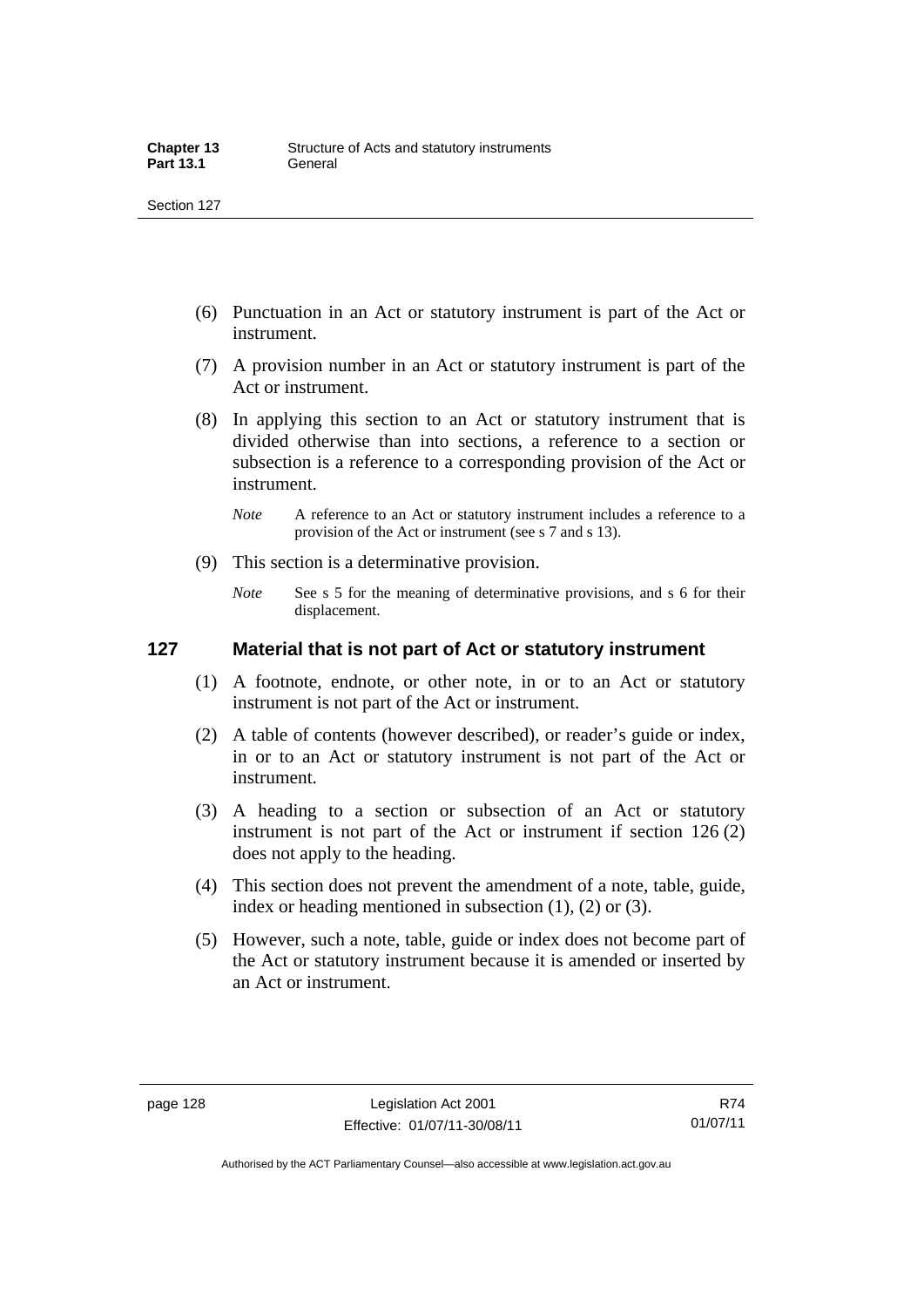- (6) In applying this section to an Act or statutory instrument that is divided otherwise than into sections, a reference to a section or subsection is a reference to a corresponding provision of the Act or instrument.
	- *Note* A reference to an Act or statutory instrument includes a reference to a provision of the Act or instrument (see s 7 and s 13).
- (7) This section is a determinative provision.
	- *Note* See s 5 for the meaning of determinative provisions, and s 6 for their displacement.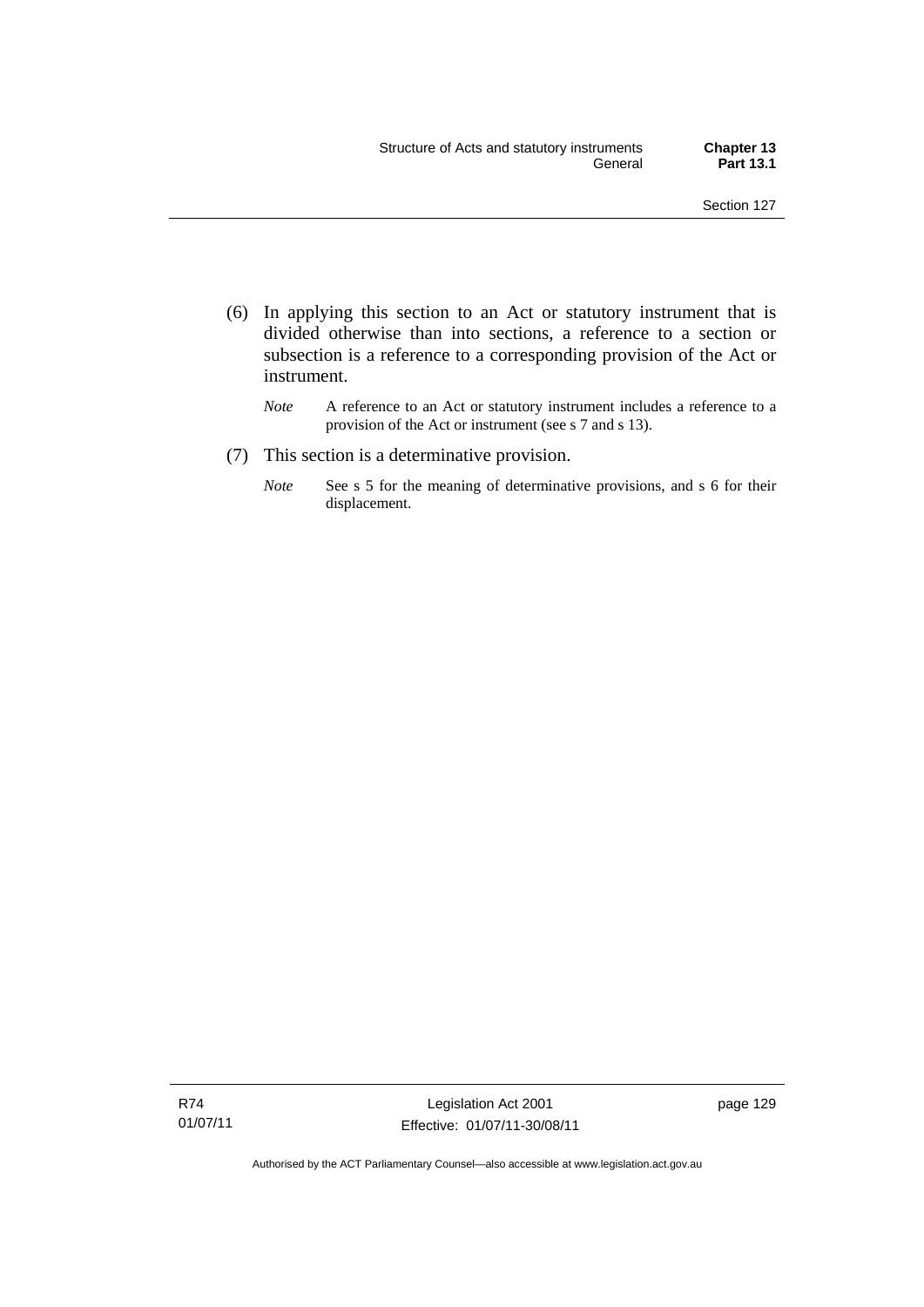Section 130

# **Part 13.2 Particular kinds of provisions**

### **130 What is a definition?**

A *definition* is a provision (however expressed) of an Act or statutory instrument that—

- (a) gives a meaning to a term; or
- (b) limits or extends the meaning of a term.

#### **Examples—definitions**

- 1 *X* means Y.
- 2 *X* includes Y.
- 3 *X* means Y, and includes Z.
- 4 A reference to *X* is a reference to Y.
- 5 *X*—see section Y.
- 6 *X*—see the *XYZ Act 1999*, section Y.
- 7 In a proceeding against a person (the *retailer*), it is a defence if the retailer establishes that the goods were bought honestly.
- 8 *excluded*—a claim is *excluded* if the claim is not brought within 1 year after the day the claimant becomes aware of the failure to account to which the claim relates.
- 9 A term used in the *XYZ Act 2003* has the same meaning in this Act.
- 10 A term defined in the *XYZ Act 2003* has the same meaning in this Act.
- *Note 1* Examples 5 and 6 illustrate signpost definitions, that is, definitions that do not themselves directly define a term but point the reader to the place where the term is defined (see s 131).
- *Note 2* Example 7 illustrates a tagged-term definition (*retailer*) that takes its meaning from the context of the provision where the defined term is found.
- *Note 3* Example 8 illustrates a definition that does not begin with the defined term.
- *Note 4* For other provisions about definitions, see pt 15.2.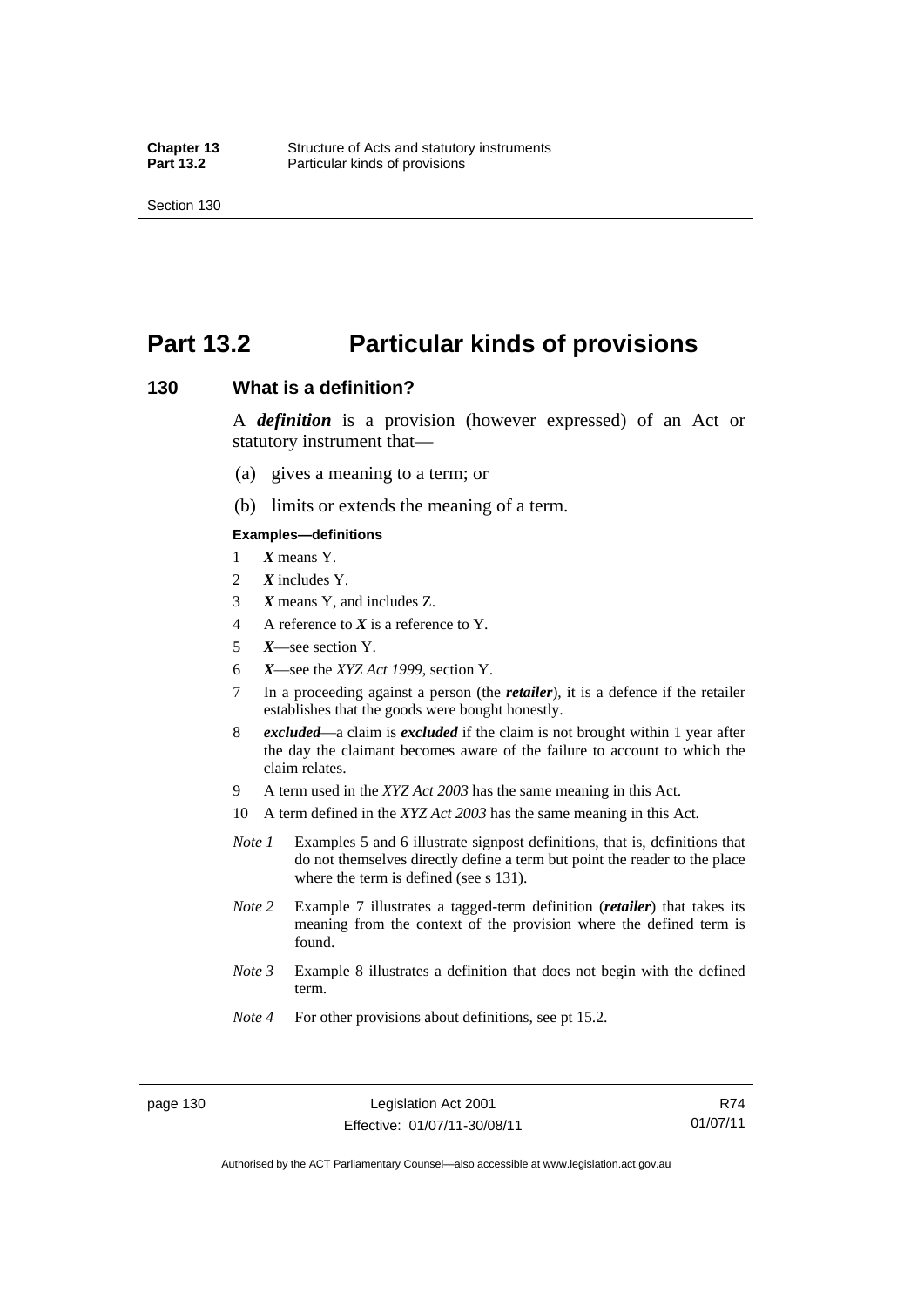*Note* 5 An example is part of the Act, is not exhaustive and may extend, but does not limit, the meaning of the provision in which it appears (see s 126 and s 132).

#### **131 Signpost definitions**

 (1) In an Act or statutory instrument, a definition of a term that includes the word 'see' followed by a reference to a law or instrument (a *signpost definition*) means the term has the same meaning as the term (or, if the reference includes a reference to the definition of another term, that term) has in the law or instrument, as in force from time to time.

#### **Examples**

- 1 A signpost definition '*food*—see section 10.' in the dictionary to an Act means that the word 'food' when used in the Act has the same meaning as it has in section 10, as in force from time to time.
- 2 A signpost definition '*injury*—see the *XYZ Act 2001*, dictionary.' in the dictionary to another Act means that the word 'injury', when used in the other Act, has the same meaning as it has in the definition of *injury* in the *XYZ Act 2001*, dictionary, as in force from time to time.
- 3 A signpost definition 'Work Safety Council—see the *XYZ Act 2000*, dictionary, definition of *council*.' means that the expression 'Work Safety Council' has the same meaning as the word 'council' has in the definition of *council* in the *XYZ Act 2000*, dictionary, as in force from time to time.
- *Note* An example is part of the Act, is not exhaustive and may extend, but does not limit, the meaning of the provision in which it appears (see s 126 and s 132).
- (2) This section is subject to section 47 (Statutory instrument may make provision by applying law or instrument).
- (3) In this section:

*instrument* includes a provision of an instrument.

*law* includes a law, or a provision of a law, of the Commonwealth, a State or another Territory.

*Note* For other provisions about definitions, see pt 15.2.

page 131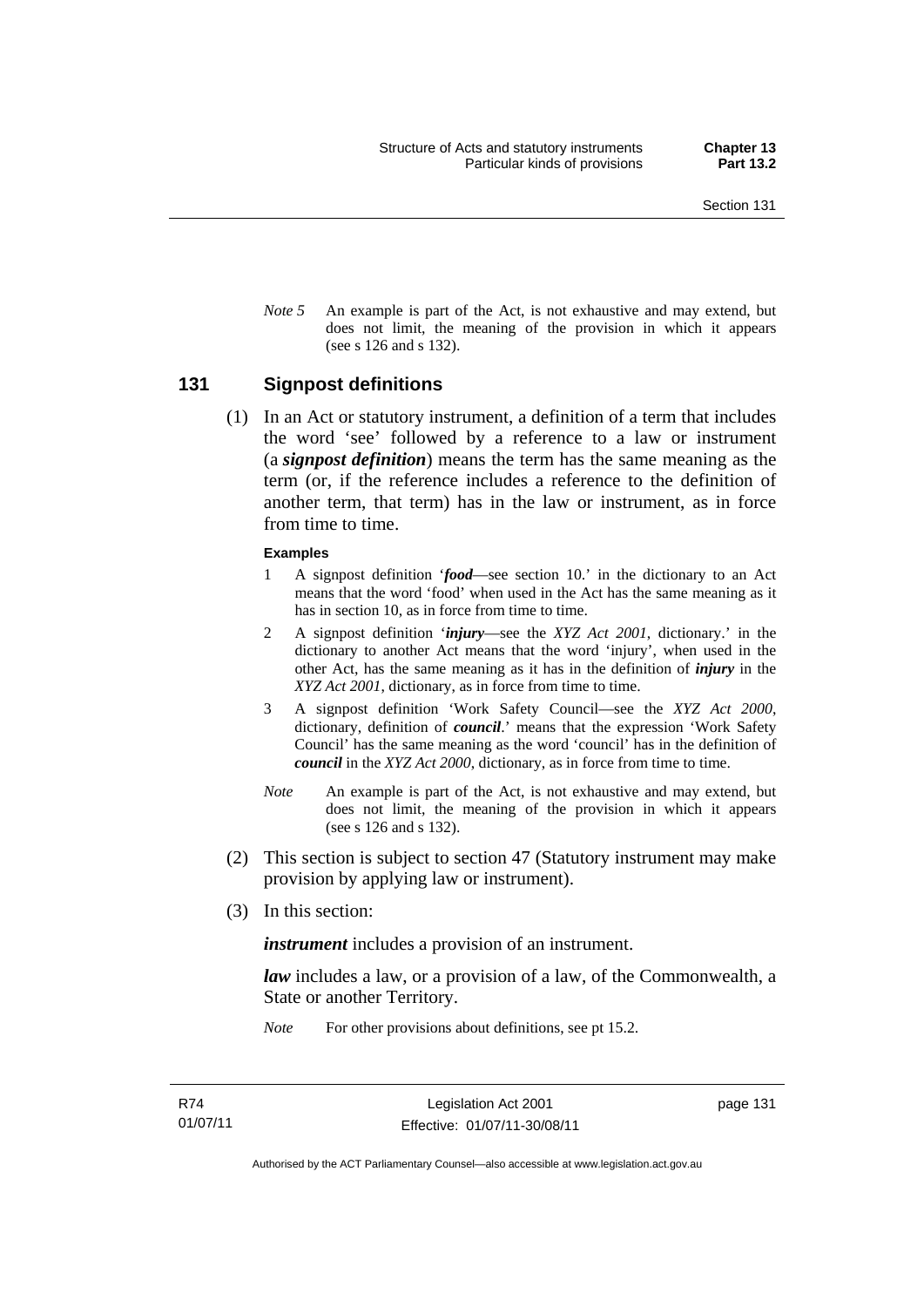Section 132

### **132 Examples**

- (1) An example in an Act or statutory instrument—
	- (a) is not exhaustive; and
	- (b) may extend, but does not limit, the meaning of the Act or instrument, or the particular provision to which it relates.

#### **Examples**

- 1 A specific case (which may be fictional) that helps to give meaning to the more abstract language of a provision. See the examples in s 43.
- 2 An example (which may be fictional) that clarifies the scope of a provision by illustrating cases that fall within the provision or cases that fall outside the provision, or both. See the examples in s 86.
- *Note 1* These examples may overlap.
- *Note* 2 An example in an Act or statutory instrument is part of the Act or instrument (see s 126 (4)).
- (2) An example may take either of the following forms:
	- (a) a statement at the end of the provision it illustrates (or at the end of a provision containing the provision it illustrates);
	- (b) a statement forming part of the text of a provision that illustrates the operation of the provision, whether or not the words 'for example' are used.

**Examples—par (a)** 

the examples in s 130 or this section, s (1)

#### **Example—par (b)**

the statement beginning 'for example' in s  $36(1)(a)$ 

- (3) Subsection (2) does not limit the form that an example may take.
- (4) This section is a determinative provision.
	- *Note* See s 5 for the meaning of determinative provisions, and s 6 for their displacement.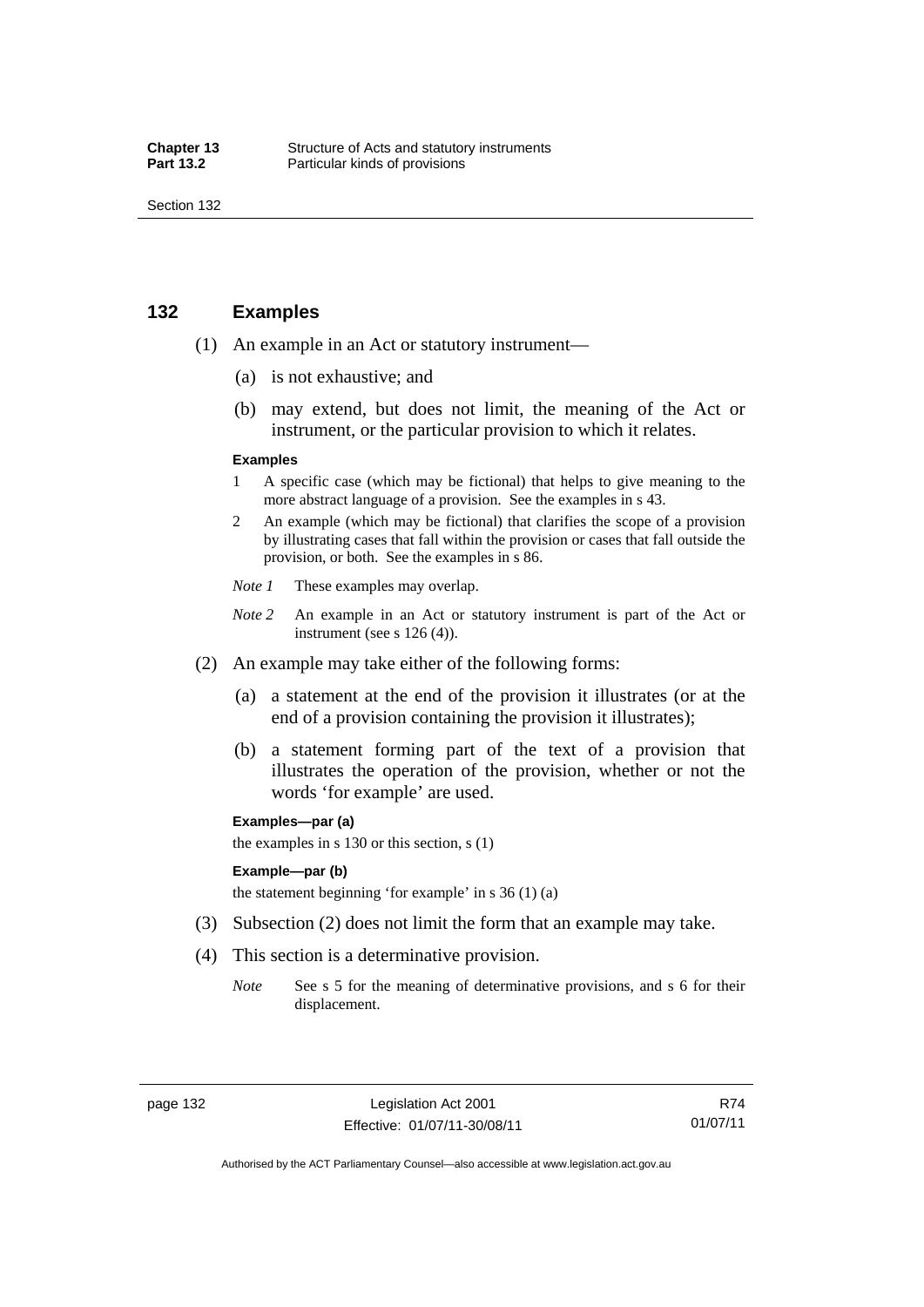### **133 Penalty units**

- (1) In a law, if a penalty for an offence is expressed as a number (whether whole or fractional) of penalty units, the penalty for the offence is a fine of that number of penalty units.
- (2) A *penalty unit* is—
	- (a) for an offence committed by an individual—\$110; or
	- (b) for an offence committed by a corporation—\$550.

#### **Example**

'Maximum penalty: 10 penalty units.' means that a person who is convicted of the relevant offence is liable to a maximum fine of 10 penalty units.

- If the person is an individual, the maximum fine is, therefore, \$1 100 (\$110 x 10).
- If the person is a corporation, the maximum fine is, therefore, \$5 500 (\$550 x 10).
- *Note* An example is part of the Act, is not exhaustive and may extend, but does not limit, the meaning of the provision in which it appears (see s 126 and s 132).
- (3) This section is a determinative provision.
	- *Note* See s 5 for the meaning of determinative provisions, and s 6 for their displacement.

### **134 Penalties at end of sections and subsections**

- (1) This section applies if a penalty (however expressed) is stated in a law—
	- (a) at the end of a section (whether or not the section is divided into subsections) and not expressed in a way that indicates that it applies only to a provision of the section; or
	- (b) at the end of a subsection (but not at the end of a section) and not expressed in a way that indicates that it applies only to a provision of the subsection; or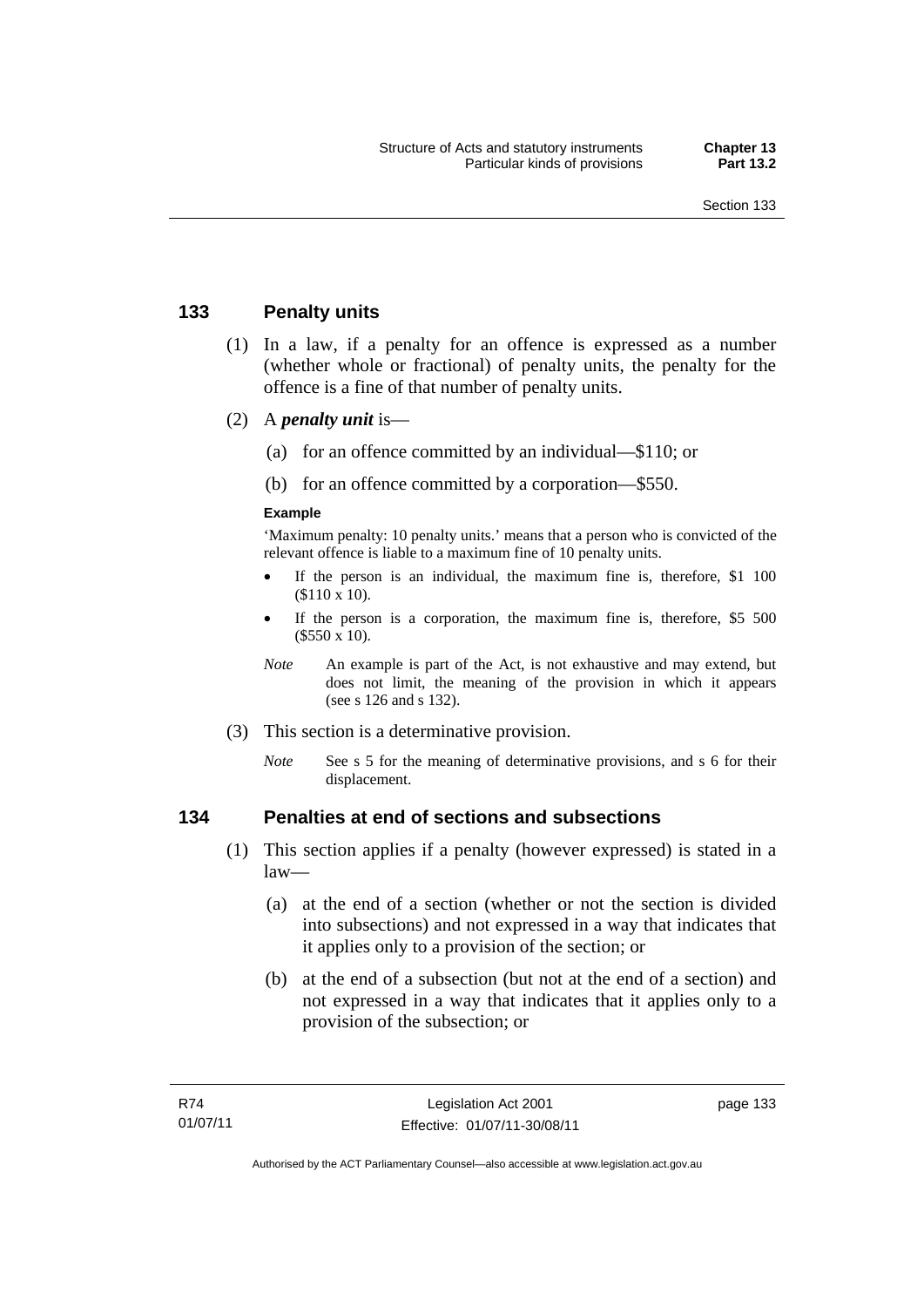Section 134

 (c) at the end of a section or subsection and expressed in a way that indicates that it applies only to a provision of the section or subsection (the *relevant provision*).

#### **Example—par (a)**

the following penalty at the end of a section:

'Maximum penalty: 20 penalty units.'

#### **Example—par (b)**

the following penalty at the end of a subsection, but not at the end of a section: 'Maximum penalty: 20 penalty units.'

#### **Examples—par (c)**

- 1 the following penalty at the end of a section divided into subsections: 'Maximum penalty (subsection (3)): 20 penalty units.'.
- 2 the following penalty at the end of a subsection, but not at the end of a section:

'Maximum penalty:

- (a) for paragraph (b)—20 penalty units; or
- (b) for another paragraph—50 penalty units, imprisonment for 6 months or both.'
- *Note* An example is part of the Act, is not exhaustive and may extend, but does not limit, the meaning of the provision in which it appears (see s 126 and s 132).
- (2) If an offence is not expressly mentioned in the section, subsection or relevant provision, the penalty indicates that contravention of the section, subsection or relevant provision is an offence punishable on conviction as provided by subsection (4).

#### **Example—penalty applying to entire section or subsection**

A person must not contravene a notice. Maximum penalty: 20 penalty units.

#### **Example—penalty applying to a stated provision**

- (2) The register of transactions—
	- (a) may be kept in electronic form; and
	- (b) must contain the particulars mentioned in section 91C.

Maximum penalty (paragraph (b)): 20 penalty units.

R74 01/07/11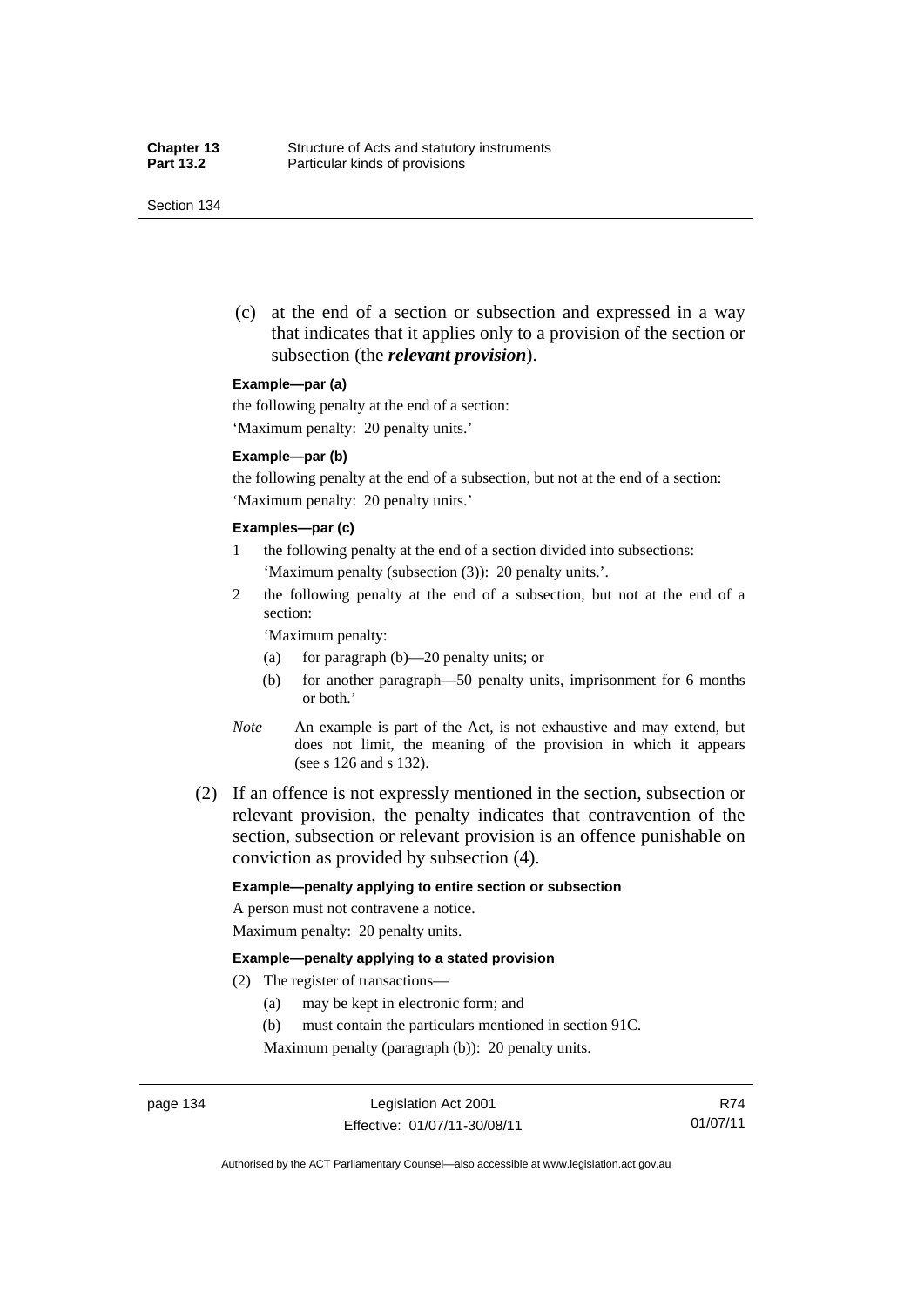(3) If an offence is expressly mentioned in the section, subsection or relevant provision, the penalty indicates that the offence is punishable on conviction as provided by subsection (4).

#### **Example—penalty applying to entire section or subsection**

A person who contravenes a notice commits an offence.

Maximum penalty: 20 penalty units.

#### **Example—penalty applying to a stated provision**

- (2) If a person keeps the person's identity card after ceasing to be an officer—
	- (a) the person commits an offence; and
	- (b) the identity card is forfeited to the Territory.

Maximum penalty (paragraph (a)): 20 penalty units.

- (4) The penalty that may be imposed for the offence is—
	- (a) if only a single penalty is stated (whether as a maximum penalty or a penalty)—not more than the stated penalty; or
	- (b) if a minimum as well as a maximum penalty is stated—not less than the minimum and not more than the maximum.
- $(5)$  If—
	- (a) a penalty (however expressed) is stated in a law at the end of a section divided into subsections; and
	- (b) another penalty (however expressed) is stated at the end of another subsection of the section; and
	- (c) the first penalty is not expressed in a way that indicates that it applies only to a particular provision of the last subsection;

the first penalty is taken, for this section, to be expressed in a way that indicates that it applies only to the last subsection.

#### **Example**

In the following example, s (4) is the last subsection and the penalty stated at the end applies only to that subsection:

'(2) A permit holder must record all transactions under this Act. Maximum penalty: 20 penalty units.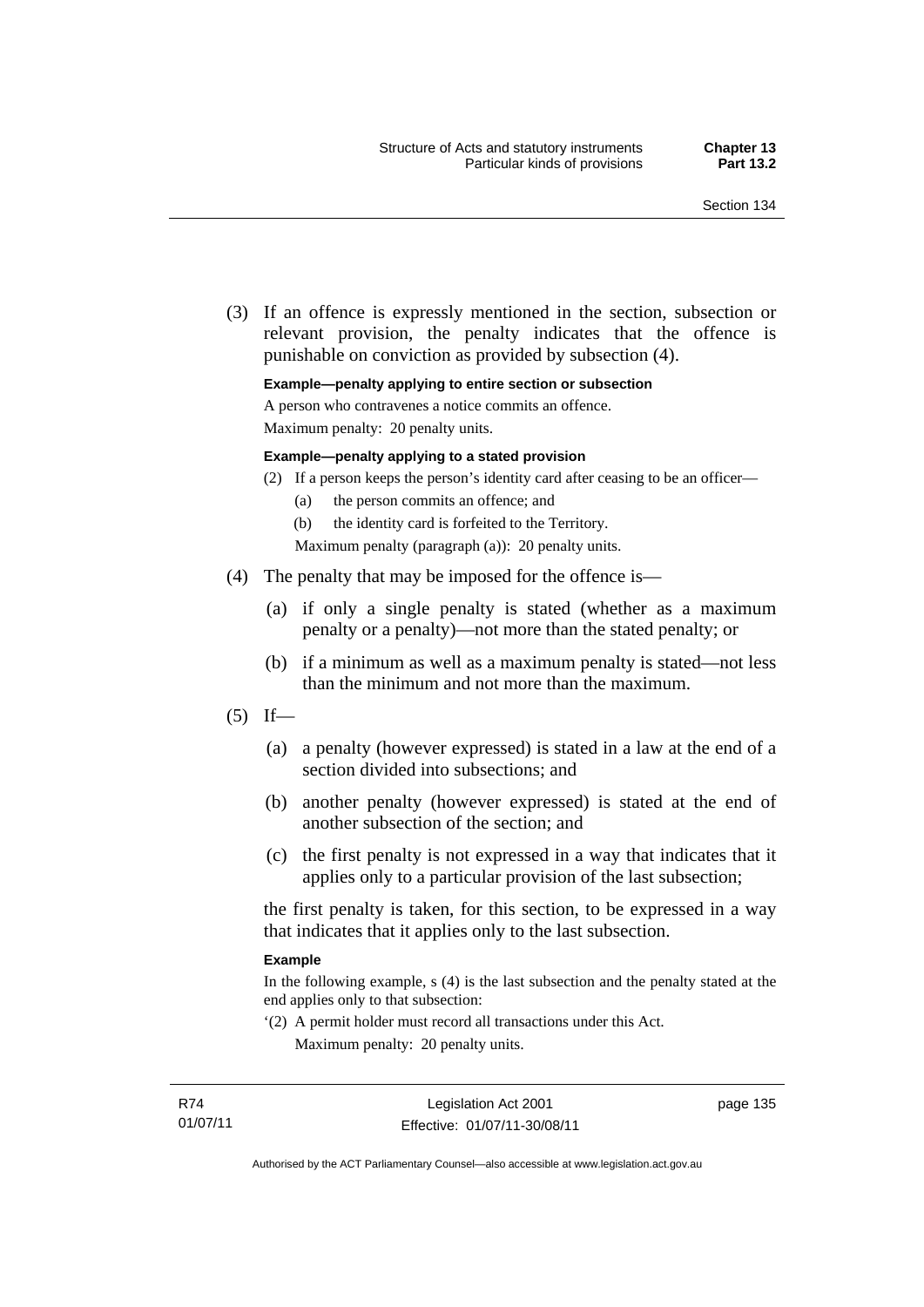Section 135

- (3) If a permit holder is convicted of an offence against subsection (2), the registrar must cancel the permit.
- (4) A permit holder must not sell a declared substance in contravention of this Act.

Maximum penalty: 100 penalty units, imprisonment for 1 year or both.'.

- (6) In working out for this section whether a penalty is at the end of a section or subsection, the position of any example or note is to be disregarded.
- (7) This section is a determinative provision.
	- *Note* See s 5 for the meaning of determinative provisions, and s 6 for their displacement.

### **135 Penalties not at end of sections and subsections**

- (1) This section applies if a penalty (however expressed) is stated in a provision of a law other than at the end of a section or subsection.
- (2) If an offence is expressly mentioned in the provision, the penalty indicates that the offence is punishable on conviction as provided by subsection (4).

#### **Example**

A person who contravenes s (3) commits an offence punishable by a fine of not more than 20 penalty units.

- *Note* An example is part of the Act, is not exhaustive and may extend, but does not limit, the meaning of the provision in which it appears (see s 126 and s 132).
- (3) If an offence is not expressly mentioned in the provision, the penalty indicates that contravention of the provision (or a stated part of the provision) is an offence punishable on conviction as provided by subsection (4).

#### **Example**

A person who contravenes s (3) must pay a fine of not more than 20 penalty units.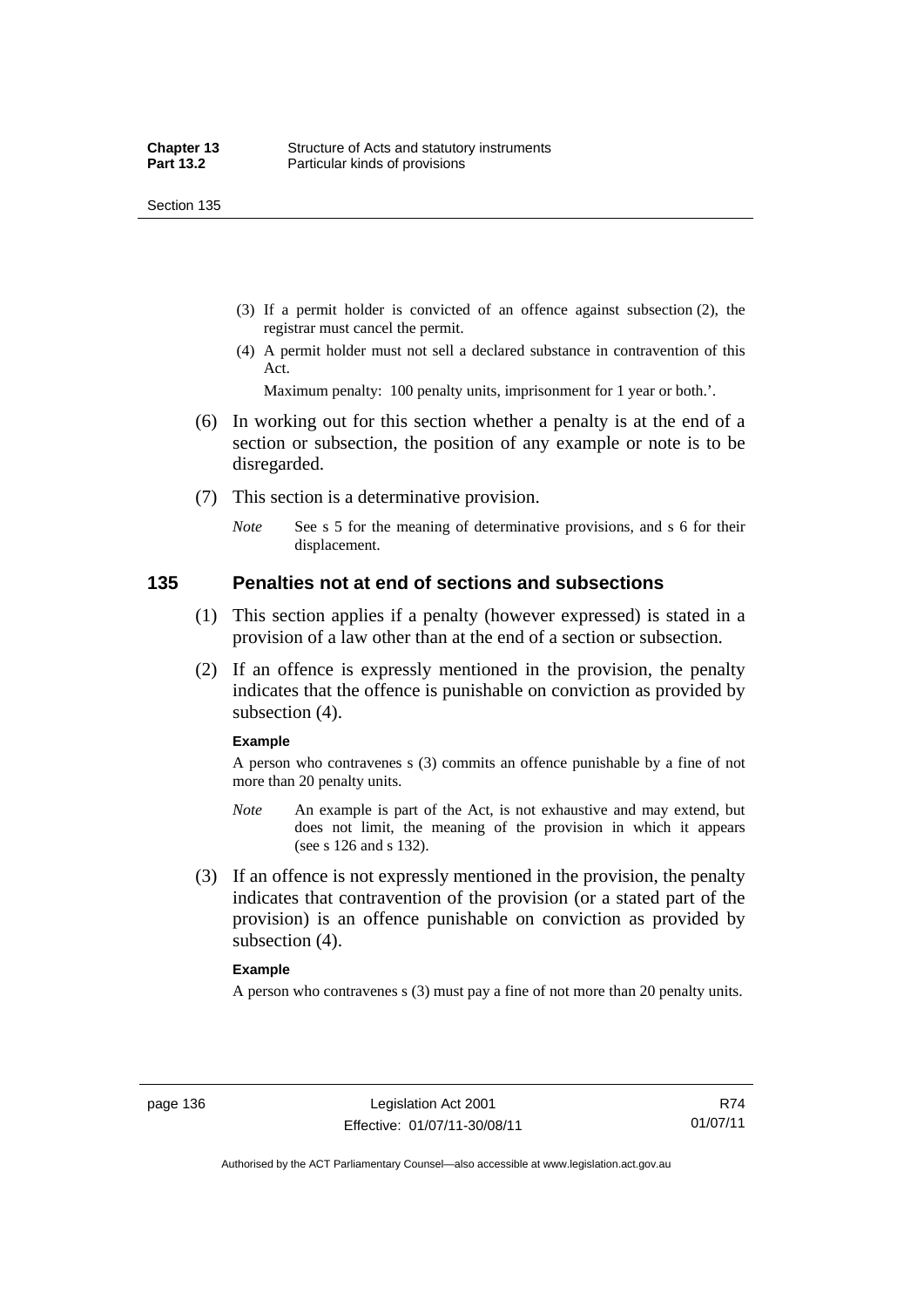- (4) The penalty that may be imposed for the offence is—
	- (a) if only a single penalty is stated (whether as a maximum penalty or a penalty)—not more than the stated penalty; or
	- (b) if a minimum as well as a maximum penalty is stated—not less than the minimum and not more than the maximum.
- (5) In working out for this section whether a penalty is at the end of a section or subsection, the position of any example or note is to be disregarded.
- (6) This section is a determinative provision.
	- *Note* See s 5 for the meaning of determinative provisions, and s 6 for their displacement.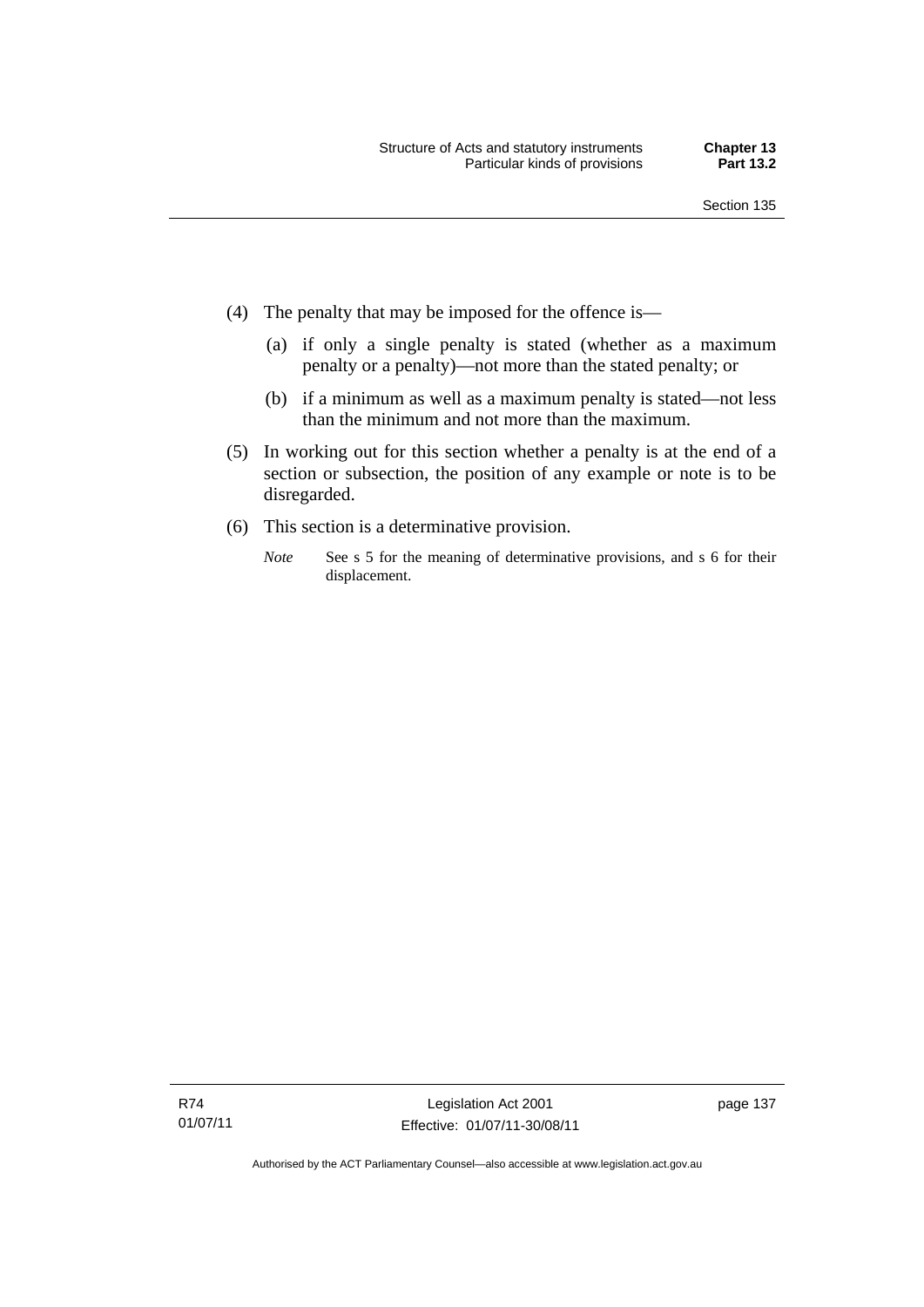Section 136

# **Chapter 14 Interpretation of Acts and statutory instruments**

# **Part 14.1 Purpose and scope**

### **136 Meaning of** *Act***—ch 14**

In this chapter:

*Act* includes a statutory instrument.

*Note* Section 7 (3) provides that a reference to an Act includes a reference to a provision of an Act. Section 13 (3) provides that a reference to a statutory instrument includes a reference to a provision of a statutory instrument.

### **137 Purpose and scope—ch 14**

- (1) The purpose of this chapter is to provide guidance about the interpretation of Acts.
- (2) This chapter is not intended to be a comprehensive statement of the law of interpretation applying to Acts.
- (3) In particular, this chapter assumes that common law presumptions operate in conjunction with this chapter.
- (4) Subsection (3) also applies to common law presumptions that come into existence after the commencement of this chapter.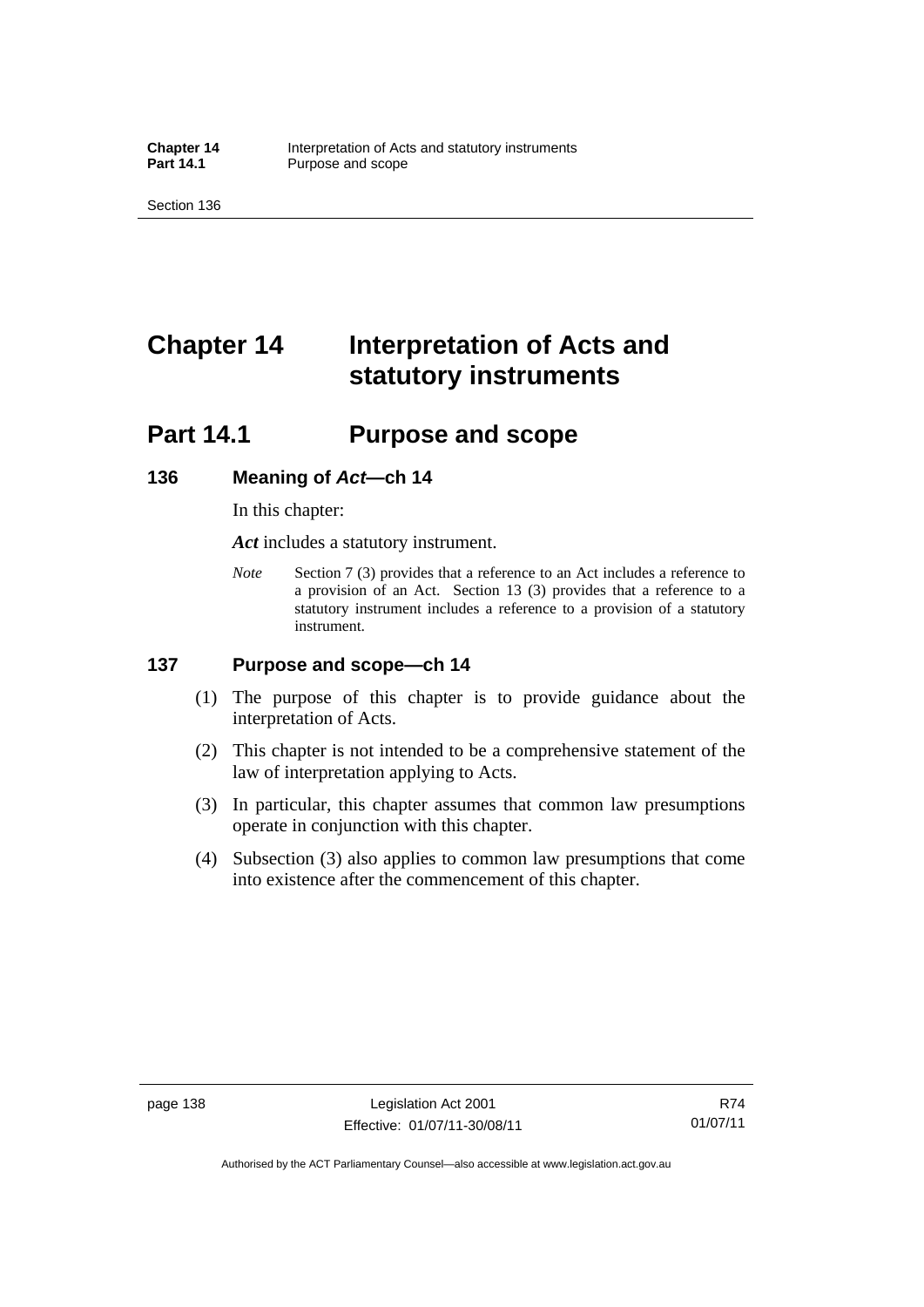# **Part 14.2 Key principles of interpretation**

# **138 Meaning of** *working out the meaning of an Act***—pt 14.2**

In this part:

*working out the meaning of an Act* means—

- (a) resolving an ambiguous or obscure provision of the Act; or
- (b) confirming or displacing the apparent meaning of the Act; or
- (c) finding the meaning of the Act when its apparent meaning leads to a result that is manifestly absurd or is unreasonable; or
- (d) finding the meaning of the Act in any other case.

### **139 Interpretation best achieving Act's purpose**

- (1) In working out the meaning of an Act, the interpretation that would best achieve the purpose of the Act is to be preferred to any other interpretation.
- (2) This section applies whether or not the Act's purpose is expressly stated in the Act.
	- *Note* The *Human Rights Act 2004*, s 30 (1) (which is about interpreting legislation to be consistent with human rights) is also relevant to interpreting territory laws.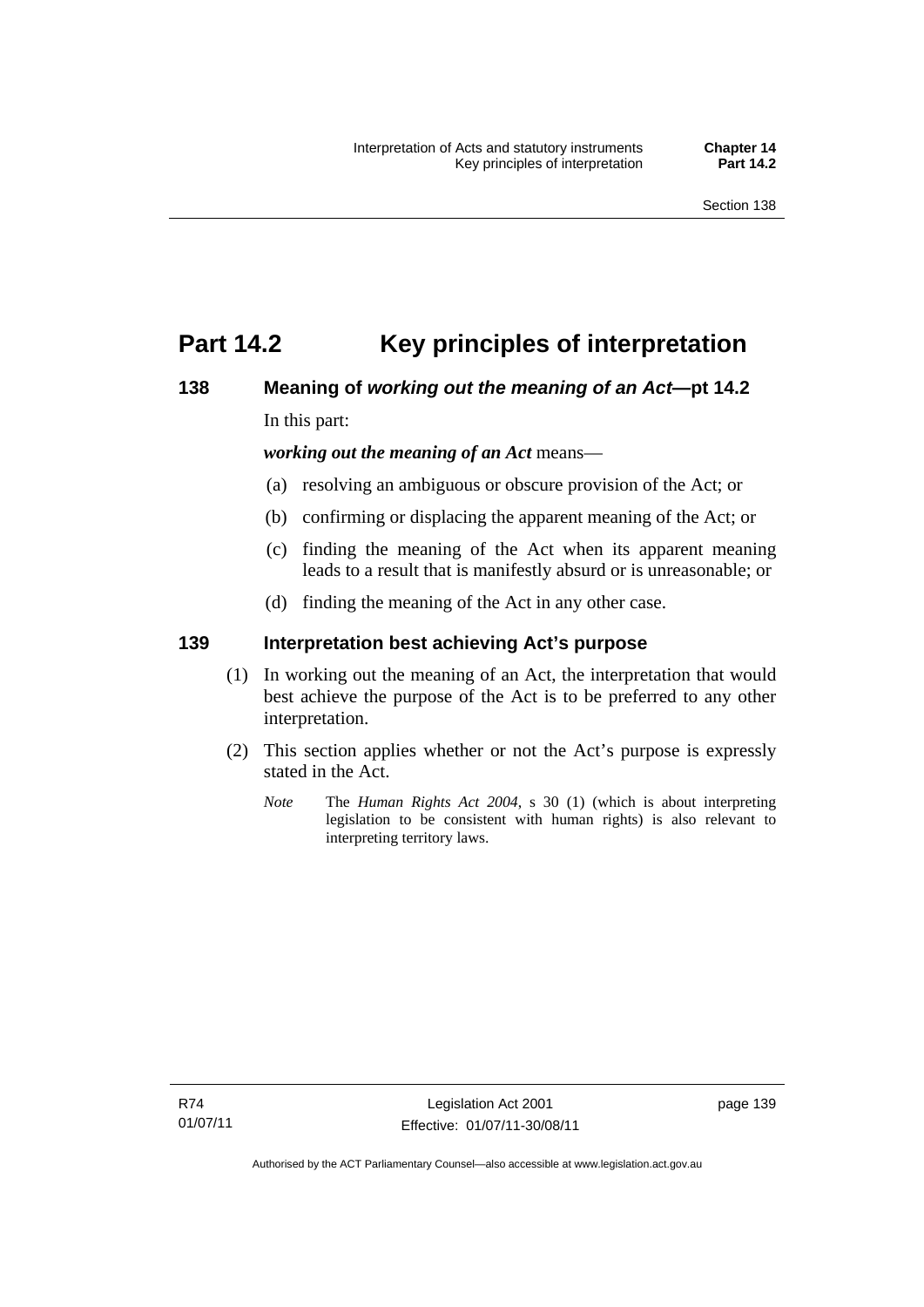### **140 Legislative context**

In working out the meaning of an Act, the provisions of the Act must be read in the context of the Act as a whole.

#### **Examples**

- 1 The long title of an Act provides that it is an Act to give certain benefits to the holders of pensioner cards. Section 4 provides 'This Act applies to a holder of a pensioner card'. Section 22 provides that the commissioner may grant 'a person' an exemption from payment of rates. The Act does not contain a definition of 'person'. Section 22 must be read in the context of the Act as a whole so that the commissioner may only grant exemptions to people who are holders of pensioner cards.
- 2 The *Drug Testing Regulation 2001* (made under the *Drug Testing Act 2000* (hypothetical)), s 6 contains the following heading:

#### **6 Corresponding law—Act, s 100, def** *corresponding law*

The heading indicates that the section has been made for the definition of *corresponding law* in the *Drug Testing Act 2000*, s 100.

- 3 Section 12 (1) of a subordinate law refers to 'a non-conviction order under the *Crimes (Sentencing) Act 2005*'. No other kind of order is mentioned in the section and the word 'order' is not otherwise defined in the subordinate law. Subsections (2), (4), (7) and (9) of the same section, which only refer to 'the order', are to be understood as referring to the order mentioned in s (1).
- *Note 1* See s 126 and s 127 for material that is, or is not, part of an Act or statutory instrument.
- *Note 2* An example is part of the Act, is not exhaustive and may extend, but does not limit, the meaning of the provision in which it appears (see s 126 and s 132).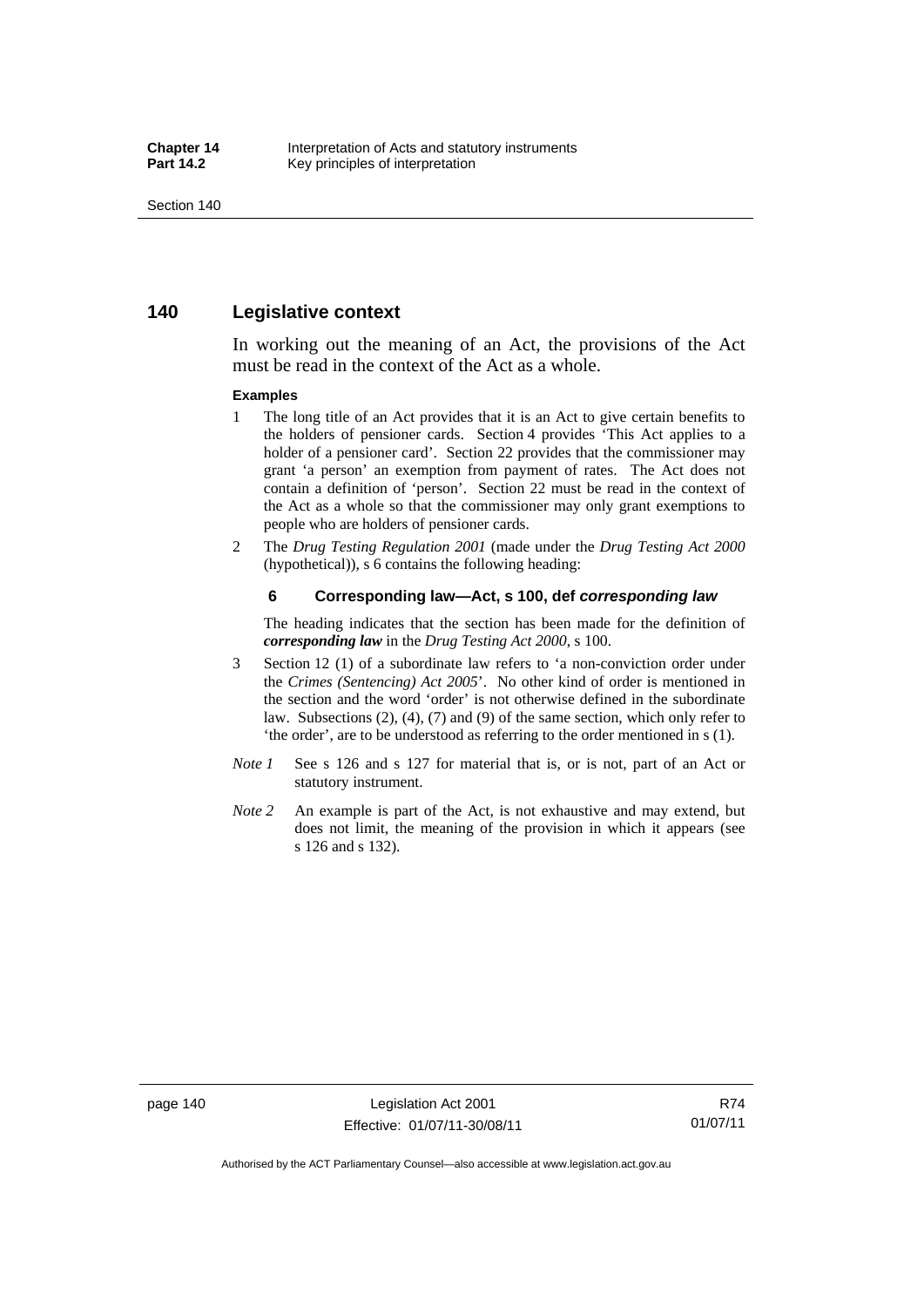### **141 Non-legislative context generally**

- (1) In working out the meaning of an Act, material not forming part of the Act may be considered.
	- *Note 1* See s 146 for the meaning of *may* and *must*.
	- *Note* 2 See s 126 and s 127 for material that is, or is not, part of an Act or statutory instrument.
	- *Note 3* See s 142 for material that may be considered in working out the meaning of an Act or statutory instrument.
- (2) In deciding whether material not forming part of an Act should be considered in working out the meaning of the Act, and the weight to be given to the material, the following matters must be taken into account:
	- (a) the desirability of being able to rely on the ordinary meaning of the Act, having regard to the purpose of the Act and the provisions of the Act read in the context of the Act as a whole;
	- (b) the undesirability of prolonging proceedings without compensating advantage;
	- (c) the accessibility of the material to the public.
- (3) Subsection (2) does not limit the matters that may be taken into account.
- (4) For subsection (2) (c), material in the register is taken to be accessible to the public.
	- *Note* The register is the ACT legislation register (see dict, pt 2, def *register*).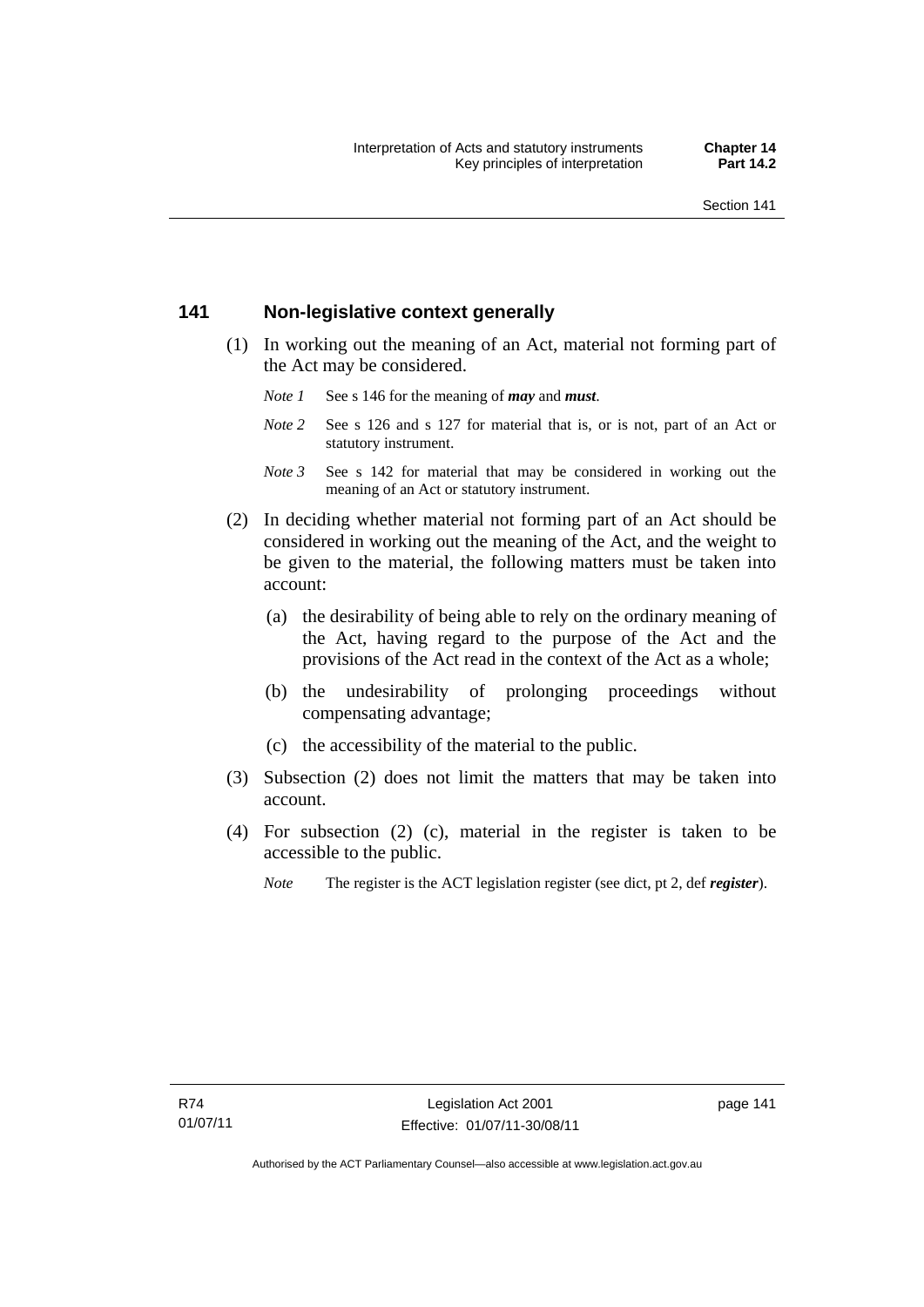### **142 Non-legislative context—material that may be considered**

- (1) In working out the meaning of an Act, material mentioned in table 142, column 2 may be considered.
- (2) In working out the meaning of a statutory instrument, material mentioned in table 142, column 3 may be considered.
- (3) This section does not limit the material that may be considered in working out the meaning of an Act or statutory instrument.

#### **Table 142**

| column 1 | column <sub>2</sub>                                                                                                                                                                                       | column 3                                                                                                                                                                                                                                                                                                                                                                                                              |
|----------|-----------------------------------------------------------------------------------------------------------------------------------------------------------------------------------------------------------|-----------------------------------------------------------------------------------------------------------------------------------------------------------------------------------------------------------------------------------------------------------------------------------------------------------------------------------------------------------------------------------------------------------------------|
| item     | Act                                                                                                                                                                                                       | statutory instrument                                                                                                                                                                                                                                                                                                                                                                                                  |
| 1        | material not forming part of the<br>Act contained in an authorised<br>version of the Act<br><i>Note</i> See ch 3 (Authorised versions<br>and evidence of laws and<br>legislative material).               | material not forming part of the statutory<br>instrument contained in an authorised version<br>of the instrument<br>See ch 3 (Authorised versions and evidence<br><i>Note</i><br>of laws and legislative material).                                                                                                                                                                                                   |
| 2        | any relevant report of a royal<br>commission, law reform<br>commission, committee of inquiry<br>or other similar entity that was<br>presented to the Legislative<br>Assembly before the Act was<br>passed | any relevant report of a royal commission,<br>law reform commission, committee of<br>inquiry or other similar entity that was<br>presented to the Legislative Assembly—<br>if the statutory instrument was<br>(a)<br>presented to the Assembly—before<br>the end of 6 sitting days after the<br>day the instrument was presented to<br>the Assembly; or<br>in any other case—before the<br>(b)<br>instrument was made |

page 142 Legislation Act 2001 Effective: 01/07/11-30/08/11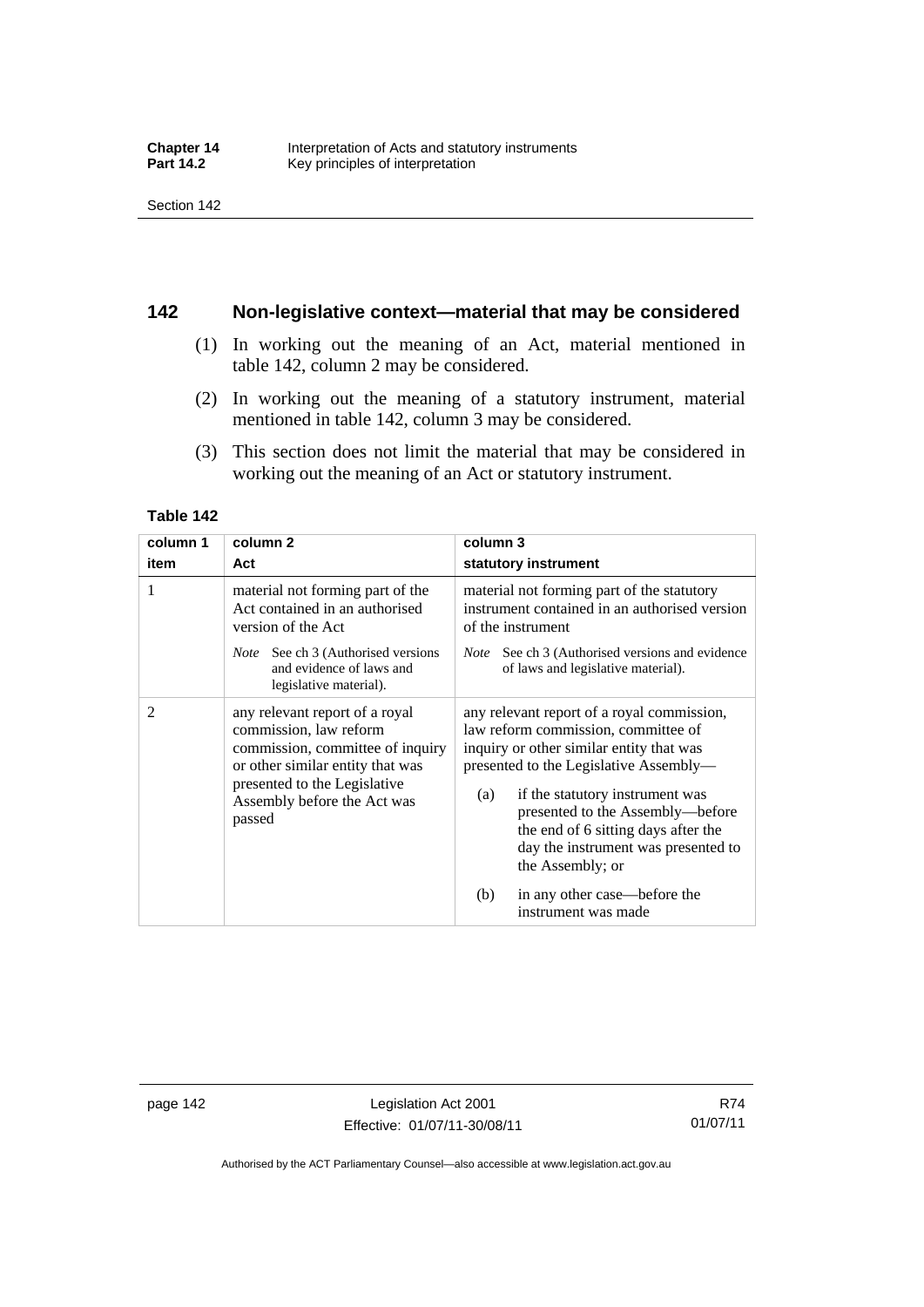| column 1       | column <sub>2</sub>                                                                                                                                                                                        | column 3                                                                                                                                                                                                                                                                                                                                          |
|----------------|------------------------------------------------------------------------------------------------------------------------------------------------------------------------------------------------------------|---------------------------------------------------------------------------------------------------------------------------------------------------------------------------------------------------------------------------------------------------------------------------------------------------------------------------------------------------|
| item           | Act                                                                                                                                                                                                        | statutory instrument                                                                                                                                                                                                                                                                                                                              |
| 3              | any relevant report of a committee<br>of the Legislative Assembly that<br>was made to the Assembly before<br>the Act was passed                                                                            | any relevant report of a committee of the<br>Legislative Assembly that was made to the<br>Assembly-<br>if the statutory instrument was<br>(a)<br>presented to the Assembly-before<br>the end of 6 sitting days after the<br>day the instrument was presented to<br>the Assembly; or<br>in any other case—before the<br>(b)<br>instrument was made |
| $\overline{4}$ | any explanatory statement<br>(however described) for the bill<br>that became the Act, or any other<br>relevant document, that was<br>presented to the Legislative<br>Assembly before the Act was<br>passed | if the statutory instrument was presented to<br>the Legislative Assembly-any explanatory<br>statement (however described) for the<br>instrument, or any other relevant document,<br>that was presented to the Legislative<br>Assembly before the end of 6 sitting days<br>after the instrument was presented to the<br>Assembly                   |
| 5              | the presentation speech made to<br>the Legislative Assembly during<br>the passage of the bill that became<br>the Act                                                                                       | if the statutory instrument was presented to<br>the Legislative Assembly by a member of the<br>Assembly—any presentation speech made to<br>the Assembly                                                                                                                                                                                           |
| 6              | official reports of proceedings in<br>the Legislative Assembly in<br>relation to the bill that became the<br>Act                                                                                           | if the statutory instrument was presented to<br>the Legislative Assembly-official reports of<br>proceedings in the Legislative Assembly in<br>relation to the statutory instrument                                                                                                                                                                |
| 7              | any relevant treaty or other<br>international agreement to which<br>Australia is a party                                                                                                                   | any relevant treaty or other international<br>agreement to which Australia is a party                                                                                                                                                                                                                                                             |

## **143 Law stating material for consideration in working out meaning**

 (1) If a relevant law provides that stated material may or must be considered in working out the meaning of an Act or statutory instrument, that does not by implication prevent other material of

| R74      | Legislation Act 2001         | page 143 |
|----------|------------------------------|----------|
| 01/07/11 | Effective: 01/07/11-30/08/11 |          |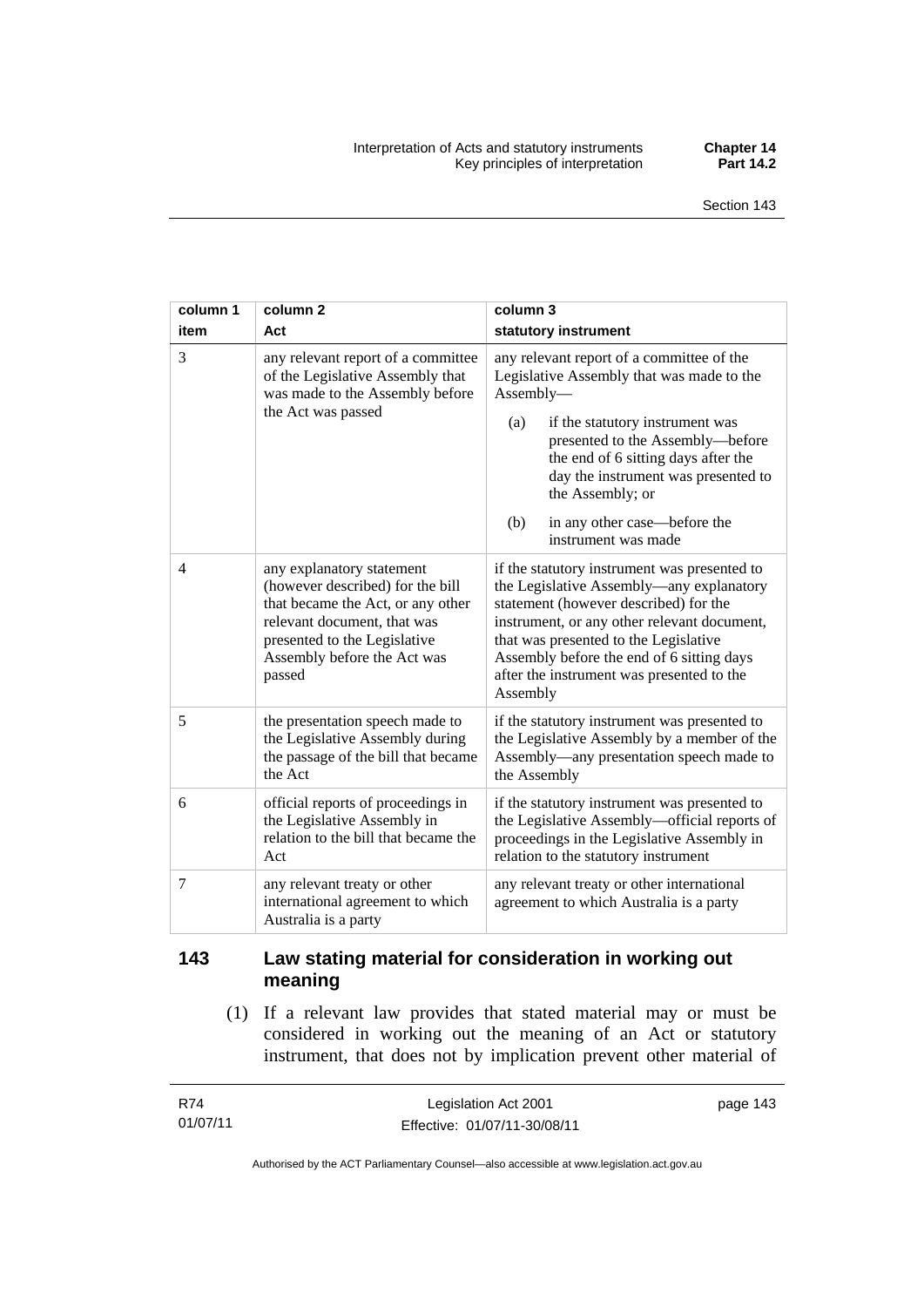Section 143

the same or similar kind being considered in working out the meaning of the Act or instrument.

#### **Example**

The *Computer Crime Act 2000* (hypothetical) contains the following provision:

#### **4 Report may be used as an aid to interpretation**

The *Community Law Reform Report on Computer Crime* (CLRC No X) may be considered in working out the meaning of this Act.

This does not limit access to other non-legislative material of the same or a similar kind for working out the meaning of the *Computer Crime Act 2000*.

- *Note* An example is part of the Act, is not exhaustive and may extend, but does not limit, the meaning of the provision in which it appears (see s 126 and s 132).
- (2) In this section:

*relevant law* means—

- (a) in working out the meaning of an Act—the Act or another Act; or
- (b) in working out the meaning of a statutory instrument made under an Act—the Act, another Act or the instrument; or
- (c) in working out the meaning of a statutory instrument made under another statutory instrument—an Act or either instrument.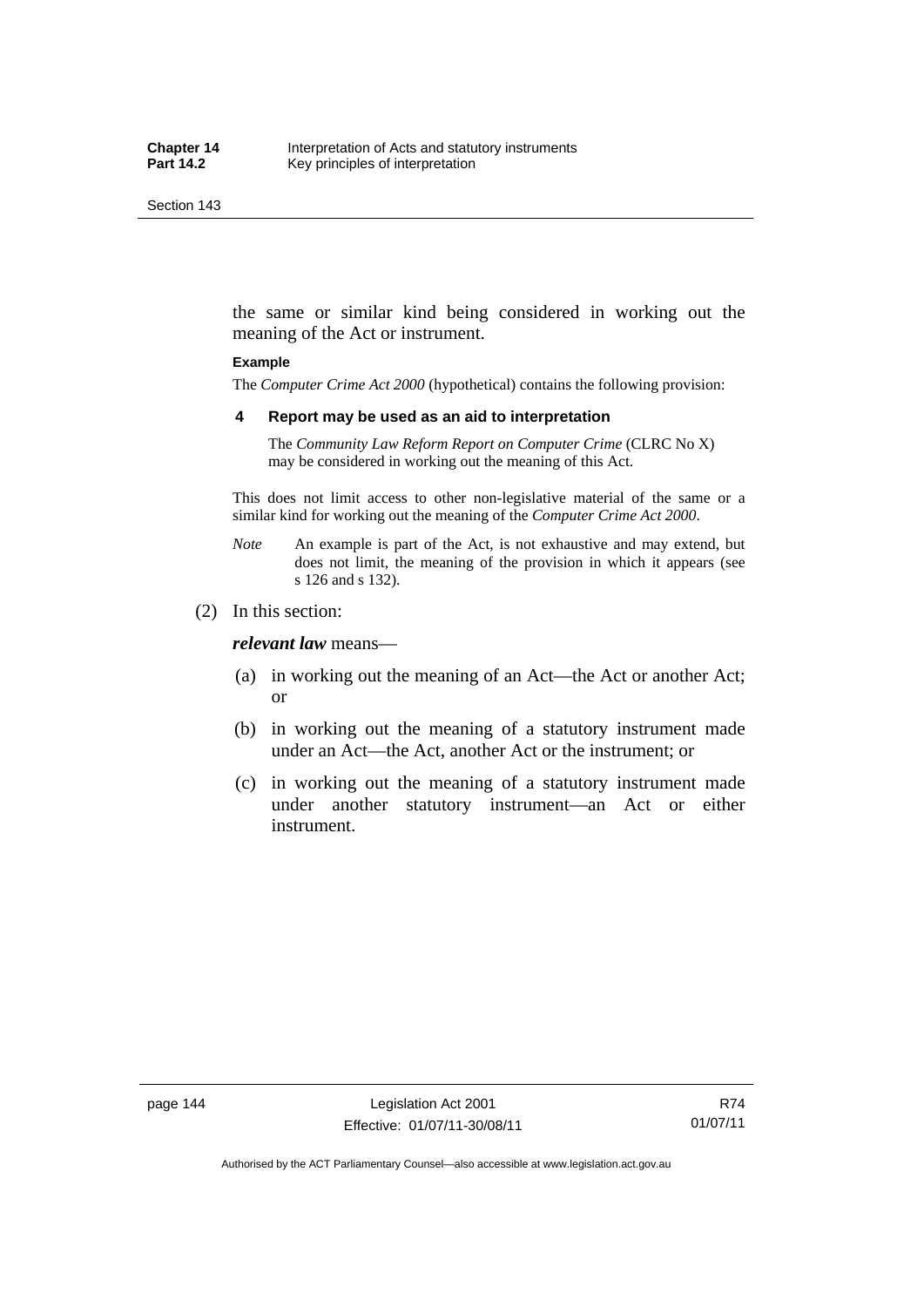# **Chapter 15 Aids to interpretation**

# **Part 15.1 General**

### **144 Meaning of commonly-used terms**

A definition in the dictionary, part 1 applies to all Acts and statutory instruments.

*Note* See s 130 for the def *definition* and s 131 for provisions about signpost definitions.

#### **145 Gender and number**

In an Act or statutory instrument—

- (a) words indicating a gender include every other gender; and
- (b) words in the singular number include the plural and words in the plural number include the singular.

### **146 Meaning of** *may* **and** *must*

- (1) In an Act or statutory instrument, the word *may*, or a similar term, used in relation to a function indicates that the function may be exercised or not exercised, at discretion.
	- *Note Function* is defined in the dictionary, pt 1 to include authority, duty and power.
- (2) In an Act or statutory instrument, the word *must*, or a similar term, used in relation to a function indicates that the function is required to be exercised.
- (3) This section is a determinative provision so far as it applies to an applicable law or an applicable provision.
	- *Note* See s 5 for the meaning of determinative provisions, and s 6 for their displacement.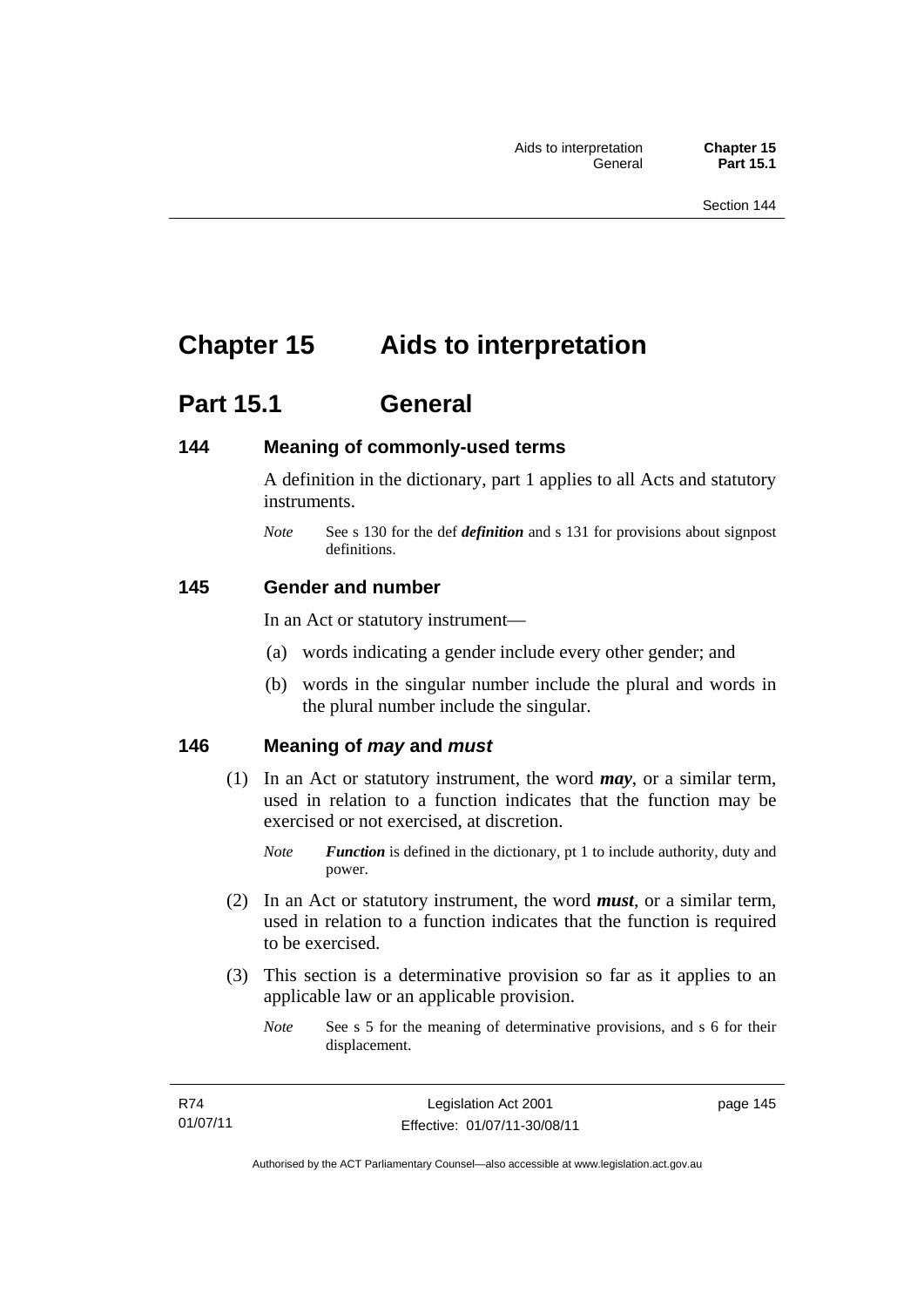(4) In this section:

*applicable law* means an Act enacted, or statutory instrument made, after the application date.

*applicable provision* means a provision inserted after the application date into an Act or statutory instrument that is not an applicable law.

*application date* means—

- (a) for an Act, subordinate law or disallowable instrument— 1 January 2000; and
- (b) for any other statutory instrument—1 January 2006.

*inserted*, for a provision, includes inserted in substitution for another provision.

### **147 Changes of drafting practice not to affect meaning**

 (1) The purpose of this section is to encourage the making of progressive improvements in the form of the statute book without inadvertently changing the substantive effect of the law.

*Note* See also s 96 (Relocated provisions).

- (2) This is to be achieved particularly by updating the language and structure of Acts and statutory instruments to replace older forms of legislative expression with forms reflecting current legislative drafting practice.
- (3) If an Act or statutory instrument is amended so that it contains an older form of legislative expression in a provision and a newer form in another, the ideas in the 2 provisions must not be regarded as different only because different words are used or the provisions are structured in different ways.
- (4) Subsection (3) also applies if the provisions are in different Acts or statutory instruments.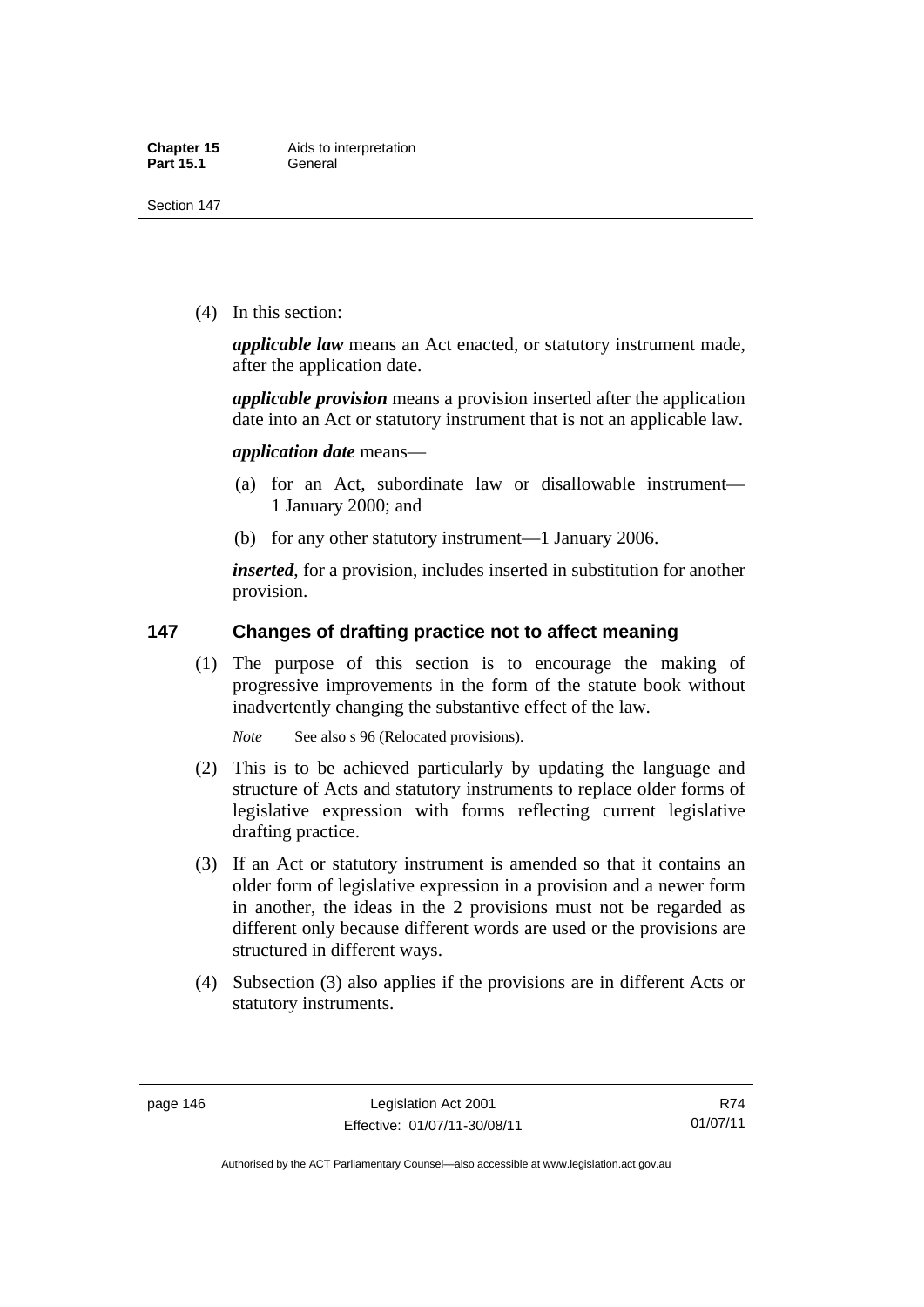- (5) Also, if an Act or statutory instrument is amended so that a provision containing an older form of legislative expression is replaced (whether or not in the same position) by a provision in a newer form, the ideas in the 2 provisions must not be regarded as different only because different words are used or the provisions are structured in different ways.
- (6) In deciding whether the ideas are different, regard must be had to the context and history of the 2 provisions.
- (7) Subsection (6) does not limit the matters to which regard may be had.
- (8) This section is a determinative provision.
	- *Note* See s 5 for the meaning of determinative provisions, and s 6 for their displacement.

### **148 Terms used in instruments have same meanings as in authorising laws**

Terms used in a statutory instrument have the same meanings as they have, from time to time, in the Act or statutory instrument (the *authorising law*), or the relevant provisions of the authorising law, under which the instrument is made or in force.

## **149 Age in years**

For an Act or statutory instrument, a person is an age in years at the beginning of the person's birthday for the age.

### **150 Measurement of distance**

In applying an Act or statutory instrument, distance is to be measured in a straight line on a horizontal plane.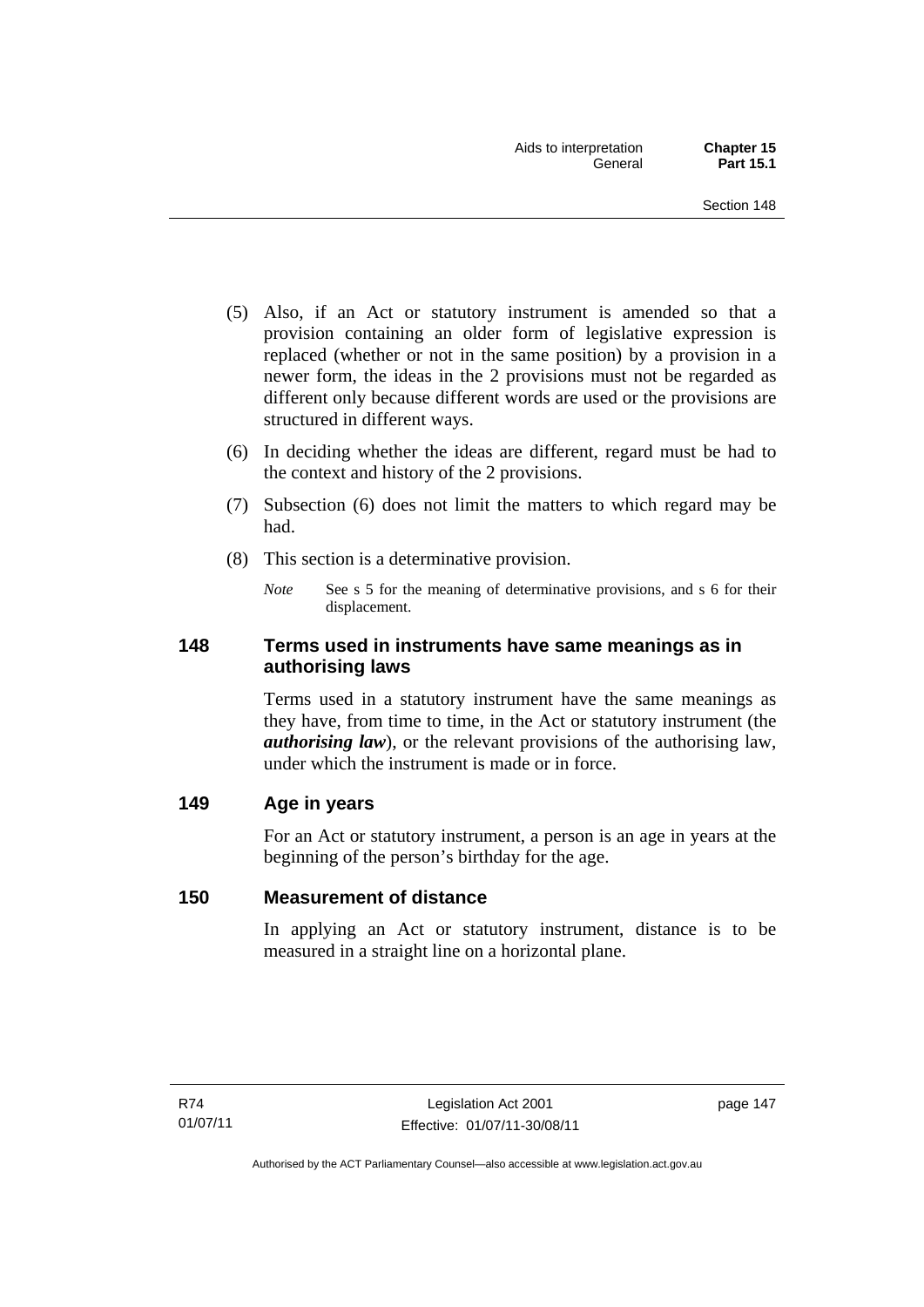### **151 Working out periods of time generally**

- (1) This section applies in working out periods of 1 day or longer for an Act or statutory instrument, whether the period is a period in the future or the past.
	- *Note 1* The following definitions in the dictionary, pt 1 are also relevant to periods of time:
		- *business day*
		- *calendar month*
		- *calendar year*
		- *financial year*
		- *midnight*
		- *month*
		- *named month*
		- *quarter*
		- *working day*
		- *year*.
	- *Note 2* The *Standard Time and Summer Time Act 1972* deals with the meaning of a reference to a time.
- (2) A period of time described as beginning at, on or with a stated day, act or event includes the stated day or the day of the stated act or event.
- (3) A period of time described as beginning from or after a stated day, act or event does not include the stated day or the day of the stated act or event.
- (4) A period of time described as ending at, by, on or with, or as continuing to or until, a stated day, act or event includes the stated day or the day of the stated act or event.
- (5) A period of time described as ending before a stated day, act or event does not include the stated day or the day of the stated act or event.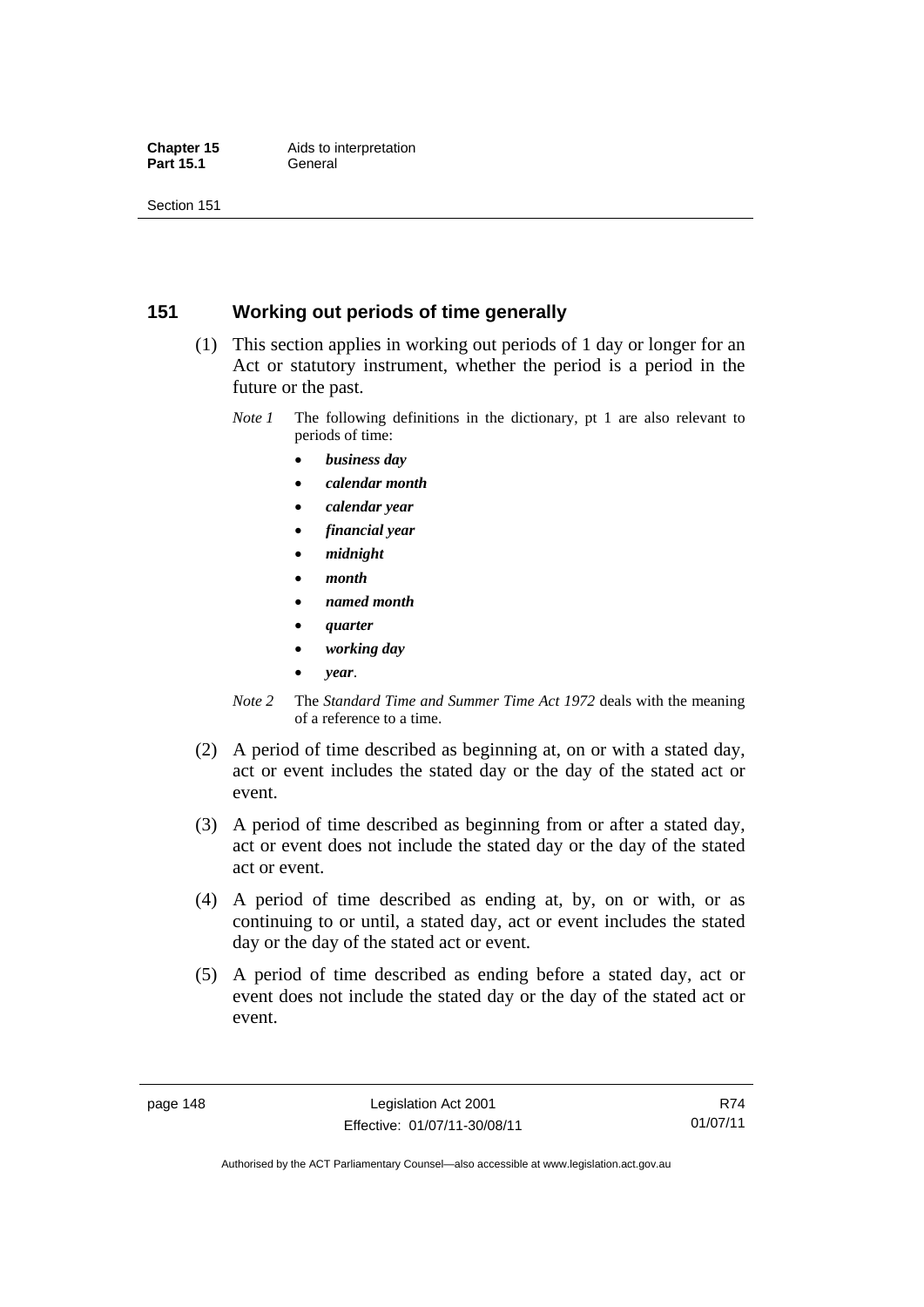(6) A reference to a number of days between 2 events does not include the days when the events happen.

#### **Example**

A court rule requires a notice of motion to be served 2 days before the return date for the application. If the return date is Friday, that day and the day the application is served are not counted in working out the 2 days. For service to be valid, the application must be served on or before the Tuesday before the return date.

- *Note* An example is part of the Act, is not exhaustive and may extend, but does not limit, the meaning of the provision in which it appears (see Legislation Act, s 126 and s 132).
- (7) Despite subsection (3), if, under an Act or statutory instrument, something must or may be done within a particular period of time after a stated day, the thing may be done on the stated day.
- (8) This section is a determinative provision so far as it applies to an applicable law or applicable provision.
	- *Note* See s 5 for the meaning of determinative provisions, and s 6 for their displacement.
- (9) In this section:

*applicable law* means an Act enacted, or statutory instrument made, after 1 January 2006.

*applicable provision* means a provision inserted after 1 January 2006 into an Act or statutory instrument that is not an applicable law.

*inserted*, for a provision, includes inserted in substitution for another provision.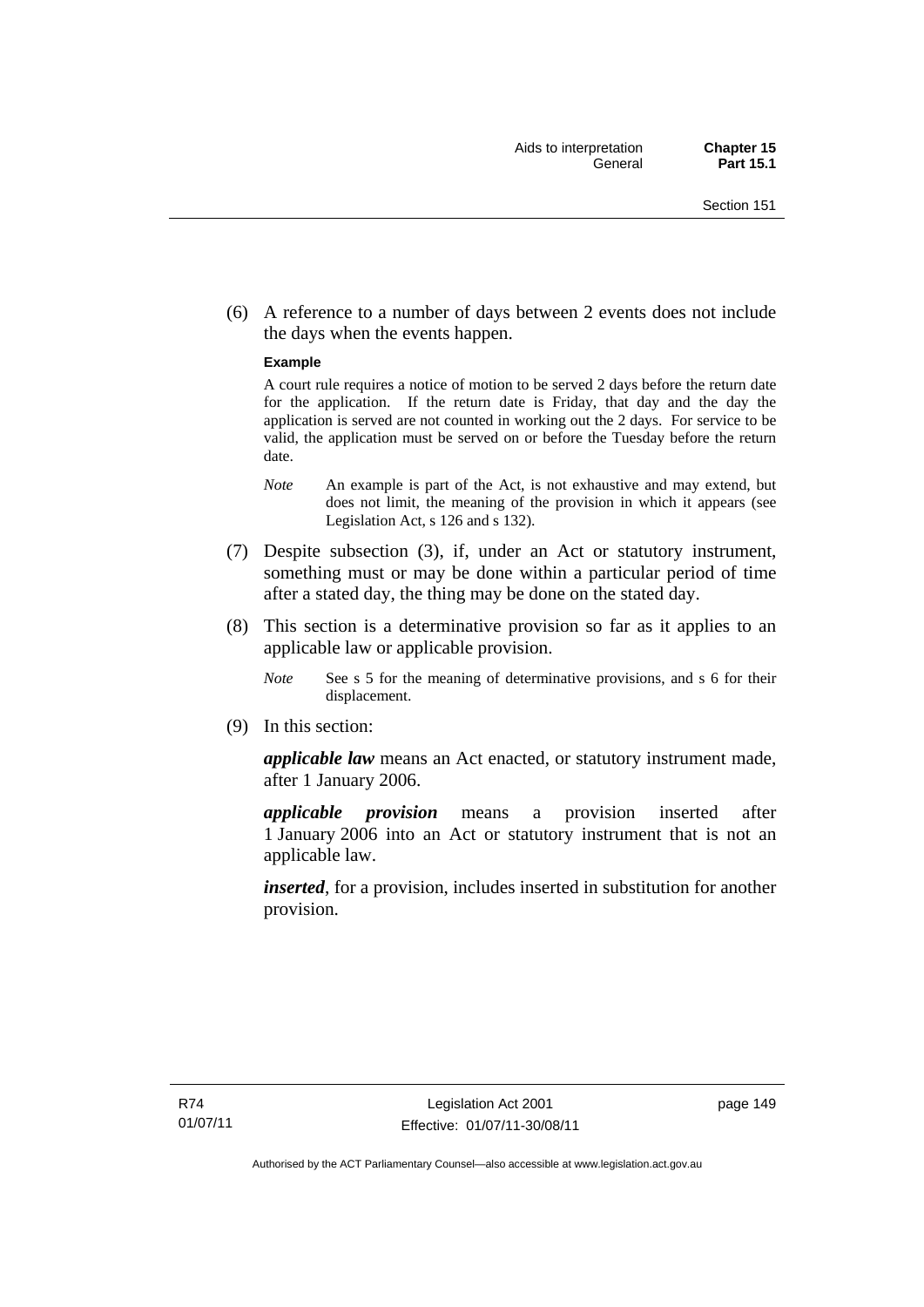### **151A Periods of time ending on non-working days**

- (1) This section applies if—
	- (a) under an Act or statutory instrument, something must or may be done on a particular day or within a particular period of time; and
	- (b) the day, or the last day of the period, is not a working day.
- (2) The thing must or may be done on the next day that is a working day.
- (3) This section is a determinative provision so far as it applies to an applicable law or applicable provision.
	- *Note* See s 5 for the meaning of determinative provisions, and s 6 for their displacement.
- (4) In this section:

*applicable law* means an Act enacted, or statutory instrument made, after 1 January 2006.

*applicable provision* means a provision inserted after 1 January 2006 into an Act or statutory instrument that is not an applicable law.

*inserted*, for a provision, includes inserted in substitution for another provision.

*public entity* means—

- (a) a court or tribunal; or
- (b) an administrative unit; or
- (c) a statutory-office holder; or
- (d) any other entity established for a public purpose under a law.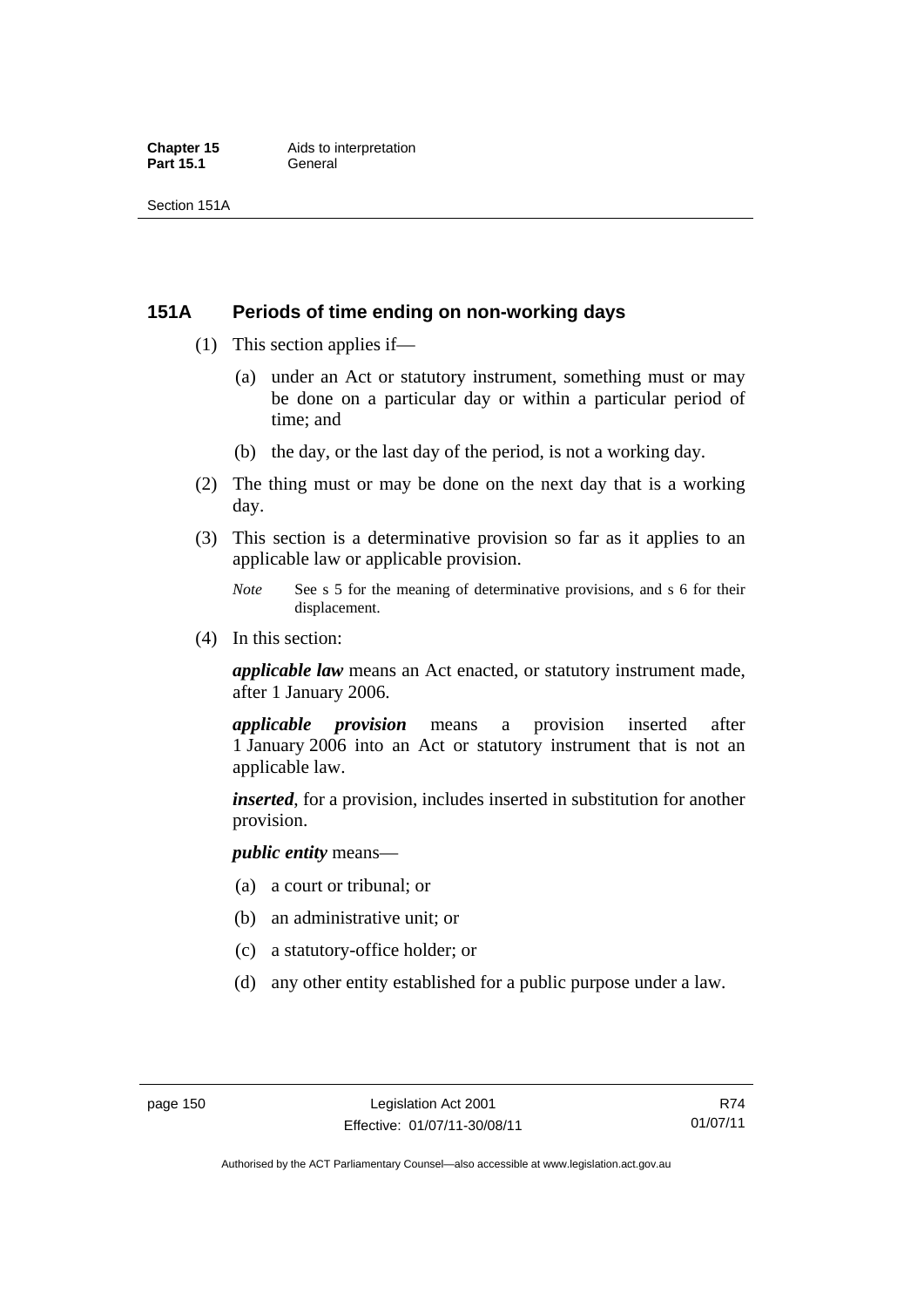*working day* means—

- (a) for doing something at an office (however described) of a public entity where the thing must or may be done—a day when the office is open; and
- (b) for doing anything else—a day that is not—
	- (i) a Saturday or Sunday; or
	- (ii) a public holiday at the place where the thing must or may be done; or
	- (iii) if the thing is to be done by or in relation to an authorised deposit-taking institution—a day observed by the institution as a bank holiday at the place where the thing must or may be done.

#### **Example—par (a)**

filing a document at a court registry

*Note* An example is part of the Act, is not exhaustive and may extend, but does not limit, the meaning of the provision in which it appears (see Legislation Act, s 126 and s 132).

### **151B Doing things for which no time is fixed**

- (1) This section applies if—
	- (a) under an Act or statutory instrument, something must or may be done; but
	- (b) no time is provided for doing the thing.
- (2) The thing must or may be done as soon as possible and as often as needed.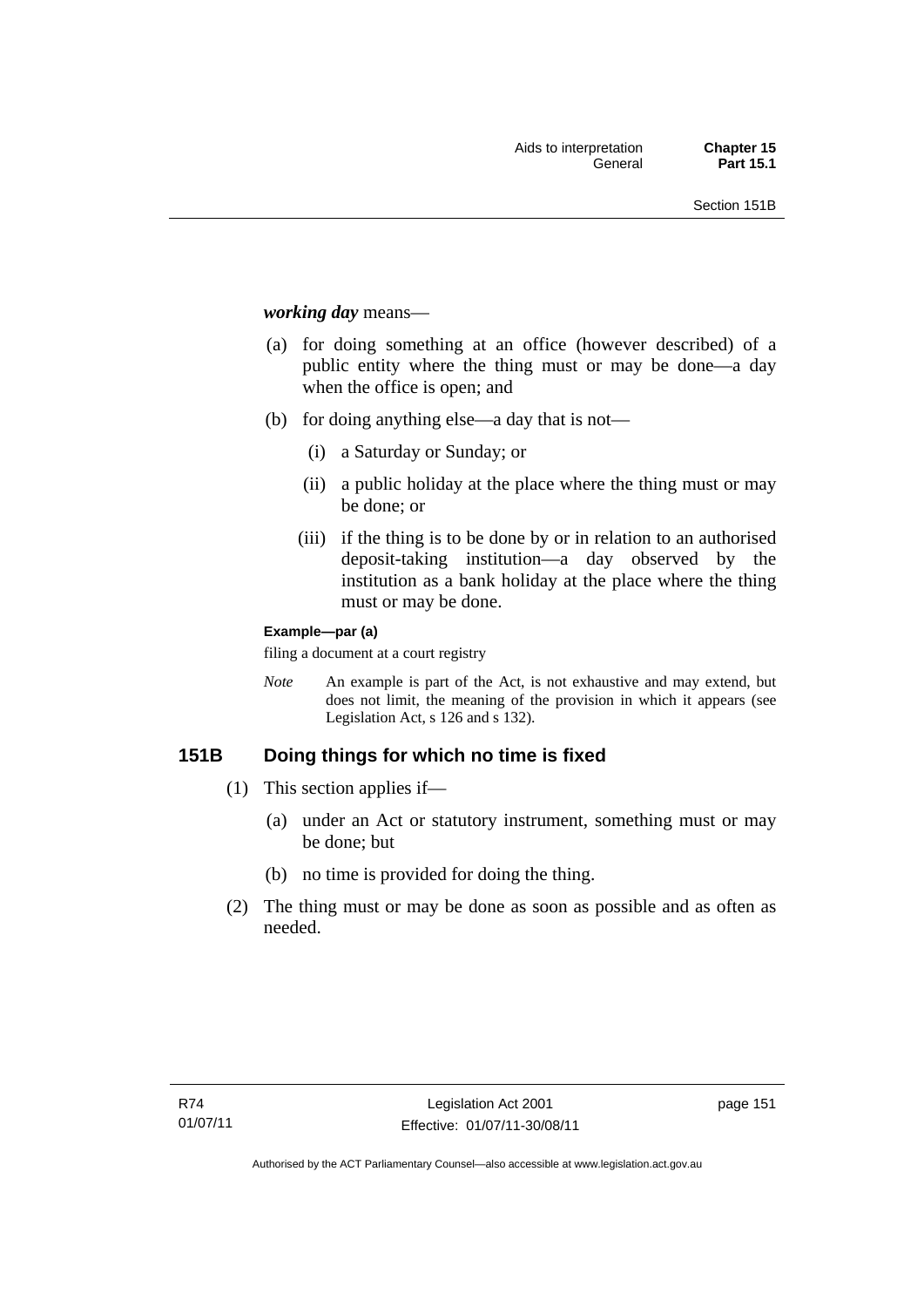### **151C Power to extend time**

- (1) This section applies if, under an Act or statutory instrument—
	- (a) something must or may be done on a particular day or within a particular period of time; but
	- (b) a court or other entity has power to extend the time (the *relevant time*) for doing the thing.
- (2) A person may apply to the court or other entity for the relevant time to be extended even though the relevant time has ended.
- (3) The court or other entity may extend the relevant time even though the relevant time has ended.
- (4) This section is a determinative provision.
	- *Note* See s 5 for the meaning of determinative provisions, and s 6 for their displacement.
- (5) This section applies only to an applicable law or applicable provision.
- (6) In this section:

*applicable law* means an Act enacted, or statutory instrument made, after 1 January 2006.

*applicable provision* means a provision inserted after 1 January 2006 into an Act or statutory instrument that is not an applicable law.

*inserted*, for a provision, includes inserted in substitution for another provision.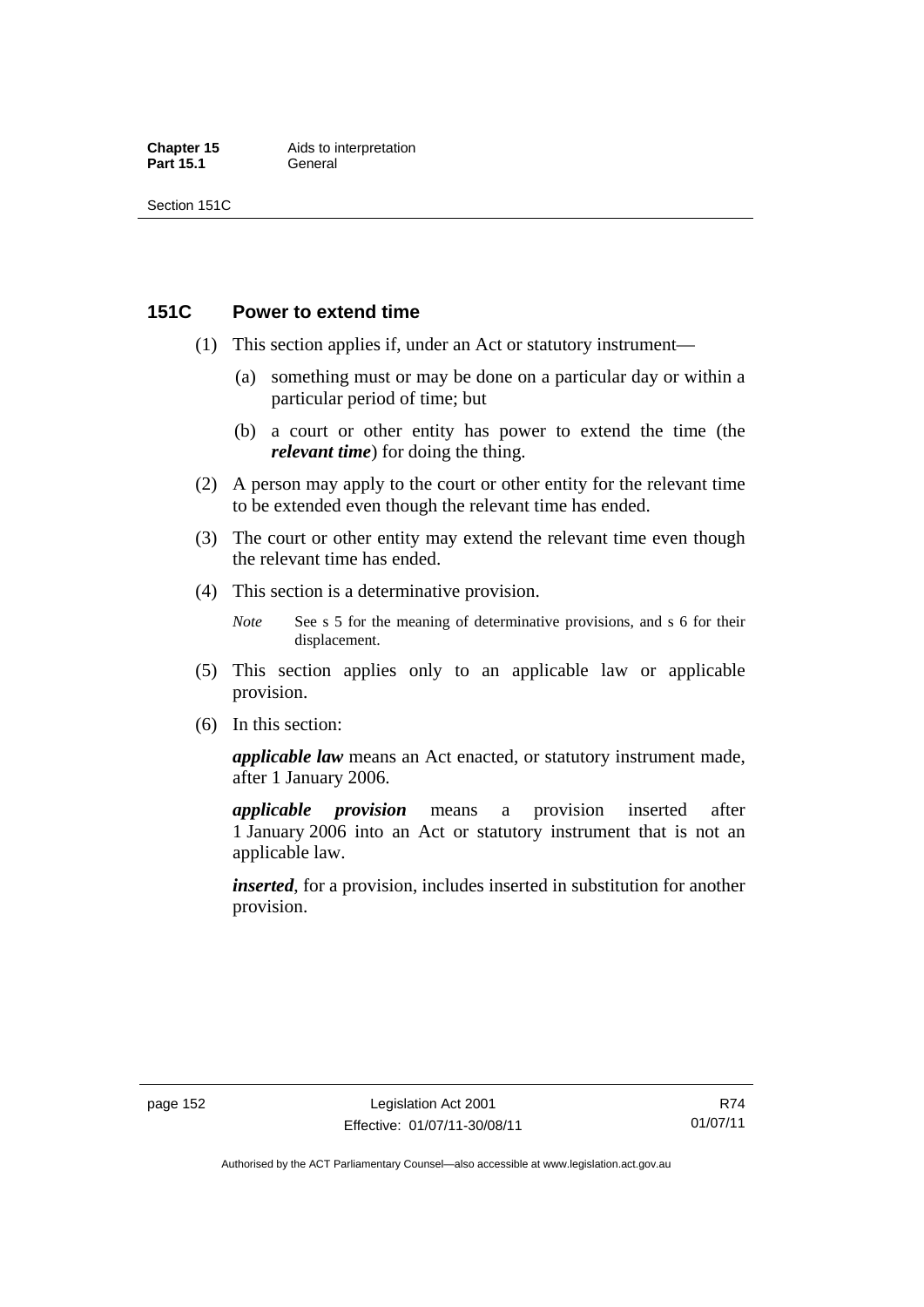### **152 Continuing effect of obligations**

If, under a provision of an Act or statutory instrument, an act is required to be done, the obligation to do the act continues until the act is done even if—

- (a) the provision required the act to be done within a particular period or before a particular time, and the period has ended or the time has passed; or
- (b) someone has been convicted of an offence in relation to failure to do the act.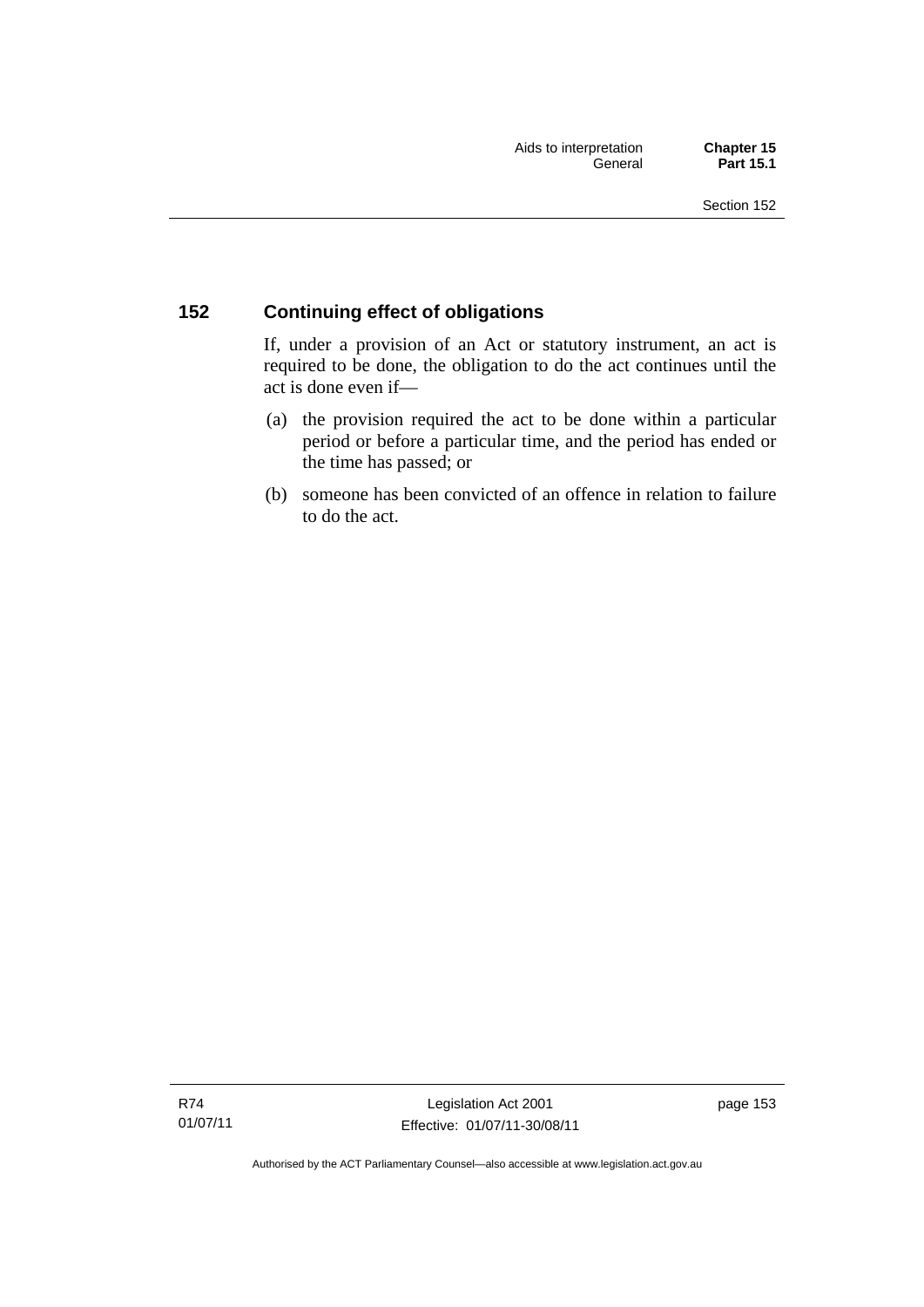**Chapter 15** Aids to interpretation<br> **Part 15.2** Definitions

Section 155

# **Part 15.2 Definitions**

*Note* See also s 130 (What is a definition?), s 131 (Signpost definitions) and s 148 (Terms used in instruments have same meanings as in authorising laws).

### **155 Definitions apply subject to contrary intention**

- (1) A definition in an Act or statutory instrument applies except so far as the contrary intention appears.
- (2) This section is a determinative provision.
	- *Note* See s 5 for the meaning of determinative provisions, and s 6 for their displacement.

### **156 Application of definitions in dictionaries and sections**

 (1) A definition in the dictionary to an Act or statutory instrument applies to the entire Act or instrument unless the Act or instrument provides for the definition to have a more limited application.

#### **Examples**

- 1 The dictionary to the *ABC Act 1999* includes the signpost definition '*x*—see the *XYZ Act 1998*, section 3.'. There is nothing in the *ABC Act 1999* indicating the intended application of the definition of  $x$ . The definition of  $x$ in the *XYZ Act 1998*, s 3, therefore, applies to the entire *ABC Act 1999*.
- 2 In an Act, the word *z* is defined in the dictionary. The definition provides, in part, that '*z*, in part 4 (Registration of vehicles), means ...'. The definition of *z* applies only to pt 4.
- 3 In pt 6 of an Act (which is headed 'Part 6 Complaints'), the word *a* is defined in s 50. The section is not divided into subsections but contains a number of definitions. Section 50 begins with the words 'In this part:'. However, the dictionary to the Act contains the following definition:

*a*—see section 50.

The definition of *a* applies to the entire Act (compare s (2) example 2).

*Note 1* See s 144 (Meaning of commonly-used terms) for the application of the definitions in this Act, dict, pt 1.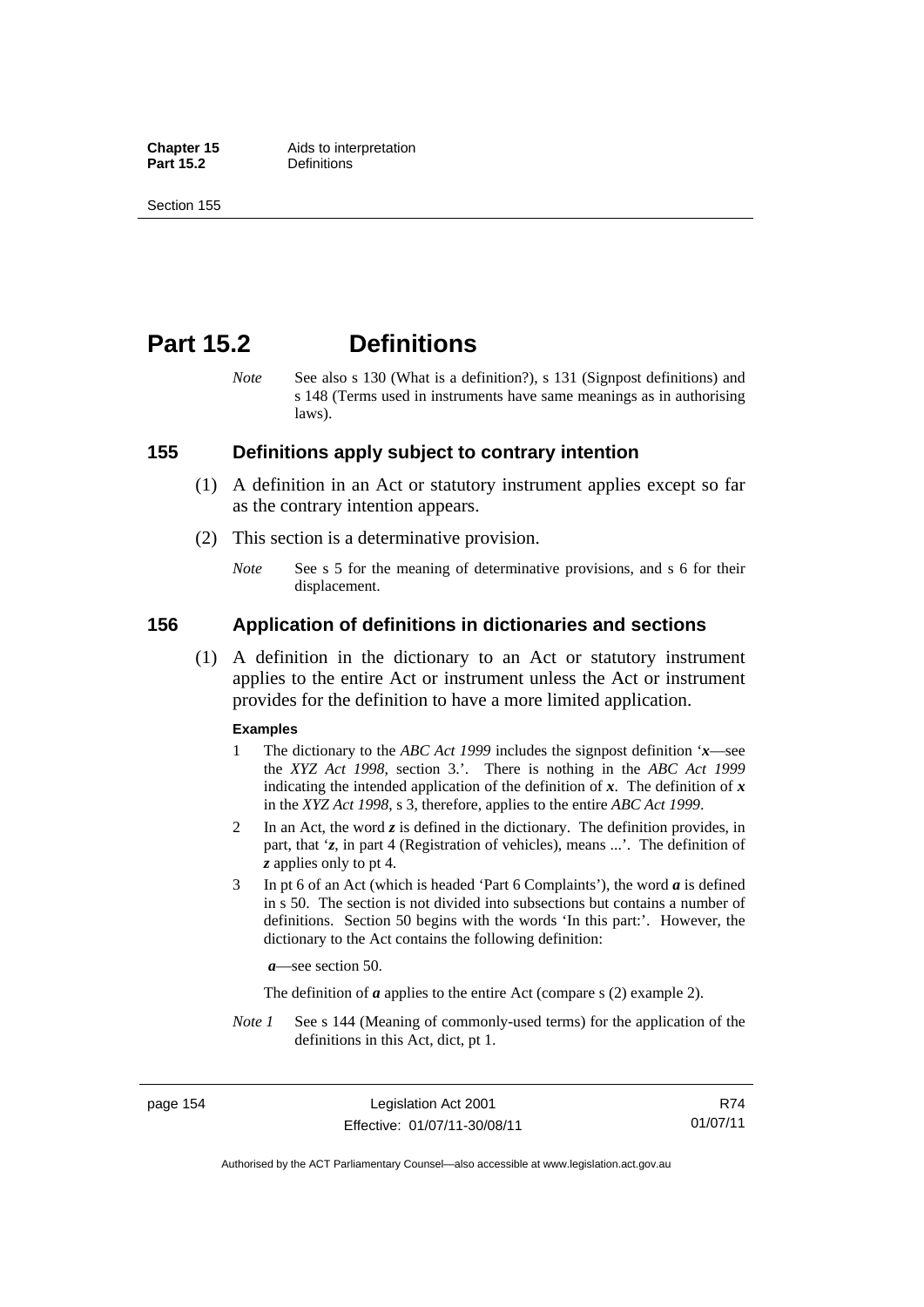- *Note 2* Section 148 (Terms used in instruments have same meanings as in authorising laws) provides that terms used in a statutory instrument have the same meaning as they have in the Act or statutory instrument under which the statutory instrument is made.
- *Note 3* An example is part of the Act, is not exhaustive and may extend, but does not limit, the meaning of the provision in which it appears (see s 126 and s 132).
- (2) A definition in a section of an Act or statutory instrument applies only to the section unless the Act or instrument provides for the definition to have a broader application.

#### **Examples**

- 1 This Act, s 255 (7) (Forms) contains definitions of *form 1* and *form 2* as tagged terms. There is nothing in this Act indicating that the definitions apply outside s 255. The definitions apply only to s 255.
- 2 In pt 6 of an Act (which is headed 'Part 6 Complaints'), the word *a* is defined in s 50. The section is not divided into subsections but contains a number of definitions. Section 50 begins with the words 'In this part:'. However, the dictionary to the Act contains the following definition:

a, for part 6 (Complaints)—see section 50.

The definition of *a* applies to all of pt 6, but not to provisions of the Act outside pt 6 (compare s (1) example 3).

- 3 In an Act, the word *b* is defined in a section, which is not divided into subsections but contains a number of definitions. The section begins with the words 'In this Act:'. The definition of *b* applies to the entire Act.
- (3) A definition in a section of an Act or statutory instrument applies to the entire section unless the Act or instrument provides for the definition to have a more limited application.

#### **Example**

In a subsection of a section of an Act, the word *c* is defined. The subsection begins with the words 'In subsection  $(3)$ :'. The definition of  $c$  applies only to s (3) of that section.

page 155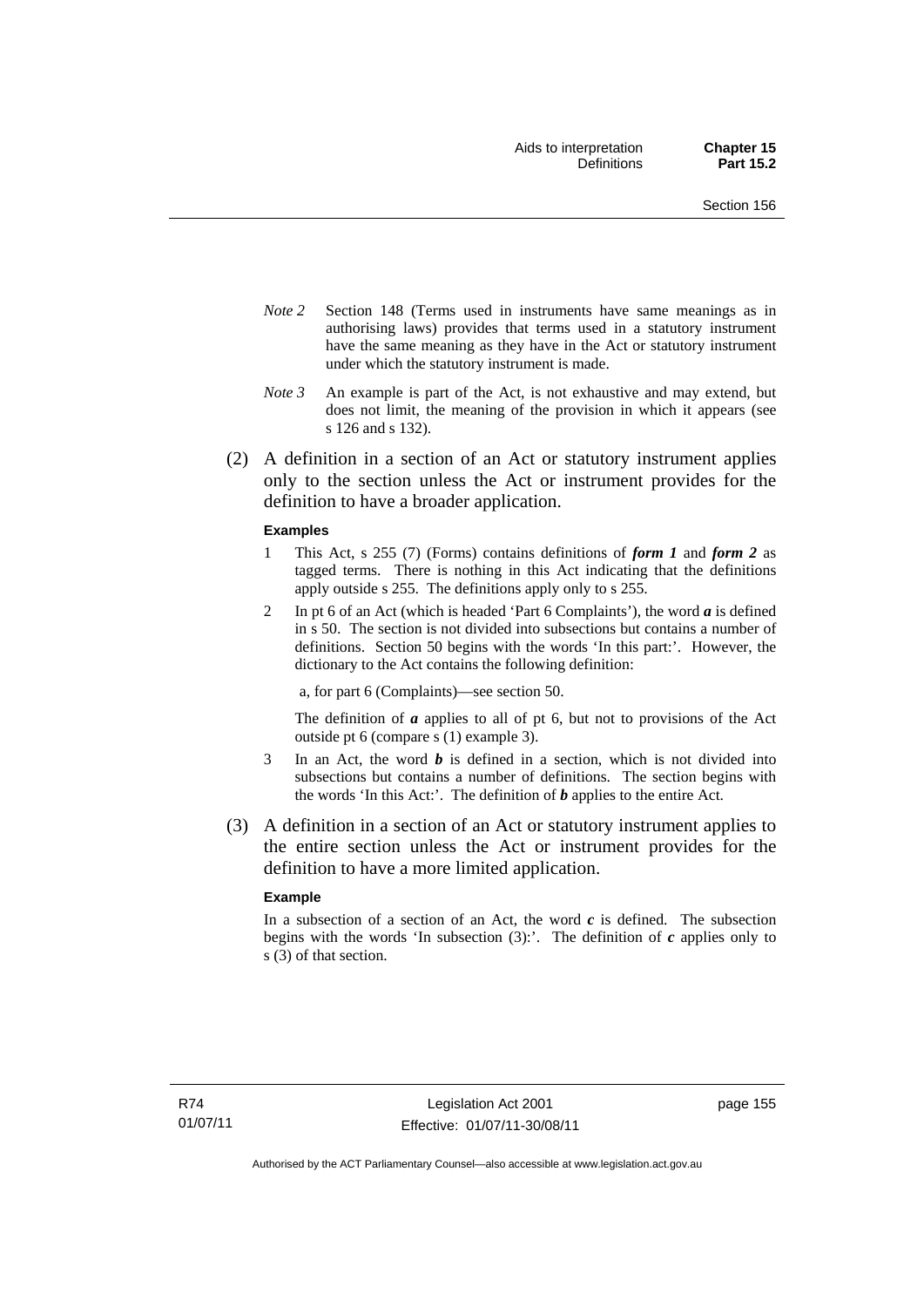- (4) In applying this section to an Act or statutory instrument that is divided otherwise than into sections, a reference to a section is a reference to a corresponding provision of the Act or instrument.
	- *Note* A reference to an Act or statutory instrument includes a reference to a provision of the Act or instrument (see s 7 and s 13).

### **157 Defined terms—other parts of speech and grammatical forms**

If an Act or statutory instrument defines a term, other parts of speech and grammatical forms of the term have corresponding meanings.

#### **Example**

The *Publication (Grants) Act 2001* contains a definition of *publish* and also contains other forms of the same word ('published', 'publisher', 'publishes', 'publishing' and 'publication'). Because of this section, all forms of the word will have the same meaning except so far as the Act otherwise expressly provides or a contrary intention appears (see s 6 (3)).

*Note* An example is part of the Act, is not exhaustive and may extend, but does not limit, the meaning of the provision in which it appears (see s 126 and s 132).

page 156 Legislation Act 2001 Effective: 01/07/11-30/08/11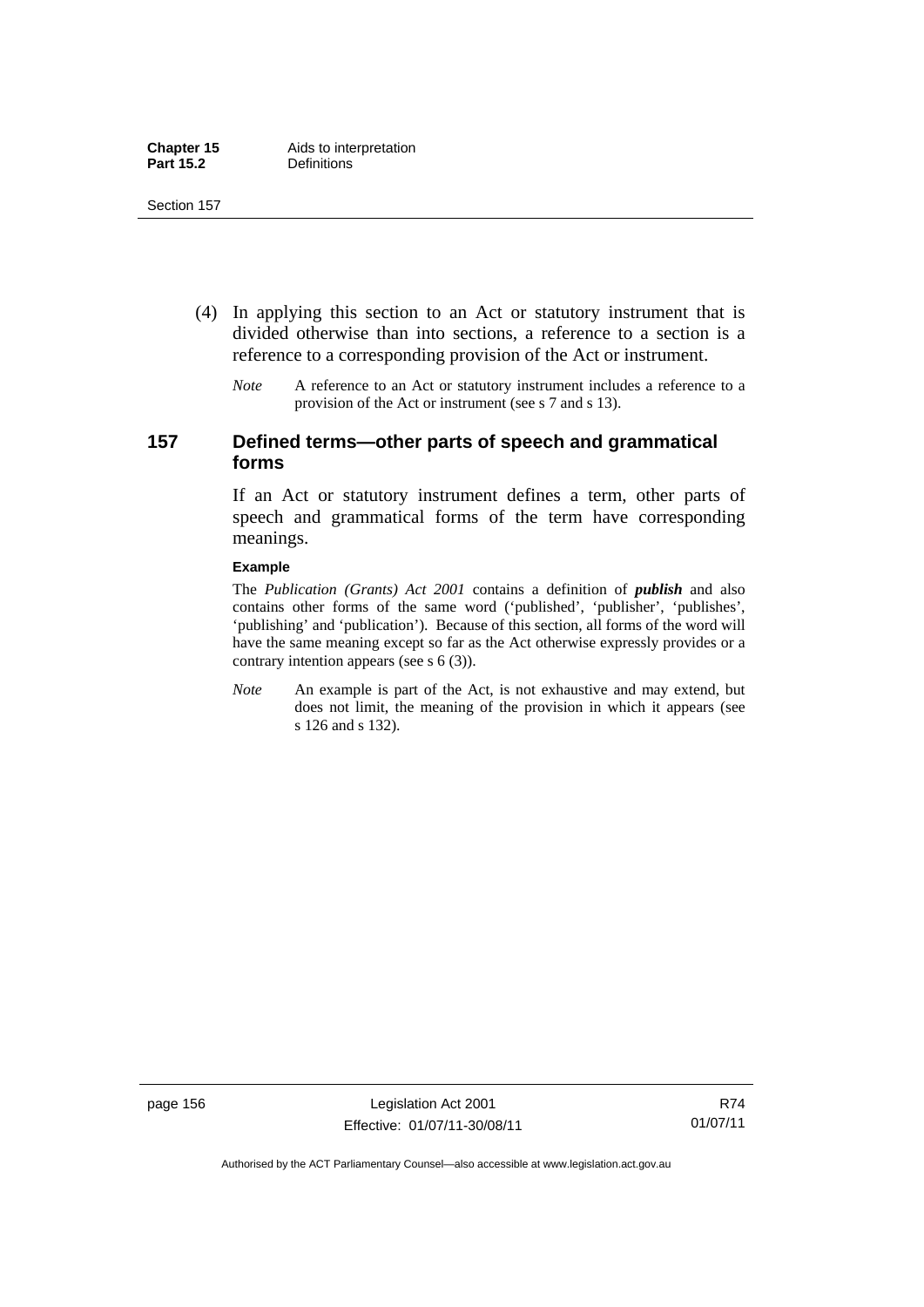# **Part 15.3 References to various entities and things**

*Note* See also ch 10 (Referring to laws).

#### **160 References to people generally**

- (1) In an Act or statutory instrument, a reference to a *person* generally includes a reference to a corporation as well as an individual.
- (2) Subsection (1) is not displaced only because there is an express reference to either an individual or a corporation elsewhere in the Act or statutory instrument.

#### **Examples—references to a person generally**

- 1 another person
- 2 anyone else
- 3 party
- 4 someone else
- 5 employer

#### **Examples—express references to a corporation**

- 1 body corporate
- 2 company

**Examples—express references to an individual** 

- 1 adult
- 2 child
- 3 spouse
- 4 driver
- *Note* An example is part of the Act, is not exhaustive and may extend, but does not limit, the meaning of the provision in which it appears (see Legislation Act, s 126 and s 132).
- (3) Subsection (2) does not limit the operation of section 6.

*Note* Section 6 deals with the displacement of a provision of this Act.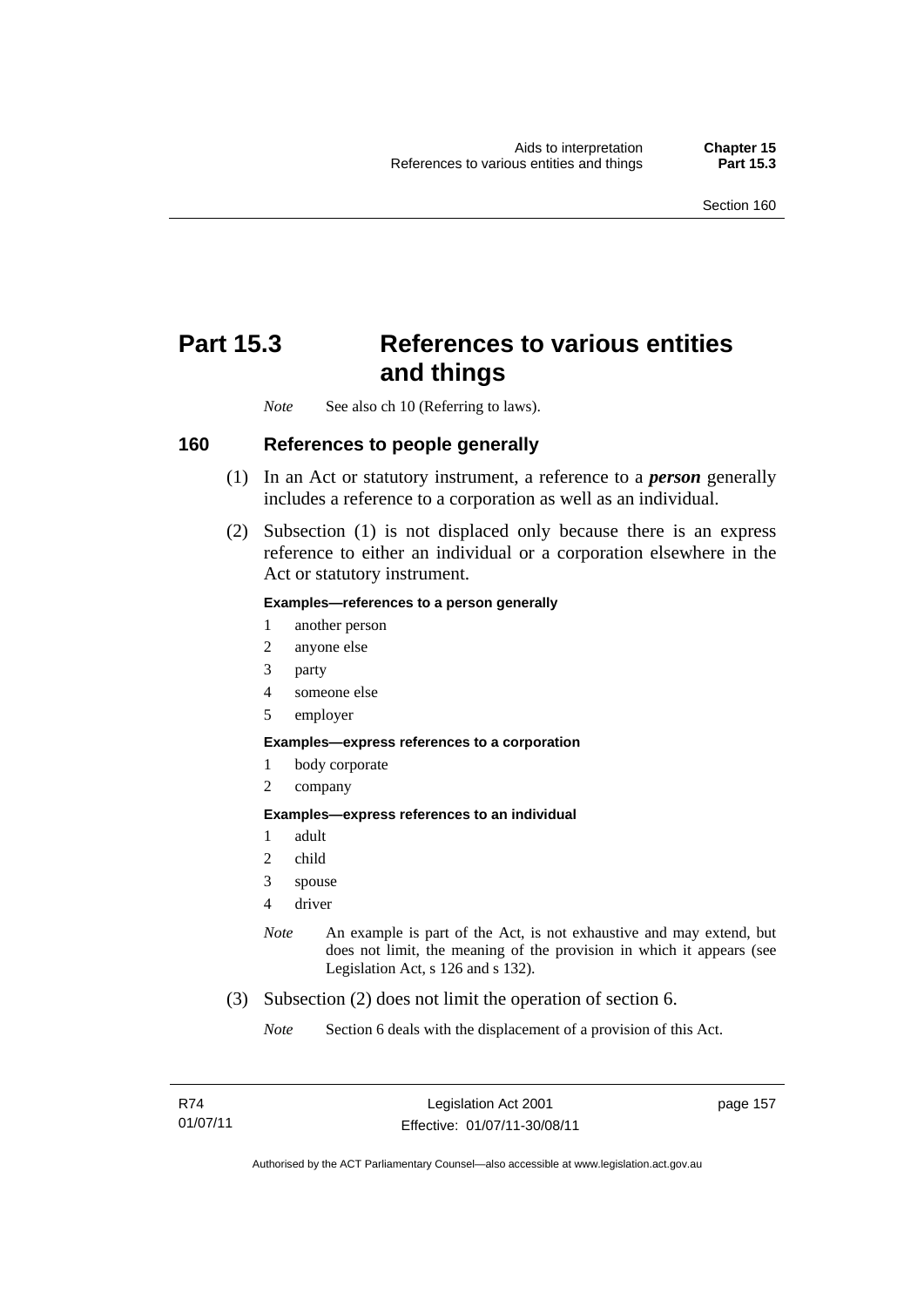### **161 Corporations liable to offences**

- (1) A provision of a law that creates an offence (whether indictable or summary) applies to corporations as well as to individuals.
- (2) A provision of a law that creates an offence can apply to a corporation even though contravention of the provision is punishable by imprisonment (with or without another penalty).

#### **Example**

A provision of an Act contains the following penalty:

'Maximum penalty: 100 penalty units, imprisonment for 1 year or both.' The provision can apply to a corporation.

- *Note* An example is part of the Act, is not exhaustive and may extend, but does not limit, the meaning of the provision in which it appears (see Legislation Act, s 126 and s 132).
- (3) If a corporation is convicted of an offence and, apart from this subsection, the penalty for the offence is a period of imprisonment only, the court may impose a maximum penalty of—
	- (a) if the period of imprisonment is not longer than 6 months— 50 penalty units; and
	- (b) if the period of imprisonment is longer than 6 months but not longer than 1 year—100 penalty units; and
	- (c) if the period of imprisonment is longer than 1 year but not longer than 2 years—200 penalty units; and
	- (d) if the period of imprisonment is longer than 2 years but not longer than 5 years—500 penalty units; and
	- (e) if the period of imprisonment is longer than 5 years but not longer than 10 years—1 000 penalty units; and
	- (f) if the period of imprisonment is longer than 10 years—1 500 penalty units.
	- *Note* Section 133 explains the meaning and value of penalty units.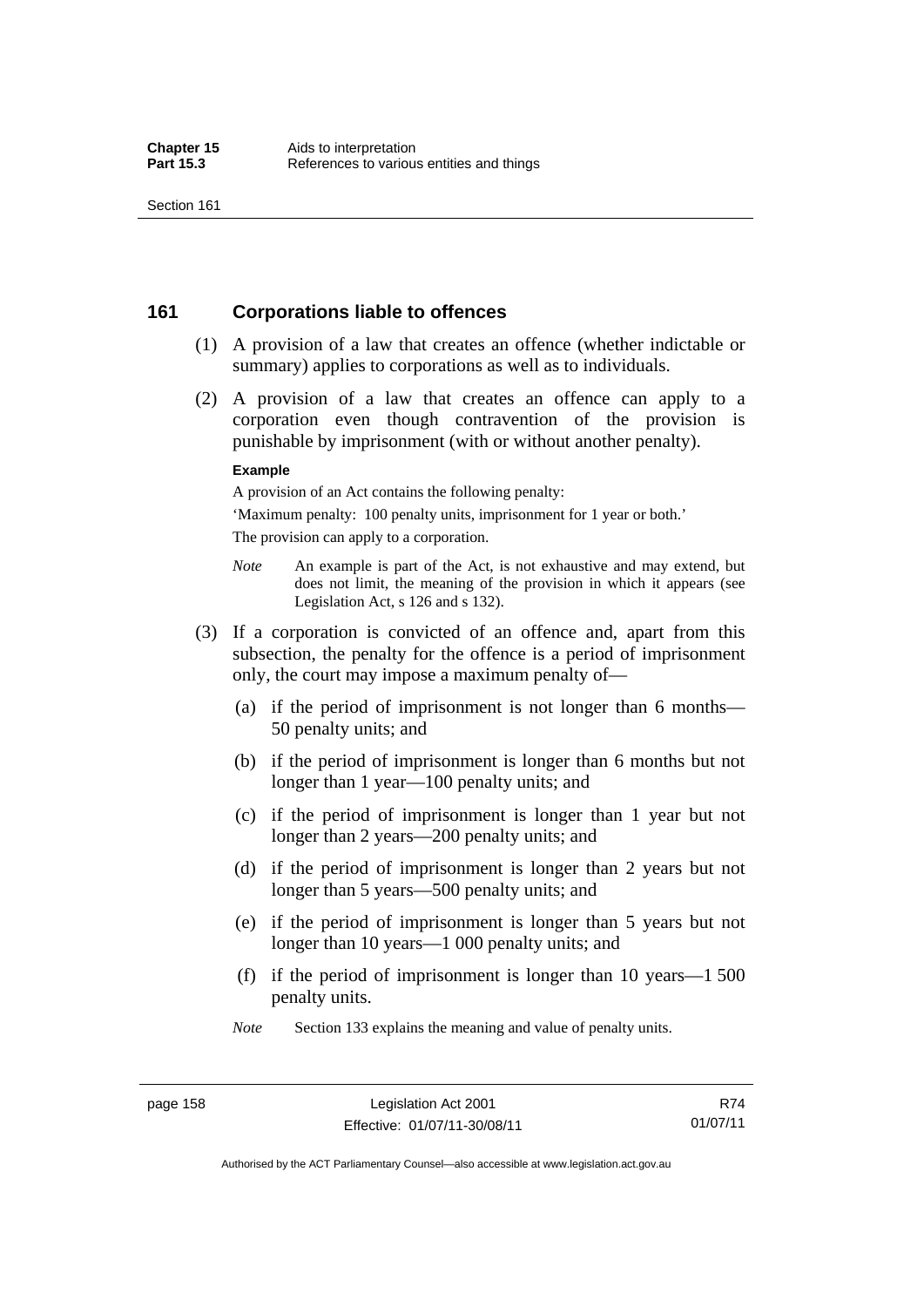(4) In this section:

*law* means an Act, subordinate law or disallowable instrument.

### **162 References to** *a Minister* **or** *the Minister*

 (1) In an Act or statutory instrument, a reference to *a Minister* is a reference to the Chief Minister or a Minister appointed under the Self-Government Act, section 41.

*Note Chief Minister*—see the dictionary, pt 1.

- (2) In a provision of an Act or statutory instrument, a reference to *the Minister* without identifying the Minister's title or portfolio is a reference to—
	- (a) the Minister for the time being administering the provision; or
	- (b) if, for the time being, different Ministers administer the provision in relation to different matters—
		- (i) if only 1 Minister administers the provision in relation to the relevant matter—the Minister; or
		- (ii) if 2 or more Ministers administer the provision in relation to the relevant matter—any of the Ministers; or
	- (c) if paragraph (b) does not apply and, for the time being, 2 or more Ministers administer the provision—any of the Ministers.
- (3) In subsection (2):

*Minister* includes a Minister for the time being acting on behalf of the Minister or 2 or more Ministers.

 (4) If an Act or statutory instrument mentions a Minister and identifies the Minister by reference to the fact that the Minister administers a stated Act, statutory instrument or provision, subsection (2) applies as if references in paragraphs (a) to (c) to the provision were references to the stated Act, instrument or provision.

*Note Attorney-General* and *Treasurer*—see the dictionary, pt 1.

page 159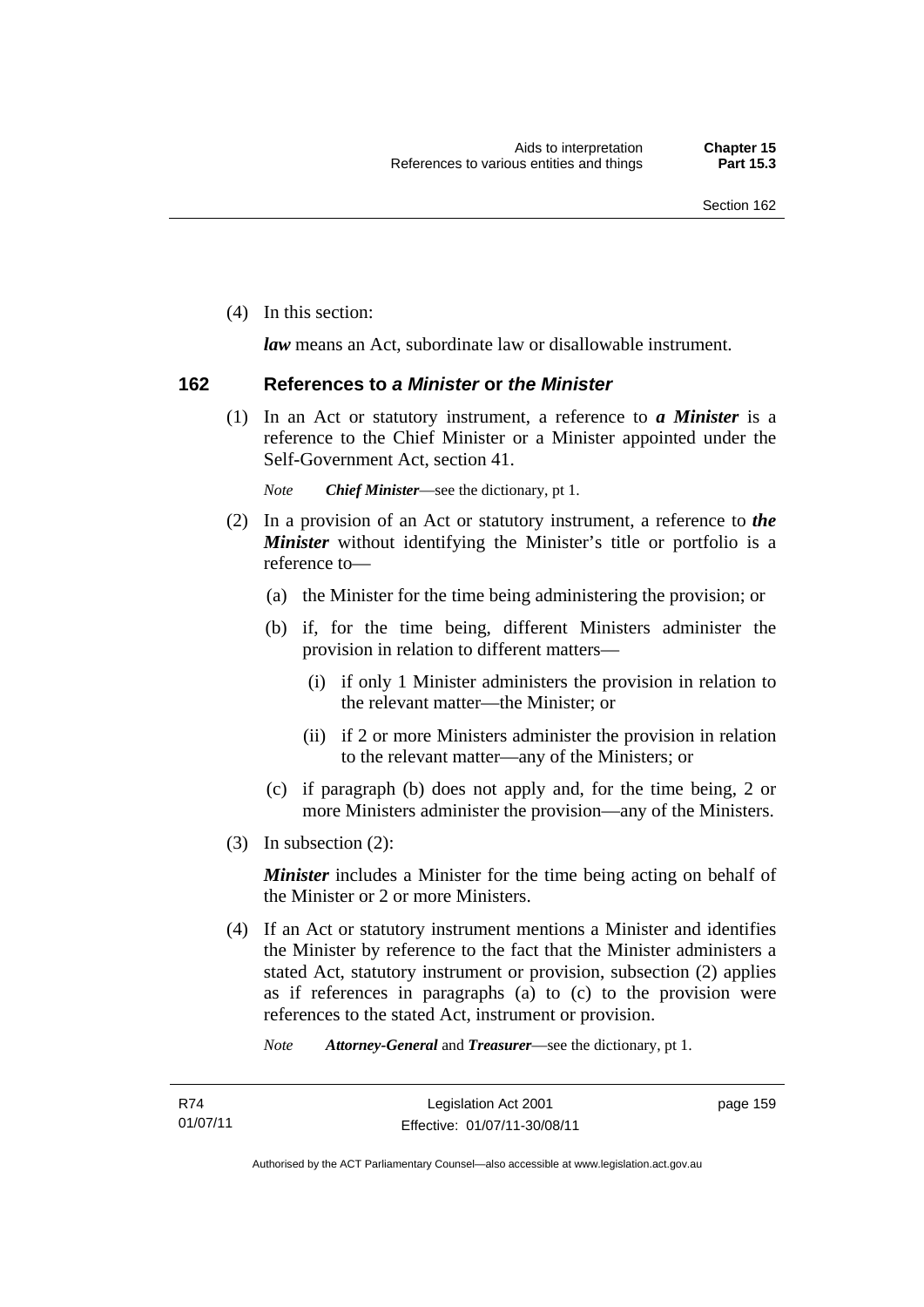#### **163 References to** *a director-general* **or** *the director-general*

- (1) In an Act or statutory instrument, a reference to *a director-general* is a reference to a person employed under the Public Sector Management Act, section 28 (Directors-general—engagement) or section 30 (Directors-general—temporary contracts) to perform the duties of an office of director-general.
- (2) In a provision of an Act or statutory instrument, a reference to *the director-general* without identifying the director-general's title is a reference to—
	- (a) the director-general of the administrative unit responsible for the provision; or
	- (b) if, for the time being, different administrative units are responsible for the provision in relation to different matters—
		- (i) if only 1 administrative unit is responsible for the provision in relation to the relevant matter—the director-general of the administrative unit; or
		- (ii) if 2 or more administrative units are responsible for the provision in relation to the relevant matter—the director-general of any of the administrative units; or
	- (c) if paragraph (b) does not apply and, for the time being, 2 or more administrative units are responsible for the provision the director-general of any of the administrative units.
	- *Note Administrative unit*—see the dictionary, pt 1.
- (3) If an Act or statutory instrument mentions a director-general and identifies the director-general by reference to the fact that the director-general is the director-general of the administrative unit responsible for a stated Act, statutory instrument or provision, subsection (2) applies as if references in paragraphs (a) to (c) to the provision were references to the stated Act, instrument or provision.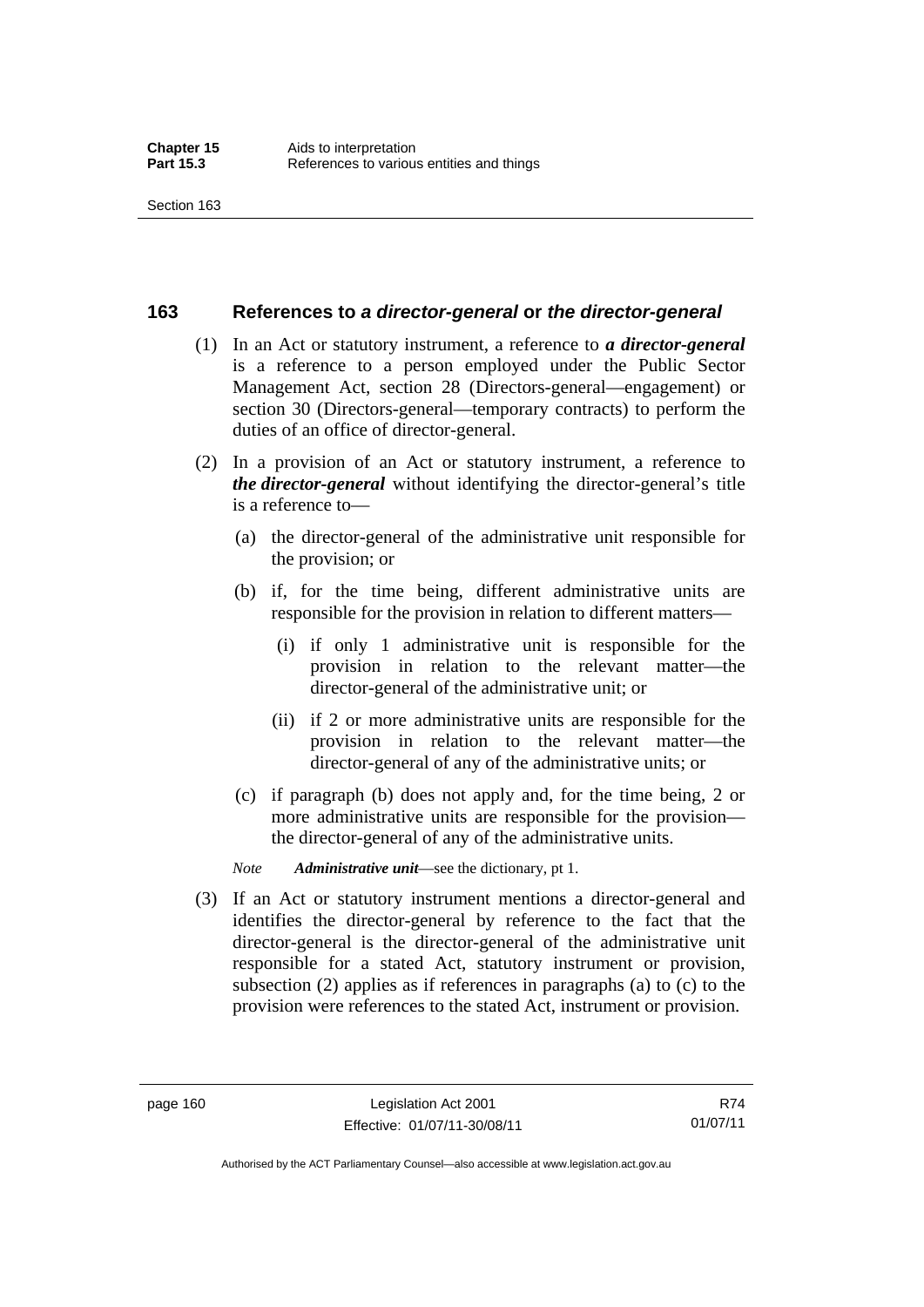(4) In this section:

*director-general*, of an administrative unit, means the person who is employed under the Public Sector Management Act, section 28 or section 30 to perform the duties of the office of director-general in the administrative unit.

*Public Sector Management Act* means the *Public Sector Management Act 1994*.

*responsible*, for a provision, means allocated responsibility for the provision under the Public Sector Management Act, section 14 (1) (b) (Ministerial responsibility and functions of administrative units).

### **164 References to Australian Standards etc**

- (1) In an Act or statutory instrument, a reference consisting of the words 'Australian Standard' or 'AS' followed by a number is a reference to the standard so numbered published by or on behalf of Standards Australia.
- (2) In an Act or statutory instrument, a reference consisting of the words 'Australian/New Zealand Standard' or 'AS/NZS' followed by a number is a reference to the standard so numbered published jointly by or on behalf of Standards Australia and Standards New Zealand.

#### **Examples—s 164**

- 1 AS 4608-1999
- 2 AS/NZS 4906: 1994
- *Note* An example is part of the Act, is not exhaustive and may extend, but does not limit, the meaning of the provision in which it appears (see s 126 and s 132).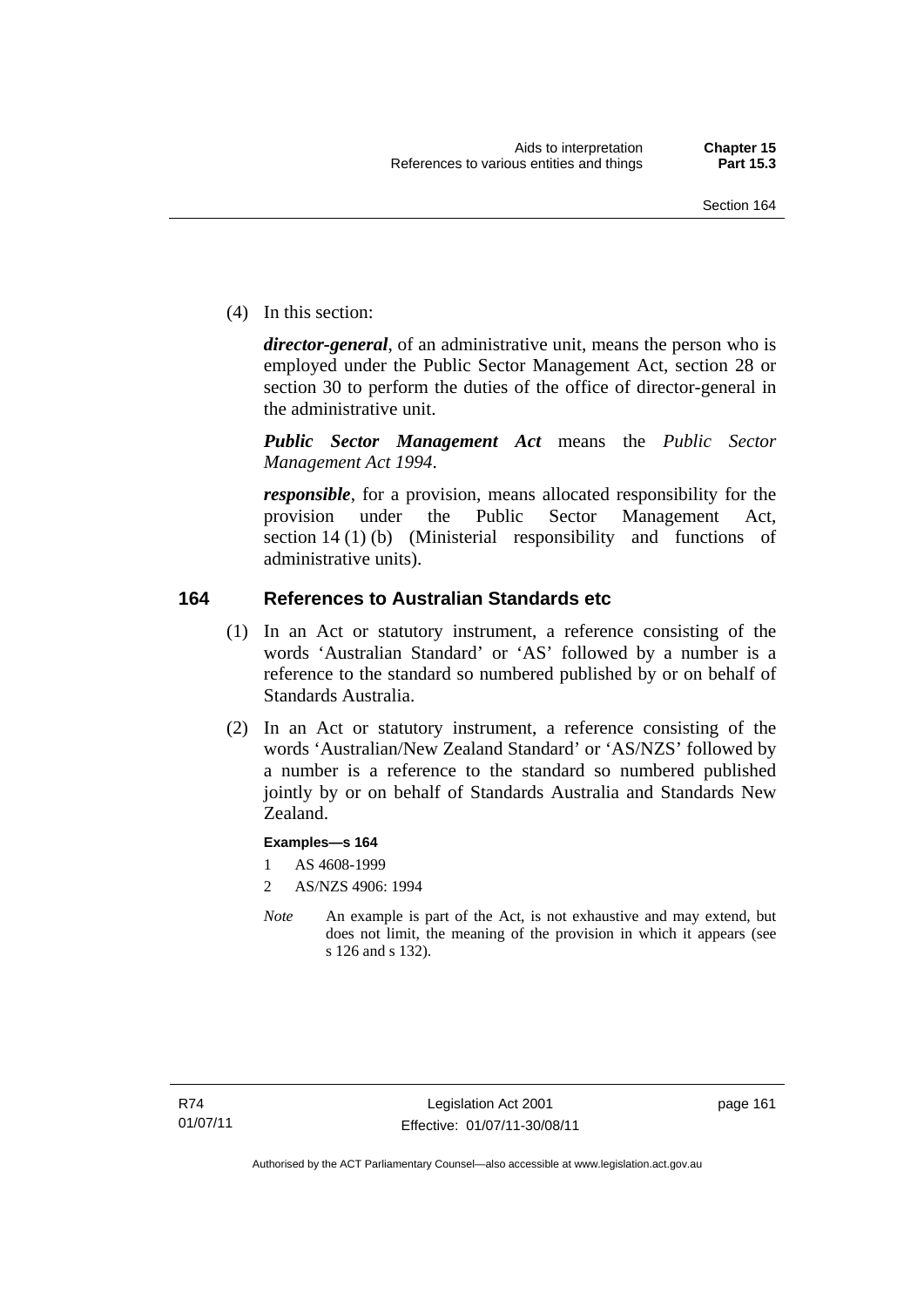### **165 References to Assembly committees that no longer exist**

In an Act or statutory instrument, a reference (whether by name or description) to a committee of the Legislative Assembly that no longer exists is a reference to the committee of the Assembly nominated by the Speaker either generally or for the provision containing the reference.

### **168 References to person with interest in land include personal representative etc**

In an Act or statutory instrument, a reference to a person with an interest in land or other property includes a reference to the person's personal representatives, successors and assigns.

#### **Examples—references to people with interests in land**

- 1 proprietor
- 2 transferor or transferee
- 3 mortgagor or mortgagee
- 4 lessor or lessee
- 5 sublessor or sublessee
- 6 trustee
- *Note* An example is part of the Act, is not exhaustive and may extend, but does not limit, the meaning of the provision in which it appears (see s 126 and s 132).

### **169 References to** *domestic partner* **and** *domestic partnership*

- (1) In an Act or statutory instrument, a reference to a person's *domestic partner* is a reference to someone who lives with the person in a domestic partnership, and includes a reference to a spouse or civil partner of the person.
	- *Note* The Macquarie dictionary, (1997) defines spouse as 'either member of a married pair in relation to the other; one's husband or wife'.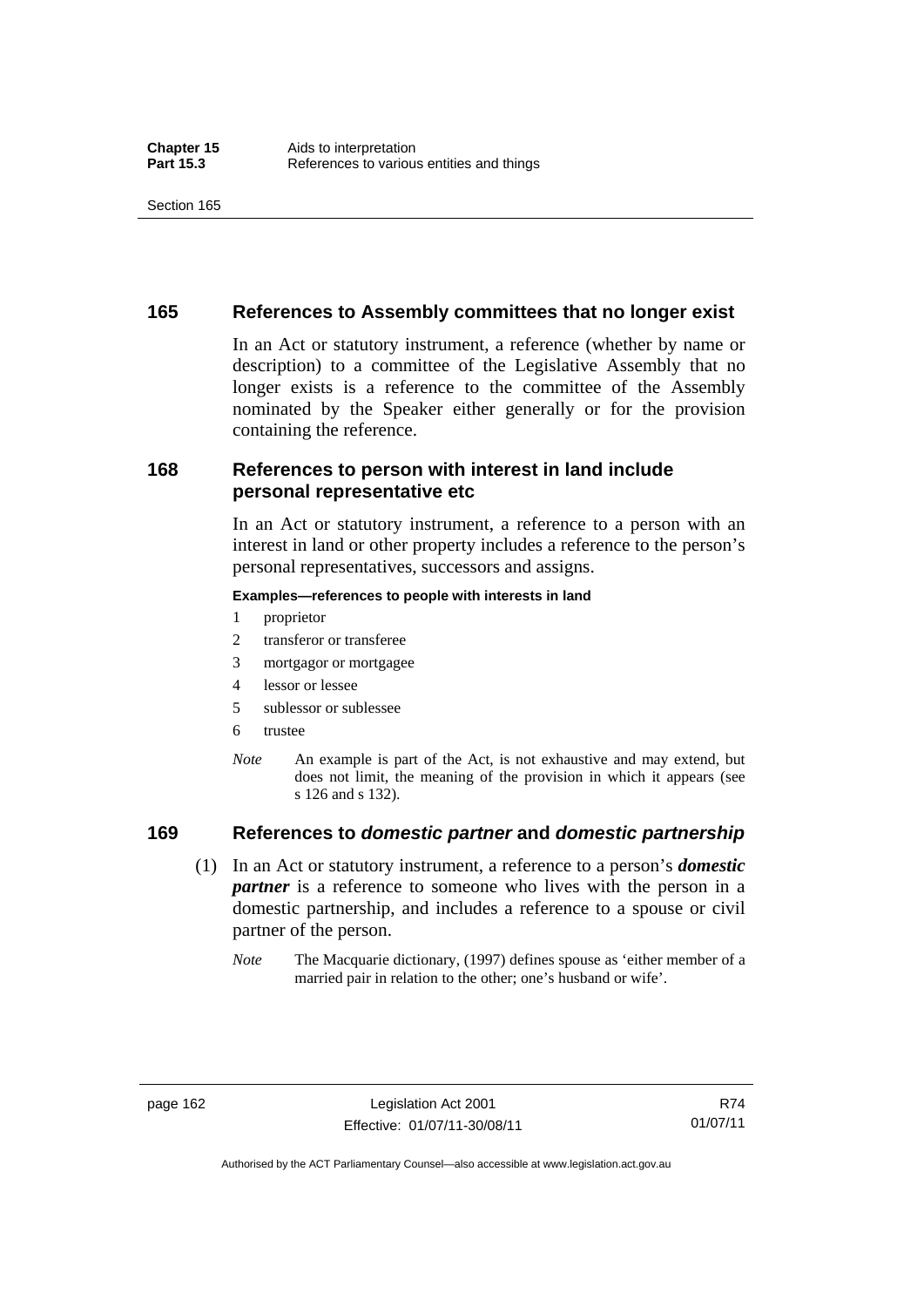(2) In an Act or statutory instrument, a *domestic partnership* is the relationship between 2 people, whether of a different or the same sex, living together as a couple on a genuine domestic basis.

#### **Example—indicators to decide whether 2 people are in a domestic partnership**

- 1 the length of their relationship
- 2 whether they are living together
- 3 if they are living together—how long and under what circumstances they have lived together
- 4 whether there is a sexual relationship between them
- 5 their degree of financial dependence or interdependence, and any arrangements for financial support, between or by them
- 6 the ownership, use and acquisition of their property, including any property that they own individually
- 7 their degree of mutual commitment to a shared life
- 8 whether they mutually care for and support children
- 9 the performance of household duties
- 10 the reputation, and public aspects, of the relationship between them
- *Note* An example is part of the Act, is not exhaustive and may extend, but does not limit, the meaning of the provision in which it appears (see s 126 and s 132).
- (3) In an Act or statutory instrument, a reference to a *domestic partnership* includes a reference to a marriage and a civil partnership.

#### **169A References to** *transgender people*

- (1) A *transgender person* is a person who—
	- (a) identifies as a member of a different sex by living, or seeking to live, as a member of that sex; or
	- (b) has identified as a member of a different sex by living as a member of that sex;

whether or not the person is a recognised transgender person.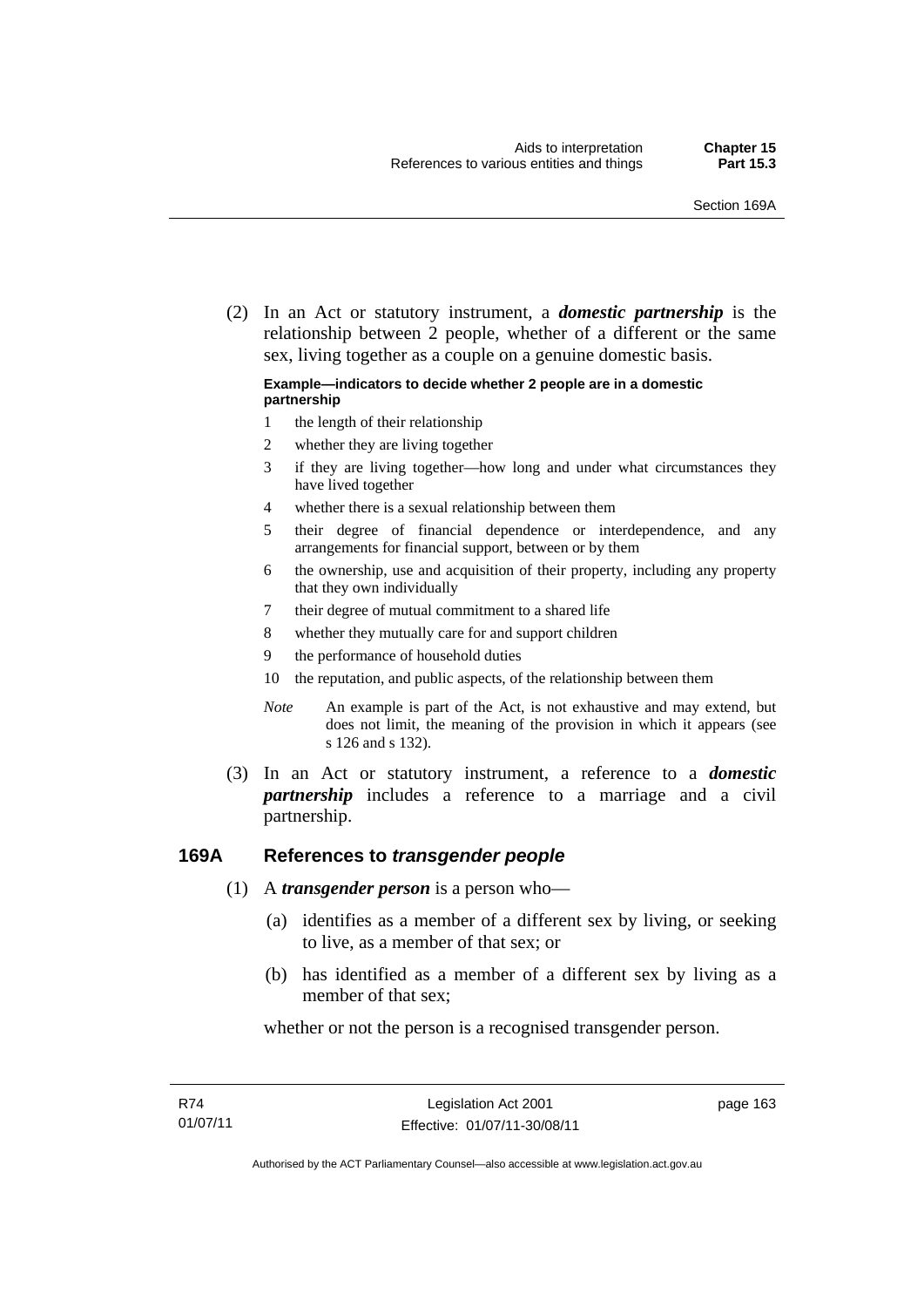- (2) A *transgender person* includes a person who is thought of as a transgender person, whether or not the person is a recognised transgender person.
- (3) A *recognised transgender person* is a person the record of whose sex is altered under the *Births, Deaths and Marriages Registration Act 1997*, part 4 or the corresponding provisions of a law of a State or another Territory.

### **169B References to** *intersex people*

An *intersex person* is a person who, because of a genetic condition, was born with reproductive organs or sex chromosomes that are not exclusively male or female.

page 164 Legislation Act 2001 Effective: 01/07/11-30/08/11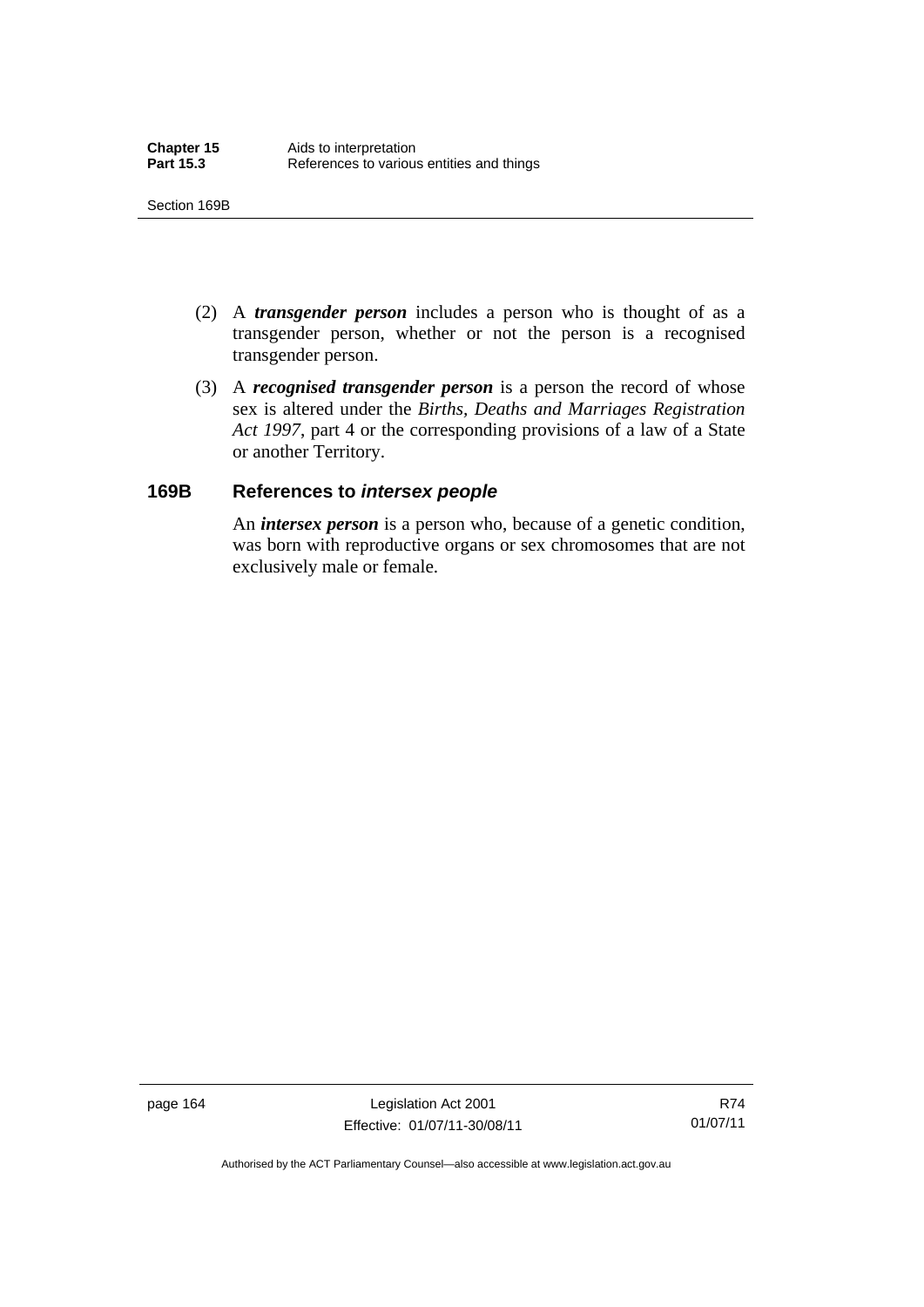# **Part 15.4 Preservation of certain common law privileges**

# **170 Privileges against selfincrimination and exposure to civil penalty**

- (1) An Act or statutory instrument must be interpreted to preserve the common law privileges against selfincrimination and exposure to the imposition of a civil penalty.
- (2) However, this section does not affect the operation of the *Evidence Act 1995* (Cwlth).
	- *Note* The *Evidence Act 1995* (Cwlth), s 128 contains provisions that apply if a witness raises these privileges in a proceeding. The section applies to proceedings in ACT courts (see *Evidence Act 1995* (Cwlth), s 4). However, the privileges have been abolished for bodies corporate (see *Evidence Act 1995* (Cwlth), s 187).
- (3) This section is a determinative provision.
	- *Note* See s 5 for the meaning of determinative provisions, and s 6 for their displacement.

## **171 Client legal privilege**

- (1) An Act or statutory instrument must be interpreted to preserve the common law privilege in relation to client legal privilege (also known as legal professional privilege).
- (2) However, this section does not affect the operation of the *Evidence Act 1995* (Cwlth).
	- *Note* The *Evidence Act 1995* (Cwlth), pt 3.10, div 1 contains provisions about client legal privilege. The provisions apply to proceedings in ACT courts (see *Evidence Act 1995* (Cwlth), s 4).
- (3) This section is a determinative provision.
	- *Note* See s 5 for the meaning of determinative provisions, and s 6 for their displacement.

| R74      | Legislation Act 2001         | page 165 |
|----------|------------------------------|----------|
| 01/07/11 | Effective: 01/07/11-30/08/11 |          |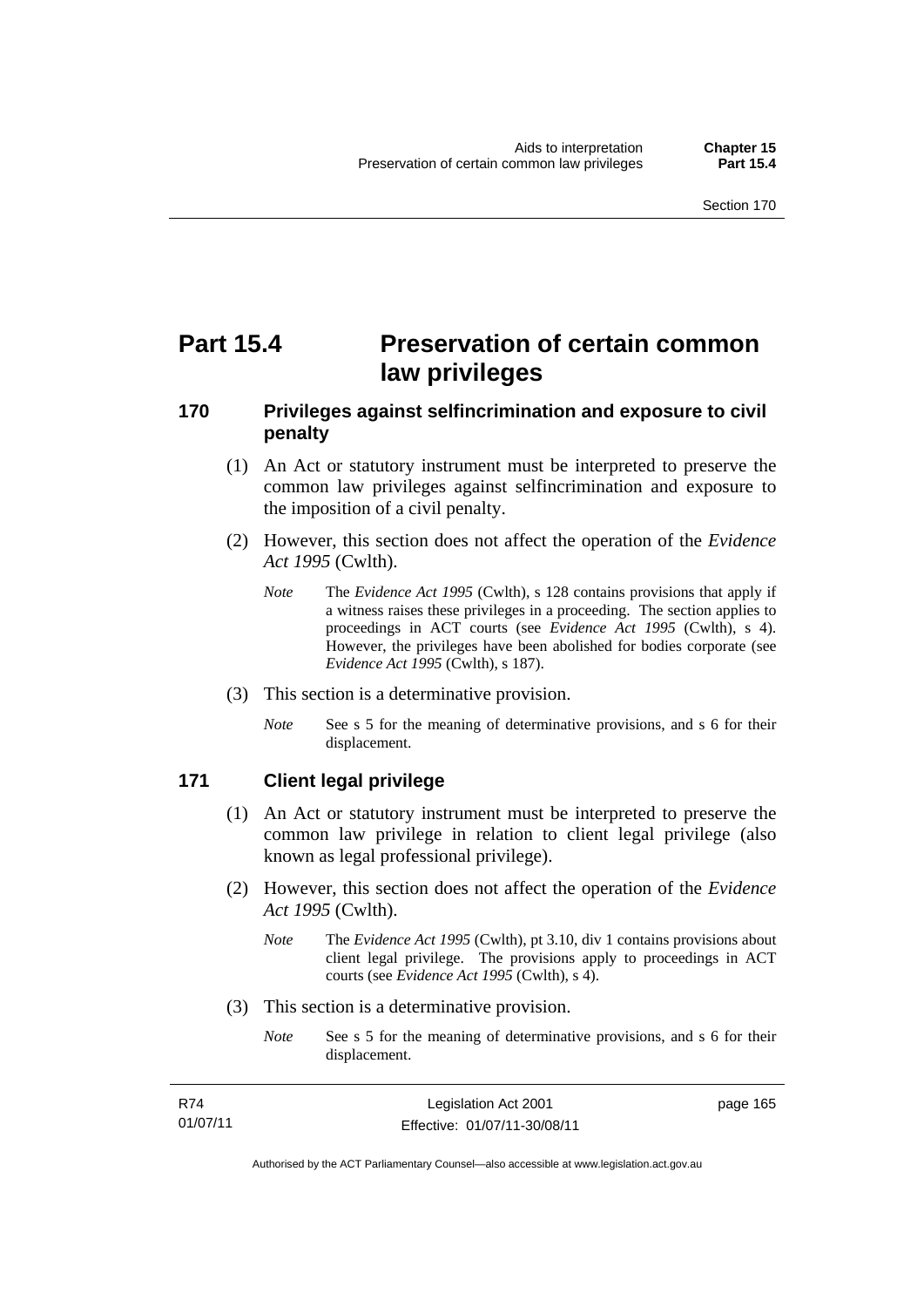# **Chapter 16 Courts, tribunals and other decision-makers**

## **175 Meaning of** *law***—ch 16**

In this chapter:

*law* means an Act, subordinate law or disallowable instrument.

*Note* A reference to an Act, subordinate law or disallowable instrument includes a reference to a provision of the Act, law or instrument (see s 7, s 8 and s 9).

## **176 Jurisdiction of courts and tribunals**

- (1) This section applies if a law, whether expressly or by implication, authorises a proceeding (whether civil or criminal) to be brought in a particular court or tribunal in relation to a matter.
- (2) The law vests the court or tribunal with jurisdiction in the matter.
- (3) The jurisdiction so vested is not limited by any limits to which any other jurisdiction of the court or tribunal may be subject.
	- *Note* See also s 45 which relates to the making of rules carrying out or giving effect to the jurisdiction of the court or tribunal.

#### **177 Recovery of amounts owing under laws**

If an amount is owing under a law to a person (the *creditor*) by another person (the *debtor*), the creditor may recover the amount as a debt owing by the debtor to the creditor in a court of competent jurisdiction or the ACAT.

R74 01/07/11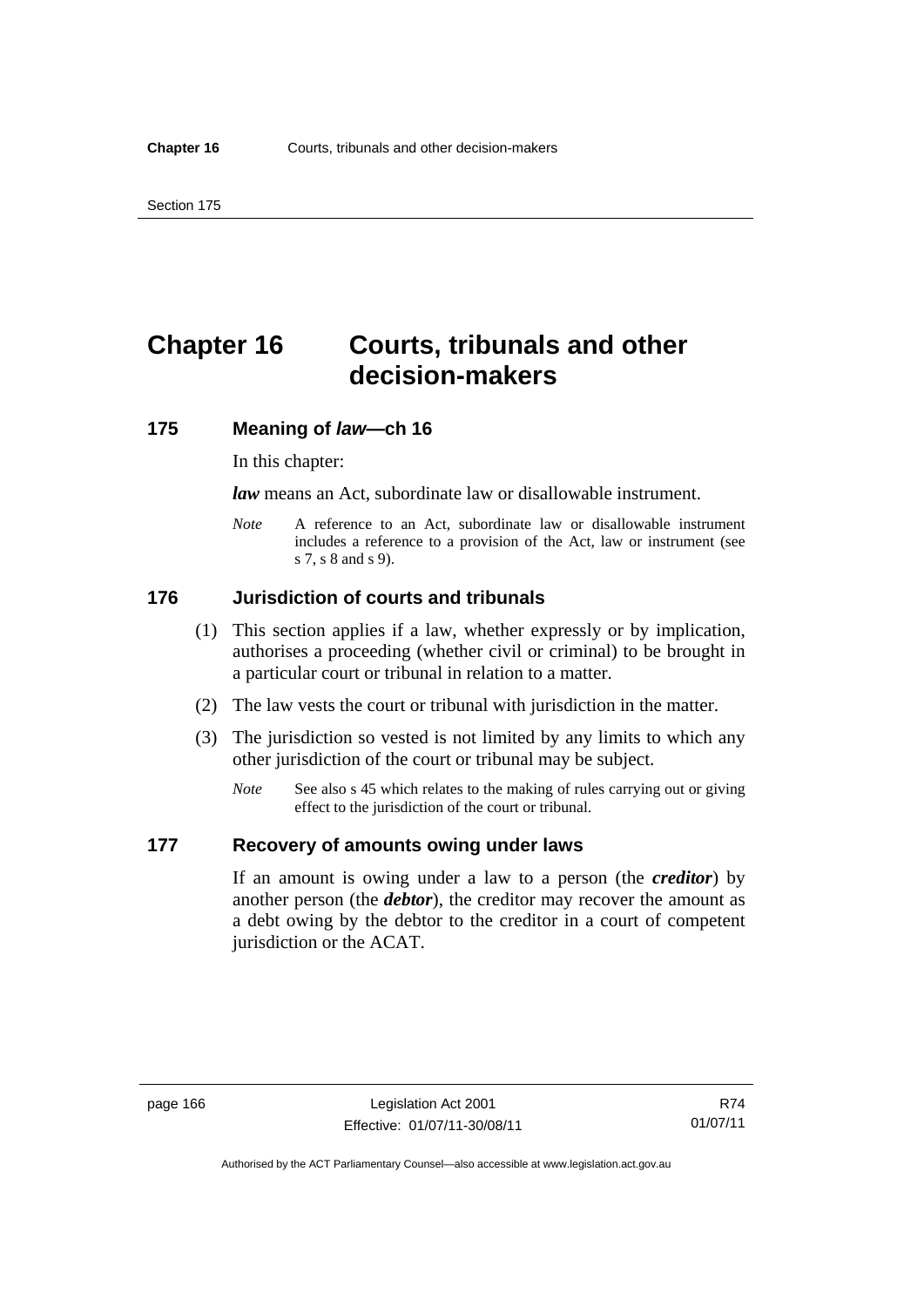#### Section 178

## **178 Power to decide includes power to take evidence etc**

- (1) A court, tribunal or other entity authorised by law to hear and decide a matter (however expressed) has power—
	- (a) to take evidence, including evidence on oath; and
	- (b) to examine witnesses; and
	- (c) to administer oaths to witnesses.
- (2) The court, tribunal or other entity may authorise a person to administer an oath to a witness.
- (3) This section does not limit any other power of the court, tribunal or other entity.

## **179 Content of statements of reasons for decisions**

- (1) This section applies if a law requires a tribunal or other entity making a decision to give written reasons for the decision, whether the term 'reasons', 'grounds' or any other term is used.
- (2) The document giving the reasons must also set out the findings on material questions of fact and refer to the evidence or other material on which the findings were based.
- (3) This section is a determinative provision.
	- *Note* See s 5 for the meaning of determinative provisions, and s 6 for their displacement.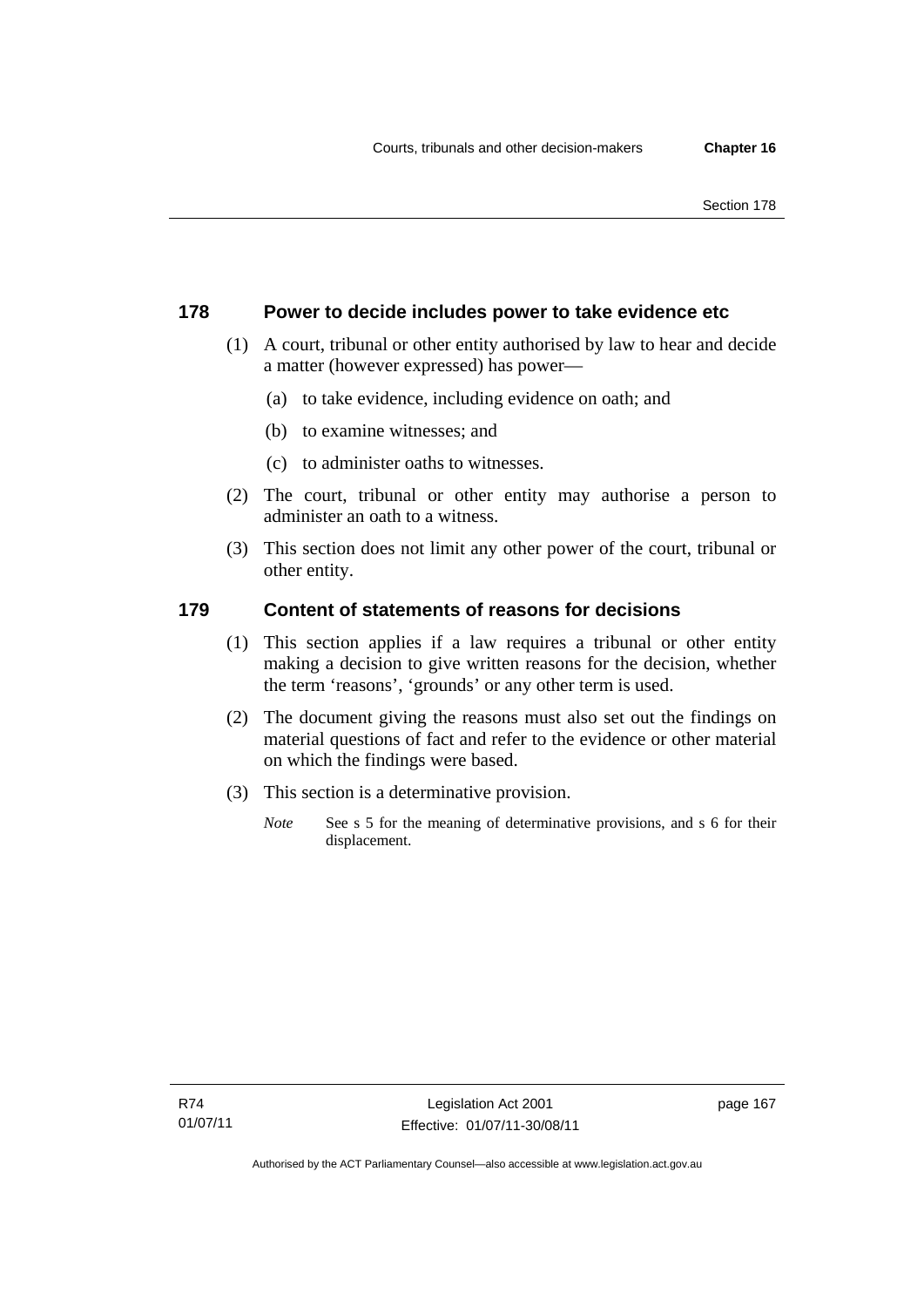## **180 Power to make decision includes power to reverse or change**

- (1) Power given by a law to make a decision includes power to reverse or change the decision.
- (2) The power to reverse or change the decision is exercisable in the same way, and subject to the same conditions, as the power to make the decision.

#### **Example**

If the power to include land in a special reserve is exercisable only on the resolution of the Legislative Assembly, the power to excise land from a special reserve is exercisable only on the resolution of the Assembly.

*Note* An example is part of the Act, is not exhaustive and may extend, but does not limit, the meaning of the provision in which it appears (see s 126 and s 132).

R74 01/07/11

Authorised by the ACT Parliamentary Counsel—also accessible at www.legislation.act.gov.au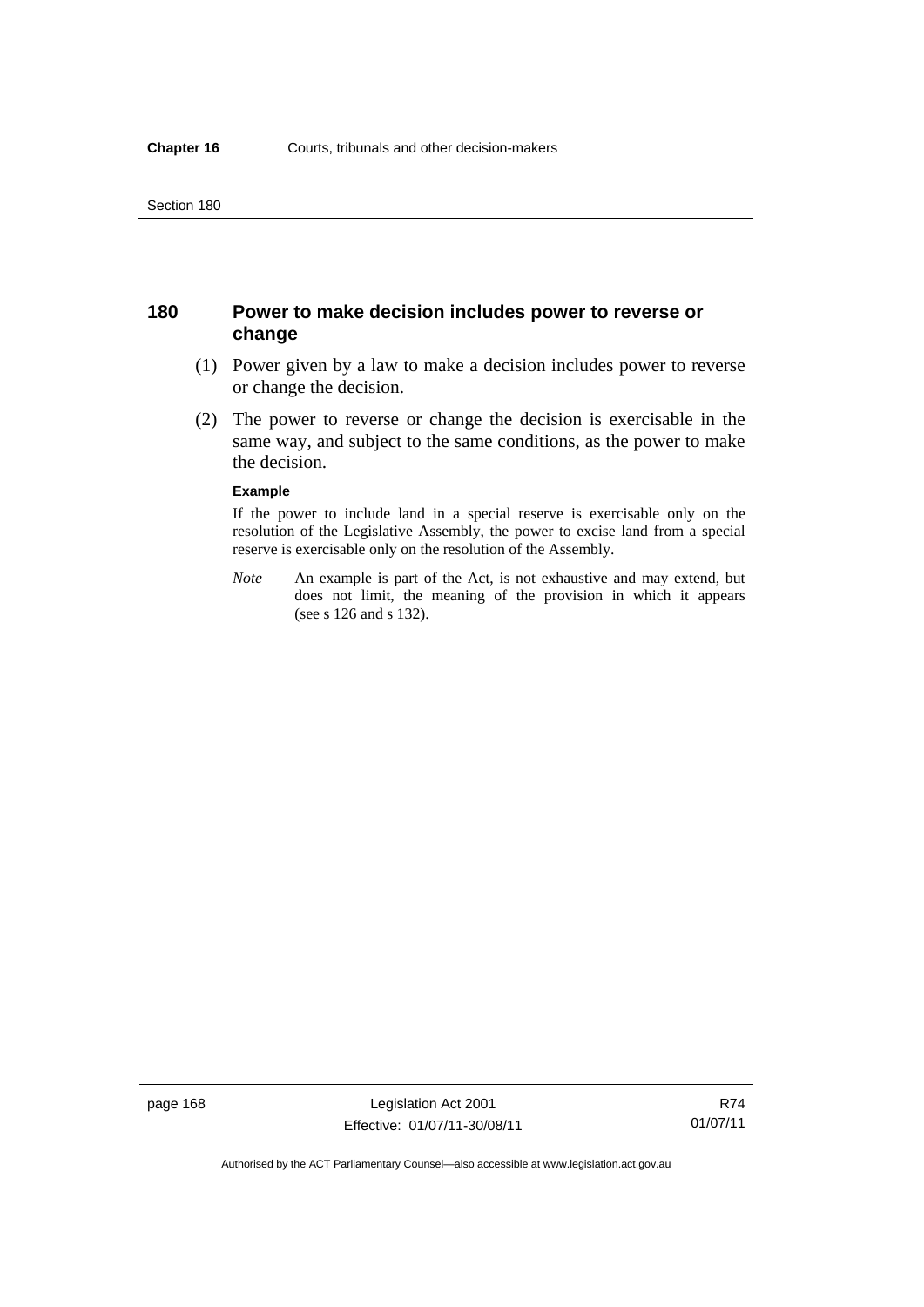# **Chapter 17 Entities and positions**

## **182 Meaning of** *law***—ch 17**

In this chapter:

*law* means an Act or statutory instrument.

*Note* A reference to an Act or statutory instrument includes a reference to a provision of the Act or instrument (see s 7 and s 13).

# **183 Change of name of entity**

- (1) If a law changes the name of an entity established under a law, the entity continues in existence under the new name and its identity is not affected by the change.
- (2) If the name of an entity is changed, a reference in a law to the entity by its previous name is taken, after the change, to be a reference to the entity by its new name.
- (3) To remove any doubt, subsection (2) applies to all entities, whether or not in or for the Territory, including entities established under a law of another jurisdiction.
	- *Note Another jurisdiction* means the Commonwealth, a State, another Territory, the United Kingdom or New Zealand (see dict, pt 2).

# **184 Change in constitution of entity**

- (1) This section applies if a law changes how an entity established under a law is constituted.
- (2) The entity continues in existence as newly constituted and its identity is not affected by the change.
- (3) Without limiting subsection (2), the change does not affect—
	- (a) any function, right, privilege, liability or property of the entity; or

page 169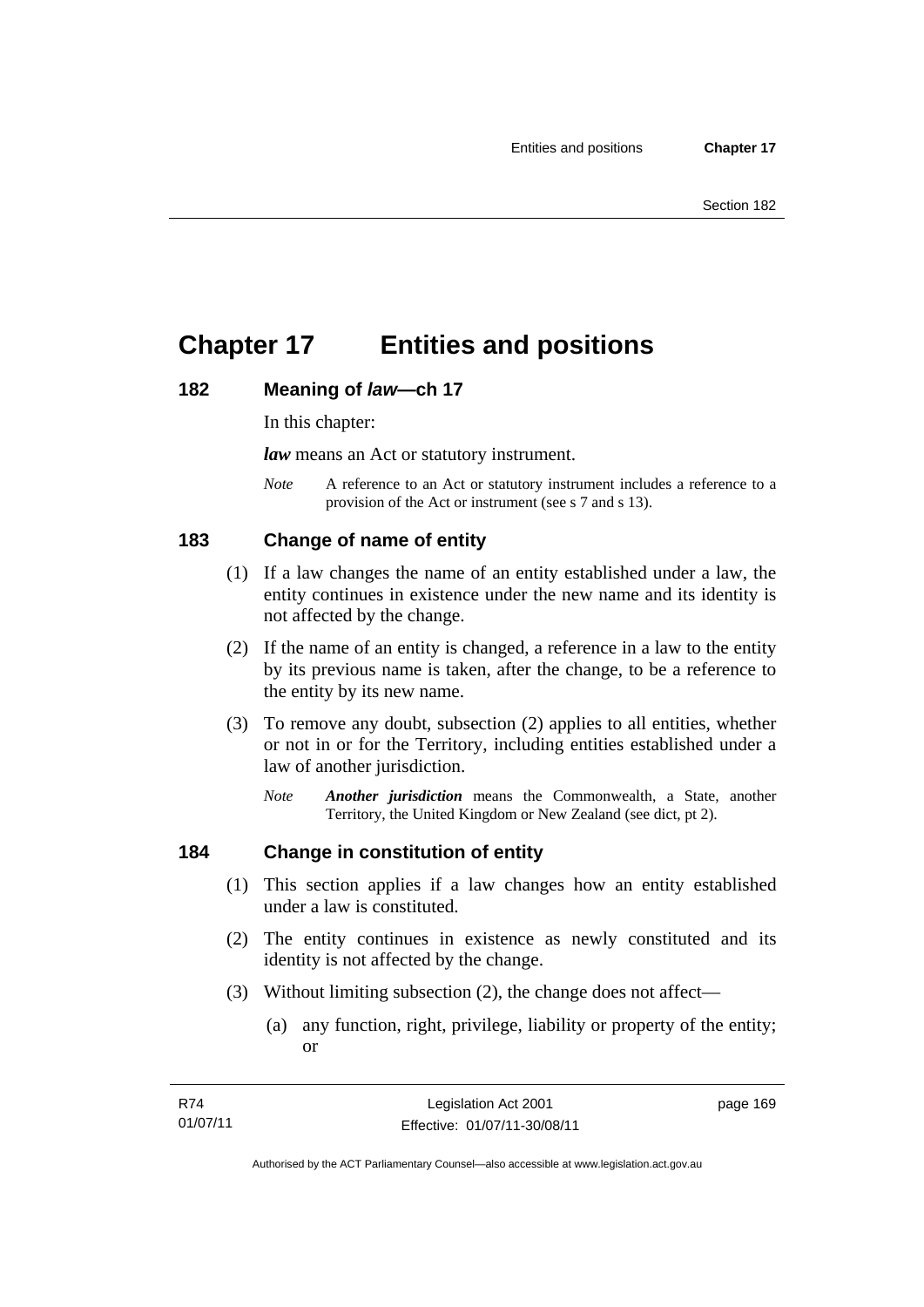#### **Chapter 17 Entities and positions**

#### Section 184A

- (b) the bringing of a proceeding, or the continuation of a proceeding, by or against the entity; or
- (c) the carrying out of an investigation or inquiry, or the continuation of an investigation or inquiry, in relation to anything done or not done by or in relation to the entity.
- *Note Function* is defined in the dictionary, pt 1 to include authority, duty and power.

## **184A References to entity**

- (1) In a law, a reference to an entity includes a reference to a person exercising a function of the entity, whether under a delegation, subdelegation or otherwise.
- (2) To remove any doubt, this section applies to all entities, whether or not in or for the Territory, including entities established under a law of another jurisdiction.

#### **185 References to occupant of position**

- (1) In a law, a reference to the occupant of a position (however expressed) includes a reference to anyone for the time being occupying the position.
- (2) To remove any doubt, this section applies to all positions, whether or not in or for the Territory, including positions established under a law of another jurisdiction.
	- *Note* See s 200 (1) (Functions of occupants of positions) and defs *occupy* and *position* in the dictionary, pt 1.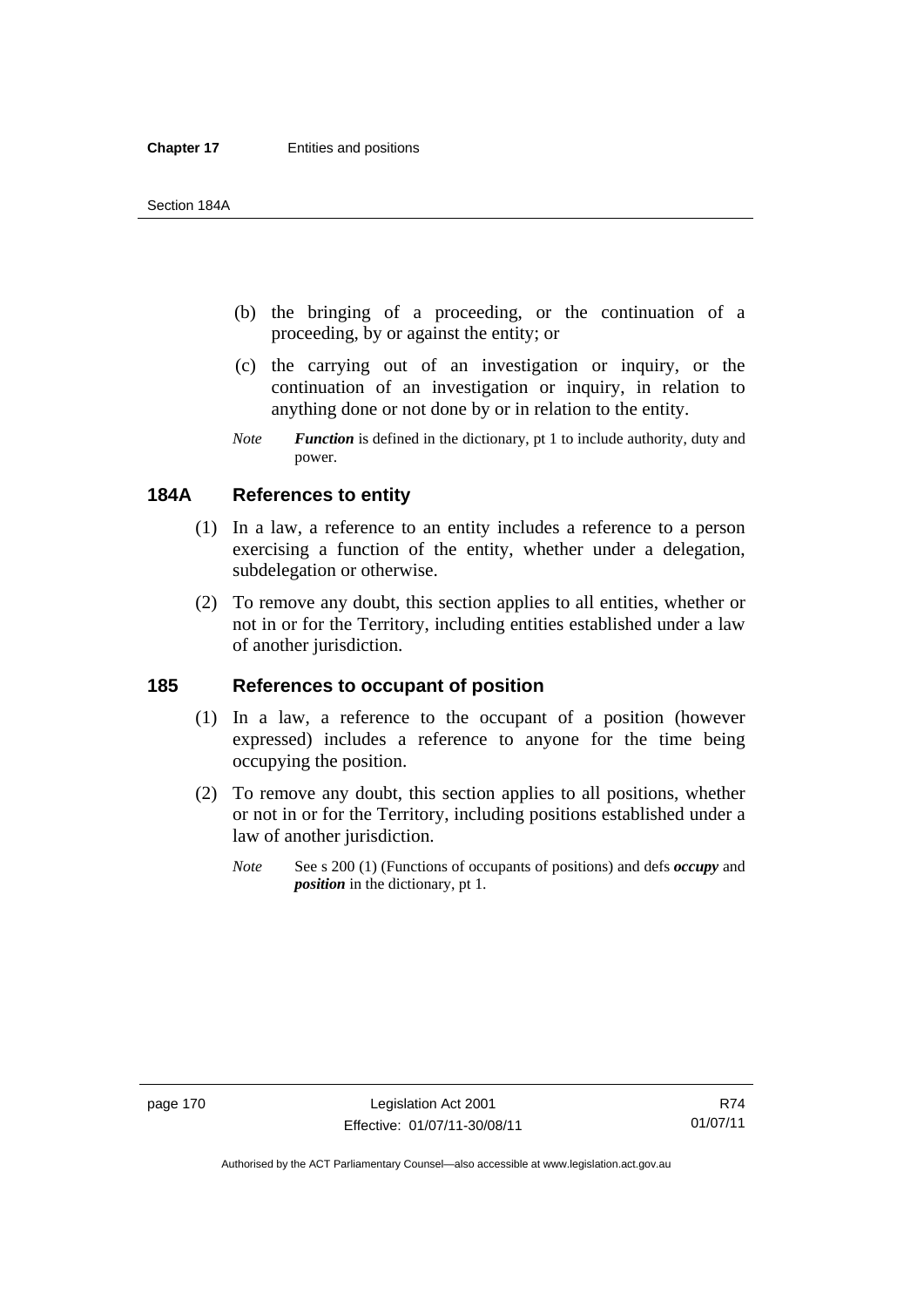# **186 Change of name of position**

- (1) If a law changes the name of a position established under a law, the position continues in existence under the new name and its identity is not affected by the change.
- (2) If the name of a position is changed, a reference in a law to the position by its previous name is taken, after the change, to be a reference to the position by its new name.
- (3) To remove any doubt, subsection (2) applies to all positions, whether or not in or for the Territory, including positions established under a law of another jurisdiction.

# **187 Chair and deputy chair etc**

- (1) If a law establishes a position of chair or chairperson of an entity, the chair or chairperson may be referred to as chairman, chairwoman, chairperson or chair.
- (2) If a law establishes a position of deputy chair or deputy chairperson of an entity, the deputy chair or deputy chairperson may be referred to as deputy chairman, deputy chairwoman, deputy chairperson or deputy chair.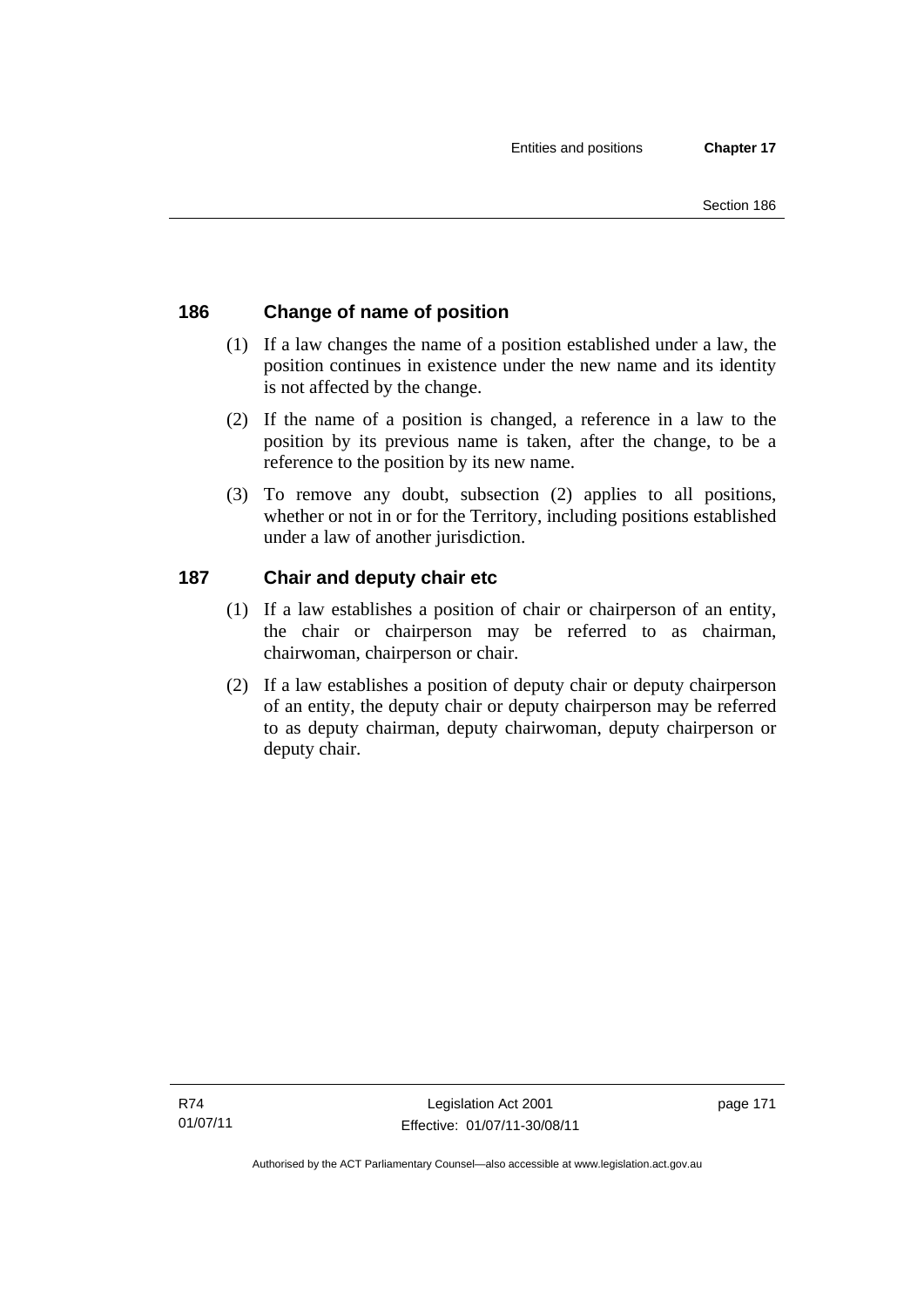# **Chapter 18 Offences**

*Note* See also s 133 to s 135 (which relate to penalty units and penalty provisions) and s 161 (Corporations liable to offences).

#### **188 Meaning of** *ACT law***—ch 18**

In this chapter:

*ACT law* means an Act or subordinate law.

*Note* A reference to an Act or subordinate law includes a reference to a provision of the Act or law (see s 7 and s 8).

#### **189 Reference to offence includes reference to related ancillary offences**

A reference to an offence against an ACT law includes a reference to an offence against the Criminal Code, part 2.4 (Extensions of criminal responsibility) or section 717 (Accessory after the fact) that relates to the ACT law.

#### **Example**

X is the holder of a licence under the *Plant Development Act 2001* (hypothetical). The Plant Development Act, s 23 provides for the cancellation of a licence if a licence holder commits an offence against the Act. While his business premises are being inspected, X incites an employee to obstruct the inspector. As a result, the employee obstructs the inspector (which is an offence against the Act). X is later convicted of the offence of incitement against the Criminal Code, s 47 (which is an offence in the Criminal Code, pt 2.4). Because of the Legislation Act, s 189, X is taken to have committed an offence against the Plant Development Act and is therefore liable to have his licence cancelled.

*Note 1* The result would be the same if X had been convicted of conspiracy relating to the offence of obstruction in the Plant Development Act.

> Apart from the Legislation Act, s 189, the following offences in the Criminal Code, pt 2.4 could also apply to the offence in the Plant Development Act:

- attempt (s 44 (Attempt))
- aiding and abetting (s 45 (Complicity and common purpose)).

R74 01/07/11

Authorised by the ACT Parliamentary Counsel—also accessible at www.legislation.act.gov.au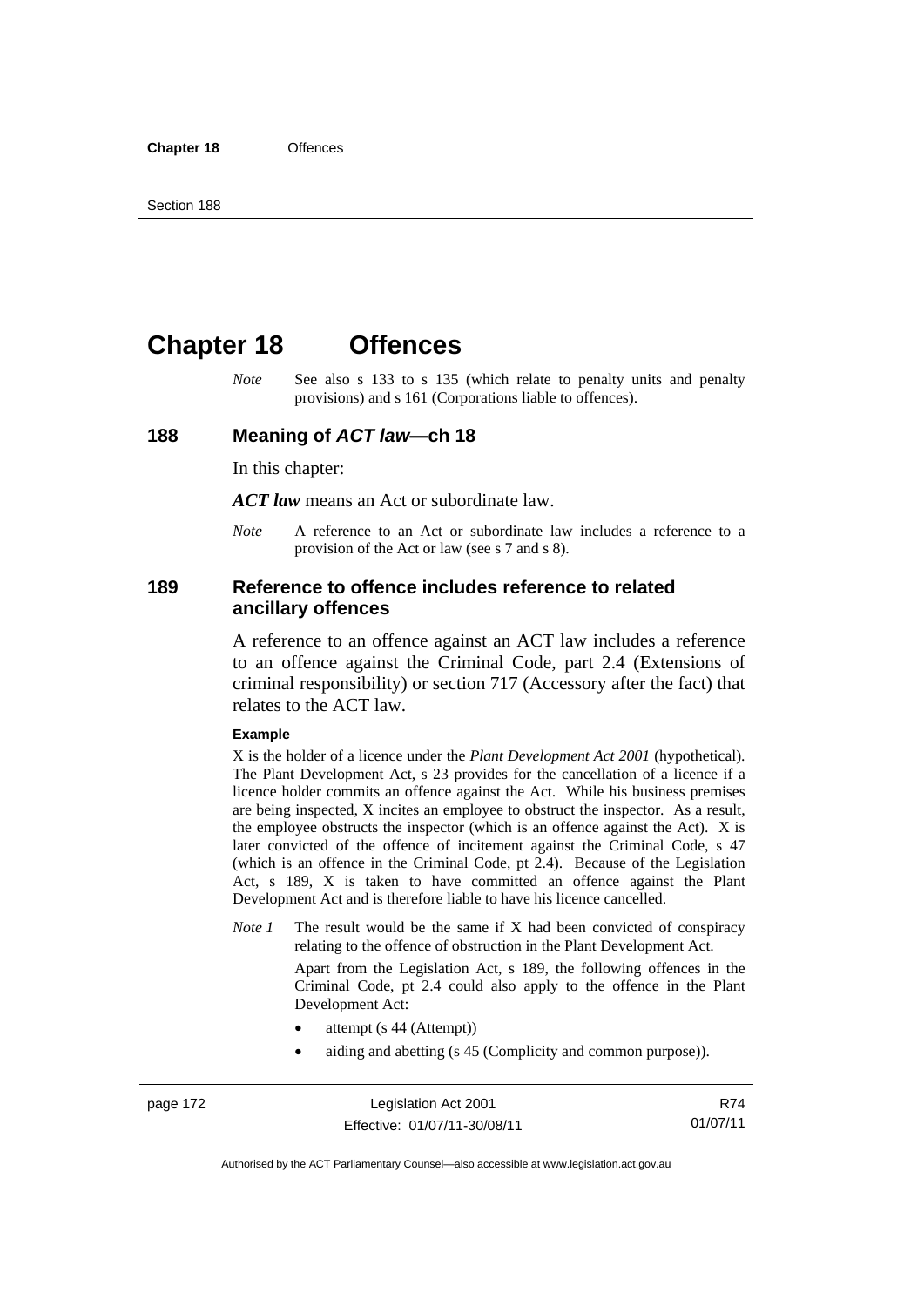*Note 2* An example is part of the Act, is not exhaustive and may extend, but does not limit, the meaning of the provision in which it appears (see s 126 and s 132).

## **190 Indictable and summary offences**

- (1) An offence is an *indictable offence* if—
	- (a) it is punishable by imprisonment for longer than 2 years; or
	- (b) it is declared by an ACT law to be an indictable offence.
- (2) An *indictable offence* includes an indictable offence that is or may be dealt with summarily.
- (3) Any other offence is a *summary offence* and is punishable on summary conviction.

## **191 Offences against 2 or more laws**

- (1) If an act or omission by a person is an offence against 2 or more ACT laws, the person may be prosecuted for and convicted of any of the offences, but is not liable to be punished more than once for the act or omission.
- $(2)$  If—
	- (a) an act or omission by a person is an offence against both an ACT law and a law of another jurisdiction; and
	- (b) the person has been punished for the offence against the law of the other jurisdiction;

the person is not liable to be punished for the offence against the ACT law.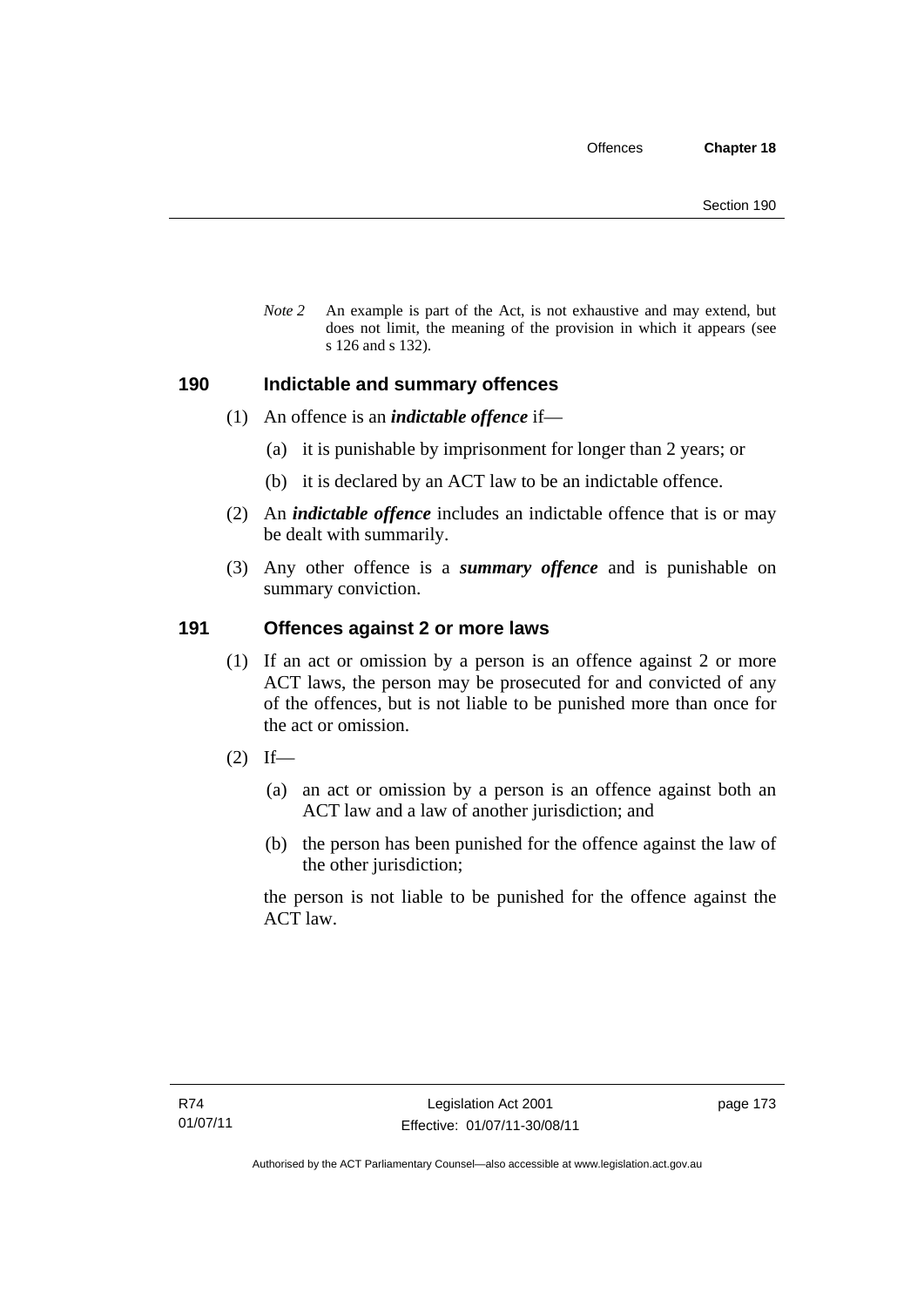## **192 When must prosecutions begin?**

- (1) A prosecution for the following offences against an ACT law may be begun at any time:
	- (a) an offence by an individual punishable by imprisonment for longer than 6 months;
	- (b) an offence by a corporation punishable by a prescribed fine;
		- *Note* See s 161 for the fines that may be imposed on a corporation for offences punishable only by imprisonment.
	- (c) an aiding and abetting offence by an individual in relation to an offence by a corporation punishable by a prescribed fine.
- (2) A prosecution for any other offence against an ACT law must be begun not later than—
	- (a) 1 year after the day of commission of the offence; or
	- (b) if an ACT law provides for another period—that period.
- (3) However, if a coroner's inquest or inquiry, or an inquiry under the *Inquiries Act 1991* or the *Royal Commissions Act 1991*, is held into a matter that discloses or is otherwise found to relate to an offence mentioned in subsection (2), a prosecution for the offence may be begun not later than 1 year after the day when—
	- (a) the coroner's report is made; or
	- (b) the report of the board of inquiry or royal commission is given to the Chief Minister.
- (4) In this section:

*aiding and abetting offence* means an offence against the Criminal Code, section 45 (Complicity and common purpose).

R74 01/07/11

Authorised by the ACT Parliamentary Counsel—also accessible at www.legislation.act.gov.au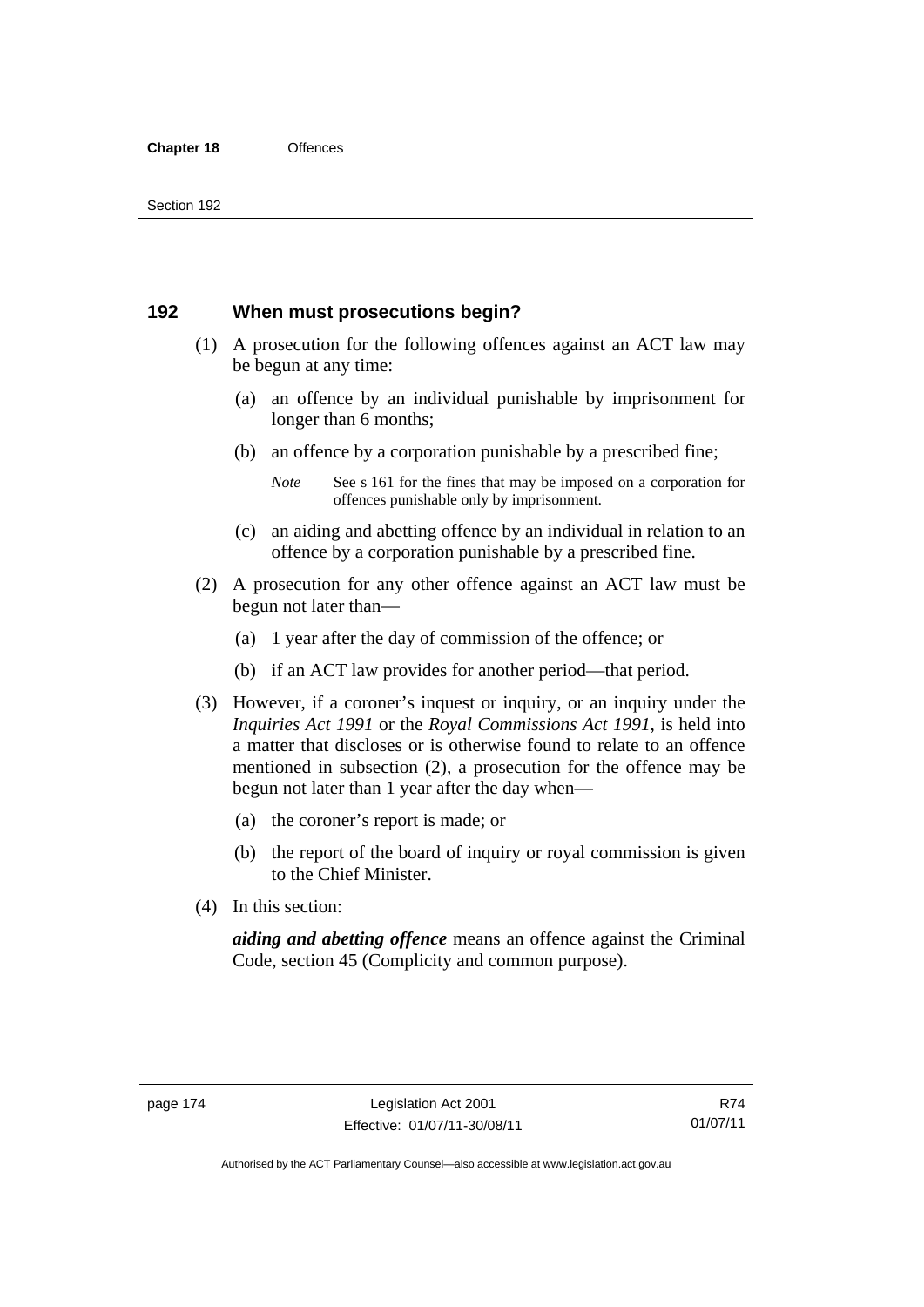*prescribed fine*, for an offence, means—

- (a) if the penalty for the offence is expressed in penalty units— 100 penalty units or more; or
- (b) if the penalty for the offence is expressed as an amount of money—\$50 000 or more.

# **193 Continuing offences**

- (1) This section applies to a requirement to do an act if—
	- (a) the act is required to be done under an ACT law within a particular period or before a particular time; and
	- (b) failure to comply with the requirement is an offence against the law.
- (2) A person who fails to comply with the requirement commits an offence for each day until the act is done.
- (3) A day mentioned in subsection (2) includes any day of conviction for an offence and any later day.
	- *Note* See also s 152 (Continuing effect of obligations).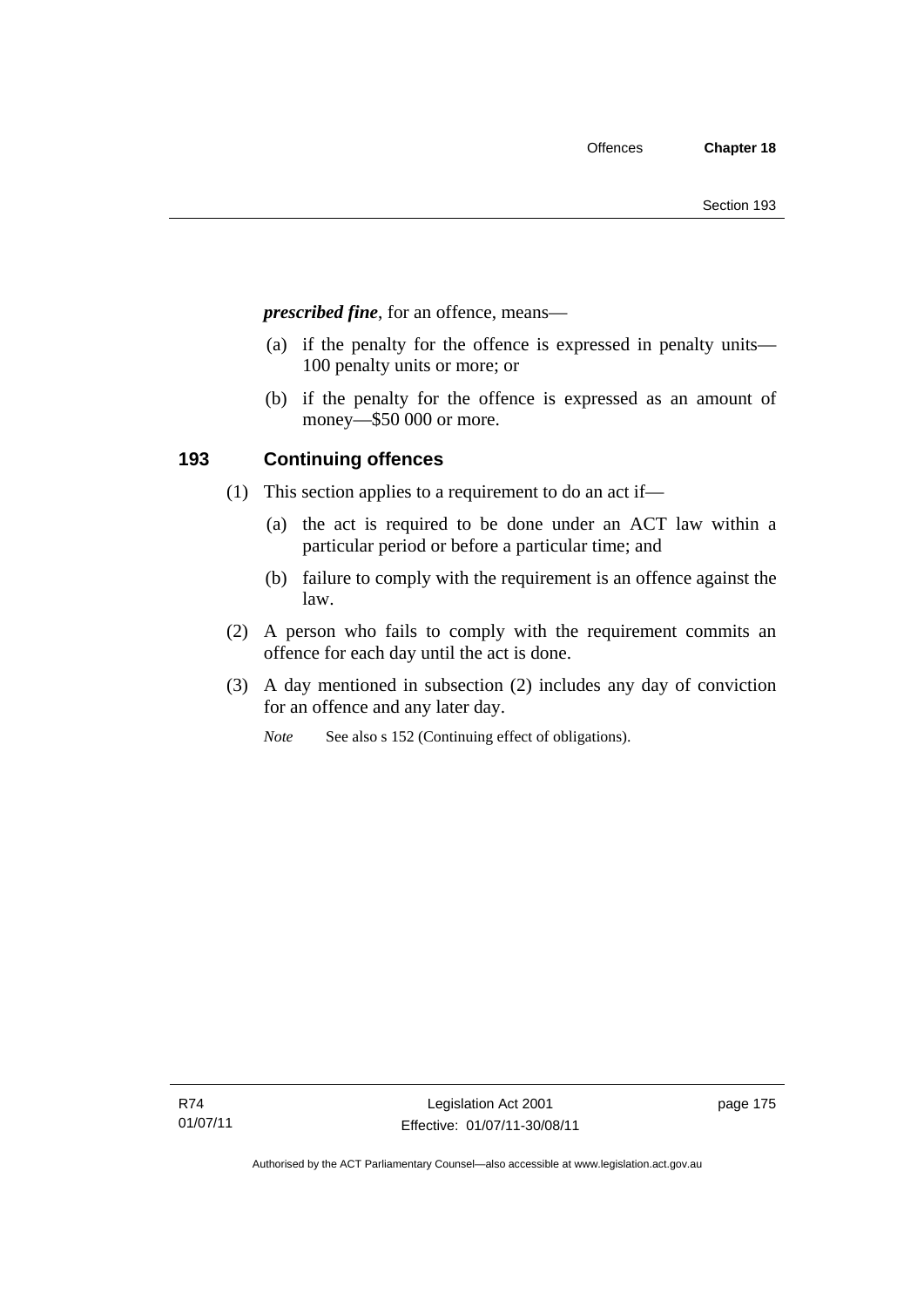Section 195

# **Chapter 19 Administrative and machinery provisions**

# **Part 19.1 Introductory**

# **195 Meaning of** *law***—ch 19**

In this chapter:

*law* means an Act, subordinate law or disallowable instrument.

*Note* A reference to an Act, subordinate law or disallowable instrument includes a reference to a provision of the Act, law or instrument (see s 7, s 8 and s 9).

page 176 Legislation Act 2001 Effective: 01/07/11-30/08/11

R74 01/07/11

Authorised by the ACT Parliamentary Counsel—also accessible at www.legislation.act.gov.au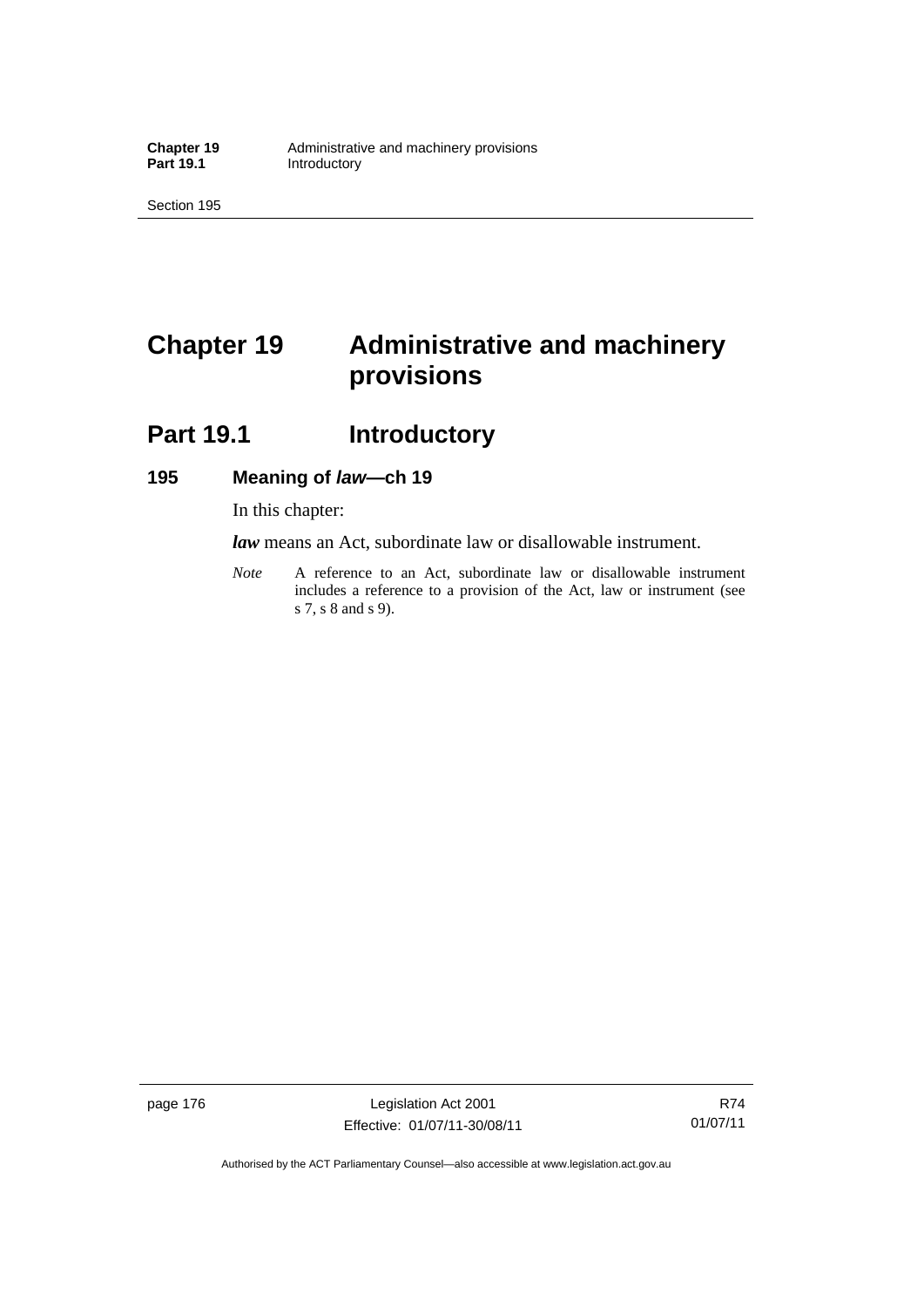# **Part 19.2 Functions**

*Note Function* is defined in the dictionary, pt 1 to include authority, duty and power.

### **196 Provision giving function gives power to exercise function**

 (1) A provision of a law that gives a function to an entity also gives the entity the powers necessary and convenient to exercise the function.

*Note Entity* and *exercise*—see the dictionary, pt 1.

 (2) The powers given to the entity under subsection (1) are in addition to any other powers of the entity under the law.

# **197 Statutory functions may be exercised from time to time**

If a law gives a function to an entity, the function may be exercised from time to time.

*Note* See also s 42 (3) (Power to make statutory instruments).

## **199 Functions of bodies**

 (1) If a law authorises or requires a body to exercise a function, it may do so by resolution.

*Note Body*—see the dictionary, pt 1.

- (2) To remove any doubt, subsection (1) applies in relation to a function even though a law authorises or requires the function to be exercised in writing.
- (3) If a law authorises or requires a signature by a person and the person is a body, the signature of a person authorised by the body for the purpose is taken to be the signature of the body.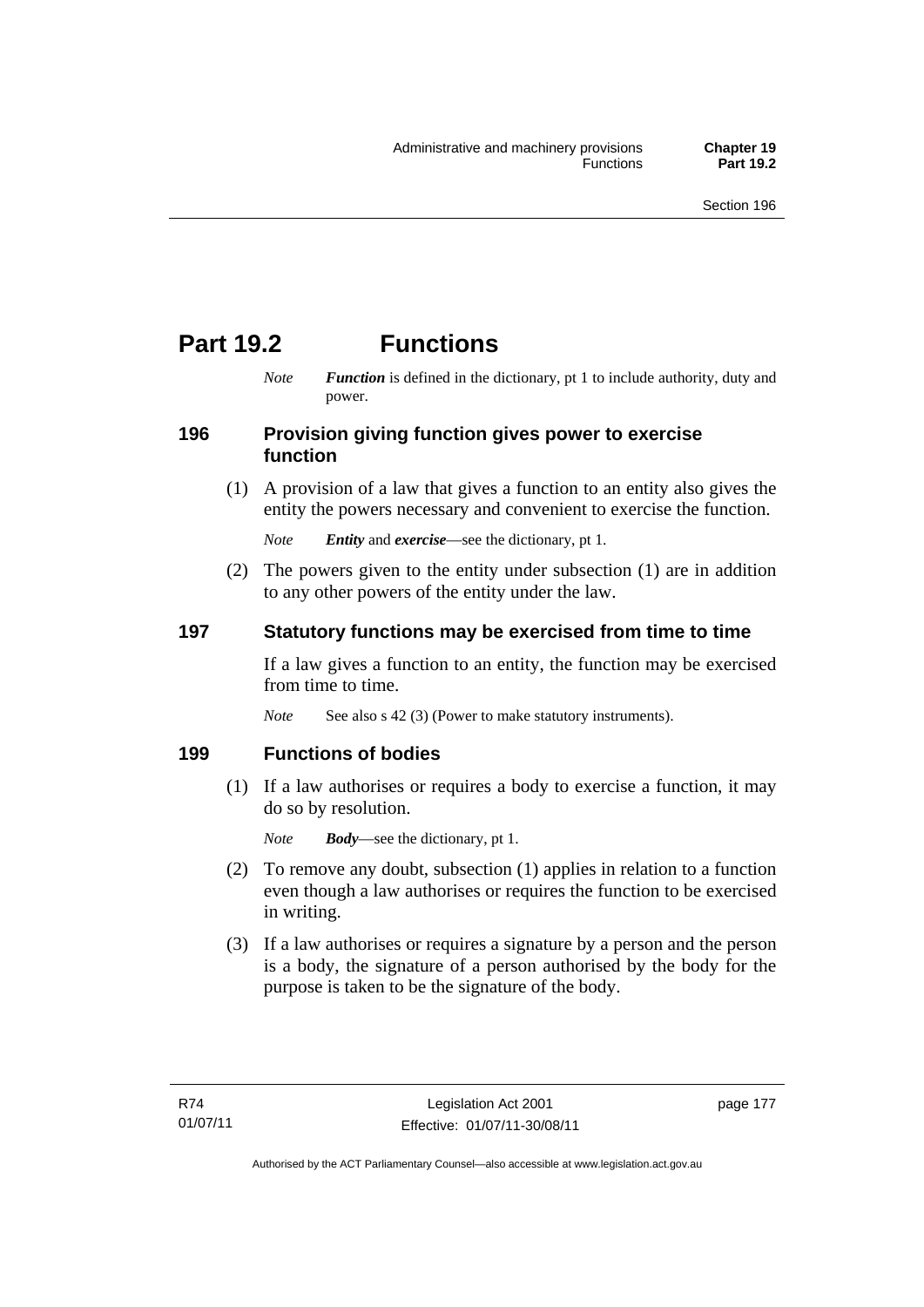#### Section 199

 (4) If a law gives a function to a body, the function may be exercised by the body as constituted for the time being.

#### **Example**

The ACT Conference Organisers Registration Board is a statutory body consisting of 5 members. At a meeting of the board it is agreed to exempt a conference organiser from registration on certain conditions. On the day after the meeting, 1 of the members of the board  $(X)$  resigns and another person  $(Y)$  is appointed to the board in X's place. At the next meeting of the board, the board considers additional information submitted by the conference organiser and agrees to amend the conditions of exemption. Because of s (4), the board's ability to use its power of exemption is not affected by a change in the membership of the board.

- *Note* An example is part of the Act, is not exhaustive and may extend, but does not limit, the meaning of the provision in which it appears (see s 126 and s 132).
- (5) The exercise of the function is not affected only because of vacancies in the body's membership.
- (6) Subsections (4) and (5) do not affect any quorum requirement applying to the body.

#### **Example**

The Act establishing the board mentioned in the example to s (4) provides that the quorum for a meeting of the board is the chair or deputy chair and 2 other members. If the quorum requirement was complied with at each meeting mentioned in the example, the result mentioned in the example would be the same whether or not X attended the first meeting and whether or not Y attended the second meeting.

- (7) If a body as constituted for the time being does something in exercise of a function given to the body under a law, the effect of the thing done by the body does not end only because the membership of the body changes.
	- *Note* See also s 211 (Appointment not affected by appointer changes), s 224 (Acting appointment not affected by appointer changes), and s 241 (Delegation not affected by appointer changes).
- (8) Subsection (7) does not prevent the thing done by the body being ended or changed by the body as subsequently constituted for the time being.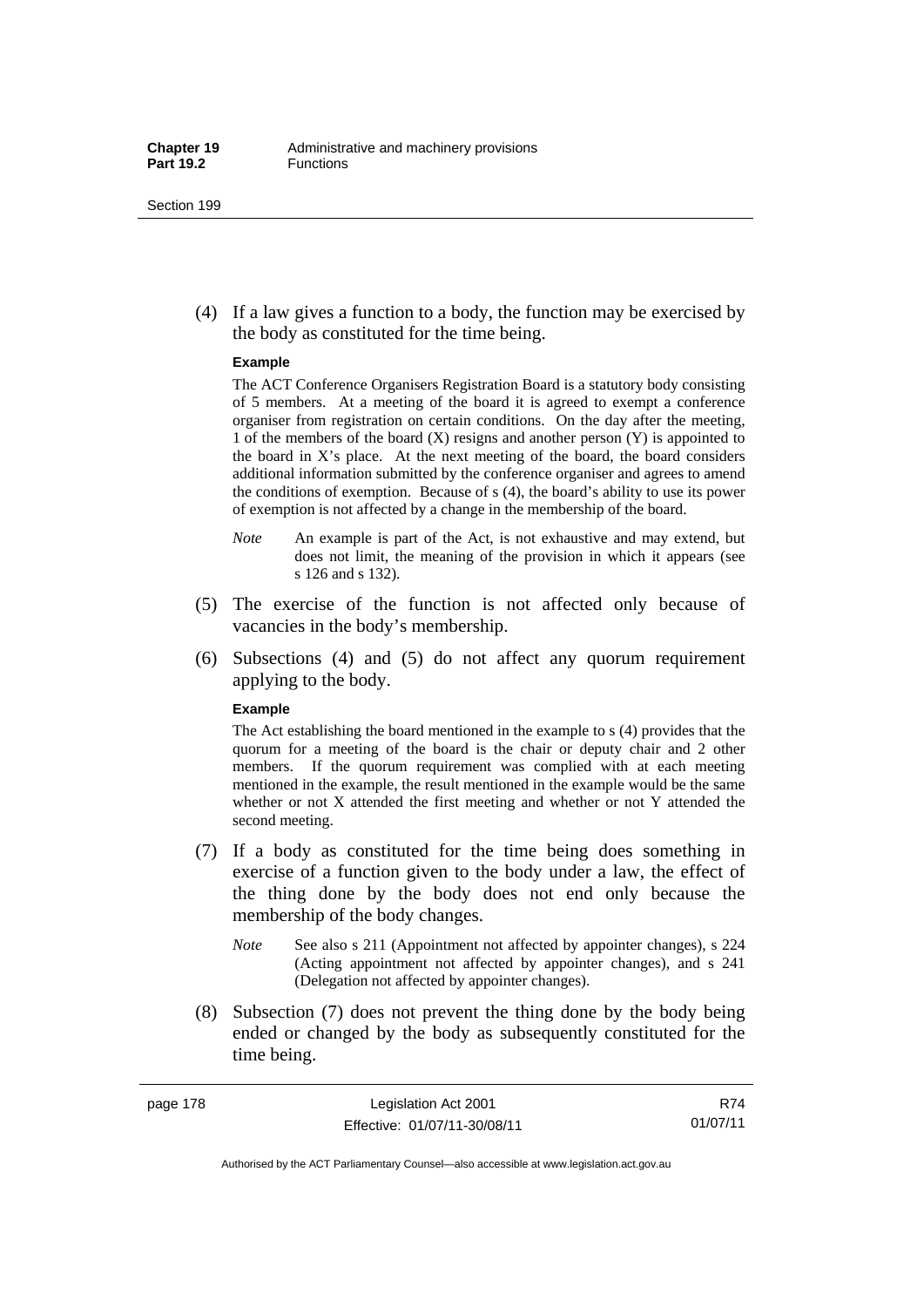# **200 Functions of occupants of positions**

- (1) If a law gives a function to the occupant of a position, the function may be exercised by the person for the time being occupying the position.
	- *Note* See s 185 (References to occupant of position) and dictionary, pt 1, defs *occupy* and *position*.
- (2) If the person for the time being occupying a position does something in exercise of a function given to the occupant of the position under a law, the thing done by the person does not end only because the person ceases to be the occupant of the position.
	- *Note* See also s 211 (Appointment not affected by appointer changes), s 224 (Acting appointment not affected by appointer changes), and s 241 (Delegation not affected by appointer changes).
- (3) Subsection (2) does not prevent the thing done by the person being ended or changed by any person subsequently occupying the position for the time being.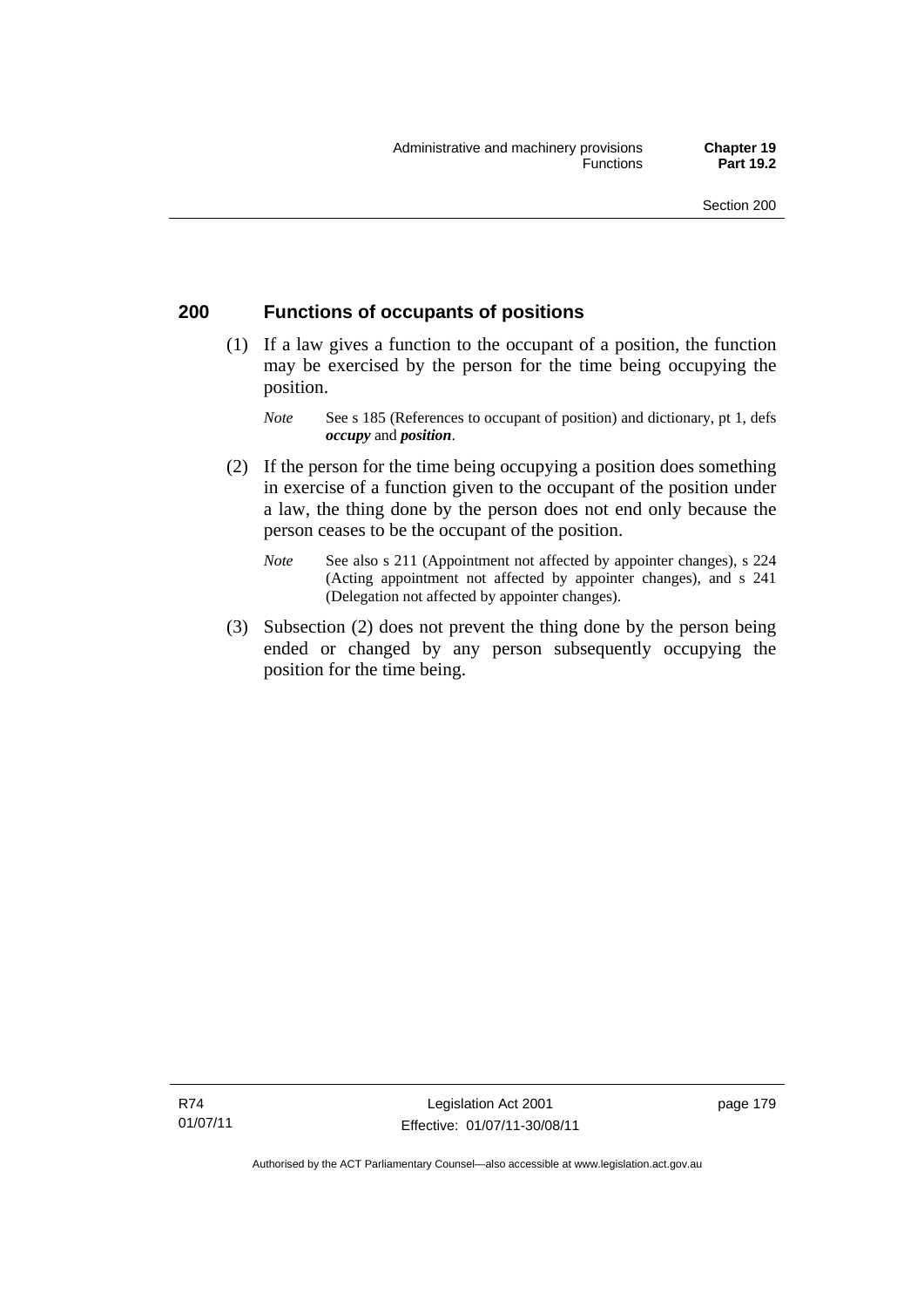Section 205

# **Part 19.3 Appointments**

# **Division 19.3.1 Appointments—general**

*Note* Certain statutory appointments made by a Minister require consultation with a Legislative Assembly committee and are disallowable (see div 19.3.3 (Appointments—Assembly consultation)).

### **205 Application—div 19.3.1**

This division applies if a law authorises or requires an entity (the *appointer*) to appoint a person—

- (a) to a position under a law; or
- (b) to exercise a function or do anything else under a law.
- *Note Function* is defined in the dictionary, pt 1 to include authority, duty and power.

## **206 Appointments must be in writing etc**

- (1) An appointment must be made, or evidenced, by writing (the *instrument of appointment*) signed by the appointer.
- (2) If a law provides for a maximum or minimum period of appointment, the instrument of appointment must state the period for which the appointment is made.

#### **Examples—stated appointment periods**

- 1 2 years
- 2 until age 65
- *Note* An example is part of the Act, is not exhaustive and may extend, but does not limit, the meaning of the provision in which it appears (see s 126 and s 132).

R74 01/07/11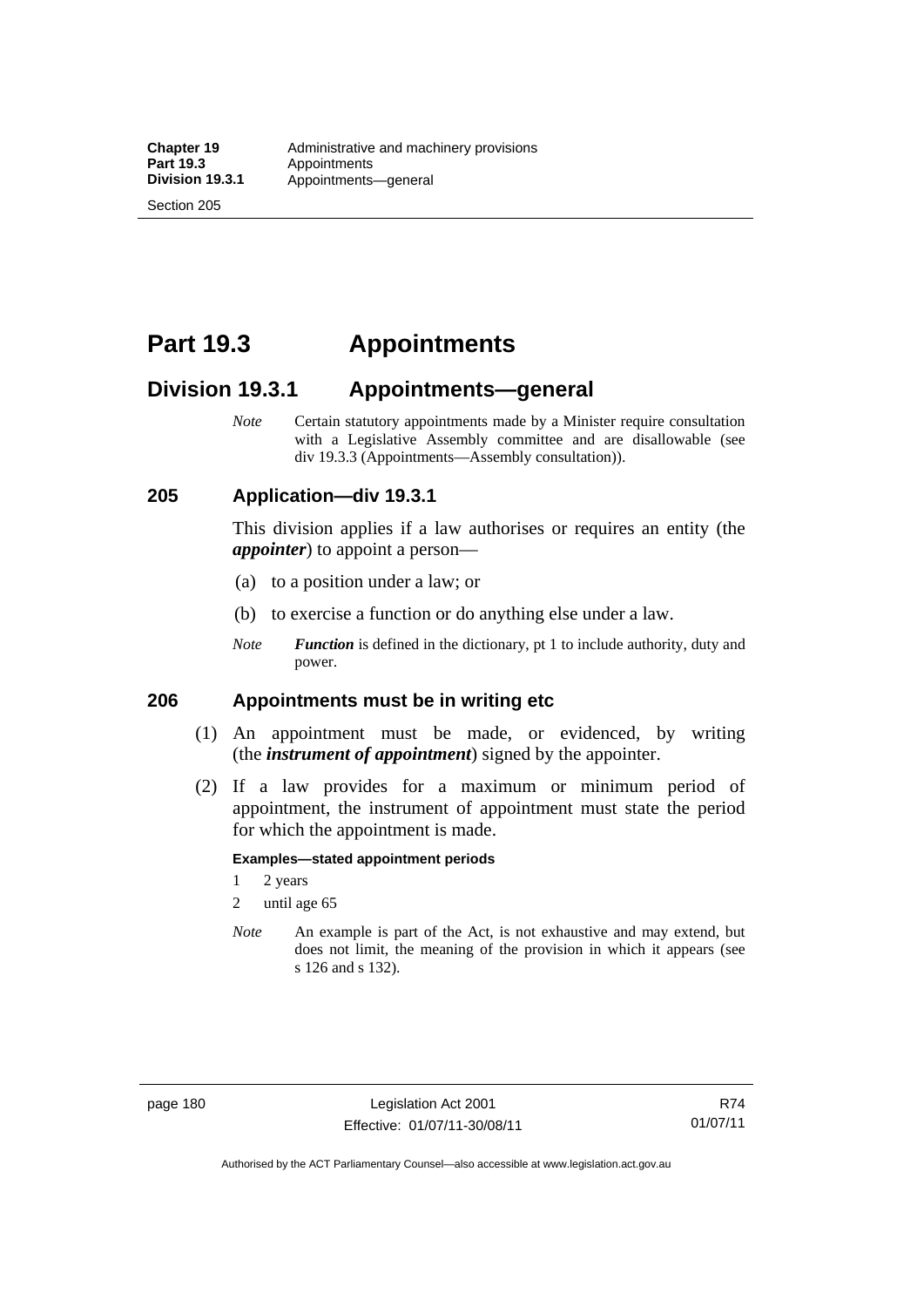## **207 Appointment may be by name or position**

- (1) The appointer may make an appointment by—
	- (a) naming the person appointed; or
	- (b) nominating the occupant of a position (however described), at a particular time or from time to time.
- (2) For this division, the person named, or the occupant of the position nominated, is the *appointee*.

## **208 Power of appointment includes power to suspend etc**

- (1) The appointer's power to make the appointment includes the power—
	- (a) to suspend the appointee, and end the suspension; or
	- (b) to end the appointment, and appoint someone else or reappoint the appointee if the appointee is eligible to be appointed to the position; or
	- (c) to reappoint the appointee if the appointee is eligible to be appointed to the position.
- (2) The power to suspend the appointee, end the appointment or reappoint the appointee is exercisable in the same way, and subject to the same conditions, as the power to make the appointment.

#### **Example**

If the appointment power is exercisable only on the recommendation of a body, the power to suspend, end the appointment or reappoint is exercisable only on the recommendation of the body.

*Note* An example is part of the Act, is not exhaustive and may extend, but does not limit, the meaning of the provision in which it appears (see s 126 and s 132).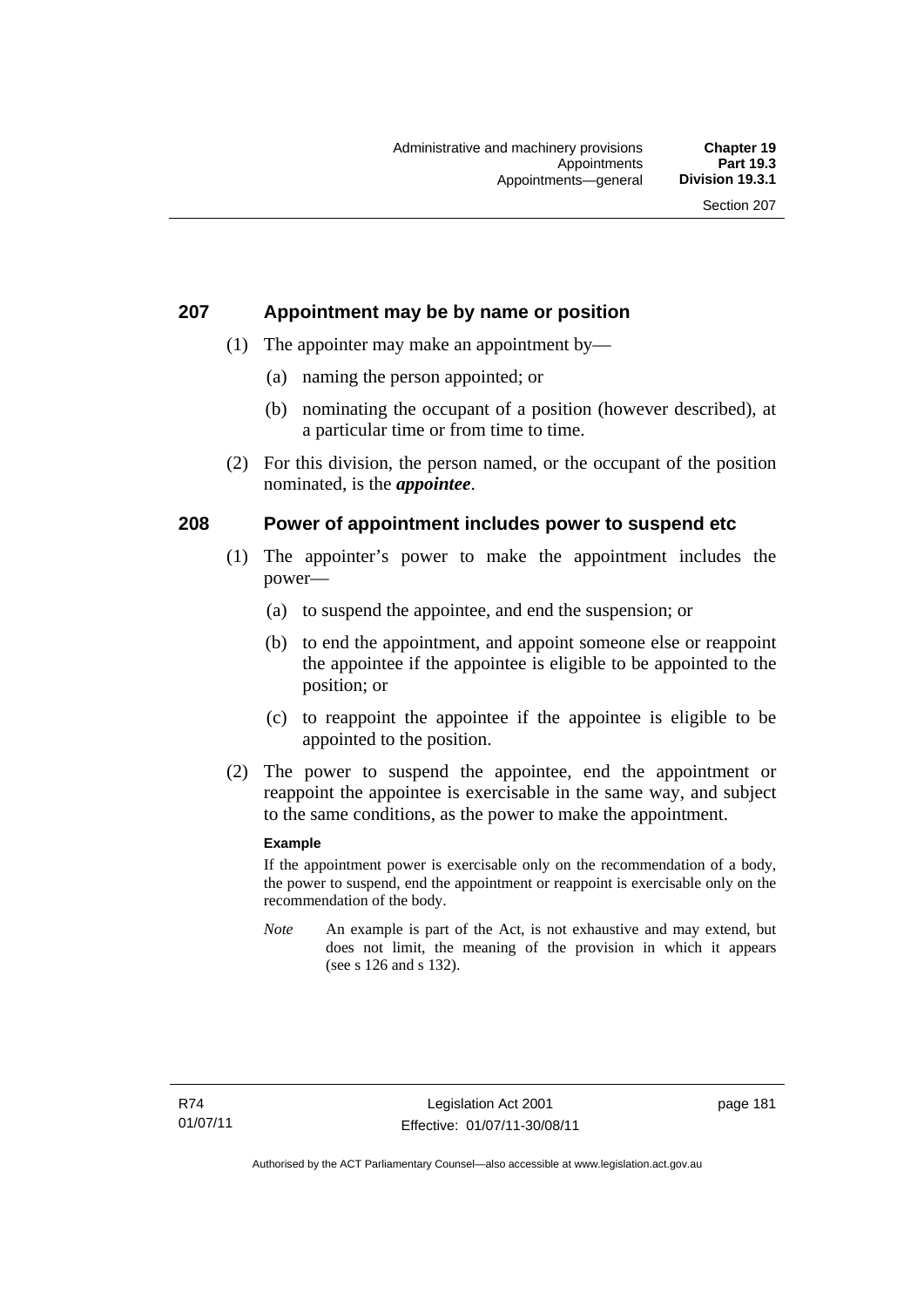Section 209

# **209 Power of appointment includes power to make acting appointment**

- (1) If the appointer's power is the power to make an appointment to a position, the power to make the appointment also includes power to appoint a person, or 2 or more people, to act in the position—
	- (a) during any vacancy, or all vacancies, in the position, whether or not an appointment has previously been made to the position; or
	- (b) during any period, or all periods, when the appointee cannot for any reason exercise functions of the position.

#### **Examples—par (b)**

- 1 the appointee is ill or on leave
- 2 the appointee is acting in another position
- 3 the appointee is outside the ACT or Australia
- *Note 1 Function* is defined in the dictionary, pt 1 to include authority, duty and power.
- *Note 2* An example is part of the Act, is not exhaustive and may extend, but does not limit, the meaning of the provision in which it appears (see s 126 and s 132).
- (2) The power to appoint a person to act is exercisable in the same way, and subject to the same conditions, as the power to make the appointment.

#### **Example**

If the appointment power is exercisable only on the recommendation of a body, the power to appoint a person to act is exercisable only on the recommendation of the body.

- (3) Without limiting subsection (2), if the law (or another law) requires—
	- (a) the appointee to hold a qualification; or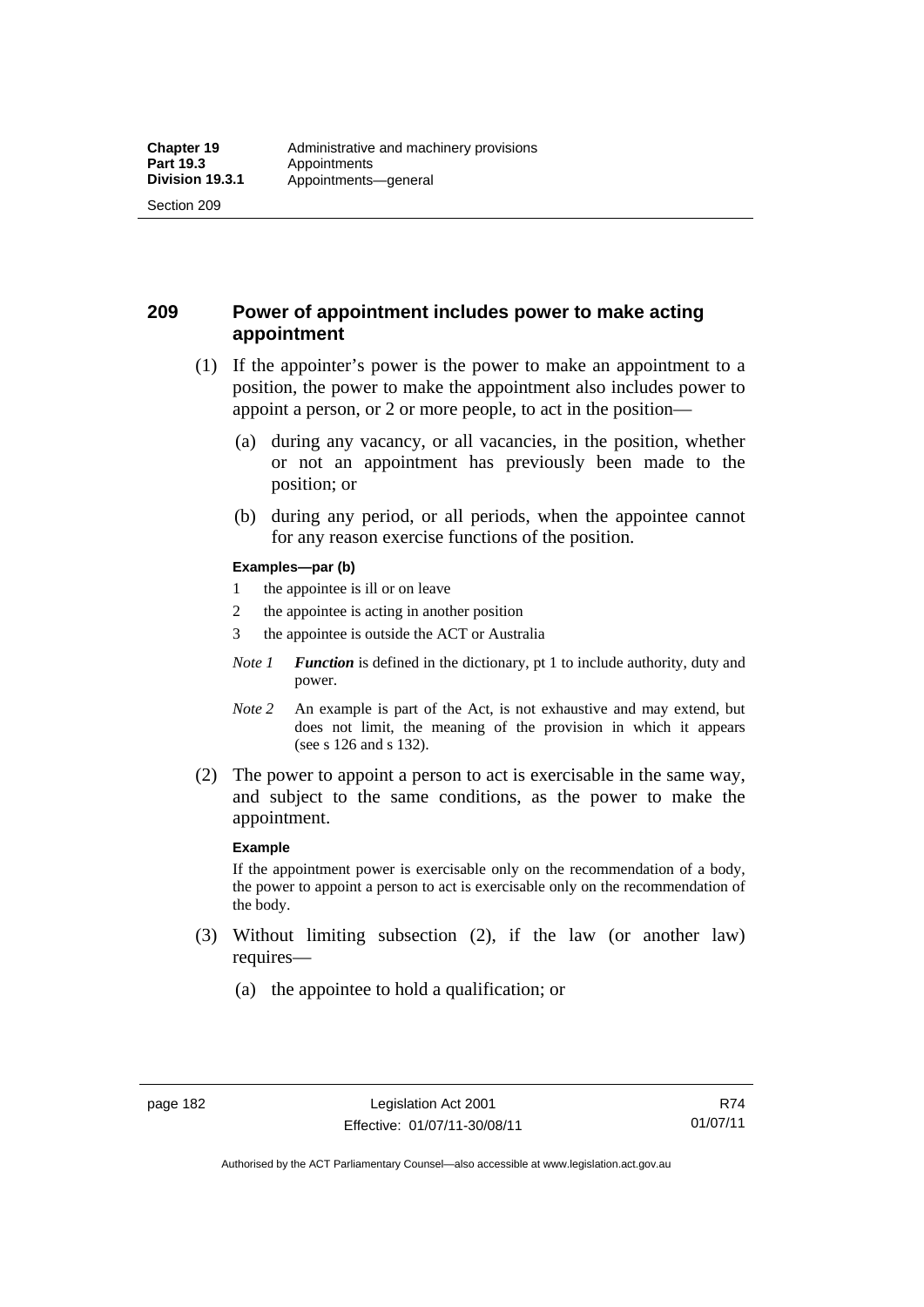(b) the appointer (or someone else) to be satisfied about the appointee's suitability (whether in terms of knowledge, experience, character or any other personal quality) before appointing the appointee to the position;

a person may only be appointed to act in the position if the person holds the qualification or the appointer (or other person) is satisfied about the person's suitability.

#### **Examples**

- 1 If an Act requires the appointee to be a magistrate, a person can be appointed to act in the position only if the person is a magistrate.
- 2 If a regulation requires the appointee to be a lawyer of at least 5 years standing, a person can be appointed to act in the position only if the person is a lawyer of at least 5 years standing.
- 3 If an Act requires the appointee to have, in the Executive's opinion, appropriate expertise, training or experience in relation to the needs of a particular group of people, a person can be appointed to act in the position only if the person has, in the Executive's opinion, that expertise, training or experience.

## **210 Resignation of appointment**

- (1) An appointment ends if the appointee resigns by signed notice of resignation given to the appointer.
- (2) However, if the appointer is the Executive, the notice of resignation may be given to a Minister.

# **211 Appointment not affected by appointer changes**

- (1) If the appointer is a body, an appointment made by the body does not end only because the membership of the body changes.
- (2) If the appointer is the person for the time being occupying a position, an appointment made by the person does not end only because the person ceases to be the occupant of the position.

page 183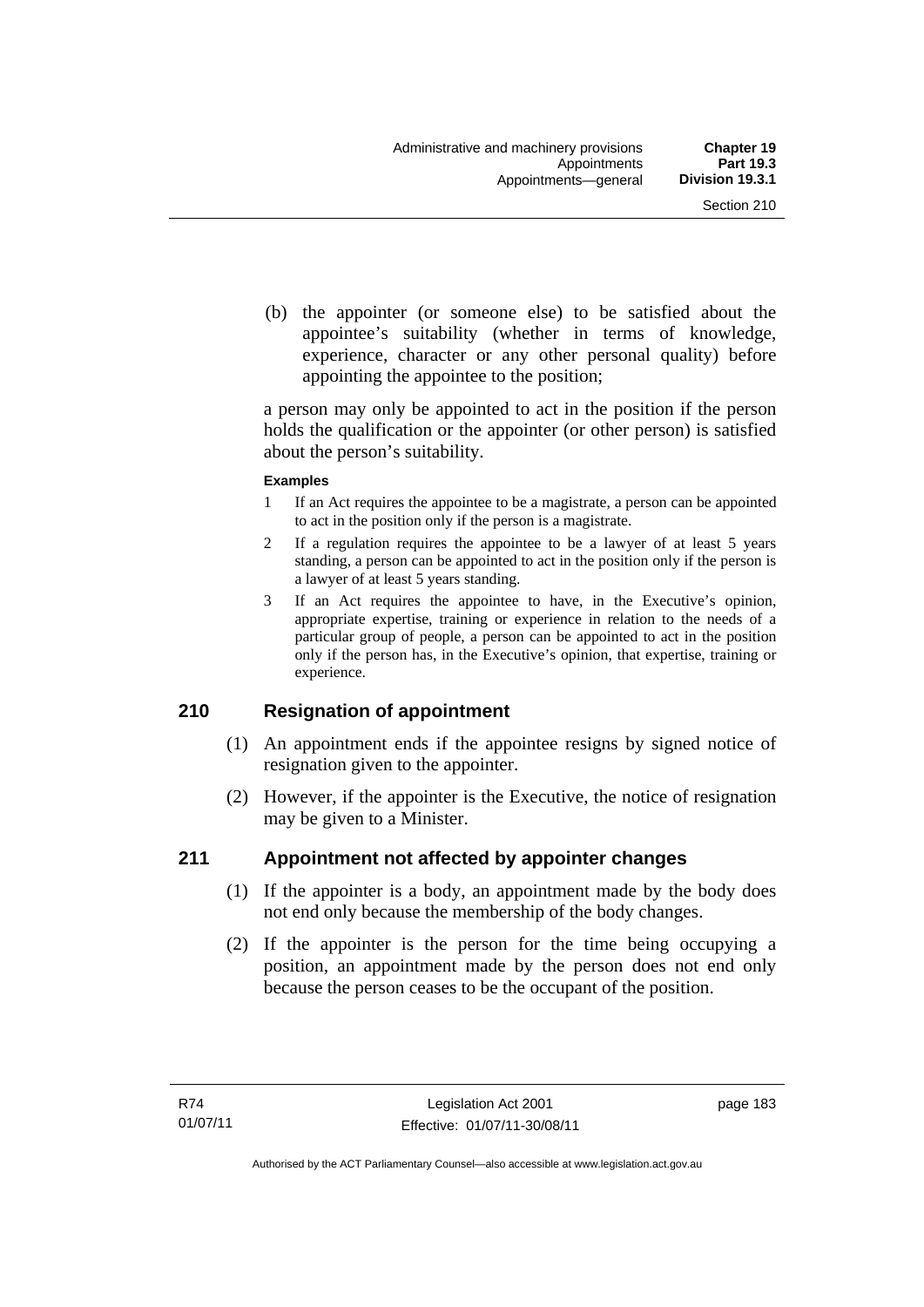- (3) This section does not limit the following sections:
	- section 199 (Functions of bodies)
	- section 200 (Functions of occupants of positions).

### **212 Appointment not affected by defect etc**

An appointment, or anything done under an appointment, is not invalid only because of a defect or irregularity in or in relation to the appointment.

# **Division 19.3.2 Acting appointments**

### **215 Application—div 19.3.2**

This division applies if a law gives an entity (the *appointer*) power to appoint a person to act in a position under a law.

*Note* A power to make an appointment includes power to make an acting appointment (see s 209).

### **216 Acting appointments must be in writing etc**

- (1) An acting appointment must be made, or evidenced, by writing (the *instrument of appointment*) signed by the appointer.
- (2) If a law provides for a maximum or minimum period of appointment, the instrument of appointment must state the period for which the acting appointment is made.

#### **Examples—stated appointment periods**

- 1 1 year
- 2 until 31 December 2002 (a period of 9 months)
- *Note 1* See also s 219 (Appointer may decide terms of acting appointment etc) and s 221 (How long does an acting appointment operate?)
- *Note 2* An example is part of the Act, is not exhaustive and may extend, but does not limit, the meaning of the provision in which it appears (see s 126 and s 132).

R74 01/07/11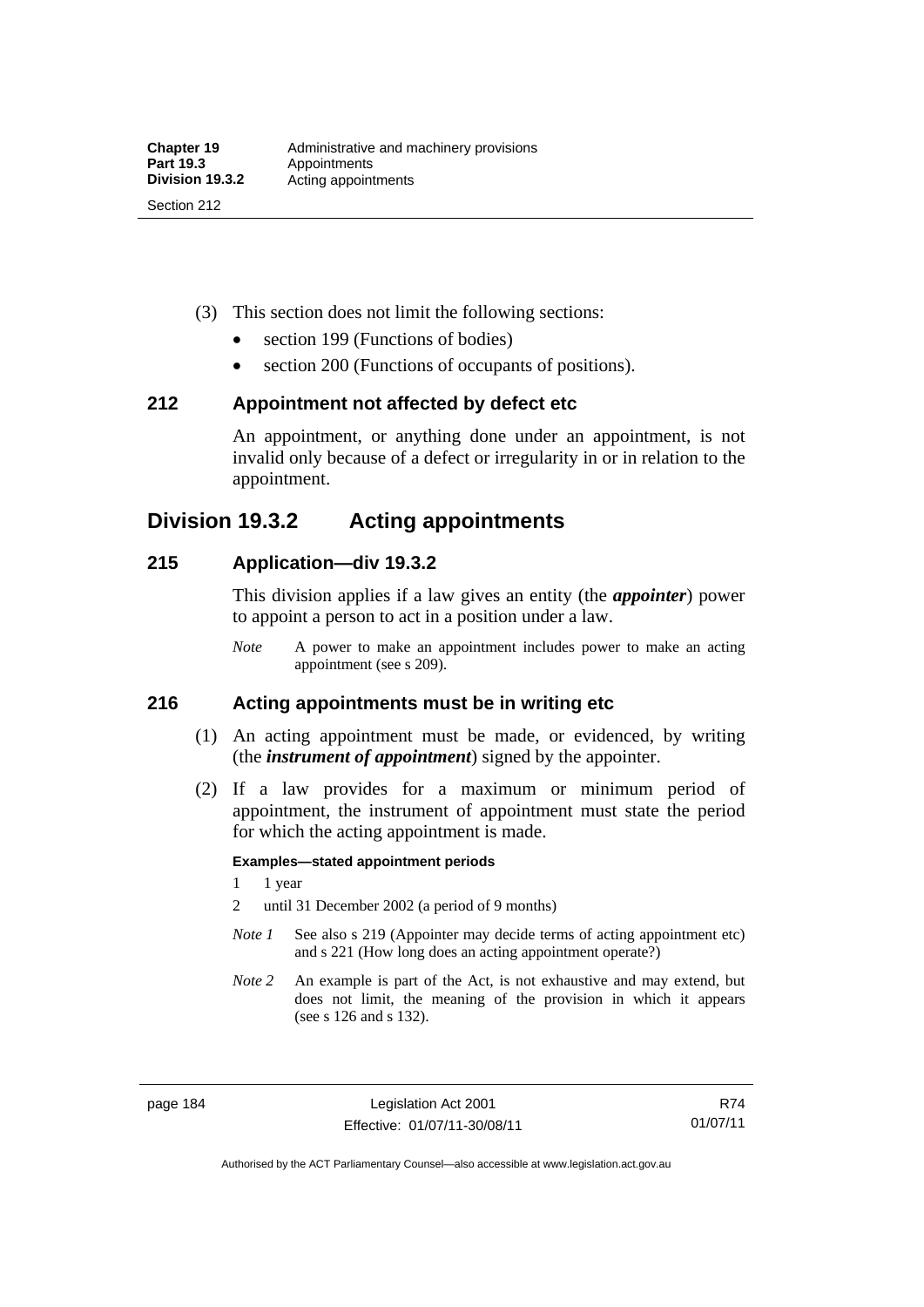## **217 Acting appointment may be made by name or position**

- (1) The appointer may make an acting appointment by—
	- (a) naming the person appointed; or
	- (b) nominating the occupant of a position (however described), at a particular time or from time to time.
- (2) For this division, the person named, or the occupant of the position nominated, is the *appointee*.

## **218 Instrument may provide when acting appointment has effect etc**

The instrument making or evidencing the acting appointment may provide that the appointment has effect only in stated circumstances or subject to stated conditions or limitations.

#### **Examples**

- 1 The instrument relating to a standing (or dormant) acting appointment for a position provides that when the substantive occupant of the position (Y) is overseas X may act in the position, but may exercise stated powers of the position only with Y's approval.
- 2 X is appointed to act in Y's position if Y is out of the ACT and a declaration of acute fire danger is published under the *ABC Act 2000*.
- *Note* An example is part of the Act, is not exhaustive and may extend, but does not limit, the meaning of the provision in which it appears (see s 126 and s 132).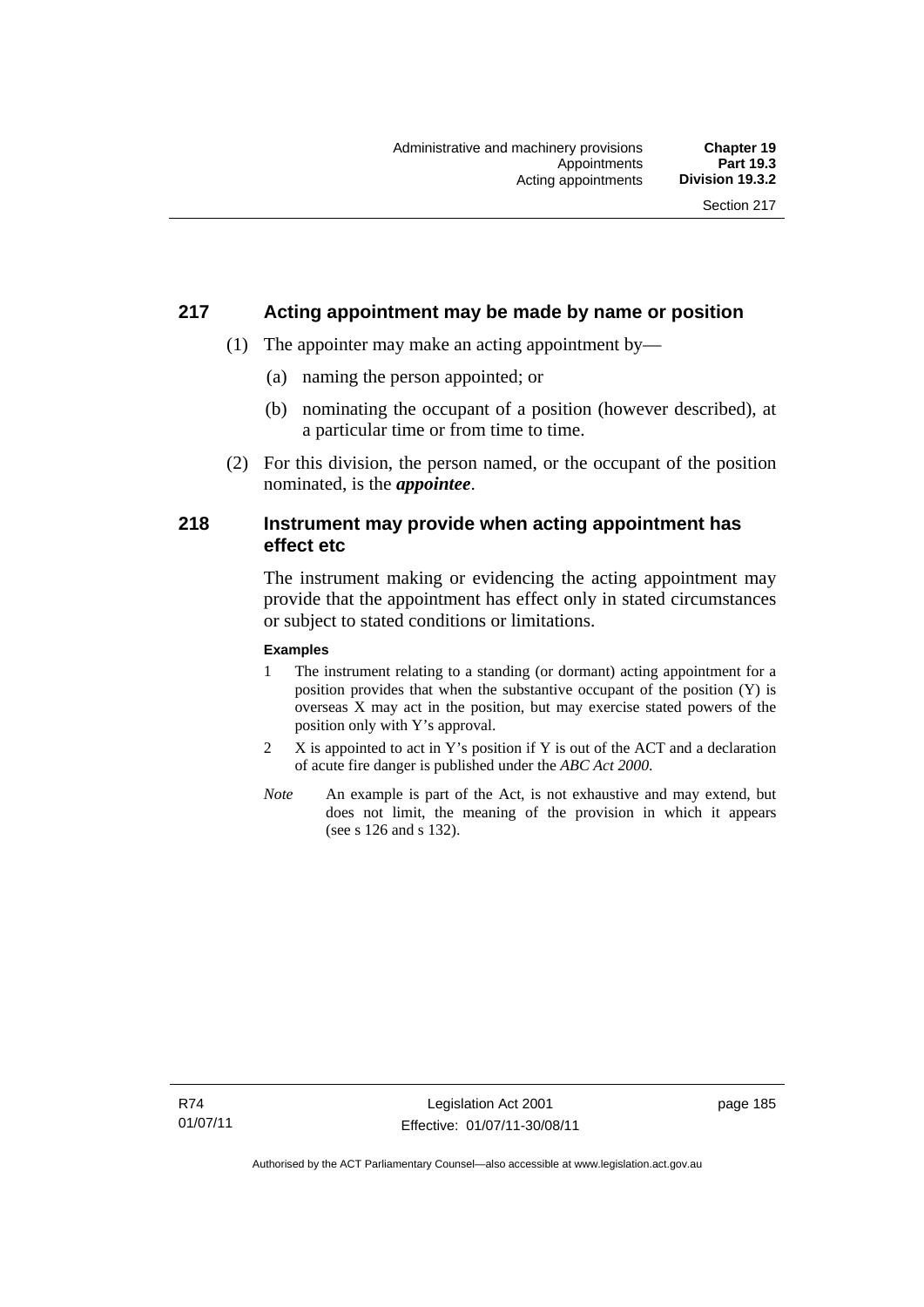## **219 Appointer may decide terms of acting appointment etc**

(1) The appointer may—

Section 219

- (a) decide the terms of the acting appointment, including any remuneration and allowances; and
- (b) end the appointment at any time.

#### **Example—par (b)**

A appoints X to act in a position for 10 months. Two months after X begins to act, A ends the appointment.

- *Note 1* See also s 221 (How long does an acting appointment operate?)
- *Note 2* An example is part of the Act, is not exhaustive and may extend, but does not limit, the meaning of the provision in which it appears (see s 126 and s 132).
- (2) The power to end the acting appointment is exercisable in the same way, and subject to the same conditions, as the power to make the acting appointment.

#### **Example**

If the power to make the acting appointment is exercisable only on the recommendation of a body, the power to end the appointment is exercisable only on the recommendation of the body.

## **220 Appointee may exercise functions under acting appointment etc**

While the appointee is acting in the position—

- (a) the appointee has, subject to the instrument making or evidencing the appointment, all the functions of the occupant of the position; and
- (b) all territory laws apply in relation to the appointee as if the appointee were the occupant of the position.
- *Note Function* is defined in the dictionary, pt 1 to include authority, duty and power.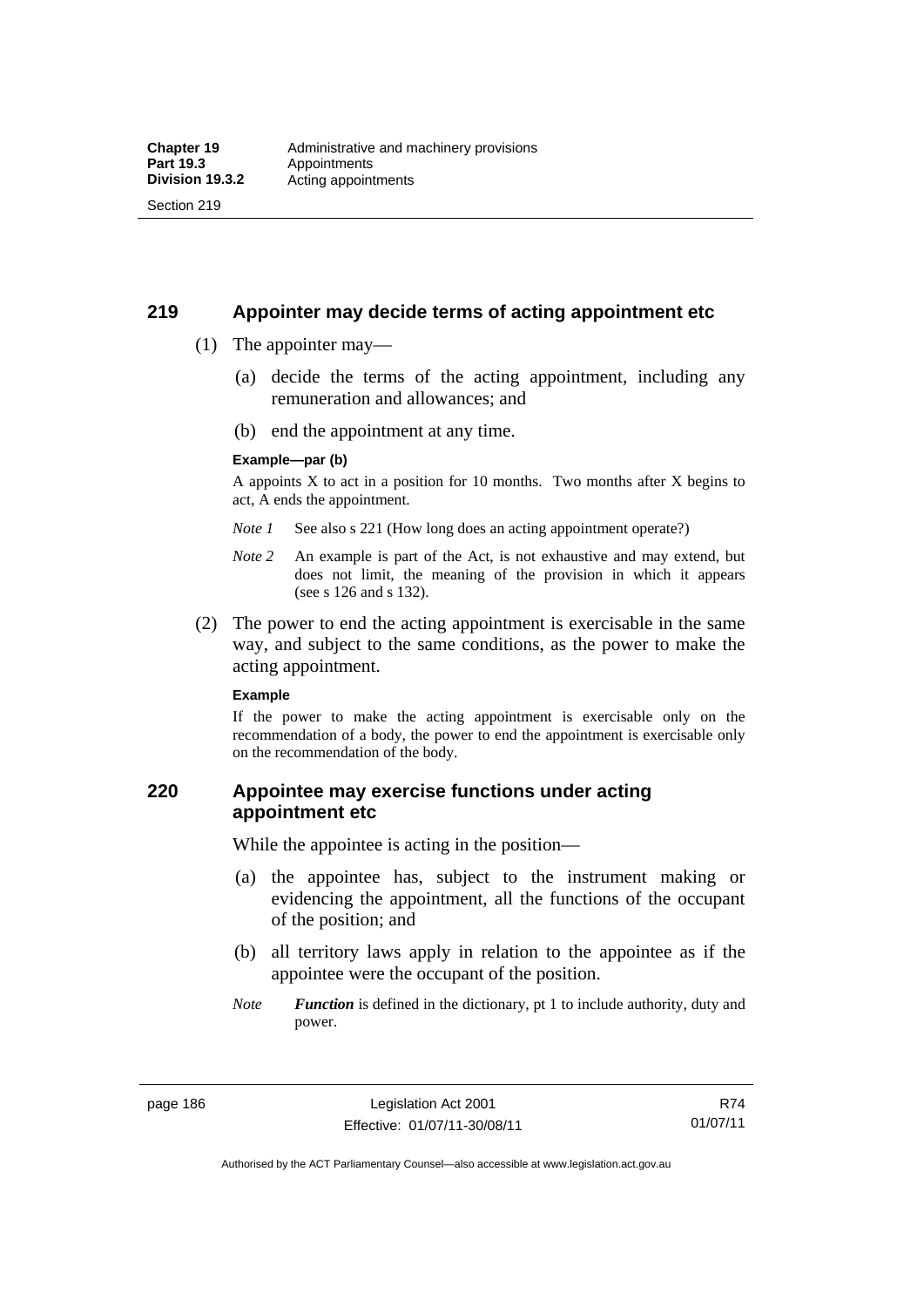## **221 How long does an acting appointment operate?**

 (1) If the appointee acts in the position because it is vacant, the appointee may not act for more than 1 year after the position became vacant.

*Note* See also s 219 (Appointer may decide terms of acting appointment etc)

- (2) If the appointee is acting in a position that becomes vacant while the appointee is acting, the appointee may continue to act until the first of the following happens:
	- (a) the appointer ends the appointment;
	- (b) the vacancy is filled;
	- (c) 1 year after the position became vacant.

#### **Example**

A appoints  $X$  to act in Y's position for a year while Y is on secondment in another agency. Three months after X begins to act, Y is permanently transferred to the other agency. One month later,  $Z$  is appointed to the position in which  $X$  is acting. The appointment of Z brings X's acting appointment to an end.

- *Note* An example is part of the Act, is not exhaustive and may extend, but does not limit, the meaning of the provision in which it appears (see s 126 and s 132).
- (3) If the appointee acts in the position because the occupant of the position cannot exercise functions and the occupant resumes the exercise of the functions, the appointment no longer authorises the appointee to act on that occasion.
	- *Note Function* is defined in the dictionary, pt 1 to include authority, duty and power.

## **222 Resignation of acting appointment**

- (1) An acting appointment ends if the appointee resigns by signed notice of resignation given to the appointer.
- (2) However, if the appointer is the Executive, the notice of resignation may be given to a Minister.

page 187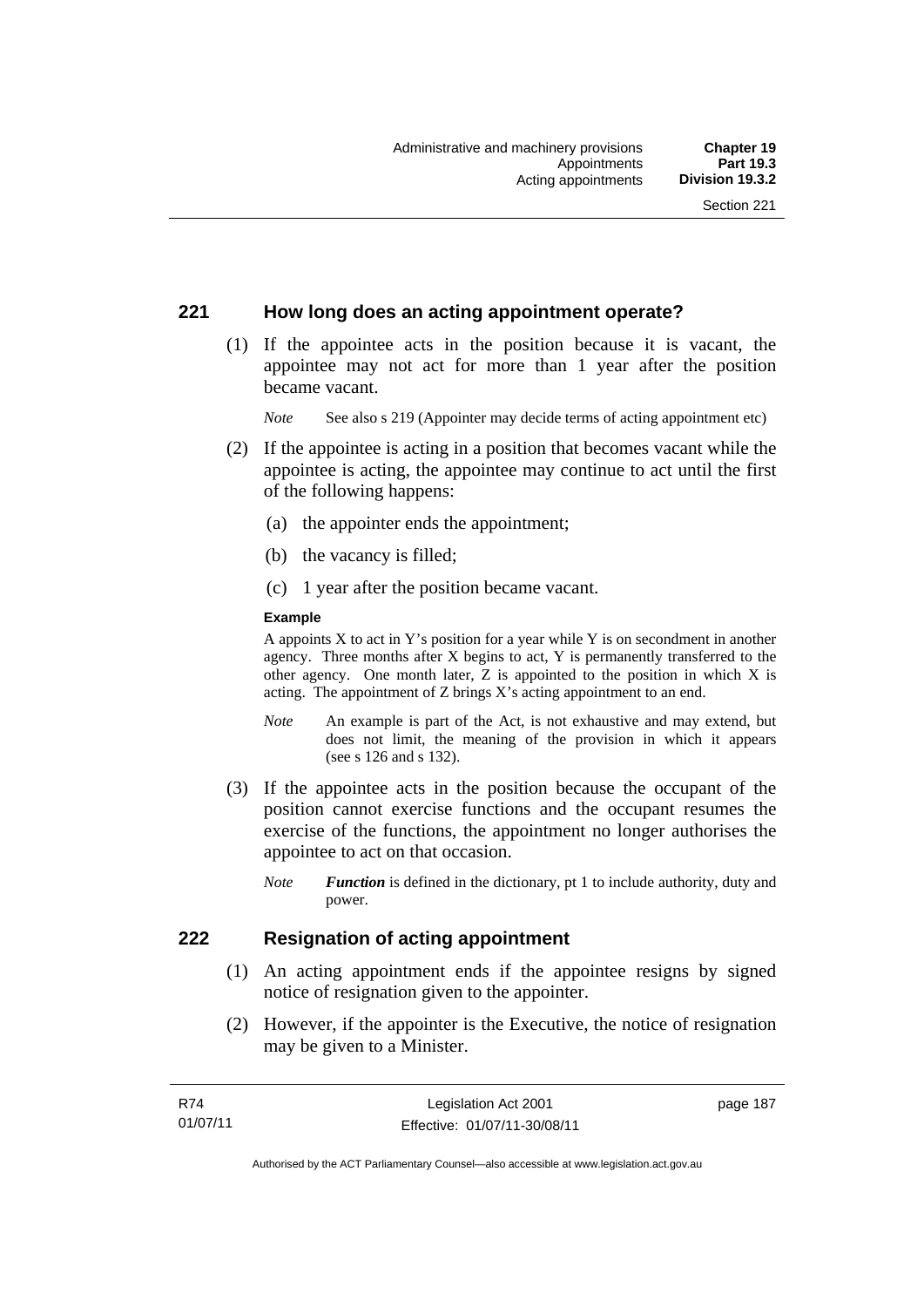**223 Effect of acting appointment on substantive appointment etc** 

- (1) If the appointee is the occupant of another position under a law (the *substantive position*), the appointee does not cease to occupy the substantive position only because of the appointee's appointment or because the appointee acts under the appointment.
- (2) This section does not prevent an acting appointment being made to the substantive position.

# **224 Acting appointment not affected by appointer changes**

- (1) If the appointer is a body, an acting appointment made by the body does not end only because the membership of the body changes.
- (2) If the appointer is the person for the time being occupying a position, an acting appointment made by the person does not end only because the person ceases to be the occupant of the position.
- (3) This section does not limit the following sections:
	- section 199 (Functions of bodies)
	- section 200 (Functions of occupants of positions).

# **225 Acting appointment not affected by defect etc**

- (1) An acting appointment, or anything done under an acting appointment, is not invalid only because of a defect or irregularity in or in relation to the appointment.
- (2) Anything done by or in relation to the appointee while the appointee purports to act in the position is not invalid only because—
	- (a) the occasion for the appointment had not arisen or had ended; or
	- (b) the appointment had ended; or
	- (c) the occasion for the appointee to act had not arisen or had ended.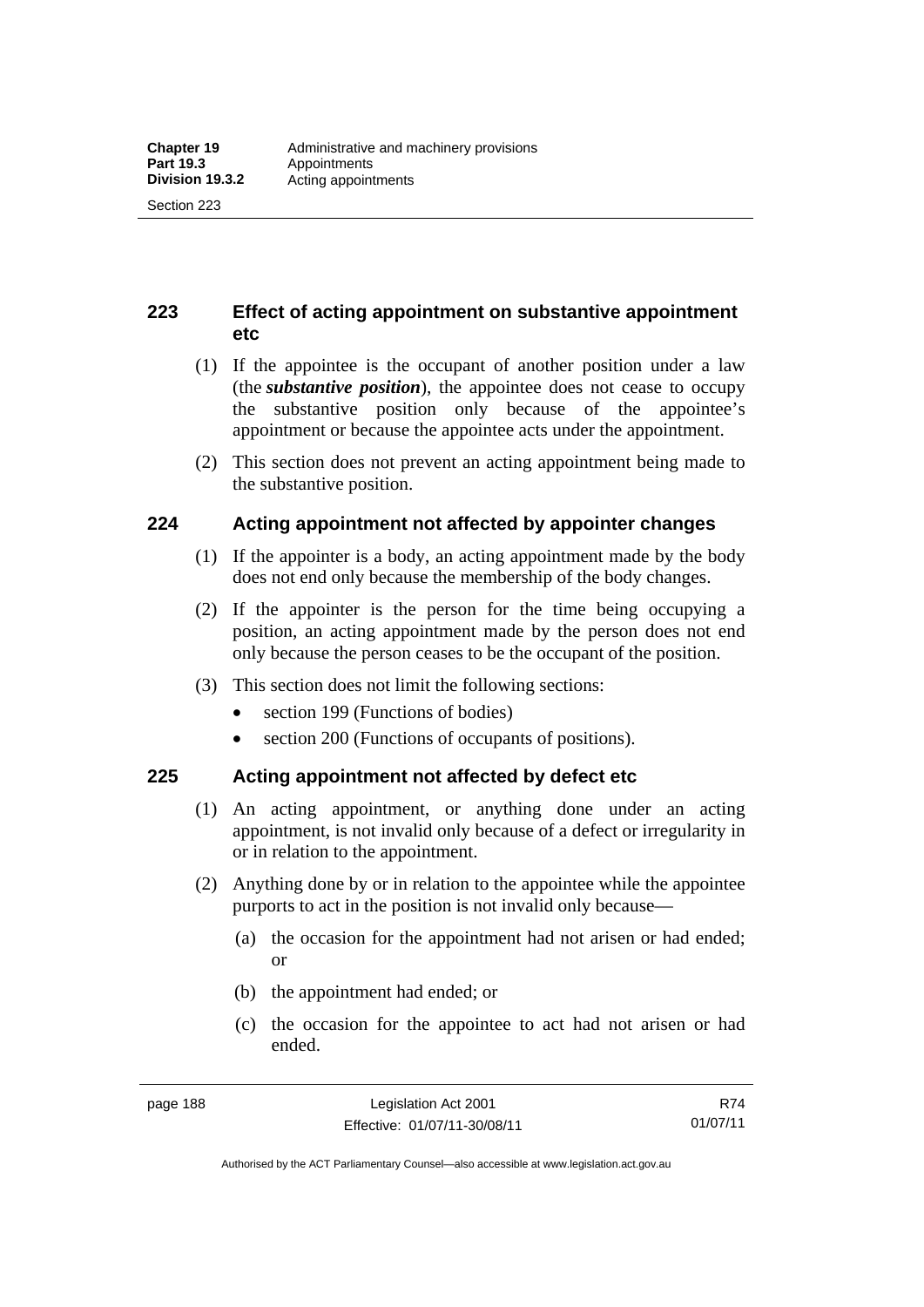# **Division 19.3.2A Standing acting arrangements**

## **225A Application—div 19.3.2A**

This division applies to a position if a law provides that a person acts in the position in stated circumstances.

#### **Example**

The *Hypothetical Act 2003* provides for the deputy director of the hypothetical entity to act in the position of director of the entity if the position is vacant or the director cannot for any reason exercise the functions of the position.

*Note* An example is part of the Act, is not exhaustive and may extend, but does not limit, the meaning of the provision in which it appears (see s 126 and s 132).

## **225B Person acting under standing acting arrangement may exercise functions etc**

- (1) A person acting in the position has, subject to the law providing for the acting or any other law, all the functions of the occupant of the position.
	- *Note Function* is defined in the dictionary, pt 1 to include authority, duty and power.
- (2) All territory laws apply in relation to the person as if the person were the occupant of the position.

# **Division 19.3.3 Appointments—Assembly consultation**

## **226 Meaning of** *statutory position***—div 19.3.3**

In this division:

*statutory position* means a position (including as a member of a territory authority) established under an Act.

*Note Position* includes office (see dict, pt 1, def *position*).

page 189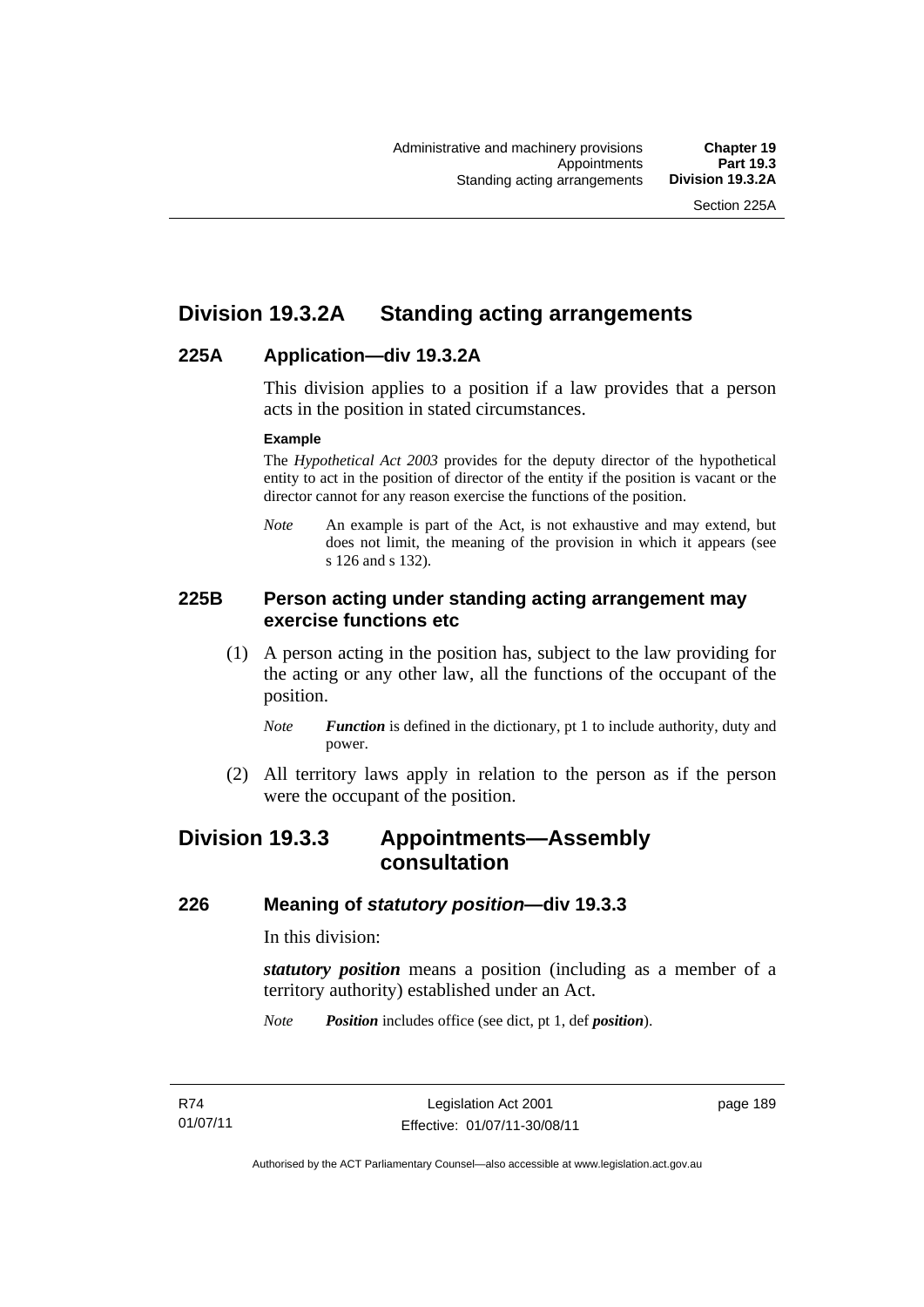# **227 Application—div 19.3.3**

- (1) This division applies if a Minister has the power under an Act to appoint a person to a statutory position.
- (2) However, this division does not apply to an appointment of—
	- (a) a public servant to a statutory position (whether or not the Act under which the appointment is made requires that the appointee be a public servant); or
	- (b) a person to, or to act in, a statutory position for not longer than 6 months, unless the appointment is of the person to, or to act in, the position for a 2nd or subsequent consecutive period; or
	- (c) a person to a statutory position if the only function of the position is to advise the Minister.

# **228 Consultation with appropriate Assembly committee**

- (1) Before making an appointment to a statutory position, a Minister must consult—
	- (a) a standing committee of the Legislative Assembly nominated by the Speaker for the purpose; or
	- (b) if no nomination under paragraph (a) is in force—the standing committee of the Legislative Assembly responsible for the scrutiny of public accounts.
- (2) The committee may make a recommendation to the Minister about the proposed appointment.
- (3) The Minister must not make the appointment until the Minister has received a recommendation or 30 days have passed since the consultation took place, whichever happens first.
- (4) In making the appointment, the Minister must have regard to any recommendation received.

Authorised by the ACT Parliamentary Counsel—also accessible at www.legislation.act.gov.au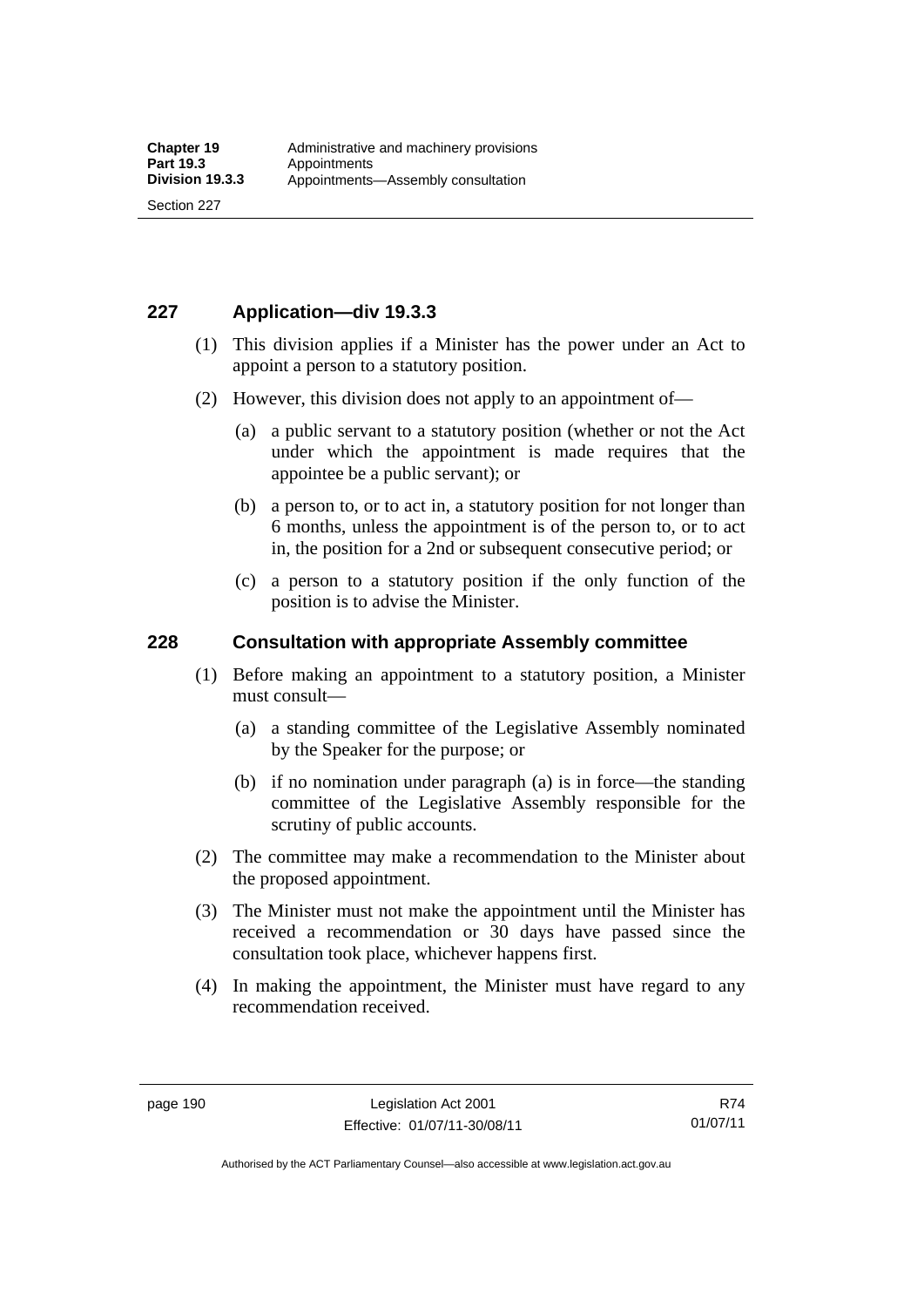## **229 Appointment is disallowable instrument**

The instrument making, or evidencing, an appointment to which this division applies is a disallowable instrument.

*Note* A disallowable instrument must be notified and presented to the Legislative Assembly (see ch 7 (Presentation, amendment and disallowance of subordinate laws and disallowable instruments)).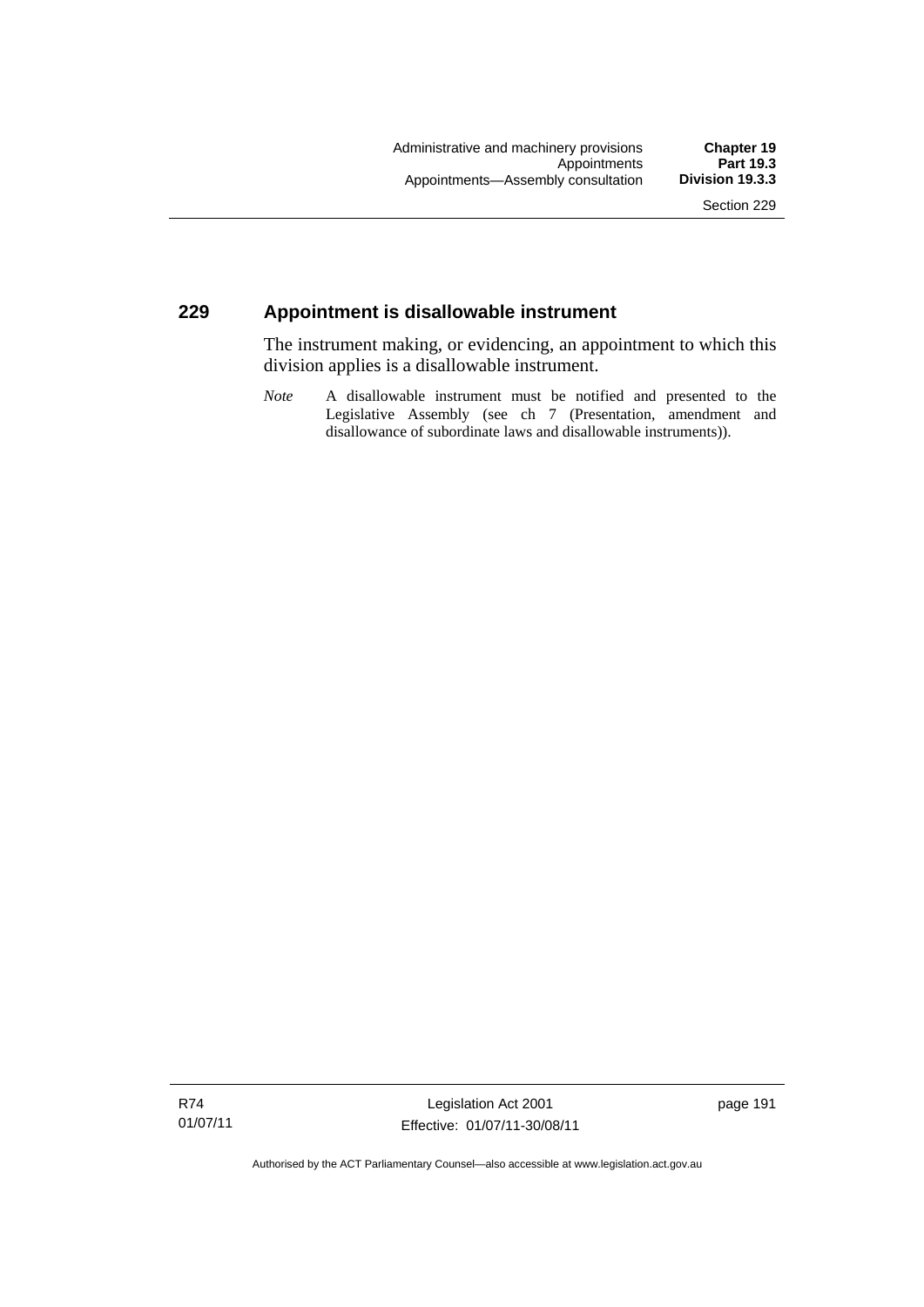# **Part 19.4 Delegations**

#### **230 Application—pt 19.4 generally**

This part applies if a law authorises or requires an entity (the *appointer*) to delegate (or subdelegate) a function.

*Note Function* is defined in the dictionary, pt 1 to include authority, duty and power.

### **231 Application—pt 19.4 to subdelegations**

- (1) This part applies to the subdelegation of a function in the same way as it applies to the delegation of the function.
- (2) However, if the appointer delegates a function to a delegate, the delegate may not subdelegate the function.
- (3) Subsection (2) is a determinative provision.

#### **Examples**

- 1 The *ABC Act 2003* provides that an appointer (X) may delegate X's functions to Y. The Act is silent on the subdelegation of the functions. Y may not subdelegate X's functions to Z.
- 2 The *ABC Act 2003* provides that an appointer (X) may delegate X's functions to Y, with authority for Y to subdelegate the functions. Because the Act authorises subdelegation, it expressly displaces this Act, section 231 (2) (see s 6). Y can therefore subdelegate X's functions to Z (compare s 236, which deals with the subdelegation of a power to delegate)*.*
- *Note 1* See s 5 for the meaning of determinative provisions, and s 6 for their displacement.
- *Note 2* An example is part of the Act, is not exhaustive and may extend, but does not limit, the meaning of the provision in which it appears (see s 126 and s 132).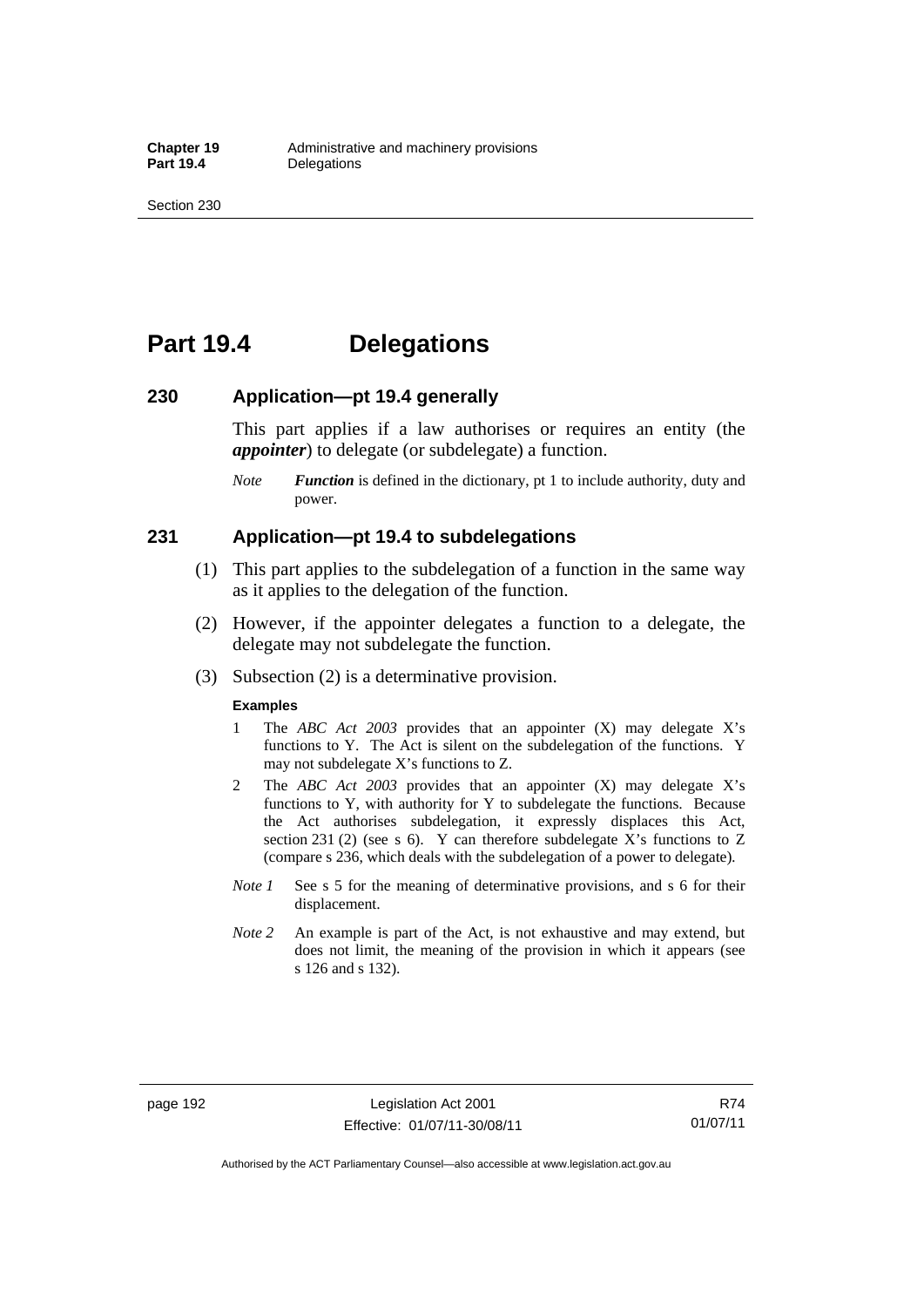## **232 Delegation must be in writing etc**

A delegation must be made, or evidenced, by writing signed by the appointer.

### **233 Delegation may be made by name or position**

- (1) The appointer may delegate by—
	- (a) naming the person to whom the delegation is made; or
	- (b) nominating the occupant of a position (however described), at a particular time or from time to time.
- (2) For this part, the person named, or the occupant of the position nominated, is the *delegate*.

### **234 Instrument may provide when delegation has effect etc**

The instrument making or evidencing a delegation may provide—

- (a) that the delegation has effect only in stated circumstances or subject to stated conditions, limitations or directions; or
- (b) that all of a function, or a stated part of the function, is delegated.

#### **Examples**

- 1 The delegation provides that, when the appointer (Y) is outside Australia, the delegate (X) may exercise her functions except that stated functions may only be exercised with Y's approval.
- 2 The delegation provides that X may enter into a contract for the purchase of property of not more than \$50 000 in value.
- 3 The delegation provides that X may grant licences under a stated Act but that, in considering applications, X must take account of the policy of the agency (authorised by the Act) that there should not be more than 100 licences current at any time.
- *Note* An example is part of the Act, is not exhaustive and may extend, but does not limit, the meaning of the provision in which it appears (see s 126 and s 132).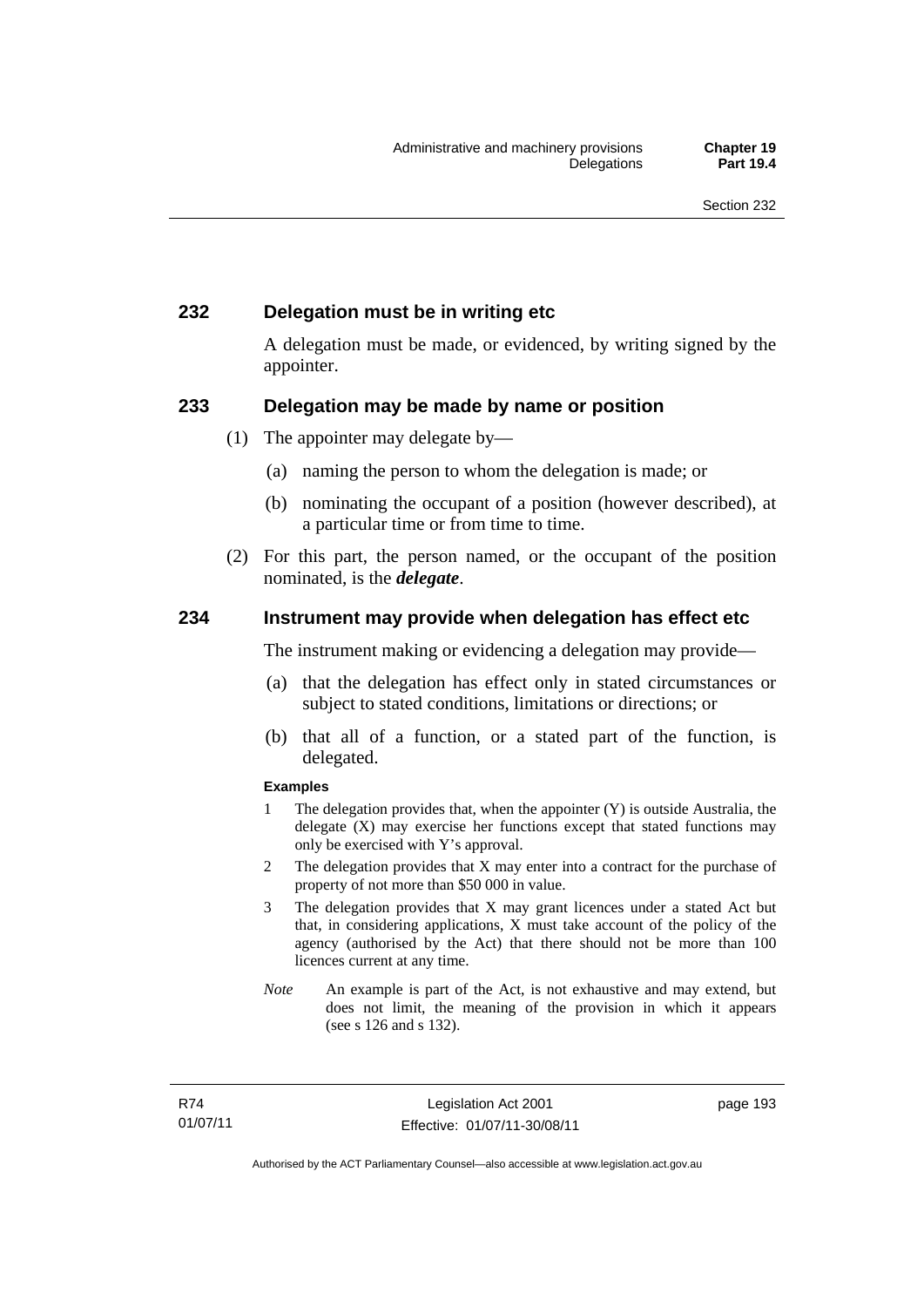#### **235 Delegation may be made to 2 or more delegates**

The appointer may delegate the appointer's function, or any part of the function, to 2 or more delegates.

#### **236 Power to delegate may not be delegated**

- (1) The appointer may not delegate the appointer's power to delegate.
- (2) Subsection (1) is a determinative provision.
	- *Note* See s 5 for the meaning of determinative provisions, and s 6 for their displacement.

#### **Examples**

- 1 The *ABC Act 2003* provides that an appointer (X) may delegate X's functions to Y. The Act is silent on X's power to delegate the power to delegate. X may not delegate X's power to delegate to Y.
- 2 The *ABC Act 2003* provides that an appointer (X) may delegate X's functions to Y, with authority for X to delegate  $X$ 's power to delegate. Because the Act authorises the delegation of the power to delegate, it expressly displaces this Act, s 236 (1) (see s 6). X can therefore delegate X's power to delegate to Y (compare s 231, which deals with the subdelegation of a delegated function).
- *Note* An example is part of the Act, is not exhaustive and may extend, but does not limit, the meaning of the provision in which it appears (see s 126 and s 132).

#### **237 Delegation may be amended or revoked**

- (1) The appointer may amend a delegation or revoke it completely or partly.
- (2) The power to amend or revoke a delegation is exercisable in the same way, and subject to the same conditions, as the power to delegate.

#### **Example**

If the power to delegate is exercisable only with the Minister's approval, the power to revoke the delegation is exercisable only with the Minister's approval.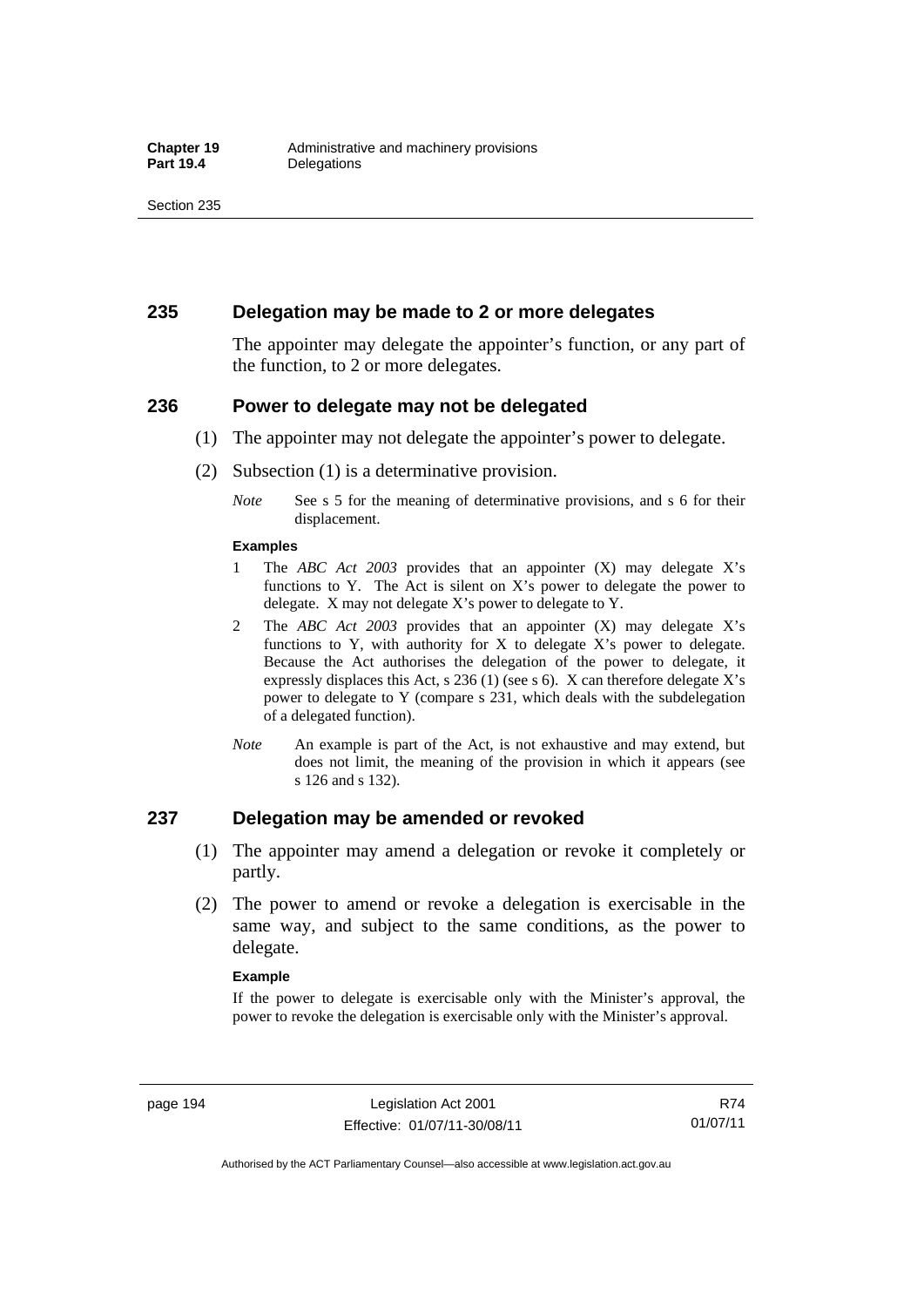*Note* An example is part of the Act, is not exhaustive and may extend, but does not limit, the meaning of the provision in which it appears (see s 126 and s 132).

## **238 Appointer responsible for delegated function**

The delegation of a function, or a part of a function, does not relieve the appointer of the appointer's obligation to ensure that the function is properly exercised.

## **239 Exercise of delegation by delegate**

- (1) A delegate must exercise the delegation subject to any conditions, limitations or directions in the instrument making or evidencing the delegation.
- (2) All territory laws apply to the delegate in the exercise of the delegation as if the delegate were the appointer.
- (3) Without limiting subsection (2), if the exercise of a function by the appointer is dependent on the appointer's state of mind and the function is delegated, the function may be exercised by the delegate on the delegate's state of mind.
- (4) Anything done by or in relation to the delegate in the exercise of the delegation is taken to have been done by or in relation to the appointer.
	- *Note 1* Section 94 provides that a delegation under a law that is in force immediately before an amendment of the law continues to have effect as if made under the amended law.
	- *Note 2* Section 196 gives a delegate the powers necessary or convenient to exercise a delegated function.
- (5) In this section:

*state of mind* includes knowledge, intention, opinion, belief or purpose.

page 195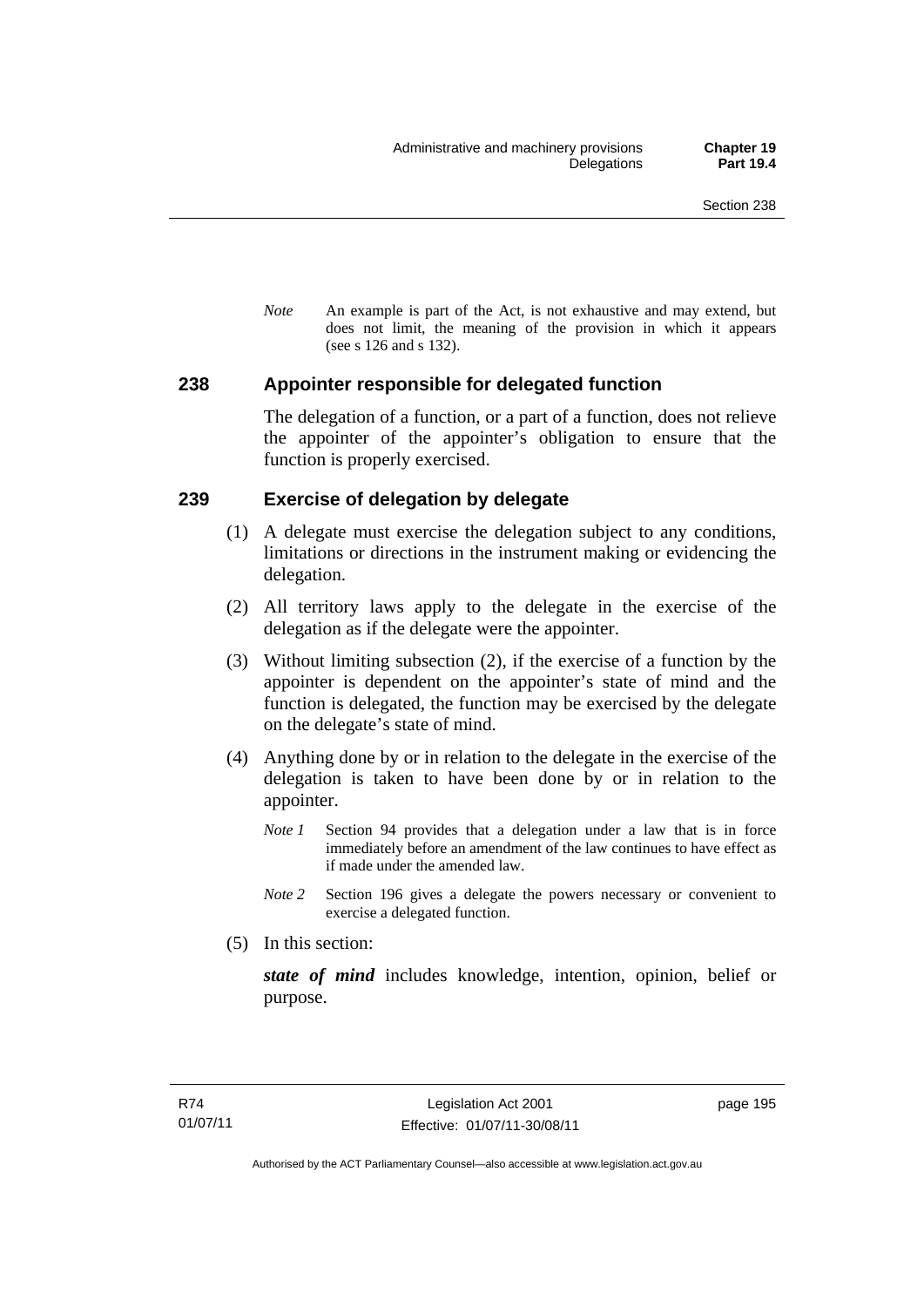## **240 Appointer may exercise delegated function**

A function that has been delegated may, despite the delegation, be exercised by the appointer.

## **241 Delegation not affected by appointer changes**

- (1) If the appointer is a body, a delegation made by the body does not end only because the membership of the body changes.
- (2) If the appointer is the person for the time being occupying a position, a delegation made by the person does not end only because the person ceases to be the occupant of the position.
- (3) This section does not limit the following sections:
	- section 199 (Functions of bodies)
	- section 200 (Functions of occupants of positions).

## **242 Delegation not affected by defect etc**

- (1) A delegation, or anything done under a delegation, is not invalid only because of a defect or irregularity in or in relation to the delegation.
- (2) Anything done by or in relation to the delegate while the delegate purports to exercise the delegation is not invalid only because—
	- (a) the delegation had been amended or revoked; or
	- (b) the occasion for the delegate to exercise the delegation had not arisen or had ended.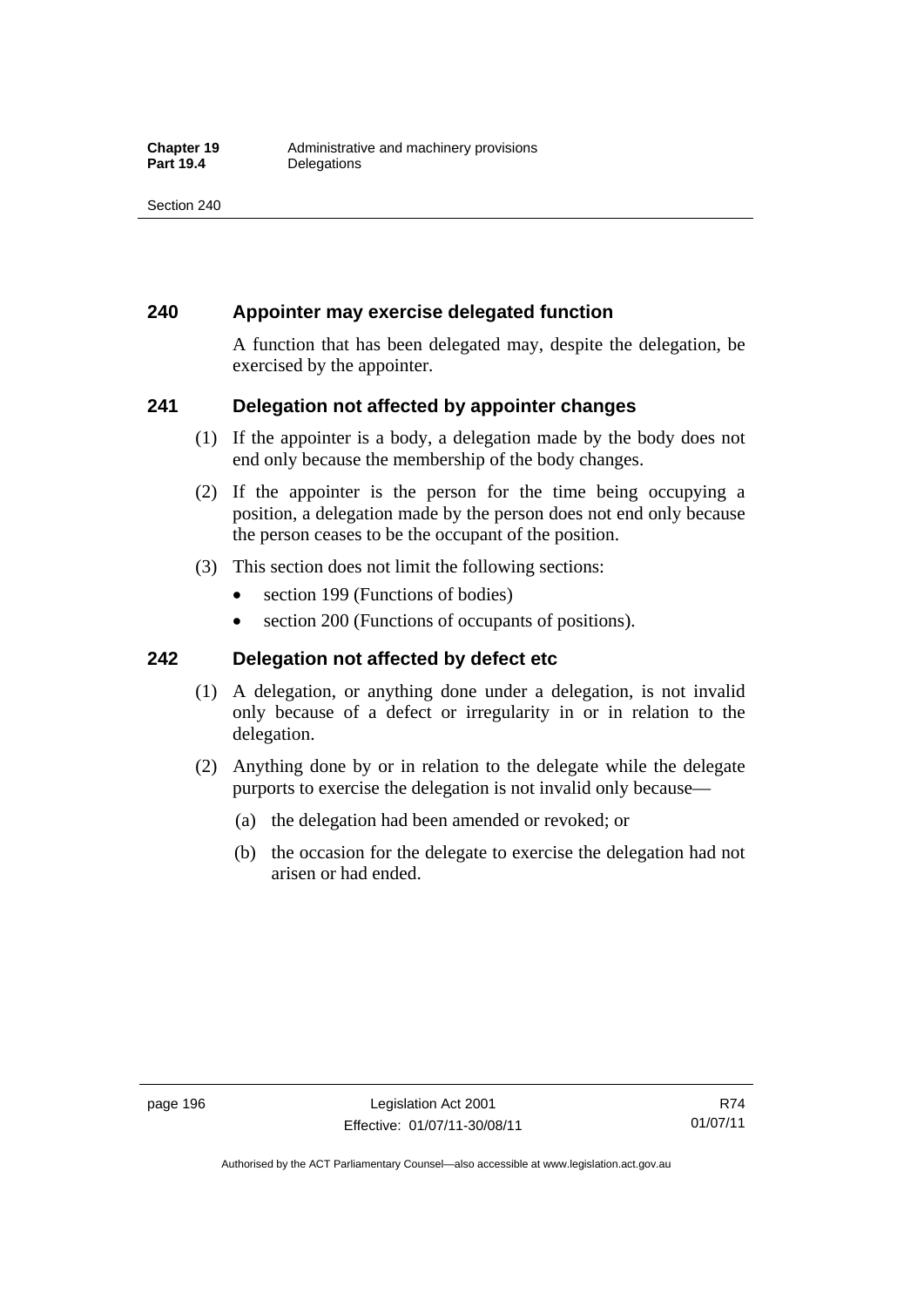# **Part 19.5 Service of documents**

## **245 Application—pt 19.5**

This part applies to a document that is authorised or required under a law to be served (whether the word 'serve', 'give', 'notify', 'send' or 'tell' or any other word is used).

## **246 Definitions—pt 19.5**

In this part:

*administrator*, of a law, means the entity administering or responsible for the law.

#### *agency* means—

- (a) an administrative unit; or
- (b) a statutory office-holder; or
- (c) any other entity established for a public purpose under a law;

and includes a member of, or a member of the staff of, the agency.

*business address*, of an individual, corporation or agency in relation to anything done or to be done under a law, includes the latest business address, or address for service of notices (however described), of the individual, corporation or agency (if any) recorded in a register or other records kept by the administrator of the law.

*corporation* does not include an agency.

*document* includes a notice, an article that may be sent by post or anything else.

*email address*, of an individual, corporation or agency in relation to anything done or to be done under a law, includes the latest email address of the individual, corporation or agency (if any) recorded in a register or other records kept by the administrator of the law.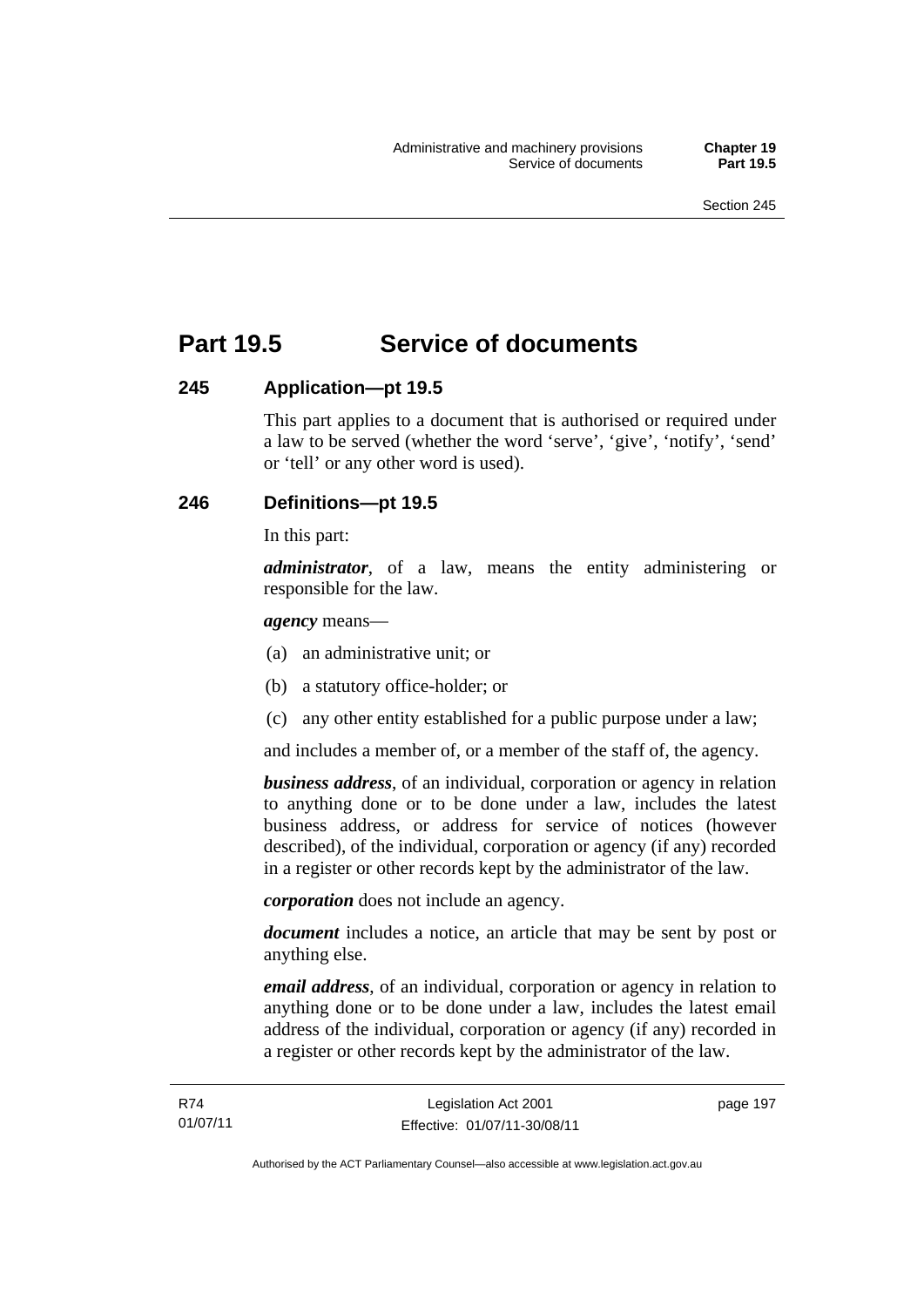Section 246

*executive officer* means—

- (a) for a corporation—a person (however described and whether or not the person is a director of the corporation) who is concerned with, or takes part in, the corporation's management; or
- (b) for an agency that is an administrative unit—the director-general of the administrative unit; or
- (c) for an agency that is a statutory office-holder—the occupant of the position; or
- (d) for an agency constituted by 2 or more people—the person who is entitled, because of the position occupied by the person, to preside at any meeting of the agency at which the person is present; or
- (e) for any other agency—the chief executive officer (however described) of the agency; or
- (f) for any agency—a person (however described) who is concerned with, or takes part in, the agency's management.

*fax number*, of an individual, corporation or agency in relation to anything done or to be done under a law, includes the latest fax number of the individual, corporation or agency (if any) recorded in a register or other records kept by the administrator of the law.

*home address*, of an individual in relation to anything done or to be done under a law, includes the latest home address, or address for service of notices (however described), of the person (if any) recorded in a register or other records kept by the administrator of the law.

*responsible*, for a law, means allocated responsibility for the law under the *Public Sector Management Act 1994*, section 14 (1) (b) (Ministerial responsibility and functions of administrative units).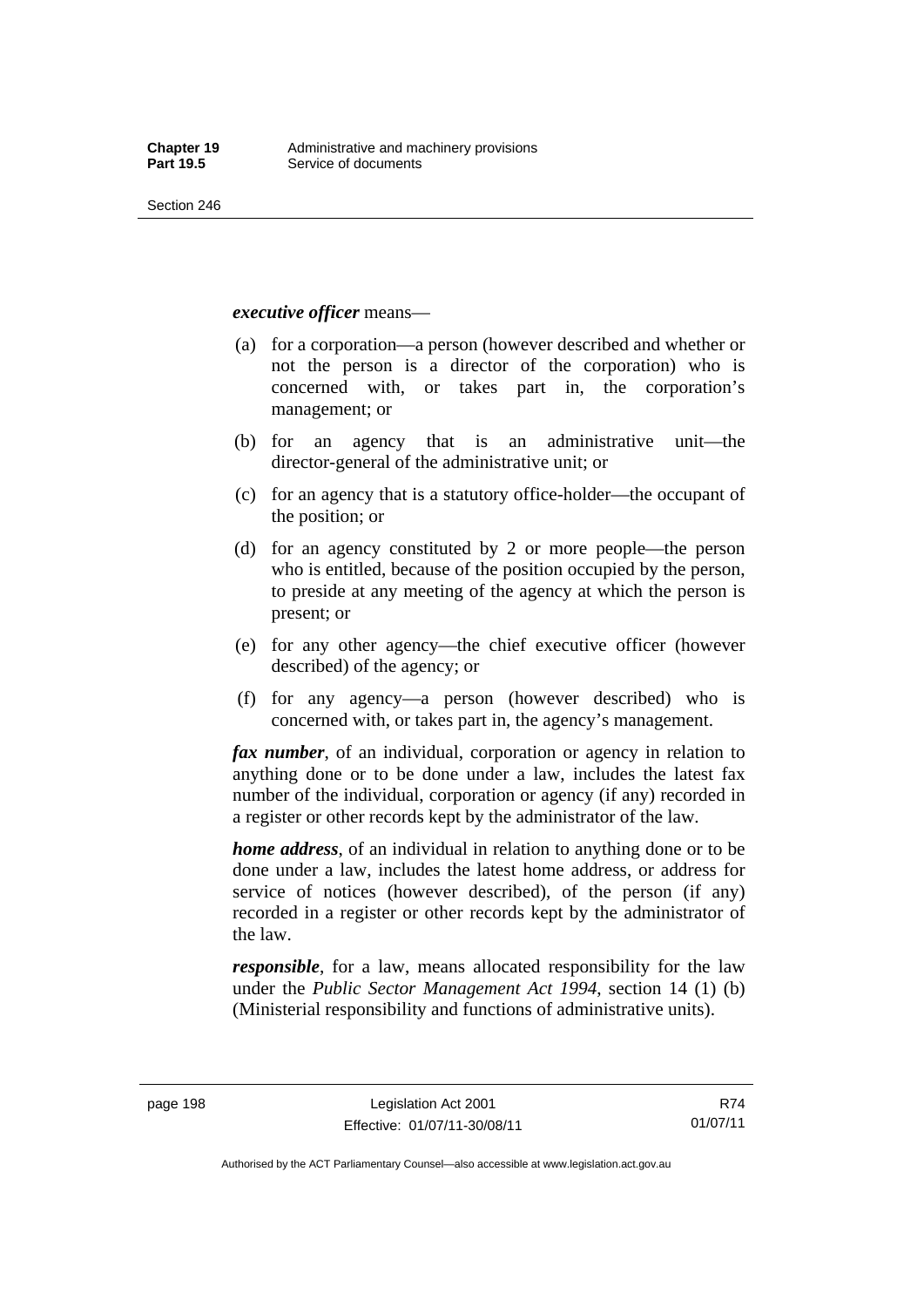## **247 Service of documents on individuals**

- (1) A document may be served on an individual—
	- (a) by giving it to the individual; or
	- (b) by sending it by prepaid post, addressed to the individual, to a home or business address of the individual; or
	- (c) by faxing it to a fax number of the individual; or
	- (d) by emailing it to an email address of the individual; or
	- (e) by leaving it, addressed to the individual, at a home or business address of the individual with someone who appears to be at least 16 years old and to live or be employed at the address.
	- *Note* See s 251 for service of documents under other laws.
- (2) This section applies to service of a document outside the ACT in the same way as it applies to service of the document in the ACT.

## **248 Service of documents on corporations**

- (1) A document may be served on a corporation—
	- (a) by giving it to an executive officer of the corporation; or
	- (b) by sending it by prepaid post, addressed to the corporation (or an executive officer of the corporation), to the address of any of its registered offices or any other business address of the corporation; or
	- (c) by faxing it to a fax number of the corporation; or
	- (d) by emailing it to an email address of the corporation; or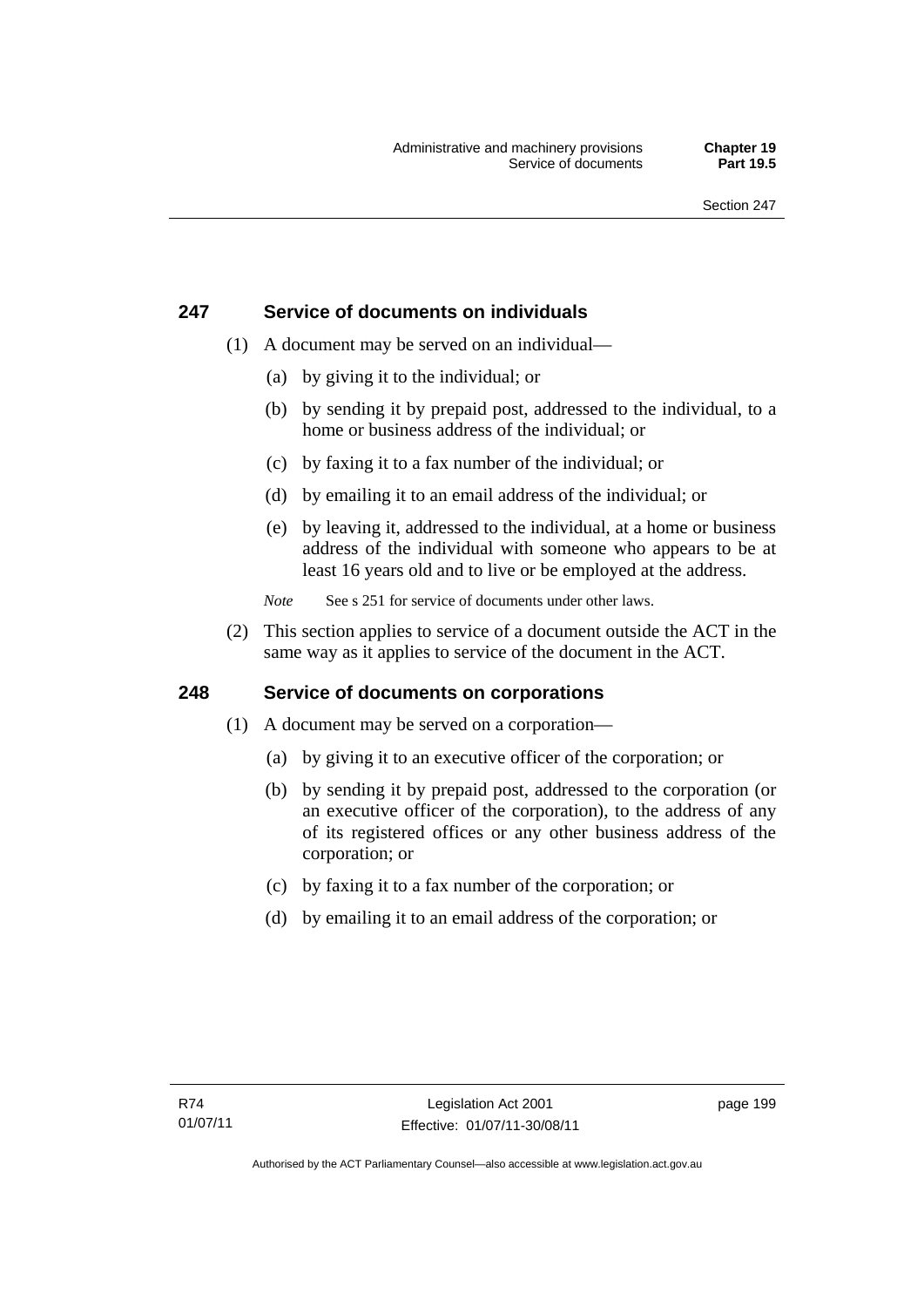(e) by leaving it, addressed to the corporation (or an executive officer of the corporation), at the address of any of the corporation's registered offices, or any other business address of the corporation, with someone who appears to be at least 16 years old and to be employed at the address.

*Note* See s 251 for service of documents under other laws.

 (2) This section applies to service of a document outside the ACT in the same way as it applies to service of the document in the ACT.

#### **249 Service of documents on agencies**

A document may be served on an agency—

- (a) by giving it to an executive officer of the agency; or
- (b) by sending it by prepaid post, addressed to the agency (or an executive officer of the agency), to the address of any office of the agency or any other business address of the agency; or
- (c) by faxing it to a fax number of the agency; or
- (d) by emailing it to an email address of the agency; or
- (e) by leaving it, addressed to the agency (or an executive officer of the agency), at the address of any of the agency's offices or any other business address of the agency with someone who appears to be employed at the agency.
- *Note* See s 251 for service of documents under other laws.

Authorised by the ACT Parliamentary Counsel—also accessible at www.legislation.act.gov.au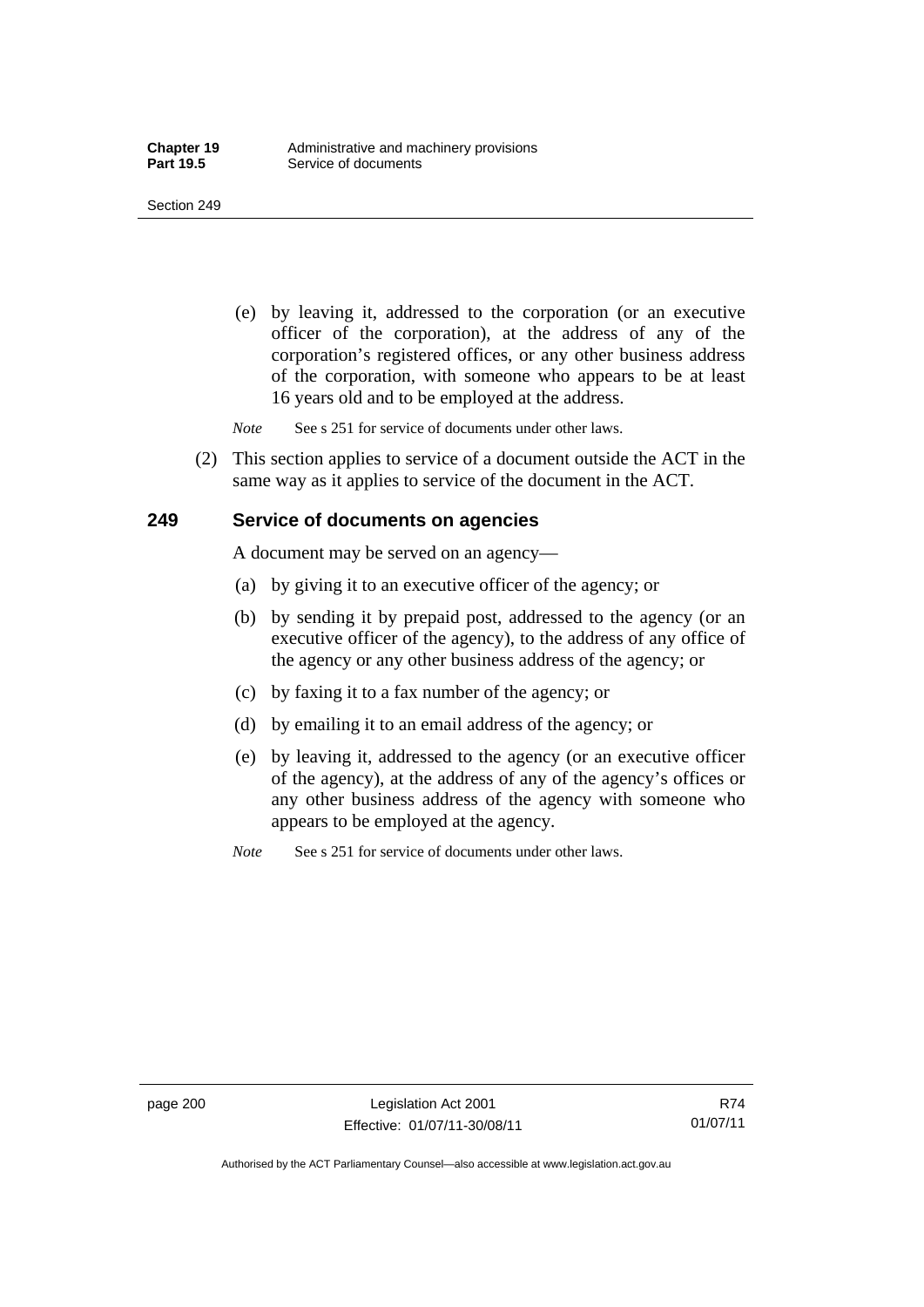## **250 When document taken to be served**

- (1) A document served by post under this part is taken to be served when the document would have been delivered in the ordinary course of post.
- (2) However, subsection (1) does not affect the operation of the *Evidence Act 1995* (Cwlth), section 160.
	- *Note* The *Evidence Act 1995* (Cwlth), s 160 provides a rebuttable presumption that a postal article sent by prepaid post addressed to a person at an address in Australia or an external territory was received on the 4th working day after posting.
- (3) If the sender has no reason to suspect that a document served by fax or email under this part was not received by the recipient when sent, the document is presumed to be served when sent unless evidence sufficient to raise doubt about the presumption is given.
- (4) For subsection (3), the sender has reason to suspect that a document served by fax or email under this part was not received by the recipient when sent only if, on the day the document was sent or on the next working day, the equipment the sender used to send the document indicated by way of a signal or other message that—
	- (a) the equipment did not send the document when the equipment was used to send the document; or
	- (b) for a fax—the number to which the fax was sent to the recipient was not a fax number of the recipient; or
	- (c) for an email—the address to which the email was sent was not an email address of the recipient.
- (5) A document addressed to the recipient, and left for the recipient as mentioned in section 247 (e), section 248 (e) or section 249 (e), is taken to be served when it was left.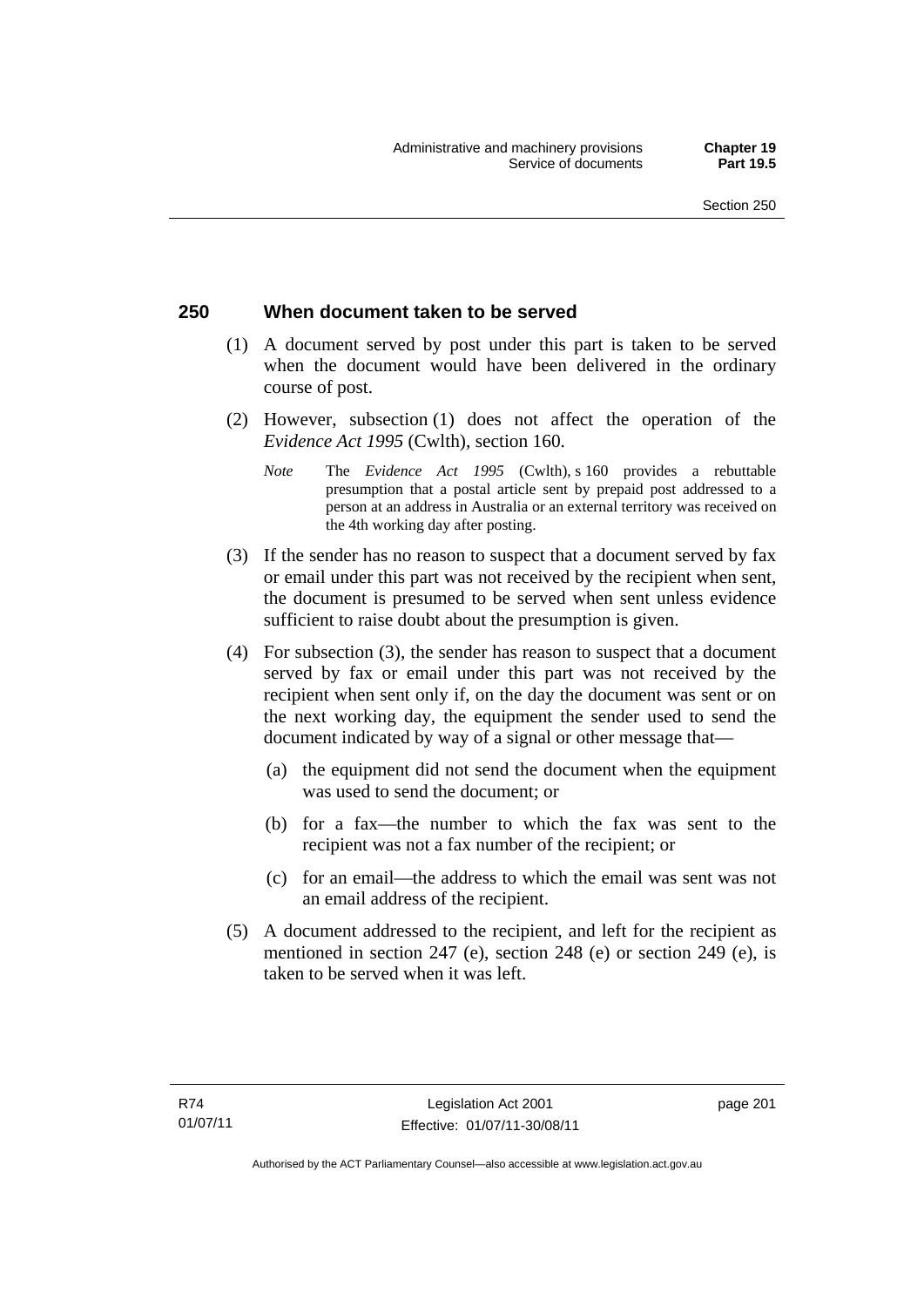(6) In this section:

*recipient*, for a document, means the individual, corporation or agency on whom the document is intended to be served.

*sender*, for a document served, or to be served, by fax or email, means the person sending, or seeking to send, the document.

## **251 Other laws not affected etc**

- (1) This part does not affect the operation of any other law that authorises or requires service of a document otherwise than as provided under this part.
- (2) Despite this part, a law (or, if the law is an Act, a regulation under the Act) may provide—
	- (a) that a document of a particular kind may or must be served (however described) only in a particular way or to a particular address or number; or
	- (b) for the date (or date and time) when service (however described) of a document is taken to have been made.

## **252 Powers of courts and tribunals not affected**

This part does not affect the power of a court or tribunal to authorise or require service of a document otherwise than as provided under this part.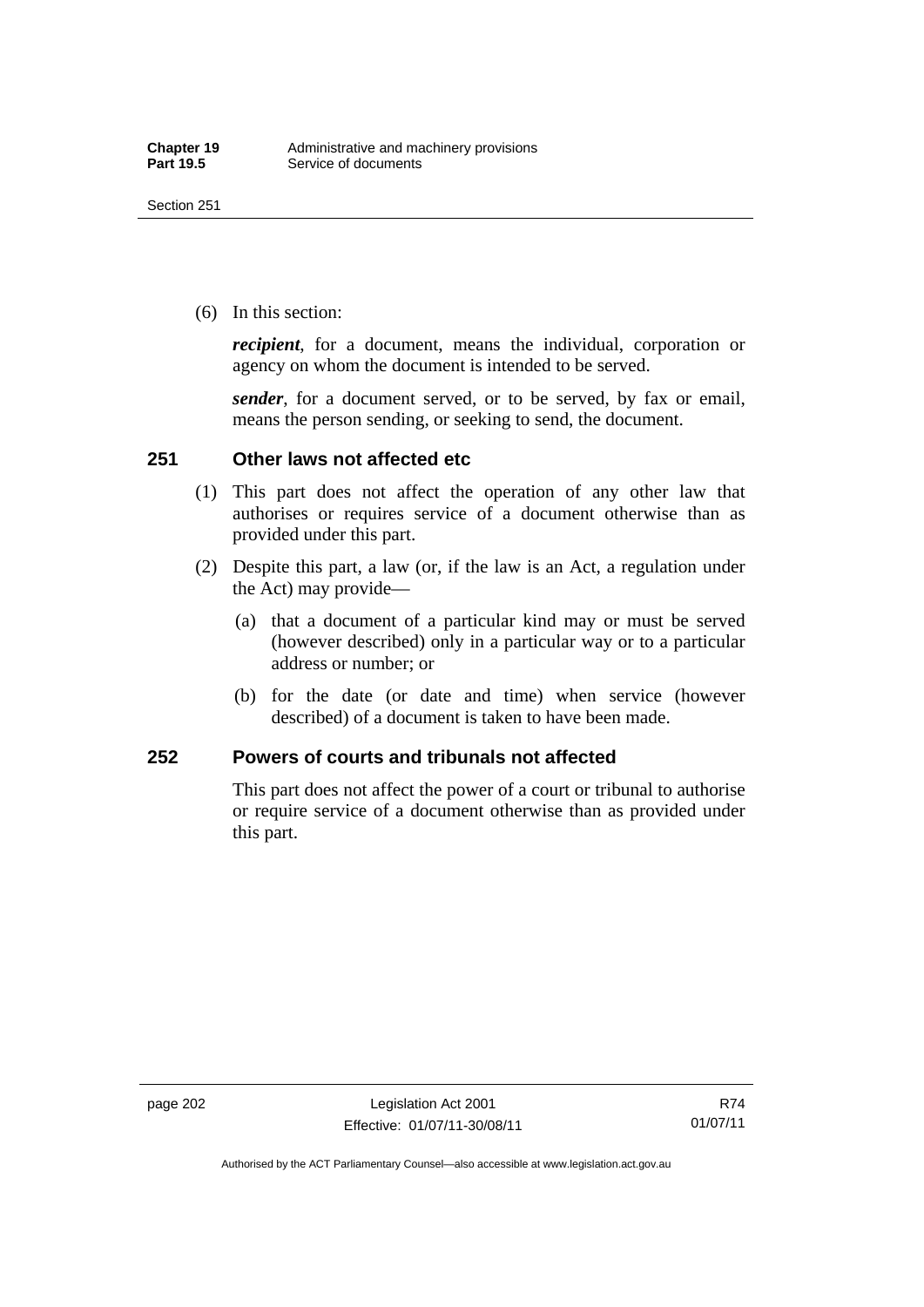# **Part 19.6 Functions of Executive and Ministers**

# **253 Exercise of functions of Executive**

- (1) A function given to the Executive under an Act may be exercised by any 2 Ministers acting in concert.
- (2) The exercise of a function under subsection (1) is taken to be the exercise of the function by the Executive.
- (3) A statutory instrument (other than a subordinate law or disallowable instrument) is taken to be made by the Executive if it is signed by 2 or more Ministers who are members of the Executive.
- (4) A statutory instrument mentioned in subsection (3) made in accordance with the subsection is taken to be made when it is signed by the second Minister signing.
- (5) This section is subject to section 41 (Making of certain statutory instruments by Executive).
- (6) In this section:

*Act* includes an Act of the Commonwealth.

*statutory instrument* includes an instrument (whether or not legislative in nature) made under—

- (a) an Act of the Commonwealth; or
- (b) another statutory instrument of the Commonwealth ; or
- (c) power given by an Act or statutory instrument of the Commonwealth and also power given otherwise by law.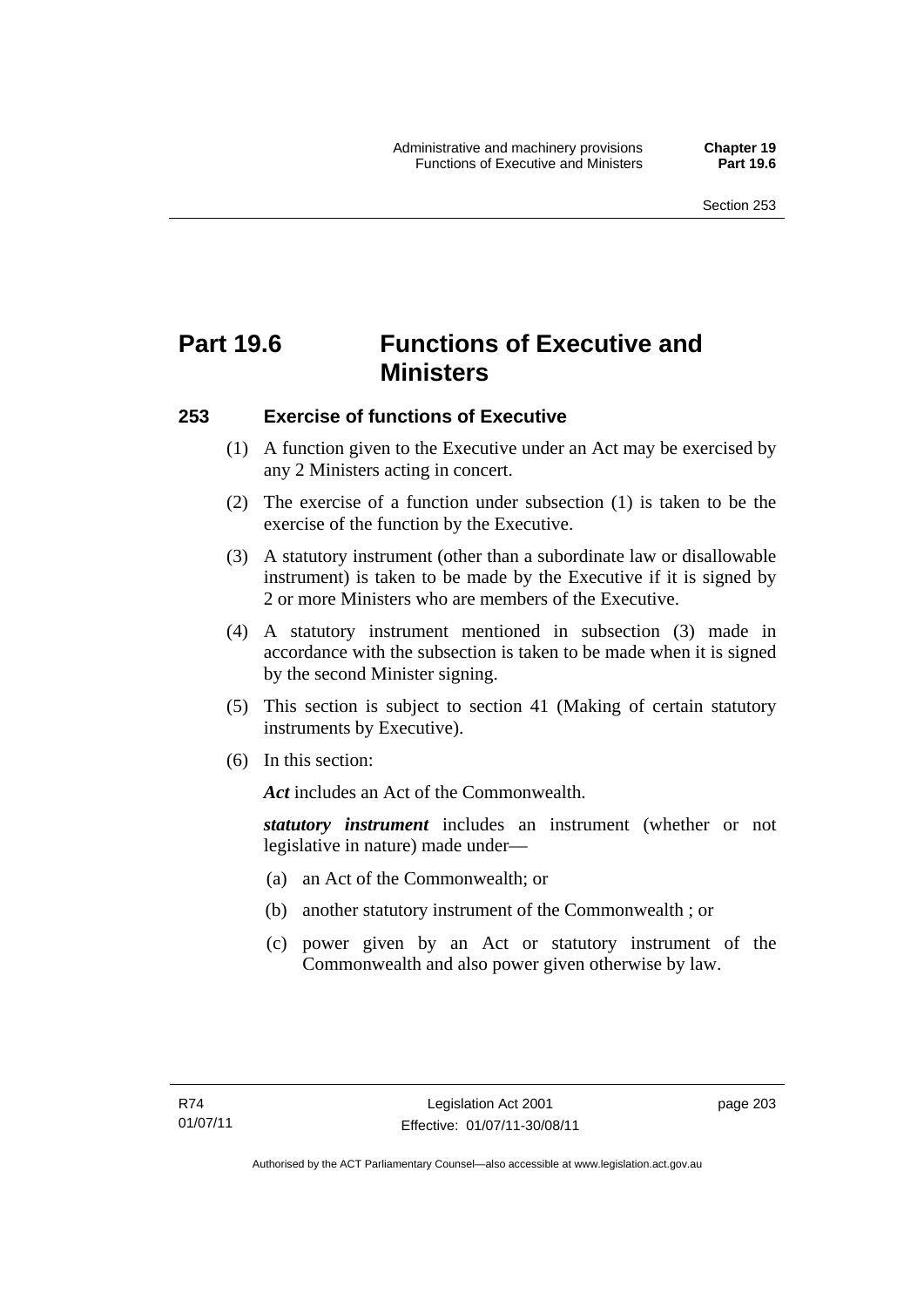# **254 Administration of matters not allocated**

If a matter relating to the Executive's functions is not allocated under the Self-Government Act, section 43 (1), the Chief Minister administers the matter.

# **254A Delegation by Minister**

A Minister may delegate the Minister's functions under an Act or statutory instrument to anyone else.

*Note* For the making of delegations and the exercise of delegated functions, see pt 19.4.

page 204 Legislation Act 2001 Effective: 01/07/11-30/08/11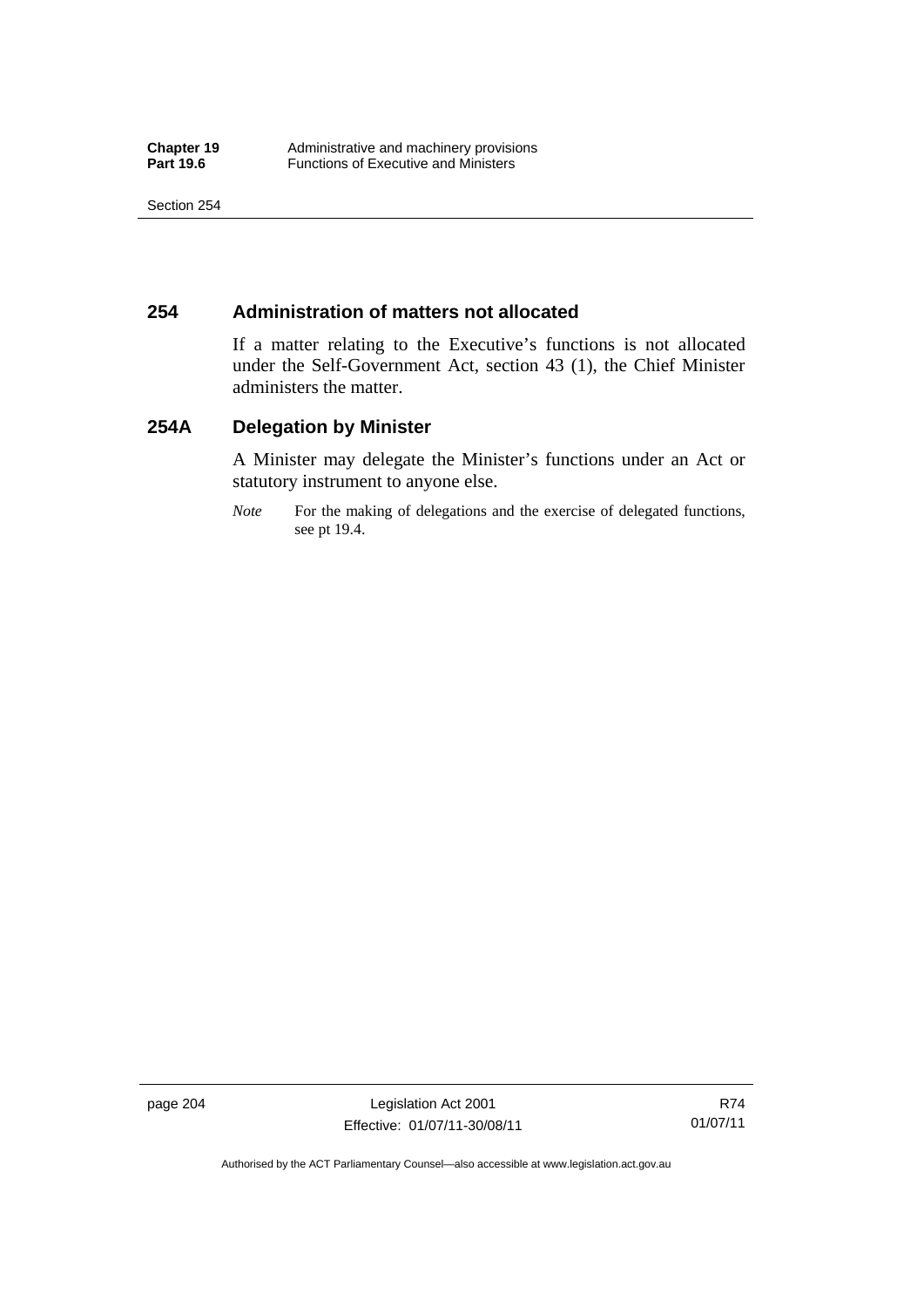# **Part 19.7 Other matters**

### **255 Forms**

- (1) This section applies if an Act, subordinate law or disallowable instrument (the *authorising law*) authorises or requires a form to be approved or prescribed under an Act or statutory instrument (the *relevant law*).
	- *Note* See also s 46 (3), which deals with the repeal and replacement of forms that are legislative instruments and prevents their amendment.
- (2) The authorising law authorises a form to be approved or prescribed in relation to any matter under or in relation to the relevant law.
- (3) To remove any doubt, a form may be approved or prescribed for a provision of the relevant law even though the provision does not mention a form.

#### **Example**

The X Act, s 23 provides for a person to apply for registration but makes no mention of a form for the application. However, the Act, s 80 (1) provides:

(1) The Minister may approve forms for this Act.

Section 80 (3) provides that the approval of a form is a notifiable instrument.

Because s 80 (1) permits a form to be approved 'for this Act', this Act, s 255 applies in relation to s 23 and the Minister may, in writing, approve a form for the application.

- *Note 1* Because the approval is a notifiable instrument, it must be in writing (see s 42 (2)).
- *Note 2* An example is part of the Act, is not exhaustive and may extend, but does not limit, the meaning of the provision in which it appears (see s 126 and s 132).
- (4) Substantial compliance with a form is sufficient.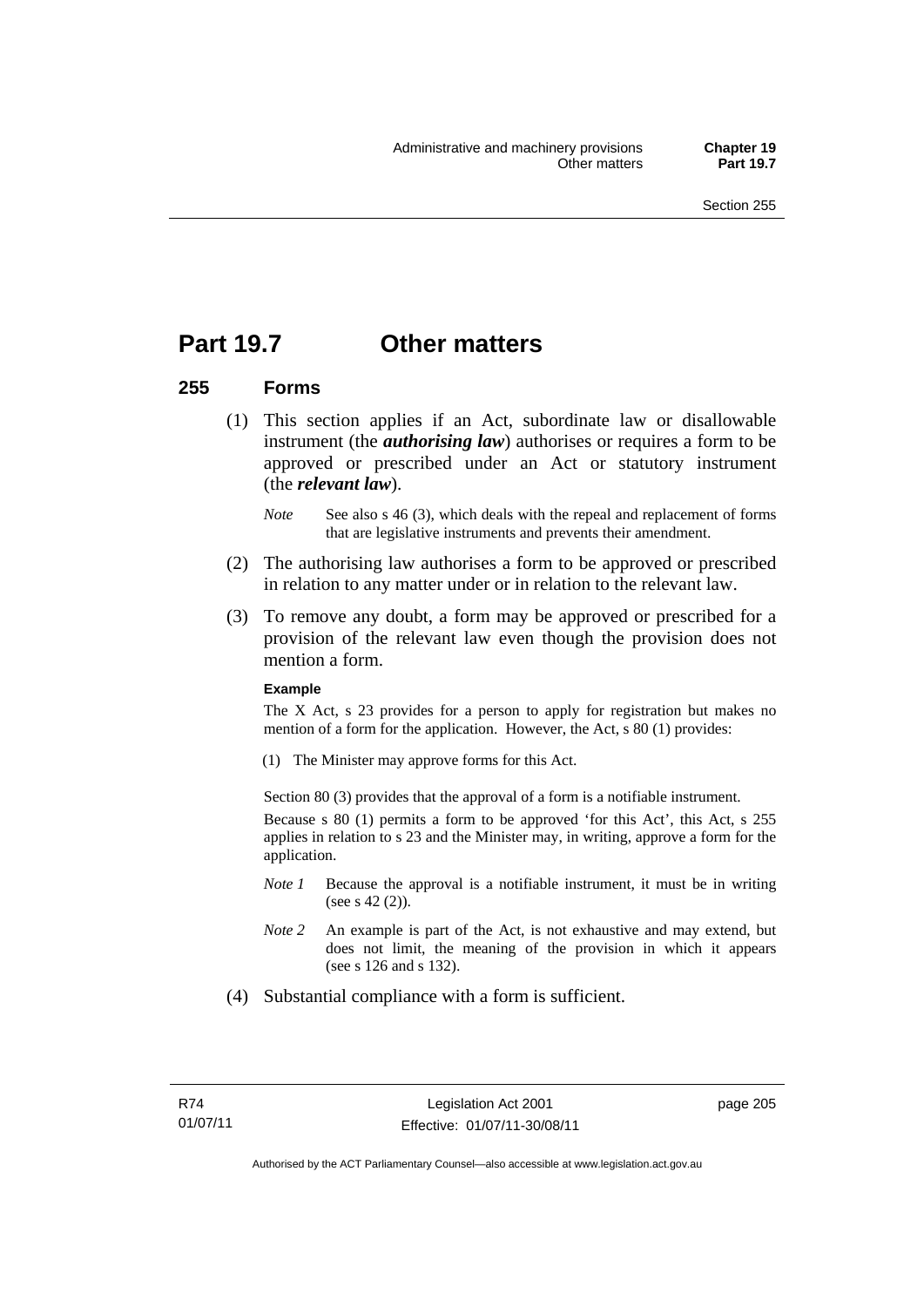- (5) However, if a form requires—
	- (a) the form to be signed; or
	- (b) the form to be prepared in a particular way (for example, on paper of a particular size or quality or in a particular electronic form); or
	- (c) the form to be completed in a particular way; or
	- (d) particular information to be included in the form, or a particular document to be attached to or given with the form; or
	- (e) the form, information in the form, or a document attached to or given with the form, to be verified in a particular way (for example, by statutory declaration);

the form is properly completed only if the requirement is complied with.

- (6) Despite subsection (5), the person need not comply with the requirement mentioned in subsection (5) (d) (and the form is taken to be properly completed despite the noncompliance) if—
	- (a) the form is approved or prescribed for a purpose; and
	- (b) the information or document is not reasonably necessary for the purpose.

### **Examples**

- 1 A person need not comply with a requirement of an approved form to include personal information (eg marital status) irrelevant to a purpose for which the form is required.
- 2 A person need not comply with a requirement of an approved form that has some relevance to a purpose for which the form is required, but intrudes to an unreasonable extent on personal privacy.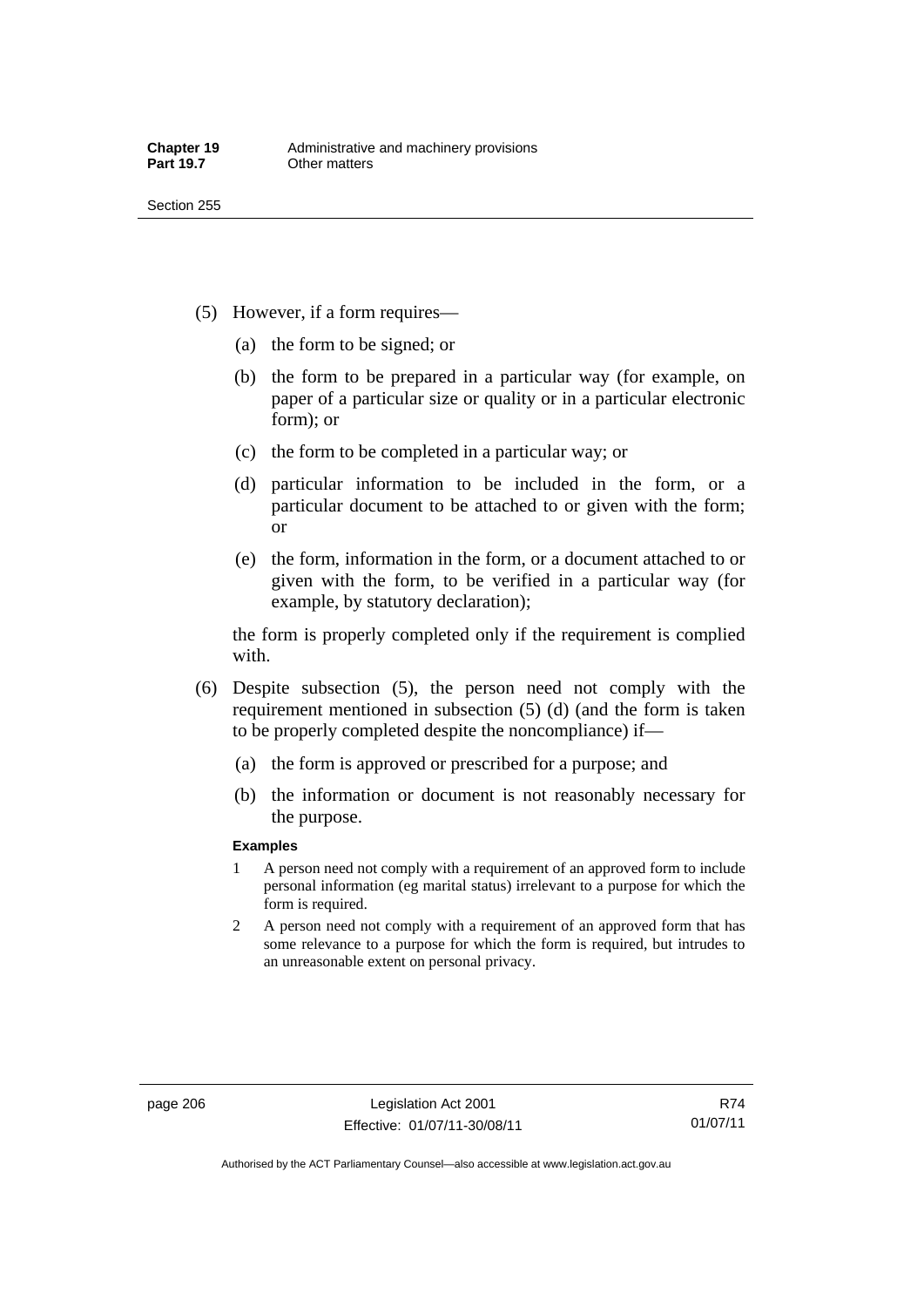- $(7)$  If—
	- (a) a form (*form 1*) may be approved or prescribed for a purpose; and
	- (b) another form (*form 2*) may be approved or prescribed for the same or another purpose; and
	- (c) separate forms 1 and 2 are approved or prescribed;

a combination form, consisting of forms 1 and 2, may be approved or prescribed and used for the purpose or purposes.

- (8) If, under a law, a form is authorised or required to be filed with (however described), or served on (however described), a person, the form may be filed with, or served on, someone else under arrangements made between them.
- (9) This section is a determinative provision.
	- *Note* See s 5 for the meaning of determinative provisions, and s 6 for their displacement.

### **256 Production of records kept in computers etc**

- (1) This section applies if—
	- (a) a person uses an electronic or other device to keep a record of information; and
	- (b) the person is required under a law (however the law is expressed) to give the information, or a document containing the information, to an authority.
- (2) The requirement obliges the person to give to the authority a document that accurately reproduces or contains the information in a form that can be understood by the authority.
- (3) In this section:

*authority* means a court, tribunal or other entity.

page 207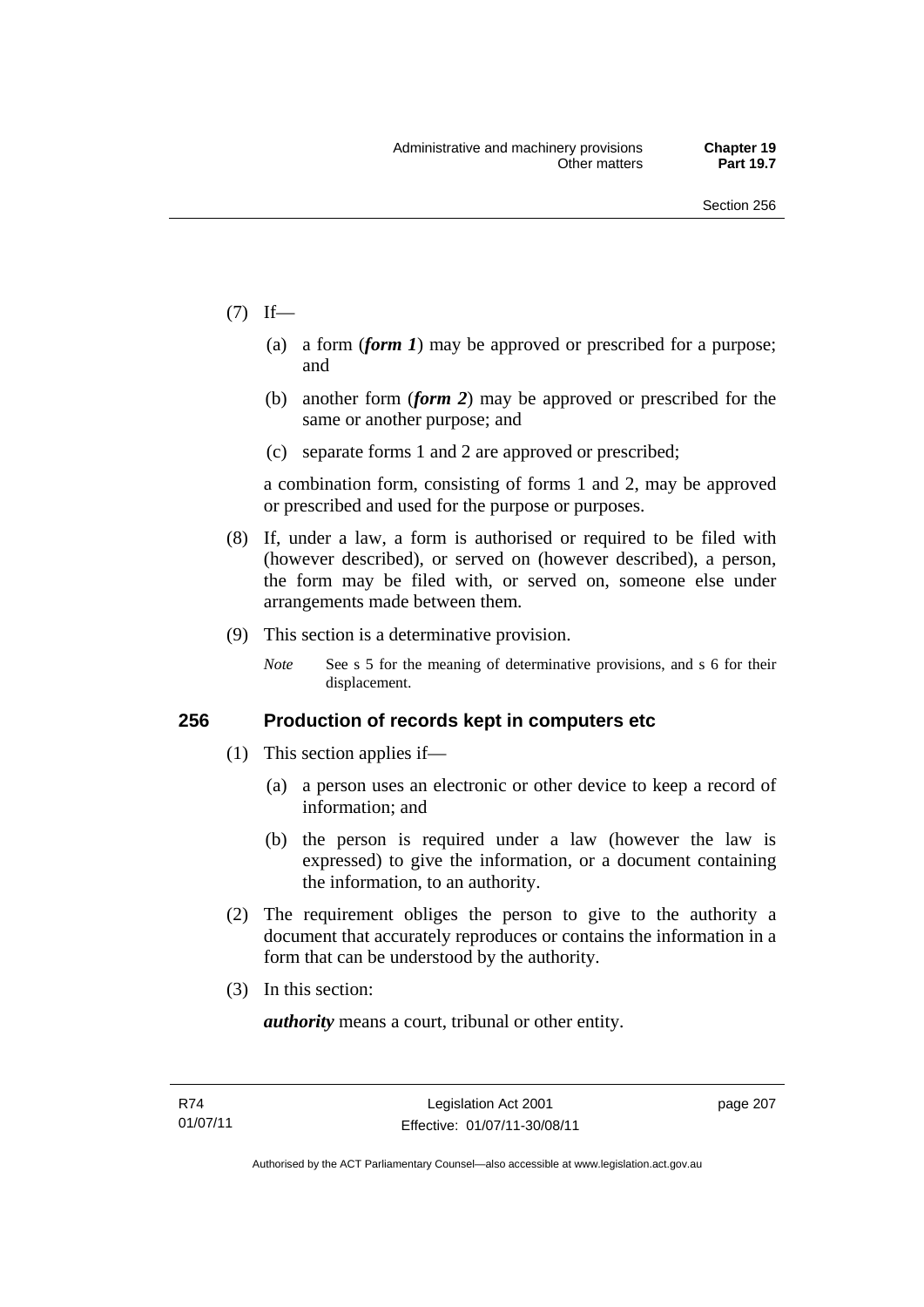# **Chapter 20 Miscellaneous**

## **300 Delegation by parliamentary counsel**

- (1) The parliamentary counsel may delegate the parliamentary counsel's functions under this Act or another territory law to a public servant.
	- *Note* For the making of delegations and the exercise of delegated functions, see pt 19.4.
- (2) However, the parliamentary counsel may only delegate a function under part 11.3 (Editorial changes) to—
	- (a) a person performing the duties of deputy parliamentary counsel in the public service; or
	- (b) a public servant prescribed by regulation.

## **301 References to Administration Act 1989 etc**

- (1) In any Act, statutory instrument or document, a reference to the *Administration Act 1989*, the *Interpretation Act 1967*, the *Legislation* (*Republication*) *Act 1996* or the *Subordinate Laws Act 1989* is, in relation to anything dealt with in this Act, a reference to this Act.
- (2) In any Act, statutory instrument or document, a reference to a particular provision of the *Administration Act 1989*, the *Interpretation Act 1967*, the *Legislation (Republication) Act 1996* or the *Subordinate Laws Act 1989* is, in relation to anything dealt with in this Act, a reference to the corresponding provision of this Act.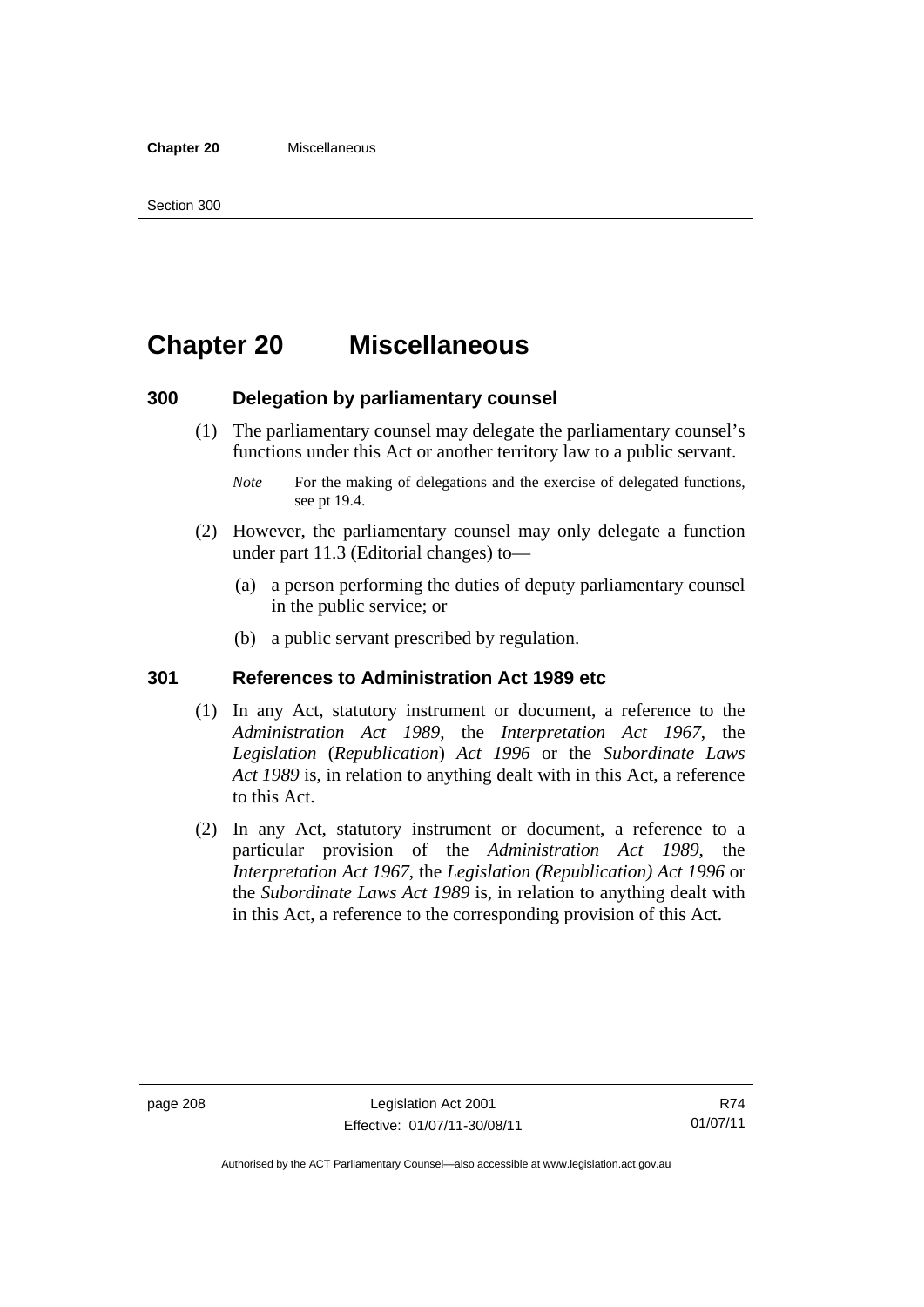# **302 Regulation-making power**

- (1) The Executive may make regulations for this Act.
	- *Note* A regulation must be notified, and presented to the Legislative Assembly, under this Act.
- (2) A regulation may make provision in relation to notification in the gazette under the following sections:
	- (a) section 28 (Notification of Acts);
	- (b) section 61 (Notification of legislative instruments):
	- (c) section 65A (Notification of disallowance by resolution of Assembly);
	- (d) section 69 (Notification of amendments made by resolution of Assembly).
- (3) In particular, a regulation may make provision in relation to the form of the gazette and its publication, including how it may or must be published.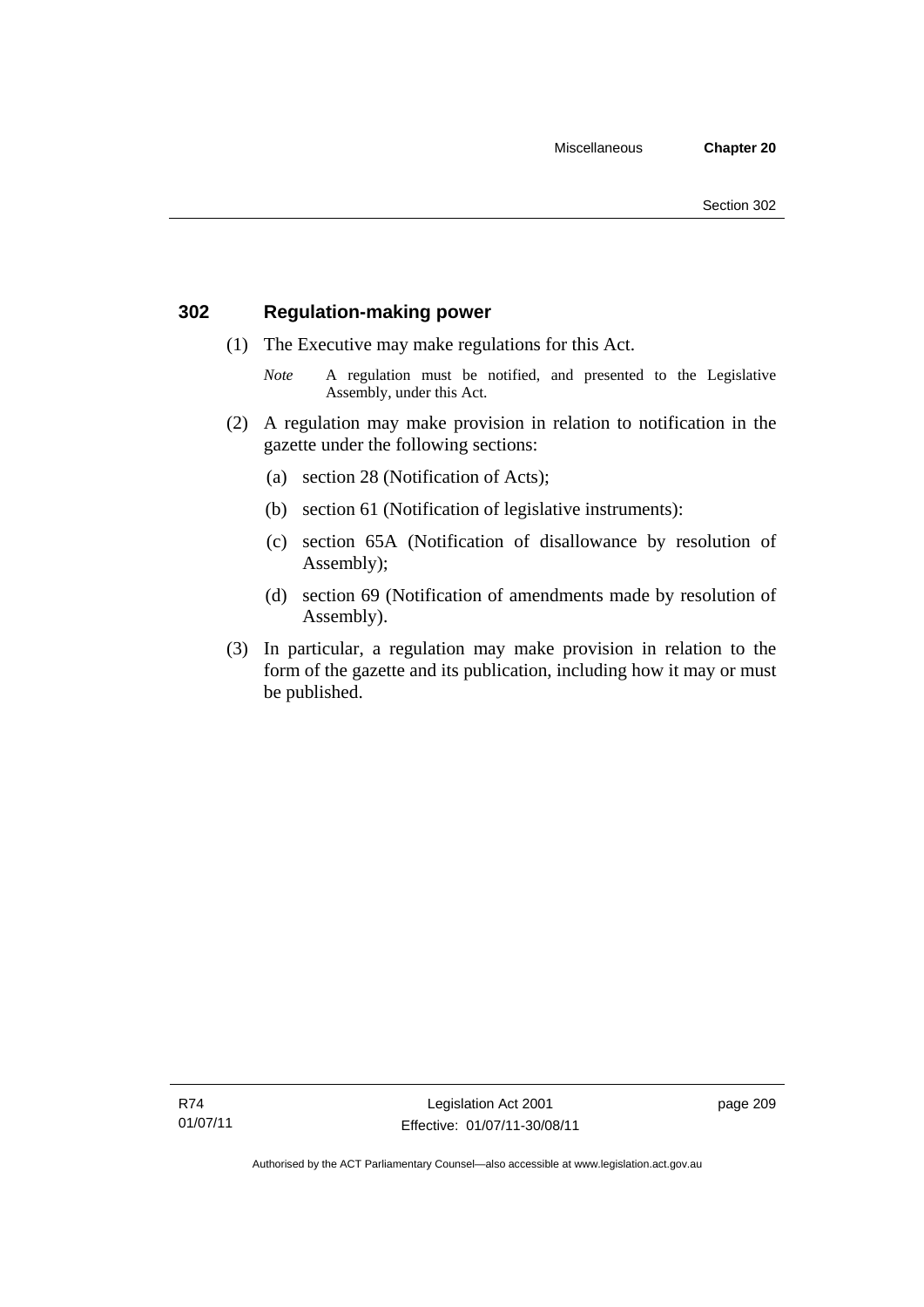# **Schedule 1 Acts included in sources of law in the ACT**

(see s 17)

# **Part 1.1 Former NSW and UK Acts in force before establishment of Territory**

| column 1 | column <sub>2</sub>                                    | column 3                                              |
|----------|--------------------------------------------------------|-------------------------------------------------------|
| item     | name of Act                                            | number or date of assent and<br>original jurisdiction |
| 1        | Magna Carta                                            | $(1297)$ 25 Edw 1 c 29 (UK)                           |
| 2        | Criminal and Civil Justice Act 1351                    | 25 Edw 3 St 5 c 4 (UK)                                |
| 3        | Due Process of Law Act 1354                            | 28 Edw 3 c 3 (UK)                                     |
| 4        | Due Process of Law Act 1368                            | 42 Edw 3 c 3 (UK)                                     |
| 5        | Free Access to Courts Act 1400                         | 2 Hen 4 c 1 (UK)                                      |
| 6        | Petition of Right 1627                                 | 3 Chas 1 c 1 (UK)                                     |
| 7        | Bill of Rights 1688                                    | 1 Will and Mary sess 2 c 2 (UK)                       |
| 8        | Act of Settlement 1700                                 | 12 and 13 Will 3 c 2 (UK)                             |
| 9        | Royal Marriages Act 1772                               | 12 Geo 3 c 11 (UK)                                    |
| 10       | Crimes Act 1900                                        | 1900 No 40 (NSW)                                      |
| 11       | Truck Act 1900                                         | 1900 No 55 (NSW)                                      |
| 12       | Pawnbrokers Act 1902                                   | 1902 No 66 (NSW)                                      |
| 13       | Public Roads Act 1902                                  | 1902 No 95 (NSW)                                      |
| 14       | Anglican Church of Australia Constitutions<br>Act 1902 | 24 December 1902 (NSW)                                |
| 15       | Fertilisers (Labelling and Sale) Act 1904              | 1904 No 33 (NSW)                                      |
| 16       | Second-hand Dealers Act 1906                           | 1906 No 30 (NSW)                                      |

page 210 Legislation Act 2001 Effective: 01/07/11-30/08/11

R74 01/07/11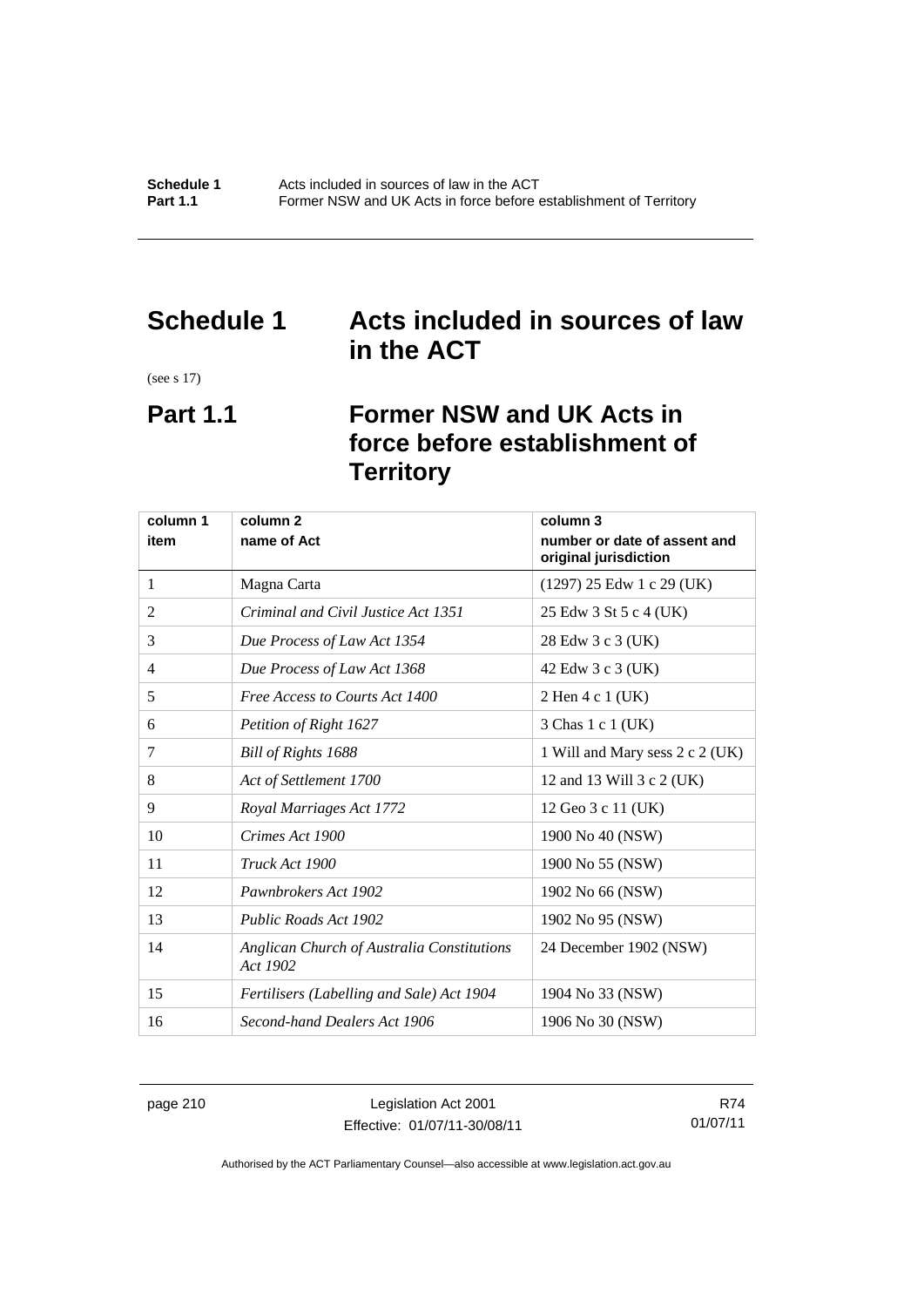# **Part 1.2 Former NSW Acts applied after establishment of Territory**

*Note* The former NSW Acts mentioned in this part are in force in the ACT as Acts of the Legislative Assembly

| column 1<br>item | column 2<br>name of NSW Act                             | column 3<br>applying Territory Act                      |
|------------------|---------------------------------------------------------|---------------------------------------------------------|
|                  | Scaffolding and Lifts Act 1912                          | Scaffolding and Lifts Act 1957 (repealed)               |
|                  | Anglican Church of Australia<br>Trust Property Act 1917 | Anglican Church of Australia Trust Property<br>Act 1928 |
|                  | Trustee Act 1925                                        | <i>Trustee Act 1957</i> (repealed)                      |
| 4                | Anglican Church of Australia<br>Constitution Act 1961   | Anglican Church of Australia Trust Property<br>Act 1928 |

*Note* The written law of the ACT also includes the following Acts that may not be amended or repealed by the Assembly (see Self-Government Act, s 34):

- *Life, Fire and Marine Insurance Act 1902* (NSW)
- *Demise of the Crown Act 1760* (UK)
- *Naval Prize Act 1864* (UK)
- *Naval Prize (Procedure) Act 1916* (UK)
- *Prize Act (1939)* (UK)
- *Prize Courts Act 1894* (UK)
- *Prize Courts Act 1915* (UK)
- *Prize Courts (Procedure) Act 1914* (UK)
- *Territorial Waters Jurisdiction Act 1878* (UK).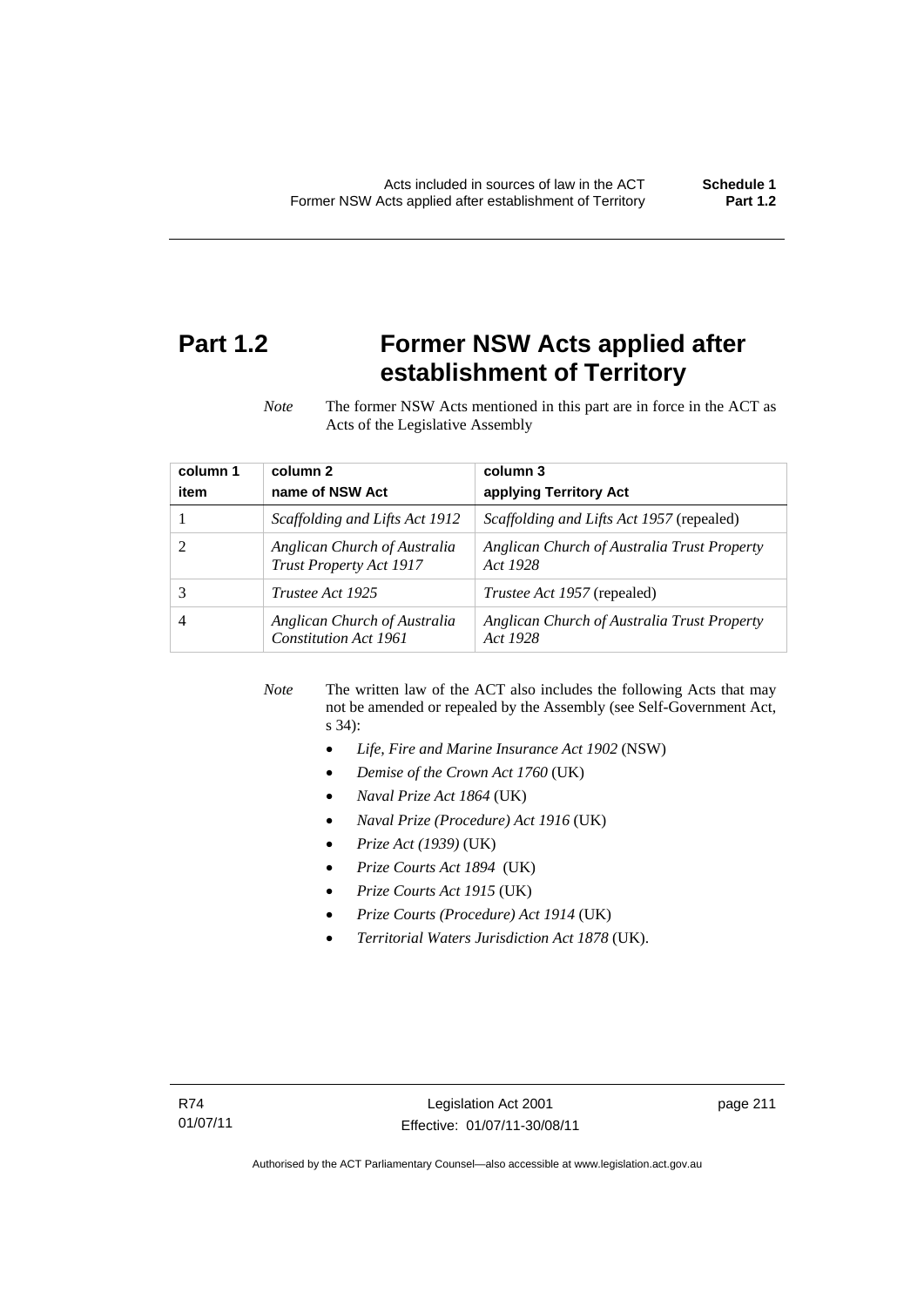# **Dictionary**

(see s 2)

# **Part 1 Meaning of commonly-used terms**

(see s 144)

*Note* Terms that are defined only for this Act are set out in pt 2.

*ACAT* means the ACT Civil and Administrative Tribunal established under the *ACT Civil and Administrative Tribunal Act 2008*.

*Act*—see the following sections:

- (a) section 7 (Meaning of *Act* generally);
- (b) section 17 (References to Acts include references to former Cwlth enactments etc).
- *Note* See also s 102 (References to laws include references to laws as in force from time to time) and s 104 (References to laws include references to instruments under laws).

*ACT* means the Australian Capital Territory.

*ADI*—see the definition of *authorised deposit-taking institution*.

*administrative unit* means an administrative unit for the time being established under the *Public Sector Management Act 1994*, section 13 (1).

*adult* means an individual who is at least 18 years old.

*ambulance service* means the ACT Ambulance Service established under the *Emergencies Act 2004*.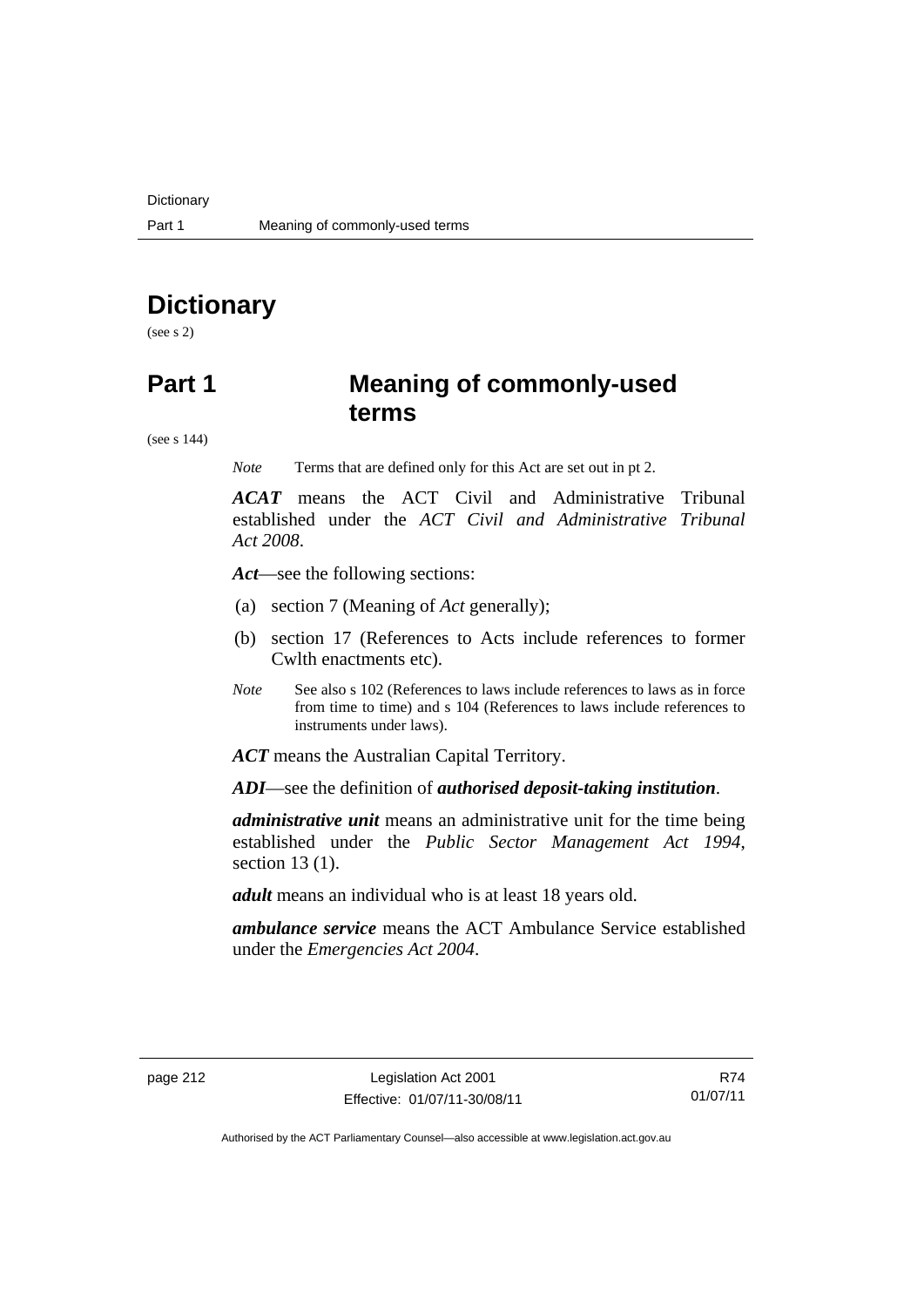*amend* includes—

- (a) for an Act or statutory instrument—omit, insert, substitute, renumber or relocate a provision of the Act or instrument; and
- (b) for an Act or statutory instrument (or a provision of it)—amend by implication; and
- (c) for a provision of an Act or statutory instrument—omit the provision (or a part of it), substitute another provision for the provision (or a part of it), renumber the provision (or a part of it) or relocate the provision (or a part of it); and
- (d) for any other instrument, a provision of an instrument or a decision—change or alter.

*appoint* includes reappoint.

*AS*—see section 164 (1) (References to Australian Standards etc).

*AS/NZS*—see section 164 (2) (References to Australian Standards etc).

*asset* includes property of any kind.

*Attorney-General* means the Minister designated Attorney-General by the Chief Minister, and includes a Minister authorised by the Chief Minister to act on behalf of the Attorney-General.

*auditor-general* means the Auditor-General for the Territory under the *Auditor-General Act 1996*.

*Australia* means the Commonwealth of Australia and, when used in a geographical sense, does not include an external territory.

*Australian Consumer Law (ACT)* means the provisions applying because of the *Fair Trading (Australian Consumer Law) Act 1992*, section 7 (Application of Australian Consumer Law).

page 213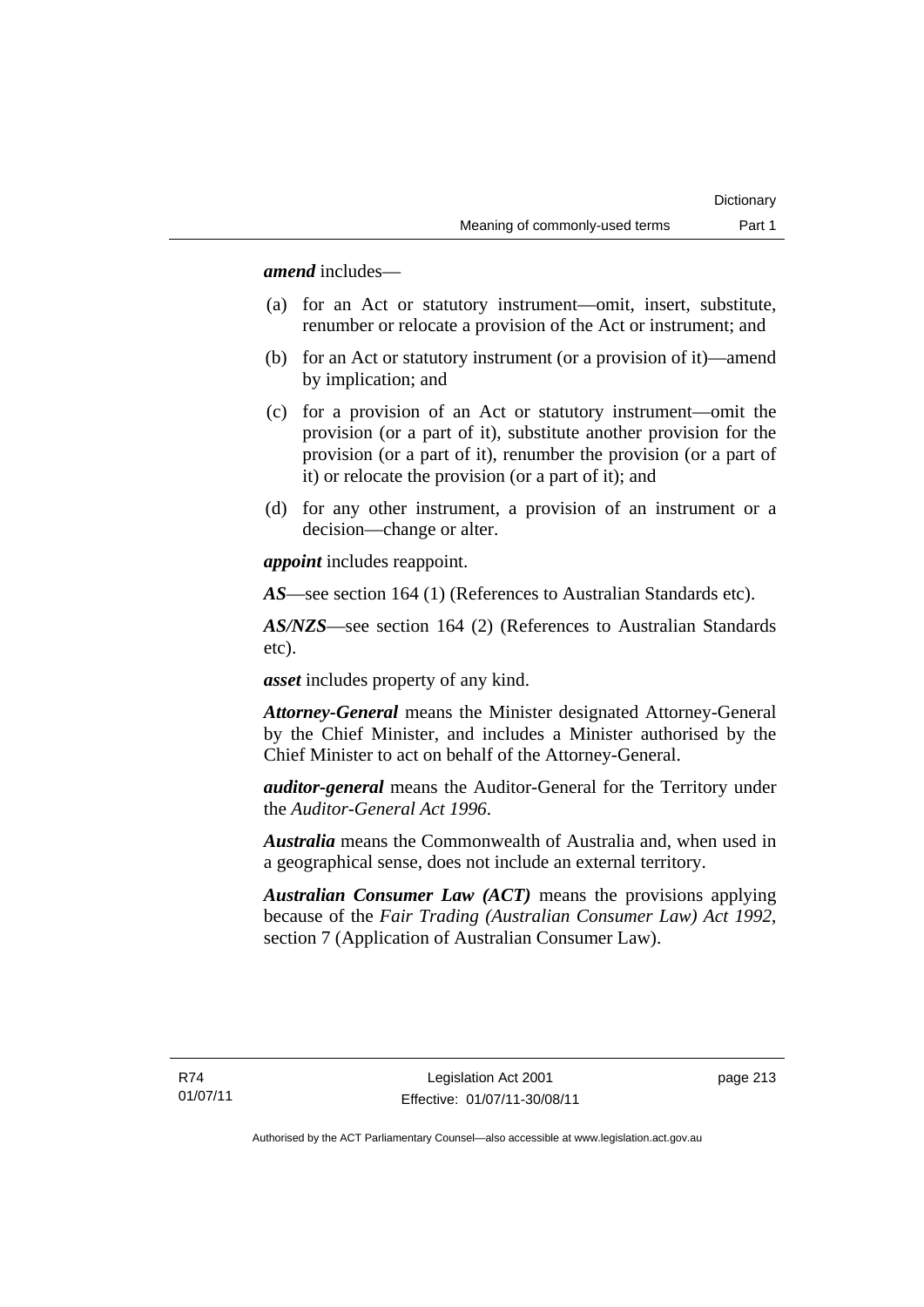*Australian driver licence* means an Australian driver licence under the *Road Transport (Driver Licensing) Act 1999*.

*Note Australian driver licence* is defined in that Act, dictionary to mean a driver licence of any kind issued under the law of the Commonwealth or a State or Territory. It includes a driver licence issued under ACT law (see also def *driver licence*).

*Australian/New Zealand Standard*—see section 164 (2) (References to Australian Standards etc).

*Australian Standard*—see section 164 (1) (References to Australian Standards etc).

*Australian statistician* means the Australian Statistician under the *Australian Bureau of Statistics Act 1975* (Cwlth).

*authorised deposit-taking institution* (or *ADI*) means an authorised deposit-taking institution under the *Banking Act 1959* (Cwlth).

*bank* means an authorised deposit-taking institution that is permitted under the *Banking Act 1959* (Cwlth) to assume or use—

- (a) the word 'bank', 'banker' or 'banking'; or
- (b) any other word (whether or not in English) similar in meaning to a word mentioned in paragraph (a).

*bankrupt or personally insolvent*—an individual is *bankrupt or personally insolvent* if the individual—

- (a) under the *Bankruptcy Act 1966* (Cwlth)—
	- (i) is bankrupt; or
	- (ii) is a party to a debt agreement as a debtor; or
	- (iii) is a party to a personal insolvency agreement as a debtor and the obligations created by the agreement remain undischarged; or
	- (iv) authorises a controlling trustee to control the individual's property, whether or not the individual has entered into a personal insolvency agreement as a debtor; or

| page 214 | Legislation Act 2001         | R74      |
|----------|------------------------------|----------|
|          | Effective: 01/07/11-30/08/11 | 01/07/11 |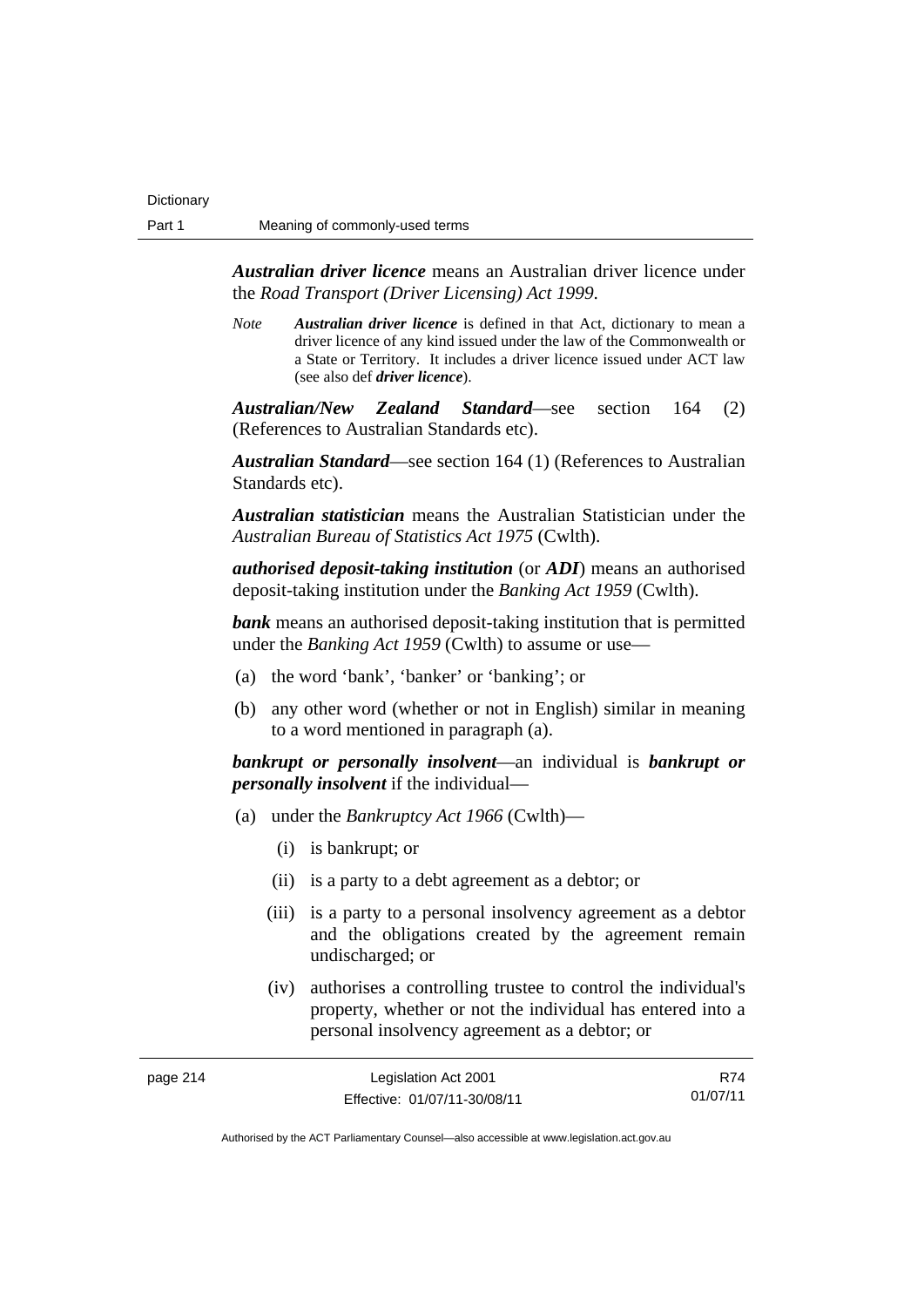- (b) has a status under a law of a foreign country substantially similar to an individual mentioned in paragraph (a); or
- (c) otherwise applies to take the benefit of any law for the relief of bankrupt or insolvent debtors.

*barrister* means a lawyer who practises as a barrister.

*body* includes any group of people joined together for a common purpose, whether or not incorporated.

### **Examples**

- 1 a company
- 2 a statutory corporation, whether or not it has members
- 3 an association, club or society
- 4 a partnership
- 5 a joint venture
- 6 a corporation sole
- *Note* An example is part of the Act, is not exhaustive and may extend, but does not limit, the meaning of the provision in which it appears (see s 126 and s 132).

*breach* includes contravene.

*building code* means the building code under the *Building Act 2004*, section 136.

*Note* The building code is the Building Code of Australia, as amended from time to time by the Australian Building Codes Board and the Australian Capital Territory Appendix to the Building Code of Australia.

*building society* means an authorised deposit-taking institution that is permitted under the *Banking Act 1959* (Cwlth) to assume or use—

- (a) the term 'building society'; or
- (b) any other term (whether or not in English) similar in meaning.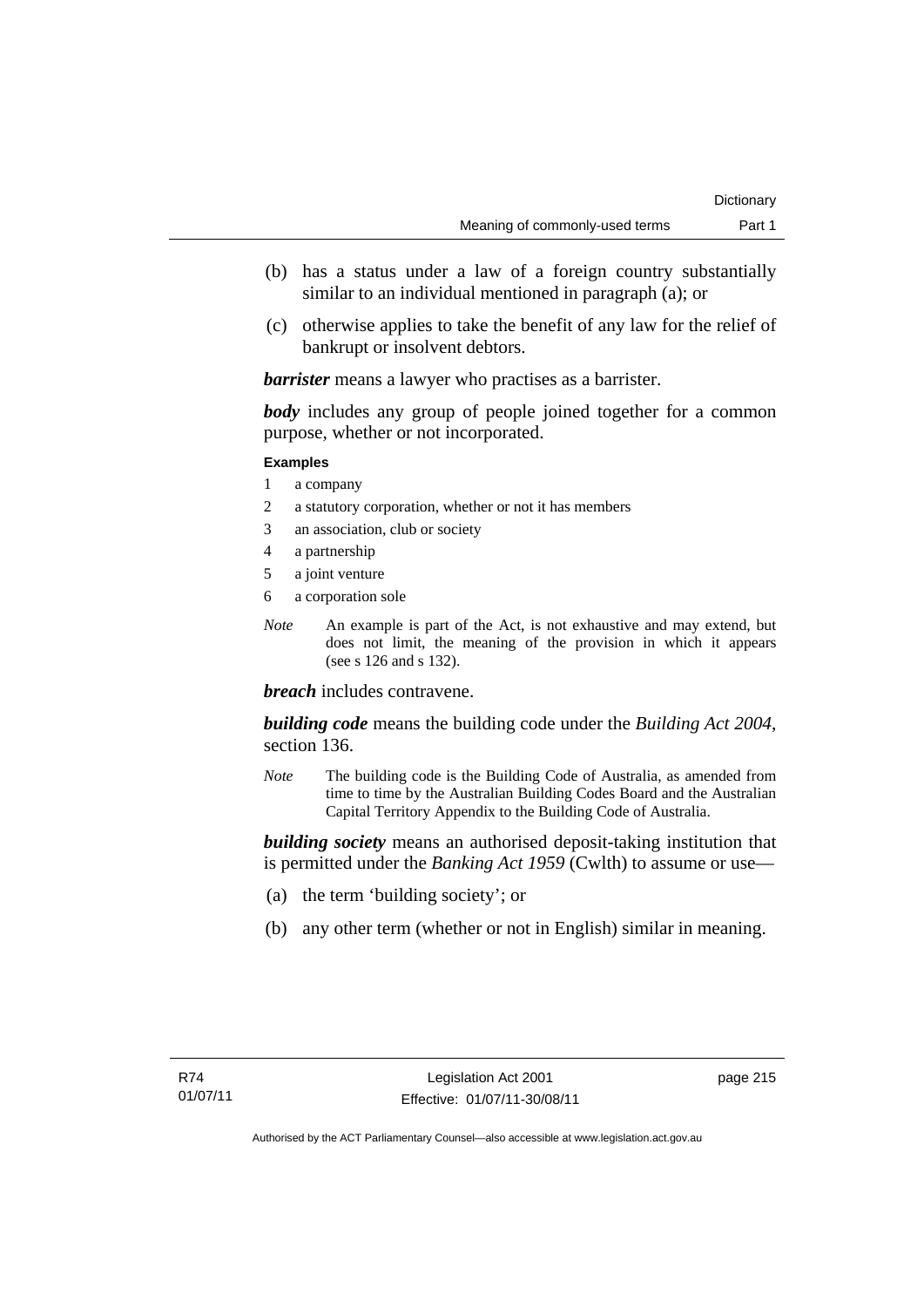*business day* means a day that is not—

- (a) a Saturday or Sunday; or
- (b) a public holiday or bank holiday in the ACT under the *Holidays Act 1958*.

*by* regulation includes under a regulation.

*Note* See also def *under*, in relation to an Act or statutory instrument.

*by-law*, in relation to an Act, means a by-law made or in force under the Act.

*calendar month* means a period beginning at the start of any day of a named month and ending—

- (a) at the end of the day before the corresponding day of the next named month; or
- (b) if there is no such corresponding day—at the end of the last day of the next named month.

### **Examples**

- 1 The period beginning at the start of 5 July 2000 and ending at midnight on 4 August 2000 is a calendar month.
- 2 The period beginning at the start of 30 January 2001 and ending at midnight on 28 February 2001 is a calendar month. The calendar month ends on the last day of February because in that year February does not have a day corresponding to 29 January (because 2001 is not a leap year). If the period began at the start of 30 January 2004 (ie a leap year), the calendar month would end at midnight on 29 February 2004.
- *Note* An example is part of the Act, is not exhaustive and may extend, but does not limit, the meaning of the provision in which it appears (see s 126 and s 132).

*calendar year* means a period of 12 months beginning on 1 January.

*change* includes change by alteration, omission, substitution or addition.

*chief health officer* means the Chief Health Officer under the *Public Health Act 1997*.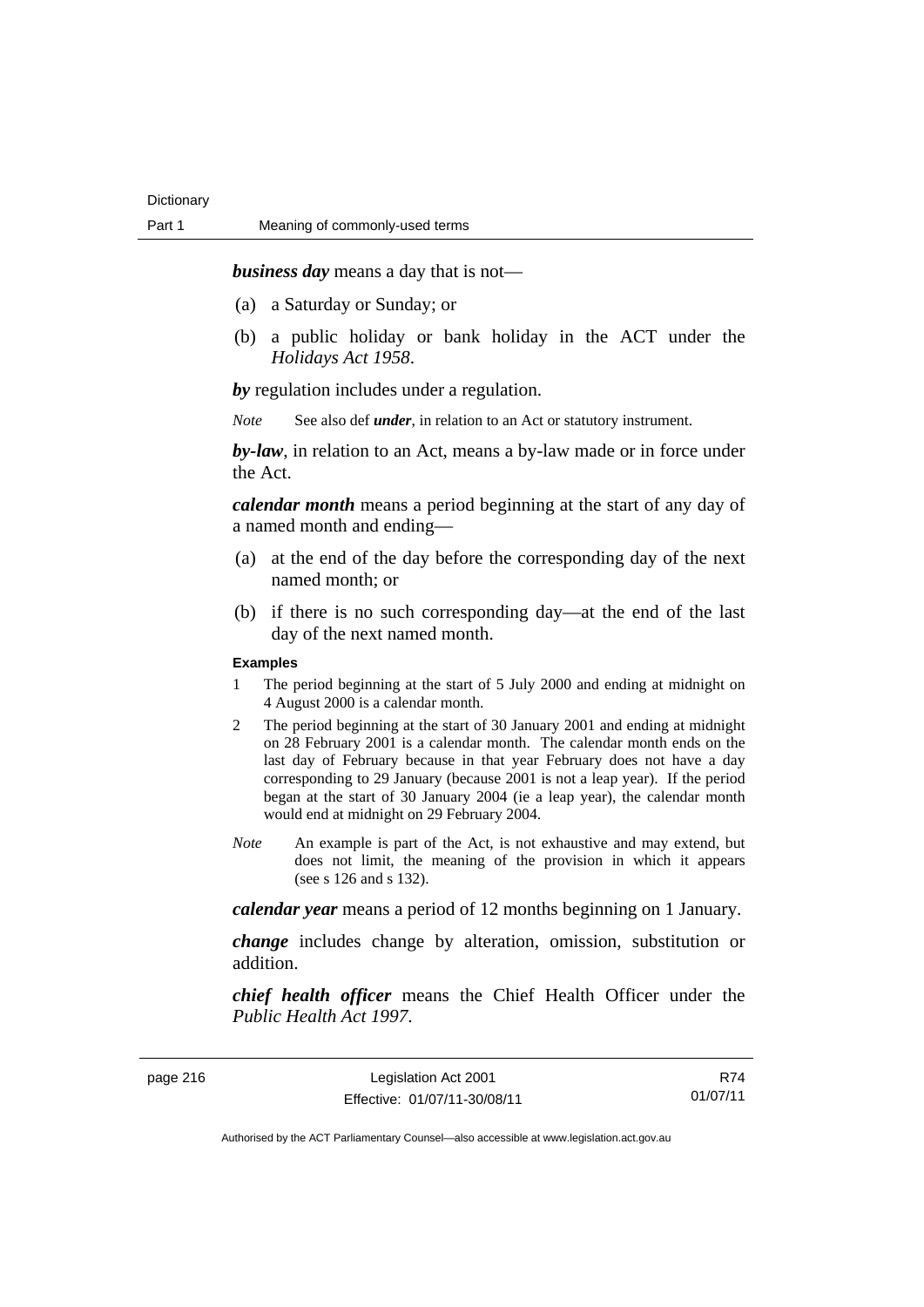*Chief Justice* means the Chief Justice of the Supreme Court.

*Chief Magistrate* means the Chief Magistrate of the Magistrates Court.

*Chief Minister* means the Chief Minister for the Territory.

*Note* The Chief Minister is elected under the Self-Government Act, s 40.

*chief officer (ambulance service)* means the chief officer (ambulance service) under the *Emergencies Act 2004*.

*chief officer (fire brigade)* means the chief officer (fire brigade) under the *Emergencies Act 2004*.

*chief officer (rural fire service)* means the chief officer (rural fire service) under the *Emergencies Act 2004*.

*chief officer (SES)* means the chief officer (SES) under the *Emergencies Act 2004*.

*chief planning executive* means the Chief Planning Executive under the *Planning and Development Act 2007*.

*chief police officer* means the police officer responsible to the commissioner of police for the day-to-day administration and control of police services in the ACT.

*chief solicitor* means the chief solicitor under the *Government Solicitor Act 1989*.

*child*, if age rather than descendancy is relevant, means an individual who is under 18 years old.

*children and young people commissioner* means the Children and Young People Commissioner under the *Human Rights Commission Act 2005*.

*Childrens Court* means the Childrens Court under the *Magistrates Court Act 1930*, section 287.

*city area* means the area that was *the City Area* under the *City Area Leases Act 1936* (repealed).

page 217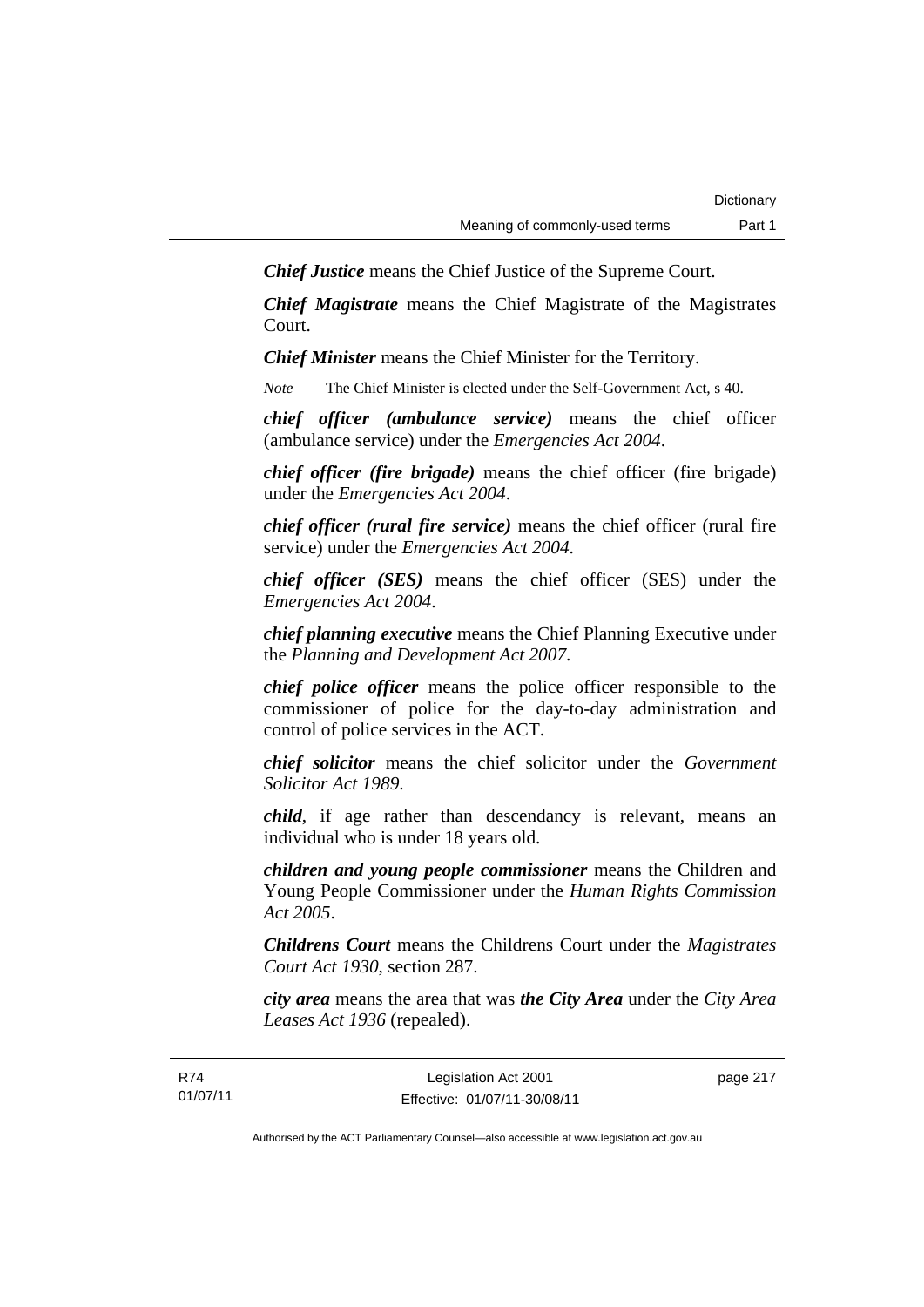## Part 1 Meaning of commonly-used terms

**Dictionary** 

*Note* See s 103 for the meaning of references to repealed laws.

*civil partner*—a person who is in a civil partnership with someone else is the *civil partner* of the other person.

*civil partnership* means a civil partnership under the *Civil Partnerships Act 2008*.

*clerk*, in relation to the Legislative Assembly, means the Clerk of the Legislative Assembly.

*Note* The office of Clerk is established under the *Public Sector Management Act 1994*.

*commencement*, of an Act or statutory instrument—see section 80.

*commencement notice*—see section 11.

*commissioner for fair trading* means the Commissioner for Fair Trading of the Australian Capital Territory under the *Fair Trading (Australian Consumer Law) Act 1992*.

*commissioner for public administration* means the Commissioner for Public Administration under *the Public Sector Management Act 1994*.

*commissioner for revenue* means the Commissioner for Australian Capital Territory Revenue under the *Taxation Administration Act 1999*.

*commissioner for the environment* means the Commissioner for the Environment under the *Commissioner for the Environment Act 1993.* 

*commissioner of police* means the Commissioner of Police of the Australian Federal Police.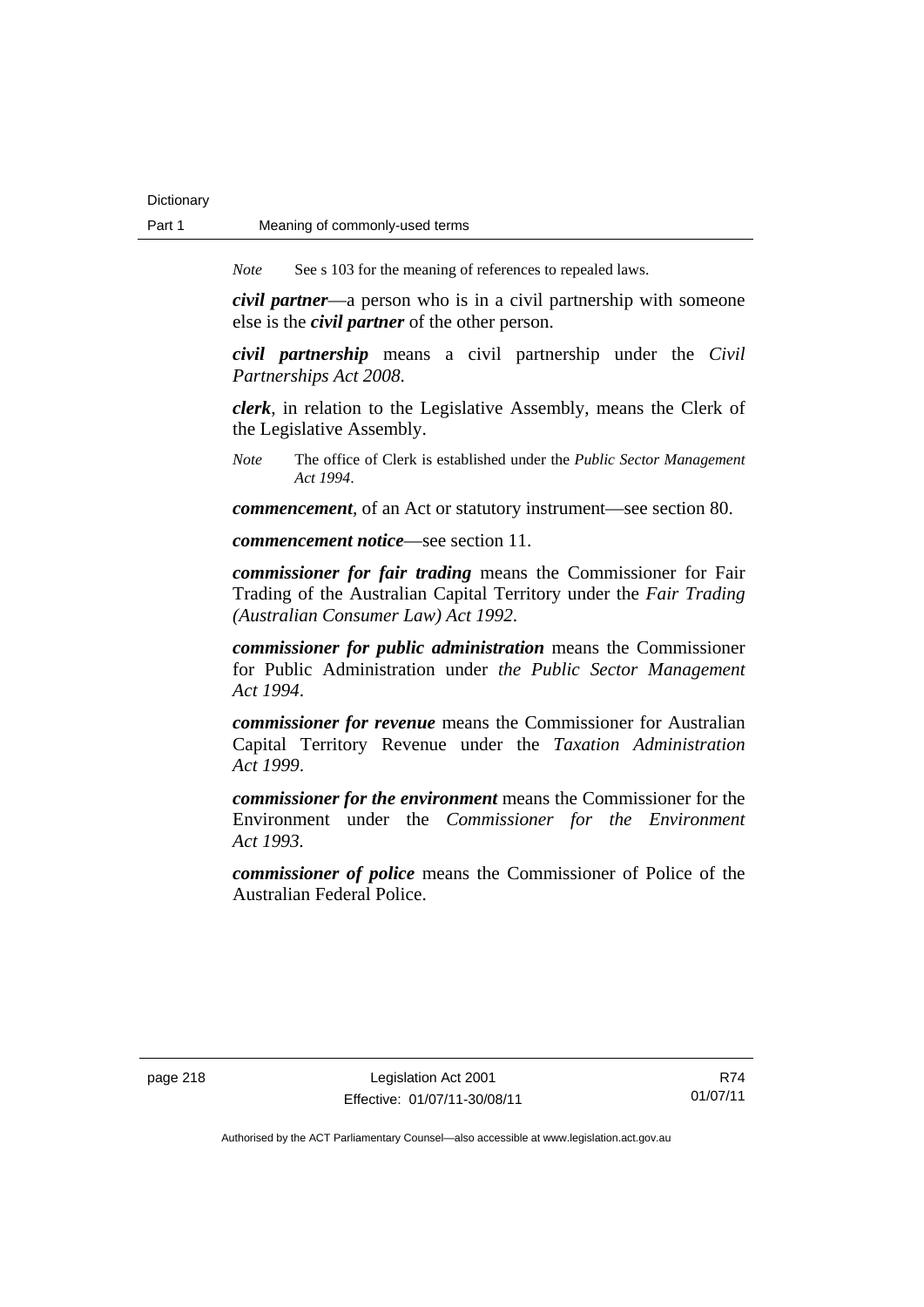*commit*, a person for trial, means—

- (a) to order that the person be remanded in custody until tried by the Supreme Court; or
- (b) to grant bail to the person to appear and be tried by the Supreme Court.

*Commonwealth* means the Commonwealth of Australia and, when used in a geographical sense, does not include an external territory.

*Commonwealth country* means a country that forms part of the Commonwealth of Nations, and includes a territory for the international relations of which a Commonwealth country is responsible.

*Commonwealth DPP* means the Director of Public Prosecutions under the *Director of Public Prosecutions Act 1983* (Cwlth).

*Commonwealth gazette* means the Commonwealth of Australia Gazette or the Australian Government Gazette.

*Note* The *Australian Government Gazette* was published from 1 July 1973 to 30 June 1976.

*confer*, in relation to a function, includes impose.

*conservator of flora and fauna* means the Conservator of Flora and Fauna under the *Nature Conservation Act 1980*.

*construction occupations registrar* means the Australian Capital Territory Construction Occupations Registrar under the *Construction Occupations (Licensing) Act 2004*.

*contravene* includes fail to comply with.

*converted ordinance* means an enactment that was an ordinance immediately before self-government day.

*Coroner's Court* means the Coroner's Court under the *Coroners Act 1997*.

*corporation* includes a body politic or corporate.

R74 01/07/11

Legislation Act 2001 Effective: 01/07/11-30/08/11 page 219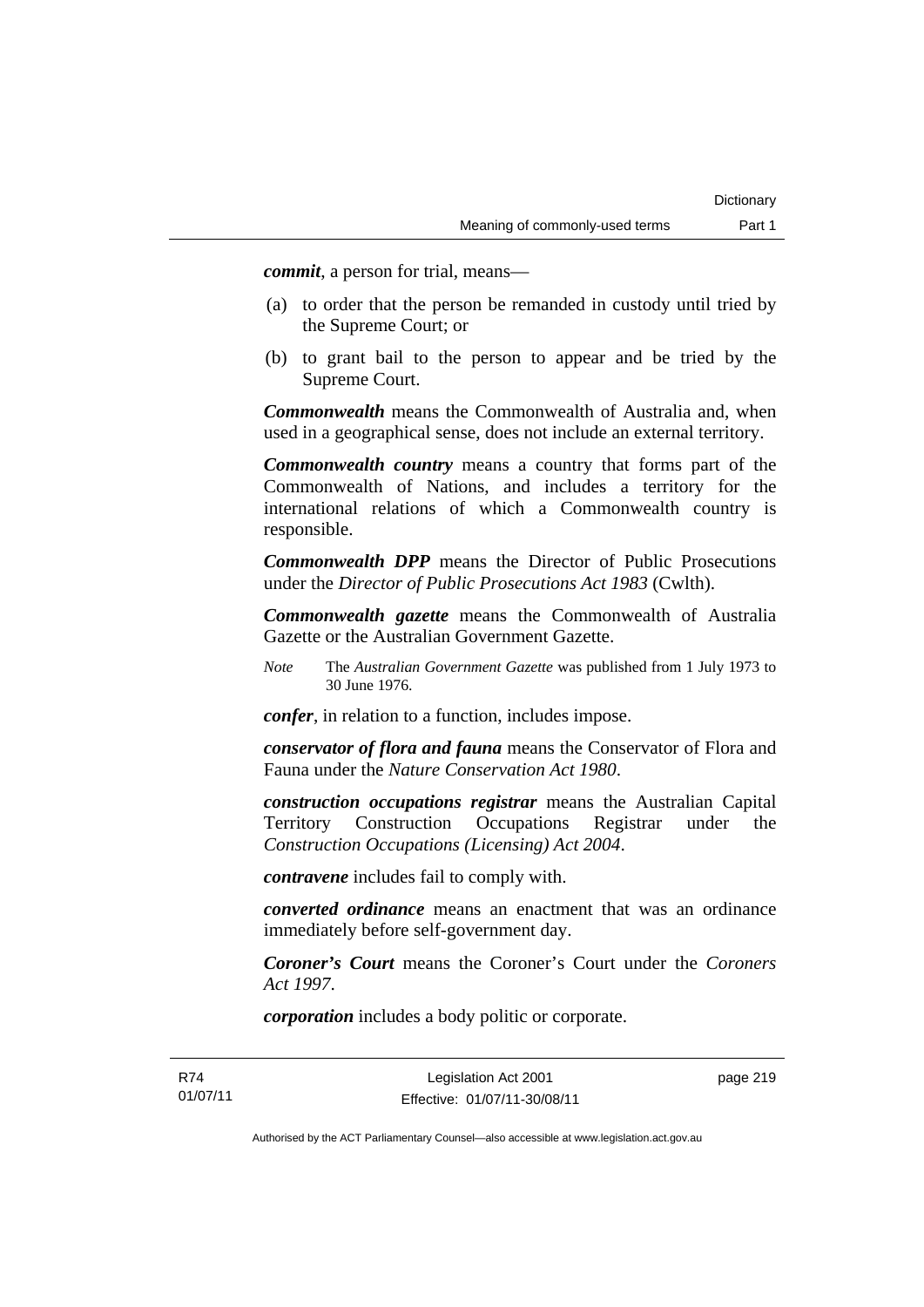*Corporations Act* means the *Corporations Act 2001* (Cwlth).

*correctional centre* means a correctional centre under the *Corrections Management Act 2007*.

*corrections officer* means a corrections officer under the *Corrections Management Act 2007*.

*Court of Appeal* means the Court of Appeal constituted under the *Supreme Court Act 1933*.

*court of summary jurisdiction* means the Magistrates Court.

*credit union* means an authorised deposit-taking institution that is permitted under the *Banking Act 1959* (Cwlth) to assume or use—

- (a) the term 'credit union'; or
- (b) any other term (whether or not in English) similar in meaning.

*Criminal Code* means the *Criminal Code 2002*.

*daily newspaper* means a daily newspaper circulating generally in the ACT.

*daylight* means the period in a day from sunrise to sunset.

*definition*—see section 130.

### *dental prosthetist*—

- (a) means a person registered under the *Health Practitioner Regulation National Law (ACT)* to practise the health profession of dental prosthetist (other than as a student); and
- (b) for an activity, includes a person mentioned in paragraph (a) holding limited or provisional registration, to the extent that the person is allowed to do the activity under the person's registration.

*dental technician* means a person registered as a dental technician under the *Health Professionals Act 2004*.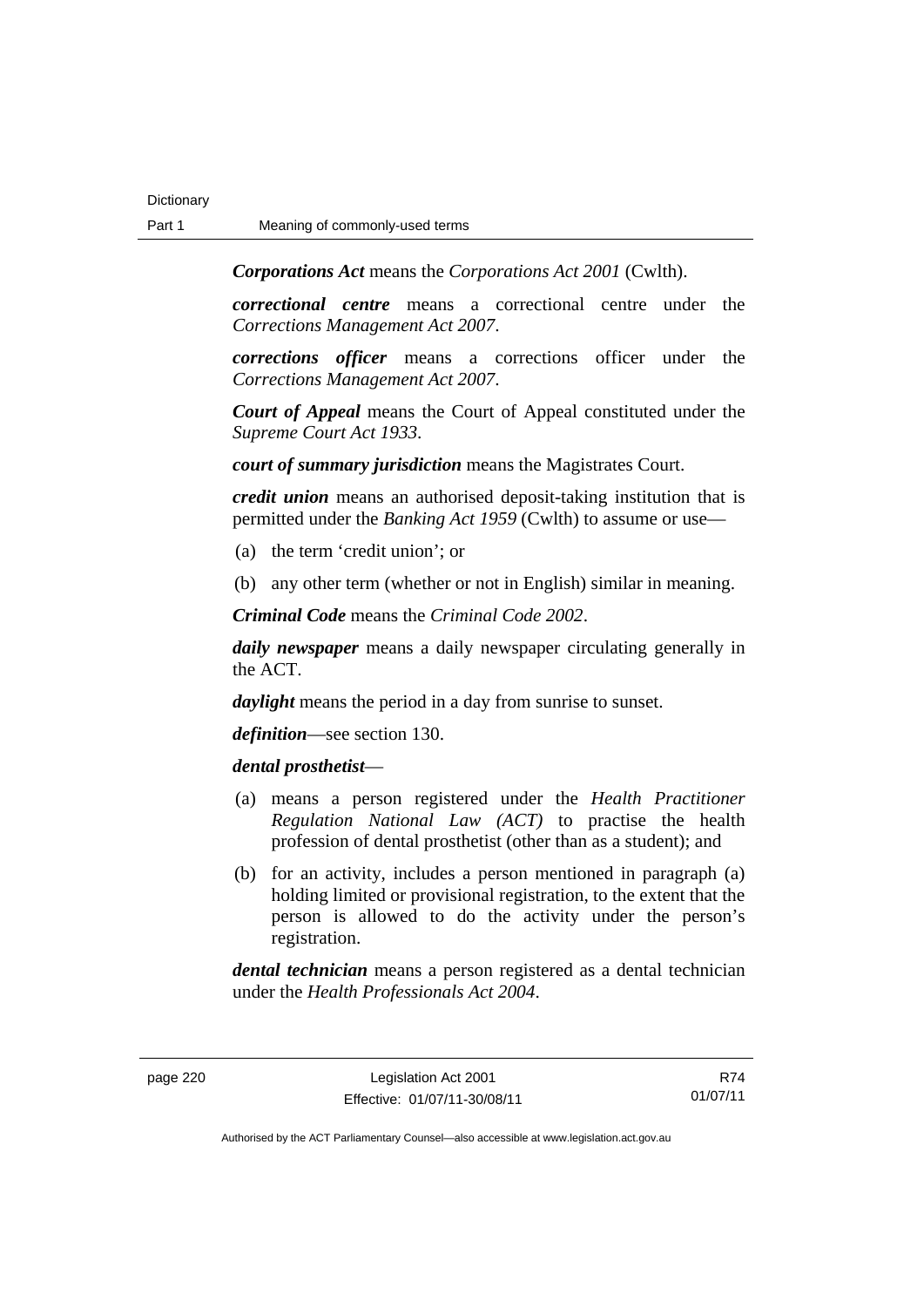### *dentist*—

- (a) means a person registered under the *Health Practitioner Regulation National Law (ACT)* to practise the health profession of dentist (other than as a student); and
- (b) for an activity, includes a person mentioned in paragraph (a) holding limited or provisional registration, to the extent that the person is allowed to do the activity under the person's registration.

*Deputy Speaker* means the Deputy Presiding Officer of the Legislative Assembly.

*Note* The Deputy Presiding Officer is elected under the Self-Government Act, s 21 (2).

*designation*, of a position under the *Public Sector Management Act 1994*, includes a designation given under that Act.

*detention place*—see the *Children and Young People Act 2008*, section 142.

*director-general*—see section 163.

*director of public prosecutions* (or *DPP*) means the Director of Public Prosecutions under the *Director of Public Prosecutions Act 1990*.

*disability and community services commissioner* means the Disability and Community Services Commissioner under the *Human Rights Commission Act 2005*.

*disallowable instrument*—see section 9.

*discrimination commissioner* means the Discrimination Commissioner under the *Human Rights Commission Act 2005*.

### *doctor*—

 (a) means a person registered under the *Health Practitioner Regulation National Law (ACT)* to practise in the medical profession (other than as a student); and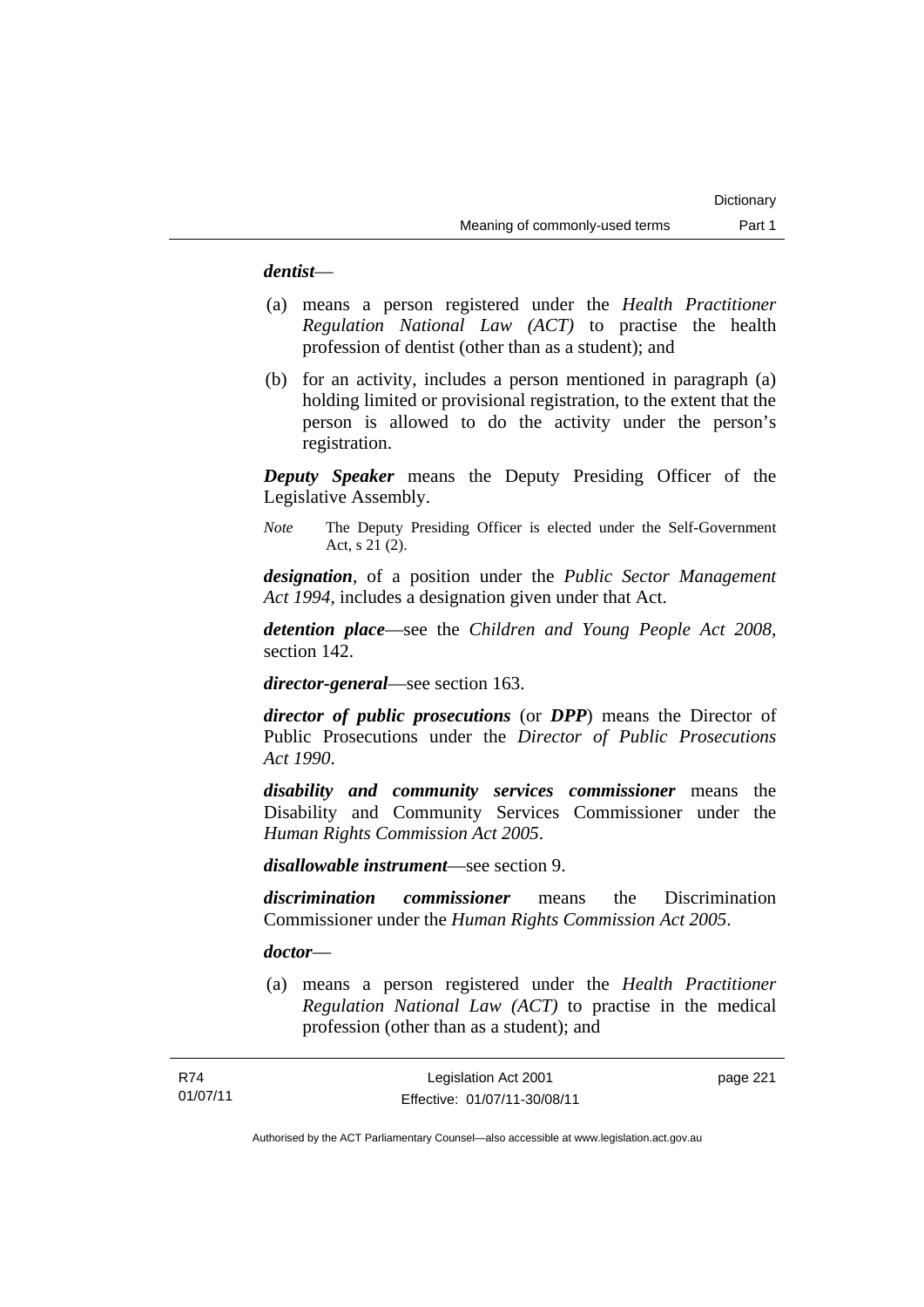| Dictionary |                                |
|------------|--------------------------------|
| Part 1     | Meaning of commonly-used terms |

 (b) for an activity, includes a person mentioned in paragraph (a) holding limited or provisional registration, to the extent that the person is allowed to do the activity under the person's registration.

*document* means any record of information, and includes—

- (a) anything on which there is writing; or
- (b) anything on which there are figures, marks, numbers, perforations, symbols or anything else having a meaning for people qualified to interpret them; or
- (c) anything from which images, sounds, messages or writings can be produced or reproduced, whether with or without the aid of anything else; or
- (d) a drawing, map, photograph or plan.

*domestic partner*—see section 169 (1).

*domestic partnership*—see section 169 (2).

*DPP*—see the definition of *director of public prosecutions*.

*driver licence* means a driver licence under the *Road Transport (Driver Licensing) Act 1999*.

*Note Driver licence* is defined in that Act, dictionary to mean a driver licence of any kind issued under that Act (see also def *Australian driver licence*).

*electoral commission* means the Australian Capital Territory Electoral Commission established under the *Electoral Act 1992*.

*electoral commissioner* means the Electoral Commissioner under the *Electoral Act 1992*.

*emergency service* means the ambulance service, the fire brigade, the rural fire service or the SES.

*emergency services commissioner* means the ACT Emergency Services Commissioner under the *Emergencies Act 2004*.

page 222 Legislation Act 2001 Effective: 01/07/11-30/08/11

R74 01/07/11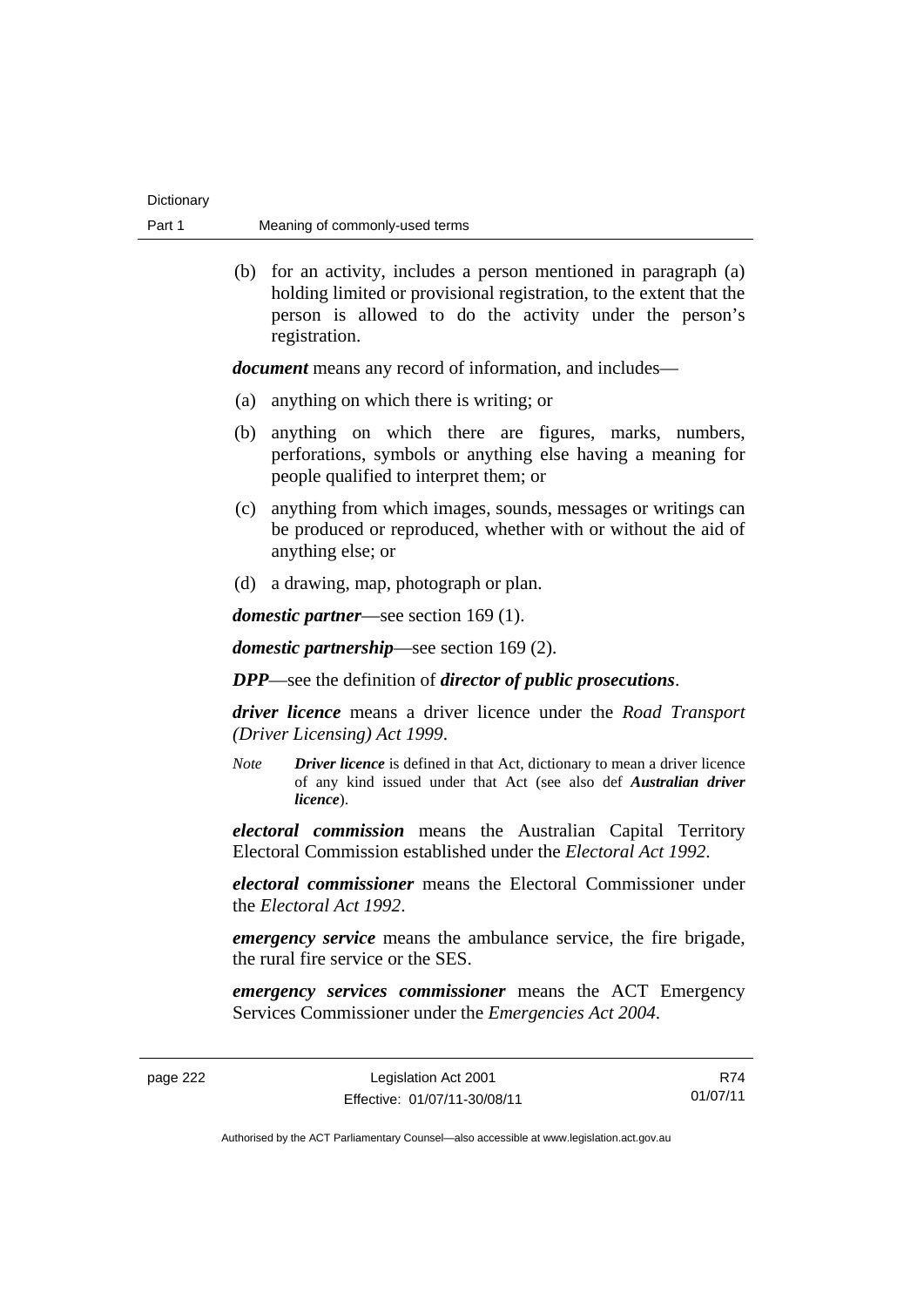*enactment*, of an Act—see section 29 (References to *enactment* or *passing* of Acts).

### *enrolled nurse*—

- (a) means a person registered under the *Health Practitioner Regulation National Law (ACT)*—
	- (i) to practise in the nursing and midwifery profession (other than as a student); and
	- (ii) in the enrolled nurses (division 2) division; and
- (b) for an activity, includes a person mentioned in paragraph (a) holding limited or provisional registration, to the extent that the person is allowed to do the activity under the person's registration.

*entity* includes an unincorporated body and a person (including a person occupying a position).

*environment protection authority* means the Environment Protection Authority established under the *Environment Protection Act 1997*.

*establish* includes constitute and continue in existence.

*estate* includes any charge, claim, demand, easement, encumbrance, lien, right and title, whether at law or in equity.

*Executive* means the Australian Capital Territory Executive.

*Note* The Executive is established by the Self-Government Act, s 36.

*exercise* a function includes perform the function.

*expire* includes lapse or otherwise cease to have effect.

*external territory* means a Commonwealth territory, other than an internal territory.

*fail* includes refuse.

*Federal Court* means the Federal Court of Australia.

R74 01/07/11

Legislation Act 2001 Effective: 01/07/11-30/08/11 page 223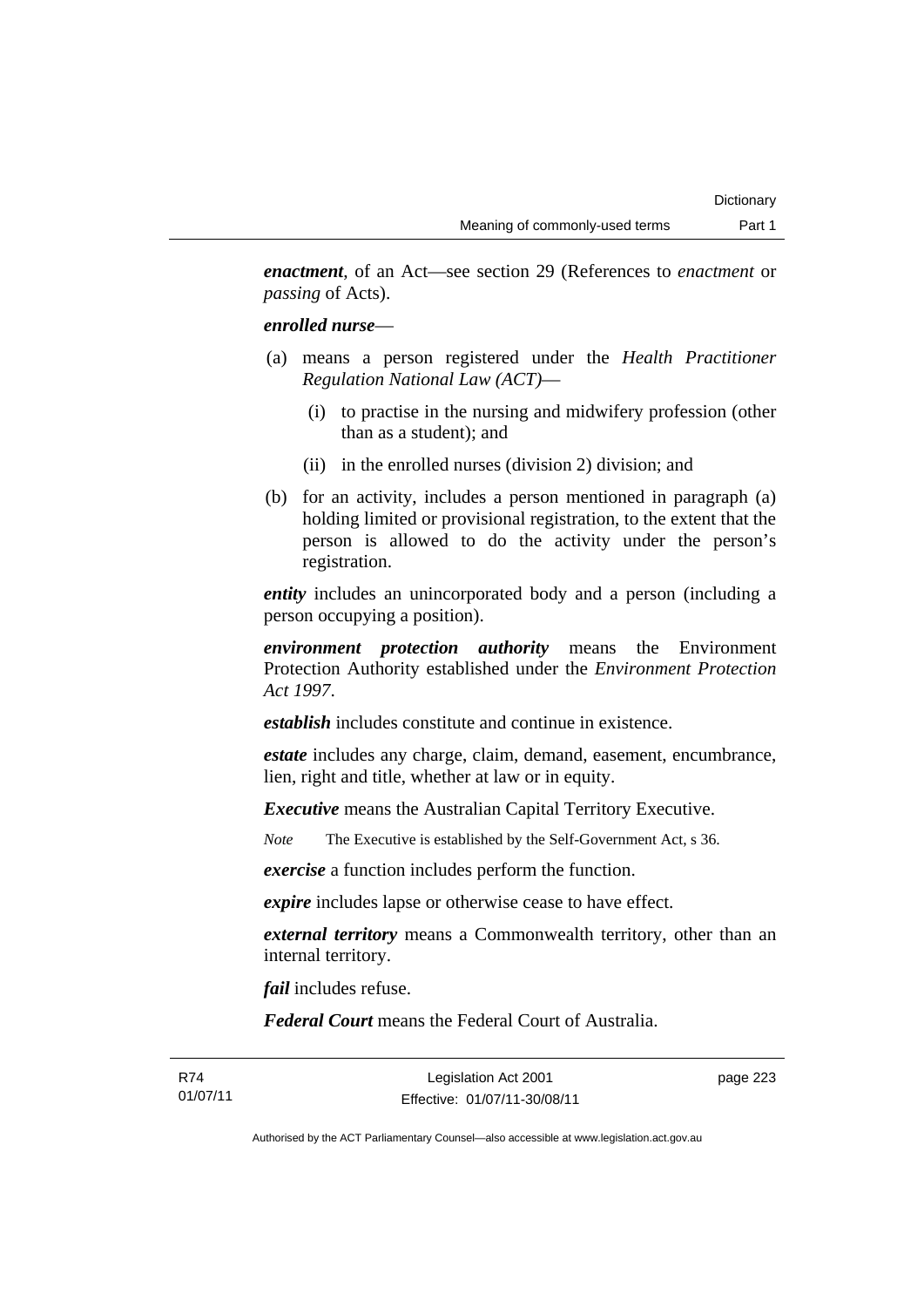*file* includes lodge.

*financial year* means a period of 12 months beginning on 1 July.

*fire brigade* means the ACT Fire Brigade established under the *Emergencies Act 2004*.

*for*, in relation to an Act or statutory instrument, includes for the purposes of the Act or statutory instrument.

*Note* Under s 7 (3) and s 13 (3) a reference to an Act or statutory instrument includes a reference to a provision of an Act or statutory instrument.

*foreign country* means a country (whether or not an independent sovereign country) outside Australia and the external territories, and includes a state, province or other part of such a country.

*former NSW Act* means an Act corresponding to a NSW Act mentioned in schedule 1.

- *Note 1* The *Crimes Act 1900* is taken to have been enacted by the Legislative Assembly because of the *Crimes Legislation (Status and Citation) Act 1992*. The 1992 Act was repealed by the *Law Reform (Miscellaneous Provisions) Act 1999*, but its previous operation was saved (see s  $5(2)$ ).
- *Note 2* The other former NSW Acts are taken to have been enacted by the Legislative Assembly because of the *Interpretation Act 1967*, s 65. Section 65 has expired, but its previous operation was saved (see s 65 (3)).

*former UK Act* means an Act corresponding to a UK Act mentioned in schedule 1.

*Note* Former UK Acts are also taken to have been enacted by the Legislative Assembly because of the *Interpretation Act 1967*, s 65. Section 65 has expired, but its previous operation was saved (see s 65 (3)).

*found guilty*, of an offence, includes—

 (a) having an order made for the offence under the *Crimes (Sentencing) Act 2005*, section 17 (Non-conviction orders general); and

page 224 Legislation Act 2001 Effective: 01/07/11-30/08/11

R74 01/07/11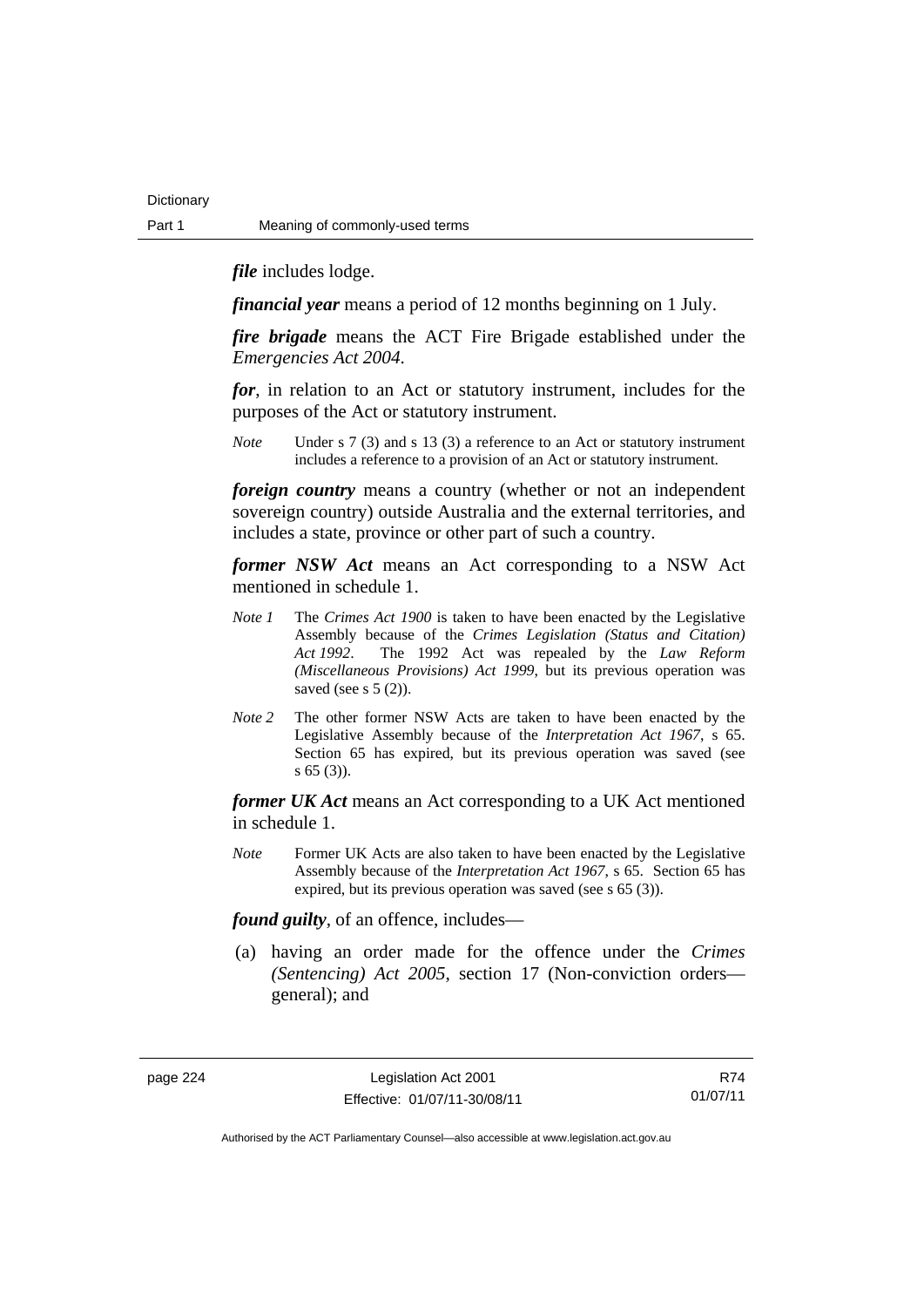(b) having the offence taken into account under the *Crimes (Sentencing) Act 2005*, section 57 (Outstanding additional offences taken into account in sentencing).

*function* includes authority, duty and power.

*gambling and racing commission* means the Gambling and Racing Commission established under the *Gambling and Racing Control Act 1999*.

## *gazette* means—

- (a) the Australian Capital Territory Gazette; or
- (b) for a notice or other information that must or may be notified or published in the gazette under the *Public Sector Management Act 1994*—an internet site approved by the commissioner for public administration.

*give*, in relation to a function, includes impose.

*government printer* includes anyone printing for or by the authority of the Executive.

*government solicitor* means the Government Solicitor under the *Government Solicitor Act 1989*.

*Governor* means—

- (a) for a State (other than the Northern Territory)—the Governor of the State, and includes a person administering the Government of the State; or
- (b) for the Northern Territory—the Administrator of the Northern Territory, and includes a person administering the Government of the Northern Territory.

*Governor-General* means the Governor-General of the Commonwealth, and includes a person administering the Government of the Commonwealth.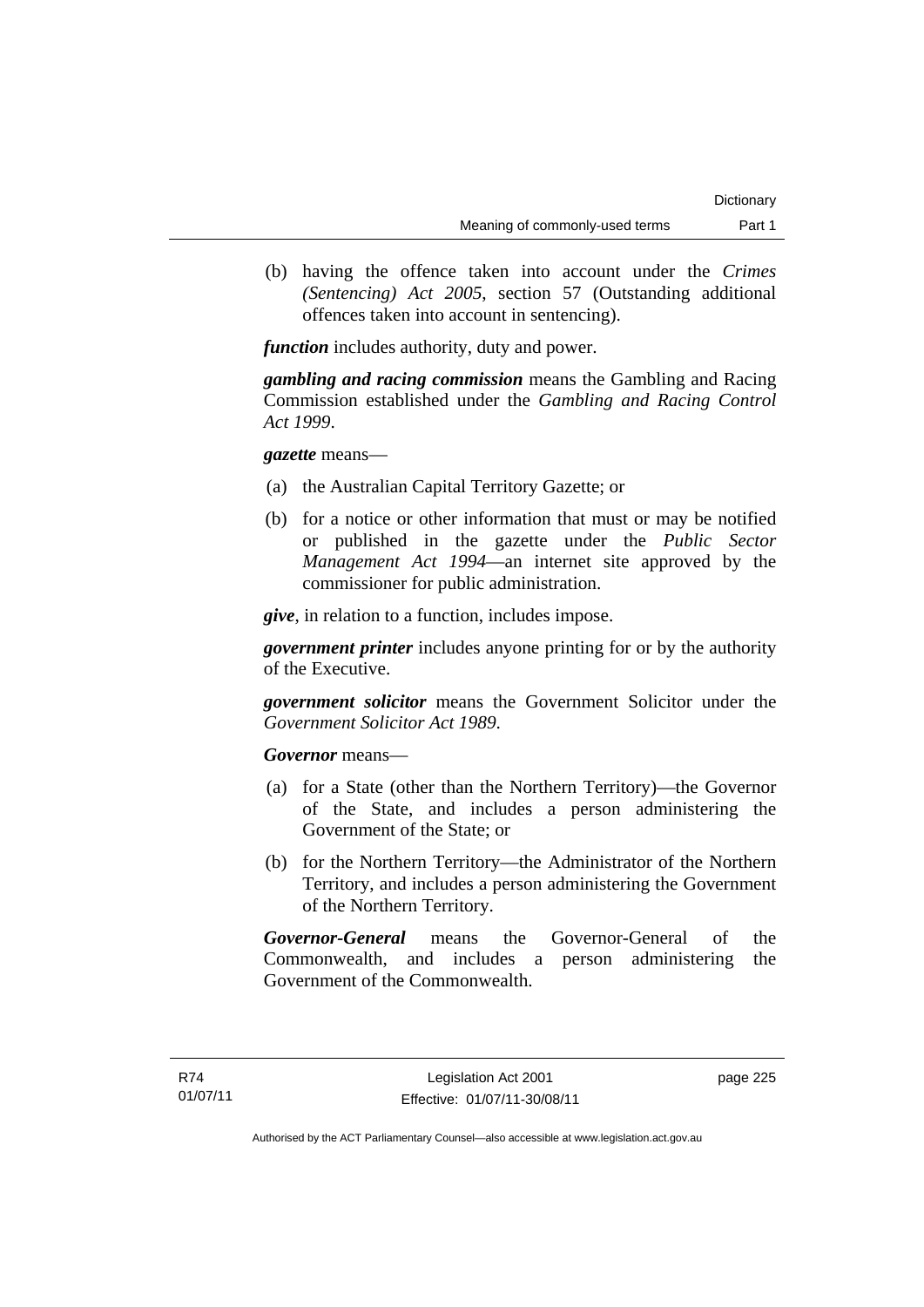*GST*—see the *A New Tax System (Goods and Services Tax) Act 1999* (Cwlth), dictionary.

*health practitioner* means a person registered under the *Health Practitioner Regulation National Law (ACT)* to practise a health profession (other than as a student).

*Health Practitioner Regulation National Law (ACT)* means the provisions applying because of the *Health Practitioner Regulation National Law (ACT) Act 2010*, section 6 (Application of Health Practitioner Regulation National Law).

*health services commissioner* means the Health Services Commissioner under the *Human Rights Commission Act 2005*.

*heritage council* means the Australian Capital Territory Heritage Council under the *Heritage Act 2004*.

*heritage register* means the heritage register under the *Heritage Act 2004*.

*High Court* means the High Court of Australia.

*Note* The High Court is established by the Commonwealth Constitution, s 71 and provided for under the *High Court of Australia Act 1979* (Cwlth).

*home address*, for an individual, means the address of the place where the individual usually lives.

*housing commissioner* means the Commissioner for Social Housing under the *Housing Assistance Act 2007*.

*human rights commission* means the Human Rights Commission established under the *Human Rights Commission Act 2005*.

*human rights commissioner* means the Human Rights Commissioner under the *Human Rights Commission Act 2005*.

*Imperial Act* means an Act of the United Kingdom Parliament.

*independent competition and regulatory commission* means the Independent Competition and Regulatory Commission for the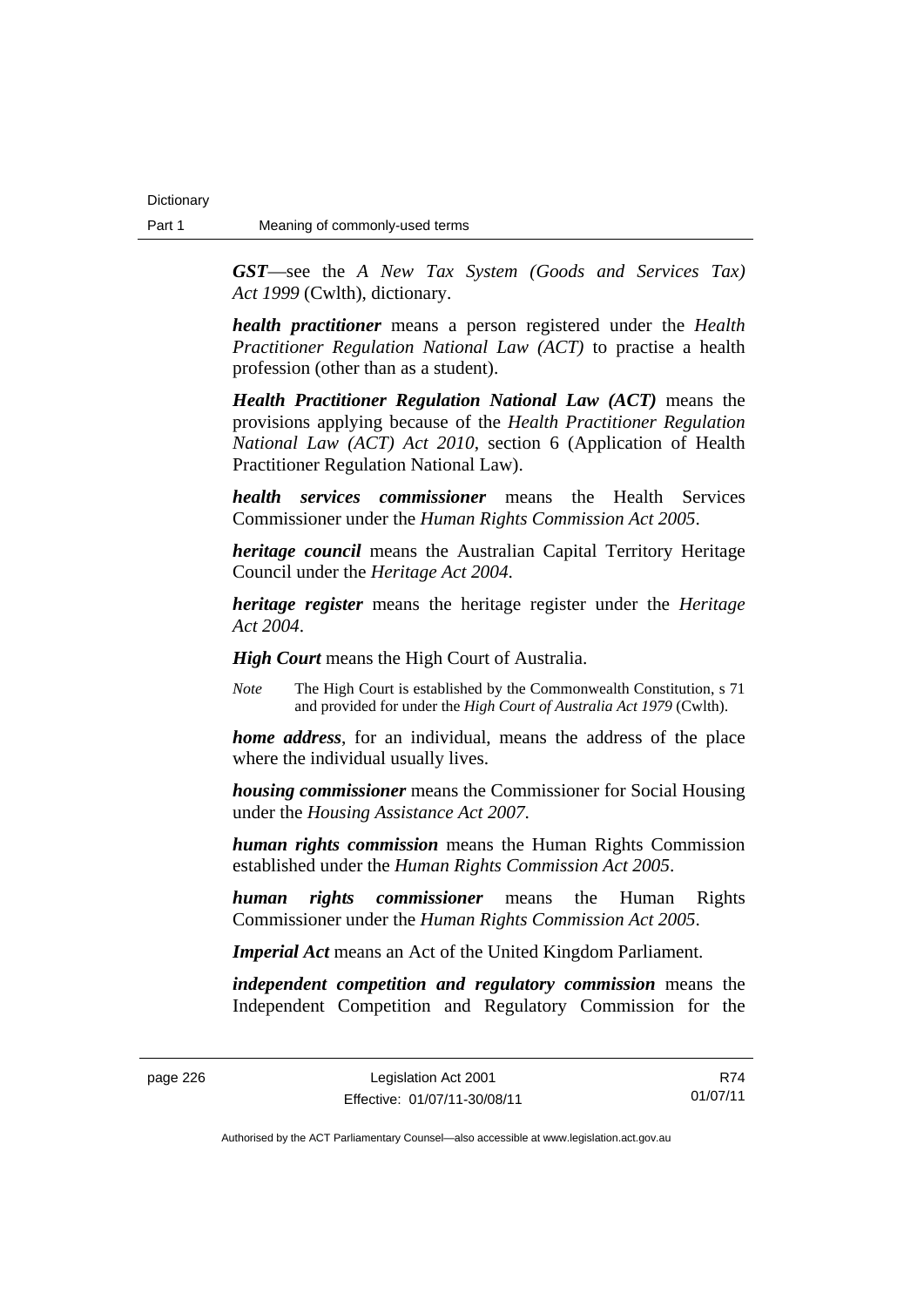Australian Capital Territory established under the *Independent Competition and Regulatory Commission Act 1997*.

*indictable offence*—see section 190.

*indictment* includes information.

*individual* means a natural person.

*infringement notice* includes an infringement notice under the *Magistrates Court Act 1930* or the *Road Transport (General) Act 1999*.

*in relation to* includes the following:

- (a) in respect of;
- (b) with respect to;
- (c) in connection with;
- (d) in regard to;
- (e) with reference to;
- (f) relating to;
- (g) for or with respect to.

*institute of technology* means the Canberra Institute of Technology under the *Canberra Institute of Technology Act 1987*.

*instrument*—see section 14.

*interest*, in relation to land or other property, means—

- (a) a legal or equitable estate in the land or other property; or
- (b) a right, power or privilege over, or in relation to, the land or other property.

*internal territory* means the Australian Capital Territory, the Jervis Bay Territory or the Northern Territory.

*intersex person*—see section 169B.

page 227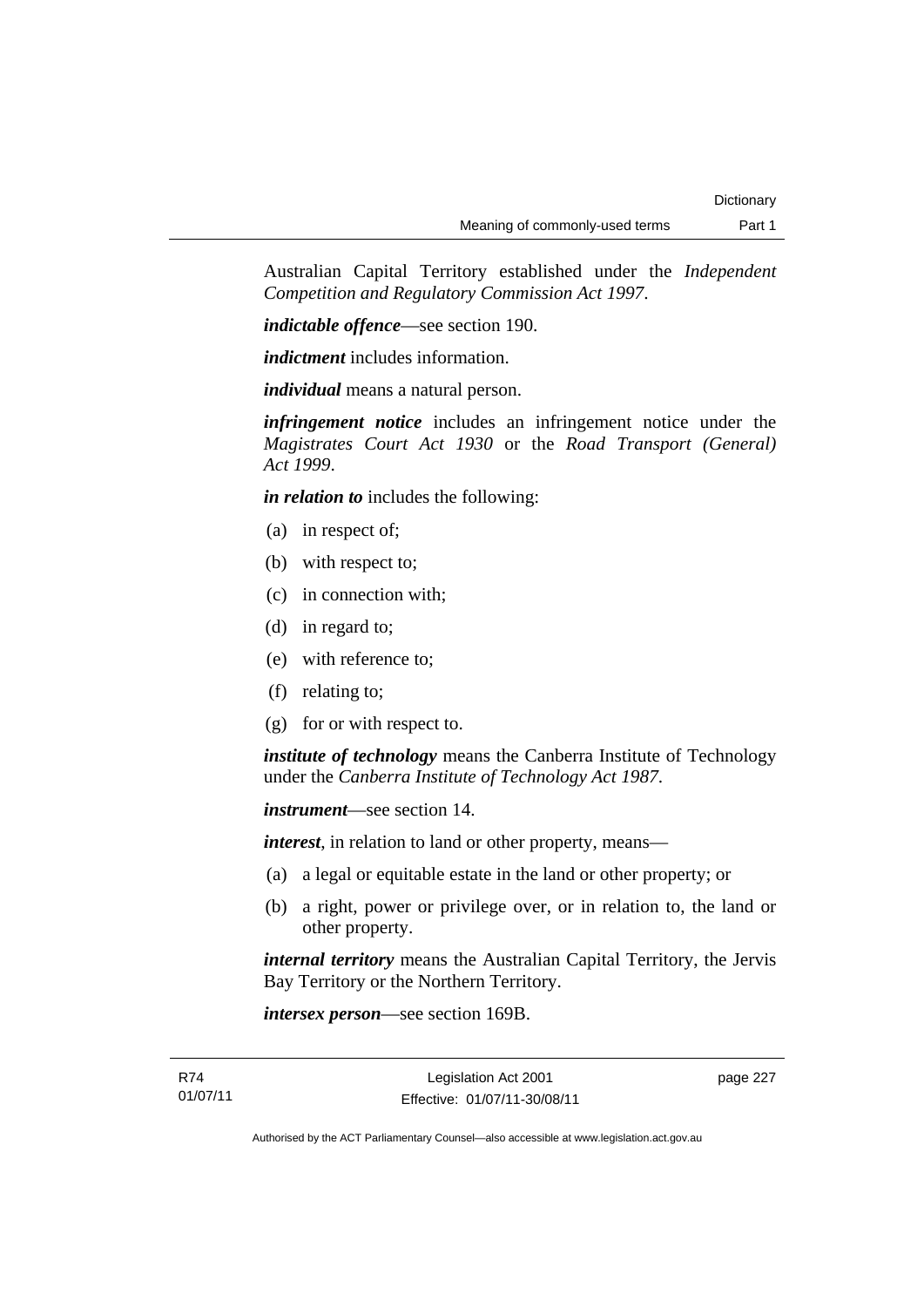*Jervis Bay Territory* means the Territory accepted by the Commonwealth under the *Jervis Bay Territory Acceptance Act 1915* (Cwlth).

*Note* The Jervis Bay Territory is described in the agreement set out in that Act, sch.

*judge* means a resident judge, additional judge or acting judge under the *Supreme Court Act 1933*.

*Lake Burley Griffin* means Lake Burley Griffin as defined in the *Lakes Act 1976*.

*Lake Ginninderra* means Lake Ginninderra as defined in the *Lakes Act 1976*.

*land* includes messuages, tenements and hereditaments, corporeal or incorporeal, of any tenure or description, whatever the interest in the land.

*Note* A number of the terms mentioned in the definition of *land* have a technical meaning at law. A *messuage* is a house together with its gardens, orchards and outbuildings. The term *tenement* signifies land capable of being held in freehold. *Hereditament* refers to real property that can be inherited. Hereditaments may be *corporeal*, that is, tangible things such as lands and buildings, or *incorporeal*, that is, intangible rights attaching to land such as rents, easements, tithes and profits a prendre. (Profits a prendre are the right to take some product of, or part of the soil from, the land of someone else.)

*land development agency* means the Land Development Agency established under the *Planning and Development Act 2007*.

*law*, of the Territory, means—

- (a) an Act; or
- (b) a subordinate law; or
- (c) any other statutory instrument of a legislative nature; or
- (d) the common law.

*lawyer* means a legal practitioner.

page 228 Legislation Act 2001 Effective: 01/07/11-30/08/11

R74 01/07/11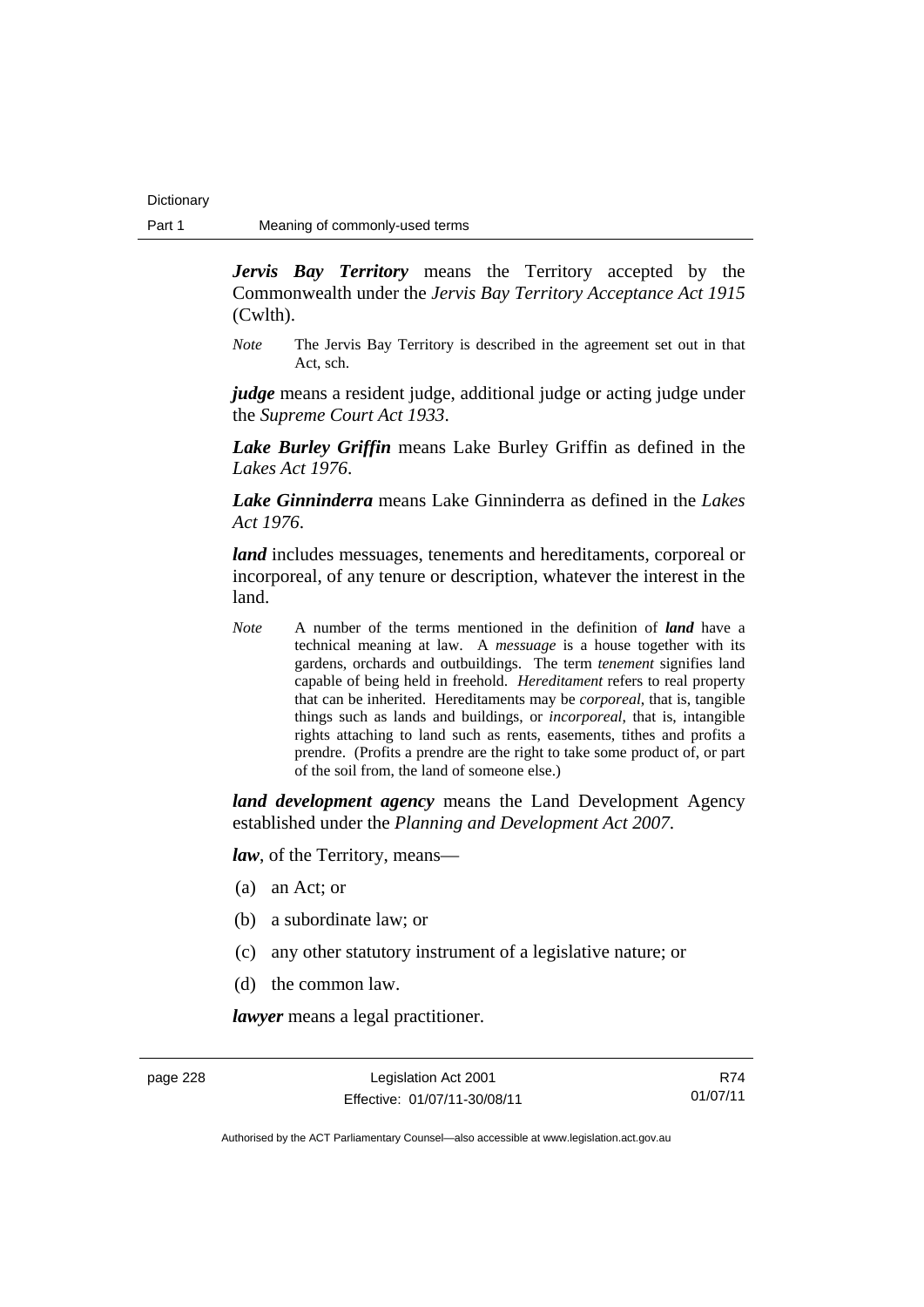*legal aid commission* means the Legal Aid Commission (A.C.T.) established under the *Legal Aid Act 1977*.

*legal practitioner* means a person who is admitted to the legal profession under the *Legal Profession Act 2006* or a law that is a corresponding law for that Act.

*Legislation Act* means the *Legislation Act 2001*.

*Legislative Assembly* means the Legislative Assembly for the Australian Capital Territory.

*Note* The Assembly is established by the Self-Government Act, s 8 (1).

*legislative instrument*—see section 12.

*liability* means any liability or obligation (whether liquidated or unliquidated, certain or contingent, or accrued or accruing).

*magistrate* means a Magistrate under the *Magistrates Court Act 1930*.

*Magistrates Court* means the Magistrates Court established under the *Magistrates Court Act 1930*.

*make* an instrument includes issue and grant the instrument.

*making*, of a statutory instrument, means the signing, sealing, approval or other endorsement of the instrument by the entity authorised or required to make it.

*master*, in relation to the Supreme Court, means the Master of the Supreme Court.

*Note* The office of master is established under the *Supreme Court Act 1933*.

*may*—see section 146.

*medical practitioner* means a doctor.

*midnight*, in relation to a particular day, means the time when the day ends.

*midwife*—

Legislation Act 2001 Effective: 01/07/11-30/08/11 page 229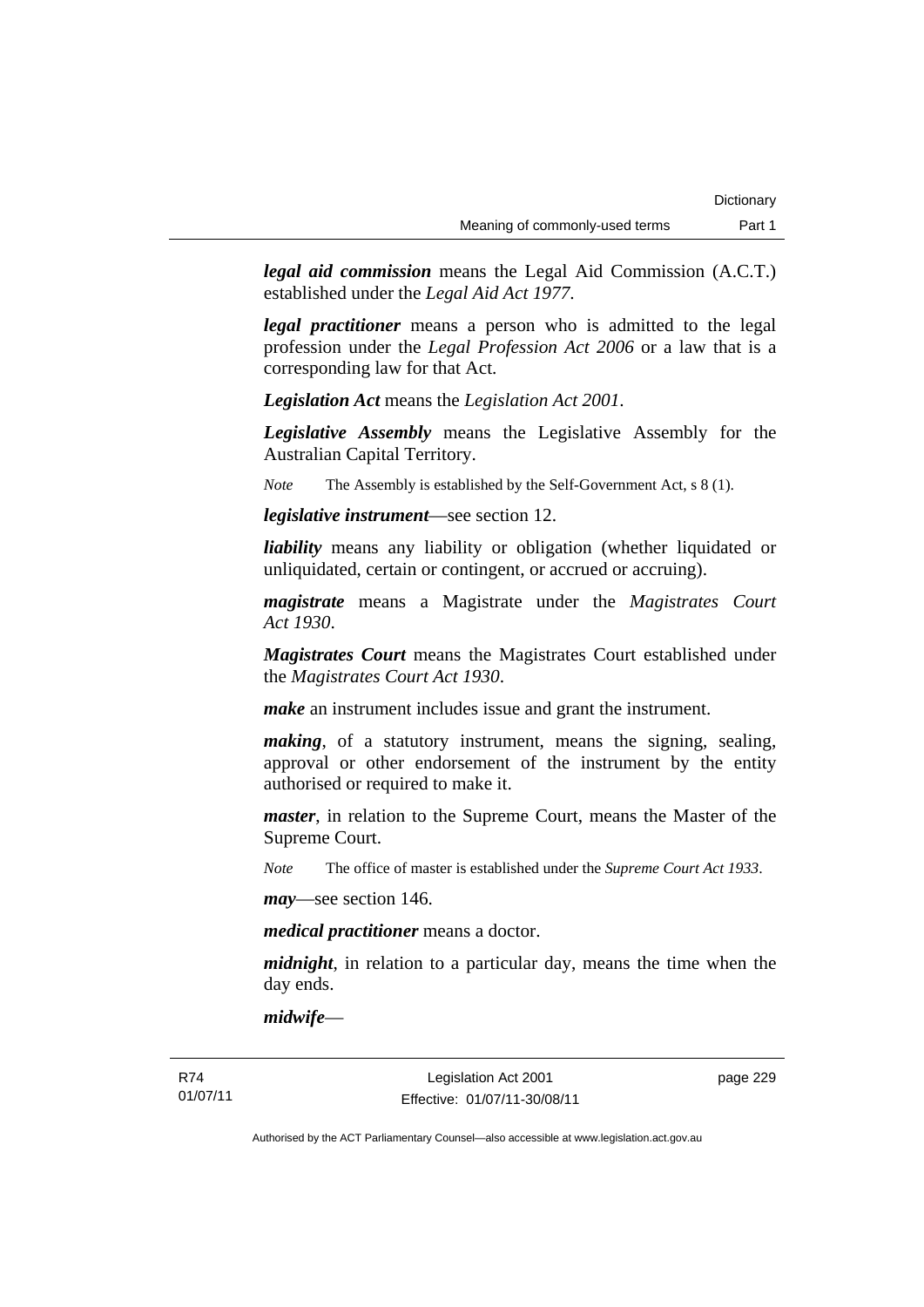| Dictionary |                                |
|------------|--------------------------------|
| Part 1     | Meaning of commonly-used terms |

- (a) means a person registered under the *Health Practitioner Regulation National Law (ACT)* to practise in the nursing and midwifery profession as a midwife (other than as a student); and
- (b) for an activity, includes a person mentioned in paragraph (a) holding limited or provisional registration, to the extent that the person is allowed to do the activity under the person's registration.

*Minister*—see section 162.

*modification* includes modification by alteration, omission, substitution and addition.

*month* means calendar month.

*must*—see section 146.

*name* includes—

- (a) for an Act—the Act's short title; and
- (b) for an instrument—the instrument's citation; and
- (c) for a position—the position's title or designation.

*named month* means one of the 12 months of the year.

*national capital authority* means the National Capital Authority established under the *Australian Capital Territory (Planning and Land Management) Act 1988* (Cwlth).

*national capital plan* means the National Capital Plan under the *Australian Capital Territory (Planning and Land Management) Act 1988* (Cwlth).

*National Credit Code*—see the *National Consumer Credit Protection Act 2009* (Cwlth), section 5.

*National Gas (ACT) Law* means the provisions applying because of the *National Gas (ACT) Act 2008*, section 8 (Application in the ACT of National Gas Law).

| page 230 | Legislation Act 2001         | R74      |
|----------|------------------------------|----------|
|          | Effective: 01/07/11-30/08/11 | 01/07/11 |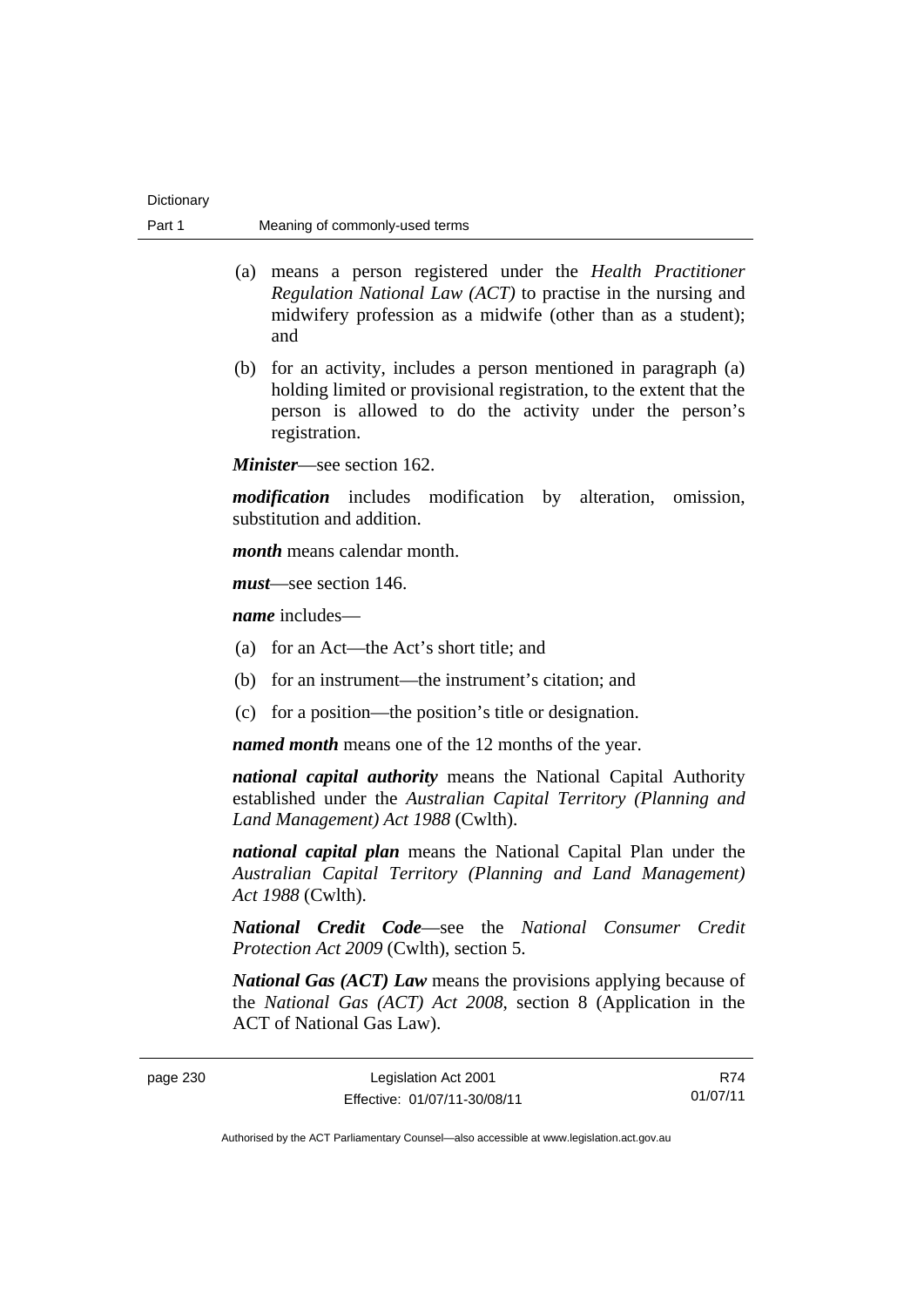*National Gas (ACT) Regulation* means the provisions applying because of the *National Gas (ACT) Act 2008*, section 9 (Application in the ACT of regulations under National Gas Law).

*national land* means National Land under the *Australian Capital Territory (Planning and Land Management) Act 1988* (Cwlth).

*Note* If an area of land in the ACT is, or is intended to be, used by or on behalf of the Commonwealth, it may be declared National Land under the *Australian Capital Territory (Planning and Land Management) Act 1988* (Cwlth), s 27.

*night* means the period between sunset on one day and sunrise on the next day.

*Northern Territory* means the Northern Territory of Australia.

*notifiable instrument*—see section 10.

*notification*—

- (a) of an Act—see section 30; and
- (b) of a legislative instrument—see section 63.

*notification day*, for an Act or statutory instrument, means the day the Act or instrument is notified.

*NSW Act* means an Act of the New South Wales Parliament.

*NSW correctional centre* means a correctional centre (however described) under the *Crimes (Administration of Sentences) Act 1999* (NSW).

*number* means—

- (a) a number expressed in figures or words; or
- (b) a combination of a number expressed in figures or words and of a letter of the alphabet.

*nurse*—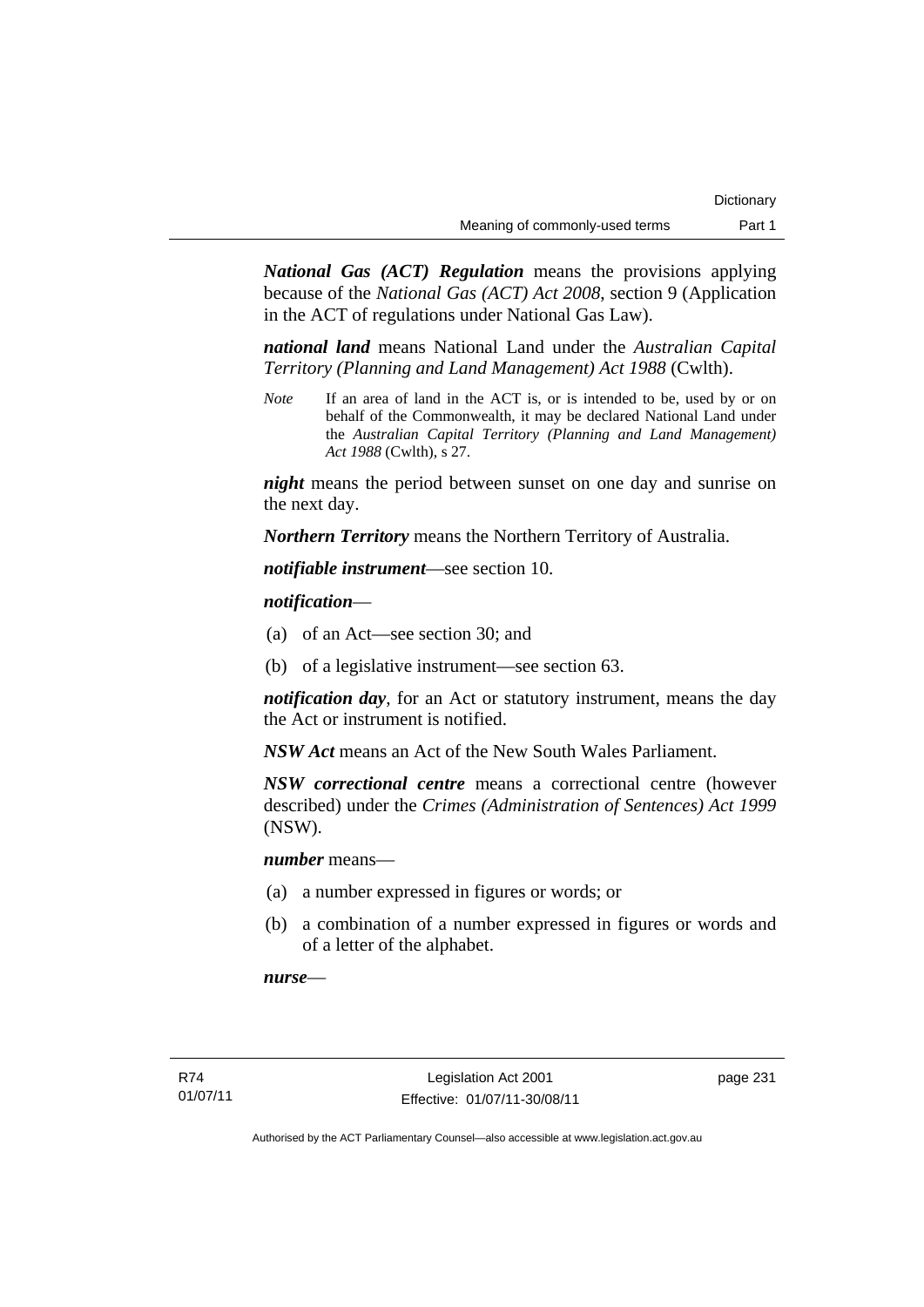| Dictionary |                                |
|------------|--------------------------------|
| Part 1     | Meaning of commonly-used terms |

- (a) means a person registered under the *Health Practitioner Regulation National Law (ACT)* to practise in the nursing and midwifery profession as a nurse (other than as a student); and
- (b) for an activity, includes a person mentioned in paragraph (a) holding limited or provisional registration, to the extent that the person is allowed to do the activity under the person's registration; and
- (c) does not include an enrolled nurse.

### *nurse practitioner*—

- (a) means a person whose registration as a registered health practitioner under the *Health Practitioner Regulation National Law (ACT)* is endorsed as being qualified to practise as a nurse practitioner; and
- (b) for an activity, includes a person mentioned in paragraph (a) holding limited or provisional registration, to the extent that the person is allowed to do the activity under the person's registration.

### *oath* includes affirmation.

*Note* The *Evidence Act 1995* (Cwlth), ch 2, pt 2.1, div 2 and the *Oaths and Affirmations Act 1984* make provision in relation to oaths and affirmations.

*occupational discipline order* means an order for occupational discipline made by the ACAT.

*Note* Occupational discipline orders are made under the *ACT Civil and Administrative Tribunal Act 2008*, s 66 and under authorising laws (*authorising law*—see *ACT Civil and Administrative Tribunal Act 2008*, dict).

*occupy* a position includes hold the position, act in the position or exercise functions of the position (including under a delegation or subdelegation).

*office* includes position.

page 232 Legislation Act 2001 Effective: 01/07/11-30/08/11

R74 01/07/11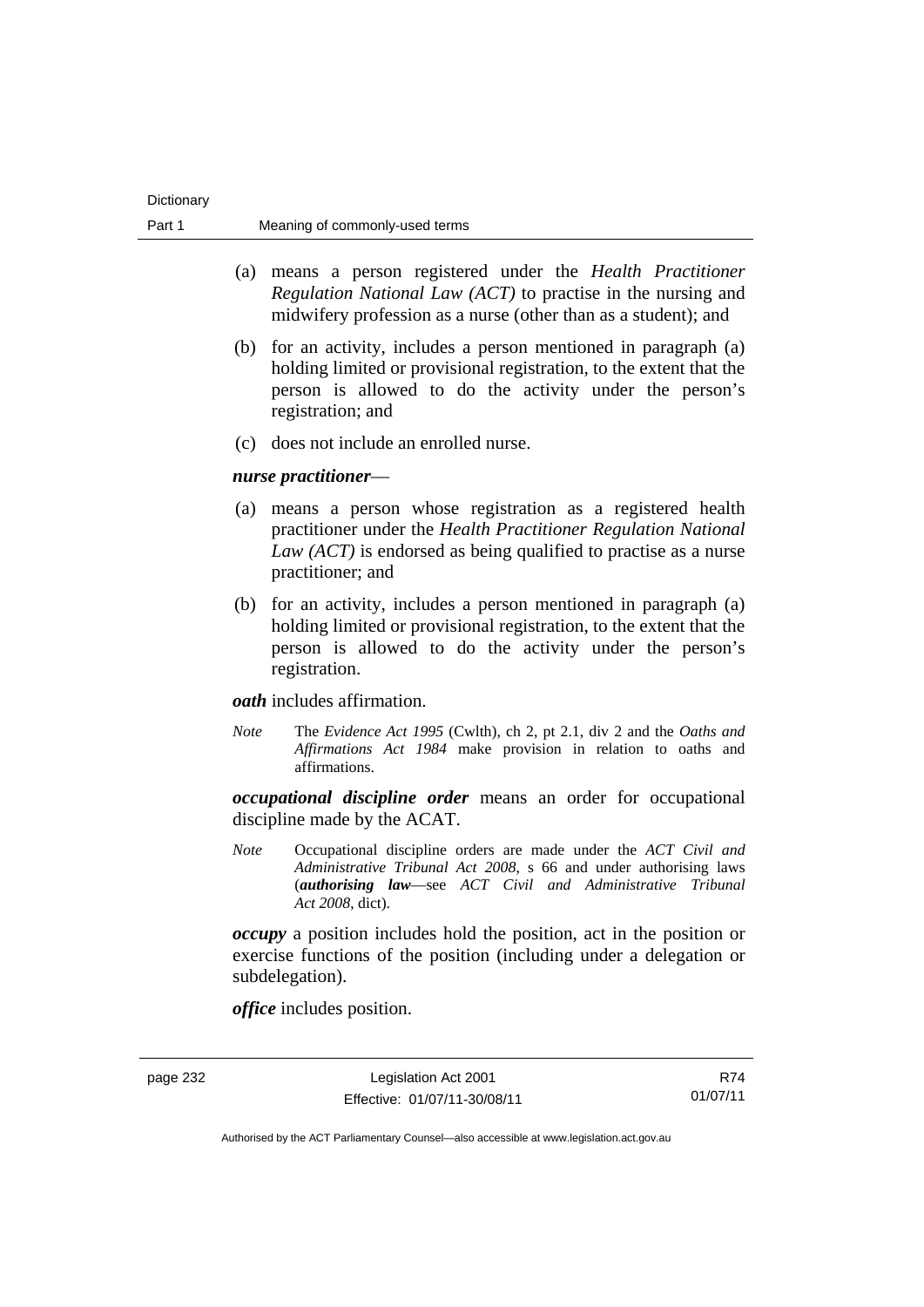*ombudsman* means the Ombudsman under the *Ombudsman Act 1989*.

*omit*, in relation to a provision of an Act or statutory instrument, includes repeal.

### *optometrist*—

- (a) means a person registered under the *Health Practitioner Regulation National Law (ACT)* to practise in the optometry profession (other than as a student); and
- (b) for an activity, includes a person mentioned in paragraph (a) holding limited or provisional registration, to the extent that the person is allowed to do the activity under the person's registration.

*ordinance* means an ordinance made under the *Seat of Government (Administration) Act 1910* (Cwlth), section 12.

*parent*, of a child, means—

- (a) the child's mother; or
- (b) the child's father; or
- (c) someone else who is presumed under the *Parentage Act 2004*, part 2 to be a parent of the child.
- *Note* A child cannot have more than 2 parents at any one time (see *Parentage Act 2004*, s 14).

*parliamentary counsel* means the person performing the duties of Parliamentary Counsel in the public service.

*passing*, of an Act—see section 29.

*penalty unit*—see section 133.

*person—*see section 160 (References to people generally).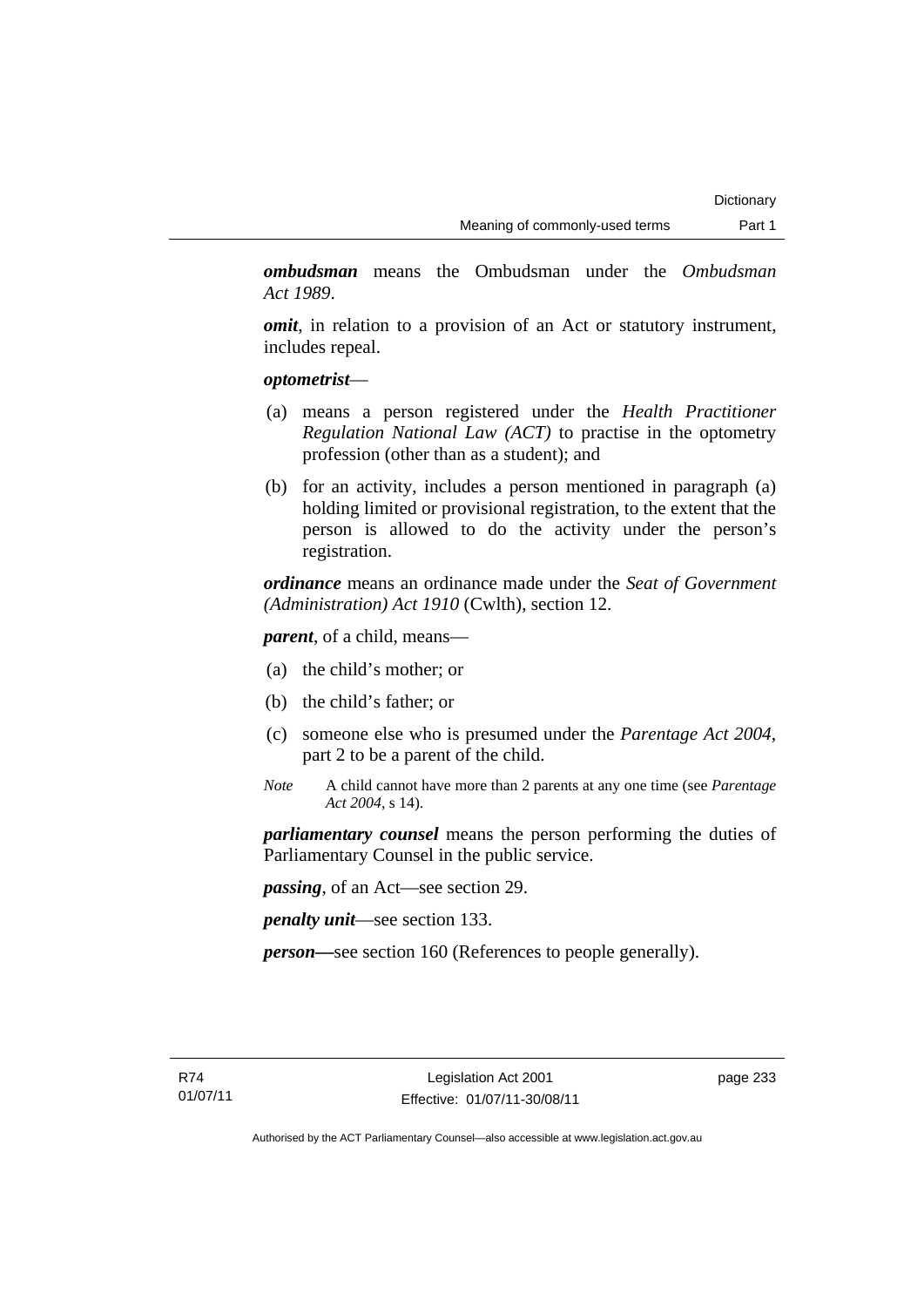### *pharmacist***—**

- (a) means a person registered under the *Health Practitioner Regulation National Law (ACT)* to practise in the pharmacy profession (other than as a student); and
- (b) for an activity, includes a person mentioned in paragraph (a) holding limited or provisional registration, to the extent that the person is allowed to do the activity under the person's registration.

*planning and land authority* means the Planning and Land Authority established under the *Planning and Development Act 2007*.

*police officer* means a member or special member of the Australian Federal Police.

*position* includes office.

*power* includes authority.

*prescribed*, in an Act, means prescribed by the Act or by regulation under the Act.

*present* an indictment includes lay an information.

*privacy commissioner* means the Privacy Commissioner under the *Privacy Act 1998* (Cwlth).

*proceeding* means a legal or other action or proceeding.

*property* means any legal or equitable estate or interest (whether present or future, vested or contingent, or tangible or intangible) in real or personal property of any description (including money), and includes a thing in action.

*Note* A *thing in action* is an intangible personal property right recognised and protected by the law. Examples include debts, money held in a bank, shares, rights under a trust, copyright and right to sue for breach of contract.

*provision*, of an Act or instrument—see section 16.

page 234 Legislation Act 2001 Effective: 01/07/11-30/08/11

R74 01/07/11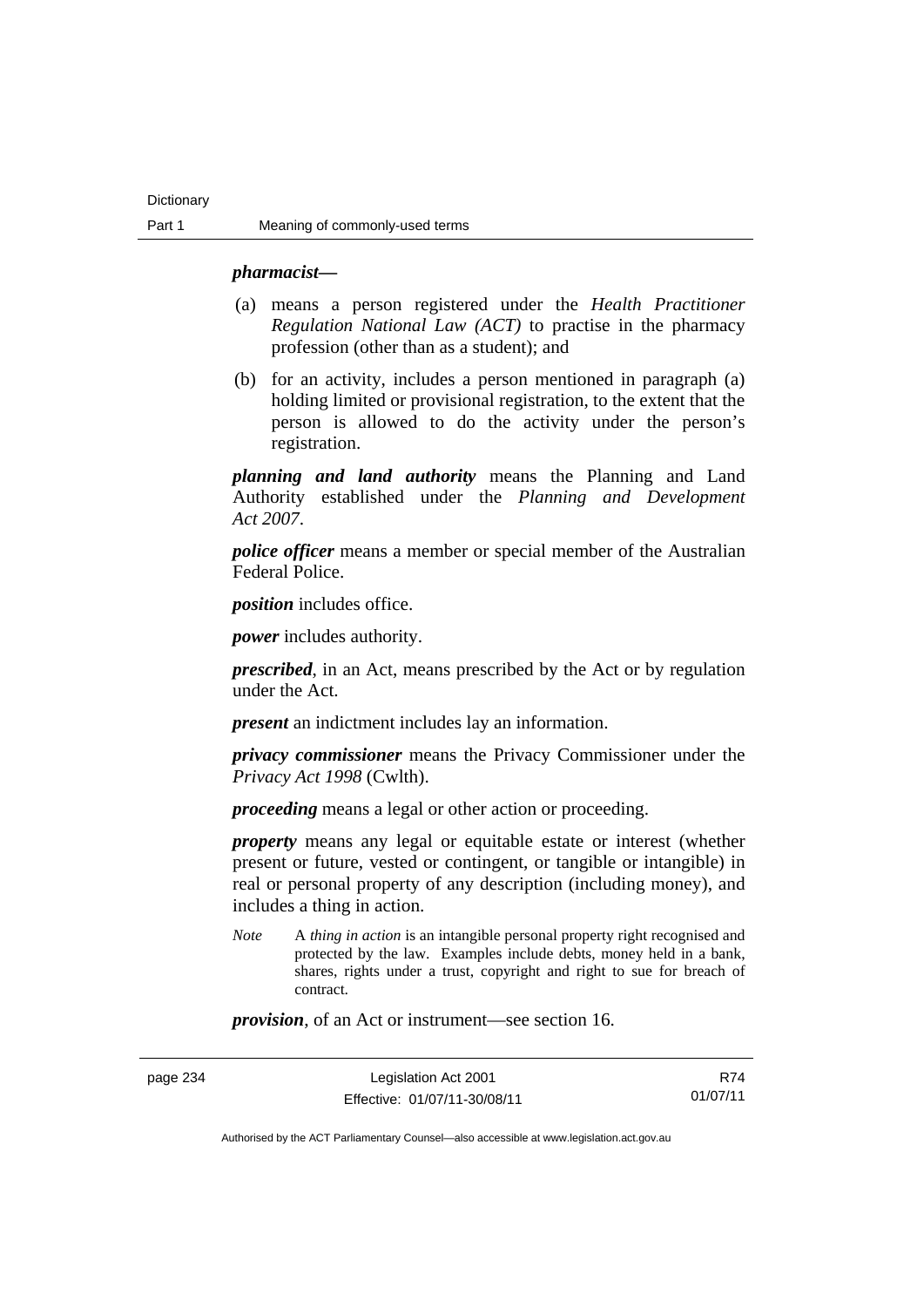*public advocate* means the Public Advocate under the *Public Advocate Act 2005*.

### *public employee* means—

- (a) a public servant; or
- (b) a person employed by a territory instrumentality; or
- (c) a statutory office-holder or a person employed by a statutory office-holder.

*public health officer* means a public health officer under the *Public Health Act 1997.*

*public money*, of the Territory, means revenues, loans and other money received by the Territory.

*public servant* means a person employed in the public service.

*public service* means the Australian Capital Territory Public Service.

*Note* The *Public Sector Management Act 1994*, s 12 deals with the constitution of the public service.

*public trustee* means the Public Trustee for the Australian Capital Territory under the *Public Trustee Act 1985*.

*quarter* means a period of 3 months beginning on 1 January, 1 April, 1 July or 1 October in any year.

*recognised transgender person*—see section 169A (3).

*registered surveyor* means a surveyor under the *Surveyors Act 2007*.

*registrar* means—

- (a) in relation to the Supreme Court—the Registrar of the Supreme Court; or
- (b) in relation to the Magistrates Court—the Registrar of the Magistrates Court; or
- (c) in relation to a tribunal—the registrar of the tribunal.

| R74      | Legislation Act 2001         | page 235 |
|----------|------------------------------|----------|
| 01/07/11 | Effective: 01/07/11-30/08/11 |          |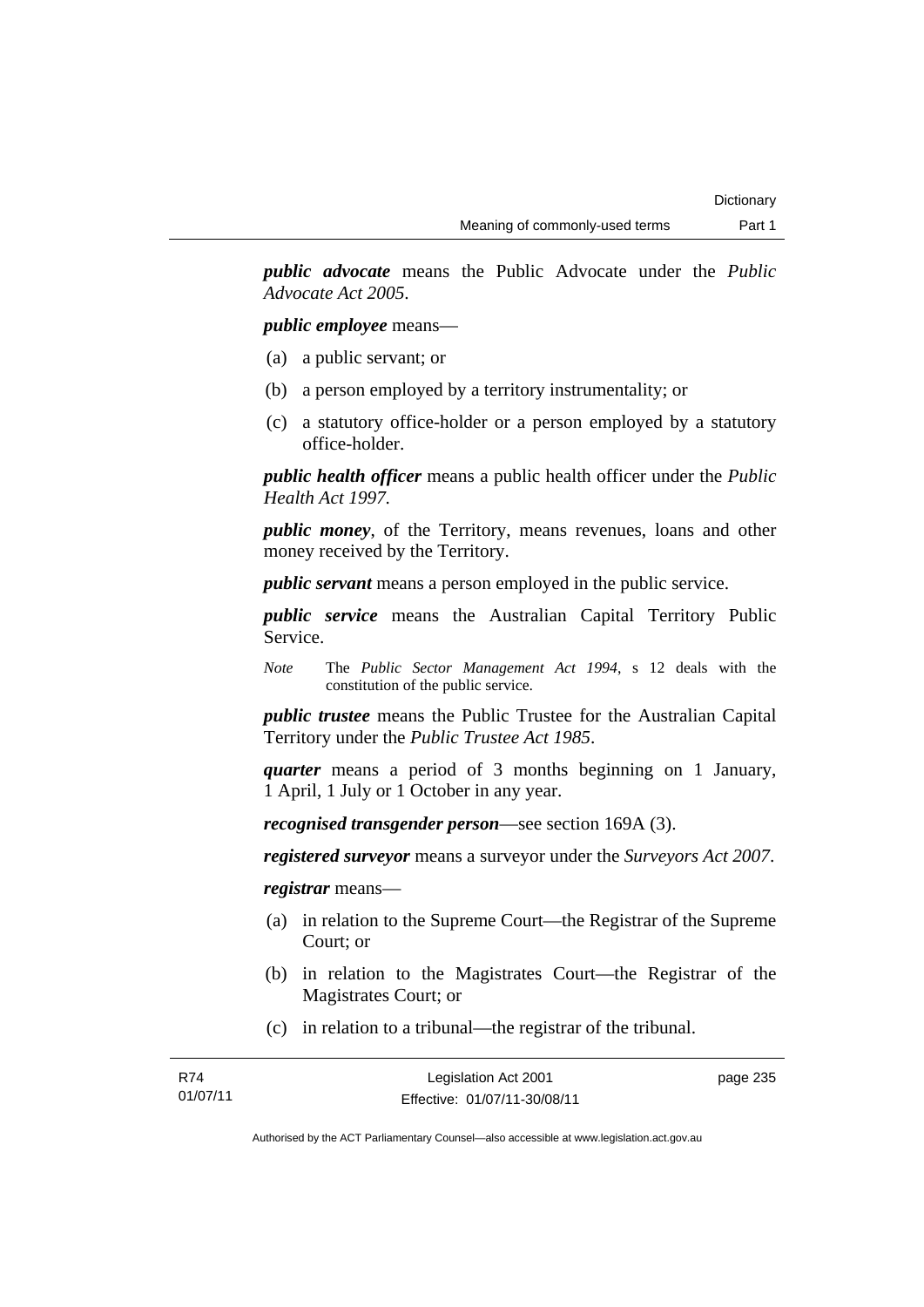*registrar-general* means the Registrar-General under the *Registrar-General Act 1993*.

*registrar of firearms* means the Registrar of Firearms under the *Firearms Act 1996*.

*regulation*, in relation to an Act, means a regulation made or in force under the Act.

*remuneration tribunal* means the Remuneration Tribunal established under the *Remuneration Tribunal Act 1995*.

### *repeal* includes—

- (a) for an Act or statutory instrument—omit a provision of the Act or instrument; and
- (b) for a provision of an Act or statutory instrument—omit the provision (or a part of it); and
- (c) for an Act or statutory instrument (or a provision of it) abrogate or limit its effect, or exclude from its application any circumstance, matter, person, place or purpose; and
- (d) for an Act or statutory instrument (or a provision of it)—any other implied repeal; and
- (e) for a statutory instrument—revoke the instrument (or part of it); and
- (f) for a decision—revoke it or cancel it.

*resident judge* means a resident judge under the *Supreme Court Act 1933*.

*retrospectively*, for the commencement of legislation—see section 75A.

*reviewable decision notice*—see the *ACT Civil and Administrative Tribunal Act* 2008, section 67A.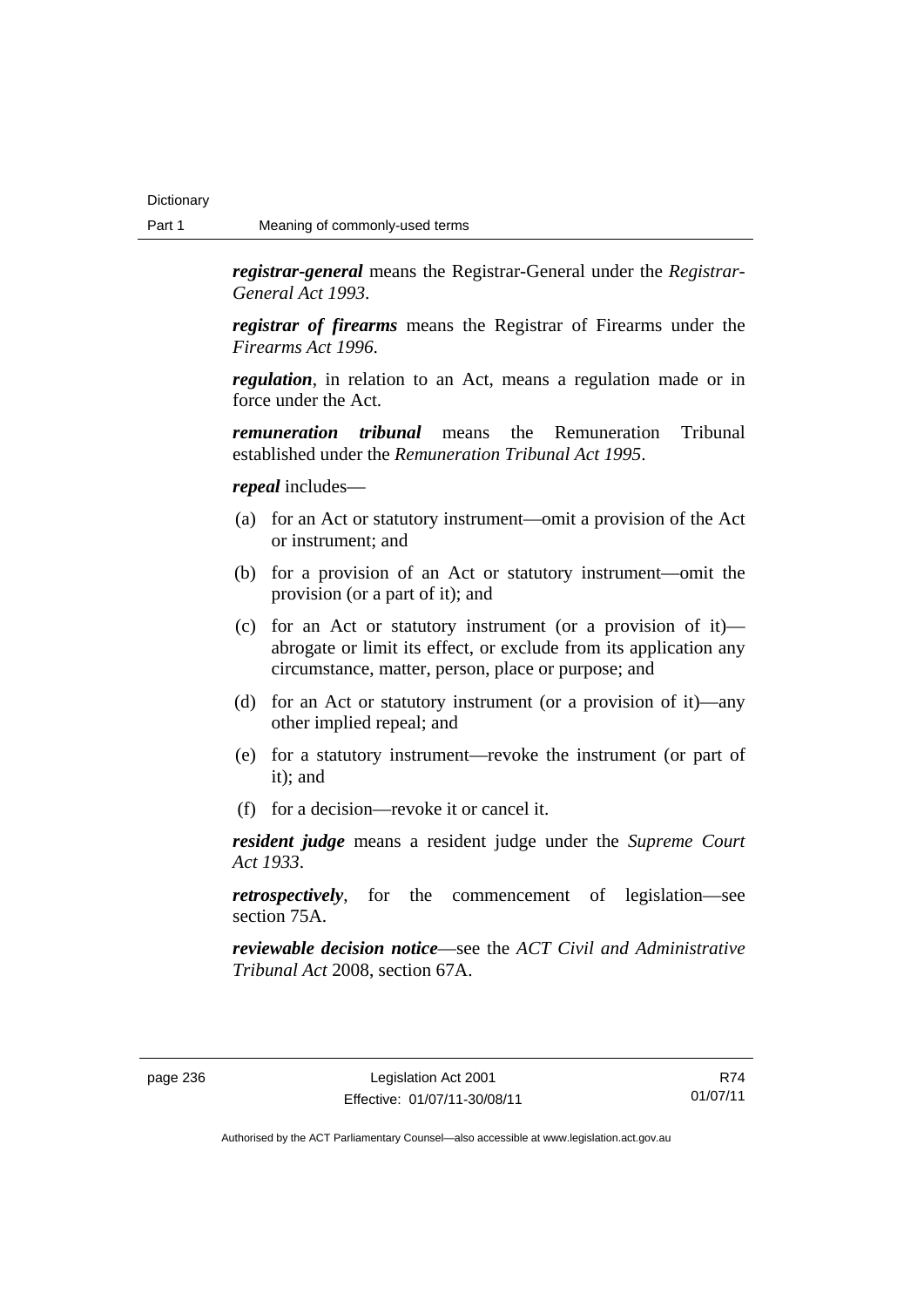*road transport authority* means the Australian Capital Territory Road Transport Authority.

*Note* The director-general of the directorate responsible for the *Road Transport (General) Act 1999* is the road transport authority (see *Road Transport (General) Act 1999*, s 16).

*rules* means—

- (a) of a court or tribunal—rules made by the entity having power to make rules (however described) regulating the practice and procedure of the court or tribunal; and
- (b) in relation to an Act—rules made or in force under the Act.

*rural fire service* means the ACT Rural Fire Service under the *Emergencies Act 2004*.

*Self-Government Act* means the *Australian Capital Territory (Self-Government) Act 1988* (Cwlth).

*self-government day* means 11 May 1989.

*Note* This is the day when the remaining provisions of the Self-Government Act commenced and, in particular, the Australian Capital Territory was established as a body politic, the Legislative Assembly was empowered to make laws for the ACT and the Executive was established.

*sentence administration board* means the Sentence Administration Board under the *Crimes (Sentence Administration) Act 2005*.

*SES* means the ACT State Emergency Service established under the *Emergencies Act 2004*.

*sign* includes attach a seal and make a mark.

*signpost definition*—see section 131 (Signpost definition).

*sitting day*, of the Legislative Assembly, means a period that commences on a day the Assembly meets and continues until the Assembly next adjourns.

*Note* A sitting day may continue for 1 or more days.

*solicitor* means a lawyer who practises as a solicitor.

R74 01/07/11 page 237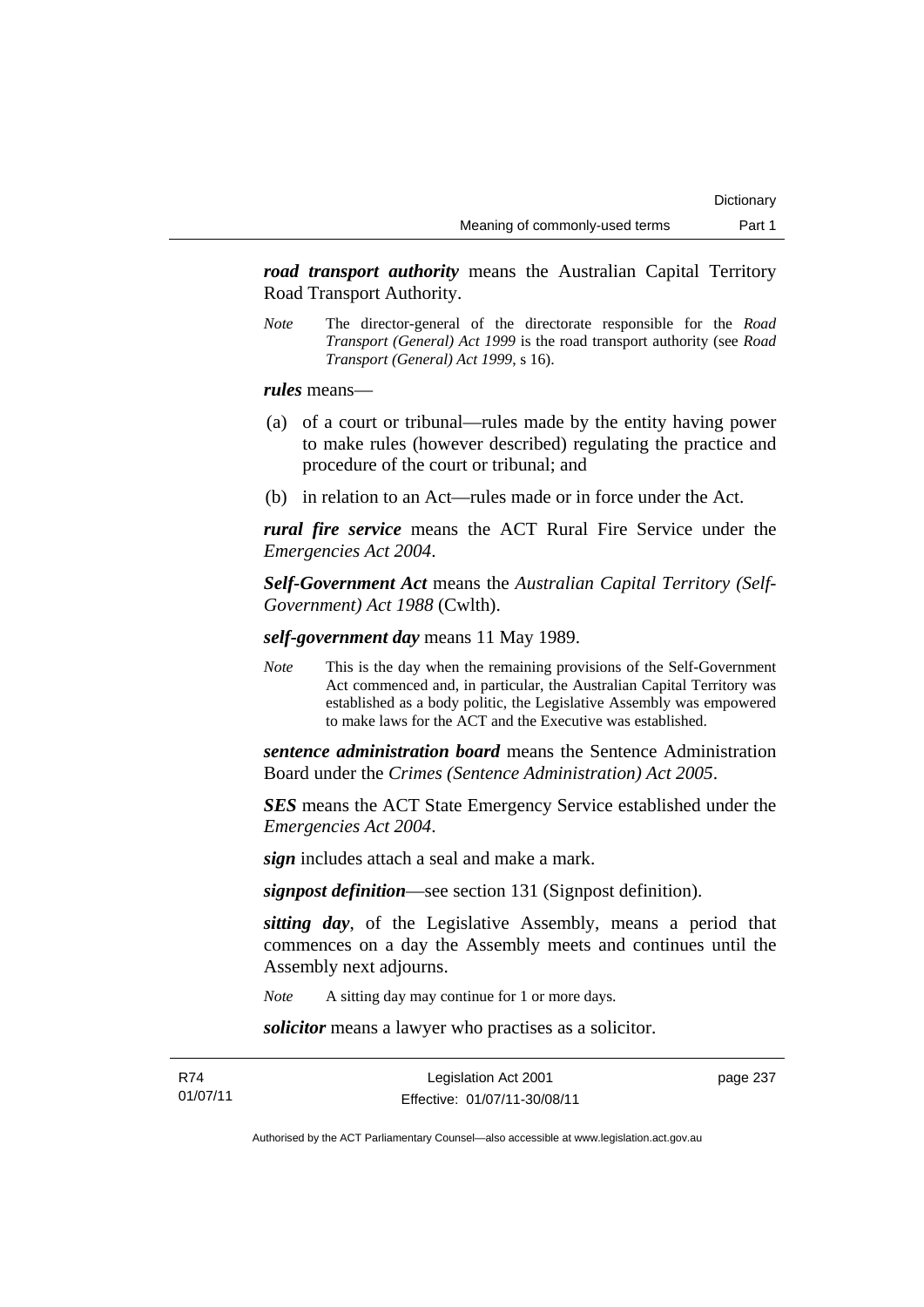*Speaker* means the Presiding Officer of the Legislative Assembly.

*Note* The Presiding Officer is elected under the Self-Government Act, s 11.

*Standards Australia* means the company named Standards Australia International Limited (ACN 087 326 690).

*State* means a State of the Commonwealth, and includes the Northern Territory.

*statutory declaration* means a statutory declaration made under the *Statutory Declarations Act 1959* (Cwlth).

*statutory instrument*—see section 13.

*statutory office-holder* means a person occupying a position under an Act or statutory instrument (other than a position in the public service).

*subordinate law*—see section 8.

*summary offence*—see section 190.

*Supreme Court* means the Supreme Court of the Australian Capital Territory.

*Note* The Supreme Court is established by the *Supreme Court Act 1933*, s 3. The Self-Government Act, s 48A deals with the jurisdiction and powers of the court.

*surveyor-general* means the surveyor-general under the *Surveyors Act 2007*.

*swear* an oath includes make an affirmation.

*take* an oath includes make an affirmation.

*territory authority* means a body established for a public purpose under an Act, but does not include a body declared by regulation not to be a territory authority.

*territory instrumentality* means a corporation that—

 (a) is established under an Act or statutory instrument, or under the Corporations Act; and

| page 238 | Legislation Act 2001         | R74      |
|----------|------------------------------|----------|
|          | Effective: 01/07/11-30/08/11 | 01/07/11 |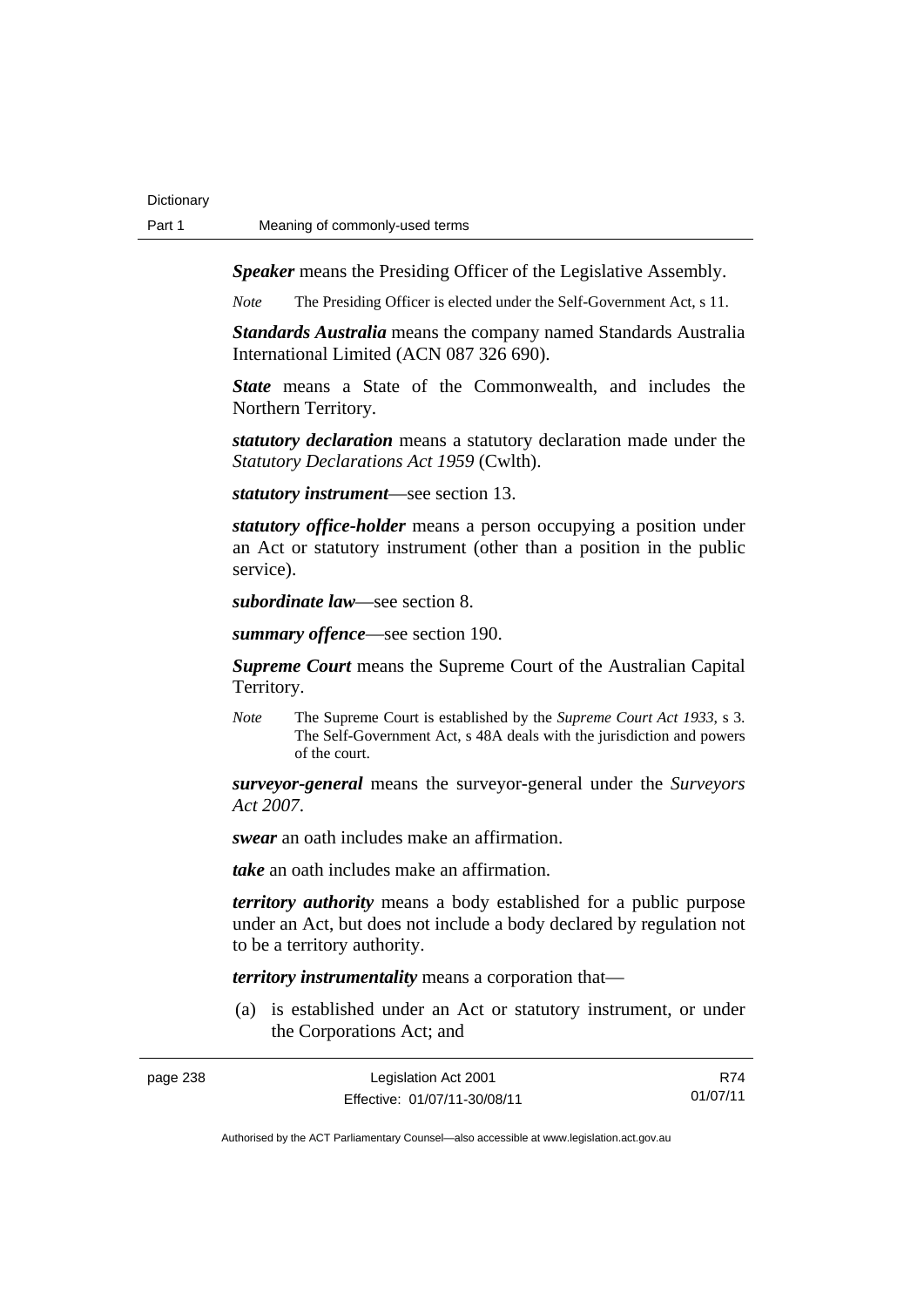- (b) is a territory instrumentality under the *Public Sector Management Act 1994*.
- *Note Territory instrumentality* is defined in the *Public Sector Management Act 1994*, dict.

*territory land* means Territory Land under the *Australian Capital Territory (Planning and Land Management) Act 1988* (Cwlth).

*Note* The *Australian Capital Territory (Planning and Land Management) Act 1988* (Cwlth), s 28 provides that if land in the ACT is not national land it is territory land.

*territory law*—see *law*, of the Territory.

*territory lease*—

- (a) means—
	- (i) a lease granted under the *Planning and Development Act 2007*; or
	- (ii) a lease under the *Unit Titles Act 2001*; but
- (b) does not include a sublease.

*territory-owned corporation* means a Territory owned corporation under the *Territory-owned Corporations Act 1990*.

*territory plan* means the territory plan under the *Planning and Development Act 2007*.

*the Territory* means—

- (a) when used in a geographical sense—the Australian Capital Territory; or
- (b) in any other case—the body politic established by the Self-Government Act, section 7.

*transgender person*—see section 169A (1) and (2).

*transitional* includes application and saving.

page 239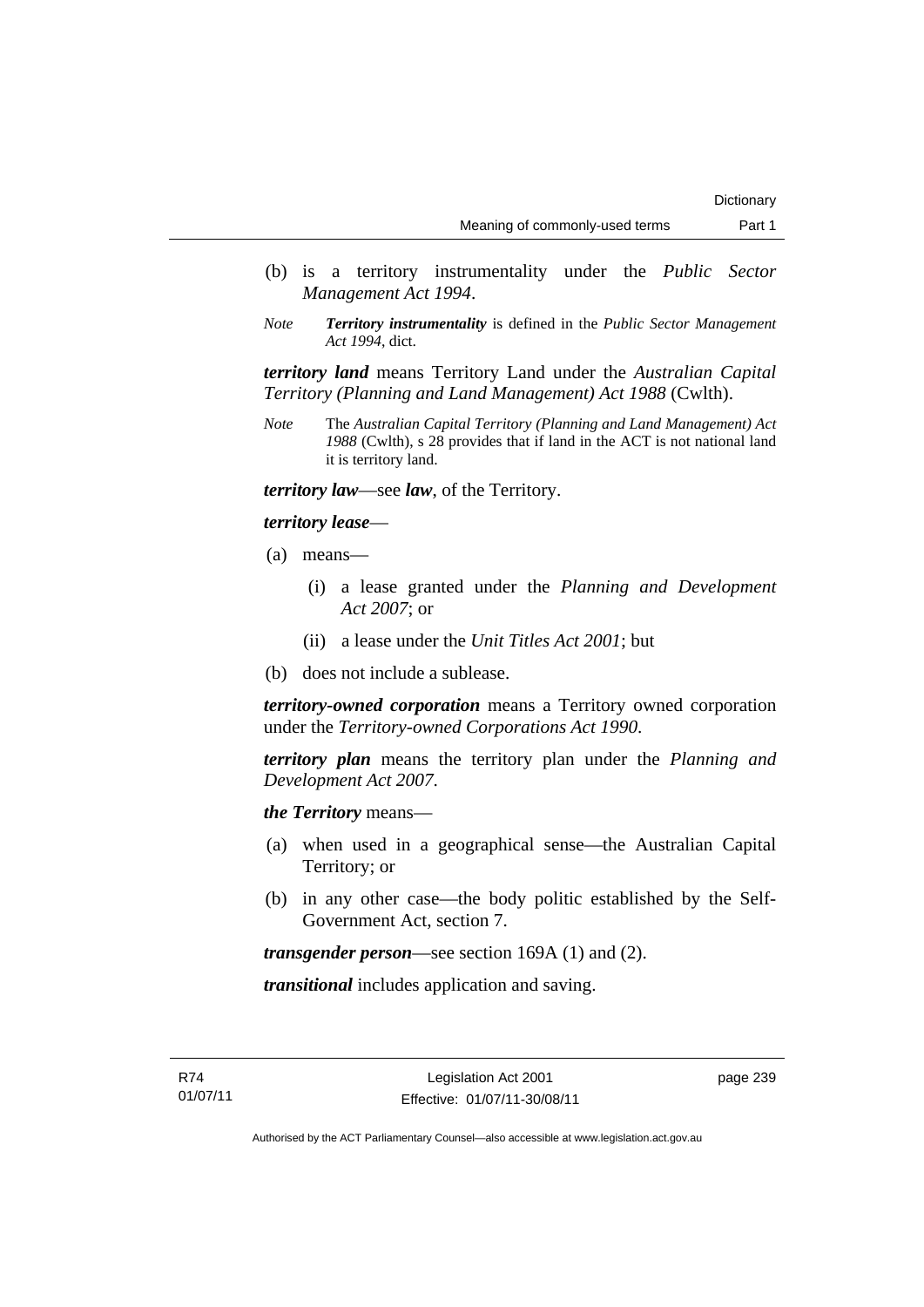*Treasurer* means the Minister designated Treasurer by the Chief Minister, and includes a Minister authorised by the Chief Minister to act on behalf of the Treasurer.

*tribunal* includes any entity that is authorised to hear, receive and examine evidence.

*UK Act* means an Act of the United Kingdom Parliament.

*under*, in relation to an Act or statutory instrument, includes the following:

- $(a)$  by;
- (b) by virtue of;
- (c) for or for the purposes of;
- (d) in accordance with;
- (e) in pursuance of;
- (f) pursuant to;
- (g) within the meaning of.
- *Note* A reference to an Act or statutory instrument includes a reference to a provision of the Act or instrument (see s 7 and s 13).

*United Kingdom* means the United Kingdom of Great Britain and Northern Ireland.

United Kingdom Parliament means—

- (a) the Parliament of England; or
- (b) the Parliament of Great Britain; or
- (c) the Parliament of the United Kingdom of Great Britain and Ireland; or
- (d) the Parliament of the United Kingdom of Great Britain and Northern Ireland.

R74 01/07/11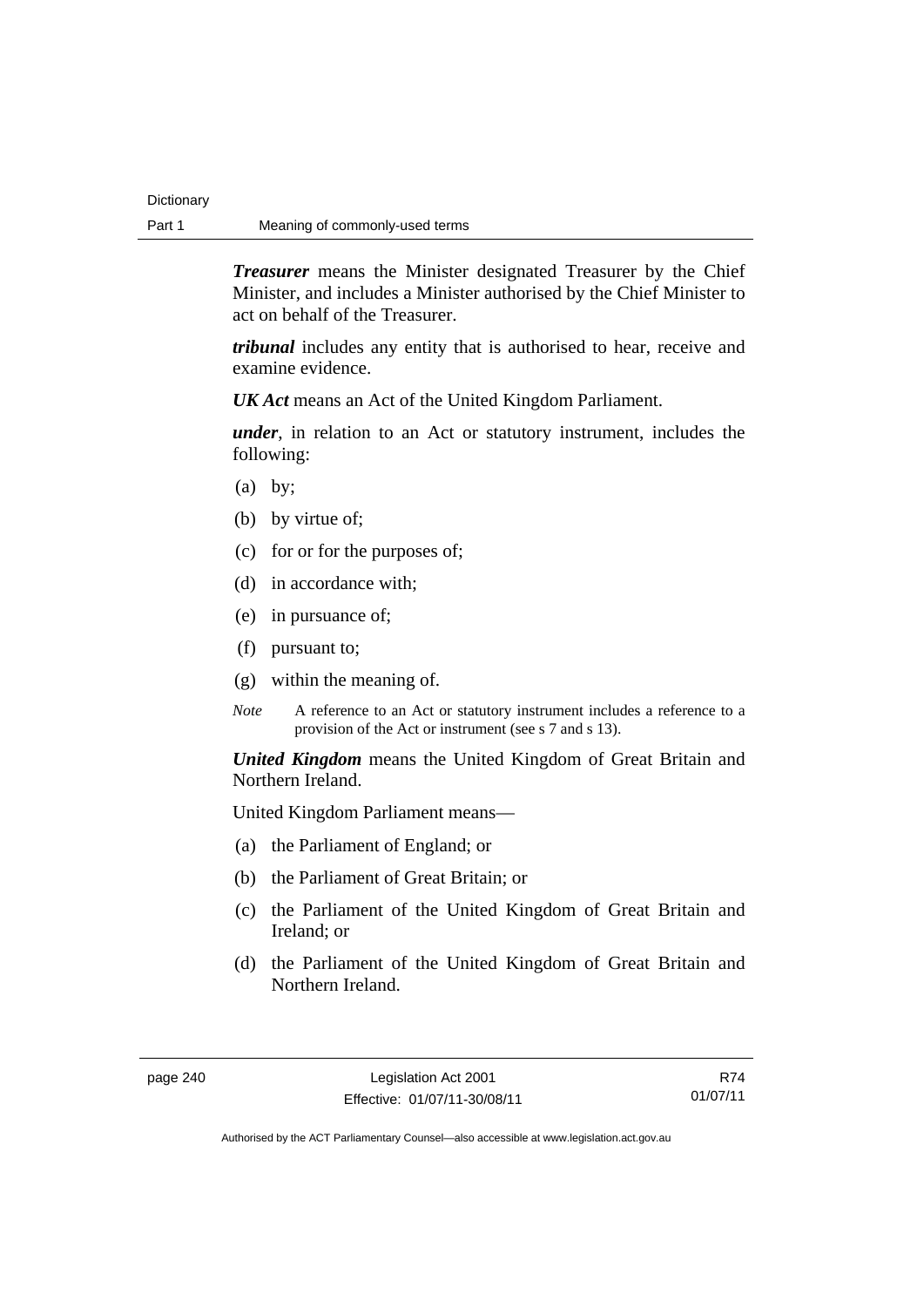## *veterinary surgeon*—

- (a) means a person unconditionally registered as a veterinary surgeon under the *Health Professionals Act 2004*; and
- (b) for an activity, includes a person conditionally registered as a veterinary surgeon under the *Health Professionals Act 2004* to the extent that the person is allowed to do the activity under the person's conditional registration.

*will* includes a codicil.

*word* includes any drawing, figure, number and symbol.

*working day* means a day that is not—

- (a) a Saturday or Sunday; or
- (b) a public holiday in the ACT under the *Holidays Act 1958*.

*work safety commissioner* means the Work Safety Commissioner under the *Work Safety Act 2008*.

*writing* includes any way of representing or reproducing words in visible form.

#### **Examples**

printing, photocopying, photography, typewriting

*Note* An example is part of the Act, is not exhaustive and may extend, but does not limit, the meaning of the provision in which it appears (see s 126 and s 132).

*year*, without specifying the kind of year, means calendar year.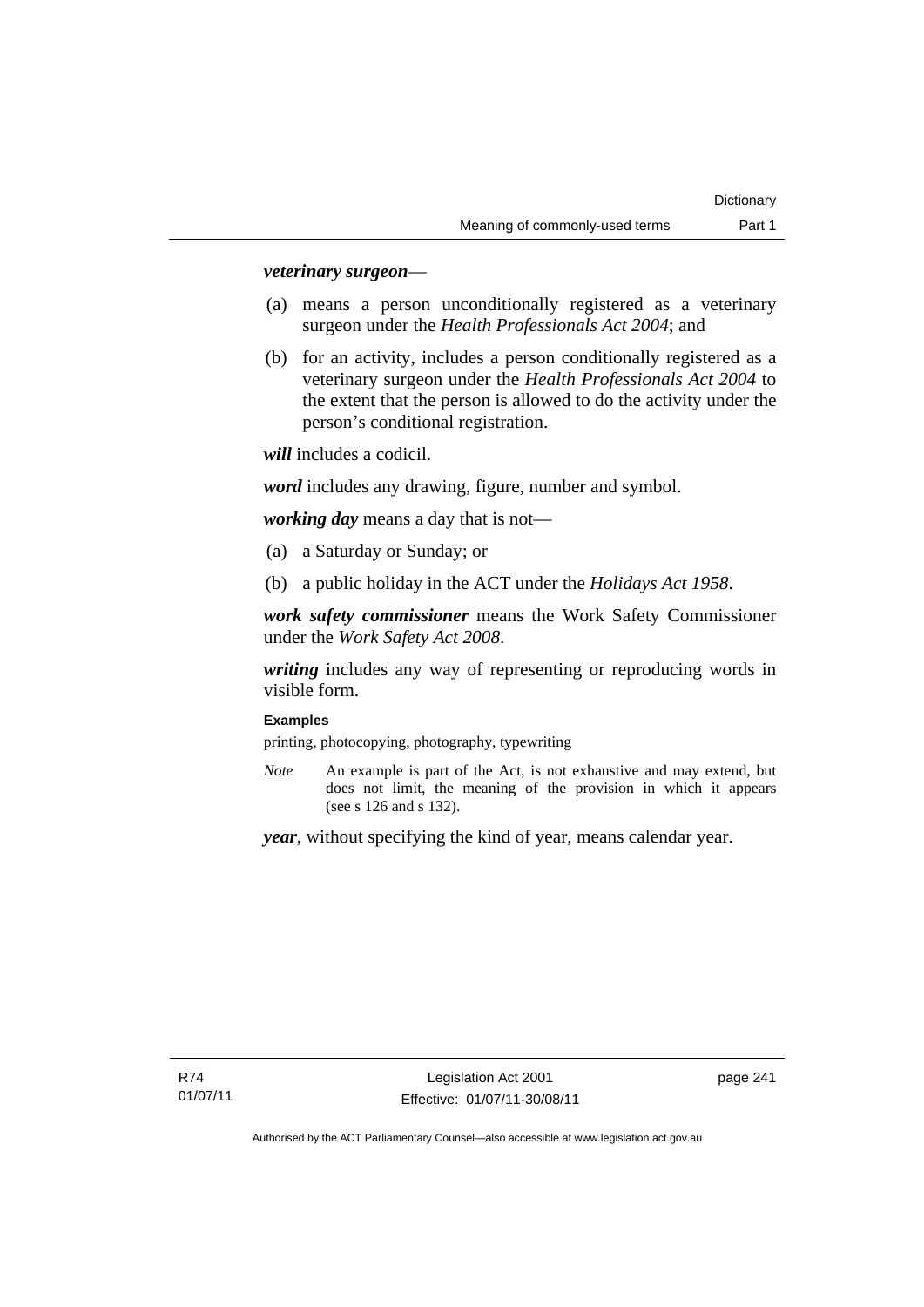# **Part 2 Terms for Legislation Act 2001 only**

*Note* Terms that apply to all Acts and statutory instruments are set out in pt 1.

*Act*, for chapter 14 (Interpretation of Acts and statutory instruments)—see section 136.

*Note* See also def *Act* in the dictionary, pt 1.

#### *ACT law*—

- (a) for chapter 10 (Referring to laws)—see section 97 (1); and
- (b) for chapter 18 (Offences)—see section 188.

*administrator*, for part 19.5 (Service of documents)—see section 246.

*agency*, for part 19.5 (Service of documents)—see section 246.

*amend*, for chapter 9 (Repeal and amendment of laws)—see section 82.

*another jurisdiction* means the Commonwealth, a State, another Territory, the United Kingdom or New Zealand.

## *appointee*—

- (a) for division 19.3.1 (Appointments—general)—see section 207 (2); and
- (b) for division 19.3.2 (Acting appointments)—see section 217 (2).

## *appointer*—

- (a) for division 19.3.1 (Appointments—general)—see section 205; and
- (b) for division 19.3.2 (Acting appointments)—see section 215; and
- (c) for part 19.4 (Delegations)—see section 230 (1).

| Legislation Act 2001         | R74      |
|------------------------------|----------|
| Effective: 01/07/11-30/08/11 | 01/07/11 |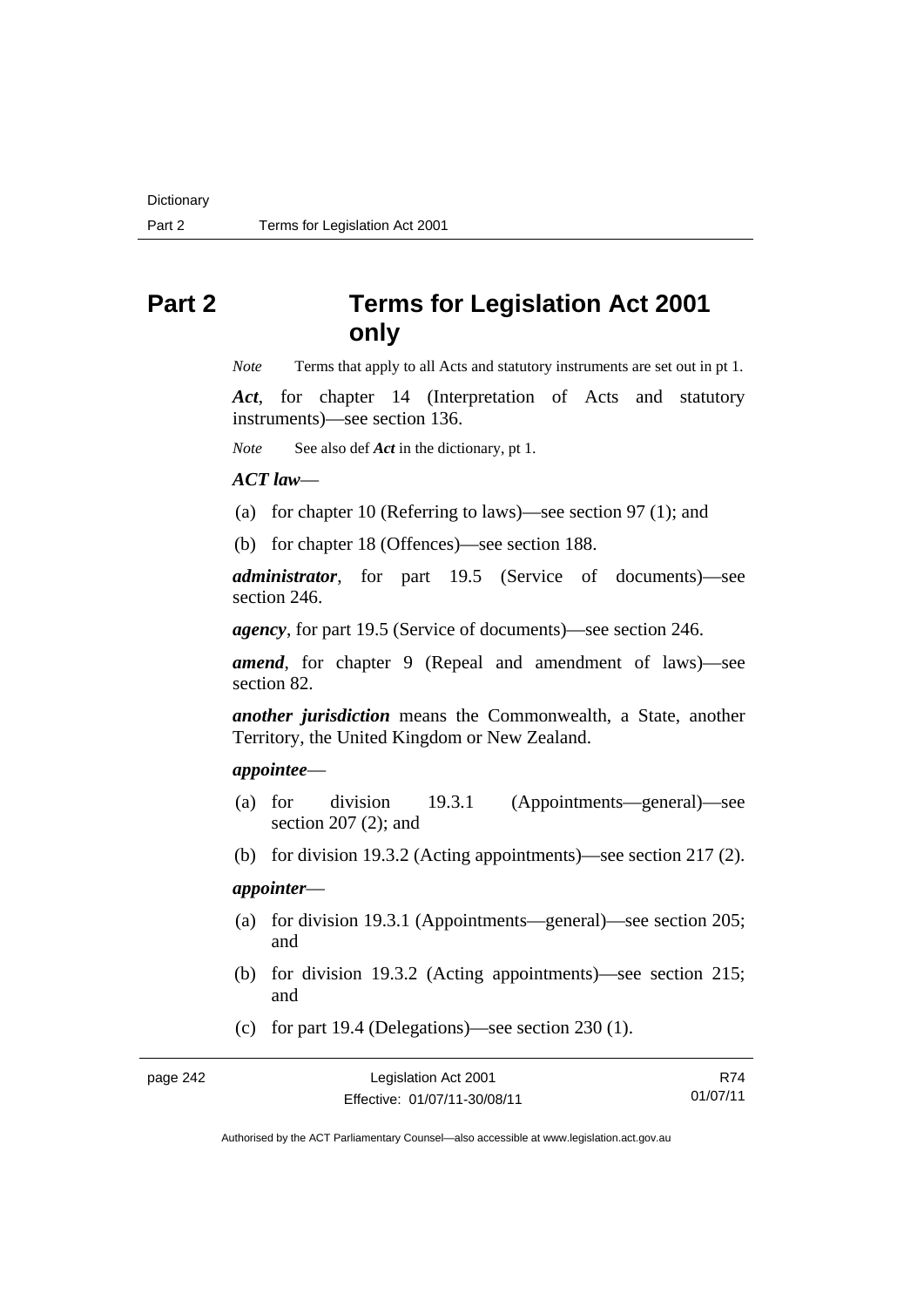*approved website* means an internet site approved under section 21.

*authorised republication*—see section 15.

*authorising law*, for chapter 5 (Regulatory impact statements for subordinate laws and disallowable instruments)—see section 31.

*benefits*, for chapter 5 (Regulatory impact statements for subordinate laws and disallowable instruments)—see section 31.

*business address*, for part 19.5 (Service of documents)—see section 246.

*corporation*, for part 19.5 (Service of documents)—see section 246.

*costs*, for chapter 5 (Regulatory impact statements for subordinate laws and disallowable instruments)—see section 31.

*current legislative drafting practice* means the legislative drafting practices from time to time used in the Parliamentary Counsel's Office.

*delegate*, for part 19.4 (Delegations)—see section 233 (2).

*determinative provision*—see section 5 (2).

*document*, for part 19.5 (Service of documents)—see section 246.

*Note* See also def *document* in the dictionary, pt 1

*editorial amendment*, of a law—see section 116.

*email address*, for part 19.5 (Service of documents)—see section 246.

*executive officer*, for part 19.5 (Service of documents)—see section 246.

*fax number*, for part 19.5 (Service of documents)—see section 246.

*fee*, for part 6.3 (Making of certain statutory instruments about fees)—see section 55.

*home address*, for part 19.5 (Service of documents)—see section 246.

| R74      | Legislation Act 2001         | page 243 |
|----------|------------------------------|----------|
| 01/07/11 | Effective: 01/07/11-30/08/11 |          |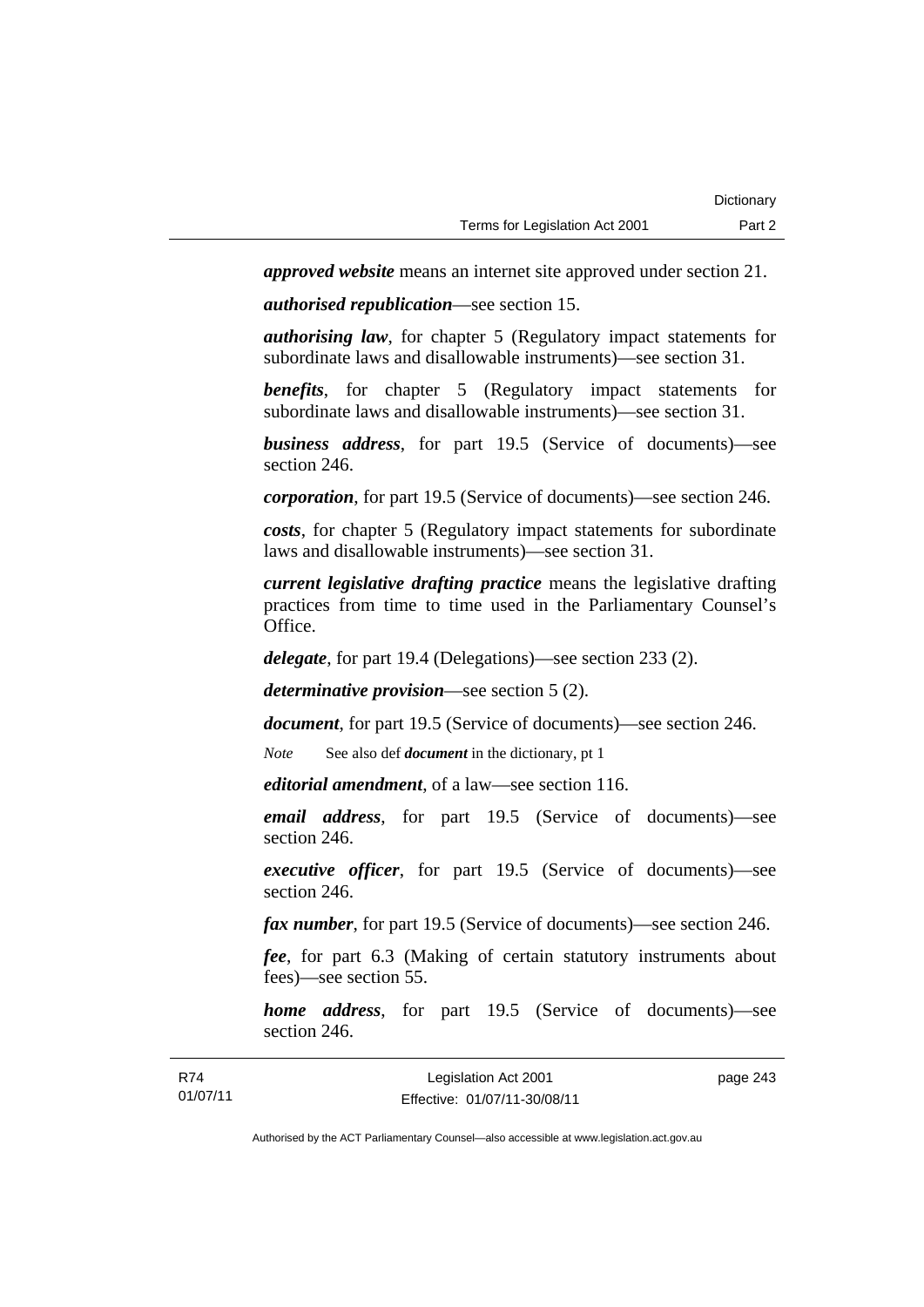## **Dictionary**

## *law*—

- (a) for chapter 3 (Authorised versions and evidence of laws and legislative material)—see section 22A; and
- (b) for chapter 8 (Commencement and exercise of powers before commencement)—see section 72; and
- (c) for chapter 9 (Repeal and amendment of laws)—see section 82; and
- (d) for chapter 10 (Referring to laws)—see section 97 (1); and
- (e) for chapter 11 (Republication of Acts and statutory instruments)—see section 107; and
- (f) for chapter 13 (Structure of Acts and statutory instruments) see section 125; and
- (g) for chapter 16 (Courts, tribunals and other decision-makers) see section 175; and
- (h) for chapter 17 (Entities and positions)—see section 182; and
- (i) for chapter 19 (Administrative and machinery provisions)—see section 195.

*law of another jurisdiction*, for chapter 10 (Referring to laws)—see section 97 (1).

*legislative material*, for chapter 3 (Authorised versions and evidence of laws and legislative material)—see section 22A.

*non-determinative provision*—see section 5 (3).

*provide* a service, for part 6.3 (Making of certain statutory instruments about fees)—see section 55.

*register* means the ACT legislation register.

*repeal*, for chapter 9 (Repeal and amendment of laws)—see section 82.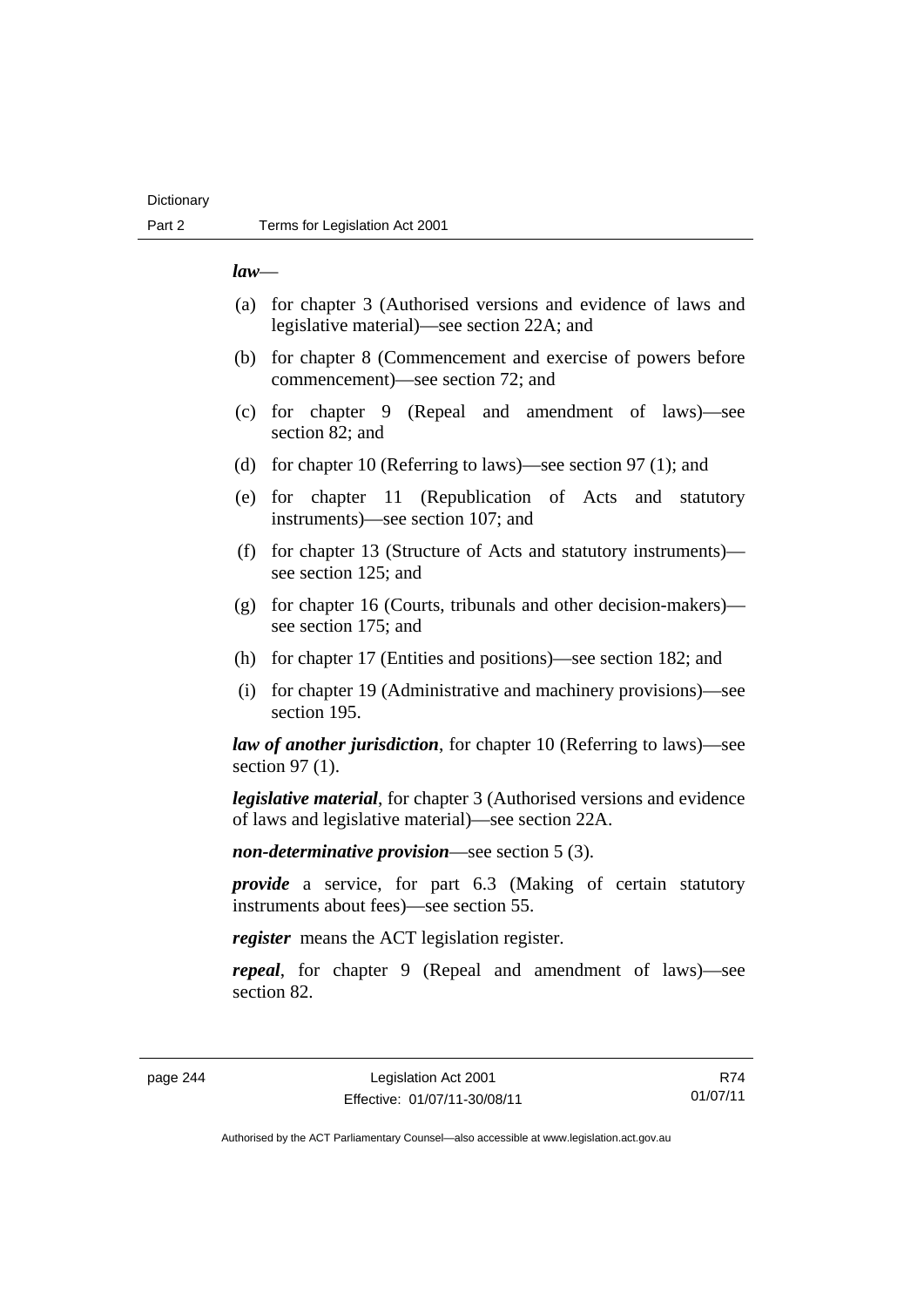## *republication—*

- (a) for chapter 3 (Authorised versions and evidence of laws and legislative material)—see section 22A; and
- (b) for chapter 11 (Republication of Acts and statutory instruments)—see section 107.

*republication date*, for an authorised republication, means the date stated in the republication as the republication date.

*responsible*, for part 19.5 (Service of documents)—see section 246.

*scrutiny committee principles*, for chapter 5 (Regulatory impact statements for subordinate laws and disallowable instruments)—see section 31.

*service*, for part 6.3 (Making of certain statutory instruments about fees)—see section 55.

*working out the meaning of an Act*, for part 14.2 (Key principles of interpretation)—see section 138.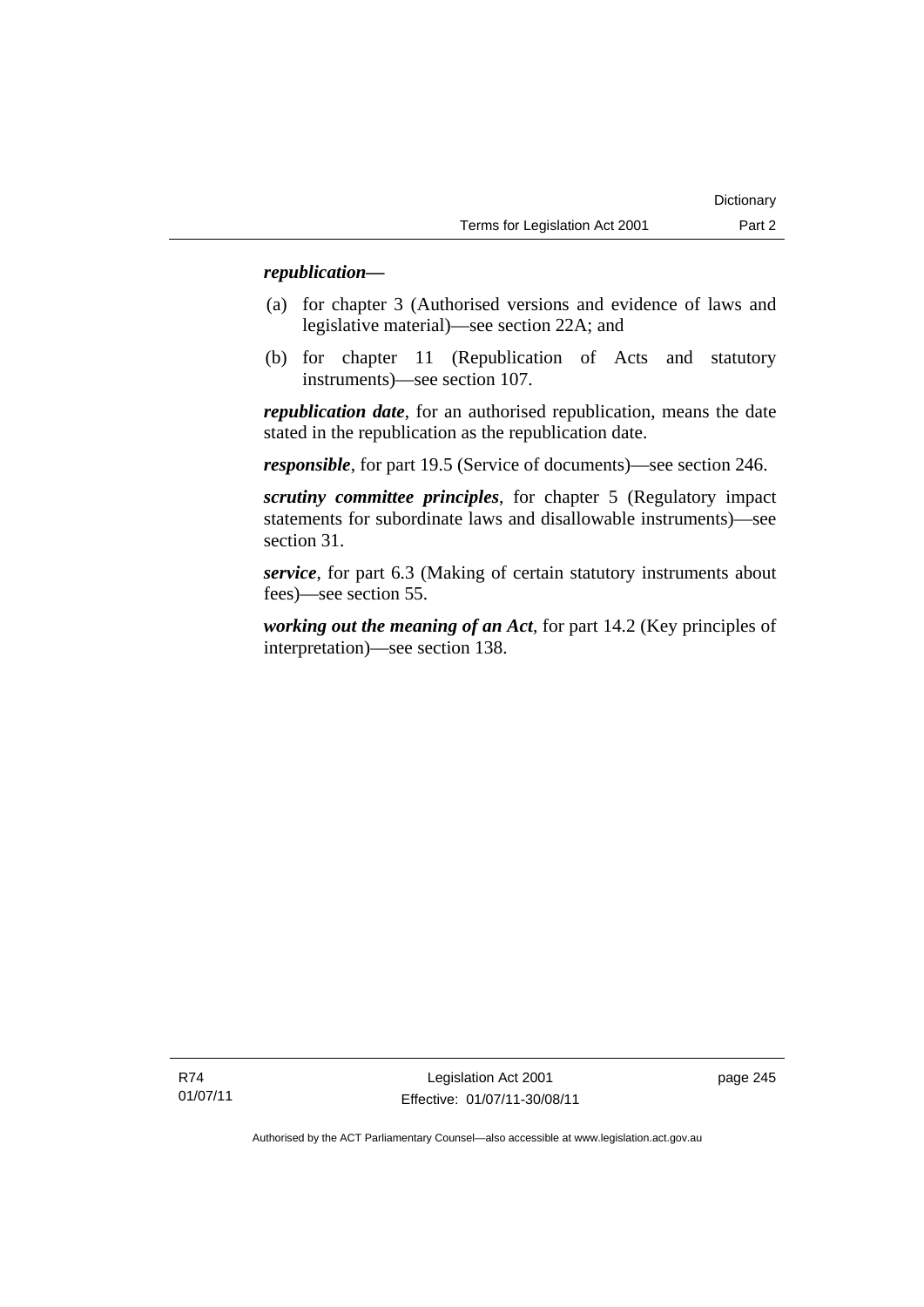1 About the endnotes

## **Endnotes**

## **1 About the endnotes**

Amending and modifying laws are annotated in the legislation history and the amendment history. Current modifications are not included in the republished law but are set out in the endnotes.

Not all editorial amendments made under the *Legislation Act 2001*, part 11.3 are annotated in the amendment history. Full details of any amendments can be obtained from the Parliamentary Counsel's Office.

Uncommenced amending laws and expiries are listed in the legislation history and the amendment history. These details are underlined. Uncommenced provisions and amendments are not included in the republished law but are set out in the last endnote.

If all the provisions of the law have been renumbered, a table of renumbered provisions gives details of previous and current numbering.

The endnotes also include a table of earlier republications.

| $A = Act$                                    | $NI = Notifiable$ instrument              |
|----------------------------------------------|-------------------------------------------|
| $AF =$ Approved form                         | $o = order$                               |
| $am = amended$                               | om = omitted/repealed                     |
| $amdt = amendment$                           | $ord = ordinance$                         |
| $AR = Assembly resolution$                   | $orig = original$                         |
| $ch = chapter$                               | par = paragraph/subparagraph              |
| $CN =$ Commencement notice                   | $pres = present$                          |
| $def = definition$                           | prev = previous                           |
| $DI = Disallowable instrument$               | $(\text{prev}) = \text{previously}$       |
| $dict = dictionary$                          | $pt = part$                               |
| $disallowed = disallowed by the Legislative$ | $r = rule/subrule$                        |
| Assembly                                     | $reloc = relocated$                       |
| $div = division$                             | $renum = renumbered$                      |
| $exp = expires/expired$                      | $R[X]$ = Republication No                 |
| $Gaz = gazette$                              | $RI = reissue$                            |
| $hdg =$ heading                              | $s = section/subsection$                  |
| $IA = Interpretation Act 1967$               | $sch = schedule$                          |
| $ins = inserted/added$                       | $sdiv = subdivision$                      |
| $LA =$ Legislation Act 2001                  | $SL = Subordinate$ law                    |
| $LR =$ legislation register                  | $sub =$ substituted                       |
| $LRA =$ Legislation (Republication) Act 1996 | underlining = whole or part not commenced |
| $mod = modified/modification$                | or to be expired                          |

## **2 Abbreviation key**

page 246 Legislation Act 2001 Effective: 01/07/11-30/08/11

R74 01/07/11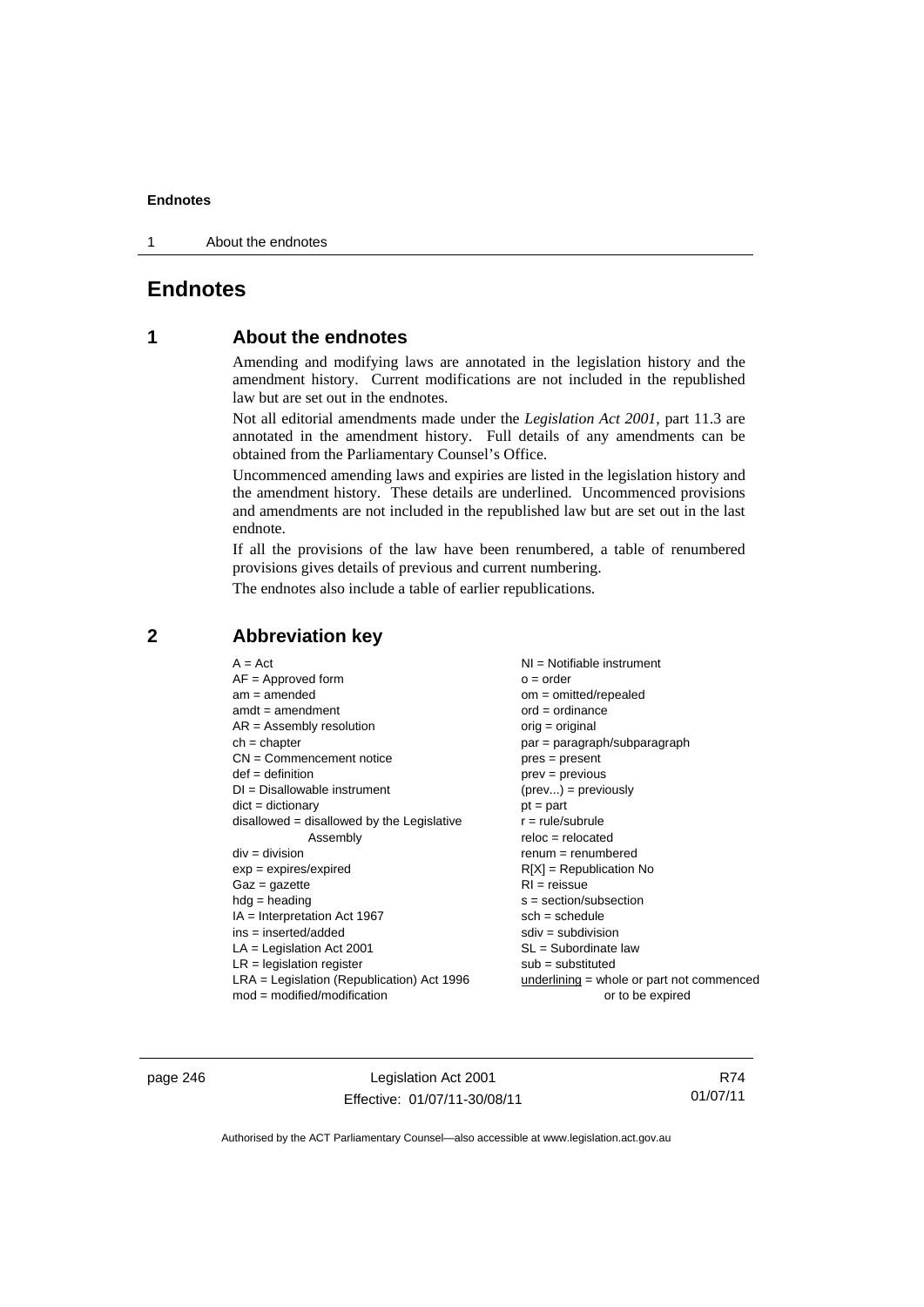## **3 Legislation history**

### **Legislation Act 2001 No 14**

notified 5 April 2001 (Gaz 2001 No 14) s 1, s 2 commenced 5 April 2001 (IA s 10B) remainder commenced 12 September 2001 (s 2 and Gaz 2001 No S65)

as amended by

## **Legislation (Consequential Amendments) Act 2001 No 44 pt 220**

notified 26 July 2001 (Gaz 2001 No 30) s 1, s 2 commenced 26 July 2001 (IA s 10B) pt 220 commenced 12 September 2001 (s 2 and see Gaz 2001

No S65)

## **Statute Law Amendment Act 2001 (No 2) 2001 No 56 pt 2.2**

notified 5 September 2001 (Gaz 2001 No S65) s 1, s 2 commenced 5 September 2001 (IA s 10B) amdts 2.67, 2.69, 2.78, 2.81 commenced 12 September 2001 (s 2 (2)) pt 2.2 remainder commenced 5 September 2001 (s 2 (1))

as modified by

## **Legislation Regulations 2001 SL 2001 No 34 reg 6**

notified LR 13 September 2001 commenced 13 September 2001 (reg 2)

as amended by

## **Justice and Community Safety Legislation Amendment Act 2001 No 70 sch 1**

notified LR 14 September 2001 amdt commenced 14 September 2001 (s 2 (5))

## **Defamation Act 2001 No 88 s 43 (2)**

notified LR 24 September 2001 s 1, s 2 commenced 24 September 2001 (LA s 75) s 43 (2) commenced 1 July 2002 (s 2)

R74 01/07/11

Legislation Act 2001 Effective: 01/07/11-30/08/11 page 247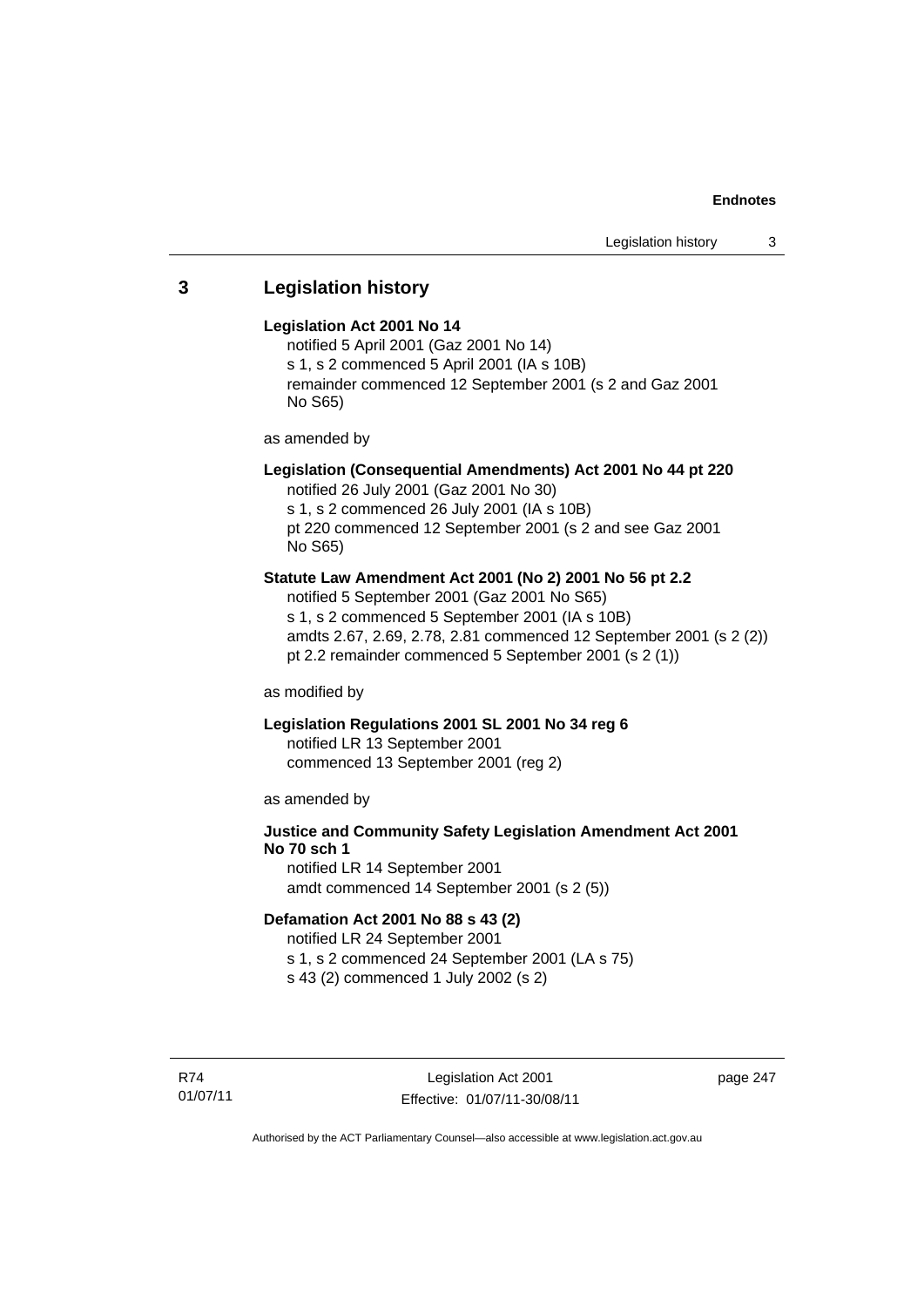3 Legislation history

| Legislation Amendment Act 2002 No 11 ss 3-29, sch 1, pt 2.29<br>notified LR 27 May 2002<br>s 1, s 2 commenced 27 May 2002 (LA s 75)<br>ss 3-29, sch 1, pt 2.29 commenced 28 May 2002 (s 2 (1))                                                                       |
|----------------------------------------------------------------------------------------------------------------------------------------------------------------------------------------------------------------------------------------------------------------------|
| Justice and Community Safety Legislation Amendment Act 2002<br>No 27 pt 8<br>notified LR 9 September 2002<br>s 1, s 2 commenced 9 September 2002 (LA s 75)<br>pt 8 commenced 7 October 2002 (s 2 (2))                                                                |
| Statute Law Amendment Act 2002 No 30 pt 2.1<br>notified LR 16 September 2002<br>s 1, s 2 taken to have commenced 19 May 1997 (LA s 75 (2))<br>amdt 2.3 taken to have commenced 12 September 2001 (s 2 (2))<br>pt 2.1 remainder commenced 17 September 2002 (s 2 (1)) |
| Civil Law (Wrongs) Act 2002 No 40 div 3.2.8<br>notified LR 10 October 2002<br>s 1, s 2 commenced 10 October 2002 (LA s 75 (1))<br>div 3.2.8 commenced 1 November 2002 (s 2 (2) and CN2002-13)                                                                        |
| Statute Law Amendment Act 2002 (No 2) No 49 pt 2.1<br>notified LR 20 December 2002<br>s 1, s 2 taken to have commenced 7 October 1994 (LA s 75 (2))<br>pt 2.1 commenced 17 January 2003 (s 2 (1))                                                                    |
| Criminal Code 2002 No 51 pt 1.12<br>notified LR 20 December 2002<br>s 1, s 2 commenced 20 December 2002 (LA 75 (1))<br>pt 1.12 commenced 1 January 2003 (s 2 (1))                                                                                                    |
| Planning and Land (Consequential Amendments) Act 2002 No 56<br>pt 3.13<br>notified LR 20 December 2002<br>s 1, s 2 commenced 20 December 2002 (LA s 75 (1))<br>sch 3 pt 3.13 commenced 1 July 2003 (s 2 and see Planning and Land<br>Act 2002 A2002-55, s 2)         |

page 248 Legislation Act 2001 Effective: 01/07/11-30/08/11

R74 01/07/11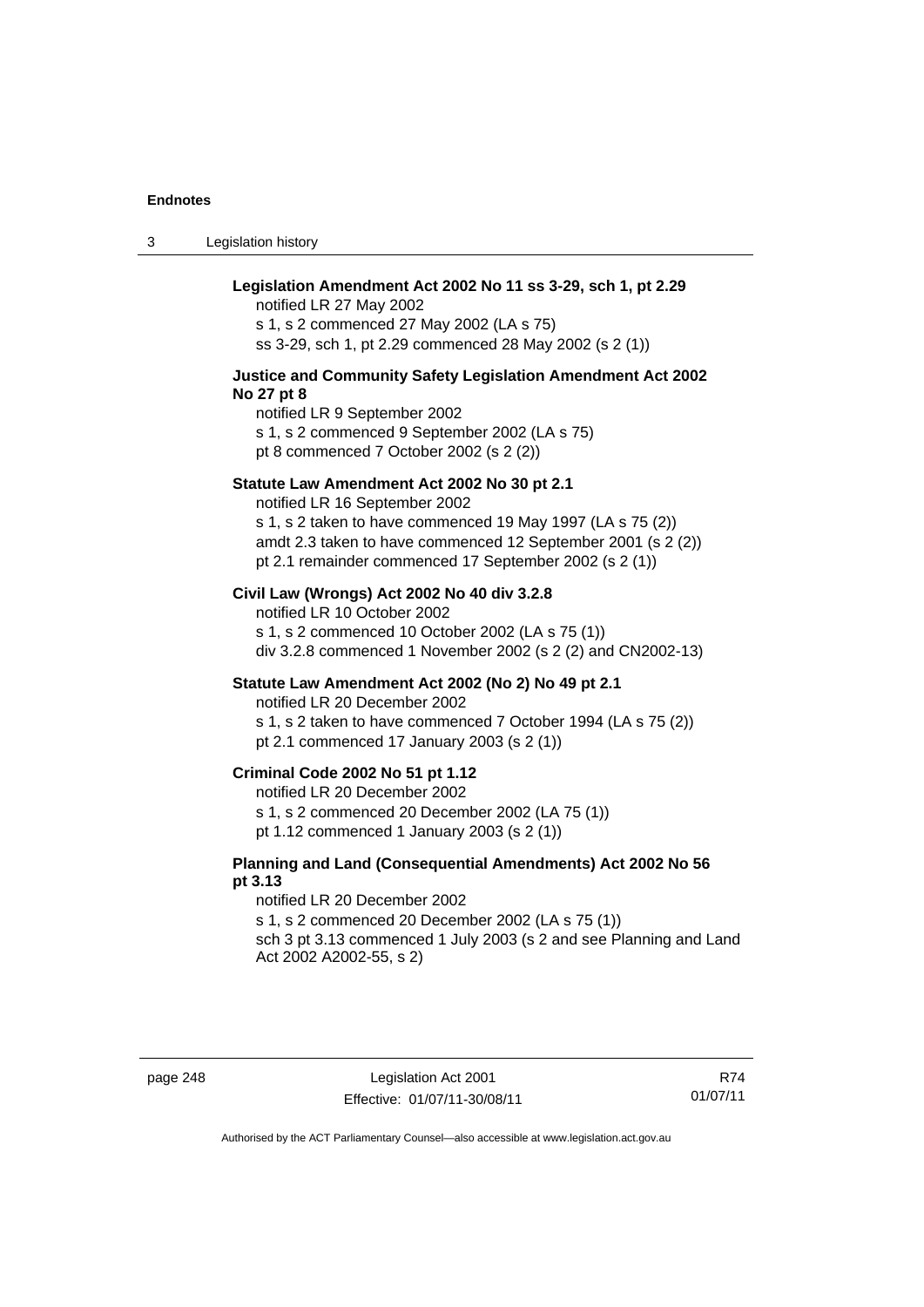## **Legislation (Gay, Lesbian and Transgender) Amendment Act 2003 A2003-14 pt 2**

notified LR 27 March 2003 s 1, s 2 commenced 27 March 2003 (LA s 75 (1)) pt 2 commenced 28 March 2003 (s 2)

#### **Consumer and Trader Tribunal Act 2003 A2003-16 s 70**

notified LR 9 April 2003

s 1, s 2 commenced 9 April 2003 (LA s 75 (1))

s 70 commenced 9 October 2003 (s 2 and LA s 79)

## **Legislation (Statutory Interpretation) Amendment Act 2003 A2003-18**

notified LR 9 April 2003 s 1, s 2 commenced 9 April 2003 (LA s 75 (1)) remainder commenced 10 April 2003 (s 2)

#### **Statute Law Amendment Act 2003 A2003-41 sch 2 pt 2.1**

notified LR 11 September 2003 s 1, s 2 commenced 11 September 2003 (LA s 75 (1)) sch 2 pt 2.1 commenced 9 October 2003 (s 2 (1))

## **Statute Law Amendment Act 2003 (No 2) A2003-56 sch 2 pt 2.1**

notified LR 5 December 2003 s 1, s 2 commenced 5 December 2003 (LA s 75 (1)) sch 2 pt 2.1 commenced 19 December 2003 (s 2)

#### **Parentage Act 2004 A2004-1 sch 1 pt 1.7**

notified LR 18 February 2004 s 1, s 2 commenced 18 February 2004 (LA s 75 (1)) sch 1 pt 1.7 commenced 22 March 2004 (s 2 and CN2004-3)

#### **Human Rights Act 2004 A2004-5 sch 2 pt 2.3**

notified LR 10 March 2004 s 1, s 2 commenced 10 March 2004 (LA s 75 (1)) sch 2 pt 2.3 commenced 1 July 2004 (s 2)

## **Dangerous Substances Act 2004 A2004-7 sch 1 pt 1.4**

notified LR 19 March 2004 s 1, s 2 commenced 19 March 2004 (LA s 75 (1)) sch 1 pt 1.4 commenced 5 April 2004 (s 2 and CN2004-6)

R74 01/07/11

Legislation Act 2001 Effective: 01/07/11-30/08/11 page 249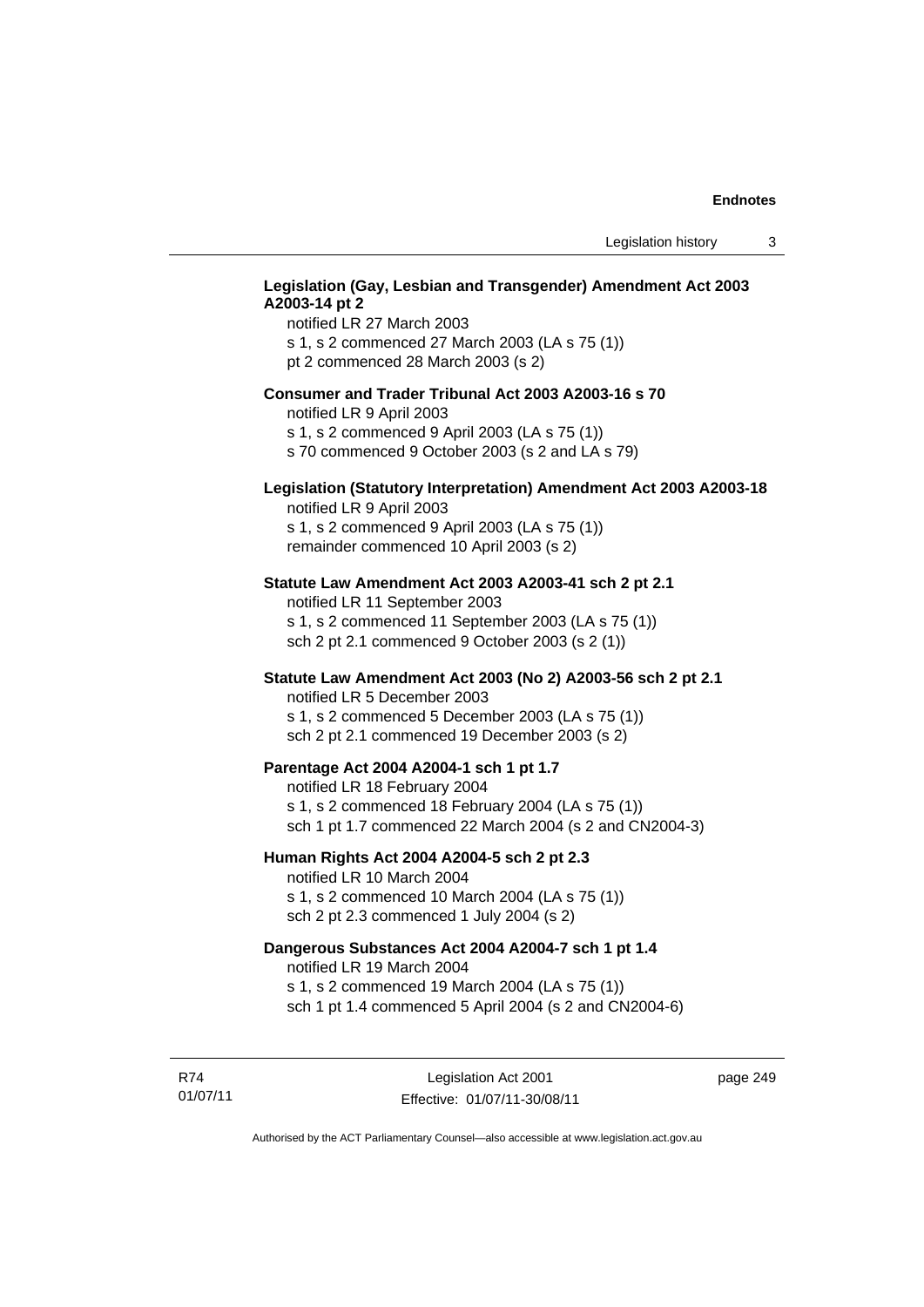3 Legislation history

#### **Nurse Practitioners Legislation Act 2004 A2004-10 pt 3**

notified LR 19 March 2004 s 1, s 2 commenced 19 March 2004 (LA s 75 (1)) pt 3 commenced 27 May 2004 (s 2 and CN2004-9)

#### **Construction Occupations Legislation Amendment Act 2004 A2004-13 sch 2 pt 2.20**

notified LR 26 March 2004 s 1, s 2 commenced 26 March 2004 (LA s 75 (1)) sch 2 pt 2.20 commenced 1 September 2004 (s 2 and see Construction Occupations (Licensing) Act 2004 A2004-12, s 2 and CN2004-8)

## **Education Act 2004 A2004-17 sch 2 pt 2.5**

notified LR 8 April 2004 s 1, s 2 commenced 8 April 2004 (LA s 75 (1)) sch 2 pt 2.5 commenced 1 January 2005 (s 2)

### **Emergencies Act 2004 A2004-28 sch 3 pt 3.12**

notified LR 29 June 2004 s 1, s 2 commenced 29 June 2004 (LA s 75 (1)) sch 3 pt 3.12 commenced 1 July 2004 (s 2 (1) and CN2004-11)

#### **Justice and Community Safety Legislation Amendment Act 2004 (No 2) A2004-32 pt 13**

notified LR 29 June 2004 s 1, s 2 commenced 29 June 2004 (LA s 75 (1)) pt 13 commenced 13 July 2004 (s 2 (3))

## **Health Professionals Legislation Amendment Act 2004 A2004-39 sch 3 pt 3.1, sch 4 pt 4.3, sch 5 pt 5.9, sch 6 pt 6.6, sch 8 pt 8.2, sch 11A pt 11A.1 (as am by A2005-28 amdt 1.61)**

notified LR 8 July 2004

s 1, s 2 commenced 8 July 2004 (LA s 75 (1))

sch 5 pt 5.9 commenced 7 July 2005 (s 2 and see Health Professionals Act 2004 A2004-38, s 2 and CN2005-11)

sch 6 pt 6.6 commenced 17 January 2006 (s 2 and see Health Professionals Act 2004 A2004-38, s 2 (as am by A2005-28 amdt 1.1) and CN2006-2)

sch 3 pt 3.1, sch 4 pt 4.3, sch 8 pt 8.2, sch 11A pt 11A.1 commenced 9 January 2007 (s 2 and see Health Professionals Act 2004 A2004-38, s 2 (as am by A2005-28 amdt 1.1; A2006-27 s 12))

| page 250 | Legislation Act 2001         | R74      |
|----------|------------------------------|----------|
|          | Effective: 01/07/11-30/08/11 | 01/07/11 |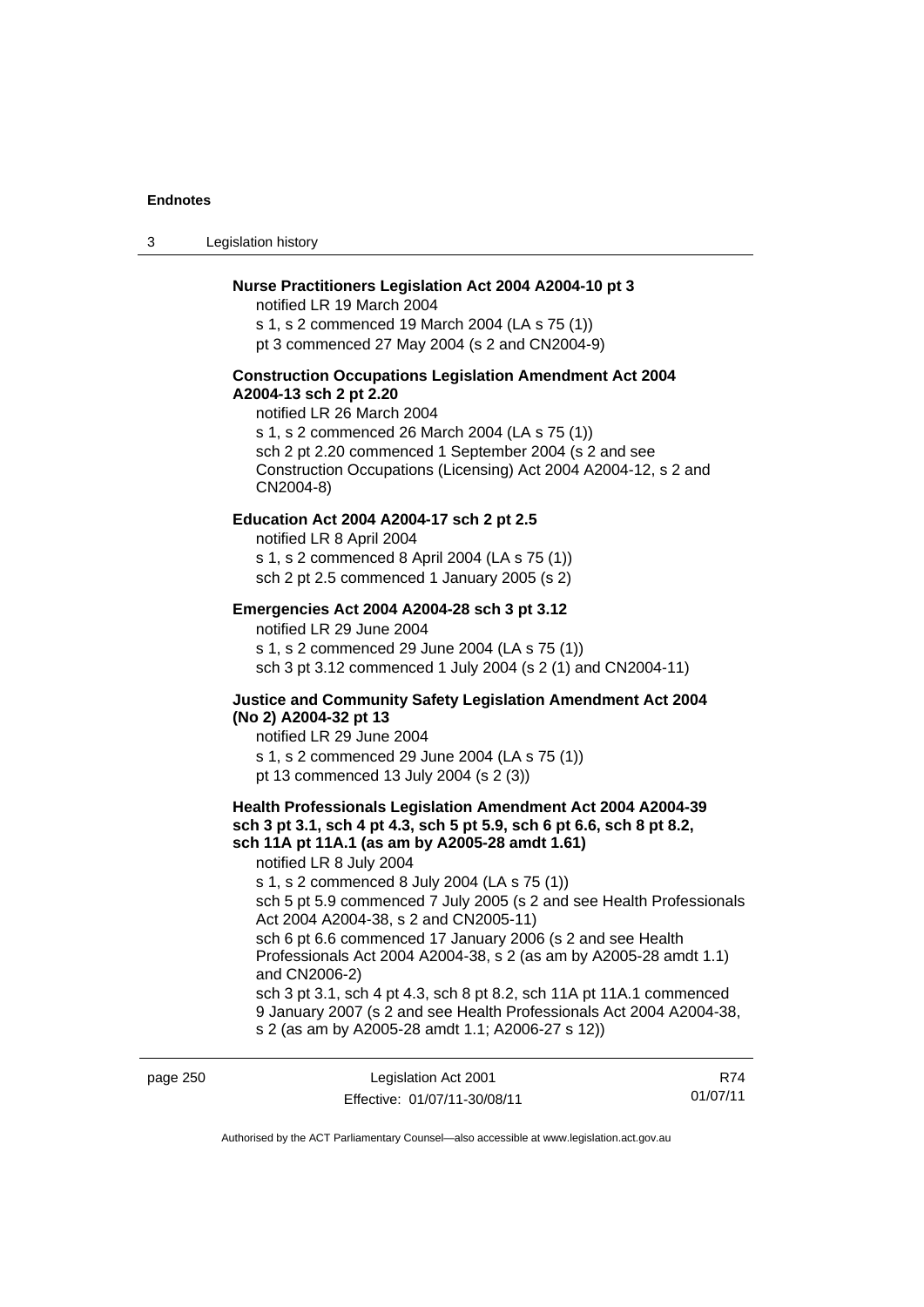#### **Statute Law Amendment Act 2004 A2004-42 sch 2 pt 2.1**

notified LR 11 August 2004 s 1, s 2 commenced 11 August 2004 (LA s 75 (1)) sch 2 pt 2.1 commenced 25 August 2004 (s 2 (1))

#### **Heritage Act 2004 A2004-57 sch 1 pt 1.8**

notified LR 9 September 2004

s 1, s 2 commenced 9 September 2004 (LA s 75 (1))

sch 1 pt 1.8 commenced 9 March 2005 (s 2 and LA s 79)

#### **Court Procedures (Consequential Amendments) Act 2004 A2004-60 sch 1 pt 1.37**

notified LR 2 September 2004 s 1, s 2 commenced 2 September 2004 (LA s 75 (1)) sch 1 pt 1.37 commenced 10 January 2005 (s 2 and see Court Procedures Act 2004 A2004-59, s 2 and CN2004-29)

#### **Justice and Community Safety Legislation Amendment Act 2005 A2005-5 pt 7**

notified LR 23 February 2005 s 1, s 2 commenced 23 February 2005 (LA s 75 (1)) pt 7 commenced 24 February 2005 (s 2 (2))

#### **Optometrists Legislation Amendment Act 2005 A2005-9 sch 1 pt 1.1**

notified LR 14 March 2005 s 1, s 2 commenced 14 March 2005 (LA s 75 (1)) sch 1 pt 1.1 commenced 14 September 2005 (s 2 and LA s 79)

## **Statute Law Amendment Act 2005 A2005-20 sch 2 pt 2.1**

notified LR 12 May 2005

s 1, s 2 taken to have commenced 8 March 2005 (LA s 75 (2)) sch 2 pt 2.1 commenced 2 June 2005 (s 2 (1))

## **Health Legislation Amendment Act 2005 A2005-28 amdt 1.61**

notified LR 6 July 2005

s 1, s 2 commenced 6 July 2005 (LA s 75 (1))

amdt 1.61 commenced 9 January 2007 (LA s 79A)

*Note* This Act only amends the Health Professionals Legislation Amendment Act 2004 A2004-39.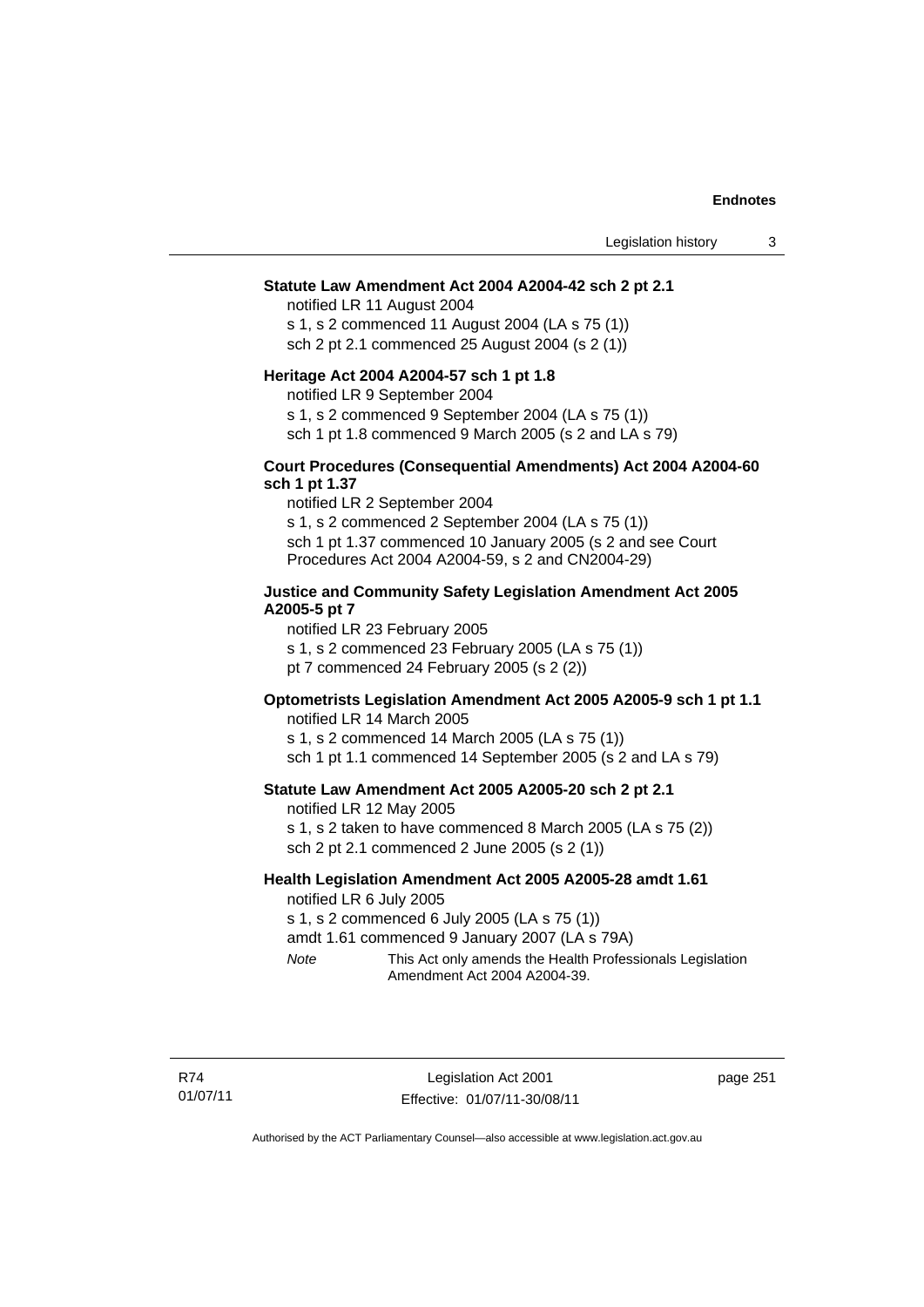3 Legislation history

## **Human Rights Commission Legislation Amendment Act 2005 A2005-41 sch 1 pt 1.8 (as am by A2006-3 amdt 1.3)**

notified LR 1 September 2005

s 1, s 2 commenced 1 September 2005 (LA s 75 (1)) sch 1 pt 1.8 commenced 1 November 2006 (s 2 (3) (as am by A2006-3 amdt 1.3) and see Human Rights Commission Act 2005 A2005-40, s 2 (as am by A2006-3 s 4) and CN2006-21)

## **Public Sector Management Amendment Act 2005 (No 2) A2005-44 sch 1 pt 1.4**

notified LR 30 August 2005

s 1, s 2 commenced 30 August 2005 (LA s 75 (1))

sch 1 pt 1.4 commenced 8 September 2005 (s 2 and CN2005-19)

#### **Human Rights Commission (Children and Young People Commissioner) Amendment Act 2005 A2005-46 sch 1 pt 1.1 (as am by A2006-3 amdt 1.2)**

notified LR 2 September 2005

s 1, s 2 commenced 2 September 2005 (LA s 75 (1)) sch 1 pt 1.1 commenced 1 November 2006 (s 2 (as am by A2006-3 amdt 1.2) and see Human Rights Commission Act 2005 A2005-40, s 2 (as am by A2006-3 s 4) and CN2006-21)

### **Public Advocate Act 2005 A2005-47 sch 1 pt 1.6 (as am by A2006-3 amdt 1.8)**

notified LR 2 September 2005

s 1, s 2 commenced 2 September 2005 (LA s 75 (1))

sch 1 pt 1.6 commenced 1 March 2006 (s 2 (1) as am by A2006-3 amdt 1.8)

## **Criminal Code (Administration of Justice Offences) Amendment Act 2005 A2005-53 sch 1 pt 1.18**

notified LR 26 October 2005

s 1, s 2 commenced 26 October 2005 (LA s 75 (1))

sch 1 pt 1.18 commenced 23 November 2005 (s 2)

## **Statute Law Amendment Act 2005 (No 2) A2005-62 sch 2 pt 2.1**

notified LR 21 December 2005

s 1, s 2 commenced 21 December 2005 (LA s 75 (1)) sch 2 pt 2.1 commenced 11 January 2006 (s 2 (1))

page 252 Legislation Act 2001 Effective: 01/07/11-30/08/11

R74 01/07/11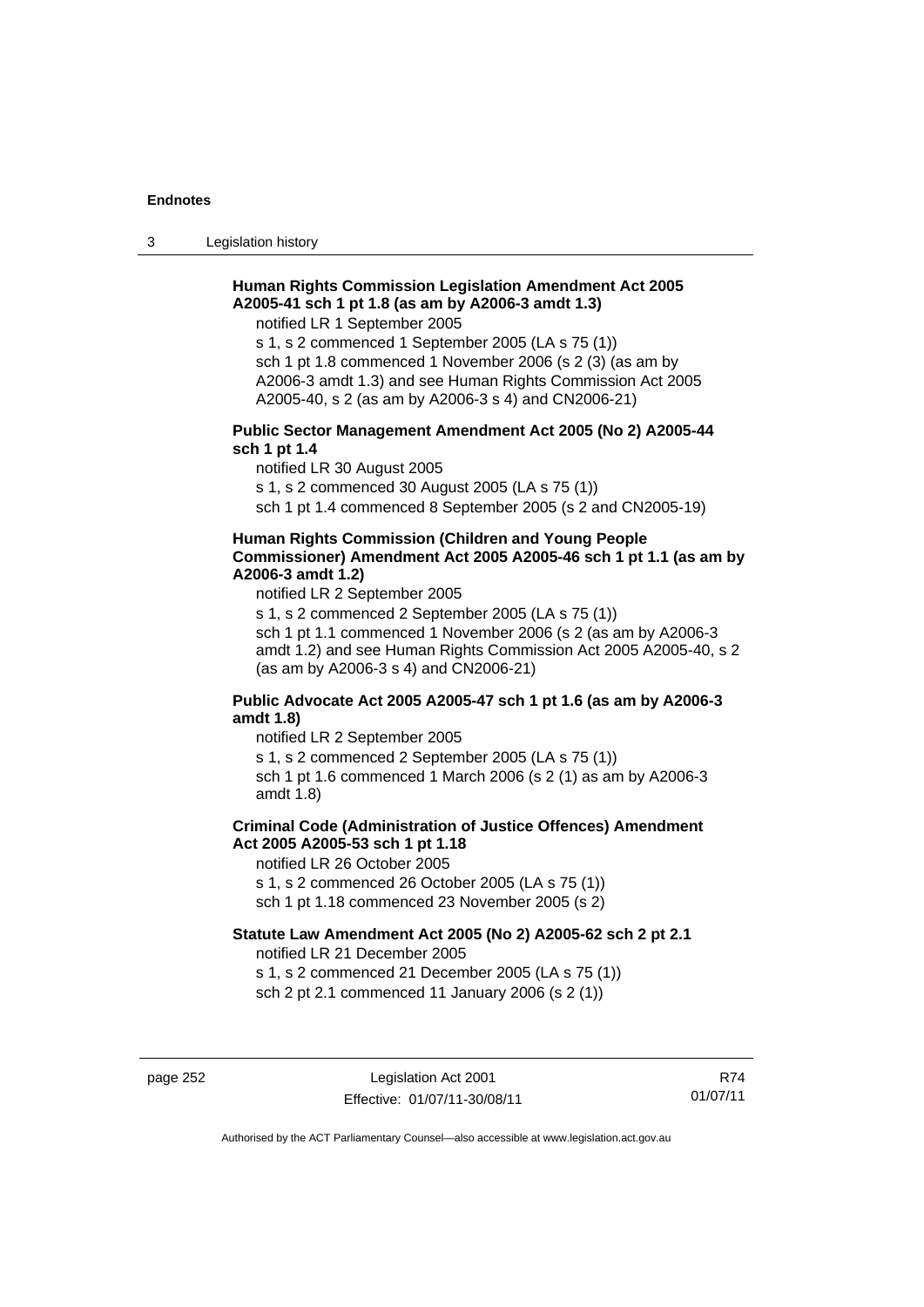## **Human Rights Commission Legislation Amendment Act 2006 A2006-3 amdts 1.2, 1.3, 1.8**

notified LR 22 February 2006

s 1, s 2 commenced 22 February 2006 (LA s 75 (1))

amdts 1.2, 1.3, 1.8 commenced 23 February 2006 (s 2)

*Note* This Act only amends the Human Rights Commission Legislation Amendment Act 2005 A2005-41, Human Rights Commission (Children and Young People Commissioner) Amendment Act 2005 A2005-46 and the Public Advocate Act 2005 A2005-47

#### **Civil Unions Act 2006 A2006-22 sch 1 pt 1.21**

notified LR 19 May 2006

s 1, s 2 commenced 19 May 2006 (LA s 75 (1))

sch 1 pt 1.21 never commenced

*Note* **Act repealed by disallowance 14 June 2006 (see Cwlth Gaz** 2006 No S93)

## **Sentencing Legislation Amendment Act 2006 A2006-23 sch 1 pt 1.26**

notified LR 18 May 2006

s 1, s 2 commenced 18 May 2006 (LA s 75 (1)) sch 1 pt 1.26 commenced 2 June 2006 (s 2 (1) and see Crimes (Sentence Administration) Act 2005 A2005-59 s 2, Crimes (Sentencing) Act 2005 A2005-58, s 2 and LA s 79)

#### **Legal Profession Act 2006 A2006-25 sch 2 pt 2.8**

notified LR 21 June 2006 s 1, s 2 commenced 21 June 2006 (LA s 75 (1)) sch 2 pt 2.8 commenced 1 July 2006 (s 2)

#### **Administrative (Miscellaneous Amendments) Act 2006 A2006-30 sch 1 pt 1.7**

notified LR 16 June 2006 s 1, s 2 commenced 16 June 2006 (LA s 75 (1)) sch 1 pt 1.7 commenced 1 July 2006 (s 2 (1))

## **Civil Law (Property) Act 2006 A2006-38 sch 1 pt 1.6**

notified LR 28 September 2006

s 1, s 2 commenced 28 September 2006 (LA s 75 (1))

sch 1 pt 1.6 commenced 28 March 2007 (s 2 and LA s 79)

R74 01/07/11 page 253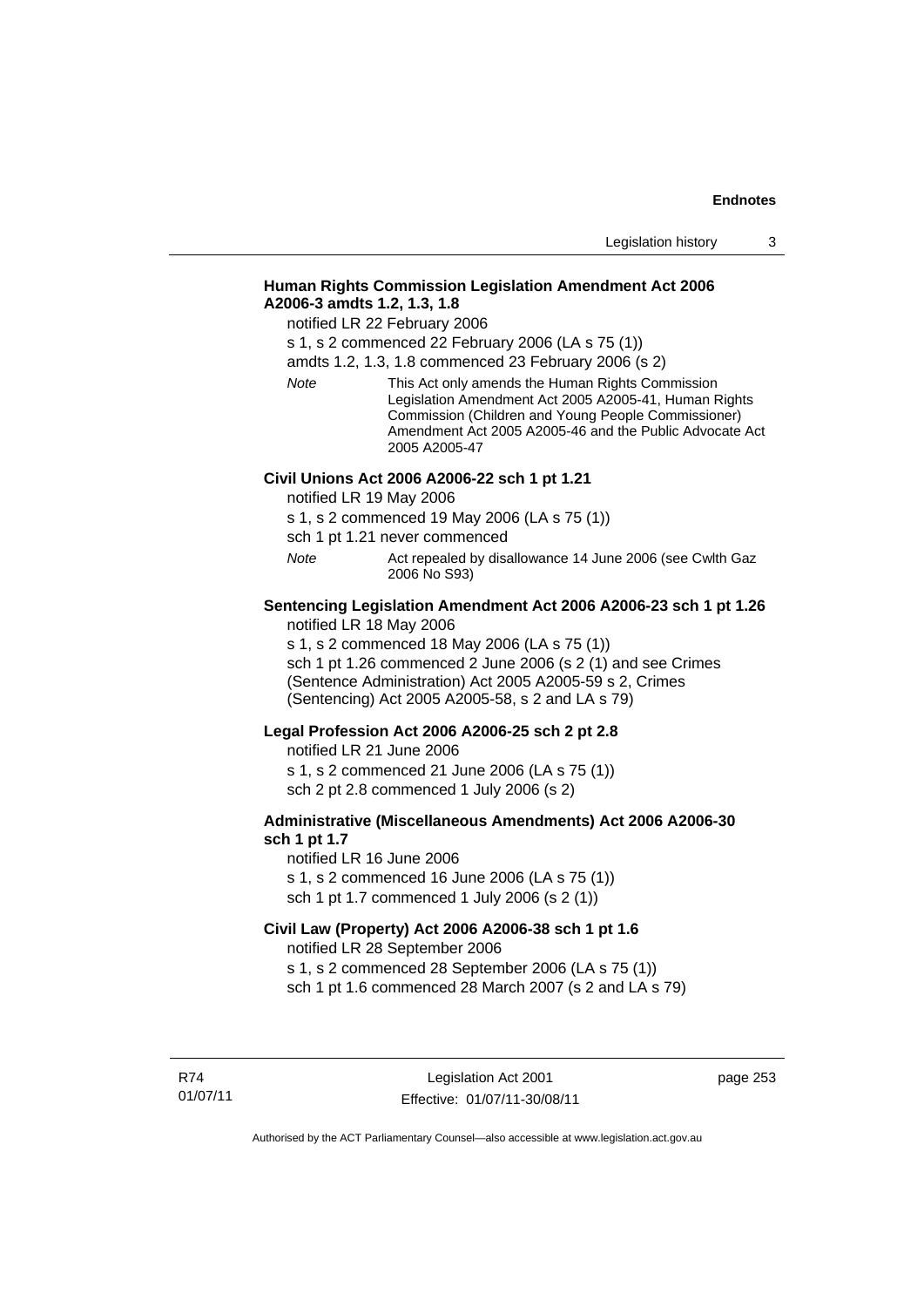| $\sim$<br>- 3 | Legislation history |
|---------------|---------------------|
|---------------|---------------------|

| Statute Law Amendment Act 2006 A2006-42 sch 2 pt 2.1<br>notified LR 26 October 2006<br>s 1, s 2 taken to have commenced 12 November 2005 (LA s 75 (2))<br>sch 2 pt 2.1 commenced 16 November 2006 (s 2 (1)) |
|-------------------------------------------------------------------------------------------------------------------------------------------------------------------------------------------------------------|
| Health Legislation Amendment Act 2006 (No 2) A2006-46 sch 2                                                                                                                                                 |
| pt 2.11<br>notified LR 17 November 2006<br>s 1, s 2 commenced 17 November 2006 (LA s 75 (1))<br>sch 2 pt 2.11 commenced 18 November 2006 (s 2 (1))                                                          |
| Statute Law Amendment Act 2007 A2007-3 sch 2 pt 2.1<br>notified LR 22 March 2007                                                                                                                            |
| s 1, s 2 taken to have commenced 1 July 2006 (LA s 75 (2))<br>sch 2 pt 2.1 commenced 12 April 2007 (s 2 (1))                                                                                                |
| Housing Assistance Act 2007 A2007-8 sch 1 pt 1.6<br>notified LR 10 May 2007                                                                                                                                 |
| s 1, s 2 commenced 10 May 2007 (LA s 75 (1))<br>sch 1 pt 1.6 commenced 10 November 2007 (s 2 and LA s 79)                                                                                                   |
| Statute Law Amendment Act 2007 (No 2) A2007-16 sch 2<br>notified LR 20 June 2007                                                                                                                            |
| s 1, s 2 taken to have commenced 12 April 2007 (LA s 75 (2))<br>sch 2 commenced 11 July 2007 (s 2 (1))                                                                                                      |
| Planning and Development (Consequential Amendments) Act 2007<br>A2007-25 sch 1 pt 1.22<br>notified LR 13 September 2007<br>s 1, s 2 commenced 13 September 2007 (LA s 75 (1))                               |
| sch 1 pt 1.22 commenced 31 March 2008 (s 2 and see Planning and<br>Development Act 2007 A2007-24, s 2 and CN2008-1)                                                                                         |
| Surveyors Act 2007 A2007-33 sch 1 pt 1.4<br>notified LR 25 October 2007                                                                                                                                     |
| s 1, s 2 commenced 25 October 2007 (LA s 75 (1))<br>sch 1 pt 1.4 commenced 14 November 2007 (s 2 and CN2007-15)                                                                                             |
| Civil Partnerships Act 2008 A2008-14 sch 1 pt 1.17<br>notified LR 15 May 2008                                                                                                                               |
| s 1, s 2 commenced 15 May 2008 (LA s 75 (1))<br>sch 1 pt 1.17 commenced 19 May 2008 (s 2 and CN2008-8)                                                                                                      |

page 254 Legislation Act 2001 Effective: 01/07/11-30/08/11

R74 01/07/11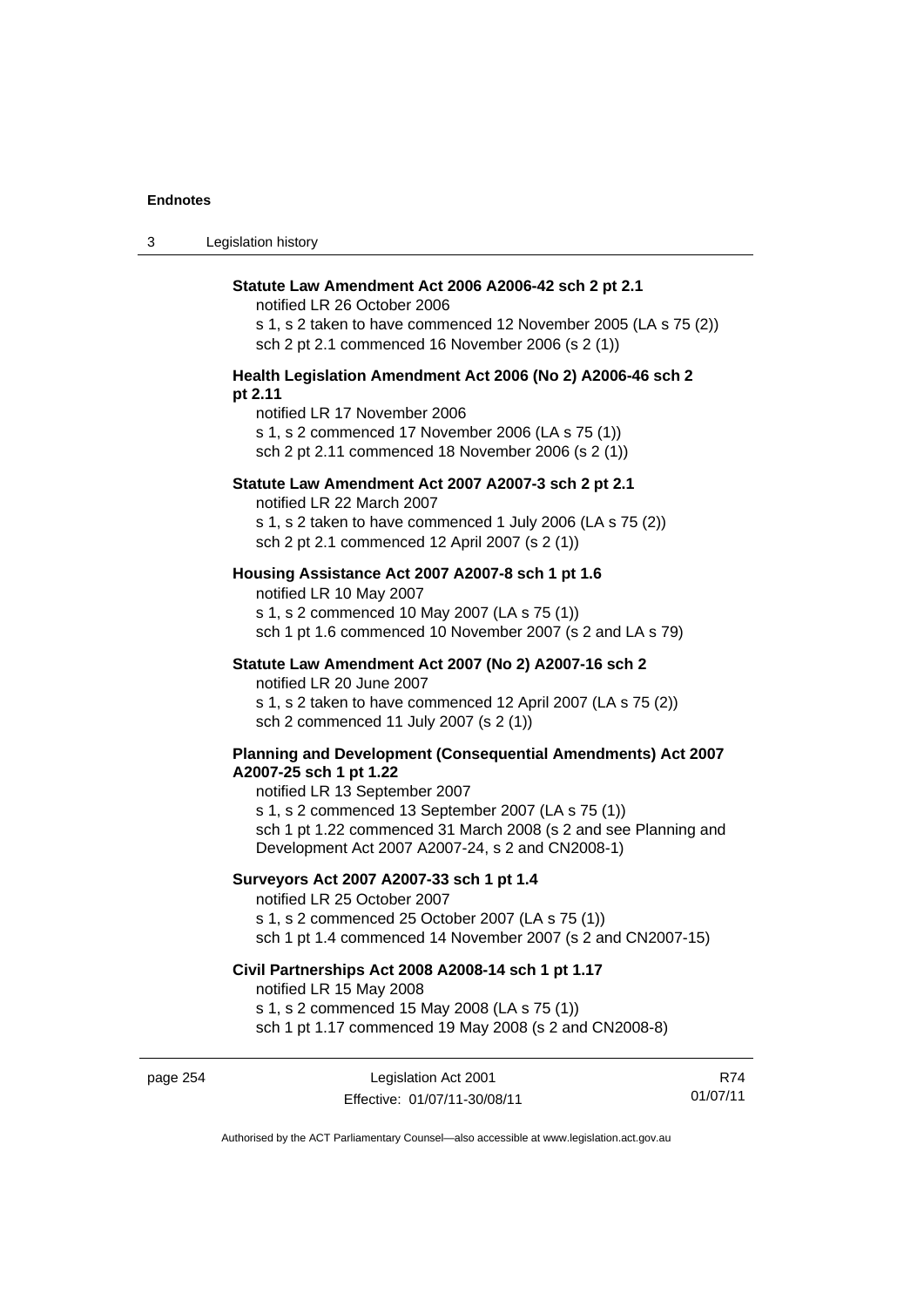## **National Gas (ACT) Act 2008 A2008-15 sch 2 pt 2.3**

notified LR 30 June 2008

s 1, s 2 commenced 30 June 2008 (LA s 75 (1))

sch 2 pt 2.3 commenced 1 July 2008 (s 2 (1) and see National Gas (South Australia) Act 2008 (SA), s 7)

## **Children and Young People (Consequential Amendments) Act 2008 A2008-20 sch 2 pt 2.11, sch 4 pt 4.18**

notified LR 17 July 2008

s 1, s 2 commenced 17 July 2008 (LA s 75 (1))

s 3 commenced 18 July 2008 (s 2 (1))

sch 2 pt 2.11 commenced 9 September 2008 (s 2 (3) and see Children and Young People Act 2008 A2008-19, s 2 and CN2008-13) sch 4 pt 4.18 commenced 27 February 2009 (s 2 (5) and see Children and Young People Act 2008 A2008-19, s 2 and CN2008-17 (and see CN2008-13))

#### **Statute Law Amendment Act 2008 A2008-28 sch 2**

notified LR 12 August 2008

s 1, s 2 commenced 12 August 2008 (LA s 75 (1))

sch 2 commenced 26 August 2008 (s 2)

#### **ACT Civil and Administrative Tribunal Legislation Amendment Act 2008 A2008-36 sch 1 pt 1.34**

notified LR 4 September 2008

s 1, s 2 commenced 4 September 2008 (LA s 75 (1)) sch 1 pt 1.34 commenced 2 February 2009 (s 2 (1) and see ACT Civil and Administrative Tribunal Act 2008 A2008-35, s 2 (1) and CN2009-2)

## **ACT Civil and Administrative Tribunal Legislation Amendment Act 2008 (No 2) A2008-37 sch 1 pt 1.66**

notified LR 4 September 2008

s 1, s 2 commenced 4 September 2008 (LA s 75 (1))

sch 1 pt 1.66 commenced 2 February 2009 (s 2 (1) and see ACT Civil and Administrative Tribunal Act 2008 A2008-35, s 2 (1) and CN2009-2)

#### **Crimes Legislation Amendment Act 2008 A2008-44 sch 1 pt 1.10**  notified LR 9 September 2008

s 1, s 2 commenced 9 September 2008 (LA s 75 (1))

sch 1 pt 1.10 commenced 30 May 2009 (s 2 and CN2009-4)

R74 01/07/11

Legislation Act 2001 Effective: 01/07/11-30/08/11 page 255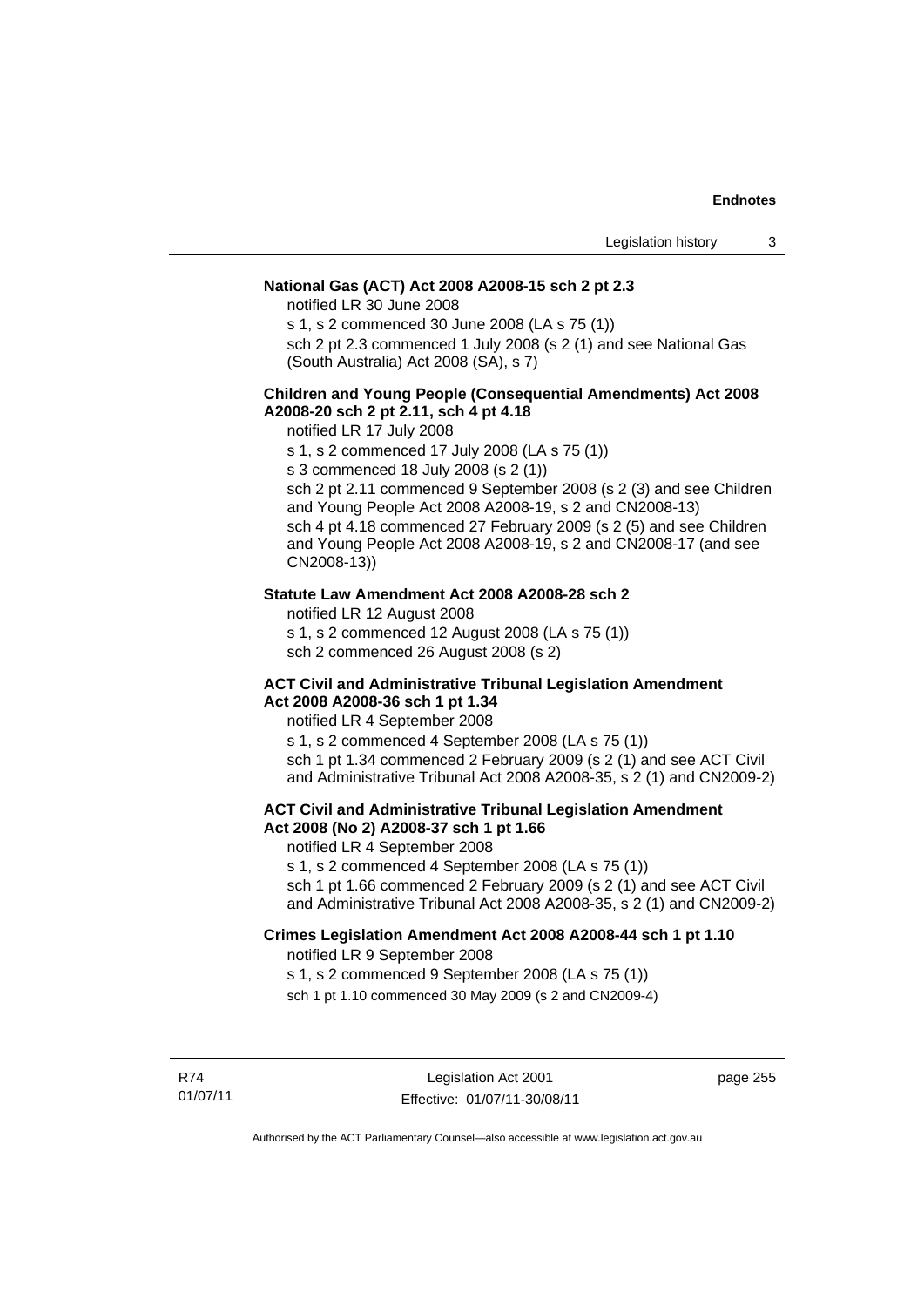3 Legislation history

| Statute Law Amendment Act 2009 A2009-20 sch 2<br>notified LR 1 September 2009<br>s 1, s 2 commenced 1 September 2009 (LA s 75 (1))<br>sch 2 commenced 22 September 2009 (s 2)                                                                                           |
|-------------------------------------------------------------------------------------------------------------------------------------------------------------------------------------------------------------------------------------------------------------------------|
| Work Safety Legislation Amendment Act 2009 A2009-28 sch 2 pt 2.8<br>notified LR 9 September 2009<br>s 1, s 2 commenced 9 September 2009 (LA s 75 (1))<br>sch 2 pt 2.8 commenced 1 October 2009 (s 2 and see Work Safety<br>Act 2008 A2008-51 s 2 (1) (b) and CN2009-11) |
| Legislation (Penalty Units) Amendment Act 2009 A2009-35<br>notified LR 20 October 2009<br>s 1, s 2 commenced 20 October 2009 (LA s 75 (1))<br>remainder commenced 21 October 2009 (s 2)                                                                                 |
| Unlawful Gambling Act 2009 A2009-39 sch 2 pt 2.2<br>notified LR 17 November 2009<br>s 1, s 2 commenced 17 November 2009 (LA s 75 (1))<br>sch 2 pt 2.2 commenced 22 March 2010 (s 2 and CN2010-2)                                                                        |
| Statute Law Amendment Act 2009 (No 2) A2009-49 sch 2<br>notified LR 26 November 2009<br>s 1, s 2 commenced 26 November 2009 (LA s 75 (1))<br>sch 2 commenced 17 December 2009 (s 2)                                                                                     |
| <b>Building and Construction Industry (Security of Payment) Act 2009</b><br>A2009-50 s 50<br>notified LR 15 October 2009<br>s 1, s 2 commenced 15 October 2009 (LA s 75 (1))<br>s 50 commenced 1 July 2010 (s 2)                                                        |
| Surveyors Amendment Act 2010 A2010-6 sch 1 pt 1.4<br>notified LR 2 March 2010<br>s 1, s 2 commenced 2 March 2010 (LA s 75 (1))<br>sch 1 pt 1.4 commenced 3 March 2010 (s 2)                                                                                             |
| Health Practitioner Regulation National Law (ACT) Act 2010 A2010-10<br>sch 2 pt 2.13<br>notified LR 31 March 2010                                                                                                                                                       |

s 1, s 2 commenced 31 March 2010 (LA s 75 (1)) sch 2 pt 2.13 commenced 1 July 2010 (s 2 (1) (a))

page 256 Legislation Act 2001 Effective: 01/07/11-30/08/11

R74 01/07/11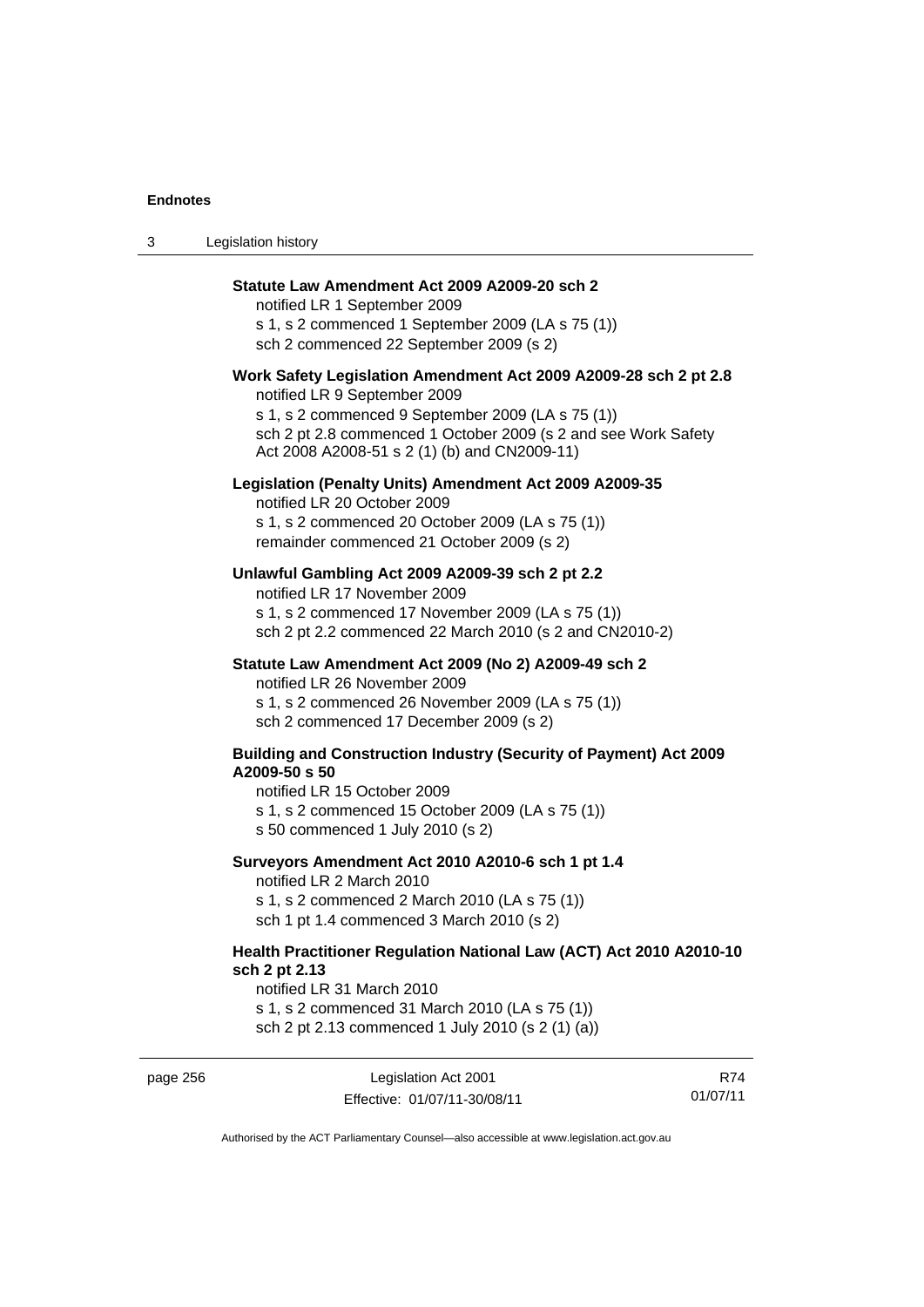## **Justice and Community Safety Legislation Amendment Act 2010 (No 3) A2010-40 sch 1 pt 1.8**

notified LR 5 October 2010

s 1, s 2 commenced 5 October 2010 (LA s 75 (1))

s 3, sch 1 pt 1.8 commenced 6 October 2010 (s 2 (1))

## **Fair Trading (Australian Consumer Law) Amendment Act 2010 A2010-54 sch 3 pt 3.15**

notified LR 16 December 2010

s 1, s 2 commenced 16 December 2010 (LA s 75 (1))

sch 3 pt 3.15 commenced 1 January 2011 (s 2 (1))

## **Administrative (One ACT Public Service Miscellaneous Amendments) Act 2011 A2011-22 sch 1 pt 1.91**

notified LR 30 June 2011 s 1, s 2 commenced 30 June 2011 (LA s 75 (1)) sch 1 pt 1.91 commenced 1 July 2011 (s 2 (1))

## **4 Amendment history**

| <b>Dictionary</b>         |                                                                                                                  |
|---------------------------|------------------------------------------------------------------------------------------------------------------|
| s <sub>2</sub>            | orig s $2$ om LA s $89(4)$<br>(prev s 3) am 2001 No 56 amdt 2.18<br>renum 2002 No 11 s 5<br>am A2003-56 amdt 2.1 |
| <b>Notes</b>              |                                                                                                                  |
| s 2A                      | (prev s 4) am 2001 No 56 amdt 2.19; 2002 No 11 amdt 1.1<br>renum 2002 No 11 s 5                                  |
|                           | (2), (3) exp 2 September 2003 (s 2A (3))                                                                         |
| <b>Objects</b>            |                                                                                                                  |
| s <sub>3</sub>            | orig s 3 renum as s 2<br>(prev s 5) am 2002 No 11 s 4<br>renum 2002 No 11 s 5                                    |
|                           |                                                                                                                  |
| <b>Application of Act</b> |                                                                                                                  |
| s <sub>4</sub>            | orig s 4 renum as s 2A<br>ins 2002 No 11 s 6<br>am A2006-42 amdt 2.1, amdt 2.2                                   |
|                           | Determinative and non-determinative provisions                                                                   |
| s <sub>5</sub>            | orig s 5 renum as s 3<br>ins 2002 No 11 s 6                                                                      |
|                           |                                                                                                                  |

R74 01/07/11

Legislation Act 2001 Effective: 01/07/11-30/08/11 page 257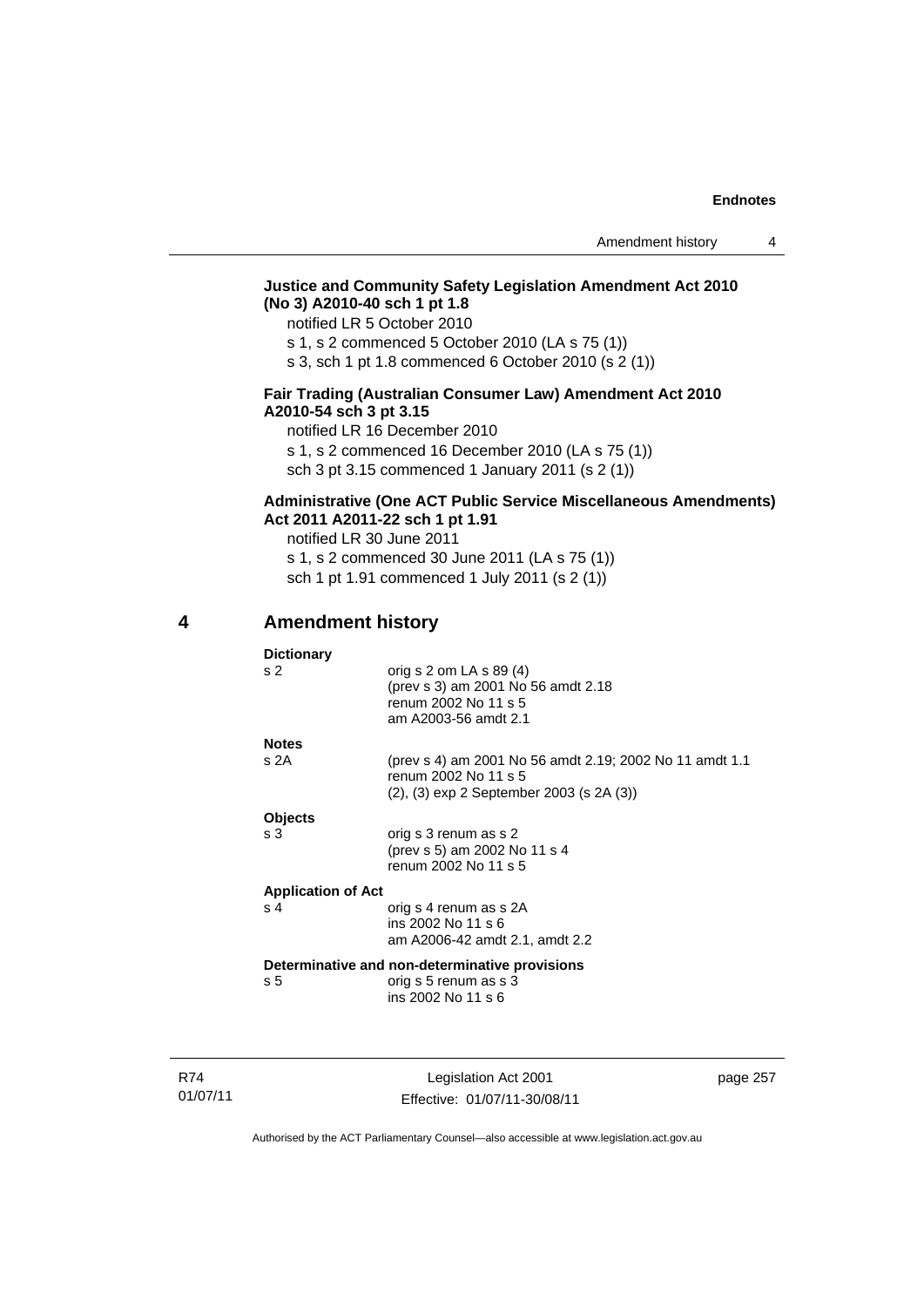4 Amendment history

**Legislation Act provisions must be applied**  s 6 sub 2002 No 11 s 6 **Meaning of** *Act* **generally**  s 7 am A2005-20 amdt 2.1 **Meaning of** *legislative instrument* s 12 sub A2006-42 amdt 2.3 **Meaning of** *instrument*  s 14 am 2001 No 56 amdt 2.20 **Meaning of** *provision*  s 16 am 2001 No 56 amdt 2.21 **ACT legislation register**  s 18 am 2001 No 56 amdt 2.22 **Contents of register**  s 19 sub 2001 No 56 amdt 2.23 am 2002 No 11 s 7; 2002 No 11 amdt 1.2; ss renum R5 LA (see 2002 No 11 amdt 1.3); 2002 No 49 amdt 2.1, amdt 2.1; pars renum R13 LA (see 2002 No 49 amdt 2.3); A2003-41 amdt 2.1, amdt 2.2; A2004-5 amdt 2.6; A2004-42 amdt 2.1; A2005-20 amdt 2.2; A2006-42 amdt 2.18, amdt 2.19 **Access to registered material at approved website**  s 22 am 2001 No 56 amdt 2.24 **Authorised versions and evidence of laws and legislative material**  ch 3 hdg sub A2003-41 amdt 2.3 **Definitions—ch 3**  ins A2003-41 amdt 2.4 def *law* ins A2003-41 amdt 2.4 def *legislative material* ins A2003-41 amdt 2.4 am A2005-20 amdt 2.3 def *republication* ins A2003-41 amdt 2.4 **Authorisation of versions by parliamentary counsel**  s 23 sub A2003-41 amdt 2.5 **Authorised electronic versions**  am 2001 No 56 amdt 2.25, amdt 2.26; 2002 No 11 amdt 1.4 sub A2003-41 amdt 2.6 **Authorised written versions**  s 25 sub A2003-41 amdt 2.7 **Judicial notice of certain matters**  s 26 am A2003-41 amdt 2.8, amdt 2.9; A2005-20 amdt 2.4

page 258 Legislation Act 2001 Effective: 01/07/11-30/08/11

R74 01/07/11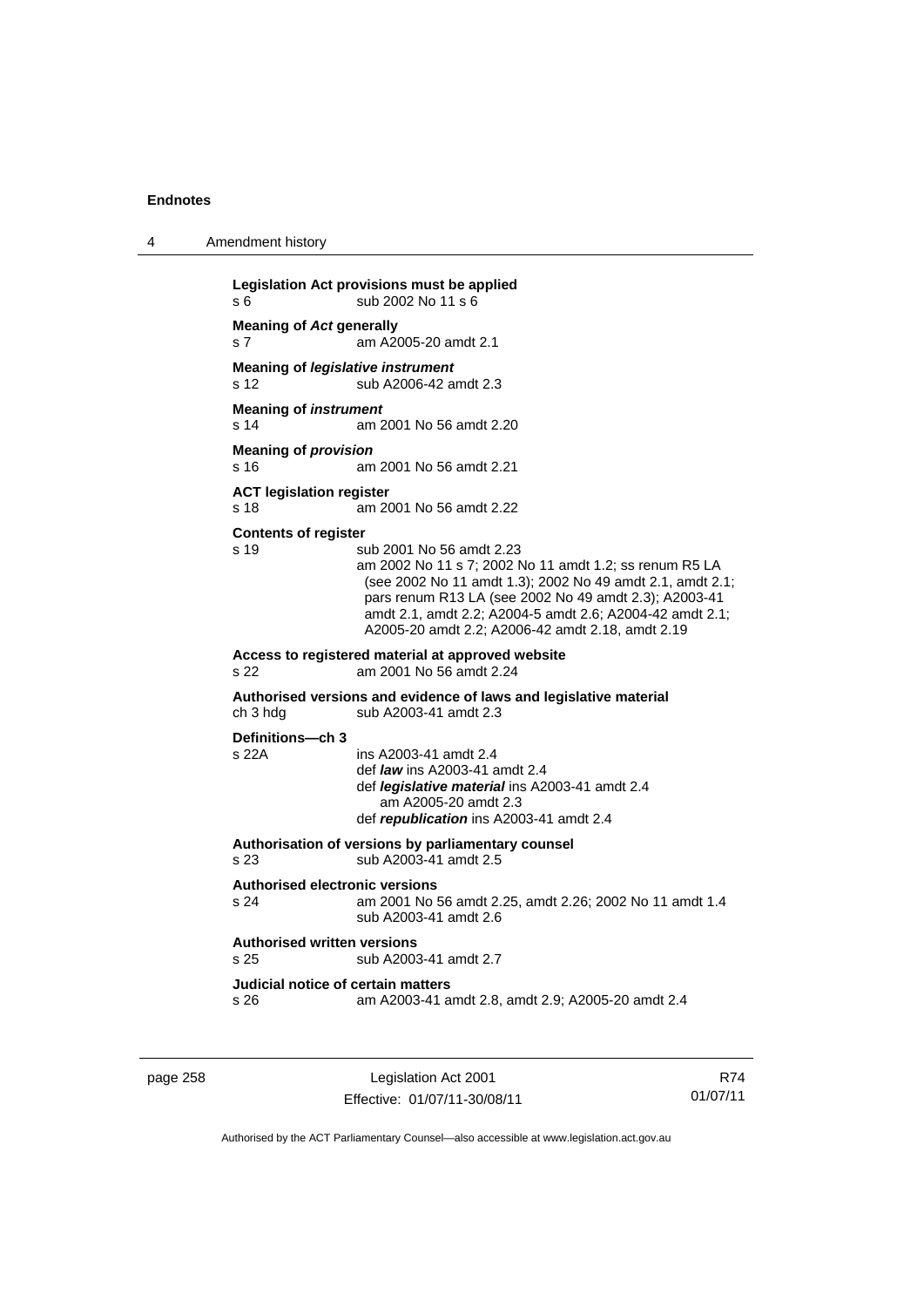|                                                   | Amendment history                                                                                                                                                      | 4 |
|---------------------------------------------------|------------------------------------------------------------------------------------------------------------------------------------------------------------------------|---|
| <b>Notification of Acts</b>                       |                                                                                                                                                                        |   |
| s 28                                              | am 2001 No 56 amdts 2.27-2.29; 2002 No 11 amdt 1.5;<br>A2003-41 amdt 2.10, amdt 2.11; ss renum R20 LA (see<br>A2003-41 amdt 2.12); A2005-62 amdt 2.1, amdt 2.2         |   |
| References to <i>notification</i> of Acts<br>s 30 | am 2001 No 56 amdt 2.30, amdt 2.31                                                                                                                                     |   |
| instruments                                       | Guidelines about costs of proposed subordinate laws and disallowable                                                                                                   |   |
| s 33                                              | $(3)$ , $(4)$ exp 12 March 2002 (s 33 $(4)$ )<br>am A2005-20 amdt 2.5, amdt 2.6                                                                                        |   |
| s 34                                              | Preparation of regulatory impact statements<br>am A2005-20 amdts 2.7-2.9; A2005-62 amdt 2.3                                                                            |   |
| s 36                                              | When is preparation of regulatory impact statement unnecessary?<br>am 2002 No 30 amdt 2.1; A2005-20 amdt 2.10                                                          |   |
| s 37                                              | When must regulatory impact statement be presented?<br>am A2005-20 amdt 2.11                                                                                           |   |
| s 41 hdg                                          | Making of certain statutory instruments by Executive<br>sub 2001 No 56 amdt 2.32<br>sub 2002 No 11 s 8                                                                 |   |
| s 41                                              | am 2001 No 56 amdts 2.33-2.36<br>sub 2002 No 11 s 8                                                                                                                    |   |
| s 42                                              | Power to make statutory instruments<br>am 2002 No 11 amdt 1.6; A2005-20 amdt 2.12, amdt 2.13;<br>A2006-42 amdt 2.18                                                    |   |
| authorising law                                   | Statutory instruments to be interpreted not to exceed powers under                                                                                                     |   |
| s 43                                              | am 2002 No 11 amdt 1.7; A2003-56 amdt 2.2, amdt 2.3                                                                                                                    |   |
| s 44                                              | Power to make statutory instruments for Act etc<br>am 2002 No 11 amdt 1.8, amdt 1.9; 2002 No 49 amdt 2.54;<br>A2005-20 amdt 2.14                                       |   |
| Power to make court rules<br>s 45                 | sub 2002 No 11 s 9<br>am 2002 No 49 amdt 2.4, amdt 2.54; A2005-20 amdt 2.15,<br>amdt $2.16$                                                                            |   |
| s 46                                              | Power to make instrument includes power to amend or repeal<br>am 2002 No 11 s 10; A2006-42 amdt 2.18                                                                   |   |
| s 47                                              | Statutory instrument may make provision by applying law or instrument<br>sub 2002 No 11 s 11<br>am 2002 No 49 amdt 2.5; A2003-56 amdt 2.4; A2005-20<br>amdts 2.17-2.19 |   |
|                                                   |                                                                                                                                                                        |   |

R74 01/07/11

Legislation Act 2001 Effective: 01/07/11-30/08/11 page 259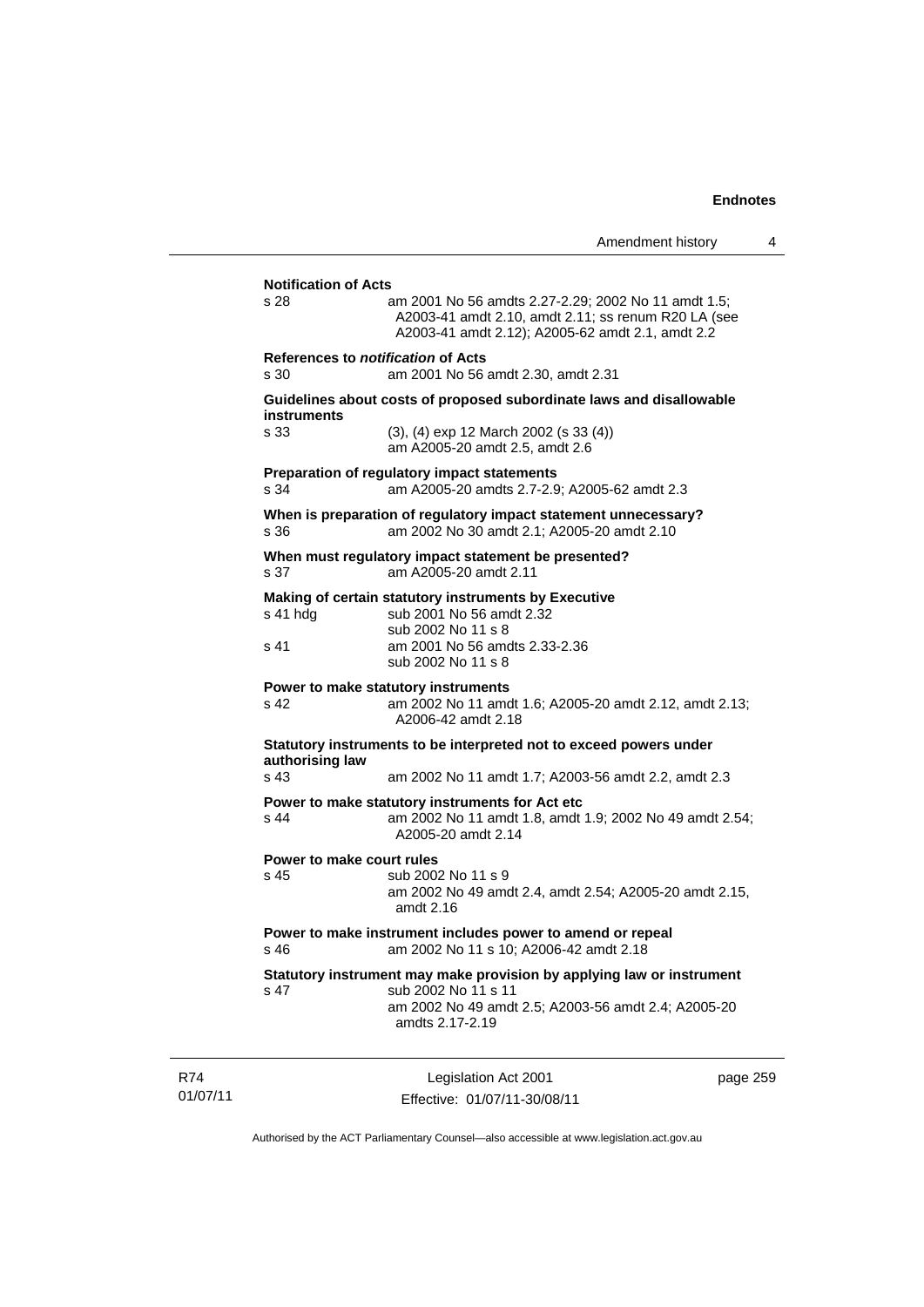| 4 | Amendment history                                                                                                                                                                                                                                      |  |
|---|--------------------------------------------------------------------------------------------------------------------------------------------------------------------------------------------------------------------------------------------------------|--|
|   | Power to make instrument includes power to make different provision for<br>different categories etc<br>s 48<br>am 2002 No 11 amdt 1.10: 2002 No 49 amdt 2.54                                                                                           |  |
|   | Single instrument may exercise several powers or satisfy several<br>requirements<br>s 49<br>am 2002 No 11 amdt 1.11                                                                                                                                    |  |
|   | Relationship between authorising law and instrument dealing with same<br>matter<br>s 50<br>am 2002 No 11 amdt 1.12, amdt 1.13; 2002 No 49 amdt 2.54                                                                                                    |  |
|   | Instrument may make provision in relation to land by reference to map etc<br>am A2005-20 amdt 2.20<br>s 51                                                                                                                                             |  |
|   | Instrument may authorise determination of matter etc<br>am 2002 No 11 amdt 1.14; ss renum R5 LA (see 2002 No 11<br>s 52<br>amdt 1.15)                                                                                                                  |  |
|   | Instrument may prohibit<br>s 53<br>am 2002 No 11 amdt 1.16, amdt 1.17                                                                                                                                                                                  |  |
|   | Instrument may require making of statutory declaration<br>s 54<br>am 2002 No 11 amdt 1.18; 2002 No 30 amdt 2.2                                                                                                                                         |  |
|   | Determination of fees by disallowable instrument<br>am 2001 No 56 amdt 2.37, amdt 2.38; ss renum R1 LA (see<br>s 56<br>2001 No 56 amdt 2.39); 2002 No 11 amdt 1.19, amdt 1.20;<br>2002 No 49 amdt 2.54; A2005-20 amdts 2.21-2.27; A2006-42<br>amdt 2.4 |  |
|   | Fees payable in accordance with determination etc<br>am 2002 No 11 amdt 1.21<br>s 57                                                                                                                                                                   |  |
|   | Regulations may make provision about fees<br>s 58<br>am 2001 No 56 amdt 2.40; 2002 No 11 amdt 1.22; ss renum<br>R5 LA (see 2002 No 11 amdt 1.23); A2005-20 amdt 2.28                                                                                   |  |
|   | Numbering and notification of legislative instruments<br>pt 6.4 hdg<br>am A2006-42 amdt 2.19                                                                                                                                                           |  |
|   | <b>Numbering</b><br>s 59<br>am 2001 No 56 amdt 2.41; A2003-41 amdt 2.13; A2005-20<br>amdt 2.29; A2006-42 amdt 2.18, amdt 2.19                                                                                                                          |  |
|   | Correction etc of name of instrument<br>s 60 hdg<br>sub A2003-41 amdt 2.14<br>am A2006-42 amdt 2.18<br>sub A2009-20 amdt 2.1                                                                                                                           |  |
|   | s 60<br>am 2001 No 56 amdt 2.42, amdt 2.43; 2001 No 70 amdt 1.8;<br>2002 No 49 amdt 2.6, amdt 2.7; A2003-41 amdt 2.15;                                                                                                                                 |  |
|   |                                                                                                                                                                                                                                                        |  |

| page 260 |  |  |
|----------|--|--|
|          |  |  |

Legislation Act 2001 Effective: 01/07/11-30/08/11

R74 01/07/11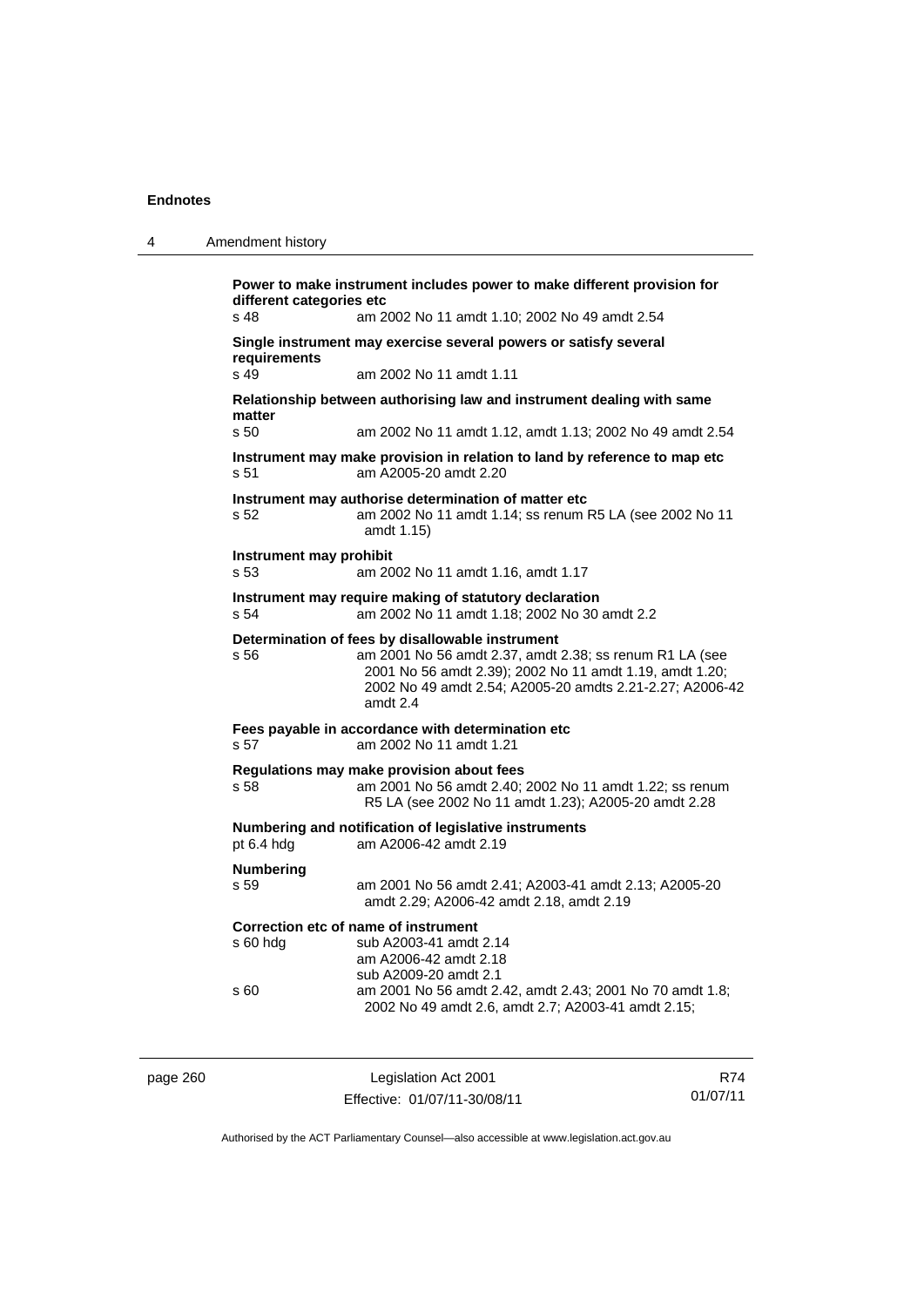A2004-42 amdt 2.2, amdt 2.3; A2006-42 amdt 2.18, amdt 2.19; A2009-20 amdts 2.1-2.5

## **Correction of name of explanatory statement etc**

| s 60A                                   | Correction of name of explanatory statement etc<br>ins A2004-42 amdt 2.4<br>am A2006-42 amdt 2.18                                                                                                                                                                                                                                                                                |          |
|-----------------------------------------|----------------------------------------------------------------------------------------------------------------------------------------------------------------------------------------------------------------------------------------------------------------------------------------------------------------------------------------------------------------------------------|----------|
| s 61 hdg<br>s 61                        | Notification of legislative instruments<br>am A2006-42 amdt 2.19<br>sub 2001 No 56 amdt 2.44<br>am 2002 No 11 s 12, amdt 1.24; ss renum R5 LA (see 2002<br>No 11 amdt 1.25); A2003-41 amdts 2.16-2.19; A2004-60<br>amdt 1.173; pars renum R31 LA (see A2004-60 amdt 1.174);<br>A2005-20 amdts 2.30-2.33; A2005-62 amdt 2.4, amdt 2.5;<br>A2006-42 amdt 2.18; A2011-22 amdt 1.275 |          |
| s 62 hdg<br>s 62                        | Effect of failure to notify legislative instrument<br>am A2006-42 amdt 2.18<br>am 2002 No 11 amdt 1.26, amdt 1.27; A2006-42 amdt 2.18                                                                                                                                                                                                                                            |          |
| s 63 hdg<br>s 63                        | References to notification of legislative instruments<br>am A2006-42 amdt 2.19<br>am 2001 No 56 amdt 2.45, amdt 2.46; A2006-42 amdt 2.18                                                                                                                                                                                                                                         |          |
| s 64 hdg<br>s 64                        | Presentation of subordinate laws and disallowable instruments<br>sub 2002 No 11 amdt 1.28<br>am 2002 No 11 amdt 1.29; A2005-20 amdt 2.34; A2005-62<br>amdt 2.6                                                                                                                                                                                                                   |          |
| $s$ 65 hdg<br>s 65                      | <b>Disallowance by resolution of Assembly</b><br>sub 2001 No 56 amdt 2.47<br>am 2001 No 56 amdt 2.48, amdt 2.49; 2002 No 11 amdt 1.30;<br>A2003-56 amdt 2.5; ss renum R21 LA (see A2003-56<br>amdt 2.6); A2004-42 amdt 2.5, amdt 2.6; A2005-20<br>amdt 2.35; A2005-62 amdt 2.7                                                                                                   |          |
| s 65A                                   | Notification of disallowance by resolution of Assembly<br>ins 2001 No 56 amdt 2.50<br>am 2002 No 11 amdt 1.31; A2003-41 amdt 2.20; A2005-62<br>amdt 2.8                                                                                                                                                                                                                          |          |
| <b>Revival of affected laws</b><br>s 66 | am 2002 No 11 amdt 1.32                                                                                                                                                                                                                                                                                                                                                          |          |
| s 67                                    | Making of instrument same in substance within 6 months after disallowance<br>am 2002 No 11 amdt 1.33; A2005-20 amdt 2.36; A2005-62<br>amdt 2.9                                                                                                                                                                                                                                   |          |
| s 68                                    | <b>Amendment by resolution of Assembly</b><br>am 2001 No 56 amdts 2.51-2.53; ss renum R1 LA (see 2001<br>No 56 amdt 2.54); 2002 No 11 amdt 1.34; A2004-42                                                                                                                                                                                                                        |          |
|                                         | Logiclation Act 2001                                                                                                                                                                                                                                                                                                                                                             | ngga 261 |

R74 01/07/11

Legislation Act 2001 Effective: 01/07/11-30/08/11 page 261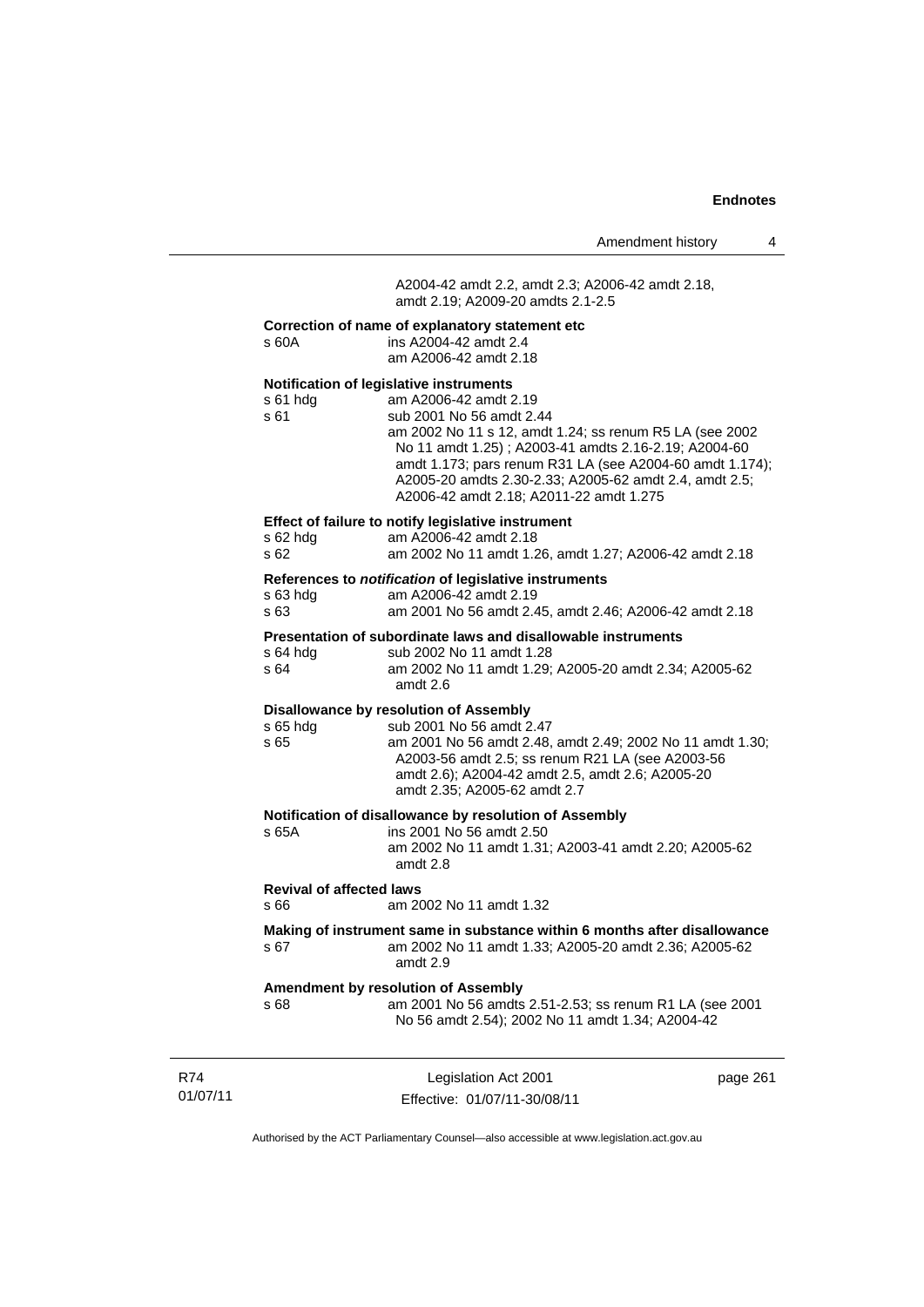| 4 | Amendment history            |                                                                                                                                                                                                                                                            |
|---|------------------------------|------------------------------------------------------------------------------------------------------------------------------------------------------------------------------------------------------------------------------------------------------------|
|   |                              | amdt 2.7, amdt 2.8; A2005-20 amdt 2.37; A2005-62<br>amdt 2.10                                                                                                                                                                                              |
|   | s 69                         | Notification of amendments made by resolution of Assembly<br>am 2001 No 56 amdt 2.55, amdt 2.56; 2002 No 11 amdt 1.35;<br>2002 No 49 amdt 2.8; A2005-62 amdt 2.11                                                                                          |
|   | amendment                    | Making of amendment restoring effect of law within 6 months after                                                                                                                                                                                          |
|   | s <sub>70</sub>              | am 2002 No 11 amdt 1.36; A2005-20 amdt 2.38; A2005-62<br>amdt $2.12$                                                                                                                                                                                       |
|   | s 71                         | Effect of dissolution or expiry of Assembly on notice of motion<br>am 2002 No 11 amdt 1.37; A2005-20 amdt 2.39, amdt 2.40;<br>A2005-62 amdt 2.13                                                                                                           |
|   | Meaning of law-ch 8<br>s 72  |                                                                                                                                                                                                                                                            |
|   |                              | am A2004-42 amdt 2.9; A2005-20 amdt 2.41                                                                                                                                                                                                                   |
|   | s 73                         | General rules about commencement<br>am 2002 No 11 s 13, s 14, amdt 1.38, amdt 1.39; A2003-41<br>amdt 2.21; A2003-56 amdts 2.7-2.9; A2004-42 amdt 2.10;<br>A2005-20 amdt 2.42; A2006-42 amdt 2.18                                                           |
|   | Time of commencement<br>s 74 | sub 2002 No 11 s 15                                                                                                                                                                                                                                        |
|   | s 75 hdg<br>s 75             | Commencement of naming and commencement provisions<br>sub A2004-42 amdt 2.11<br>am 2002 No 11 s 16; 2002 No 49 amdt 2.9, amdt 2.10; A2003-<br>56 amdt 2.10, amdt 2.11; A2004-42 amdt 2.12; ss renum R27<br>LA (see A2004-42 amdt 2.13); A2006-42 amdt 2.18 |
|   | s 75AA                       | Commencement of provisions identifying amended laws<br>ins A2006-42 amdt 2.5                                                                                                                                                                               |
|   | s 75A                        | Meaning of commences retrospectively<br>ins A2003-56 amdt 2.12<br>am A2006-42 amdt 2.18                                                                                                                                                                    |
|   | s 75B                        | Retrospective commencement requires clear indication<br>ins A2003-56 amdt 2.12<br>am A2004-42 amdt 2.14; ss renum R27 LA (see A2004-42<br>amdt 2.15)                                                                                                       |
|   | s 76                         | Non-prejudicial provision may commence retrospectively<br>am 2002 No 11 amdt 1.40; ss renum R5 LA (see 2002 No 11<br>amdt 1.41); A2003-56 amdt 2.13, amdt 2.14; A2005-20<br>amdt 2.46                                                                      |

| aae | 26 |
|-----|----|
|     |    |

Legislation Act 2001 Effective: 01/07/11-30/08/11

R74 01/07/11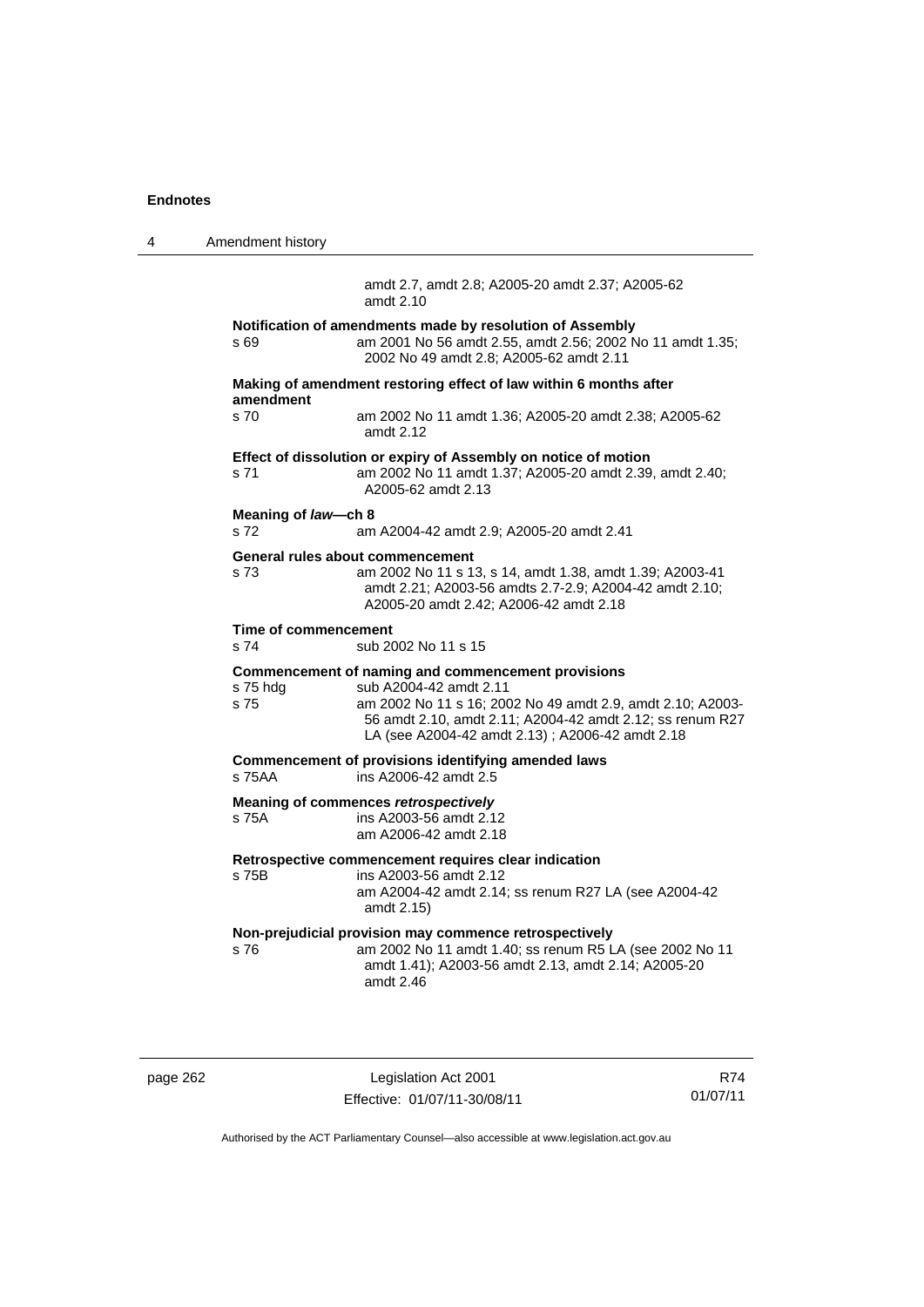| s 77                             | am 2002 No 11 s 17, amdt 1.42; 2002 No 49 amdt 2.11;<br>A2004-42 amdts 2.16-2.18                                                                                                                                                                                      |
|----------------------------------|-----------------------------------------------------------------------------------------------------------------------------------------------------------------------------------------------------------------------------------------------------------------------|
| s 78                             | Separate commencement of amendments<br>sub 2002 No 11 amdt 1.43                                                                                                                                                                                                       |
| s 79                             | Automatic commencement of postponed law<br>am 2002 No 11 amdt 1.44; 2002 No 49 amdt 2.12; A2003-41<br>amdt 2.22; A2003-56 amdt 2.15, amdt 2.16; ss renum R21<br>LA (see A2003-56 amdt 2.17); A2004-42 amdt 2.19;<br>A2005-20 amdt 2.44, amdt 2.45                     |
| s 79A                            | Commencement of amendment of uncommenced law<br>ins A2003-41 amdt 2.23                                                                                                                                                                                                |
| s 80                             | References to commencement of law<br>am 2002 No 49 amdt 2.13                                                                                                                                                                                                          |
| s 81                             | Exercise of powers between notification and commencement<br>am 2002 No 11 amdts 1.45-1.47; A2004-42 amdt 2.20,<br>amdt 2.21; ss renum R27 LA (see A2004-42 amdt 2.22);<br>A2005-5 s 25; ss renum R32 LA (see A2005-5 s 26);<br>A2005-20 amdt 2.46: A2006-42 amdt 2.18 |
| Definitions-ch 9<br>s 82         | def law sub A2004-42 amdt 2.23; A2005-20 amdt 2.47<br>def repeal sub 2002 No 49 amdt 2.14<br>am A2004-42 amdt 2.24                                                                                                                                                    |
| s 83                             | Consequences of amendment of statutory instrument by Act<br>am 2002 No 11 amdt 1.48, amdt 1.49                                                                                                                                                                        |
| s 84                             | Saving of operation of repealed and amended laws<br>am 2002 No 11 amdt 1.50; ss renum R5 LA (see 2002 No 11<br>amdt 1.51); A2005-20 amdt 2.48                                                                                                                         |
| s 84A                            | Creation of offences and changes in penalties<br>ins 2001 No 56 amdt 2.57<br>am 2002 No 11 amdt 1.52; A2004-42 amdt 2.25; ss renum<br>R27 LA (see A2004-42 amdt 2.26); A2005-20 amdt 2.49                                                                             |
| When repeal takes effect<br>s 85 | sub 2002 No 11 s 18                                                                                                                                                                                                                                                   |
| amending laws<br>s 86            | Repealed and amended laws not revived on repeal of repealing and<br>am 2002 No 11 amdt 1.53; ss renum R5 LA (see 2002 No 11<br>amdt 1.54)                                                                                                                             |
| s 87                             | Commencement not undone if repealed<br>am 2002 No 11 amdt 1.55                                                                                                                                                                                                        |

R74 01/07/11

Legislation Act 2001 Effective: 01/07/11-30/08/11 page 263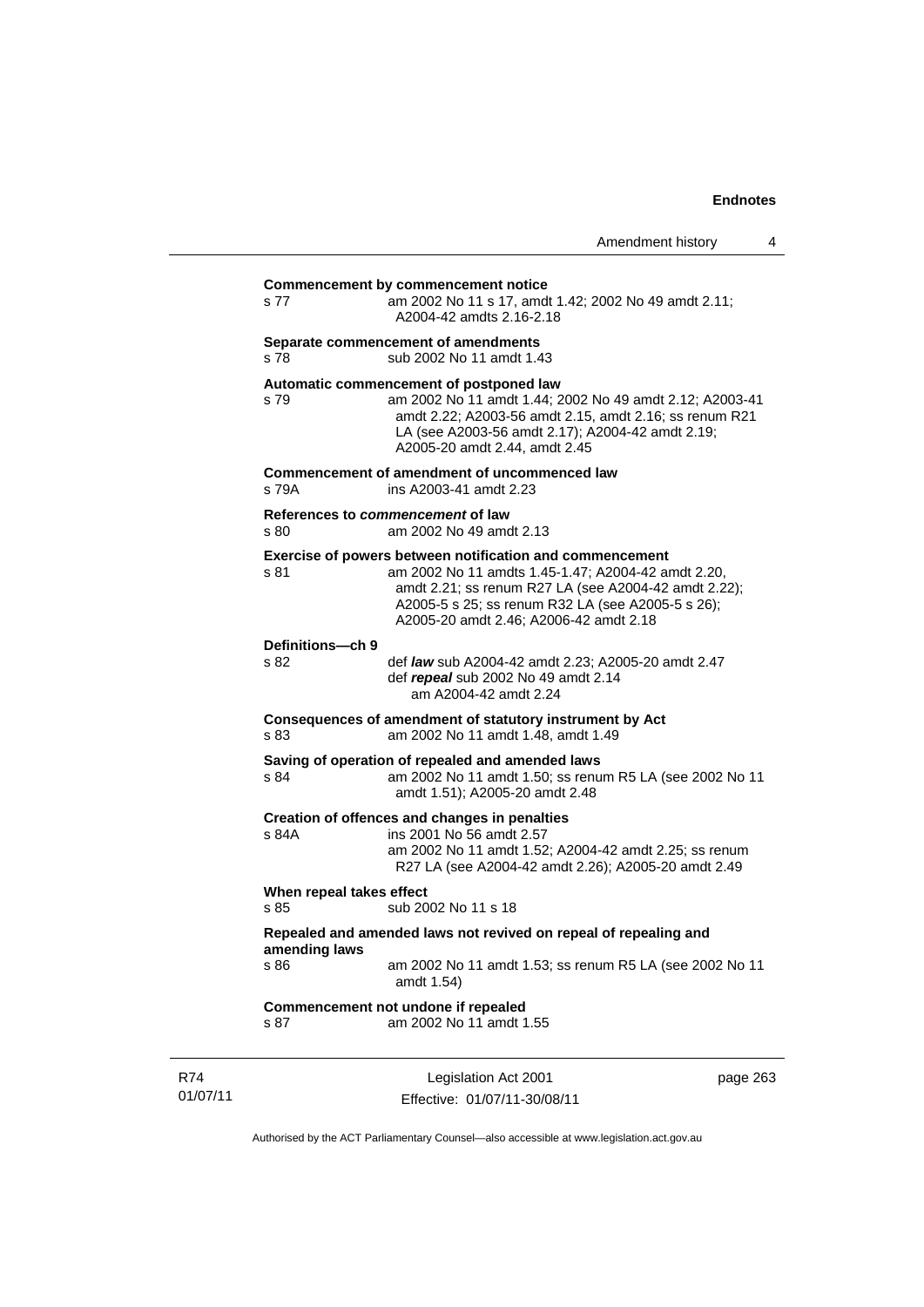| 4 | Amendment history                      |                                                                                                                                                                                                                                                                                                                                                                                                                                                                                |
|---|----------------------------------------|--------------------------------------------------------------------------------------------------------------------------------------------------------------------------------------------------------------------------------------------------------------------------------------------------------------------------------------------------------------------------------------------------------------------------------------------------------------------------------|
|   | s 88 hdg<br>s 88                       | Repeal does not end effect of transitional laws etc<br>sub 2002 No 49 amdt 2.15<br>am 2002 No 11 amdt 1.56; A2003-56 amdt 2.18; A2005-20<br>amdt 2.50, amdt 2.51; ss renum R34 LA (see A2005-20<br>amdt 2.52); A2006-42 amdt 2.6, amdt 2.7                                                                                                                                                                                                                                     |
|   | s 89                                   | Automatic repeal of certain laws and provisions<br>am 2002 No 11 amdts 1.57-1.59; ss renum R5 LA (see 2002<br>No 11 amdt 1.60); 2002 No 30 amdt 2.3; 2002 No 49<br>amdts 2.16-2.18, 2.20-2.23; ss renum R13 LA (see 2002<br>No 49 amdt 2.19); A2003-56 amdts 2.19-2.23; ss renum R21<br>LA (see A2003-56 amdt 2.24); A2004-42 amdt 2.27,<br>amdt 2.28, amdts 2.30-2.32; ss renum R27 LA (see<br>A2004-42 amdt 2.29); A2005-20 amdts 2.53-2.56; A2006-42<br>amdt 2.8, amdt 2.18 |
|   | s 91                                   | Insertion of provisions by amending law<br>am 2001 No 56 amdt 2.58; 2002 No 11 amdts 1.61-1.63;<br>ss renum R5 LA (see 2002 No 11 amdt 1.64); A2003-41<br>amdt 2.24; A2004-42 amdt 2.33, amdt 2.34; A2005-20<br>amdt 2.57; A2009-20 amdt 2.6                                                                                                                                                                                                                                   |
|   | s 92                                   | Amendment to be made whenever possible<br>am 2002 No 11 amdts 1.65-1.68; A2005-20 amdt 2.58                                                                                                                                                                                                                                                                                                                                                                                    |
|   | s 93                                   | Provisions included in another provision for amendment purposes<br>am 2001 No 56 amdt 2.59, amdt 2.60; 2002 No 11 amdt 1.69;<br>A2004-42 amdt 2.35, amdt 2.36; A2005-20 amdt 2.59                                                                                                                                                                                                                                                                                              |
|   | s 94                                   | Continuance of appointments etc made under amended provisions<br>am 2002 No 11 amdt 1.70; ss renum R5 LA (see 2002 No 11<br>amdt 1.71); 2002 No 49 amdt 2.24; A2003-41 amdt 2.25                                                                                                                                                                                                                                                                                               |
|   | <b>Status of modifications</b><br>s 95 | am 2002 No 11 amdt 1.72, amdt 1.73                                                                                                                                                                                                                                                                                                                                                                                                                                             |
|   | <b>Relocated provisions</b><br>s 96    | am 2002 No 11 amdt 1.74; A2005-20 amdt 2.60                                                                                                                                                                                                                                                                                                                                                                                                                                    |
|   | <b>Referring to laws</b><br>ch 10 hdg  | sub A2005-20 amdt 2.61                                                                                                                                                                                                                                                                                                                                                                                                                                                         |
|   | Definitions-ch 10<br>s 97 hdg<br>s 97  | sub 2001 No 56 amdt 2.61<br>am 2001 No 56 amdt 2.62<br>sub A2005-20 amdt 2.61<br>def <b>ACT law</b> ins A2005-20 amdt 2.61<br>def <i>law</i> ins A2005-20 amdt 2.61<br>def law of another jurisdiction ins A2005-20 amdt 2.61                                                                                                                                                                                                                                                  |

page 264 Legislation Act 2001 Effective: 01/07/11-30/08/11

R74 01/07/11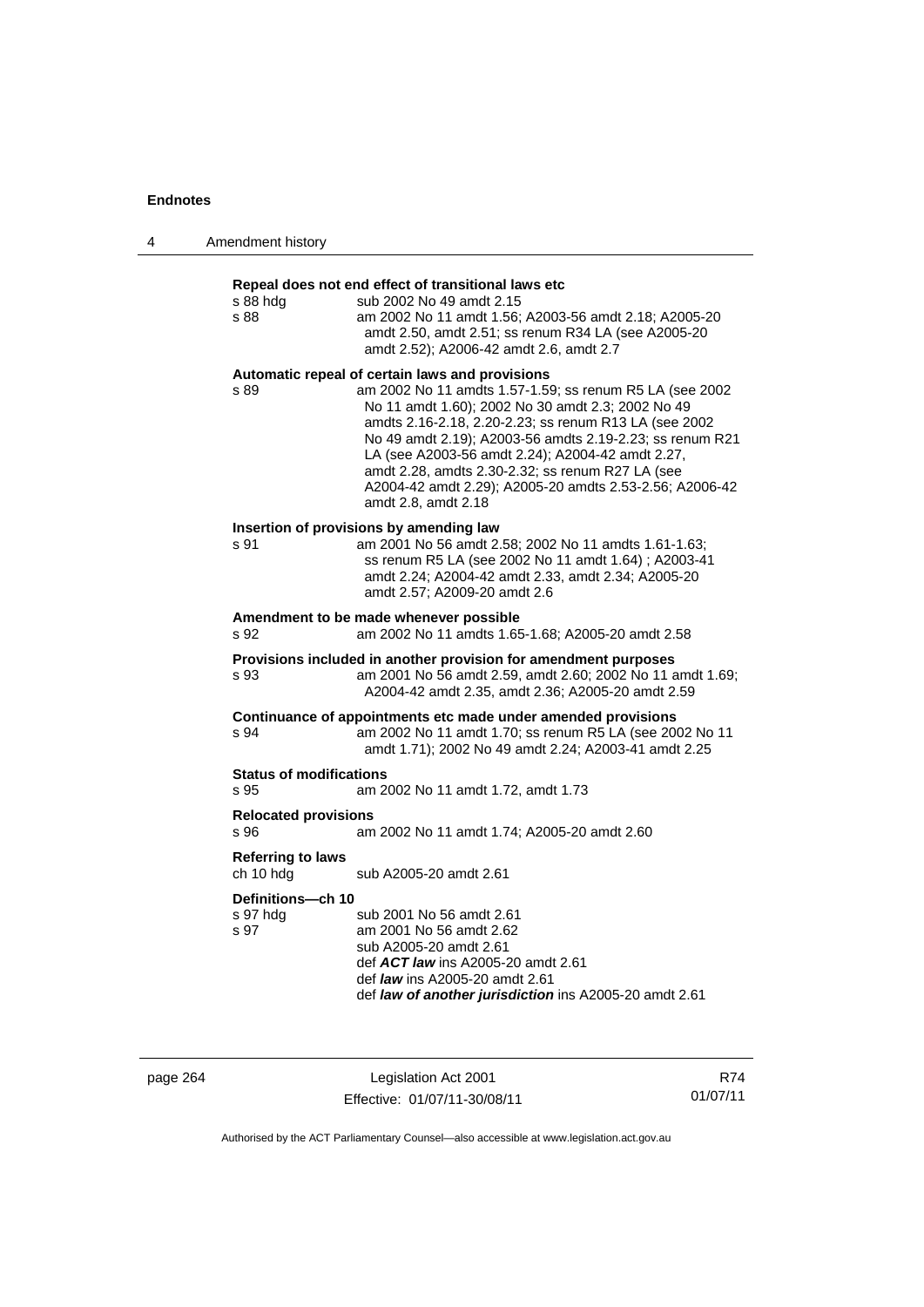| s 98                                        | References to ACT law include law containing reference<br>am 2002 No 11 amdt 1.75<br>sub A2005-20 amdt 2.61                                                                                                  |
|---------------------------------------------|--------------------------------------------------------------------------------------------------------------------------------------------------------------------------------------------------------------|
| s 99                                        | References in ACT statutory instruments to the Act<br>am A2003-56 amdt 2.25<br>sub A2005-20 amdt 2.61                                                                                                        |
| s 100                                       | <b>Referring to particular ACT laws</b><br>am A2003-56 amdt 2.26<br>sub A2005-20 amdt 2.61                                                                                                                   |
| s 101                                       | Referring to particular laws of other jurisdictions etc<br>am 2002 No 49 amdt 2.25<br>sub A2005-20 amdt 2.61                                                                                                 |
| s 101A                                      | Reference to provisions of law or instrument is inclusive<br>ins 2001 No 56 amdt 2.63<br>om A2005-20 amdt 2.61                                                                                               |
| References to paragraphs etc<br>s 101B      | ins 2001 No 56 amdt 2.63<br>om A2005-20 amdt 2.61                                                                                                                                                            |
| s 102                                       | References to laws include references to laws as in force from time to time<br>am 2002 No 11 amdt 1.76, amdt 1.77; A2003-56 amdt 2.27;<br>ss renum R21 LA (see A2003-56 amdt 2.28)<br>sub A2005-20 amdt 2.61 |
| <b>References to repealed laws</b><br>s 103 | sub A2005-20 amdt 2.61                                                                                                                                                                                       |
| s 104                                       | References to laws include references to instruments under laws<br>am 2001 No 56 amdt 2.64<br>sub A2005-20 amdt 2.61                                                                                         |
| s 105                                       | Referring to provisions of laws<br>am 2002 No 11 amdt 1.78, amdt 1.79<br>sub A2005-20 amdt 2.61                                                                                                              |
| s 106                                       | References to provisions of laws are inclusive<br>am 2002 No 30 amdt 2.4<br>sub A2005-20 amdt 2.61                                                                                                           |
| s 106A                                      | References to paragraphs etc of laws<br>ins A2005-20 amdt 2.61                                                                                                                                               |
| Meaning of law-ch 11<br>s 107 hdg<br>s 107  | sub A2004-42 amdt 2.37<br>def law am A2003-41 amdt 2.26; A2005-20 amdt 2.62<br>def republication ins A2004-42 amdt 2.38                                                                                      |

R74 01/07/11

Legislation Act 2001 Effective: 01/07/11-30/08/11 page 265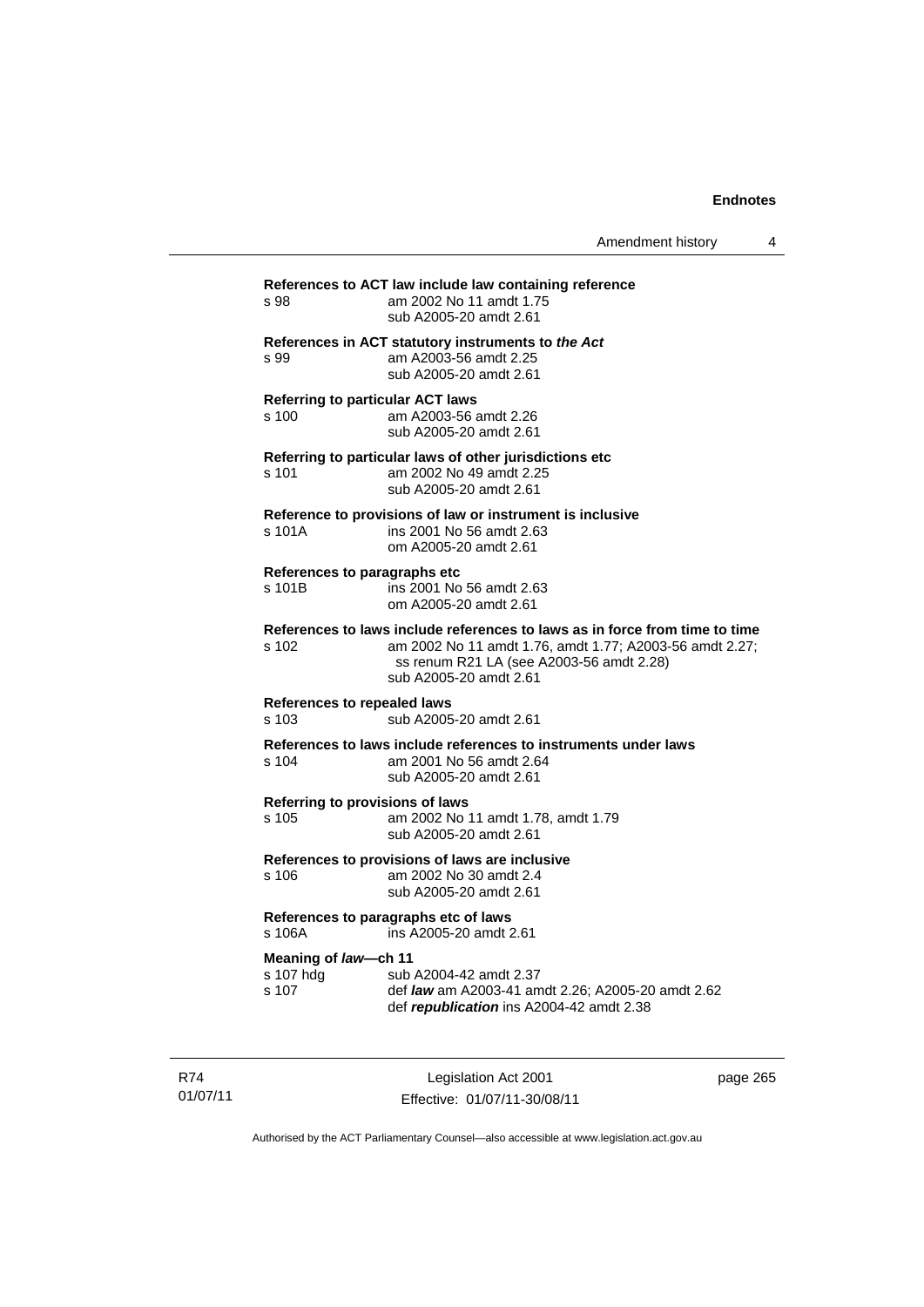| 4        | Amendment history                           |                                                                                                                                                        |                 |
|----------|---------------------------------------------|--------------------------------------------------------------------------------------------------------------------------------------------------------|-----------------|
|          | <b>Republication in register</b><br>s 108   | am 2001 No 56 amdt 2.65                                                                                                                                |                 |
|          | s.109                                       | Republications may be published with other information<br>am A2003-41 amdt 2.27                                                                        |                 |
|          | <b>Incorporation of amendments</b><br>s 111 | am A2005-20 amdt 2.63, amdt 2.64                                                                                                                       |                 |
|          | s 114                                       | Authorisation for parliamentary counsel<br>am 2001 No 70 amdt 1.8                                                                                      |                 |
|          | Ambit of editorial amendments<br>s 116      | am A2003-56 amdt 2.29; A2005-20 amdts 2.65-2.68,<br>amdt 2.146                                                                                         |                 |
|          | s 119                                       | Delegation by parliamentary counsel<br>renum as s 260                                                                                                  |                 |
|          | ch 12 hdg                                   | Scope of Acts and statutory instruments<br>orig ch 12 hdg renum as ch 19 hdg and then ch 20 hdg<br>ins 2001 No 56 amdt 2.68                            |                 |
|          | s 120                                       | Act to be interpreted not to exceed legislative powers of Assembly<br>orig s 120 renum as s 261<br>ins 2001 No 56 amdt 2.68<br>am 2002 No 11 amdt 1.80 |                 |
|          | <b>Binding effect of Acts</b><br>s 121      | orig s 121 renum as s 262 and then s 302<br>ins 2002 No 11 s 19<br>am A2006-38 amdt 1.8                                                                |                 |
|          | <b>Application to Territory</b><br>s 122    | orig s 122 renum as s 263<br>ins 2001 No 56 amdt 2.68<br>am 2002 No 11 amdt 1.81                                                                       |                 |
|          | Application of s 47 (2) and (3)<br>s 122A   | renum as s 264 and then s 304                                                                                                                          |                 |
|          | Application of s 61 and s 62<br>s 123       | renum as s 265 and then s 305                                                                                                                          |                 |
|          | Application of s 69<br>s 124                | renum as s 266                                                                                                                                         |                 |
|          | ch 13 hdg                                   | <b>Structure of Acts and statutory instruments</b><br>orig ch 13 hdg renum as ch 20 hdg and then ch 21 hdg<br>ins 2001 No 56 amdt 2.68                 |                 |
|          | General<br>pt 13.1 hdg                      | ins 2001 No 56 amdt 2.68                                                                                                                               |                 |
| page 266 |                                             | Legislation Act 2001<br>Fffective: 01/07/11-30/08/11                                                                                                   | R74<br>01/07/11 |

Authorised by the ACT Parliamentary Counsel—also accessible at www.legislation.act.gov.au

Effective: 01/07/11-30/08/11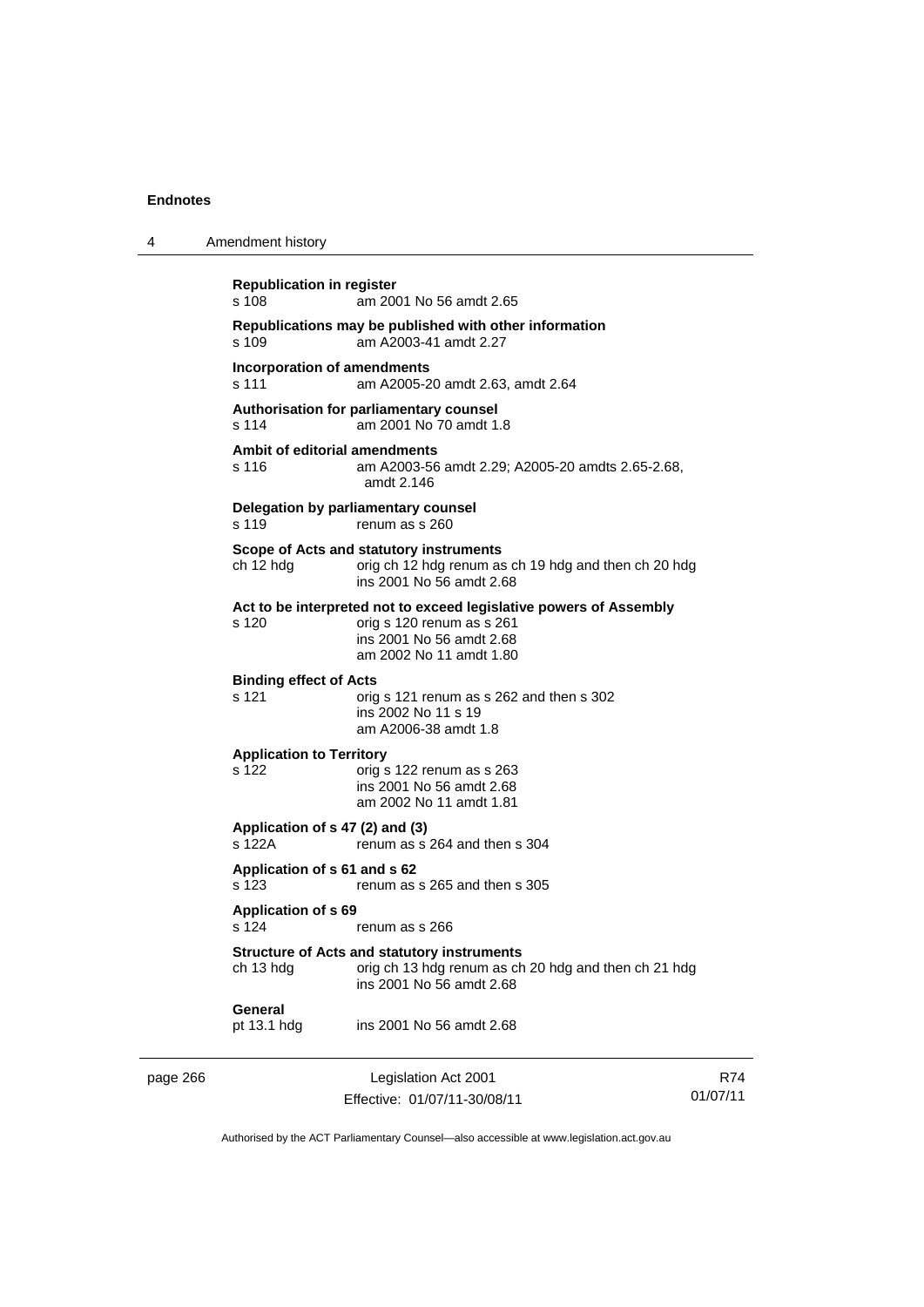| am 2002 No 11 amdt 1.82; 2002 No 30 amdt 2.5; A2003-56                    |
|---------------------------------------------------------------------------|
|                                                                           |
|                                                                           |
| Compliance with authorisation or requirement to do something by notice in |
|                                                                           |
|                                                                           |
|                                                                           |
| am 2002 No 49 amdt 2.26, amdt 2.27; A2003-56 amdt 2.35,                   |
|                                                                           |
| am 2002 No 11 amdt 1.85; A2009-35 s 4; ss renum R67 LA                    |
| am 2002 No 11 amdt 1.86; 2002 No 49 amdt 2.28; A2005-20                   |
|                                                                           |

R74 01/07/11

Legislation Act 2001 Effective: 01/07/11-30/08/11 page 267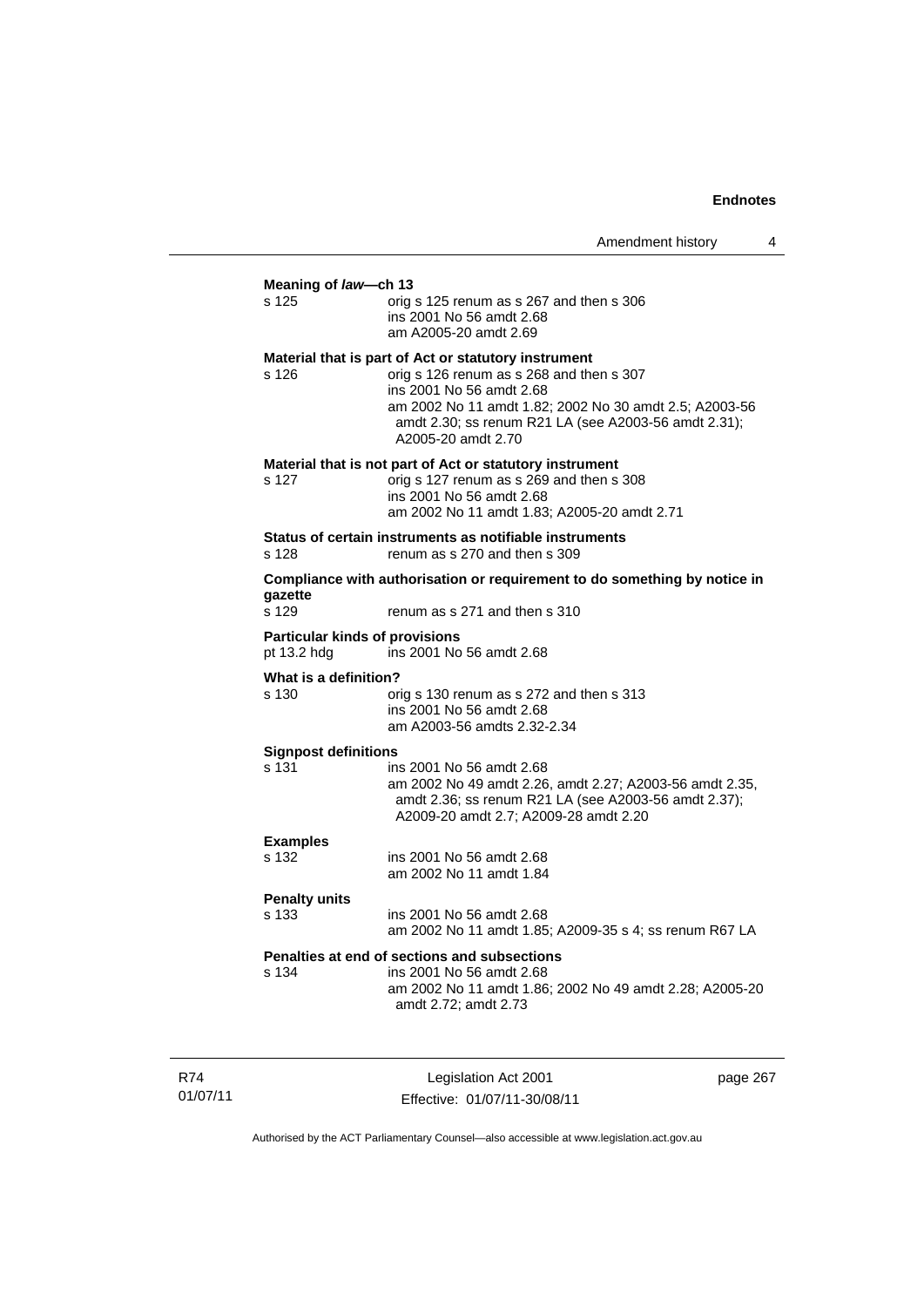4 Amendment history **Penalties not at end of sections and subsections**  ins 2001 No 56 amdt 2.68 am 2002 No 11 amdt 1.87; 2002 No 49 amdt 2.29; A2005-20 amdt 2.74, amdt 2.75 **Interpretation of Acts and statutory instruments**  ch 14 hdg ins 2002 No 11 s 20 sub A2003-18 s 4 **Purpose and scope**<br>pt 14.1 hdg ins A2003-18 s 4 **Meaning of** *Act***—ch 14**  s 136 ins 2001 No 56 amdt 2.68 om 2002 No 11 amdt 1.88 ins A2003-18 s 4 **Purpose and scope—ch 14**  s 137 ins 2002 No 11 s 20 sub A2003-18 s 4 **Key principles of interpretation**  pt 14.2 hdg ins A2003-18 s 4 **Meaning of** *working out the meaning of an Act***—pt 14.2**  s 138 reloc from IA 2002 No 11 amdt 2.63 sub A2003-18 s 4 **Interpretation best achieving Act's purpose**  reloc from IA 2002 No 11 amdt 2.63 pars renum R5 LA am 2002 No 49 amdt 2.30 sub A2003-18 s 4 am A2004-5 amdt 2.7 **Legislative context**  s 140 ins A2003-18 s 4 am A2006-23 amdt 1.211 **Non-legislative context generally**  s 141 ins A2003-18 s 4 am A2003-41 amdt 2.28 **Non-legislative context—material that may be considered**  ins A2003-18 s 4 am A2003-41 amdt 2.29; table renum R22 LA; A2005-20 amdt 2.76 **Law stating material for consideration in working out meaning**  s 143 ins A2003-18 s 4

page 268 Legislation Act 2001 Effective: 01/07/11-30/08/11

R74 01/07/11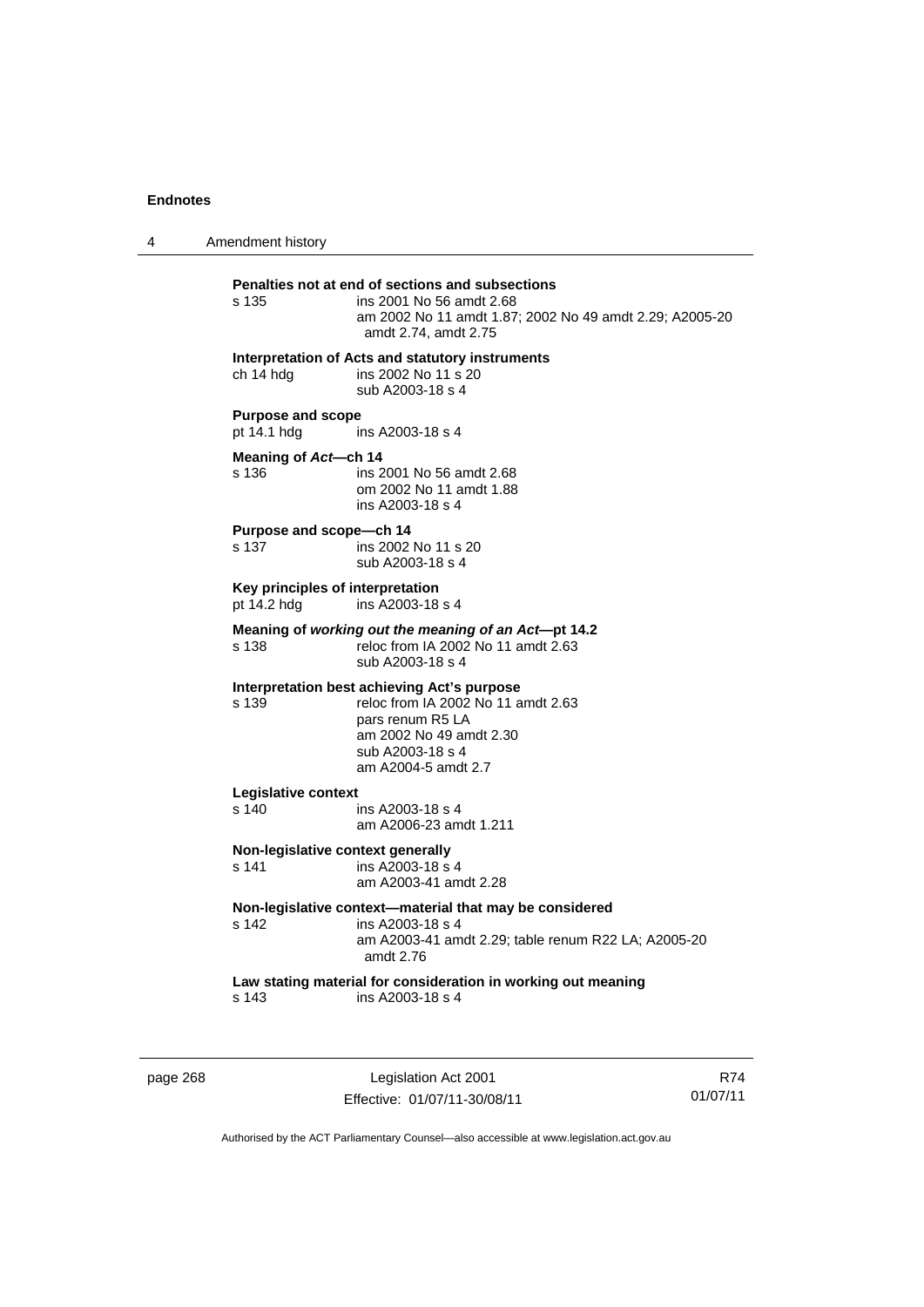Amendment history 4

**Aids to interpretation**  ins 2001 No 56 amdt 2.68 ch 15 hdg note om 2002 No 11 amdt 1.89

#### **General**

pt 15.1 hdg ins 2001 No 56 amdt 2.68

#### **Meaning of commonly-used terms**

s 144 hdg sub A2003-56 amdt 2.38<br>s 144 s ins 2001 No 56 amdt 2.68 ins 2001 No 56 amdt 2.68

#### **Gender and number**

s 145 ins 2001 No 56 amdt 2.68 am 2002 No 11 amdt 1.90

#### **Meaning of** *may* **and** *must*

s 146 ins 2001 No 56 amdt 2.68 am 2002 No 11 amdt 1.91, amdt 1.92; 2002 No 30 amdt 2.6; A2003-56 amdt 2.39; A2005-20 amdt 2.77

# **Changes of drafting practice not to affect meaning**

ins 2001 No 56 amdt 2.68 am 2002 No 11 amdt 1.93

#### **Terms used in instruments have same meanings as in authorising laws**

s 148 ins 2001 No 56 amdt 2.68 am 2002 No 11 amdt 1.94; A2003-56 amdt 2.40

# **Age in years**

ins 2001 No 56 amdt 2.68 am 2002 No 11 amdt 1.95

#### **Measurement of distance**

s 150 ins 2001 No 56 amdt 2.68 am 2002 No 11 amdt 1.96

#### **Working out periods of time generally**

s 151 ins 2002 No 11 s 21 am 2002 No 49 amdt 2.31; A2003-56 amdt 2.41 sub A2005-62 amdt 2.14

 am A2006-42 amdt 2.9, amdt 2.10; ss renum R47 LA (10)-(12) exp 11 January 2007 (s 151 (12))

# **Periods of time ending on non-working days**

s 151A ins A2005-62 amdt 2.14 am A2006-42 amdt 2.11 (5)-(7) exp 11 January 2007 (s 151A (7))

## **Doing things for which no time is fixed**

s 151B ins A2005-62 amdt 2.14

R74 01/07/11

Legislation Act 2001 Effective: 01/07/11-30/08/11 page 269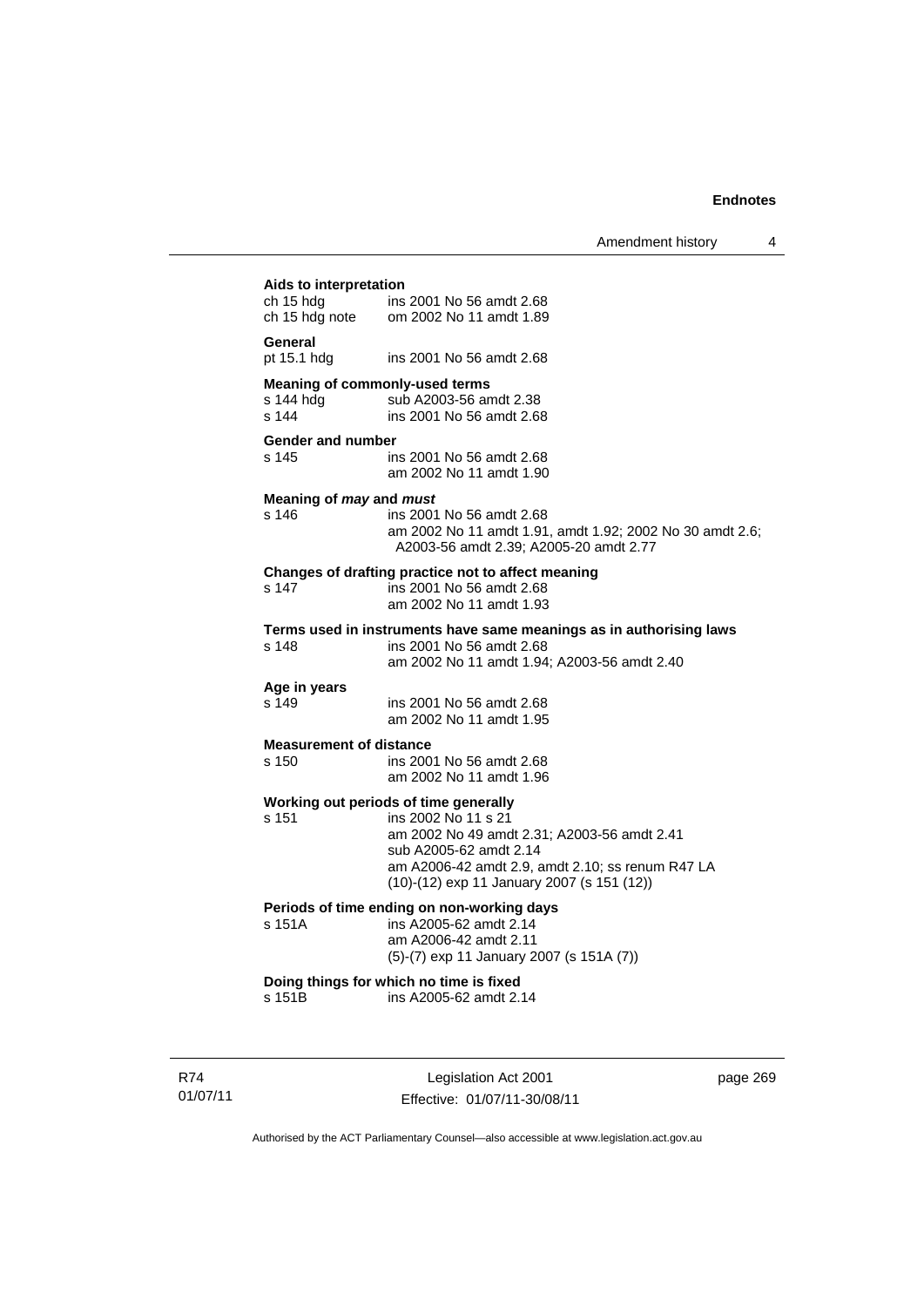| 4 | Amendment history                                |                                                                                                                                            |
|---|--------------------------------------------------|--------------------------------------------------------------------------------------------------------------------------------------------|
|   | Power to extend time<br>s 151C                   | ins A2005-62 amdt 2.14                                                                                                                     |
|   | <b>Continuing effect of obligations</b><br>s 152 | ins 2002 No 11 s 21<br>sub 2002 No 49 amdt 2.32                                                                                            |
|   | <b>Definitions</b><br>pt 15.2 hdg                | ins 2001 No 56 amdt 2.68                                                                                                                   |
|   | s 155                                            | Definitions apply subject to contrary intention<br>ins 2001 No 56 amdt 2.68<br>am 2002 No 11 amdt 1.97, amdt 1.98                          |
|   | s 156                                            | Application of definitions in dictionaries and sections<br>ins 2001 No 56 amdt 2.68<br>am A2003-56 amdt 2.42; A2005-20 amdts 2.78-2.80     |
|   | s 157                                            | Defined terms-other parts of speech and grammatical forms<br>ins 2001 No 56 amdt 2.68<br>sub 2002 No 11 amdt 1.99<br>am A2003-56 amdt 2.43 |
|   | pt 15.3 hdg                                      | References to various entities and things<br>ins 2001 No 56 amdt 2.68                                                                      |
|   | References to people generally<br>s 160          | ins 2001 No 56 amdt 2.68<br>am 2002 No 11 amdt 1.100, amdt 1.101; A2009-20 amdt 2.8                                                        |
|   | <b>Corporations liable to offences</b><br>s 161  | ins 2001 No 56 amdt 2.68<br>am 2002 No 11 amdt 1.102; 2002 No 51 amdt 1.23; 2002<br>No 49 amdt 2.33                                        |
|   | s 162                                            | References to a Minister or the Minister<br>ins 2001 No 56 amdt 2.68                                                                       |
|   | s 163                                            | References to a director-general or the director-general<br>ins 2001 No 56 amdt 2.68<br>am A2005-44 amdt 1.5<br>sub A2011-22 amdt 1.276    |
|   | s 164                                            | References to Australian Standards etc<br>ins 2001 No 56 amdt 2.68<br>sub A2003-56 amdt 2.44                                               |
|   | s 165                                            | References to Assembly committees that no longer exist<br>ins 2001 No 56 amdt 2.68                                                         |

page 270 Legislation Act 2001 Effective: 01/07/11-30/08/11

R74 01/07/11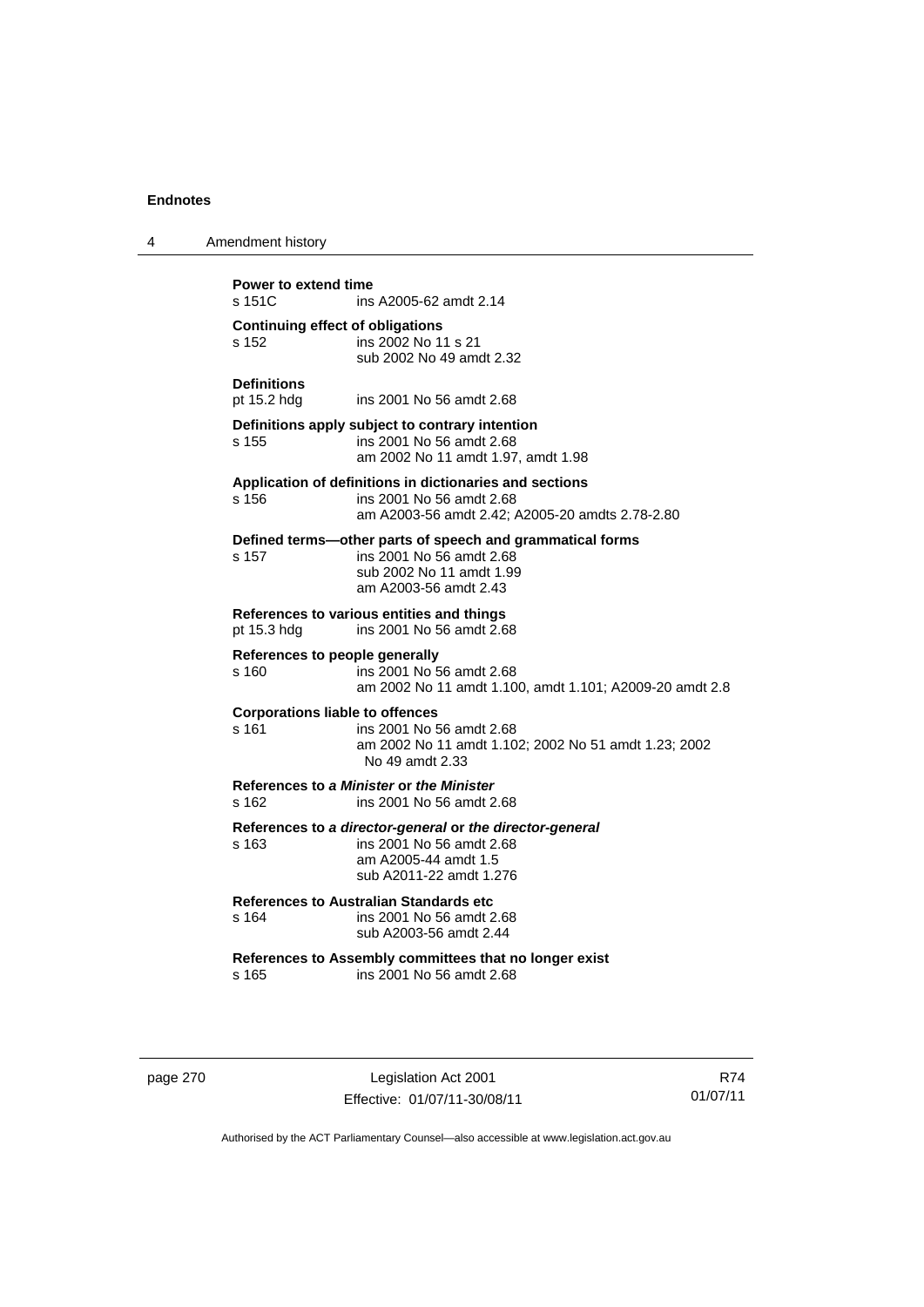| representative etc                      | References to person with interest in land include personal                                                                                                                                                                      |          |
|-----------------------------------------|----------------------------------------------------------------------------------------------------------------------------------------------------------------------------------------------------------------------------------|----------|
| s 168                                   | ins 2001 No 56 amdt 2.68<br>am 2002 No 11 amdt 1.103                                                                                                                                                                             |          |
| s 169                                   | References to domestic partner and domestic partnership<br>ins A2003-14 s 4<br>am A2006-22 amdt 1.72, amdt 1.73 (A2006-22 rep before<br>commenced by disallowance (see Cwlth Gaz 2006 No S93));<br>A2008-14 amdt 1.42, amdt 1.43 |          |
| s 169A                                  | References to transgender people<br>ins A2003-14 s 4                                                                                                                                                                             |          |
| References to intersex people<br>s 169B | ins A2003-14 s 4                                                                                                                                                                                                                 |          |
| pt 15.4 hdg                             | Preservation of certain common law privileges<br>ins 2002 No 11 s 22                                                                                                                                                             |          |
| s 170                                   | Privileges against selfincrimination and exposure to civil penalty<br>ins 2002 No 11 s 22                                                                                                                                        |          |
| <b>Client legal privilege</b><br>s 171  | ins 2002 No 11 s 22                                                                                                                                                                                                              |          |
| ch 16 hdg                               | Courts, tribunals and other decision-makers<br>ins 2001 No 56 amdt 2.68                                                                                                                                                          |          |
| Meaning of law-ch 16<br>s 175           | ins 2001 No 56 amdt 2.68<br>am A2005-20 amdt 2.81                                                                                                                                                                                |          |
| s 176                                   | Jurisdiction of courts and tribunals<br>ins 2001 No 56 amdt 2.68<br>am 2002 No 11 amdt 1.104                                                                                                                                     |          |
| s 177                                   | Recovery of amounts owing under laws<br>ins 2001 No 56 amdt 2.68<br>am 2002 No 11 amdt 1.105<br>sub A2008-37 amdt 1.296                                                                                                          |          |
| s 178 hdg<br>s 178                      | Power to decide includes power to take evidence etc<br>am A2003-41 amdt 2.30<br>ins 2001 No 56 amdt 2.68<br>am 2002 No 11 amdt 1.106, amdt 1.107; A2003-41 amdt 2.31<br>sub A2005-53 amdt 1.92                                   |          |
| s 179                                   | Content of statements of reasons for decisions<br>ins 2001 No 56 amdt 2.68<br>am 2002 No 11 amdt 1.108; A2003-56 amdt 2.45                                                                                                       |          |
|                                         | Legislation Act 2001<br>Effective: 01/07/11-30/08/11                                                                                                                                                                             | page 271 |

Authorised by the ACT Parliamentary Counsel—also accessible at www.legislation.act.gov.au

R74 01/07/11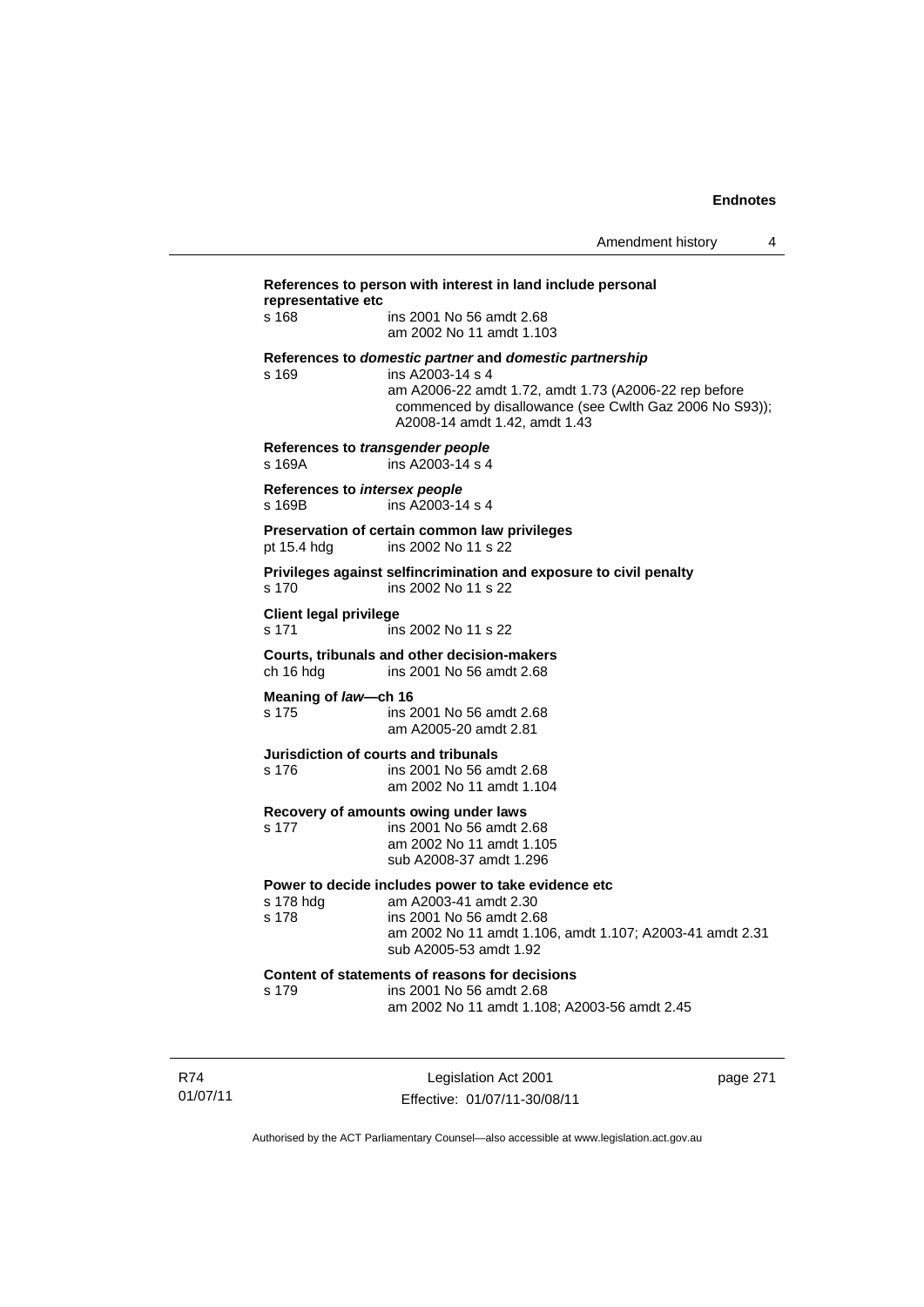| 4 | Amendment history                          |                                                                                                                                                                                                 |
|---|--------------------------------------------|-------------------------------------------------------------------------------------------------------------------------------------------------------------------------------------------------|
|   | s 180                                      | Power to make decision includes power to reverse or change<br>ins 2001 No 56 amdt 2.68<br>am 2002 No 11 amdt 1.109                                                                              |
|   | <b>Entities and positions</b><br>ch 17 hdg | ins 2001 No 56 amdt 2.68                                                                                                                                                                        |
|   | Meaning of law-ch 17<br>s 182              | (prev s 185) ins 2001 No 56 amdt 2.68<br>renum 2002 No 11 amdt 1.110<br>sub A2003-56 amdt 2.46<br>am A2005-20 amdt 2.81                                                                         |
|   | Change of name of entity<br>s 183          | (prev s 187) ins 2001 No 56 amdt 2.68<br>renum 2002 No 11 amdt 1.112<br>am A2003-56 amdt 2.47<br>sub A2005-20 amdt 2.83                                                                         |
|   | Change in constitution of entity<br>s 184  | (prev s 188) ins 2001 No 56 amdt 2.68<br>renum 2002 No 11 amdt 1.112                                                                                                                            |
|   | <b>References to entity</b><br>s 184A      | ins A2005-20 amdt 2.84                                                                                                                                                                          |
|   | s 185                                      | References to occupant of position<br>orig s 185 renum as s 182<br>(prev s 189) ins 2001 No 56 amdt 2.68<br>renum 2002 No 11 amdt 1.112<br>am A2003-56 amdt 2.48; A2005-20 amdt 2.85, amdt 2.86 |
|   | Change of name of position<br>s 186        | (orig s 186) ins 2001 No 56 amdt 2.68<br>om 2002 No 11 amdt 1.111<br>(prev s 190) ins 2001 No 56 amdt 2.68<br>renum 2002 No 11 amdt 1.112<br>am A2003-56 amdt 2.49<br>sub A2005-20 amdt 2.87    |
|   | Chair and deputy chair etc<br>s 187        | orig s 187 renum as s 183<br>(prev s 191) ins 2001 No 56 amdt 2.68<br>renum 2002 No 11 amdt 1.112<br>sub A2005-20 amdt 2.88                                                                     |
|   | <b>Offences</b><br>ch 18 hdg               | orig ch 18 hdg renum as ch 19 hdg<br>ins 2002 No 11 s 23                                                                                                                                        |

page 272 Legislation Act 2001 Effective: 01/07/11-30/08/11

R74 01/07/11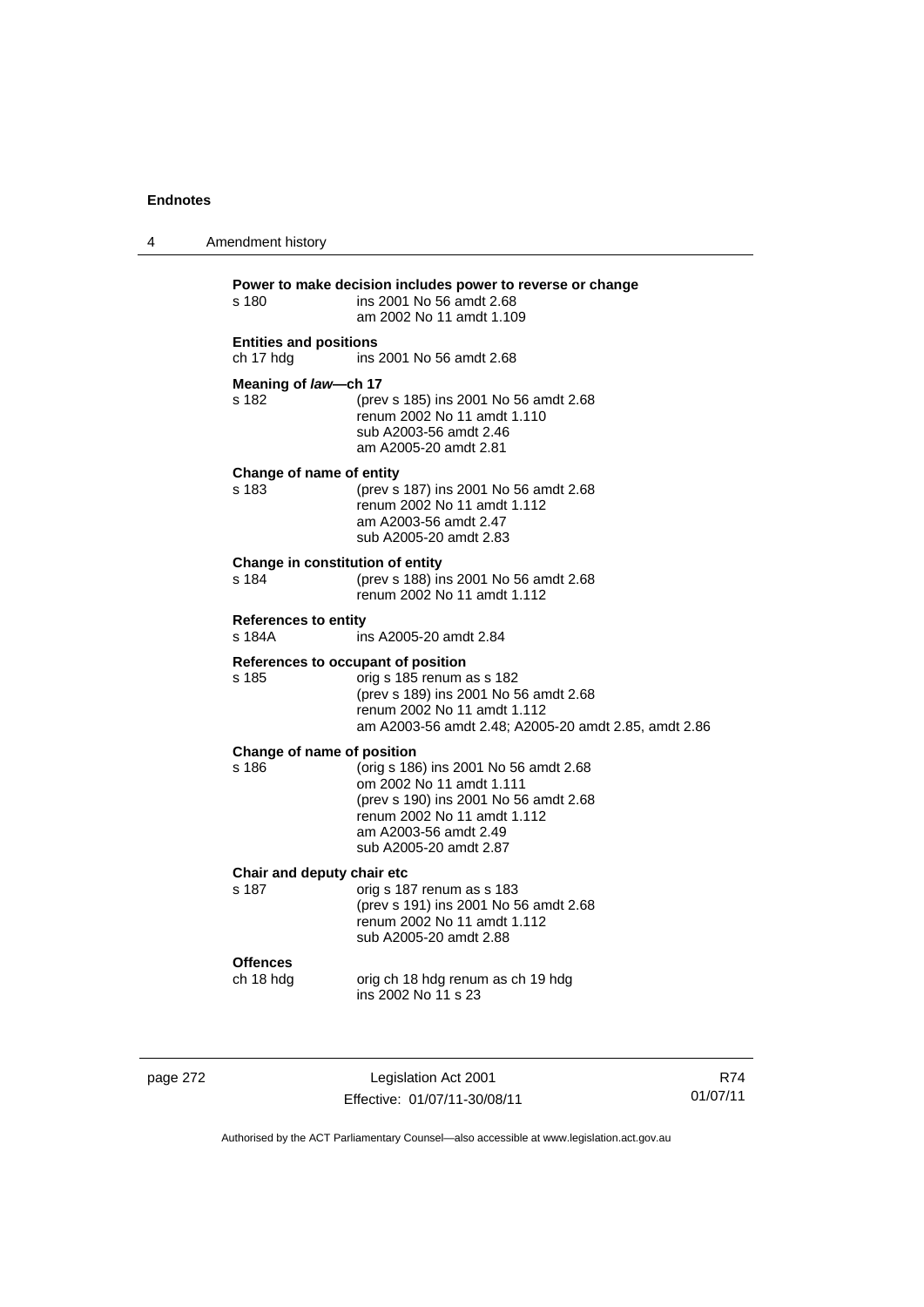Amendment history 4

# **Introductory**

renum as pt 19.1 hdg

**Functions** 

pt 18.2 hdg renum as pt 19.2 hdg

# **Appointments**

renum as pt 19.3 hdg

## **Appointments—other than acting appointments**

div 18.3.1 hdg renum as div 19.3.1.hdg

# **Acting appointments**

renum as div 19.3.2 hdg

**Delegations**  pt 18.4 hdg renum as pt 19.4 hdg

**Service of documents** 

pt 18.5 hdg renum as pt 19.5 hdg

#### **Other matters**

pt 18.6 hdg renum as pt 19.7 hdg

#### **Meaning of** *ACT law***—ch 18**

#### s 188 orig s 188 renum as s 184 ins 2002 No 11 s 23 sub A2005-20 amdt 2.89

# **Reference to offence includes reference to related ancillary offences**

orig s 189 renum as s 185 ins 2002 No 11 s 23 am 2002 No 51 amdt 1.24, amdt 1.25; A2005-20 amdt 2.90, amdt 2.91; A2005-53 amdt 1.93

#### **Indictable and summary offences**

s 190 orig s 190 renum as s 186 ins 2002 No 11 s 23 am A2003-56 amdt 2.50; ss renum R21 LA (see A2003-56 amdt 2.51); A2005-20 amdt 2.92; A2008-44 amdt 1.62

#### **Offences against 2 or more laws**

s 191 orig s 191 renum as s 187 ins 2002 No 11 s 23 am A2005-20 amdts 2.93-2.96

# **When must prosecutions begin?**<br>s 192 **ins 2002** No 11

ins 2002 No 11 s 23 am 2002 No 51 amdt 1.26; A2004-32 s 90; A2005-5 s 27; A2005-20 amdt 2.97; A2005-53 amdt 1.94; A2005-62 amdt 2.15, amdt 2.16; A2007-16 amdt 2.1, amdt 2.2

R74 01/07/11

Legislation Act 2001 Effective: 01/07/11-30/08/11 page 273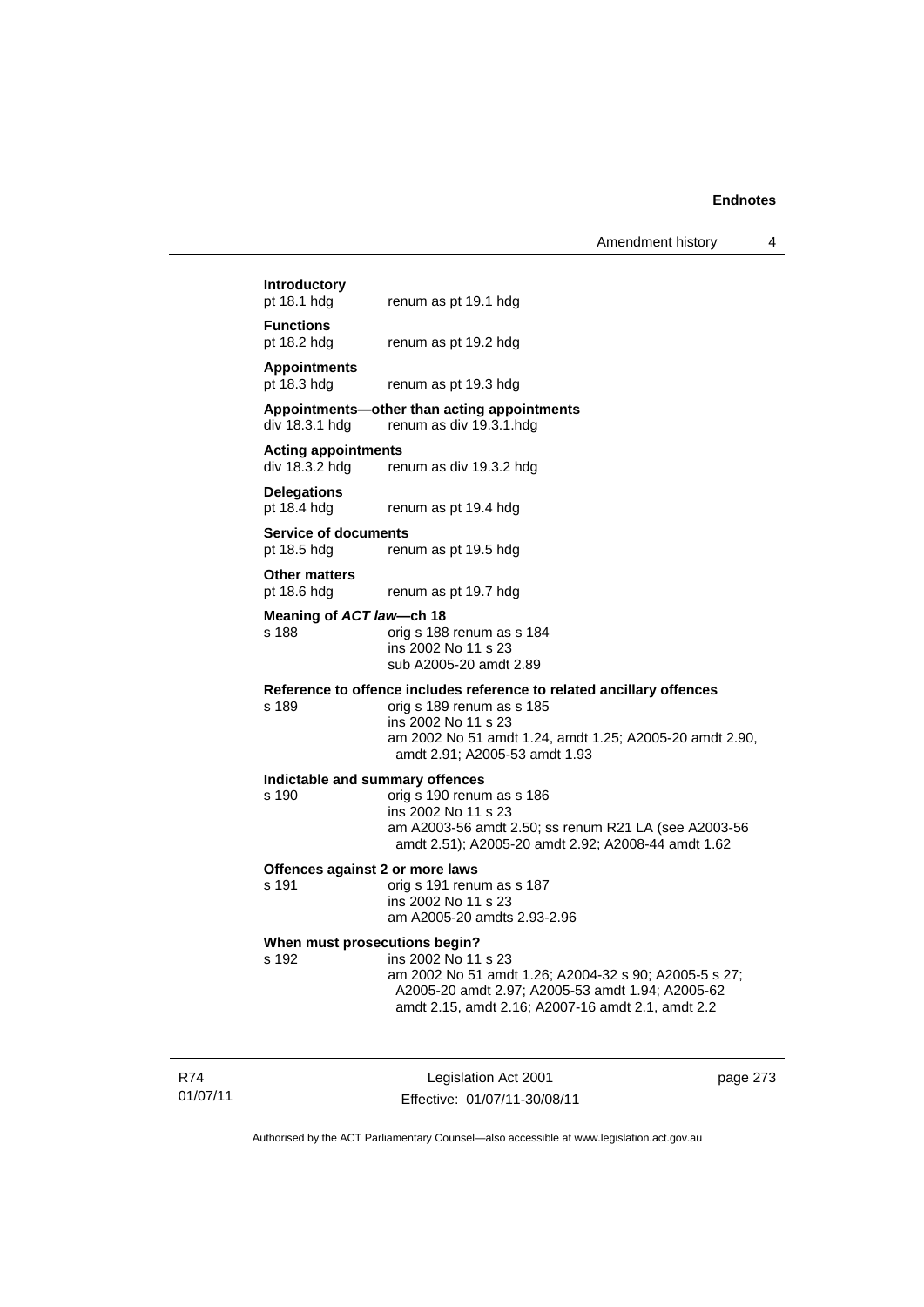| 4 | Amendment history                      |                                                                                                                                                                                             |
|---|----------------------------------------|---------------------------------------------------------------------------------------------------------------------------------------------------------------------------------------------|
|   | <b>Continuing offences</b><br>s 193    | ins 2002 No 11 s 23<br>am A2005-20 amdt 2.98                                                                                                                                                |
|   | ch 19 hdg                              | Administrative and machinery provisions<br>(prev ch 12 hdg) renum as ch 19 hdg and then ch 20 hdg<br>(prev ch 18 hdg) ins 2001 No 56 amdt 2.68<br>renum as ch 19 hdg 2002 No 11 s 24        |
|   | <b>Introductory</b><br>pt 19.1 hdg     | (prev pt 18.1 hdg) ins 2001 No 56 amdt 2.68<br>renum 2002 No 11 s 24                                                                                                                        |
|   | Meaning of law-ch 19<br>s 195          | ins 2001 No 56 amdt 2.68<br>am A2005-20 amdt 2.99                                                                                                                                           |
|   | <b>Functions</b><br>pt 19.2 hdg        | (prev pt 18.2 hdg) ins 2001 No 56 amdt 2.68<br>renum 2002 No 11 s 24                                                                                                                        |
|   | s 196                                  | Provision giving function gives power to exercise function<br>ins 2001 No 56 amdt 2.68                                                                                                      |
|   | s 197                                  | Statutory functions may be exercised from time to time<br>ins 2001 No 56 amdt 2.68<br>am 2002 No 11 amdt 1.113, amdt 1.114; A2005-20<br>amdt 2.100                                          |
|   | <b>Functions of bodies</b><br>s 199    | ins 2001 No 56 amdt 2.68<br>am 2002 No 11 amdt 1.115, amdt 1.116; ss renum R5 LA<br>(see 2002 No 11 amdt 1.117); A2003-41 amdt 2.32,<br>amdt 2.33; ss renum R20 LA (see A2003-41 amdt 2.34) |
|   | s 200                                  | <b>Functions of occupants of positions</b><br>ins 2001 No 56 amdt 2.68                                                                                                                      |
|   | <b>Appointments</b><br>pt 19.3 hdg     | (prev pt 18.3 hdg) ins 2001 No 56 amdt 2.68<br>renum 2002 No 11 s 24                                                                                                                        |
|   | Appointments-general<br>div 19.3.1 hdg | (prev div 18.3.1 hdg) ins 2001 No 56 amdt 2.68<br>renum 2002 No 11 s 24<br>sub A2003-56 amdt 2.52                                                                                           |
|   | div 19.3.1 note                        | ins 2002 No 11 amdt 1.118                                                                                                                                                                   |
|   | Application-div 19.3.1<br>s 205        | ins 2001 No 56 amdt 2.68<br>am 2002 No 11 amdt 1.119, amdt 1.120                                                                                                                            |
|   |                                        |                                                                                                                                                                                             |

page 274 Legislation Act 2001 Effective: 01/07/11-30/08/11

R74 01/07/11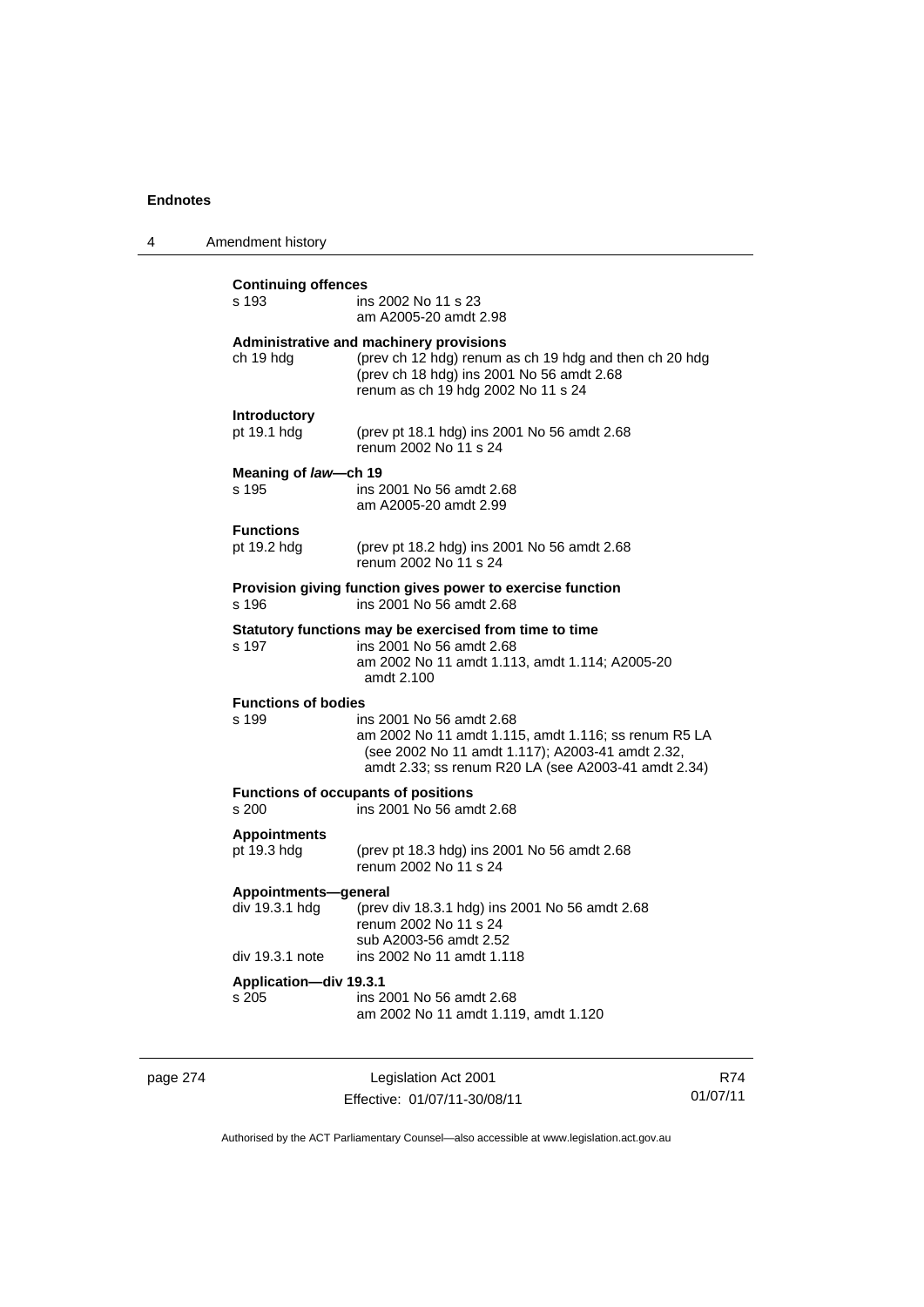page 275

|                 | Appointments must be in writing etc<br>s 206      | ins 2001 No 56 amdt 2.68<br>sub 2002 No 11 s 25                                                              |
|-----------------|---------------------------------------------------|--------------------------------------------------------------------------------------------------------------|
|                 | s 207                                             | Appointment may be by name or position<br>ins 2001 No 56 amdt 2.68                                           |
|                 | s 208                                             | Power of appointment includes power to suspend etc<br>ins 2001 No 56 amdt 2.68<br>am A2005-20 amdt 2.101     |
|                 | s 209                                             | Power of appointment includes power to make acting appointment<br>ins 2001 No 56 amdt 2.68                   |
|                 | <b>Resignation of appointment</b><br>s 210        | ins 2001 No 56 amdt 2.68                                                                                     |
|                 | s 211                                             | Appointment not affected by appointer changes<br>ins 2001 No 56 amdt 2.68                                    |
|                 | s 212                                             | Appointment not affected by defect etc<br>ins 2001 No 56 amdt 2.68                                           |
|                 | <b>Acting appointments</b><br>div 19.3.2 hdg      | (prev div 18.3.2 hdg) ins 2001 No 56 amdt 2.68<br>renum 2002 No 11 s 24                                      |
|                 | Application-div 19.3.2<br>s 215                   | ins 2001 No 56 amdt 2.68<br>am 2002 No 11 amdt 1.121, amdt 1.122                                             |
|                 | s 216                                             | Acting appointments must be in writing etc<br>ins 2001 No 56 amdt 2.68<br>sub 2002 No 11 s 26                |
|                 | s 217                                             | Acting appointment may be made by name or position<br>ins 2001 No 56 amdt 2.68                               |
|                 | s 218                                             | Instrument may provide when acting appointment has effect etc<br>ins 2001 No 56 amdt 2.68                    |
|                 | s 219                                             | Appointer may decide terms of acting appointment etc<br>ins 2001 No 56 amdt 2.68<br>am 2002 No 11 amdt 1.123 |
|                 | s 220                                             | Appointee may exercise functions under acting appointment etc<br>ins 2001 No 56 amdt 2.68                    |
|                 | s 221                                             | How long does an acting appointment operate?<br>ins 2001 No 56 amdt 2.68<br>am 2002 No 11 amdt 1.124         |
|                 | <b>Resignation of acting appointment</b><br>s 222 | ins 2001 No 56 amdt 2.68                                                                                     |
| R74<br>01/07/11 |                                                   | Legislation Act 2001<br>Effective: 01/07/11-30/08/11                                                         |

Authorised by the ACT Parliamentary Counsel—also accessible at www.legislation.act.gov.au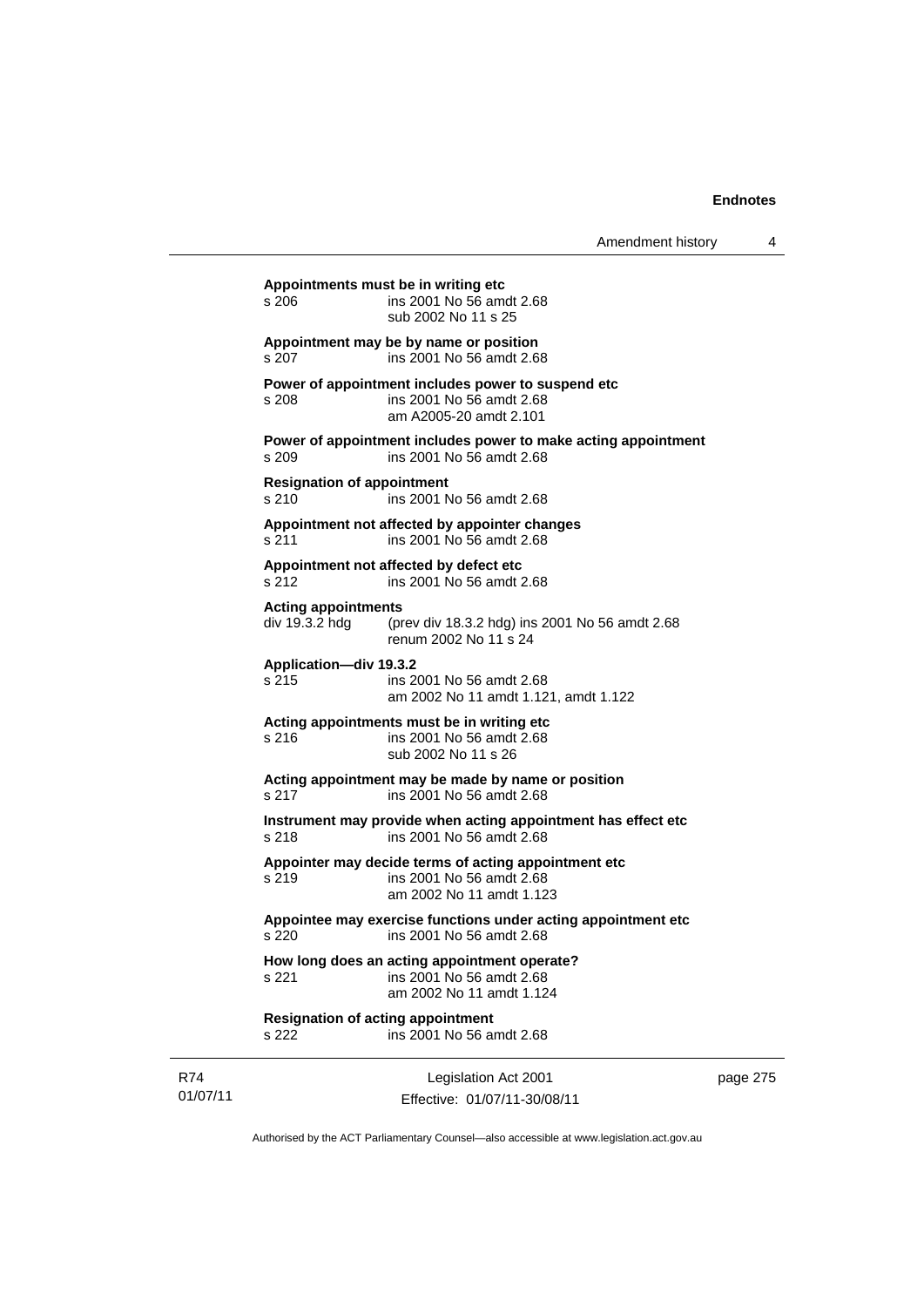| 4        | Amendment history                   |                                                                                                                                                                                      |                 |
|----------|-------------------------------------|--------------------------------------------------------------------------------------------------------------------------------------------------------------------------------------|-----------------|
|          | s 223                               | Effect of acting appointment on substantive appointment etc<br>ins 2001 No 56 amdt 2.68                                                                                              |                 |
|          | s 224                               | Acting appointment not affected by appointer changes<br>ins 2001 No 56 amdt 2.68                                                                                                     |                 |
|          | s 225                               | Acting appointment not affected by defect etc<br>ins 2001 No 56 amdt 2.68                                                                                                            |                 |
|          | <b>Standing acting arrangements</b> | div 19.3.2A hdg ins A2003-41 amdt 2.35                                                                                                                                               |                 |
|          | Application-div 19.3.2A<br>s 225A   | ins A2003-41 amdt 2.35                                                                                                                                                               |                 |
|          |                                     | Person acting under standing acting arrangement may exercise functions                                                                                                               |                 |
|          | etc<br>s 225B hdg<br>s 225B         | sub A2005-20 amdt 2.102<br>ins A2003-41 amdt 2.35                                                                                                                                    |                 |
|          | div 19.3.3 hdg                      | Appointments-Assembly consultation<br>ins 2002 No 11 s 27                                                                                                                            |                 |
|          | s 226                               | Meaning of statutory position-div 19.3.3<br>ins 2002 No 11 s 27                                                                                                                      |                 |
|          | Application-div 19.3.3<br>s 227     | ins 2002 No 11 s 27<br>am 2002 No 49 amdt 2.34; A2004-28 amdt 3.32<br>(3), (4) exp 22 December 2004 (s 227 (4) and see A2004-28,<br>s 211 (1) and NI2004-486)<br>am A2007-3 amdt 2.1 |                 |
|          | s 228                               | <b>Consultation with appropriate Assembly committee</b><br>ins 2002 No 11 s 27                                                                                                       |                 |
|          | s 229 hdg<br>s 229                  | Appointment is disallowable instrument<br>sub 2002 No 49 amdt 2.35<br>ins 2002 No 11 s 27                                                                                            |                 |
|          | <b>Delegations</b><br>pt 19.4 hdg   | (prev pt 18.4 hdg) ins 2001 No 56 amdt 2.68<br>renum 2002 No 11 s 24                                                                                                                 |                 |
|          | Application-pt 19.4 generally       | s 230 ins 2001 No 56 amdt 2.68<br>am 2002 No 11 amdt 1.125; A2005-20 amdt 2.103,<br>amdt 2.104                                                                                       |                 |
|          | s 231                               | Application-pt 19.4 to subdelegations<br>ins 2001 No 56 amdt 2.68<br>am 2002 No 11 amdt 1.126; A2003-56 amdt 2.53, amdt 2.54                                                         |                 |
| page 276 |                                     | Legislation Act 2001<br>Fffective: 01/07/11-30/08/11                                                                                                                                 | R74<br>01/07/11 |

Authorised by the ACT Parliamentary Counsel—also accessible at www.legislation.act.gov.au

Effective: 01/07/11-30/08/11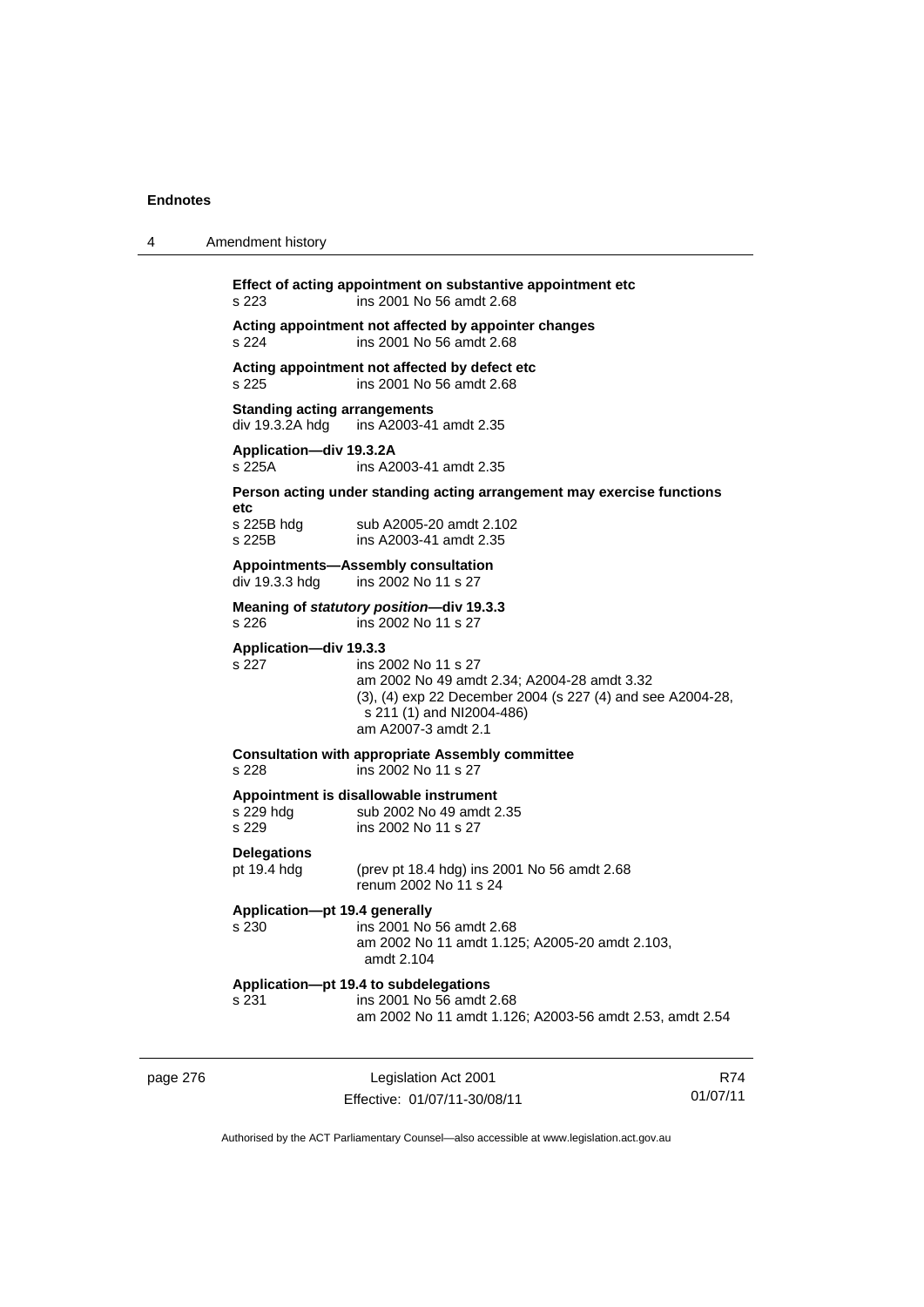|                                            | ins 2001 No 56 amdt 2.68                                                                                                   |
|--------------------------------------------|----------------------------------------------------------------------------------------------------------------------------|
| s 233                                      | Delegation may be made by name or position<br>ins 2001 No 56 amdt 2.68                                                     |
| s 234                                      | Instrument may provide when delegation has effect etc<br>ins 2001 No 56 amdt 2.68<br>am A2003-41 amdt 2.36                 |
| s 235                                      | Delegation may be made to 2 or more delegates<br>ins 2001 No 56 amdt 2.68                                                  |
| s 236                                      | Power to delegate may not be delegated<br>ins 2001 No 56 amdt 2.68<br>am 2002 No 11 amdt 1.127<br>sub A2003-56 amdt 2.55   |
| s 237                                      | Delegation may be amended or revoked<br>ins 2001 No 56 amdt 2.68<br>am A2005-20 amdt 2.105                                 |
| s 238                                      | Appointer responsible for delegated function<br>ins 2001 No 56 amdt 2.68                                                   |
| s 239                                      | Exercise of delegation by delegate<br>ins 2001 No 56 amdt 2.68<br>am 2002 No 49 amdt 2.36, amdt 2.37; A2003-56 amdt 2.56   |
| s 240                                      | Appointer may exercise delegated function<br>ins 2001 No 56 amdt 2.68                                                      |
| s 241                                      | Delegation not affected by appointer changes<br>ins 2001 No 56 amdt 2.68                                                   |
| s 242                                      | Delegation not affected by defect etc<br>ins 2001 No 56 amdt 2.68                                                          |
| <b>Service of documents</b><br>pt 19.5 hdg | (prev pt 18.5 hdg) ins 2001 No 56 amdt 2.68<br>renum 2002 No 11 s 24                                                       |
| Application-pt 19.5<br>s 245               | ins 2001 No 56 amdt 2.68                                                                                                   |
| Definitions-pt 19.5<br>s 246               | ins 2001 No 56 amdt 2.68<br>def executive officer am A2011-22 amdt 1.277<br>def <i>home address</i> am 2002 No 30 amdt 2.7 |
| s 247                                      | Service of documents on individuals<br>ins 2001 No 56 amdt 2.68<br>am 2002 No 49 amdt 2.38, amdt 2.39                      |

R74 01/07/11

Legislation Act 2001 Effective: 01/07/11-30/08/11 page 277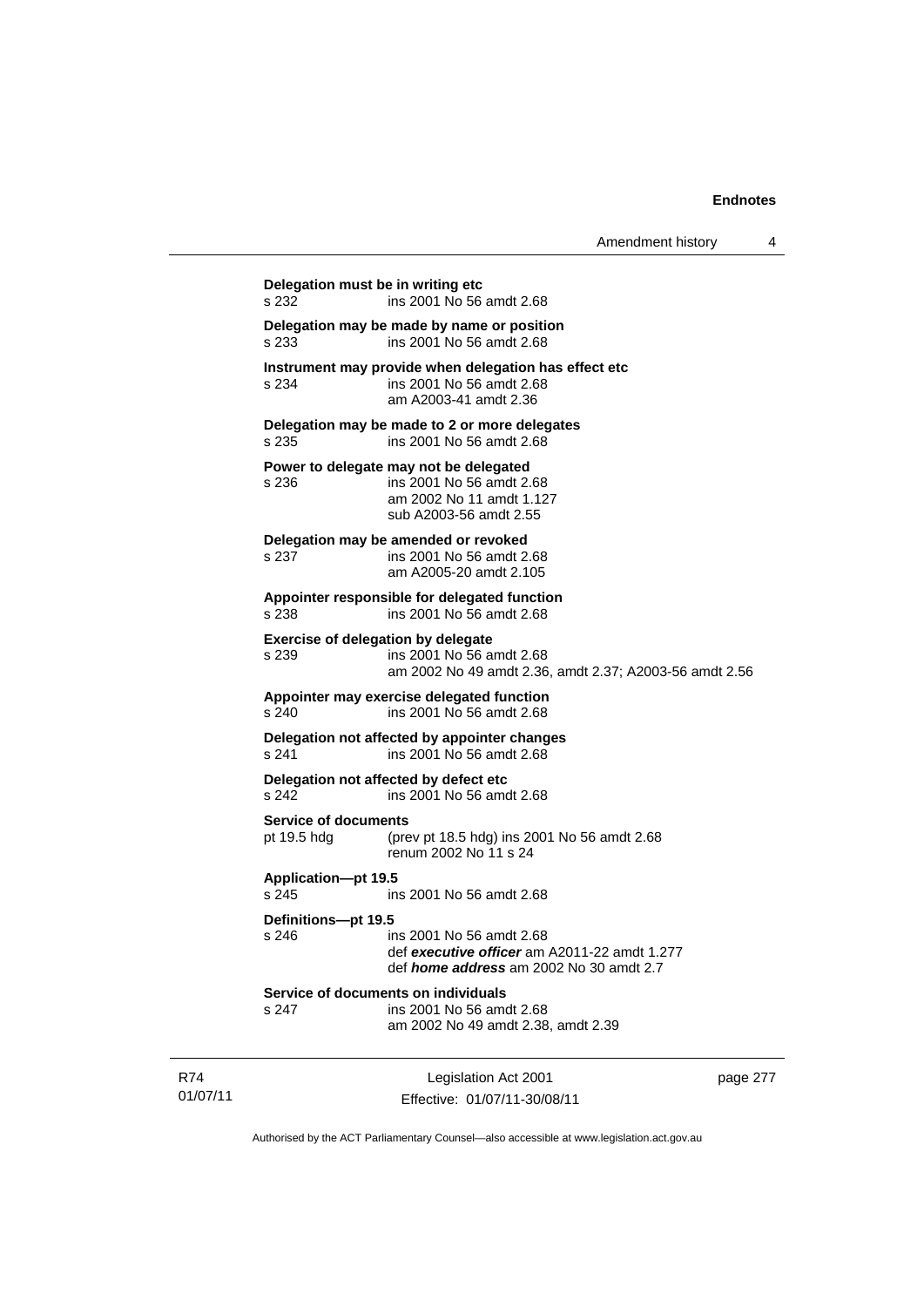page 278

4 Amendment history

| s 248                                   | Service of documents on corporations<br>ins 2001 No 56 amdt 2.68<br>am 2002 No 49 amdt 2.40, amdt 2.41                                                                           |                 |
|-----------------------------------------|----------------------------------------------------------------------------------------------------------------------------------------------------------------------------------|-----------------|
| s 249                                   | Service of documents on agencies<br>ins 2001 No 56 amdt 2.68                                                                                                                     |                 |
| s 250 hdg<br>s 250                      | When document taken to be served<br>sub A2005-20 amdt 2.106<br>ins 2001 No 56 amdt 2.68<br>am 2002 No 11 amdt 1.128                                                              |                 |
| Other laws not affected etc<br>s 251    | ins 2001 No 56 amdt 2.68<br>am 2002 No 11 amdt 1.129                                                                                                                             |                 |
| s 252                                   | Powers of courts and tribunals not affected<br>ins 2001 No 56 amdt 2.68                                                                                                          |                 |
| pt 19.6 hdg                             | <b>Functions of Executive and Ministers</b><br>ins 2002 No 11 s 29                                                                                                               |                 |
| s 253                                   | <b>Exercise of functions of Executive</b><br>ins 2002 No 11 s 29<br>am A2003-41 amdt 2.37; A2005-62 amdt 2.17                                                                    |                 |
| s 254                                   | Administration of matters not allocated<br>ins 2002 No 11 s 29                                                                                                                   |                 |
| <b>Delegation by Minister</b><br>s 254A | ins 2002 No 11 s 29                                                                                                                                                              |                 |
| <b>Other matters</b><br>pt 19.7 hdg     | (prev pt 18.6 hdg) ins 2001 No 56 amdt 2.68<br>sub 2002 No 11 s 28                                                                                                               |                 |
| <b>Forms</b><br>s 255                   | ins 2001 No 56 amdt 2.68<br>am 2002 No 11 amdt 1.130, amdt 1.131; 2002 No 49<br>amdt 2.42; A2003-41 amdt 2.38; A2005-20 amdt 2.107,<br>amdt 2.108; A2006-42 amdt 2.12, amdt 2.19 |                 |
| s 256                                   | Production of records kept in computers etc<br>ins 2001 No 56 amdt 2.68<br>am A2005-20 amdt 2.109                                                                                |                 |
| s 260                                   | Delegation by parliamentary counsel<br>(prev s 119) renum 2001 No 56 amdt 2.67<br>om 2002 No 11 amdt 1.132                                                                       |                 |
| s 261                                   | <b>References to Administration Act 1989 etc</b><br>(prev s 120) renum 2001 No 56 amdt 2.67<br>om 2002 No 11 amdt 1.132                                                          |                 |
|                                         | Legislation Act 2001<br>Effective: 01/07/11-30/08/11                                                                                                                             | R74<br>01/07/11 |

Authorised by the ACT Parliamentary Counsel—also accessible at www.legislation.act.gov.au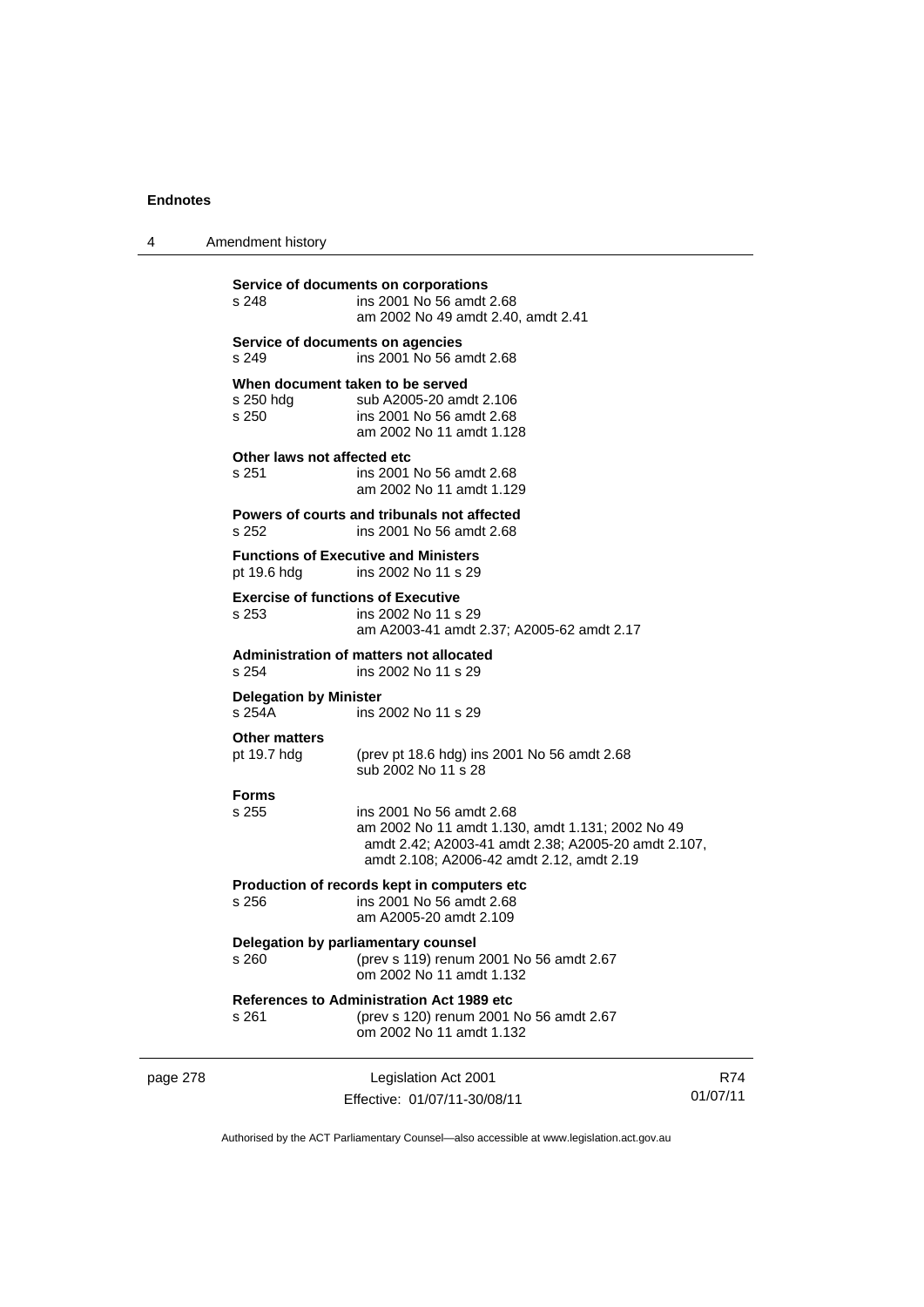| <b>Regulation-making power</b><br>s 262          | (prev s 121) renum as s 262 and then s 302                                                                                                               |
|--------------------------------------------------|----------------------------------------------------------------------------------------------------------------------------------------------------------|
| <b>Application of s 28</b><br>s 263              | (prev s 122) renum 2001 No 56 amdt 2.67<br>exp 12 March 2002 (s 263 (2))                                                                                 |
| Application of s 47 (2) to (6)<br>s 264          | (prev s 122A) renum as s 264 and then s 304                                                                                                              |
| Application of s 61 and s 62<br>s 265            | (prev s $123$ ) renum as s $265$ and then s $305$                                                                                                        |
| Application of s 69<br>s 266                     | (prev s 124) renum 2001 No 56 amdt 2.67<br>exp 12 March 2002 (s 266 (2))                                                                                 |
| <b>Transitional regulations</b><br>s 267         | (prev s $125$ ) renum as s $267$ and then s $306$                                                                                                        |
| Modification of ch 20's operation<br>s 268       | (prev s 126) renum as s 268 and then s 307                                                                                                               |
| s 269                                            | Status of certain instruments as disallowable instruments<br>(prev s 127) renum as s 269 and then s 308                                                  |
| s 270                                            | Status of certain instruments as notifiable instruments<br>(prev s 128) renum as s 270 and then s 309                                                    |
| gazette                                          | Compliance with authorisation or requirement to do something by notice in                                                                                |
| s 271                                            | (prev s 129) renum as s 271 and then s 310                                                                                                               |
| s 271B                                           | Commencement of Acts that refer to notification or notice in the gazette<br>renum as s 311                                                               |
| in the gazette                                   | Commencement of registrable instruments that refer to notification or notice                                                                             |
| s 271C                                           | renum as s 312                                                                                                                                           |
| s 272                                            | Status of republications under Legislation (Republication) Act 1996<br>(prev s 130) renum as s 272 and then s 313                                        |
| s 273                                            | <b>Transitional provisions about penalties</b><br>renum as s 314                                                                                         |
| <b>Status of certain determinations</b><br>s 274 | renum as s 315                                                                                                                                           |
| <b>Miscellaneous</b><br>ch 20 hdg                | (prev ch 13 hdg) renum as ch 20 hdg and then ch 21 hdg<br>(prev ch 12 hdg) renum as ch 19 hdg 2001 No 56 amdt 2.66<br>renum as ch 20 hdg 2002 No 11 s 24 |

R74 01/07/11

Legislation Act 2001 Effective: 01/07/11-30/08/11 page 279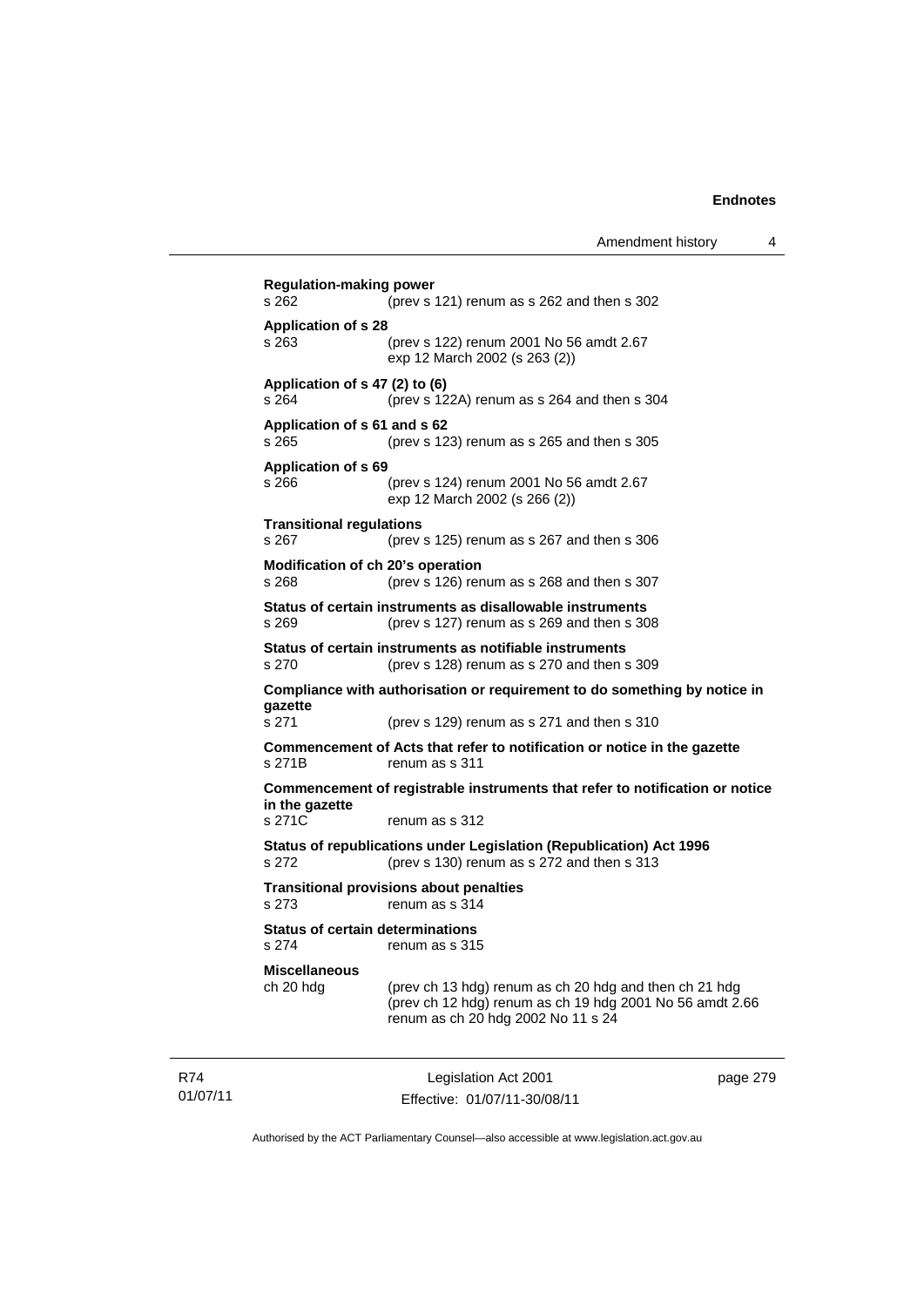| 4        | Amendment history                                       |                                                                                                                                                                                                                                                                                              |                 |
|----------|---------------------------------------------------------|----------------------------------------------------------------------------------------------------------------------------------------------------------------------------------------------------------------------------------------------------------------------------------------------|-----------------|
|          | s 300                                                   | Delegation by parliamentary counsel<br>ins 2002 No 11 amdt 1.132<br>am A2004-60 amdt 1.175                                                                                                                                                                                                   |                 |
|          | s 301                                                   | References to Administration Act 1989 etc<br>ins 2002 No 11 amdt 1.132                                                                                                                                                                                                                       |                 |
|          | <b>Regulation-making power</b><br>s 302                 | (prev s 121) renum as s 262 2001 No 56 amdt 2.67<br>renum as s 302 R5 LA (see 2002 No 11 amdt 1.133)<br>sub A2003-41 amdt 2.39<br>am A2006-42 amdt 2.19                                                                                                                                      |                 |
|          | Transitional<br>ch 21 hdg                               | (prev ch 13 hdg) renum as ch 20 hdg 2001 No 56 amdt 2.66<br>renum as ch 21 hdg 2002 No 11 s 24<br>om R29 LA                                                                                                                                                                                  |                 |
|          | s 303                                                   | Transitional-meaning of optometrist<br>ins A2005-9 amdt 1.1<br>exp 9 January 2007 (see the Health Professionals Act 2004<br>s 136 (1) (h)) (s 303 (2))                                                                                                                                       |                 |
|          | Application of s 47 (2) to (6)<br>s 304 hdg<br>s 304    | (prev s 122A hdg) renum as s 264 hdg and then s 304 hdg<br>sub 2002 No 11 amdt 1.134<br>(prev s 122A) ins 2001 No 44 amdt 1.2623<br>renum as s 264 2001 No 56 amdt 2.67<br>am 2002 No 11 amdt 1.135<br>renum as s 304 R5 LA (see 2002 No 11 amdt 1.136)<br>exp 12 September 2004 (s 304 (4)) |                 |
|          | Application of s 61 and s 62<br>s 305                   | (prev s 123) renum as s 265 2001 No 56 amdt 2.67<br>renum as s 305 R5 LA (see 2002 No 11 amdt 1.136)<br>exp 12 September 2002 (s 305 (3))                                                                                                                                                    |                 |
|          | <b>Transitional regulations</b><br>s 306                | (prev s 125) am 2001 No 44 amdt 1.2624<br>renum as s 267 2001 No 56 amdt 2.67<br>am 2001 No 56 amdts 2.69-2.71; 2002 No 11<br>amdts 1.137-1.140<br>renum as s 306 R5 LA (see 2002 No 11 amdt 1.136)<br>exp 28 May 2003 (s 306 (5))                                                           |                 |
|          | Modification of ch 20's operation<br>s 307 hdg<br>s 307 | (prev s 268 hdg) sub 2001 No 56 amdt 2.72<br>(prev s 126) renum as s 268 2001 No 56 amdt 2.67<br>am 2002 No 11 amdt 1.141<br>renum as s 307 R5 LA (see 2002 No 11 amdt 1.13)<br>am 2002 No 49 amdt 2.54                                                                                      |                 |
| page 280 |                                                         | Legislation Act 2001<br>Effective: 01/07/11-30/08/11                                                                                                                                                                                                                                         | R74<br>01/07/11 |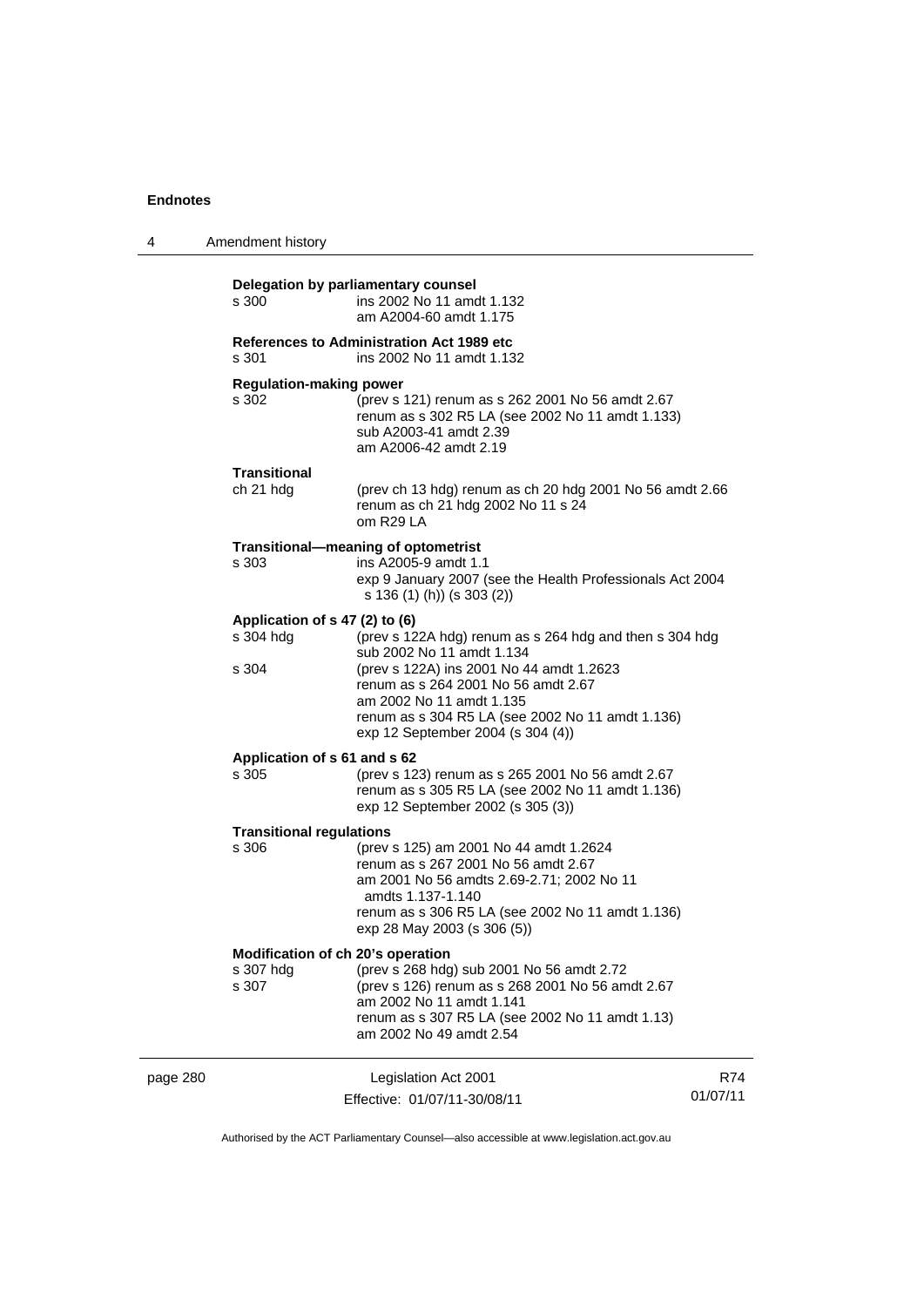Amendment history 4

exp 28 May 2003 (s 307 (2)) **Status of certain instruments as disallowable instruments**  s 308 (prev s 127) renum as s 269 2001 No 56 amdt 2.67 renum as s 308 R5 LA (see 2002 No 11 amdt 1.136) exp 12 September 2004 (s 308 (4)) **Status of certain instruments as notifiable instruments**  s 309 (prev s 128) renum as s 270 2001 No 56 amdt 2.67 renum as s 309 R5 LA (see 2002 No 11 amdt 1.136) exp 12 September 2004 (s 309 (7)) **Compliance with authorisation or requirement to do something by notice in gazette**  (prev s 129) renum as s 271 2001 No 56 amdt 2.67 am 2001 No 56 amdt 2.73 renum as s 310 R5 LA (see 2002 No 11 amdt 1.136) exp 12 September 2004 (s 310 (5)) **Application of s 89 to registrable instrument**  s 310A ins A2003-56 amdt 2.57 exp 12 September 2004 (s 310A (2)) **Commencement of Acts that refer to notification or notice in the gazette**  s 311 (prev s 271B) ins as mod SL 2001 No 34 reg 6 renum R5 LA (see 2002 No 11 amdt 1.136) exp 13 September 2002 (s 311 (5)) **Commencement of registrable instruments that refer to notification or notice in the gazette**  s 312 (prev s 271C) ins as mod SL 2001 No 34 reg 6 renum R5 LA (see 2002 No 11 amdt 1.136) exp 13 September 2002 (s 312 (5)) **Status of republications under Legislation (Republication) Act 1996**  s 313 (prev s 130) renum as s 272 2001 No 56 amdt 2.67 renum as s 313 R5 LA (see 2002 No 11 amdt 1.136) exp 12 September 2004 (s 313 (3)) **Transitional provisions about penalties**<br>s 314 (prev s 273) ins 2001 (prev s 273) ins 2001 No 56 amdt 2.74 renum R5 LA (see 2002 No 11 amdt 1.136) exp 12 September 2003 (s 314 (5)) **Status of certain determinations**<br>s 315 (prev s 274) in: (prev s 274) ins 2001 No 56 amdt 2.74 renum R5 LA (see 2002 No 11 amdt 1.136) exp 12 September 2003 (s 315 (6)) **Delegations under Administration Act 1989**  s 316 ins A2003-56 amdt 2.58

R74 01/07/11

Legislation Act 2001 Effective: 01/07/11-30/08/11 page 281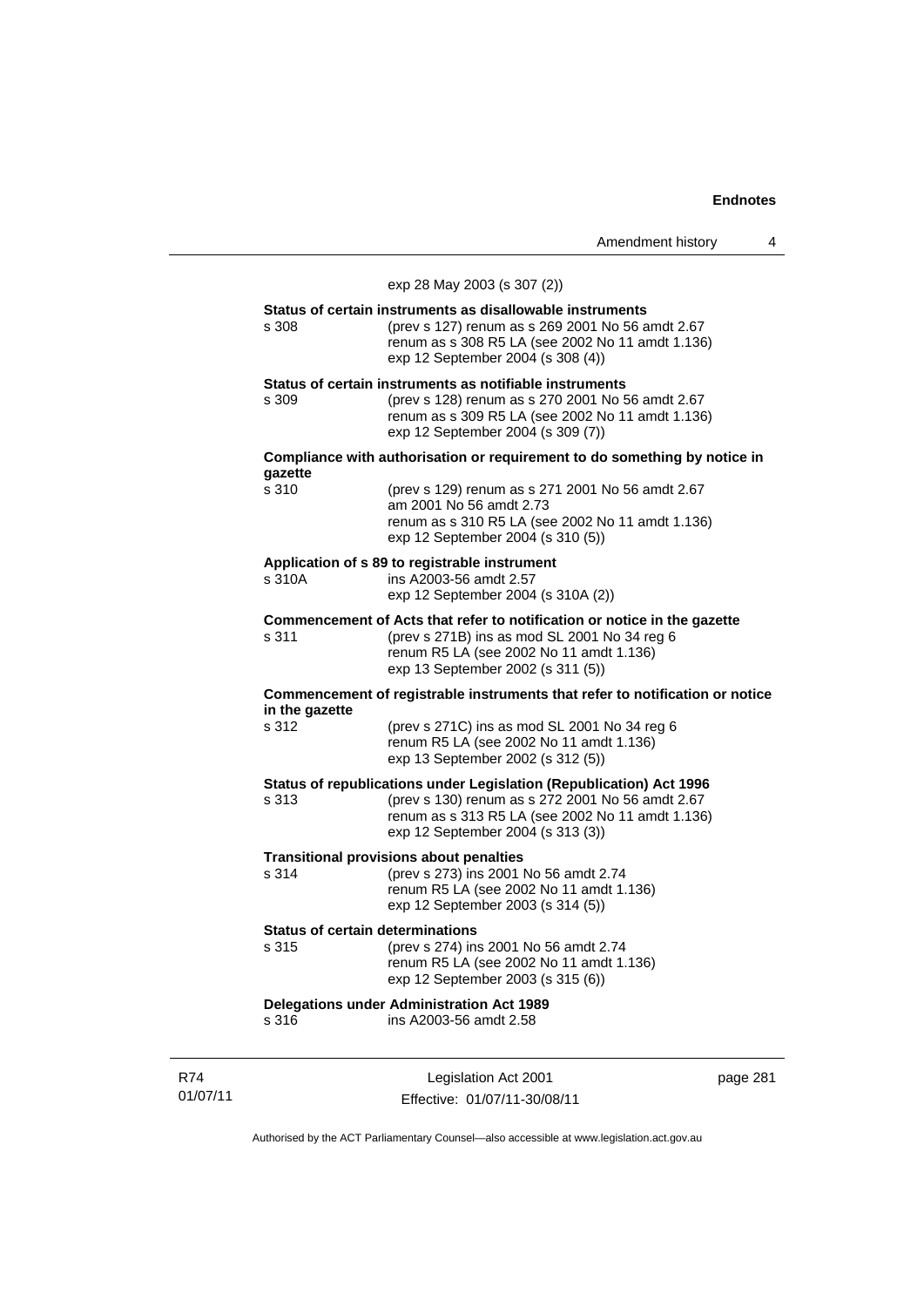4 Amendment history

exp 12 September 2004 (s 316 (3))

| Former NSW and UK Acts in force before establishment of Territory |                                                                                                                                                                                                                                                                                                                                                                                                                                                                                                                                                                                                                            |  |
|-------------------------------------------------------------------|----------------------------------------------------------------------------------------------------------------------------------------------------------------------------------------------------------------------------------------------------------------------------------------------------------------------------------------------------------------------------------------------------------------------------------------------------------------------------------------------------------------------------------------------------------------------------------------------------------------------------|--|
| sch 1 pt 1.1 hdg<br>sch 1 pt 1.1                                  | (prev sch 1 pt 1 hdg) sub and renum 2001 No 56 amdt 2.75<br>am 2001 No 44 amdt 1.2625; 2001 No 56 amdts 2.76-2.79;<br>2001 No 88 s 43 (2); 2002 No 40 amdt 3.28; items renum<br>R11 LA (see 2002 No 40 amdt 3.29)<br>sub 2002 No 49 amdt 2.43<br>am A2003-56 amdt 2.59; items renum R21 LA (see A2003-56<br>amdt 2.60); A2004-17 amdt 2.10; items renum R30 LA (see<br>A2004-17 amdt 2.11); A2004-60 amdt 1.176; items renum<br>R31 LA (see A2004-60 amdt 1.177); A2006-38 amdt 1.9;<br>items renum R52 LA (see A2006-38 amdt 1.10); A2009-39<br>amdt 2.5; items renum R70 LA; A2009-50 s 50; items renum<br><b>R71 LA</b> |  |
|                                                                   | Former NSW Acts applied after establishment of Territory                                                                                                                                                                                                                                                                                                                                                                                                                                                                                                                                                                   |  |
| sch 1 pt 1.2 hdg<br>sch 1 pt 1.2                                  | (prev sch 1 pt 2 hdg) sub and renum 2001 No 56 amdt 2.80<br>am 2001 No 44 amdt 1.2626, amdt 1.2627; 2001 No 56<br>amdt 2.81; A2004-7 amdt 1.5; A2006-38 amdt 1.11; items<br>renum R52 LA (see A2006-38 amdt 1.12)                                                                                                                                                                                                                                                                                                                                                                                                          |  |
| Meaning of commonly-used terms                                    |                                                                                                                                                                                                                                                                                                                                                                                                                                                                                                                                                                                                                            |  |
| dict pt 1 hdg<br>dict pt 1 note                                   | sub A2003-56 amdt 2.61<br>sub A2003-56 amdt 2.61                                                                                                                                                                                                                                                                                                                                                                                                                                                                                                                                                                           |  |
| dict pt 1                                                         | def $AAT$ ins 2002 No 49 amdt 2.44<br>om A2008-37 amdt 1.297<br>def $ACAT$ ins A2008-36 amdt 1.409                                                                                                                                                                                                                                                                                                                                                                                                                                                                                                                         |  |
|                                                                   | def Act sub 2001 No 56 amdt 2.82<br>am A2005-20 amdt 2.110                                                                                                                                                                                                                                                                                                                                                                                                                                                                                                                                                                 |  |
|                                                                   | def $ACT$ reloc from IA 2001 No 56 amdt 2.16                                                                                                                                                                                                                                                                                                                                                                                                                                                                                                                                                                               |  |
|                                                                   | def $ADI$ reloc from IA 2001 No 56 amdt 2.16                                                                                                                                                                                                                                                                                                                                                                                                                                                                                                                                                                               |  |
|                                                                   | sub 2002 No 49 amdt 2.45                                                                                                                                                                                                                                                                                                                                                                                                                                                                                                                                                                                                   |  |
|                                                                   | def administrative appeals tribunal reloc from IA 2001 No 56<br>amdt 2.16                                                                                                                                                                                                                                                                                                                                                                                                                                                                                                                                                  |  |
|                                                                   | om A2008-37 amdt 1.297                                                                                                                                                                                                                                                                                                                                                                                                                                                                                                                                                                                                     |  |
|                                                                   | def <i>administrative unit</i> reloc from IA 2001 No 56 amdt 2.16                                                                                                                                                                                                                                                                                                                                                                                                                                                                                                                                                          |  |
|                                                                   | def <b>adult</b> reloc from IA 2001 No 56 amdt 2.16                                                                                                                                                                                                                                                                                                                                                                                                                                                                                                                                                                        |  |
|                                                                   | def affidavit reloc from IA 2001 No 56 amdt 2.16<br>om A2005-53 amdt 1.95                                                                                                                                                                                                                                                                                                                                                                                                                                                                                                                                                  |  |
|                                                                   | def ambulance service reloc from IA 2001 No 56 amdt 2.16<br>sub A2004-28 amdt 3.33                                                                                                                                                                                                                                                                                                                                                                                                                                                                                                                                         |  |
|                                                                   | def amend sub 2001 No 56 amdt 2.82<br>am A2005-20 amdt 2.111, amdt 2.112                                                                                                                                                                                                                                                                                                                                                                                                                                                                                                                                                   |  |
|                                                                   | def appoint reloc from IA 2001 No 56 amdt 2.16                                                                                                                                                                                                                                                                                                                                                                                                                                                                                                                                                                             |  |
|                                                                   | def AS ins A2009-20 amdt 2.9                                                                                                                                                                                                                                                                                                                                                                                                                                                                                                                                                                                               |  |
|                                                                   | def AS/NZS ins A2009-20 amdt 2.9<br>def asset reloc from IA 2001 No 56 amdt 2.16                                                                                                                                                                                                                                                                                                                                                                                                                                                                                                                                           |  |
|                                                                   |                                                                                                                                                                                                                                                                                                                                                                                                                                                                                                                                                                                                                            |  |

page 282 Legislation Act 2001 Effective: 01/07/11-30/08/11

R74 01/07/11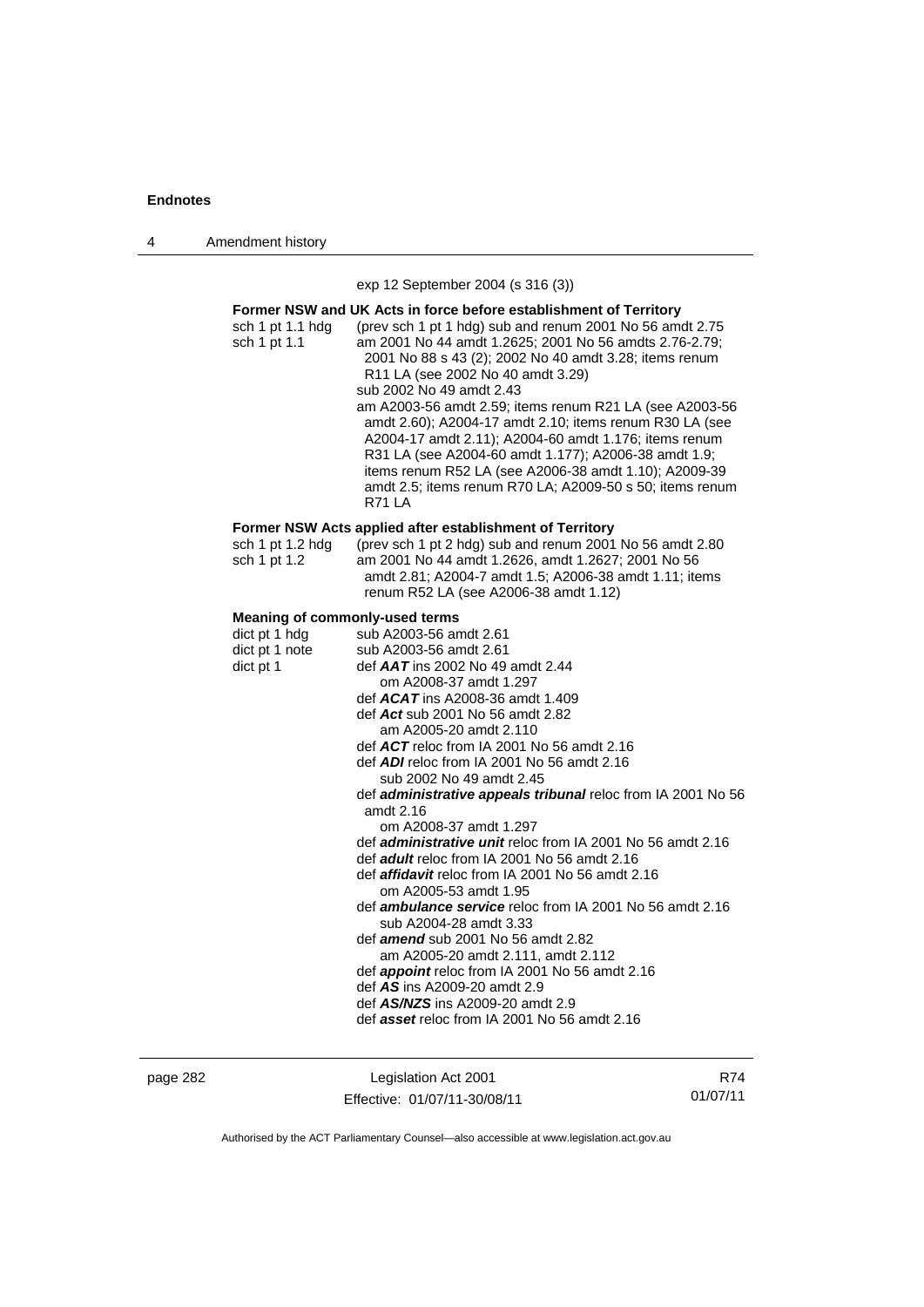| Amendment history |  |
|-------------------|--|
|-------------------|--|

 def *Attorney-General* ins 2001 No 56 amdt 2.82 def *auditor-general* reloc from IA 2001 No 56 amdt 2.16 sub A2005-20 amdt 2.113 def *Australia* reloc from IA 2001 No 56 amdt 2.16 def *Australian Consumer Law (ACT)* ins A2010-54 amdt 3.38 def *Australian driver licence* reloc from IA 2001 No 56 amdt 2.16 def *Australian/New Zealand Standard* ins A2009-20 amdt 2.9 def *Australian Standard* ins A2009-20 amdt 2.9 def *Australian Statistician* ins A2005-20 amdt 2.114 def *authorised deposit-taking institution* reloc from IA 2001 No 56 amdt 2.16 sub 2002 No 49 amdt 2.46 def *bank* reloc from IA 2001 No 56 amdt 2.16 def *bankrupt or personally insolvent* ins A2009-49 amdt 2.1 def *barrister* reloc from IA 2001 No 56 amdt 2.16 def *body* reloc from IA 2001 No 56 amdt 2.16 def *breach* reloc from IA 2001 No 56 amdt 2.16 def *building code* ins A2004-13 amdt 2.79 def *building society* reloc from IA 2001 No 56 amdt 2.16 sub A2003-56 amdt 2.62 def *business day* reloc from IA 2001 No 56 amdt 2.16 def *by* ins A2005-20 amdt 2.115 def *by-law* ins A2005-20 amdt 2.116 def *by-laws* ins 2002 No 11 amdt 1.142 om A2005-20 amdt 2.116 def *calendar month* reloc from IA 2001 No 56 amdt 2.16 def *calendar year* reloc from IA 2001 No 56 amdt 2.16 def *change* reloc from IA 2001 No 56 amdt 2.16 sub A2006-42 amdt 2.13 def *chief executive* ins 2001 No 56 amdt 2.82 om A2011-22 amdt 1.278 def *chief fire control officer* ins 2001 No 56 amdt 2.82 om A2004-28 amdt 3.34 def *chief health officer* reloc from IA 2001 No 56 amdt 2.16 def *Chief Justice* reloc from IA 2001 No 56 amdt 2.16 def *Chief Magistrate* reloc from IA 2001 No 56 amdt 2.16 def *Chief Minister* reloc from IA 2001 No 56 amdt 2.16 def *chief officer (ambulance service)* ins A2004-28 amdt 3.35 def *chief officer (fire brigade)* ins A2004-28 amdt 3.35 def *chief officer (rural fire service)* ins A2004-28 amdt 3.35 def *chief officer (SES)* ins A2004-28 amdt 3.35 def *chief planning executive* ins 2002 No 56 amdt 3.43 sub A2005-20 amdt 2.117; A2007-25 amdt 1.96

Legislation Act 2001 Effective: 01/07/11-30/08/11 page 283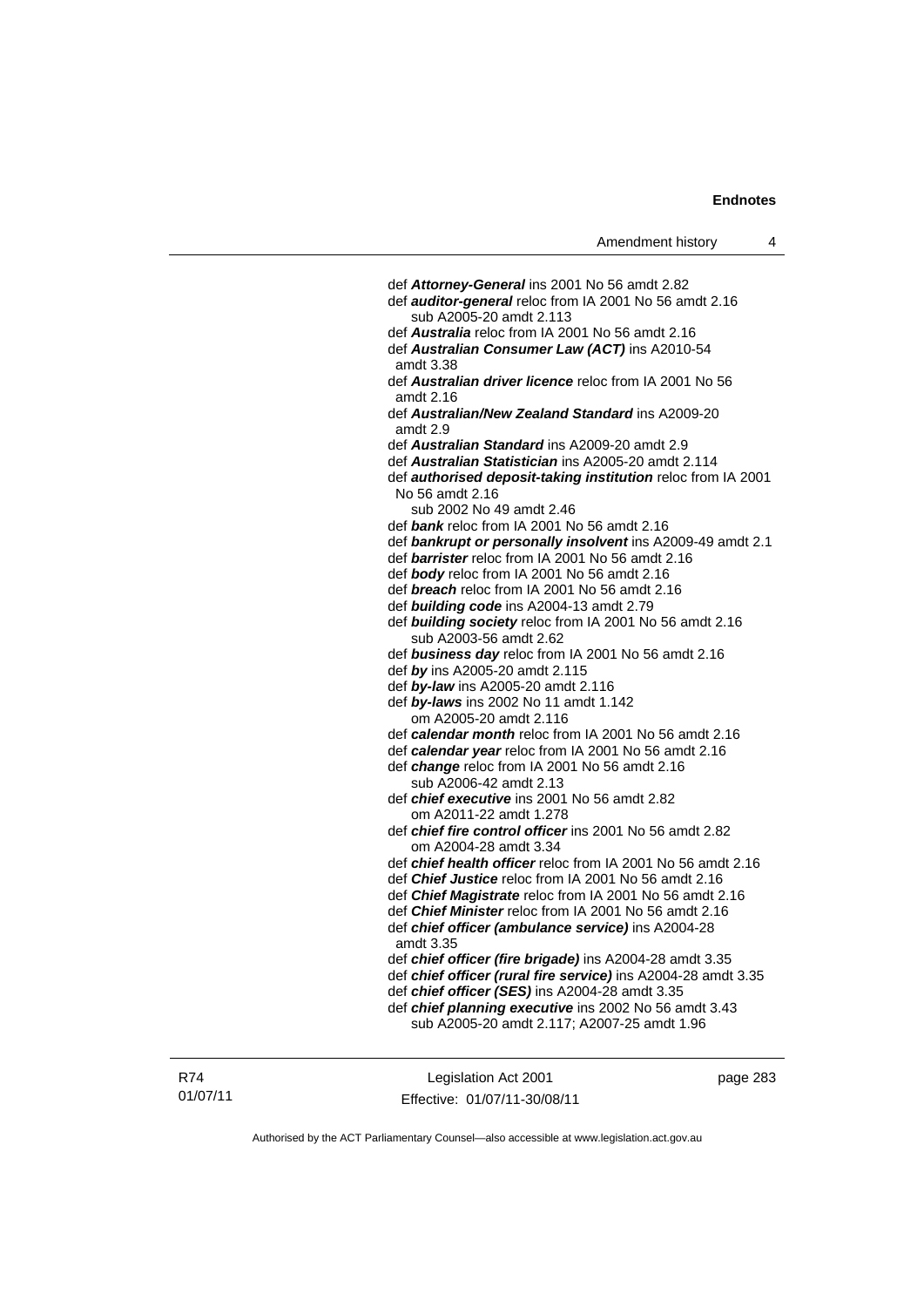| 4 | Amendment history |                                                                                               |
|---|-------------------|-----------------------------------------------------------------------------------------------|
|   |                   |                                                                                               |
|   |                   | def <i>chief police officer</i> reloc from IA 2001 No 56 amdt 2.16                            |
|   |                   | def chief solicitor ins A2004-42 amdt 2.39                                                    |
|   |                   | def chief surveyor ins A2007-33 amdt 1.9                                                      |
|   |                   | om A2010-6 amdt 1.10                                                                          |
|   |                   | def <i>child</i> reloc from IA 2001 No 56 amdt 2.16                                           |
|   |                   | def children and young people commissioner ins A2005-46                                       |
|   |                   | amdt 1.1                                                                                      |
|   |                   | def Childrens Court reloc from IA 2001 No 56 amdt 2.16                                        |
|   |                   | sub A2008-20 amdt 4.42                                                                        |
|   |                   | def city area reloc from IA 2001 No 56 amdt 2.16                                              |
|   |                   | am A2005-20 amdt 2.118                                                                        |
|   |                   | def civil partner ins A2008-14 amdt 1.44                                                      |
|   |                   | def civil partnership ins A2008-14 amdt 1.44                                                  |
|   |                   | def civil union ins A2006-22 amdt 1.74 (A2006-22 rep before                                   |
|   |                   | commenced by disallowance (see Cwlth Gaz 2006 No S93))                                        |
|   |                   | def clerk reloc from IA 2001 No 56 amdt 2.16                                                  |
|   |                   | def commencement sub 2001 No 56 amdt 2.82<br>def commencement notice sub 2001 No 56 amdt 2.82 |
|   |                   | def commissioner for fair trading reloc from IA 2001 No 56                                    |
|   |                   | amdt $2.16$                                                                                   |
|   |                   | sub A2005-20 amdt 2.119                                                                       |
|   |                   | am A2010-54 amdt 3.39                                                                         |
|   |                   | def commissioner for health complaints ins 2001 No 56                                         |
|   |                   | amdt 2.82                                                                                     |
|   |                   | om A2005-41 amdt 1.110                                                                        |
|   |                   | def commissioner for housing reloc from IA 2001 No 56                                         |
|   |                   | amdt 2.16                                                                                     |
|   |                   | om A2007-8 amdt 1.12                                                                          |
|   |                   | def commissioner for land and planning reloc from IA 2001                                     |
|   |                   | No 56 amdt 2.16                                                                               |
|   |                   | om 2002 No 56 amdt 3.44                                                                       |
|   |                   | def commissioner for public administration reloc from IA                                      |
|   |                   | 2001 No 56 amdt 2.16                                                                          |
|   |                   | def commissioner for revenue reloc from IA 2001 No 56                                         |
|   |                   | amdt 2.16                                                                                     |
|   |                   | def commissioner for surveys reloc from IA 2001 No 56                                         |
|   |                   | amdt 2.16                                                                                     |
|   |                   | om A2007-33 amdt 1.10                                                                         |
|   |                   | def commissioner for the environment ins 2001 No 56                                           |
|   |                   | amdt 2.82                                                                                     |
|   |                   | def commissioner of police reloc from IA 2001 No 56                                           |
|   |                   | amdt 2.16<br>def <i>commit</i> ins A2006-23 amdt 1.212                                        |
|   |                   | def committed for trial reloc from IA 2001 No 56 amdt 2.16                                    |
|   |                   | om A2006-23 amdt 1.212                                                                        |
|   |                   | def <b>Commonwealth</b> reloc from IA 2001 No 56 amdt 2.16                                    |
|   |                   |                                                                                               |

page 284 Legislation Act 2001 Effective: 01/07/11-30/08/11

R74 01/07/11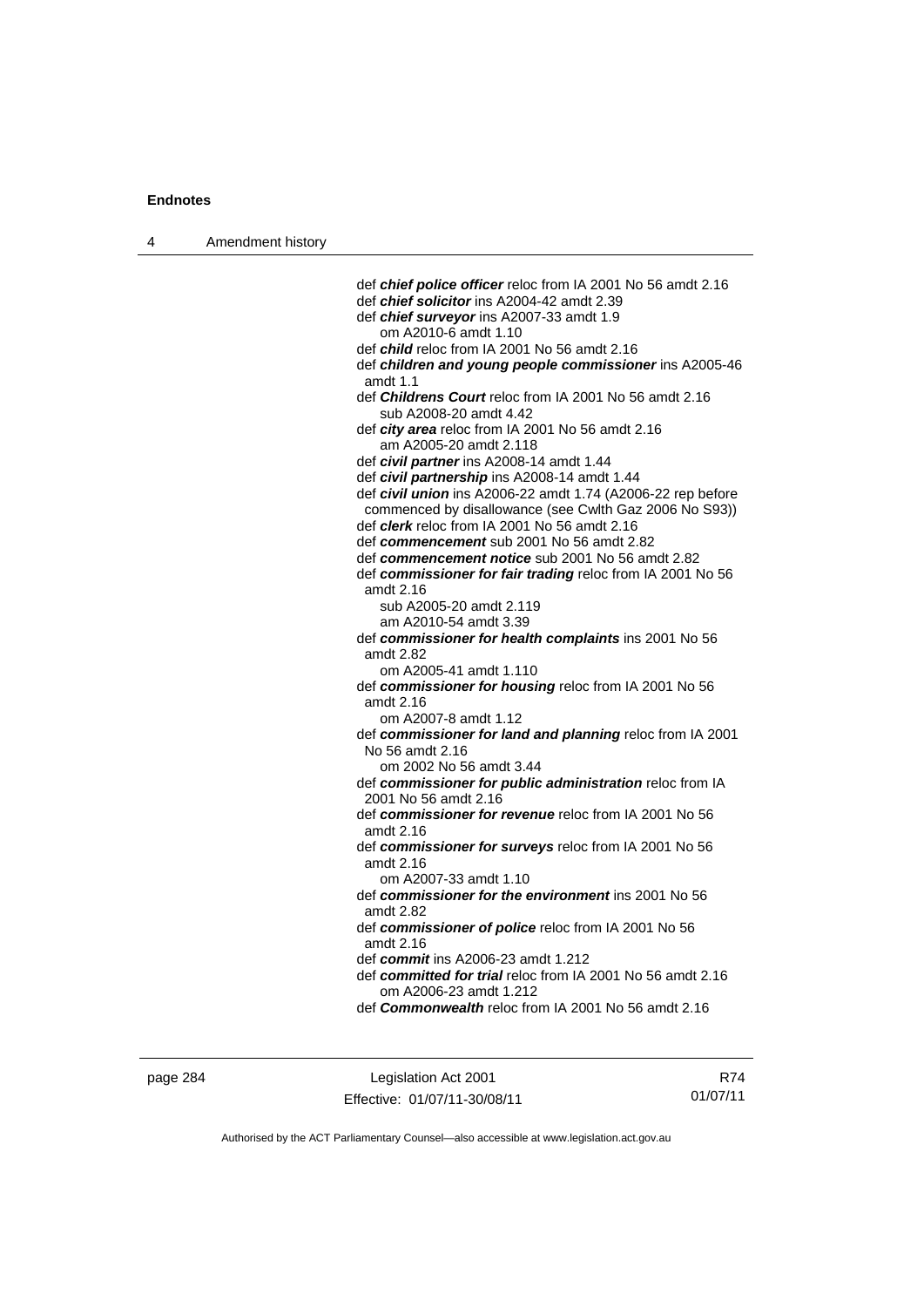| def Commonwealth country reloc from IA 2001 No 56<br>amdt 2.16                     |
|------------------------------------------------------------------------------------|
| def Commonwealth DPP ins A2005-20 amdt 2.120                                       |
| def Commonwealth gazette reloc from IA 2001 No 56<br>amdt 2.16                     |
| def community advocate reloc from IA 2001 No 56 amdt 2.16<br>om A2005-47 amdt 1.12 |
| def confer reloc from IA 2001 No 56 amdt 2.16                                      |
| def conservator of flora and fauna reloc from IA 2001 No 56<br>amdt 2.16           |
| def construction occupations registrar ins A2004-13<br>amdt 2.80                   |
| sub A2005-20 amdt 2.121                                                            |
| def consumer and trader tribunal ins A2003-16 s 70<br>om A2008-36 amdt 1.410       |
| def Consumer Credit (Australian Capital Territory) Code                            |
| reloc from IA 2001 No 56 amdt 2.16                                                 |
| om A2010-40 amdt 1.25                                                              |
| def Consumer Credit (Australian Capital Territory)                                 |
| Regulations reloc from IA 2001 No 56 amdt 2.16                                     |
| om A2010-40 amdt 1.25                                                              |
| def contravene reloc from IA 2001 No 56 amdt 2.16                                  |
| def converted ordinance reloc from IA 2001 No 56 amdt 2.16                         |
| def Coroner's Court reloc from IA 2001 No 56 amdt 2.16                             |
| def corporation reloc from IA 2001 No 56 amdt 2.16                                 |
| def Corporations Act ins in IA 2001No 56 amdt 2.14                                 |
| reloc from IA 2001 No 56 amdt 2.16                                                 |
| def correctional centre ins A2006-23 amdt 1.213                                    |
| def corrections officer ins A2006-23 amdt 1.213                                    |
| def Court of Appeal ins A2004-42 amdt 2.39                                         |
| def court of summary jurisdiction reloc from IA 2001 No 56                         |
| amdt 2.16                                                                          |
| def credit tribunal reloc from IA 2001 No 56 amdt 2.16                             |
| sub A2005-20 amdt 2.122                                                            |
| om A2008-36 amdt 1.410                                                             |
| def credit union reloc from IA 2001 No 56 amdt 2.16                                |
| sub A2003-56 amdt 2.63                                                             |
| def Criminal Code ins 2002 No 51 amdt 1.27                                         |
| def custodial escort ins 2002 No 30 amdt 2.8                                       |
| om A2006-23 amdt 1.214                                                             |
| def daily newspaper ins A2009-20 amdt 2.10                                         |
| def daylight reloc from IA 2001 No 56 amdt 2.16                                    |
| def definition ins 2001 No 56 amdt 2.82                                            |
| def dental prosthetist reloc from IA 2001 No 56 amdt 2.16                          |
| sub A2004-39 amdt 3.1; A2010-10 amdt 2.69                                          |
| def dental technician reloc from IA 2001 No 56 amdt 2.16                           |
| sub A2004-39 amdt 3.2                                                              |
|                                                                                    |
|                                                                                    |

R74 01/07/11

Legislation Act 2001 Effective: 01/07/11-30/08/11 page 285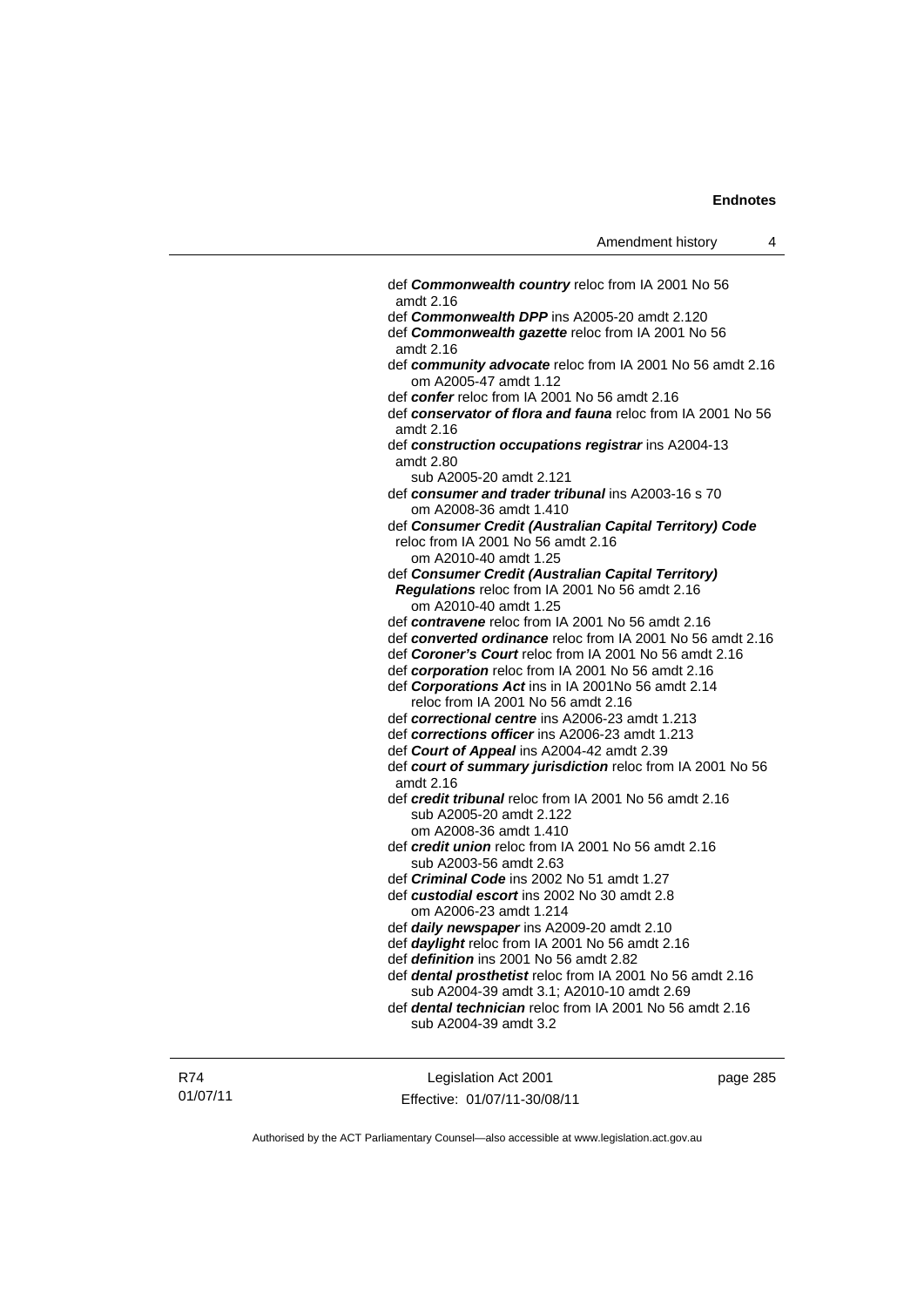| 4 | Amendment history |                                                                                                      |
|---|-------------------|------------------------------------------------------------------------------------------------------|
|   |                   |                                                                                                      |
|   |                   | def <i>dentist</i> reloc from IA 2001 No 56 amdt 2.16                                                |
|   |                   | sub A2004-39 amdt 4.3; A2010-10 amdt 2.70                                                            |
|   |                   | def Deputy Speaker ins A2005-20 amdt 2.123                                                           |
|   |                   | def designation reloc from IA 2001 No 56 amdt 2.16                                                   |
|   |                   | def detention place ins A2008-20 amdt 2.22                                                           |
|   |                   | def director-general ins A2011-22 amdt 1.279                                                         |
|   |                   | def <i>director of corrective services</i> ins 2002 No 30 amdt 2.8<br>om A2006-23 amdt 1.215         |
|   |                   | def director of public prosecutions (or DPP) reloc from IA<br>2001 No 56 amdt 2.16                   |
|   |                   | def disability and community services commissioner ins<br>A2005-41 amdt 1.111                        |
|   |                   | def <b>disallowable instrument</b> sub 2001 No 56 amdt 2.82                                          |
|   |                   | def <i>discrimination commissioner</i> reloc from IA 2001 No 56<br>amdt 2.16                         |
|   |                   | sub A2005-41 amdt 1.112                                                                              |
|   |                   | def <i>discrimination tribunal</i> reloc from IA 2001 No 56<br>amdt 2.16                             |
|   |                   | om A2008-36 amdt 1.410                                                                               |
|   |                   | def <b>doctor</b> reloc from IA 2001 No 56 amdt 2.16                                                 |
|   |                   | sub A2004-39 amdt 5.13; A2010-10 amdt 2.71<br>def <b>document</b> reloc from IA 2001 No 56 amdt 2.16 |
|   |                   | am A2003-56 amdt 2.64                                                                                |
|   |                   | def domestic partner ins A2003-14 s 5                                                                |
|   |                   | def domestic partnership ins A2003-14 s 5                                                            |
|   |                   | def DPP ins 2002 No 49 amdt 2.47                                                                     |
|   |                   | def <i>driver licence</i> reloc from IA 2001 No 56 amdt 2.16                                         |
|   |                   | def electoral commission reloc from IA 2001 No 56<br>amdt 2.16                                       |
|   |                   | def electoral commissioner reloc from IA 2001 No 56<br>amdt 2.16                                     |
|   |                   | def emergency service ins A2004-28 amdt 3.35                                                         |
|   |                   | def emergency services authority ins A2004-28 amdt 3.35<br>om A2007-3 amdt 2.2                       |
|   |                   | def emergency services commissioner ins A2004-28<br>amdt 3.35                                        |
|   |                   | def enactment sub 2001 No 56 amdt 2.82                                                               |
|   |                   | def enrolled nurse ins A2006-46 amdt 2.28<br>sub A2010-10 amdt 2.72                                  |
|   |                   | def entity ins 2001 No 56 amdt 2.82                                                                  |
|   |                   | def environment protection authority ins 2002 No 11<br>amdt 1.142                                    |
|   |                   | def establish reloc from IA 2001 No 56 amdt 2.16                                                     |
|   |                   | def estate reloc from IA 2001 No 56 amdt 2.16                                                        |
|   |                   | def Executive reloc from IA 2001 No 56 amdt 2.16                                                     |
|   |                   | def exercise reloc from IA 2001 No 56 amdt 2.16                                                      |
|   |                   | def expire reloc from IA 2001 No 56 amdt 2.16                                                        |
|   |                   |                                                                                                      |

page 286 Legislation Act 2001 Effective: 01/07/11-30/08/11

R74 01/07/11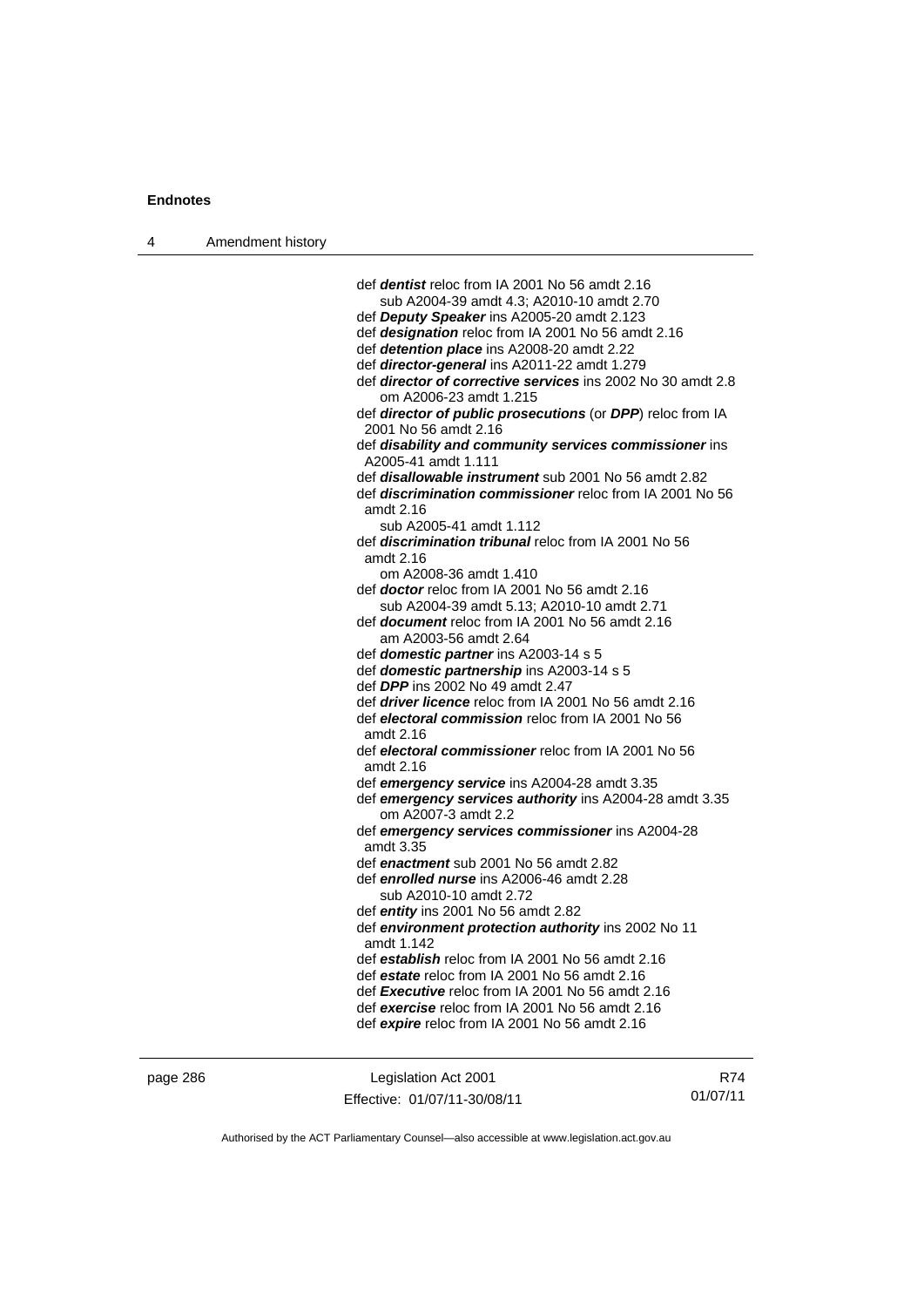def *external territory* reloc from IA 2001 No56 amdt 2.16 def *fail* reloc from IA 2001 No 56 amdt 2.16 def *Federal Court* reloc from IA 2001 No 56 amdt 2.16 def *file* reloc from IA 2001 No 56 amdt 2.16 def *financial year* reloc from IA 2001 No 56 amdt 2.16 def *fire brigade* reloc from IA 2001 No 56 amdt 2.16 sub A2004-28 amdt 3.36 def *fire commissioner* reloc from IA 2001 No 56 amdt 2.16 om A2004-28 amdt 3.37 def *for* ins 2002 No 11 amdt 1.142 def *foreign country* reloc from IA 2001 No 56 amdt 2.16 sub A2006-42 amdt 2.14 def *former NSW Act* sub 2001 No 56 amdt 2.82; 2002 No 11 amdt 1.143 def *former UK Act* sub 2001 No 56 amdt 2.82; 2002 No 11 amdt 1.143 def *found guilty* reloc from IA 2001 No 56 amdt 2.16 sub 2002 No 49 amdt 2.48; A2006-23 amdt 1.216 am A2008-20 amdt 4.43 def *function* reloc from IA 2001 No 56 amdt 2.16 def *gambling and racing commission* reloc from IA 2001 No 56 amdt 2.16 def *gazette* reloc from IA 2001 No 56 amdt 2.16 sub A2009-49 amdt 2.2 def *give* reloc from IA 2001 No 56 amdt 2.16 def *government printer* reloc from IA 2001 No 56 amdt 2.16 def *government solicitor* reloc from IA 2001 No 56 amdt 2.16 def *Governor* ins 2001 No 56 amdt 2.82 def *Governor-General* ins 2001 No 56 amdt 2.82 def *GST* ins 2002 No 27 s 27 def *guardianship tribunal* reloc from IA 2001 No 56 amdt 2.16 om A2008-36 amdt 1.410 def *health practitioner* ins A2010-10 amdt 2.73 def *Health Practitioner Regulation National Law (ACT)* ins A2010-10 amdt 2.73 def *health services commissioner* ins A2005-41 amdt 1.113 def *heritage council* ins A2004-57 amdt 1.53 def *heritage register* ins A2004-57 amdt 1.53 def *High Court* reloc from IA 2001 No 56 amdt 2.16 def *home address* ins A2009-49 amdt 2.3 def *housing commissioner* ins A2007-8 amdt 1.13 def *human rights commission* ins A2005-41 amdt 1.113 def *human rights commissioner* ins A2005-41 amdt 1.113 def *Imperial Act* reloc from IA 2001 No 56 amdt 2.16 def *independent competition and regulatory commission* ins A2004-42 amdt 2.39

R74 01/07/11

Legislation Act 2001 Effective: 01/07/11-30/08/11 page 287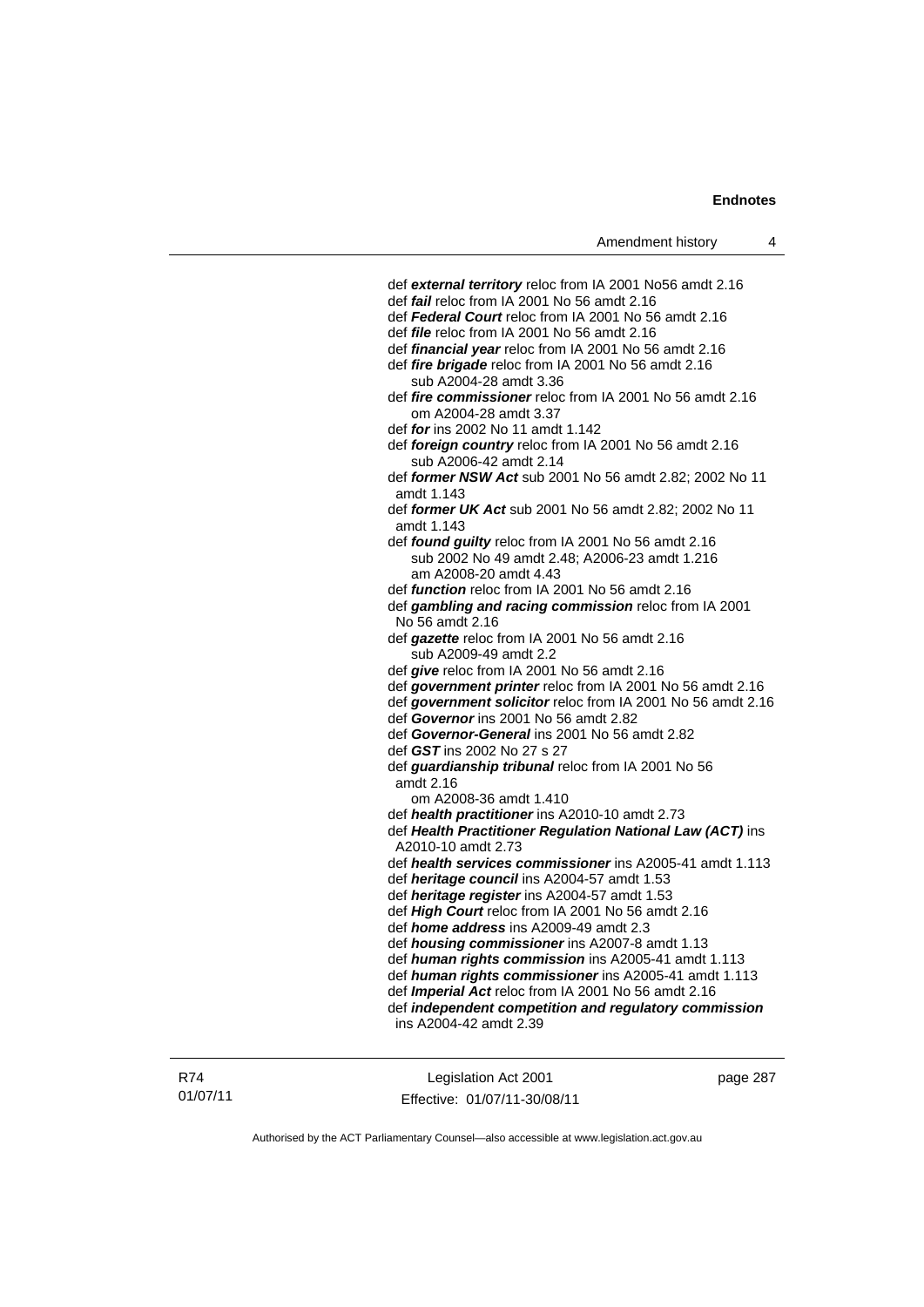| 4 | Amendment history |                                                                                                          |
|---|-------------------|----------------------------------------------------------------------------------------------------------|
|   |                   |                                                                                                          |
|   |                   | def <i>indictable offence</i> ins 2001 No 56 amdt 2.82                                                   |
|   |                   | sub 2002 No 11 amdt 1.144; A2003-56 amdt 2.65                                                            |
|   |                   | def <i>indictment</i> reloc from IA 2001 No 56 amdt 2.16                                                 |
|   |                   | def <i>individual</i> reloc from IA 2001 No 56 amdt 2.16                                                 |
|   |                   | def <i>infringement notice</i> ins A2004-42 amdt 2.39                                                    |
|   |                   | def in relation to ins 2002 No 49 amdt 2.49                                                              |
|   |                   | def <i>insolvent under administration</i> ins A2003-56 amdt 2.66<br>om A2005-20 amdt 2.124               |
|   |                   | def <i>institute</i> of <i>technology</i> ins A2007-3 amdt 2.3                                           |
|   |                   | def <i>instrument</i> sub 2001 No 56 amdt 2.82                                                           |
|   |                   | def <i>interest</i> reloc from IA 2001 No 56 amdt 2.16                                                   |
|   |                   | def internal territory reloc from IA 2001 No 56 amdt 2.16                                                |
|   |                   | def <i>intersex person</i> ins A2003-14 s 5                                                              |
|   |                   | def Jervis Bay Territory reloc from IA 2001 No 56 amdt 2.16                                              |
|   |                   | def judge reloc from IA 2001 No 56 amdt 2.16                                                             |
|   |                   | am 2002 No 11 amdt 1.145                                                                                 |
|   |                   | def Lake Burley Griffin reloc from IA 2001 No 56 amdt 2.16                                               |
|   |                   | def Lake Ginninderra reloc from IA 2001 No 56 amdt 2.16                                                  |
|   |                   | def <i>land</i> reloc from IA 2001 No 56 amdt 2.16                                                       |
|   |                   | def land development agency ins 2002 No 56 amdt 3.45                                                     |
|   |                   | sub A2005-20 amdt 2.125; A2007-25 amdt 1.97                                                              |
|   |                   | def law reloc from IA 2001 No 56 amdt 2.16                                                               |
|   |                   | def lawyer reloc from IA 2001 No 56 amdt 2.16                                                            |
|   |                   | def legal aid commission ins 2001 No 56 amdt 2.82                                                        |
|   |                   | def legal practitioner reloc from IA 2001 No 56 amdt 2.16                                                |
|   |                   | sub A2006-25 amdt 2.16<br>def Legislation Act ins 2002 No 49 amdt 2.50                                   |
|   |                   | def Legislative Assembly reloc from IA 2001 No 56                                                        |
|   |                   | amdt 2.16                                                                                                |
|   |                   | def <i>legislative instrument</i> ins A2006-42 amdt 2.15                                                 |
|   |                   | def liability reloc from IA 2001 No 56 amdt 2.16                                                         |
|   |                   | def <i>magistrate</i> reloc from IA 2001 No 56 amdt 2.16                                                 |
|   |                   | def <b>Magistrates Court</b> reloc from IA 2001 No 56 amdt 2.16                                          |
|   |                   | def <i>make</i> reloc from IA 2001 No 56 amdt 2.16                                                       |
|   |                   | def $making$ sub 2001 No 56 amdt 2.82                                                                    |
|   |                   | def <i>master</i> reloc from IA 2001 No 56 amdt 2.16                                                     |
|   |                   | def may ins 2001 No 56 amdt 2.82                                                                         |
|   |                   | def medical practitioner ins 2001 No 56 amdt 2.82<br>def mental health tribunal reloc from IA 2001 No 56 |
|   |                   | amdt 2.16                                                                                                |
|   |                   | om A2008-36 amdt 1.410                                                                                   |
|   |                   | dot midnight roles from $10, 2001$ No ER amdt 2.18                                                       |

 def *midnight* reloc from IA 2001 No 56 amdt 2.16 def *midwife* ins A2006-46 amdt 2.28

- sub A2010-10 amdt 2.74
- def *Minister* ins 2001 No 56 amdt 2.82 def *modification* reloc from IA 2001 No 56 amdt 2.16
	- sub A2006-42 amdt 2.16

| page 288 |  |
|----------|--|
|----------|--|

page 288 Legislation Act 2001 Effective: 01/07/11-30/08/11

R74 01/07/11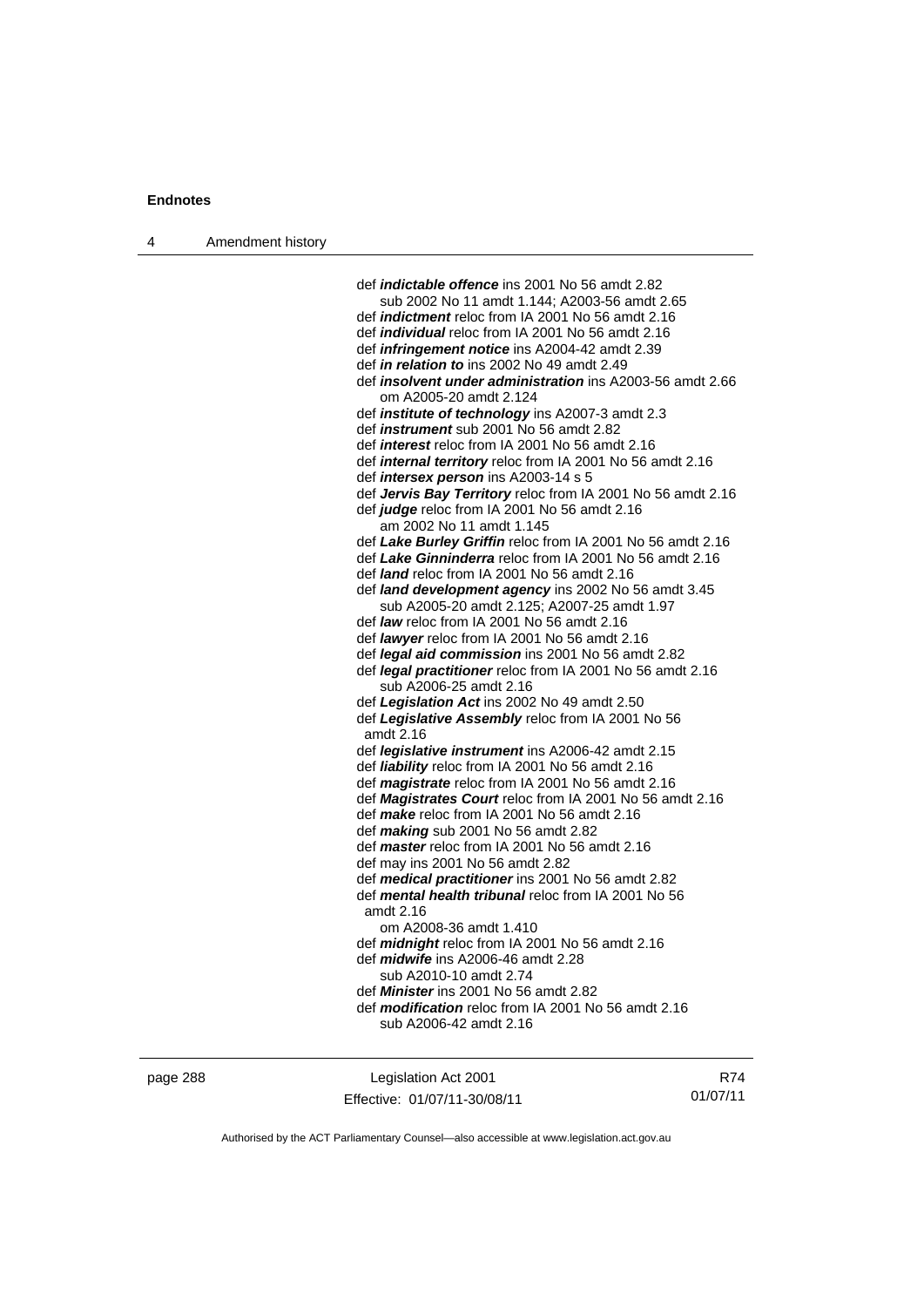def *month* reloc from IA 2001 No 56 amdt 2.16 def *must* ins 2001 No 56 amdt 2.82 def *name* reloc from IA 2001 No 56 amdt 2.16 def *named month* reloc from IA 2001 No 56 amdt 2.16 def *national capital authority* ins 2002 No 11 amdt 1.146 def *national capital plan* ins A2004-42 amdt 2.39 def *National Credit Code* ins A2010-40 amdt 1.26 def *National Gas (ACT) Law* ins A2008-15 amdt 2.11 def *National Gas (ACT) Regulation* ins A2008-15 amdt 2.11 def *national land* reloc from IA 2001 No 56 amdt 2.16 def *night* reloc from IA 2001 No 56 amdt 2.16 def *Northern Territory* reloc from IA 2001 No 56 amdt 2.16 def *notifiable instrument* sub 2001 No 56 amdt 2.82 def *notification* sub 2001 No 56 amdt 2.82 am A2004-42 amdt 2.40; A2006-42 amdt 2.18 def *notification day* sub 2001 No 56 amdt 2.82 def *NSW Act* reloc from IA 2001 No 56 amdt 2.16 def *NSW correctional centre* ins A2006-23 amdt 1.217 def *number* reloc from IA 2001 No 56 amdt 2.16 def *nurse* reloc from IA 2001 No 56 amdt 2.16 sub A2004-39 amdt 6.7; A2010-10 amdt 2.75 def *nurse practitioner* ins A2004-10 s 6 sub A2004-39 amdt 6.8; A2010-10 amdt 2.76 def *oath* reloc from IA 2001 No 56 amdt 2.16 sub A2005-53 amdt 1.96 def *occupational discipline order* ins A2008-36 amdt 1.411 def *occupy* ins 2001 No 56 amdt 2.82 sub A2005-20 amdt 2.126 def *office* reloc from IA 2001 No 56 amdt 2.16 def *office of fair trading* reloc from IA 2001 No 56 amdt 2.16 sub A2005-20 amdt 2.127 om A2010-54 amdt 3.40 def *OH&S commissioner* ins A2003-41 amdt 2.40 om A2009-28 amdt 2.21 def *ombudsman* reloc from IA 2001 No 56 amdt 2.16 def *omit* ins 2001 No 56 amdt 2.82 def *optometrist* ins A2005-9 amdt 1.2 note exp 9 January 2007 (see the Health Professionals Act 2004 s 136 (1) (h)) (s 303 (2)) sub A2010-10 amdt 2.77 def *ordinance* reloc from IA 2001 No 56 amdt 2.16 def *parent* ins A2004-1 amdt 1.22 def *parliamentary counsel* sub 2001 No 56 amdt 2.82 def *passing* sub 2001 No 56 amdt 2.82 def *penalty unit* ins 2001 No 56 amdt 2.82 def *person* ins 2001 No 56 amdt 2.82 sub A2009-20 amdt 2.11

R74 01/07/11

Legislation Act 2001 Effective: 01/07/11-30/08/11 page 289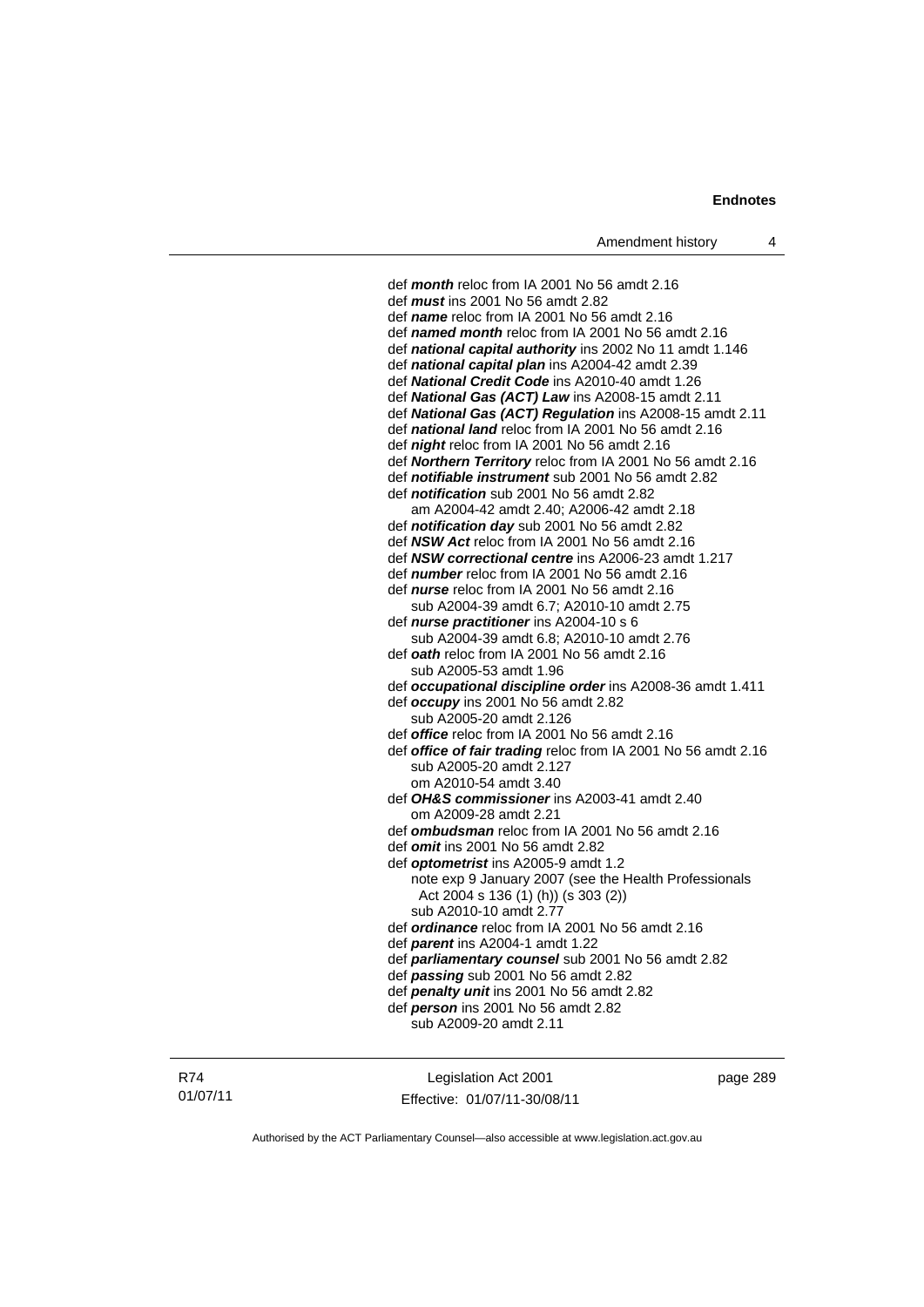| 4 | Amendment history |                                                                                                              |
|---|-------------------|--------------------------------------------------------------------------------------------------------------|
|   |                   |                                                                                                              |
|   |                   | def <i>pharmacist</i> reloc from IA 2001 No 56 amdt 2.16                                                     |
|   |                   | sub A2004-39 amdt 8.2; A2010-10 amdt 2.78                                                                    |
|   |                   | def planning and land authority ins 2002 No 56 amdt 3.47                                                     |
|   |                   | sub A2005-20 amdt 2.128; A2007-25 amdt 1.98                                                                  |
|   |                   | def <i>planning and land council</i> ins 2002 No 56 amdt 3.46                                                |
|   |                   | sub A2005-20 amdt 2.129                                                                                      |
|   |                   | om A2006-30 amdt 1.70                                                                                        |
|   |                   | def <i>planning authority</i> reloc from IA 2001 No 56 amdt 2.16                                             |
|   |                   | om 2002 No 56 amdt 3.47                                                                                      |
|   |                   | def police officer reloc from IA 2001 No 56 amdt 2.16                                                        |
|   |                   | def position reloc from IA 2001 No 56 amdt 2.16                                                              |
|   |                   | def power reloc from IA 2001 No 56 amdt 2.16                                                                 |
|   |                   | def <i>prescribed</i> reloc from IA 2001 No 56 amdt 2.16                                                     |
|   |                   | am 2002 No 49 amdt 2.51; A2005-20 amdt 2.130                                                                 |
|   |                   | def <i>present</i> ins A2005-5 s 28                                                                          |
|   |                   | def privacy commissioner reloc from IA 2001 No 56<br>amdt 2.16                                               |
|   |                   | def <i>proceeding</i> reloc from IA 2001 No 56 amdt 2.16                                                     |
|   |                   | def <i>property</i> reloc from IA 2001 No 56 amdt 2.16                                                       |
|   |                   | def <i>provision</i> sub 2001 No 56 amdt 2.82                                                                |
|   |                   | def <i>public advocate</i> ins A2005-47 amdt 1.13                                                            |
|   |                   | def <i>public</i> employee reloc from IA 2001 No 56 amdt 2.16                                                |
|   |                   | def <b>public health officer</b> reloc from IA 2001 No 56 amdt 2.16                                          |
|   |                   | sub A2005-20 amdt 2.131                                                                                      |
|   |                   | def <i>public money</i> reloc from IA 2001 No 56 amdt 2.16                                                   |
|   |                   | def <i>public servant</i> reloc from IA 2001 No 56 amdt 2.16                                                 |
|   |                   | def <i>public service</i> reloc from IA 2001 No 56 amdt 2.16                                                 |
|   |                   | def <i>public trustee</i> reloc from IA 2001 No 56 amdt 2.16                                                 |
|   |                   | def quarter ins 2002 No 30 amdt 2.8                                                                          |
|   |                   | def recognised transgender person ins A2003-14 s 5                                                           |
|   |                   | def registered surveyor reloc from IA 2001 No 56 amdt 2.16                                                   |
|   |                   | am A2007-33 amdt 1.11                                                                                        |
|   |                   | def registrable instrument sub 2001 No 56 amdt 2.82                                                          |
|   |                   | om A2006-42 amdt 2.17                                                                                        |
|   |                   | def registrar reloc from IA 2001 No 56 amdt 2.16<br>def registrar-general reloc from IA 2001 No 56 amdt 2.16 |
|   |                   | def registrar of firearms reloc from IA 2001 No 56 amdt 2.16                                                 |
|   |                   | def registrar of liquor licences reloc from IA 2001 No 56                                                    |
|   |                   | amdt 2.16                                                                                                    |
|   |                   | om A2009-20 amdt 2.12                                                                                        |
|   |                   | def regulations reloc from IA 2001 No 56 amdt 2.16                                                           |
|   |                   | om A2005-20 amdt 2.132                                                                                       |
|   |                   | def regulation ins A2005-20 amdt 2.132                                                                       |
|   |                   | def remand centre ins 2002 No 30 amdt 2.8                                                                    |
|   |                   | om A2006-23 amdt 1.218                                                                                       |
|   |                   | def remand centre administrator ins 2002 No 30 amdt 2.8                                                      |
|   |                   | om A2006-23 amdt 1.218                                                                                       |
|   |                   |                                                                                                              |
|   |                   |                                                                                                              |

Authorised by the ACT Parliamentary Counsel—also accessible at www.legislation.act.gov.au

R74 01/07/11

Effective: 01/07/11-30/08/11

page 290 Legislation Act 2001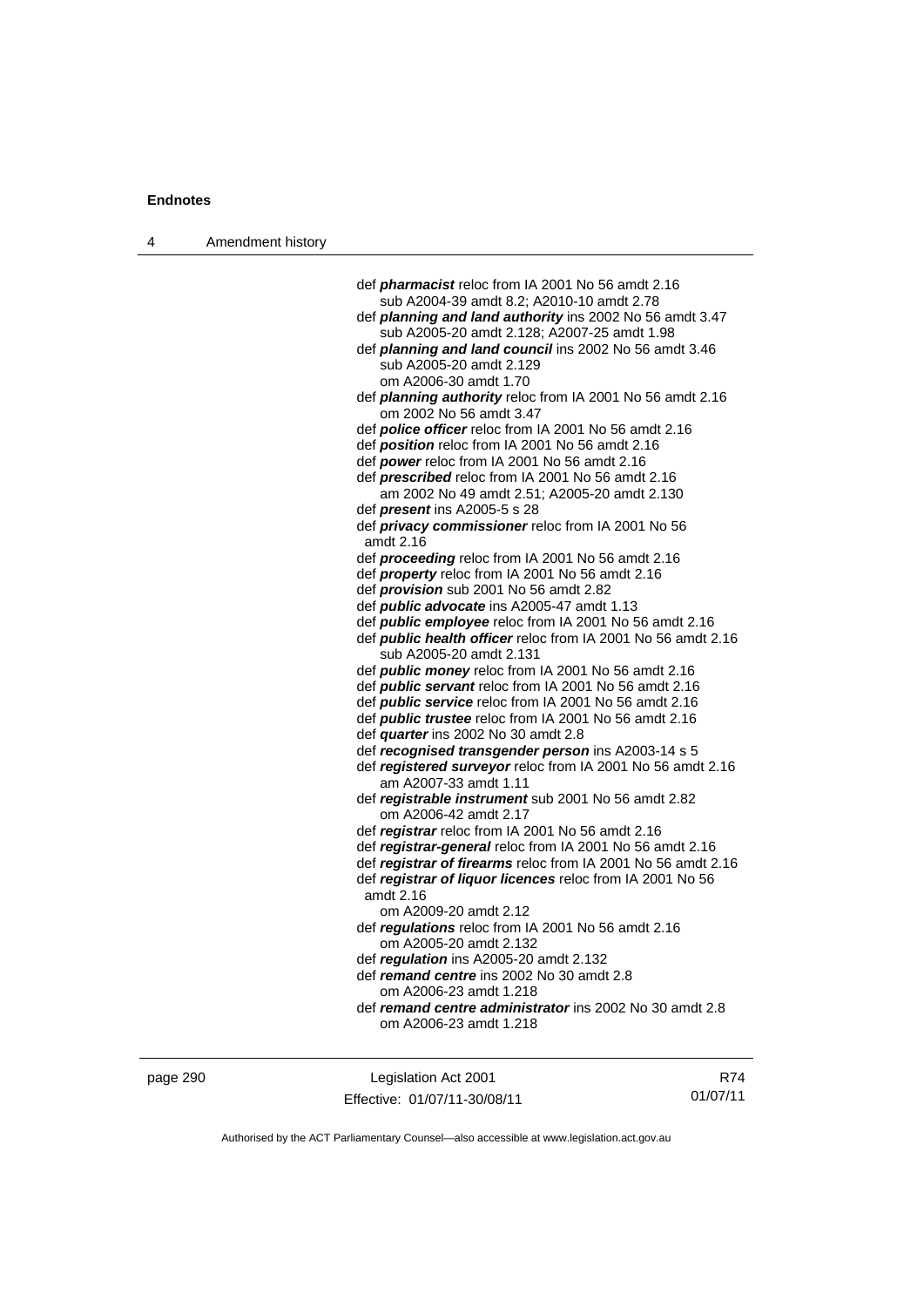def *remuneration tribunal* reloc from IA 2001 No 56 amdt 2.16 def *repeal* sub 2001 No 56 amdt 2.82 pars renum 2002 No 11 amdt 1.147 am 2002 No 11 amdt 1.148; A2004-42 amdts 2.41-2.43; pars renum R27 LA (see A2004-42 amdt 2.44); A2005-20 amdt 2.133, amdt 2.134 def *residential tenancies tribunal* reloc from IA 2001 No 56 amdt 2.16 om A2008-36 amdt 1.412 def *resident judge* ins A2004-42 amdt 2.45 def *retrospectively* reloc from dict, pt 2 A2005-20 amdt 2.148 def *reviewable decision notice* ins A2008-36 amdt 1.413 def *road transport authority* reloc from IA 2001 No 56 amdt 2.16 am A2011-22 amdt 1.280 def *rules* reloc from IA 2001 No 56 amdt 2.16 sub 2002 No 11 amdt 1.149 am A2005-20 amdt 2.135 def *rural firefighting service* reloc from IA 2001 No 56 amdt 2.16 om A2004-28 amdt 3.38 def *rural fire service* ins A2004-28 amdt 3.38 def *see* ins 2001 No 56 amdt 2.82 om A2009-20 amdt 2.13 def *Self-Government Act* reloc from IA 2001 No 56 amdt 2.16 def *self-government day* reloc from IA 2001 No 56 amdt 2.16 def *sentence administration board* ins 2002 No 30 amdt 2.8 sub A2006-23 amdt 1.219 def *SES* ins A2004-28 amdt 3.39 def *sign* reloc from IA 2001 No 56 amdt 2.16 def *signpost definition* ins A2009-20 amdt 2.14 def *sitting day* reloc from IA 2001 No 56 amdt 2.16 sub A2009-20 amdt 2.15 def *Small Claims Court* reloc from IA 2001 No 56 amdt 2.16 sub A2004-60 amdt 1.178 om A2008-36 amdt 1.414 def *solicitor* reloc from IA 2001 No 56 amdt 2.16 def *Speaker* reloc from IA 2001 No 56 amdt 2.16 def *Standards Australia* reloc from IA 2001 No 56 amdt 2.16 def *State* reloc from IA 2001 No 56 amdt 2.16 def *statutory declaration* reloc from IA 2001 No 56 amdt 2.16 def *statutory instrument* sub 2001 No 56 amdt 2.82 def *statutory office-holder* ins 2001 No 56 amdt 2.82 sub 2002 No 11 amdt 1.150

R74 01/07/11

Legislation Act 2001 Effective: 01/07/11-30/08/11 page 291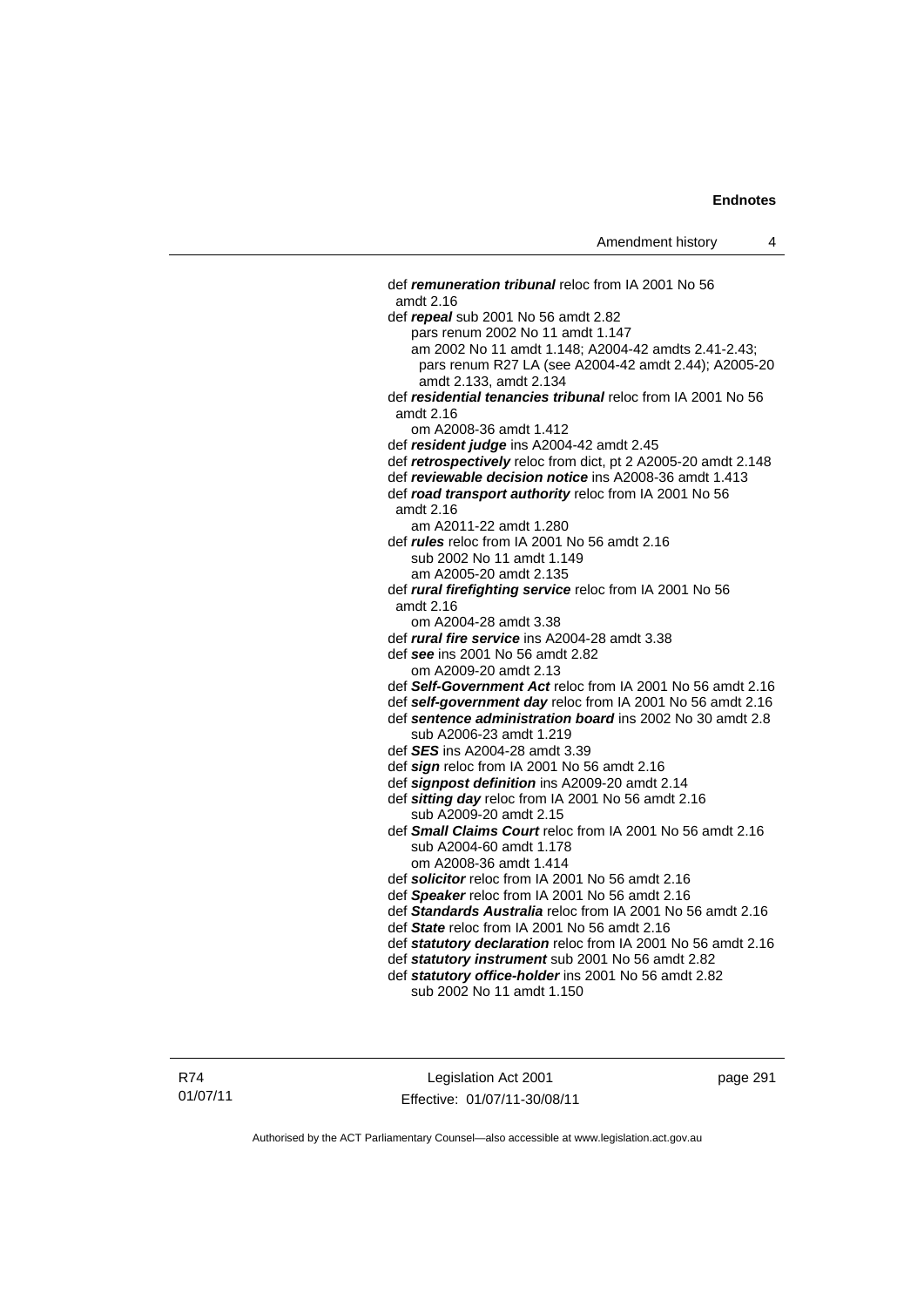| 4 | Amendment history |                                                                                                                    |
|---|-------------------|--------------------------------------------------------------------------------------------------------------------|
|   |                   |                                                                                                                    |
|   |                   | def subordinate law sub 2001 No 56 amdt 2.82                                                                       |
|   |                   | def summary offence ins 2001 No 56 amdt 2.82                                                                       |
|   |                   | sub 2002 No 11 amdt 1.151; A2003-56 amdt 2.67                                                                      |
|   |                   | def Supreme Court reloc from IA 2001 No 56 amdt 2.16                                                               |
|   |                   | def surveyor-general ins A2010-6 amdt 1.11                                                                         |
|   |                   | def swear reloc from IA 2001 No 56 amdt 2.16                                                                       |
|   |                   | sub A2005-53 amdt 1.97                                                                                             |
|   |                   | def <i>take</i> ins A2005-53 amdt 1.98                                                                             |
|   |                   | def tenancy tribunal reloc from IA 2001 No 56 amdt 2.16<br>om 2002 No 49 amdt 2.52                                 |
|   |                   | def territory authority reloc from IA 2001 No 56 amdt 2.16<br>sub A2003-41 amdt 2.41; A2008-28 amdt 2.1            |
|   |                   | def territory instrumentality ins 2001 No 56 amdt 2.82<br>am A2007-3 amdt 2.4                                      |
|   |                   | def territory land reloc from IA 2001 No 56 amdt 2.16                                                              |
|   |                   | def territory law ins A2005-62 amdt 2.18                                                                           |
|   |                   | def territory lease ins A2007-25 amdt 1.99                                                                         |
|   |                   | def territory-owned corporation reloc from IA 2001 No 56                                                           |
|   |                   | amdt 2.16                                                                                                          |
|   |                   | def territory plan reloc from IA 2001 No 56 amdt 2.16                                                              |
|   |                   | am 2002 No 49 amdt 2.53                                                                                            |
|   |                   | sub A2007-25 amdt 1.100                                                                                            |
|   |                   | def the Territory ins 2001 No 56 amdt 2.82                                                                         |
|   |                   | def <i>transgender person</i> ins A2003-14 s 5                                                                     |
|   |                   | def <i>transitional</i> reloc from IA 2001 No 56 amdt 2.16                                                         |
|   |                   | sub A2005-20 amdt 2.136                                                                                            |
|   |                   | def Treasurer ins 2001 No 56 amdt 2.82                                                                             |
|   |                   | def <i>tribunal</i> sub 2001 No 56 amdt 2.82                                                                       |
|   |                   | def UK Act reloc from IA 2001 No 56 amdt 2.16                                                                      |
|   |                   | def <i>under</i> ins 2001 No 52 amdt 2.82                                                                          |
|   |                   | sub 2002 No 30 amdt 2.9                                                                                            |
|   |                   | am A2005-20 amdt 2.137, amdt 2.138                                                                                 |
|   |                   | def United Kingdom reloc from IA 2001 No 56 amdt 2.16                                                              |
|   |                   | def United Kingdom Parliament reloc from IA 2001 No 56                                                             |
|   |                   | amdt 2.16                                                                                                          |
|   |                   | def veterinary surgeon reloc from IA 2001 No 56 amdt 2.16<br>sub A2004-39 amdt 11A.1 (as am by A2005-28 amdt 1.61) |
|   |                   | def <i>will</i> ins 2001 No 56 amdt 2.82                                                                           |
|   |                   | def word reloc from IA 2001 No 56 amdt 2.16                                                                        |
|   |                   | def working day ins 2002 No 11 amdt 1.152                                                                          |
|   |                   | sub A2003-56 amdt 2.68                                                                                             |
|   |                   | def work safety commissioner ins A2009-28 amdt 2.22                                                                |
|   |                   | def writing reloc from IA 2001 No 56 amdt 2.16                                                                     |
|   |                   | def year reloc from IA 2001 No 56 amdt 2.16                                                                        |
|   |                   |                                                                                                                    |
|   |                   |                                                                                                                    |

page 292 Legislation Act 2001 Effective: 01/07/11-30/08/11

R74 01/07/11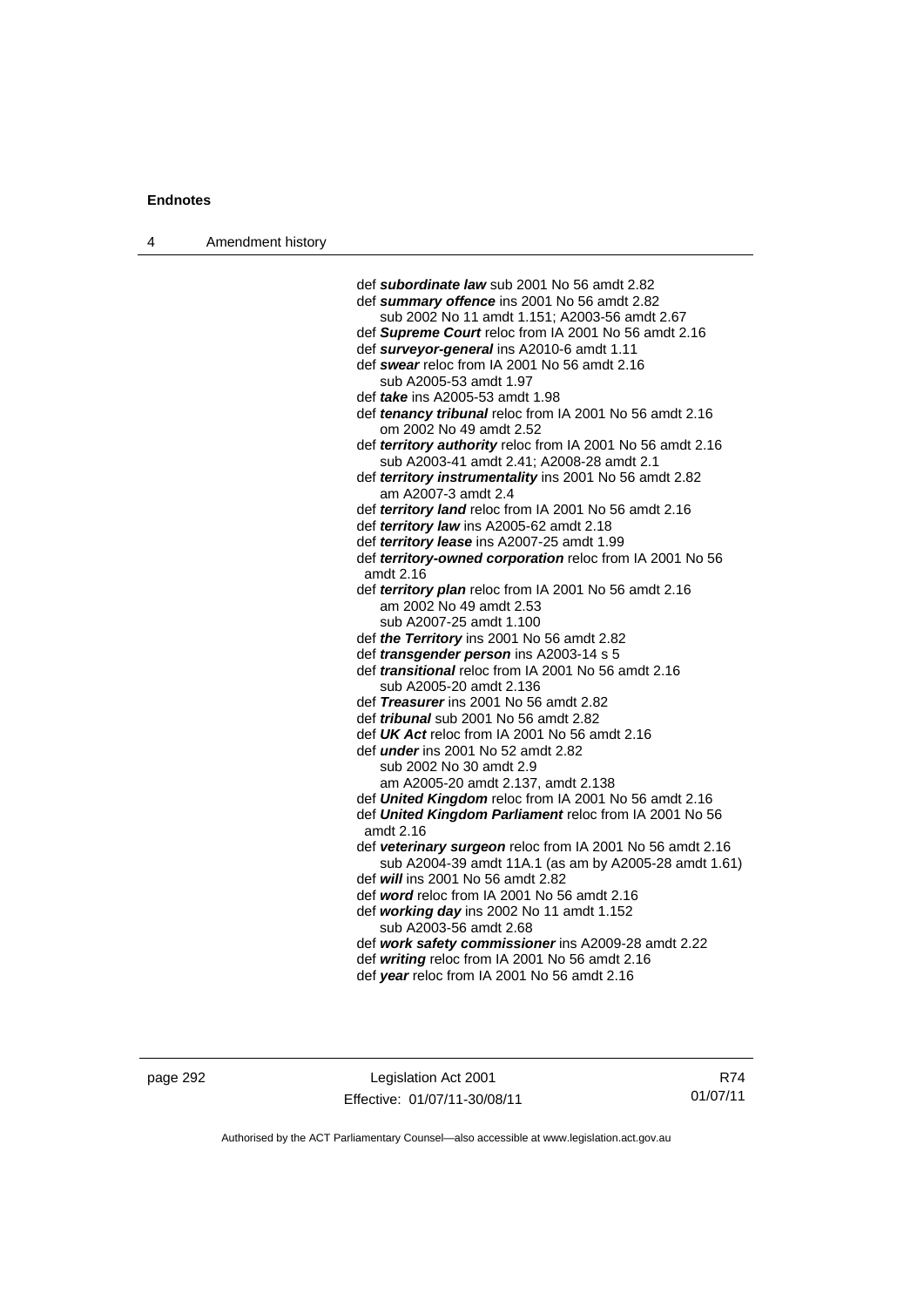#### **Terms for Legislation Act 2001 only**  dict pt 2 hdg sub A2003-56 amdt 2.69 dict pt 2 note sub A2003-56 amdt 2.69 dict pt 2 def *Act* ins A2003-41 amdt 2.42 def *ACT law* ins A2005-20 amdt 2.139 def *administrator* ins 2001 No 56 amdt 2.82 def *agency* ins 2001 No 56 amdt 2.82 def *amend* ins A2005-20 amdt 2.140 def *another jurisdiction* ins A2005-20 amdt 2.141 def *appointee* ins 2001 No 56 amdt 2.82 am A2003-56 amdt 2.70 def *appointer* ins 2001 No 56 amdt 2.82 am A2003-56 amdt 2.71 def *approved website* sub 2001 No 56 amdt 2.82 def *authorised republication* sub 2001 No 56 amdt 2.82 def *authorising law* sub 2001 No 56 amdt 2.82 def *benefits* sub 2001 No 56 amdt 2.82 def *business address* ins 2001 No 56 amdt 2.82 def *corporation* ins 2001 No 56 amdt 2.82 def *costs* sub 2001 No 56 amdt 2.82 def *current legislative drafting practice* sub 2001 No 56 amdt 2.82 def *delegate* ins 2001 No 56 amdt 2.82 def *determinative provision* ins 2002 No 11 amdt 1.153 def *document* ins 2001 No 56 amdt 2.82 def *editorial amendment* sub 2001 No 56 amdt 2.82 def *email address* ins 2001 No 56 amdt 2.82 def *executive officer* ins 2001 No 56 amdt 2.82 def *fax number* ins 2001 No 56 amdt 2.82 def *fee* sub 2001 No 56 amdt 2.82 def *home address* ins 2001 No 56 amdt 2.82 def *law* sub 2001 No 56 amdt 2.82 am 2002 No 11 amdt 1.154; pars renum 2002 No 11 amdt 1.155; A2003-41 amdt 2.43; pars renum R20 LA (see A2003-41 amdt 2.44); A2005-20 amdt 2.142, amdt 2.143; pars renum R34 LA (see A2005-20 amdt 2.144) def *law of another jurisdiction* ins A2005-20 amdt 2.145 def *legislative material* ins A2003-41 amdt 2.45 def *non-determinative provision* ins 2002 No 11 amdt 1.156 def *provide* sub 2001 No 56 amdt 2.82 def *referential term* ins A2003-56 amdt 2.72 reloc to s 116 (2) A2005-20 amdt 2.146 def *referential words* sub 2001 No 56 amdt 2.82 om A2003-56 amdt 2.72 def *register* sub 2001 No 56 amdt 2.82

R74 01/07/11

Legislation Act 2001 Effective: 01/07/11-30/08/11

def *repeal* ins A2005-20 amdt 2.147

page 293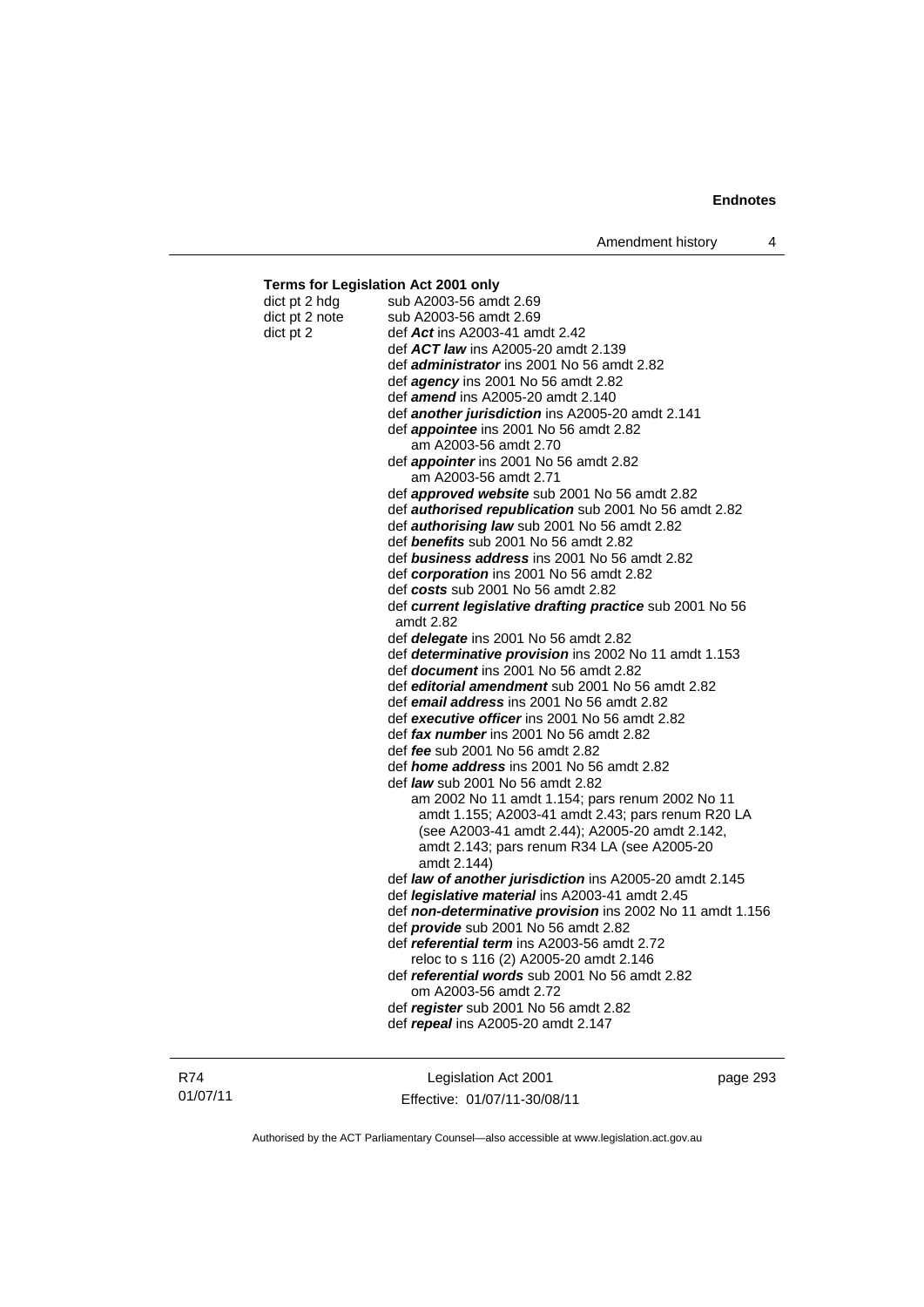def *republication* sub 2001 No 56 amdt 2.82; A2003-41 amdt 2.46 def *republication date* sub 2001 No 56 amdt 2.82 def *responsible* ins 2001 No 56 amdt 2.82 def *retrospectively* ins A2003-56 amdt 2.73 reloc to dict, pt 1 A2005-20 amdt 2.148 def *scrutiny committee principles* sub 2001 No 56 amdt 2.82 def *service* sub 2001 No 56 amdt 2.82 def *working out the meaning of an Act* ins A2003-41 amdt 2.47

## **5 Earlier republications**

Some earlier republications were not numbered. The number in column 1 refers to the publication order.

Since 12 September 2001 every authorised republication has been published in electronic pdf format on the ACT legislation register. A selection of authorised republications have also been published in printed format. These republications are marked with an asterisk (\*) in column 1. Electronic and printed versions of an authorised republication are identical.

| <b>Republication</b><br>No and date | <b>Effective</b>              | Last<br>amendment<br>made by | <b>Republication for</b>                                                              |
|-------------------------------------|-------------------------------|------------------------------|---------------------------------------------------------------------------------------|
| R <sub>0</sub> A<br>17 Sept 2002    | 12 Sept 2001-<br>12 Sept 2001 | A2001-56                     | amendments by<br>A2001-44, A2001-56<br>and retrospective<br>amendments by<br>A2002-30 |
| R1<br>13 Sept 2001                  | 13 Sept 2001-<br>13 Sept 2001 | SL2001-34                    | modification by<br>SL2001-34                                                          |
| R <sub>1</sub> (RI)<br>17 Sept 2001 | 13 Sept 2001-<br>13 Sept 2001 | SL2001-34                    | reissue for<br>retrospective<br>amendments by<br>A2002-30                             |
| R <sub>2</sub><br>14 Sept 2001      | 14 Sept 2001-<br>20 Feb 2002  | A2001-70                     | amendments by<br>A2001-70                                                             |

page 294 Legislation Act 2001 Effective: 01/07/11-30/08/11

R74 01/07/11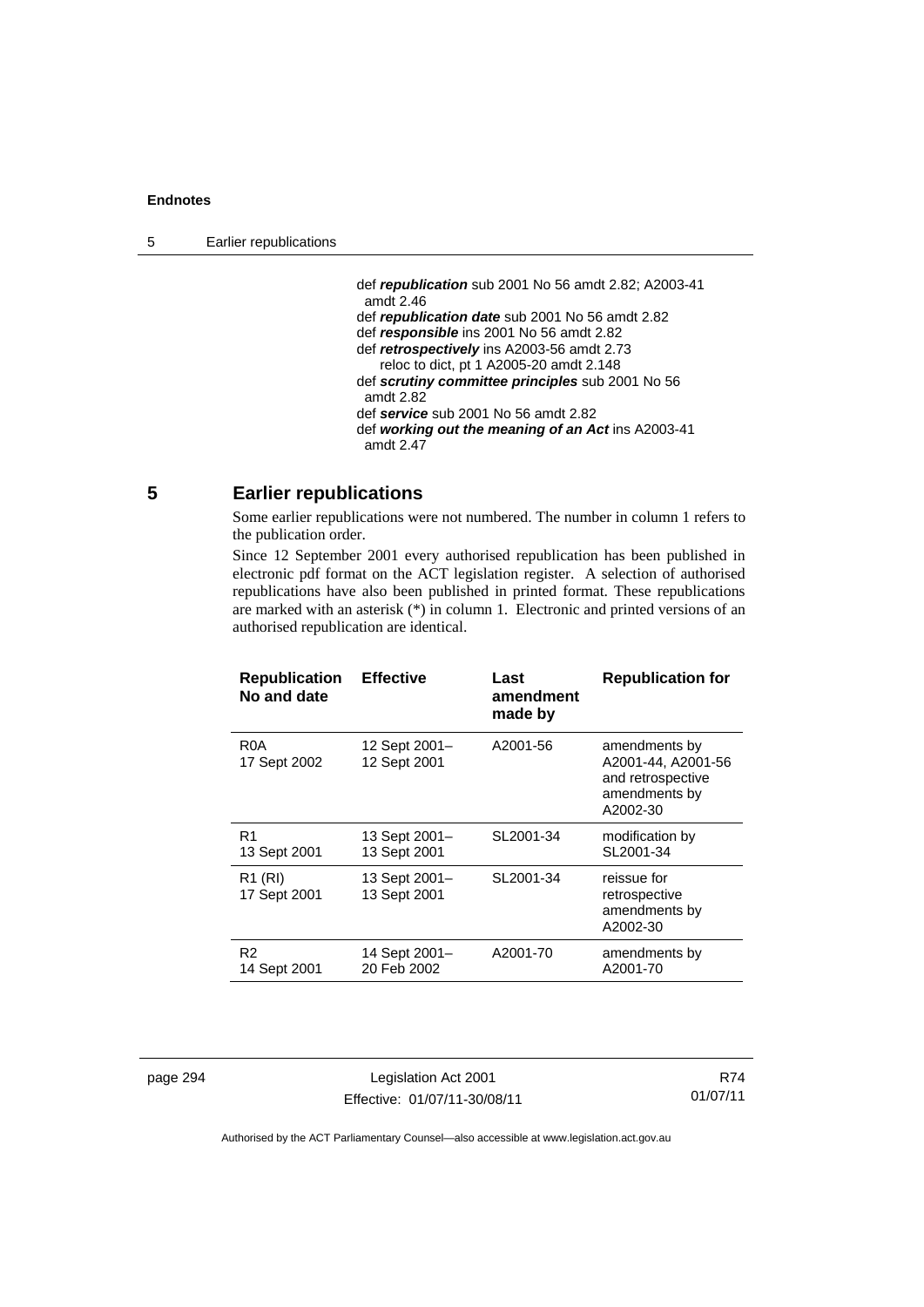Earlier republications 5

| <b>Republication</b><br>No and date | <b>Effective</b>              | Last<br>amendment<br>made by | <b>Republication for</b>                                  |
|-------------------------------------|-------------------------------|------------------------------|-----------------------------------------------------------|
| <b>R2 (RI)</b><br>17 Sept 2002      | 14 Sept 2001-<br>20 Feb 2002  | A2001-70                     | reissue for<br>retrospective<br>amendments by<br>A2002-30 |
| R <sub>3</sub><br>21 Feb 2002       | 21 Feb 2002-<br>12 Mar 2002   | A2001-88                     | changed endnotes<br>and editorial<br>changes              |
| R3 (RI)<br>17 Sept 2002             | 21 Feb 2002-<br>12 Mar 2002   | A2001-88                     | reissue for<br>retrospective<br>amendments by<br>A2002-30 |
| R4<br>13 Mar 2002                   | 13 Mar 2002-<br>27 May 2002   | A2001-88                     | commenced expiry                                          |
| <b>R4 (RI)</b><br>17 Sept 2002      | 13 Mar 2002-<br>27 May 2002   | A2001-88                     | reissue for<br>retrospective<br>amendments by<br>A2002-30 |
| $R5*$<br>28 May 2002                | 28 May 2002-<br>30 June 2002  | A2002-11                     | amendments by<br>A2002-11                                 |
| <b>R5 (RI)</b><br>17 Sept 2002      | 28 May 2002-<br>30 June 2002  | A2002-11                     | reissue for<br>retrospective<br>amendments by<br>A2002-30 |
| R6<br>1 July 2002                   | 1 July 2002-<br>12 Sept 2002  | A2002-11                     | amendments by<br>A2001-88                                 |
| R6 (RI)<br>17 Sept 2002             | 1 July 2002-<br>12 Sept 2002  | A2002-11                     | reissue for<br>retrospective<br>amendments by<br>A2002-30 |
| R7<br>13 Sept 2002                  | 13 Sept 2002-<br>13 Sept 2002 | A2002-27                     | commenced expiry                                          |
| <b>R7 (RI)</b><br>17 Sept 2002      | 13 Sept 2002-<br>13 Sept 2002 | A2002-27                     | reissue for<br>retrospective<br>amendments by<br>A2002-30 |

R74 01/07/11

Legislation Act 2001 Effective: 01/07/11-30/08/11 page 295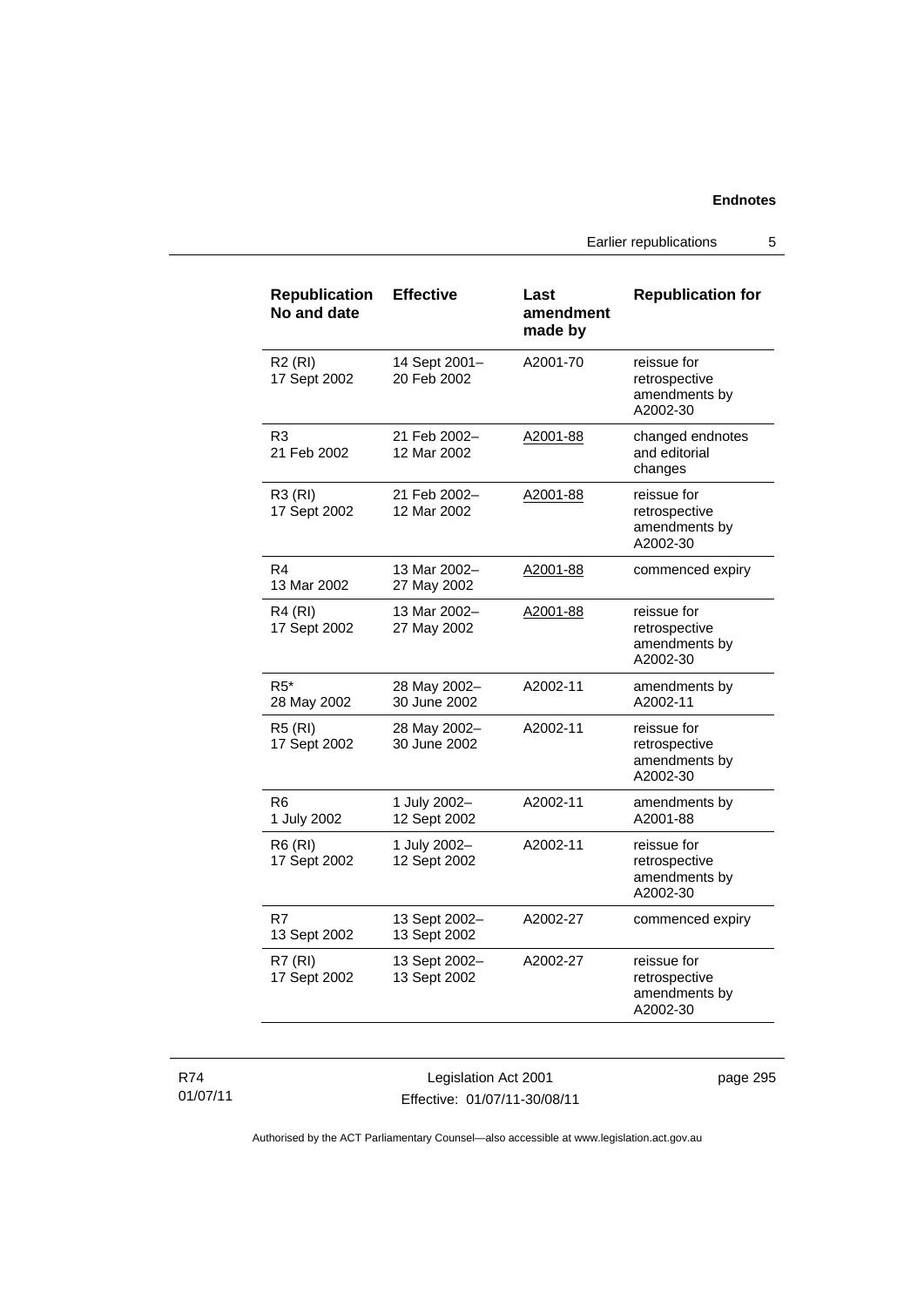| <b>Republication</b><br>No and date | <b>Effective</b>              | Last<br>amendment<br>made by | <b>Republication for</b>                                  |
|-------------------------------------|-------------------------------|------------------------------|-----------------------------------------------------------|
| R <sub>8</sub><br>14 Sept 2002      | 14 Sept 2002-<br>16 Sept 2002 | A2002-27                     | commenced expiry                                          |
| R8 (RI)<br>17 Sept 2002             | 14 Sept 2002-<br>16 Sept 2002 | A2002-27                     | reissue for<br>retrospective<br>amendments by<br>A2002-30 |
| R <sub>9</sub>                      | 17 Sept 2002-                 | A2002-30                     | amendments by                                             |
| 17 Sept 2002                        | 6 Oct 2002                    |                              | A2002-30                                                  |
| R <sub>10</sub>                     | 7 Oct 2002-                   | A2002-30                     | amendments by                                             |
| 7 Oct 2002                          | 31 Oct 2002                   |                              | A2002-27                                                  |
| R <sub>11</sub>                     | 1 Nov 2002-                   | A2002-40                     | amendments by                                             |
| 1 Nov 2002                          | 31 Dec 2002                   |                              | A2002-40                                                  |
| R <sub>12</sub>                     | 1 Jan 2003-                   | A2002-56                     | amendments by                                             |
| 1 Jan 2003                          | 16 Jan 2003                   |                              | A2002-51                                                  |
| R <sub>13</sub>                     | 17 Jan 2003–                  | A2002-56                     | amendments by                                             |
| 17 Jan 2003                         | 27 Mar 2003                   |                              | A2002-49                                                  |
| R <sub>14</sub>                     | 28 Mar 2003-                  | A2003-14                     | amendments by                                             |
| 28 Mar 2003                         | 9 Apr 2003                    |                              | A2003-14                                                  |
| R <sub>15</sub>                     | 10 Apr 2003-                  | A2003-18                     | amendments by                                             |
| 10 Apr 2003                         | 28 May 2003                   |                              | A2003-18                                                  |
| R <sub>16</sub><br>29 May 2003      | 29 May 2003-<br>30 June 2003  | A2003-18                     | commenced expiry                                          |
| R <sub>17</sub>                     | 1 July 2003-                  | A2003-18                     | amendments by                                             |
| 1 July 2003                         | 2 Sept 2003                   |                              | A2002-56                                                  |
| R <sub>18</sub><br>3 Sept 2003      | 3 Sept 2003-<br>12 Sept 2003  | A2003-18                     | commenced expiry                                          |
| R <sub>19</sub><br>13 Sept 2003     | 13 Sept 2003-<br>8 Oct 2003   | A2003-41                     | commenced expiry                                          |
| $R20*$<br>9 Oct 2003                | 9 Oct 2003-<br>18 Dec 2003    | A2003-41                     | amendments by<br>A2003-16 and<br>A2003-41                 |
| R <sub>21</sub>                     | 19 Dec 2003–                  | A2003-56                     | amendments by                                             |
| 19 Dec 2003                         | 21 Mar 2004                   |                              | A2003-56                                                  |

## 5 Earlier republications

| page 296 |  |
|----------|--|
|          |  |

**particle 206** Legislation Act 2001 Effective: 01/07/11-30/08/11

R74 01/07/11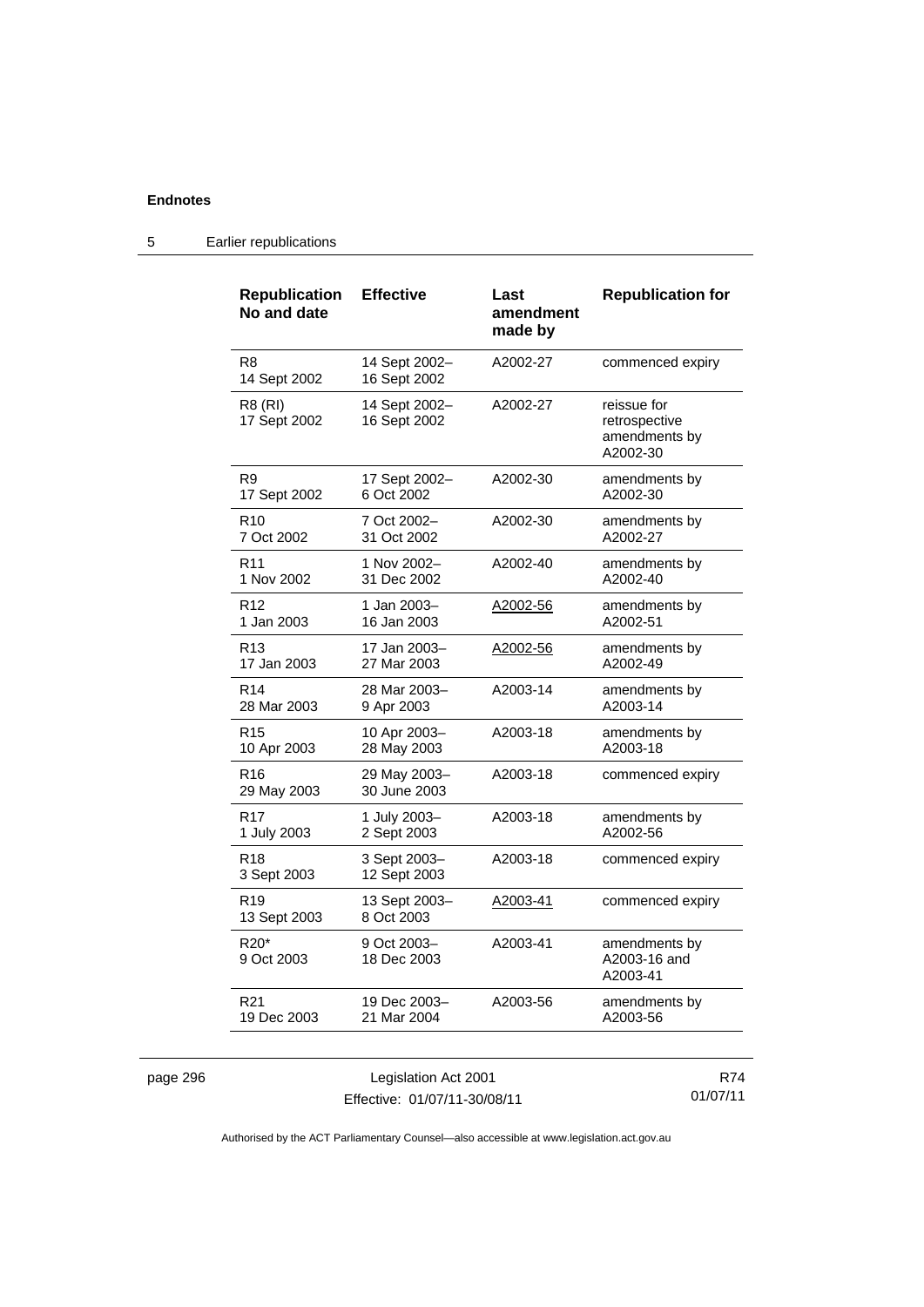Earlier republications 5

| <b>Republication</b><br>No and date | <b>Effective</b>             | Last<br>amendment<br>made by | <b>Republication for</b>                                     |
|-------------------------------------|------------------------------|------------------------------|--------------------------------------------------------------|
| R22                                 | 22 Mar 2004-                 | A2004-10                     | amendments by                                                |
| 22 Mar 2004                         | 4 Apr 2004                   |                              | A2004-1                                                      |
| R23                                 | 5 Apr 2004-                  | A2004-10                     | amendments by                                                |
| 5 Apr 2004                          | 26 May 2004                  |                              | A2004-7                                                      |
| R <sub>24</sub>                     | 27 May 2004-                 | A2004-17                     | amendments by                                                |
| 27 May 2004                         | 30 June 2004                 |                              | A2004-10                                                     |
| R <sub>25</sub><br>1 July 2004      | 1 July 2004-<br>12 July 2004 | A2004-28                     | amendments by<br>A2004-5 and<br>A2004-28                     |
| R <sub>26</sub>                     | 13 July 2004-                | A2004-32                     | amendments by                                                |
| 13 July 2004                        | 24 Aug 2004                  |                              | A2004-32                                                     |
| R27                                 | 25 Aug 2004-                 | A2004-42                     | amendments by                                                |
| 25 Aug 2004                         | 31 Aug 2004                  |                              | A2004-42                                                     |
| R28                                 | 1 Sept 2004-                 | A2004-42                     | amendments by                                                |
| 1 Sept 2004                         | 12 Sept 2004                 |                              | A2004-13                                                     |
| R <sub>29</sub><br>13 Sept 2004     | 13 Sept 2004-<br>22 Dec 2004 | A2004-42                     | commenced expiry                                             |
| <b>R29A</b><br>23 Dec 2004          | 23 Dec 2004-<br>31 Dec 2004  | A2004-42                     | commenced expiry                                             |
| R30 (RI)<br>5 Jan 2005              | 1 Jan 2005-<br>9 Jan 2005    | A2004-60                     | amendments by<br>A2004-17<br>reissue for<br>commenced expiry |
| R31                                 | 10 Jan 2005-                 | A2004-60                     | amendments by                                                |
| 10 Jan 2005                         | 23 Feb 2005                  |                              | A2004-60                                                     |
| R32                                 | 24 Feb 2005-                 | A2005-5                      | amendments by                                                |
| 24 Feb 2005                         | 8 Mar 2005                   |                              | A2005-5                                                      |
| R33                                 | 9 Mar 2005-                  | A2005-5                      | amendments by                                                |
| 9 Mar 2005                          | 1 June 2005                  |                              | A2004-57                                                     |
| R34*                                | 2 June 2005-                 | A2005-20                     | amendments by                                                |
| 2 June 2005                         | 6 July 2005                  |                              | A2005-20                                                     |

R74 01/07/11

Legislation Act 2001 Effective: 01/07/11-30/08/11 page 297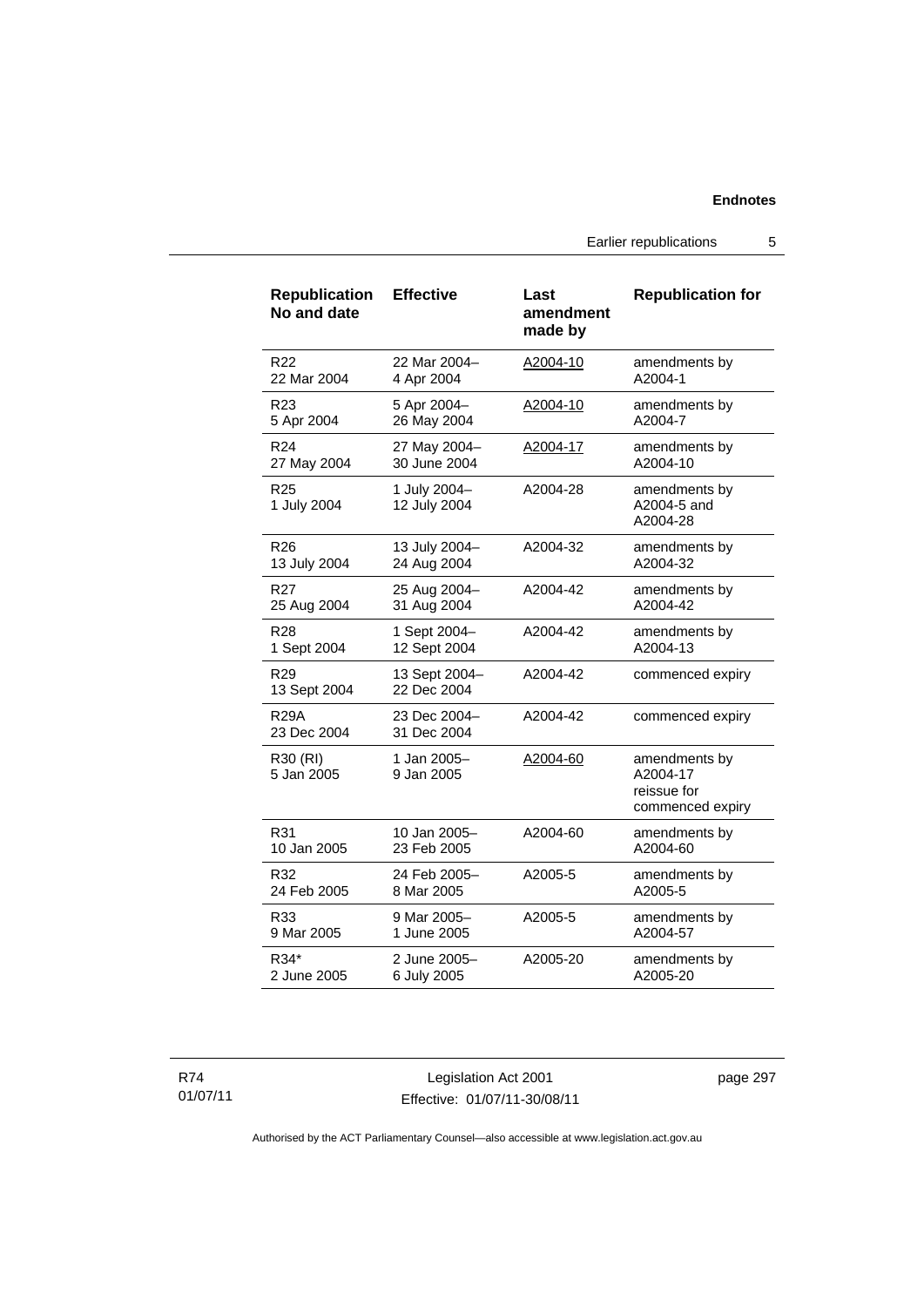page 298

| R35<br>7 July 2005<br>R36<br>8 Sept 2005<br>R37<br>14 Sept 2005<br>R38<br>23 Nov 2005<br>R39<br>11 Jan 2006<br>R40<br>17 Jan 2006<br>R41<br>23 Feb 2006<br>R42<br>1 Mar 2006<br>R43<br>2 June 2006<br>R44<br>16 June 2006 | 7 July 2005-<br>7 Sept 2005<br>8 Sept 2005-<br>13 Sept 2005<br>13 Sept 2005-<br>22 Nov 2005<br>23 Nov 2005-<br>10 Jan 2006<br>11 Jan 2006–<br>16 Jan 2006<br>17 Jan 2006-<br>22 Feb 2006<br>23 Feb 2006-<br>28 Feb 2006<br>1 Mar 2006-<br>1 June 2006 | A2005-20<br>A2005-47<br>A2005-47<br>A2005-53<br>A2005-62<br>A2005-62<br>A2006-3<br>A2006-3 | amendments by<br>A2004-39 as am by<br>A2005-28<br>amendments by<br>A2005-44<br>amendments by<br>A2005-9<br>amendments by<br>A2005-53<br>amendments by<br>A2005-62<br>amendments by<br>A2004-39<br>amended by<br>A2006-3<br>amendments by<br>A2005-47 as |
|---------------------------------------------------------------------------------------------------------------------------------------------------------------------------------------------------------------------------|-------------------------------------------------------------------------------------------------------------------------------------------------------------------------------------------------------------------------------------------------------|--------------------------------------------------------------------------------------------|---------------------------------------------------------------------------------------------------------------------------------------------------------------------------------------------------------------------------------------------------------|
|                                                                                                                                                                                                                           |                                                                                                                                                                                                                                                       |                                                                                            |                                                                                                                                                                                                                                                         |
|                                                                                                                                                                                                                           |                                                                                                                                                                                                                                                       |                                                                                            |                                                                                                                                                                                                                                                         |
|                                                                                                                                                                                                                           |                                                                                                                                                                                                                                                       |                                                                                            |                                                                                                                                                                                                                                                         |
|                                                                                                                                                                                                                           |                                                                                                                                                                                                                                                       |                                                                                            | updated endnotes as                                                                                                                                                                                                                                     |
|                                                                                                                                                                                                                           |                                                                                                                                                                                                                                                       |                                                                                            |                                                                                                                                                                                                                                                         |
|                                                                                                                                                                                                                           |                                                                                                                                                                                                                                                       |                                                                                            |                                                                                                                                                                                                                                                         |
|                                                                                                                                                                                                                           |                                                                                                                                                                                                                                                       |                                                                                            |                                                                                                                                                                                                                                                         |
|                                                                                                                                                                                                                           |                                                                                                                                                                                                                                                       |                                                                                            | amended by<br>A2006-3                                                                                                                                                                                                                                   |
|                                                                                                                                                                                                                           | 2 June 2006-<br>15 June 2006                                                                                                                                                                                                                          | A2006-23                                                                                   | amendments by<br>A2006-23                                                                                                                                                                                                                               |
|                                                                                                                                                                                                                           | 16 June 2006–<br>30 June 2006                                                                                                                                                                                                                         | A2006-23                                                                                   | updated endnotes as<br>amended by<br>A2006-27                                                                                                                                                                                                           |
| R45<br>1 July 2006                                                                                                                                                                                                        | 1 July 2006-<br>31 Oct 2006                                                                                                                                                                                                                           | A2006-30                                                                                   | amendments by<br>A2006-25 and<br>A2006-30                                                                                                                                                                                                               |
| R46<br>1 Nov 2006                                                                                                                                                                                                         | 1 Nov 2006-<br>15 Nov 2006                                                                                                                                                                                                                            | A2006-42                                                                                   | amendments by<br>A2005-41 and<br>A2005-46 as<br>amended by<br>A2006-3                                                                                                                                                                                   |
| R47<br>16 Nov 2006                                                                                                                                                                                                        | 16 Nov 2006-<br>17 Nov 2006                                                                                                                                                                                                                           | A2006-42                                                                                   | amendments by<br>A2006-42                                                                                                                                                                                                                               |

5 Earlier republications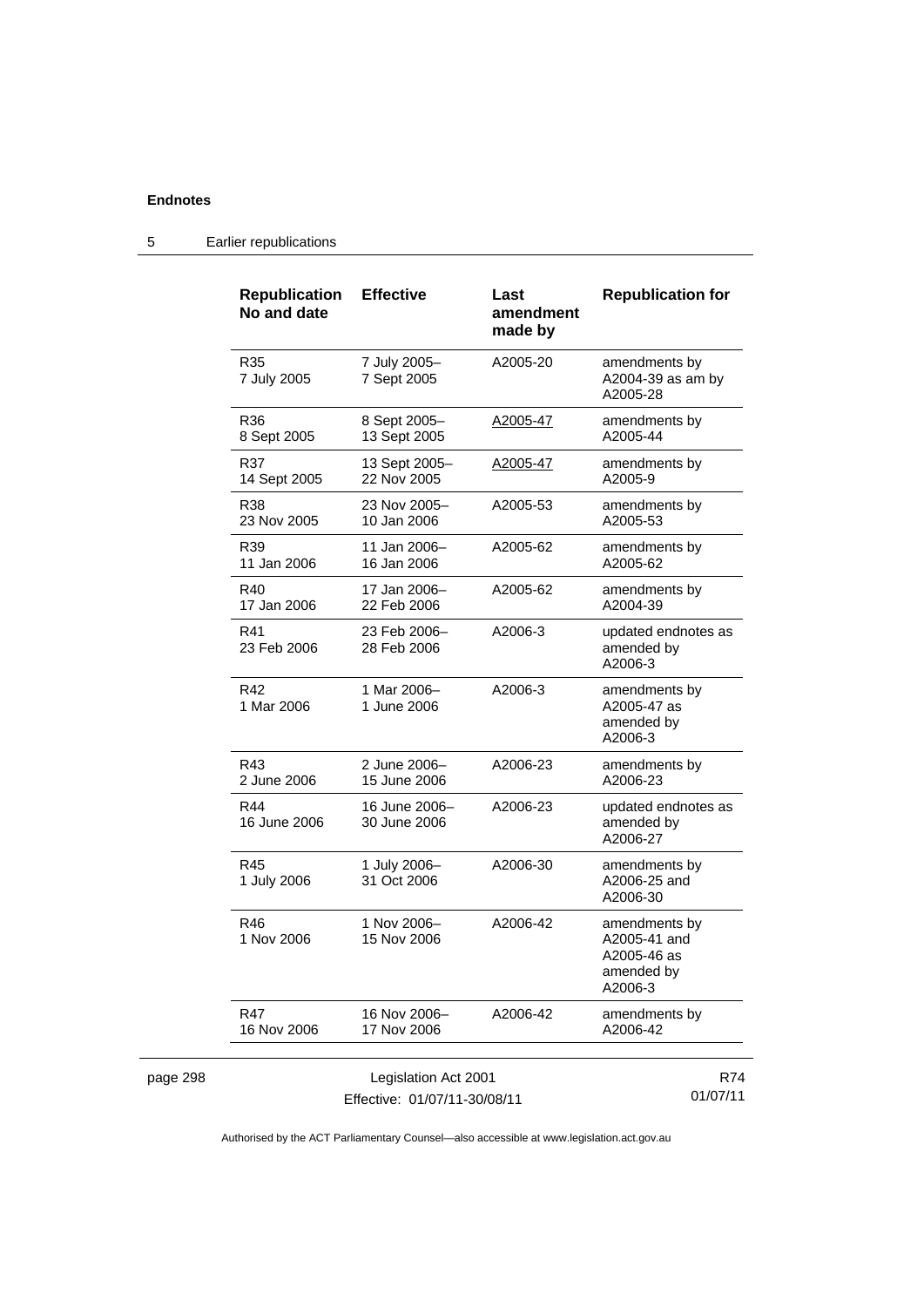Earlier republications 5

| <b>Republication</b><br>No and date | <b>Effective</b>            | Last<br>amendment<br>made by | <b>Republication for</b>                  |
|-------------------------------------|-----------------------------|------------------------------|-------------------------------------------|
| R48                                 | 18 Nov 2006-                | A2006-46                     | amendments by                             |
| 18 Nov 2006                         | 8 Jan 2007                  |                              | A2006-46                                  |
| R49                                 | 9 Jan 2007-                 | A2006-46                     | amendments by                             |
| 9 Jan 2007                          | 9 Jan 2007                  |                              | A2004-39                                  |
| <b>R50</b><br>10 Jan 2007           | 10 Jan 2007-<br>11 Jan 2007 | A2006-46                     | commenced expiry                          |
| R51*<br>12 Jan 2007                 | 12 Jan 2007-<br>27 Mar 2007 | A2006-46                     | commenced expiry                          |
| R <sub>52</sub>                     | 28 Mar 2007-                | A2007-3                      | amendments by                             |
| 28 Mar 2007                         | 11 Apr 2007                 |                              | A2006-38                                  |
| R53                                 | 12 Apr 2007-                | A2007-3                      | amendments by                             |
| 12 Apr 2007                         | 10 July 2007                |                              | A2007-3                                   |
| R54                                 | 11 July 2007-               | A2007-16                     | amendments by                             |
| 11 July 2007                        | 9 Nov 2007                  |                              | A2007-16                                  |
| <b>R55</b>                          | 10 Nov 2007-                | A2007-33                     | amendments by                             |
| 10 Nov 2007                         | 13 Nov 2007                 |                              | A2007-8                                   |
| R56                                 | 14 Nov 2007-                | A2007-33                     | amendments by                             |
| 14 Nov 2007                         | 30 Mar 2008                 |                              | A2007-33                                  |
| <b>R57</b>                          | 31 Mar 2008-                | A2007-33                     | amendments by                             |
| 31 Mar 2008                         | 18 May 2008                 |                              | A2007-25                                  |
| R58                                 | 19 May 2008-                | A2008-14                     | amendments by                             |
| 19 May 2008                         | 30 June 2008                |                              | A2008-14                                  |
| R59                                 | 1 July 2008-                | A2008-15                     | amendments by                             |
| 1 July 2008                         | 25 Aug 2008                 |                              | A2008-15                                  |
| R60                                 | 26 Aug 2008-                | A2008-28                     | amendments by                             |
| 26 Aug 2008                         | 8 Sept 2008                 |                              | A2008-28                                  |
| R <sub>61</sub>                     | 9 Sept 2008-                | A2008-44                     | amendments by                             |
| 9 Sept 2008                         | 1 Feb 2009                  |                              | A2008-20                                  |
| R62<br>2 Feb 2009                   | 2 Feb 2009-<br>26 Feb 2009  | A2008-44                     | amendments by<br>A2008-36 and<br>A2008-37 |
| R63                                 | 27 Feb 2009-                | A2008-44                     | amendments by                             |
| 27 Feb 2009                         | 29 May 2009                 |                              | A2008-20                                  |
|                                     |                             |                              |                                           |

#### R74 01/07/11

Legislation Act 2001 Effective: 01/07/11-30/08/11 page 299